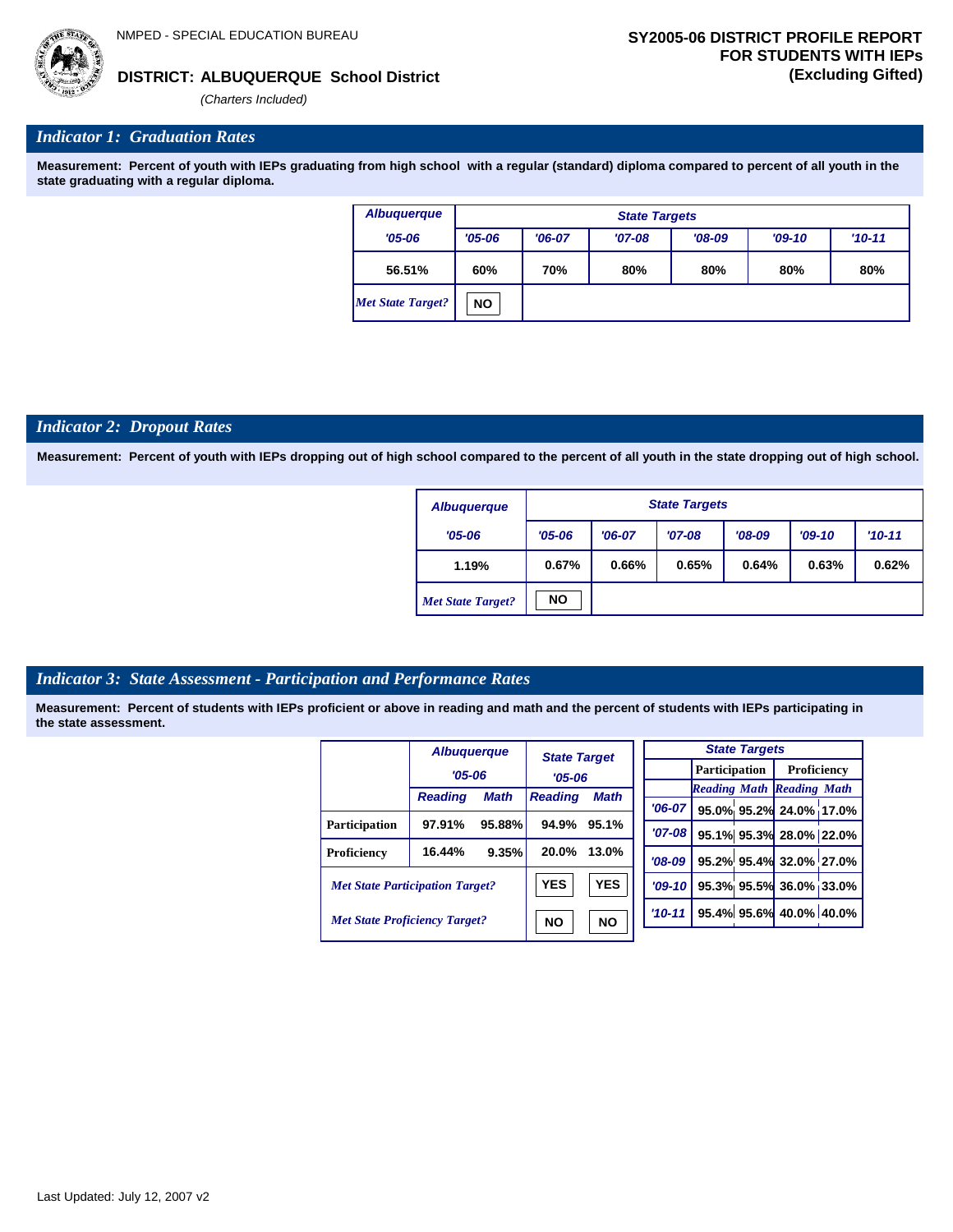

# *Indicator 4: Suspension and Expulsion (Ages 3-21)*

**Measurement A: Percent of students with IEPs identified as having a significant discrepancy in the rates of suspensions and expulsions for greater than 10 days in a school year compared to state target.**

*Less than 10 students are not identified and is indicated by "<10". Suspensions/Expulsions of three or less are not reported.*

| Albuquerque '05-06   |                                |                             |
|----------------------|--------------------------------|-----------------------------|
| <b>District Rate</b> | <b>State</b><br><b>Average</b> | <b>Met State</b><br>Target? |
| $0.00\%$             | 0.12%                          | <b>YES</b>                  |

*Note: New Mexico's definition of "significant discrepancy" is any LEA with a suspension rate equal to or above the state average with a positive difference in the number*  $\epsilon$ *students with IEPs suspended when compared to all students suspended.*

#### *Indicator 5: School Age Least Restrictive Environment (LRE)*

**Measurement: Percent of students with IEPs, ages 6 through 21 in three LRE settings compared to the state target.**

| <b>Albuquerque</b>       |            | <b>State Targets</b> |          |          |          |          |  |  |  |  |
|--------------------------|------------|----------------------|----------|----------|----------|----------|--|--|--|--|
| $'05 - 06$               | $'05 - 06$ | $'06-07$             | $'07-08$ | $'08-09$ | $'09-10$ | $'10-11$ |  |  |  |  |
| 39.20%                   | 50%        | 54%                  | 58%      | 62%      | 66%      | 70%      |  |  |  |  |
| <b>Met Target?</b><br>5A | <b>NO</b>  |                      |          |          |          |          |  |  |  |  |
|                          |            |                      |          |          |          |          |  |  |  |  |
| 28.07%                   | 20%        | 18.5%                | 17%      | 15.5%    | 14%      | 12.5%    |  |  |  |  |
| <b>Met Target?</b><br>5B | <b>NO</b>  |                      |          |          |          |          |  |  |  |  |
| 4.58%                    | 2.02%      | 2.01%                | 2%       | 1.99%    | 1.98%    | 1.97%    |  |  |  |  |
| 5C Met Target?           | NΟ         |                      |          |          |          |          |  |  |  |  |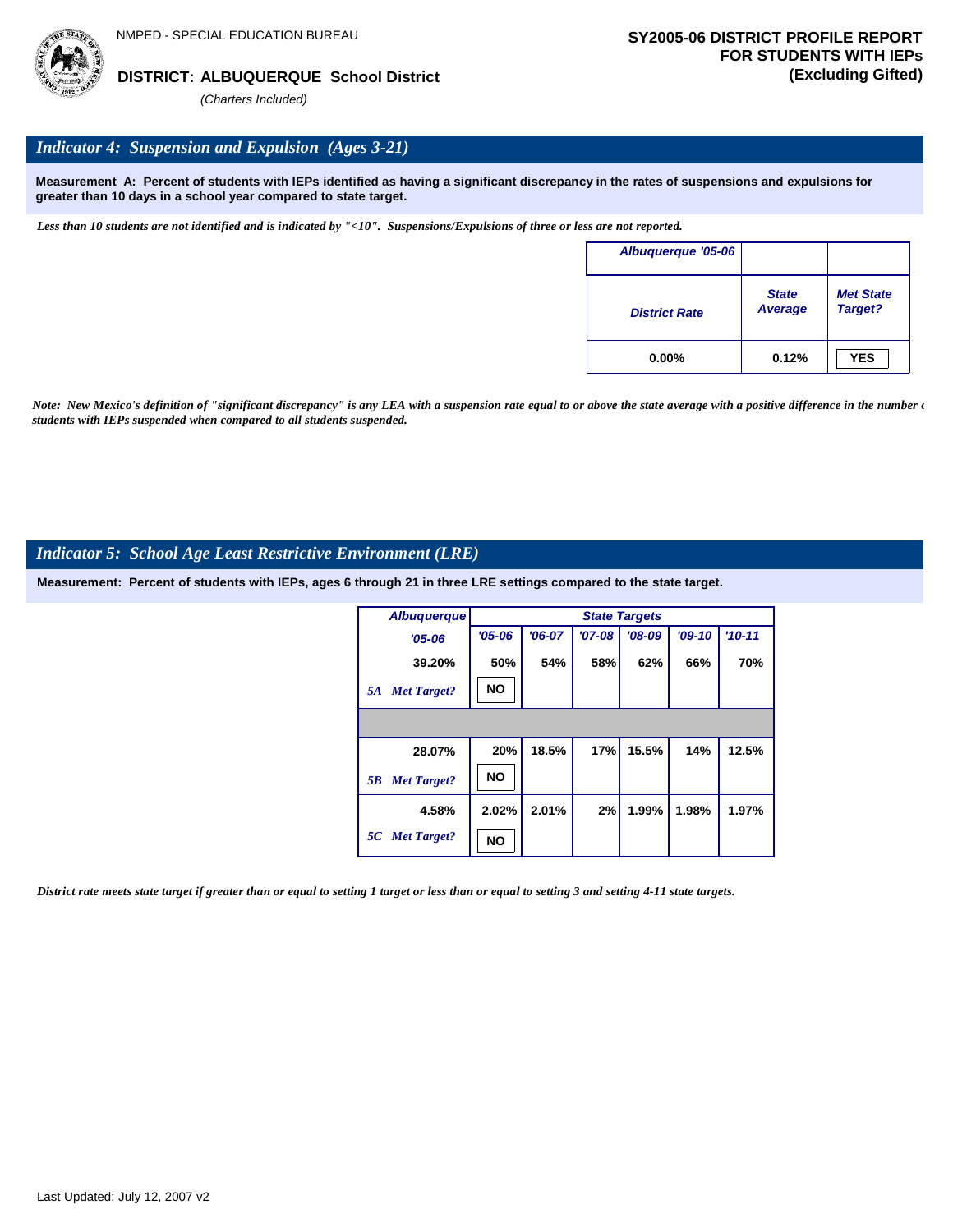# Last Updated: July 12, 2007 v2

# **ALBUQUERQUE School District DISTRICT: (Excluding Gifted)**

*(Charters Included)*

# *Indicator 6: Preschool Age Least Restrictive Environment (LRE)*

**Measurement: Percent of preschool students with IEPs, ages 3 through 5 who received special education and related services in settings with typically developing peers compared to the state target.**

| <b>Albuquerque</b>    | <b>State Targets</b> |          |          |          |          |          |  |  |
|-----------------------|----------------------|----------|----------|----------|----------|----------|--|--|
| $'05 - 06$            | $'05 - 06$           | $'06-07$ | $'07-08$ | $'08-09$ | $'09-10$ | $'10-11$ |  |  |
| 61.71%                | 56%                  | 58.8%    | 61.6%    | 64.4%    | 67.2%    | 70%      |  |  |
| <b>6B</b> Met Target? | <b>YES</b>           |          |          |          |          |          |  |  |

# *Indicator 12: Effective Transition (Part C to Part B)*

**Measurement: Percent of children referred by Part C prior to age 3, who are found eligible for Part B, and who have an IEP developed and implemented by their third birthdays.**

| <b>Albuquerque</b>       |                          | '05-06   '06-07   '07-08 '08-09   '09-10   '10-11 |  |  |  |  |  |
|--------------------------|--------------------------|---------------------------------------------------|--|--|--|--|--|
| <b>State Targets</b>     | Cannot be less than 100% |                                                   |  |  |  |  |  |
| <b>District Rate</b>     | 78.4%                    |                                                   |  |  |  |  |  |
| <b>Met State Target?</b> | <b>NO</b>                |                                                   |  |  |  |  |  |



*Charters Not Included*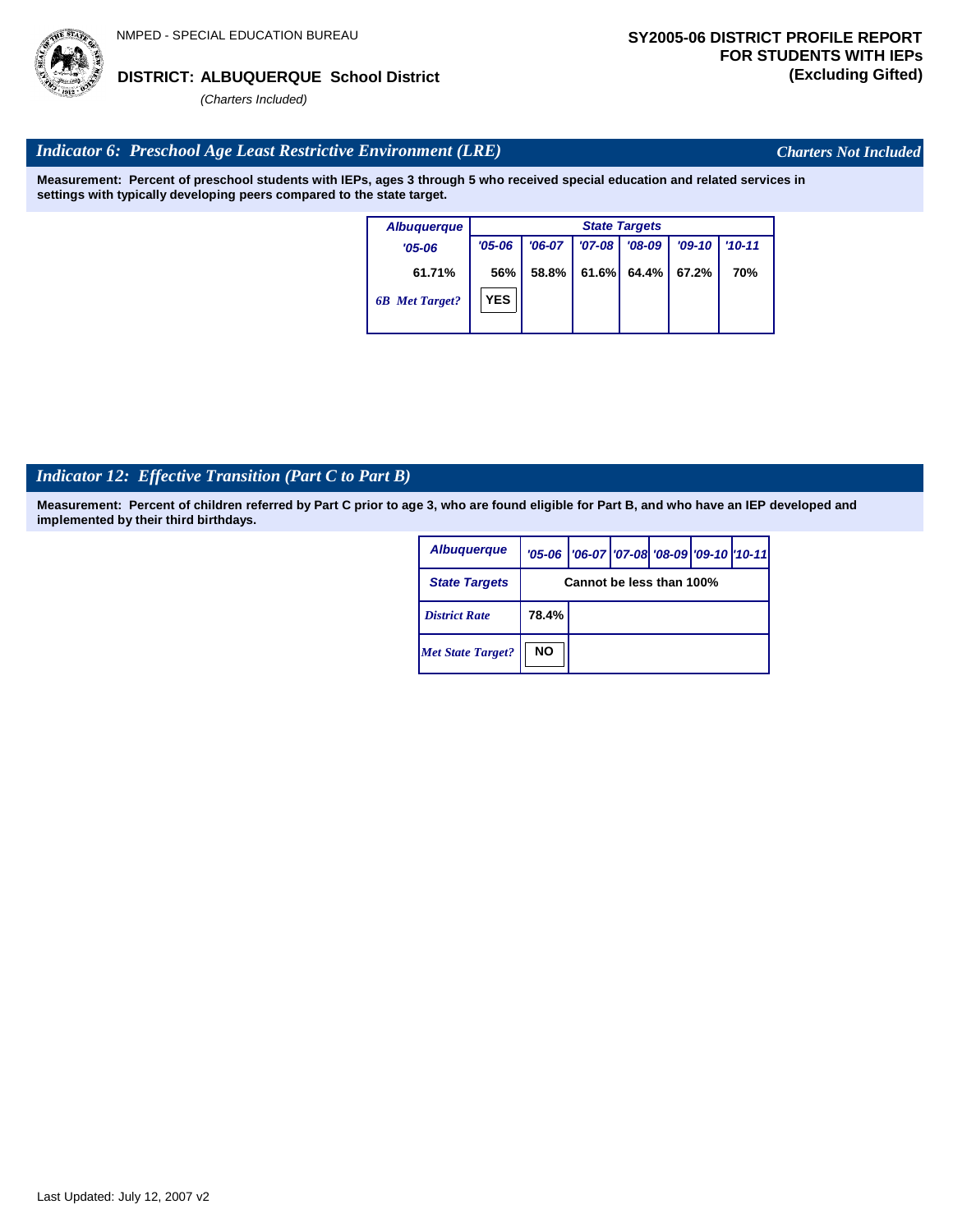

*(Charters Included)*

### *Indicator 1: Graduation Rates*

**Measurement: Percent of youth with IEPs graduating from high school with a regular (standard) diploma compared to percent of all youth in the state graduating with a regular diploma.**

| <b>Reserve</b>           |            | <b>State Targets</b> |          |            |     |     |  |  |  |  |
|--------------------------|------------|----------------------|----------|------------|-----|-----|--|--|--|--|
| $'05 - 06$               | $'05 - 06$ | $'06-07$             | $'09-10$ | $'10 - 11$ |     |     |  |  |  |  |
| 100.00%                  | 60%        | 70%                  | 80%      | 80%        | 80% | 80% |  |  |  |  |
| <b>Met State Target?</b> | <b>YES</b> |                      |          |            |     |     |  |  |  |  |

#### *Indicator 2: Dropout Rates*

**Measurement: Percent of youth with IEPs dropping out of high school compared to the percent of all youth in the state dropping out of high school.**

| <b>Reserve</b>           |            | <b>State Targets</b> |          |          |          |            |  |  |  |  |
|--------------------------|------------|----------------------|----------|----------|----------|------------|--|--|--|--|
| $'05 - 06$               | $'05 - 06$ | $'06-07$             | $'07-08$ | $'08-09$ | $'09-10$ | $'10 - 11$ |  |  |  |  |
| $0.00\%$                 | 0.67%      | 0.66%                | 0.65%    | 0.64%    | 0.63%    | 0.62%      |  |  |  |  |
| <b>Met State Target?</b> | <b>YES</b> |                      |          |          |          |            |  |  |  |  |

#### *Indicator 3: State Assessment - Participation and Performance Rates*

|                                        |                | <b>Reserve</b> | <b>State Target</b> |             |            |          |               | <b>State Targets</b>    |                                  |  |
|----------------------------------------|----------------|----------------|---------------------|-------------|------------|----------|---------------|-------------------------|----------------------------------|--|
|                                        | $'05 - 06$     |                |                     | $'05 - 06$  |            |          | Participation |                         | Proficiency                      |  |
|                                        |                |                |                     |             |            |          |               |                         | <b>Reading Math Reading Math</b> |  |
|                                        | <b>Reading</b> | Math           | <b>Reading</b>      | <b>Math</b> |            | $'06-07$ |               |                         | 95.0% 95.2% 24.0% 17.0%          |  |
| <b>Participation</b>                   | 100.00%        | 100.00%        | 94.9%               | 95.1%       |            | $'07-08$ |               |                         | 95.1% 95.3% 28.0% 22.0%          |  |
| Proficiency                            | 11.76%         | 5.88%          | 20.0%               | 13.0%       |            | $'08-09$ |               |                         | 95.2% 95.4% 32.0% 27.0%          |  |
| <b>Met State Participation Target?</b> |                | <b>YES</b>     | <b>YES</b>          |             | $'09-10$   |          |               | 95.3% 95.5% 36.0% 33.0% |                                  |  |
| <b>Met State Proficiency Target?</b>   |                | <b>NO</b>      | <b>NO</b>           |             | $'10 - 11$ |          |               | 95.4% 95.6% 40.0% 40.0% |                                  |  |
|                                        |                |                |                     |             |            |          |               |                         |                                  |  |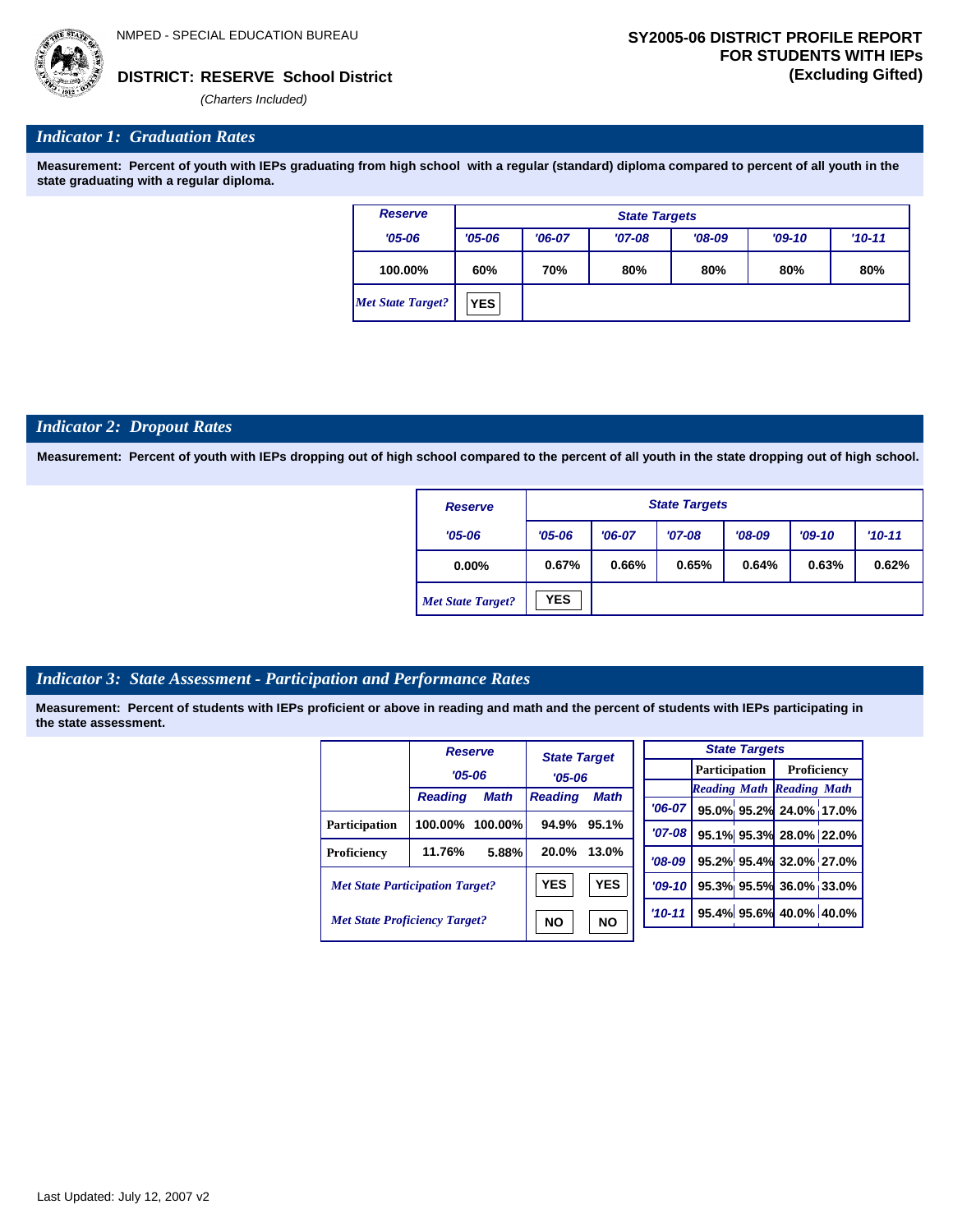

## *Indicator 4: Suspension and Expulsion (Ages 3-21)*

**Measurement A: Percent of students with IEPs identified as having a significant discrepancy in the rates of suspensions and expulsions for greater than 10 days in a school year compared to state target.**

*Less than 10 students are not identified and is indicated by "<10". Suspensions/Expulsions of three or less are not reported.*

| <b>Reserve '05-06</b> |                         |                             |
|-----------------------|-------------------------|-----------------------------|
| <b>District Rate</b>  | <b>State</b><br>Average | <b>Met State</b><br>Target? |
| $0.00\%$              | 0.12%                   | <b>YES</b>                  |

*Note: New Mexico's definition of "significant discrepancy" is any LEA with a suspension rate equal to or above the state average with a positive difference in the number*  $\epsilon$ *students with IEPs suspended when compared to all students suspended.*

### *Indicator 5: School Age Least Restrictive Environment (LRE)*

**Measurement: Percent of students with IEPs, ages 6 through 21 in three LRE settings compared to the state target.**

| <b>Reserve</b>           |            | <b>State Targets</b> |          |          |          |            |  |  |  |  |
|--------------------------|------------|----------------------|----------|----------|----------|------------|--|--|--|--|
| $'05 - 06$               | $'05 - 06$ | $'06-07$             | $'07-08$ | $'08-09$ | $'09-10$ | $'10 - 11$ |  |  |  |  |
| 75.68%                   | 50%        | 54%                  | 58%      | 62%      | 66%      | 70%        |  |  |  |  |
| <b>Met Target?</b><br>5A | <b>YES</b> |                      |          |          |          |            |  |  |  |  |
|                          |            |                      |          |          |          |            |  |  |  |  |
| 8.11%                    | 20%        | 18.5%                | 17%      | 15.5%    | 14%      | 12.5%      |  |  |  |  |
| <b>Met Target?</b><br>5B | <b>YES</b> |                      |          |          |          |            |  |  |  |  |
| $0.00\%$                 | 2.02%      | 2.01%                | 2%       | 1.99%    | 1.98%    | 1.97%      |  |  |  |  |
| 5C Met Target?           | <b>YES</b> |                      |          |          |          |            |  |  |  |  |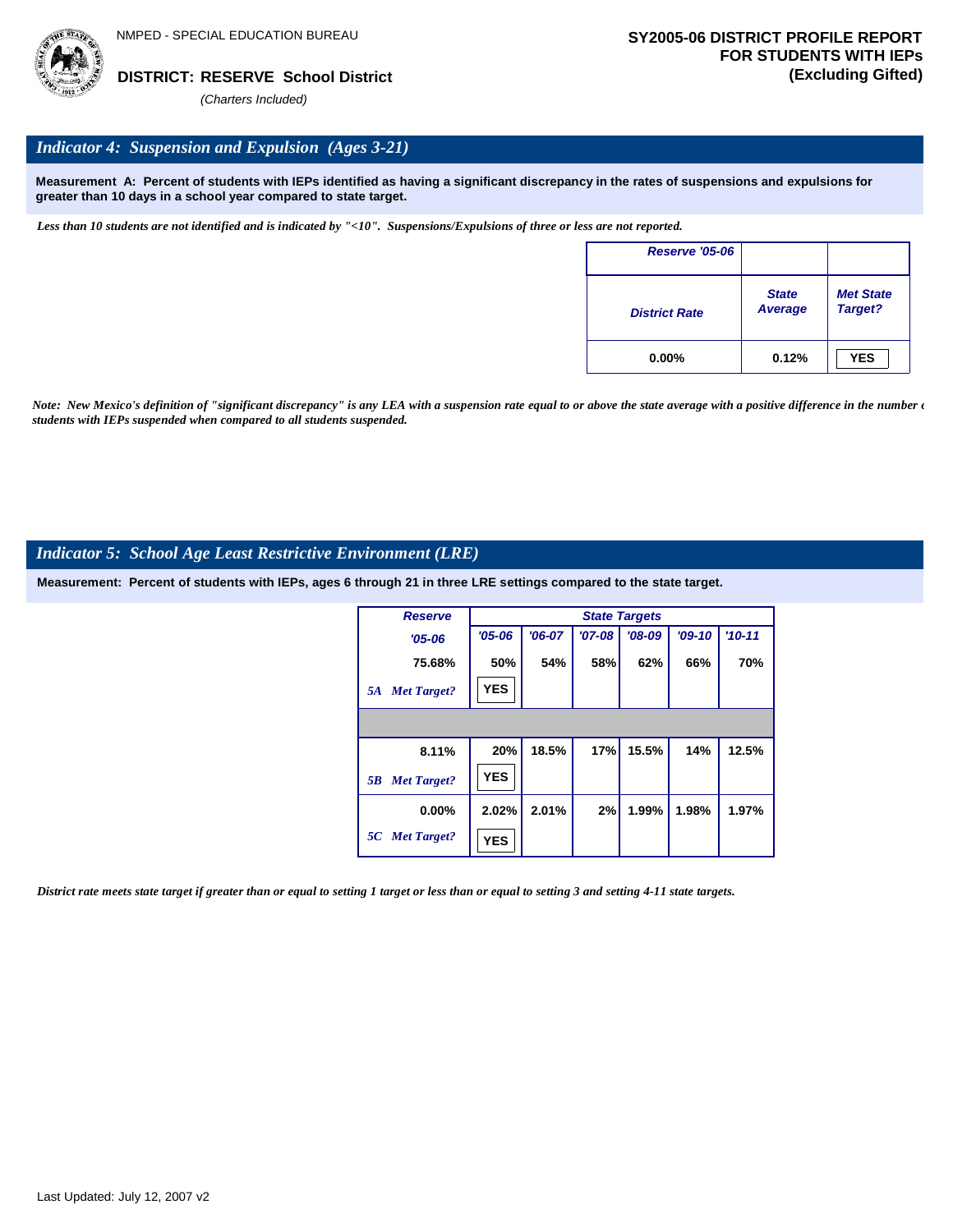

*Charters Not Included*

# *Indicator 6: Preschool Age Least Restrictive Environment (LRE)*

**Measurement: Percent of preschool students with IEPs, ages 3 through 5 who received special education and related services in settings with typically developing peers compared to the state target.**

| <b>Reserve</b>        |            |          |          | <b>State Targets</b> |          |            |
|-----------------------|------------|----------|----------|----------------------|----------|------------|
| $'05 - 06$            | $'05 - 06$ | $'06-07$ | $'07-08$ | $'08-09$             | $'09-10$ | $'10 - 11$ |
| 100.00%               | 56%        | 58.8%    | 61.6%    | 64.4%                | 67.2%    | 70%        |
| <b>6B</b> Met Target? | <b>YES</b> |          |          |                      |          |            |

# *Indicator 12: Effective Transition (Part C to Part B)*

| Reserve                  |            | '05-06   '06-07   '07-08   '08-09   '09-10   '10-11 |  |  |  |  |  |  |  |
|--------------------------|------------|-----------------------------------------------------|--|--|--|--|--|--|--|
| <b>State Targets</b>     |            | Cannot be less than 100%                            |  |  |  |  |  |  |  |
| <b>District Rate</b>     | 100.0%     |                                                     |  |  |  |  |  |  |  |
| <b>Met State Target?</b> | <b>YES</b> |                                                     |  |  |  |  |  |  |  |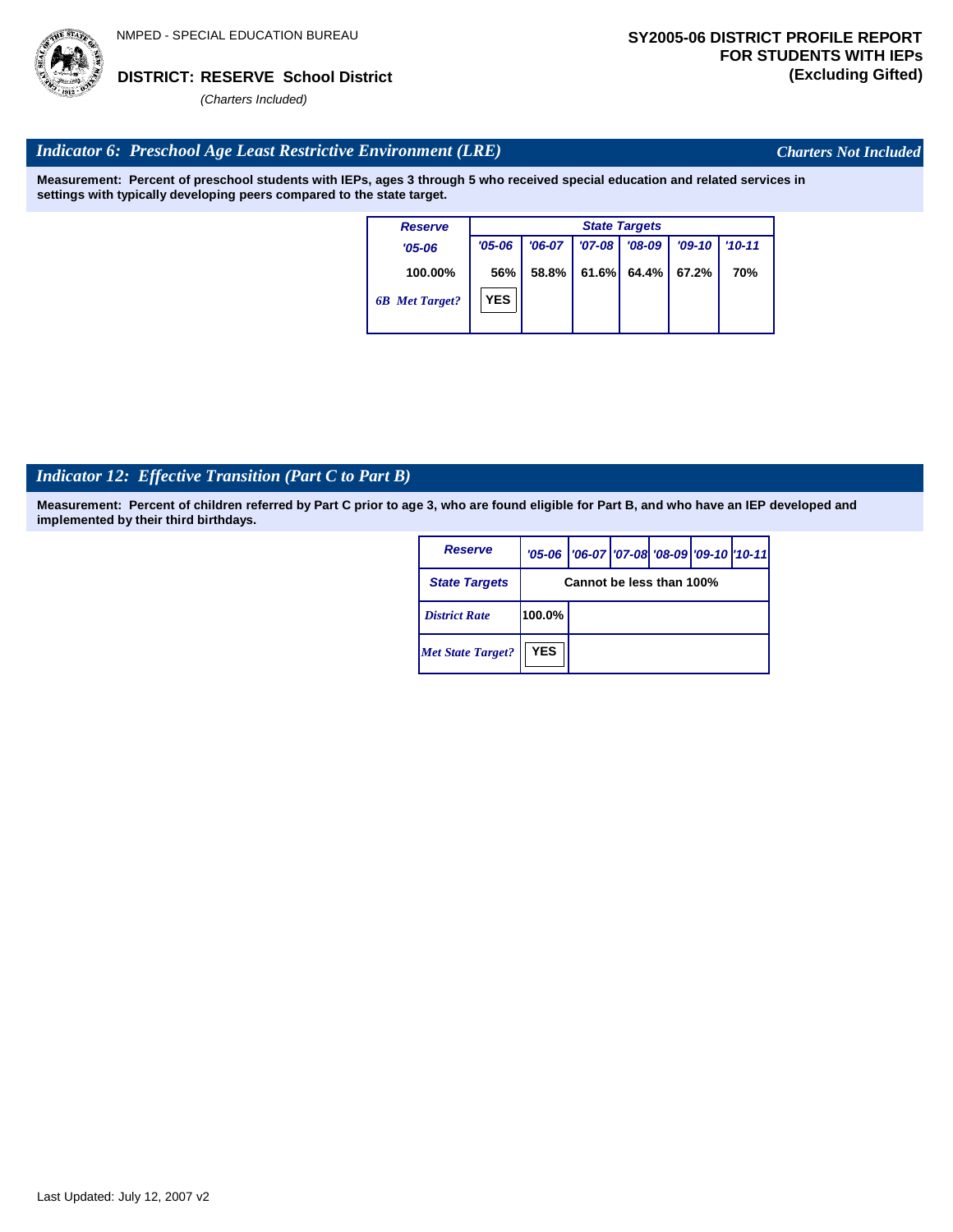*'06-07* **95.0% 95.2% 24.0% 17.0%**

**95.1% 95.3% 28.0% 22.0% 95.2% 95.4% 32.0% 27.0% 95.3% 95.5% 36.0% 33.0% 95.4% 95.6% 40.0% 40.0%**

*Reading Math Reading Math*

*(Charters Included)*

# *Indicator 1: Graduation Rates*

**Measurement: Percent of youth with IEPs graduating from high school with a regular (standard) diploma compared to percent of all youth in the state graduating with a regular diploma.**

| Quemado           |            | <b>State Targets</b> |          |          |          |          |  |  |  |  |  |  |
|-------------------|------------|----------------------|----------|----------|----------|----------|--|--|--|--|--|--|
| $'05 - 06$        | $'05 - 06$ | $'06-07$             | $'07-08$ | $'08-09$ | $'09-10$ | $'10-11$ |  |  |  |  |  |  |
| 50.00%            | 60%        | 70%                  | 80%      | 80%      | 80%      | 80%      |  |  |  |  |  |  |
| Met State Target? | <b>NO</b>  |                      |          |          |          |          |  |  |  |  |  |  |

#### *Indicator 2: Dropout Rates*

**Measurement: Percent of youth with IEPs dropping out of high school compared to the percent of all youth in the state dropping out of high school.**

| Quemado                  |            | <b>State Targets</b> |          |          |          |          |  |  |  |  |  |
|--------------------------|------------|----------------------|----------|----------|----------|----------|--|--|--|--|--|
| $'05 - 06$               | $'05 - 06$ | $'06-07$             | $'07-08$ | $'08-09$ | $'09-10$ | $'10-11$ |  |  |  |  |  |
| 1.41%                    | 0.67%      | 0.66%                | 0.65%    | 0.64%    | 0.63%    | 0.62%    |  |  |  |  |  |
| <b>Met State Target?</b> | <b>NO</b>  |                      |          |          |          |          |  |  |  |  |  |

# *Indicator 3: State Assessment - Participation and Performance Rates*

|                                        | Quemado        |             | <b>State Target</b> |           |            |            |                      | <b>State Targets</b> |                                  |  |
|----------------------------------------|----------------|-------------|---------------------|-----------|------------|------------|----------------------|----------------------|----------------------------------|--|
|                                        | $'05 - 06$     |             | $'05 - 06$          |           |            |            | <b>Participation</b> |                      | Proficiency                      |  |
|                                        |                |             |                     |           |            |            |                      |                      | <b>Reading Math Reading Math</b> |  |
|                                        | <b>Reading</b> | <b>Math</b> | <b>Reading</b>      | Math      | $'06-07$   |            |                      |                      | 95.0% 95.2% 24.0% 17.0           |  |
| <b>Participation</b>                   | 94.44%         | 94.44%      | 94.9%               | 95.1%     |            | $'07 - 08$ |                      |                      |                                  |  |
|                                        |                |             |                     |           |            |            |                      |                      | 95.1% 95.3% 28.0% 22.0           |  |
| Proficiency                            | 20.00%         | $10.00\%$   | 20.0%               | 13.0%     | $'08-09$   |            |                      |                      | 95.2% 95.4% 32.0% 27.0           |  |
| <b>Met State Participation Target?</b> |                |             | <b>NO</b>           | <b>NO</b> | $'09-10'$  |            |                      |                      | 95.3% 95.5% 36.0% 33.0           |  |
| <b>Met State Proficiency Target?</b>   |                |             | <b>YES</b>          | <b>NO</b> | $'10 - 11$ |            |                      |                      | 95.4% 95.6% 40.0% 40.0%          |  |
|                                        |                |             |                     |           |            |            |                      |                      |                                  |  |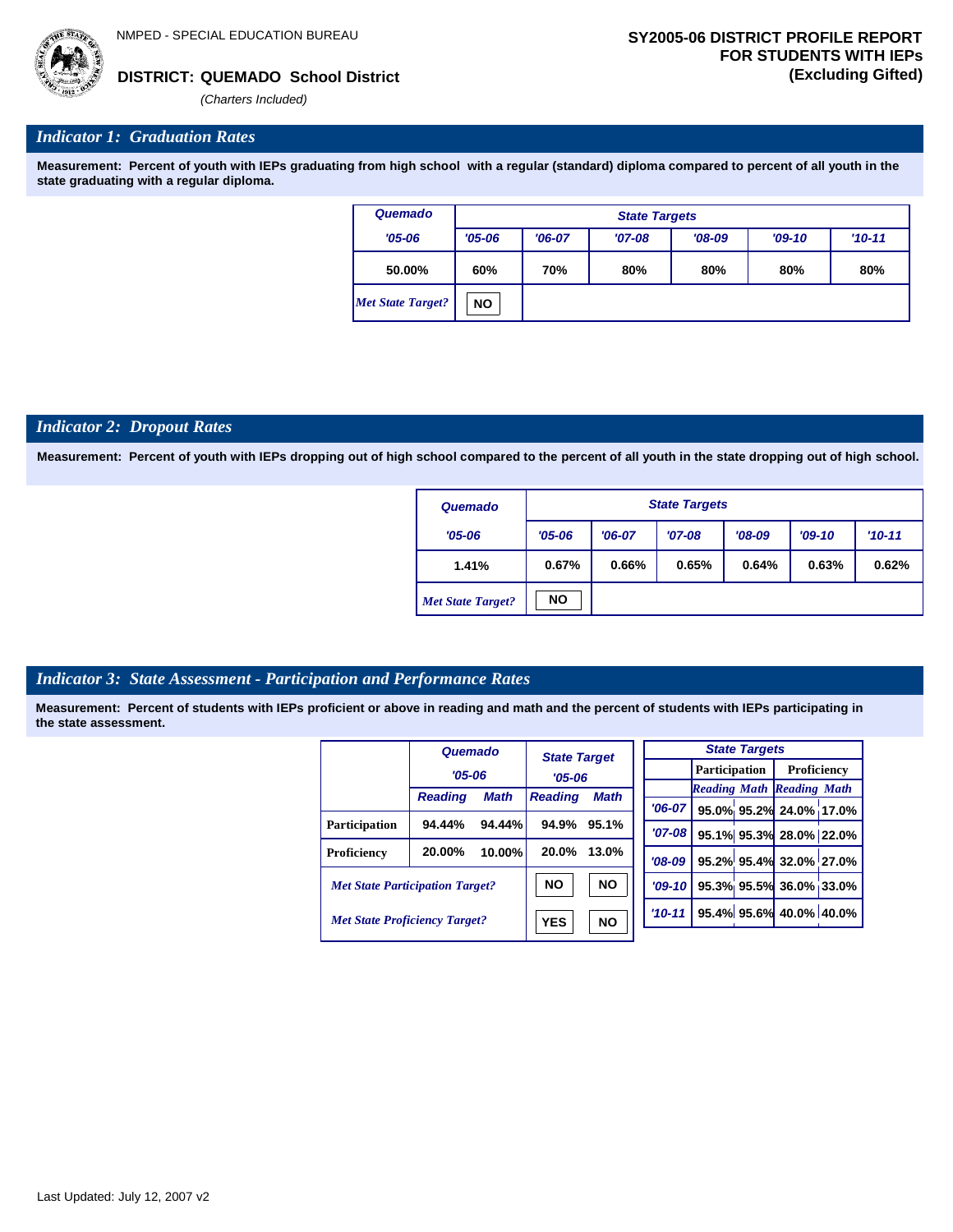

## *Indicator 4: Suspension and Expulsion (Ages 3-21)*

**Measurement A: Percent of students with IEPs identified as having a significant discrepancy in the rates of suspensions and expulsions for greater than 10 days in a school year compared to state target.**

*Less than 10 students are not identified and is indicated by "<10". Suspensions/Expulsions of three or less are not reported.*

| Quemado '05-06       |                                |                             |
|----------------------|--------------------------------|-----------------------------|
| <b>District Rate</b> | <b>State</b><br><b>Average</b> | <b>Met State</b><br>Target? |
| $0.00\%$             | 0.12%                          | <b>YES</b>                  |

*Note: New Mexico's definition of "significant discrepancy" is any LEA with a suspension rate equal to or above the state average with a positive difference in the number*  $\epsilon$ *students with IEPs suspended when compared to all students suspended.*

#### *Indicator 5: School Age Least Restrictive Environment (LRE)*

**Measurement: Percent of students with IEPs, ages 6 through 21 in three LRE settings compared to the state target.**

| Quemado                  |            |          |          | <b>State Targets</b> |          |          |
|--------------------------|------------|----------|----------|----------------------|----------|----------|
| $'05 - 06$               | $'05 - 06$ | $'06-07$ | $'07-08$ | $'08-09$             | $'09-10$ | $'10-11$ |
| 96.00%                   | 50%        | 54%      | 58%      | 62%                  | 66%      | 70%      |
| <b>Met Target?</b><br>5A | <b>YES</b> |          |          |                      |          |          |
|                          |            |          |          |                      |          |          |
| 0.00%                    | 20%        | 18.5%    | 17%      | 15.5%                | 14%      | 12.5%    |
| <b>Met Target?</b><br>5B | <b>YES</b> |          |          |                      |          |          |
| $0.00\%$                 | 2.02%      | 2.01%    | 2%       | 1.99%                | 1.98%    | 1.97%    |
| 5C Met Target?           | <b>YES</b> |          |          |                      |          |          |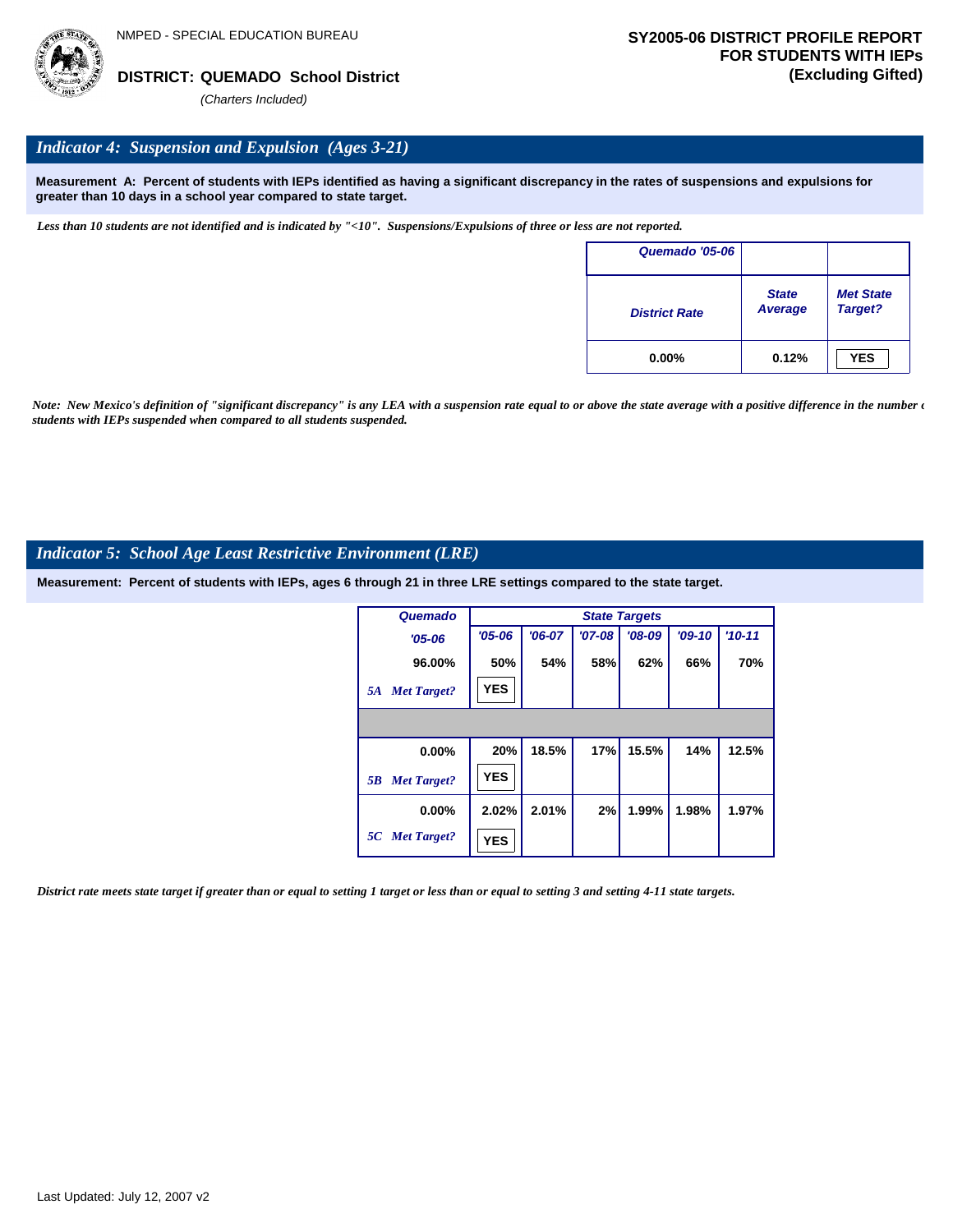

*Charters Not Included*

# *Indicator 6: Preschool Age Least Restrictive Environment (LRE)*

**Measurement: Percent of preschool students with IEPs, ages 3 through 5 who received special education and related services in settings with typically developing peers compared to the state target.**

| Quemado               |                   | <b>State Targets</b> |          |          |          |          |  |  |  |  |  |
|-----------------------|-------------------|----------------------|----------|----------|----------|----------|--|--|--|--|--|
| $'05 - 06$            | $'05 - 06$        | $'06-07$             | $'07-08$ | '08-09   | $'09-10$ | $'10-11$ |  |  |  |  |  |
| <b>6B</b> Met Target? | 56%<br><b>YES</b> | 58.8%                | 61.6%    | $64.4\%$ | 67.2%    | 70%      |  |  |  |  |  |

# *Indicator 12: Effective Transition (Part C to Part B)*

| Quemado                  |            | '05-06   '06-07   '07-08 '08-09   '09-10   '10-11 |  |  |  |  |  |  |  |
|--------------------------|------------|---------------------------------------------------|--|--|--|--|--|--|--|
| <b>State Targets</b>     |            | Cannot be less than 100%                          |  |  |  |  |  |  |  |
| <b>District Rate</b>     | 100.0%     |                                                   |  |  |  |  |  |  |  |
| <b>Met State Target?</b> | <b>YES</b> |                                                   |  |  |  |  |  |  |  |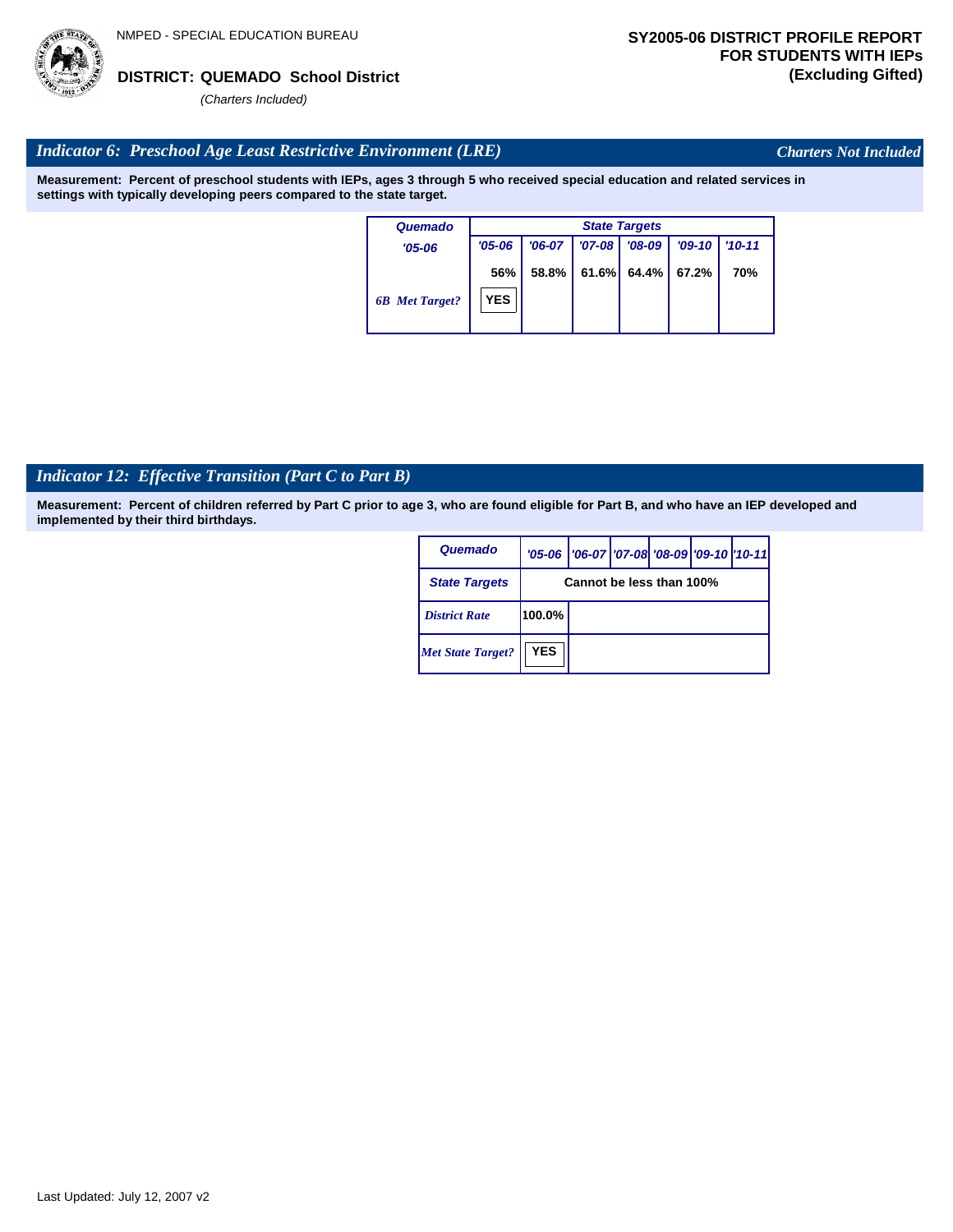*(Charters Included)*

### *Indicator 1: Graduation Rates*

**Measurement: Percent of youth with IEPs graduating from high school with a regular (standard) diploma compared to percent of all youth in the state graduating with a regular diploma.**

| <b>Roswell</b>           |            | <b>State Targets</b> |          |          |          |          |  |  |  |  |  |  |
|--------------------------|------------|----------------------|----------|----------|----------|----------|--|--|--|--|--|--|
| $'05 - 06$               | $'05 - 06$ | $'06-07$             | $'07-08$ | $'08-09$ | $'09-10$ | $'10-11$ |  |  |  |  |  |  |
| 62.16%                   | 60%        | 70%                  | 80%      | 80%      | 80%      | 80%      |  |  |  |  |  |  |
| <b>Met State Target?</b> | <b>YES</b> |                      |          |          |          |          |  |  |  |  |  |  |

### *Indicator 2: Dropout Rates*

**Measurement: Percent of youth with IEPs dropping out of high school compared to the percent of all youth in the state dropping out of high school.**

| <b>Roswell</b>           |                        | <b>State Targets</b> |          |          |          |          |  |  |  |  |  |
|--------------------------|------------------------|----------------------|----------|----------|----------|----------|--|--|--|--|--|
| $'05 - 06$               | $'05 - 06$<br>$'06-07$ |                      | $'07-08$ | $'08-09$ | $'09-10$ | $'10-11$ |  |  |  |  |  |
| 0.22%                    | 0.67%                  | 0.66%                | 0.65%    | 0.64%    | 0.63%    | 0.62%    |  |  |  |  |  |
| <b>Met State Target?</b> | <b>YES</b>             |                      |          |          |          |          |  |  |  |  |  |

#### *Indicator 3: State Assessment - Participation and Performance Rates*

|                                        | <b>Roswell</b> |             | <b>State Target</b>      |             |           |                      | <b>State Targets</b> |                                  |  |
|----------------------------------------|----------------|-------------|--------------------------|-------------|-----------|----------------------|----------------------|----------------------------------|--|
|                                        | $'05 - 06$     |             | $'05 - 06$               |             |           | <b>Participation</b> |                      | Proficiency                      |  |
|                                        |                |             |                          |             |           |                      |                      | <b>Reading Math Reading Math</b> |  |
|                                        | <b>Reading</b> | <b>Math</b> | <b>Reading</b>           | <b>Math</b> | $'06-07$  |                      |                      | 95.0% 95.2% 24.0% 17.0%          |  |
| <b>Participation</b>                   | 99.17%         | 99.65%      | 94.9%                    | 95.1%       | $'07-08$  |                      |                      |                                  |  |
|                                        |                |             |                          |             |           |                      |                      | 95.1% 95.3% 28.0% 22.0%          |  |
| Proficiency                            | 20.86%         | 15.38%      | 20.0%                    | 13.0%       | $'08-09$  |                      |                      | 95.2% 95.4% 32.0% 27.0%          |  |
| <b>Met State Participation Target?</b> |                |             | <b>YES</b>               | <b>YES</b>  | $'09-10'$ |                      |                      | 95.3% 95.5% 36.0% 33.0%          |  |
| <b>Met State Proficiency Target?</b>   |                |             | <b>YES</b><br><b>YES</b> |             | $'10-11$  |                      |                      | 95.4% 95.6% 40.0% 40.0%          |  |
|                                        |                |             |                          |             |           |                      |                      |                                  |  |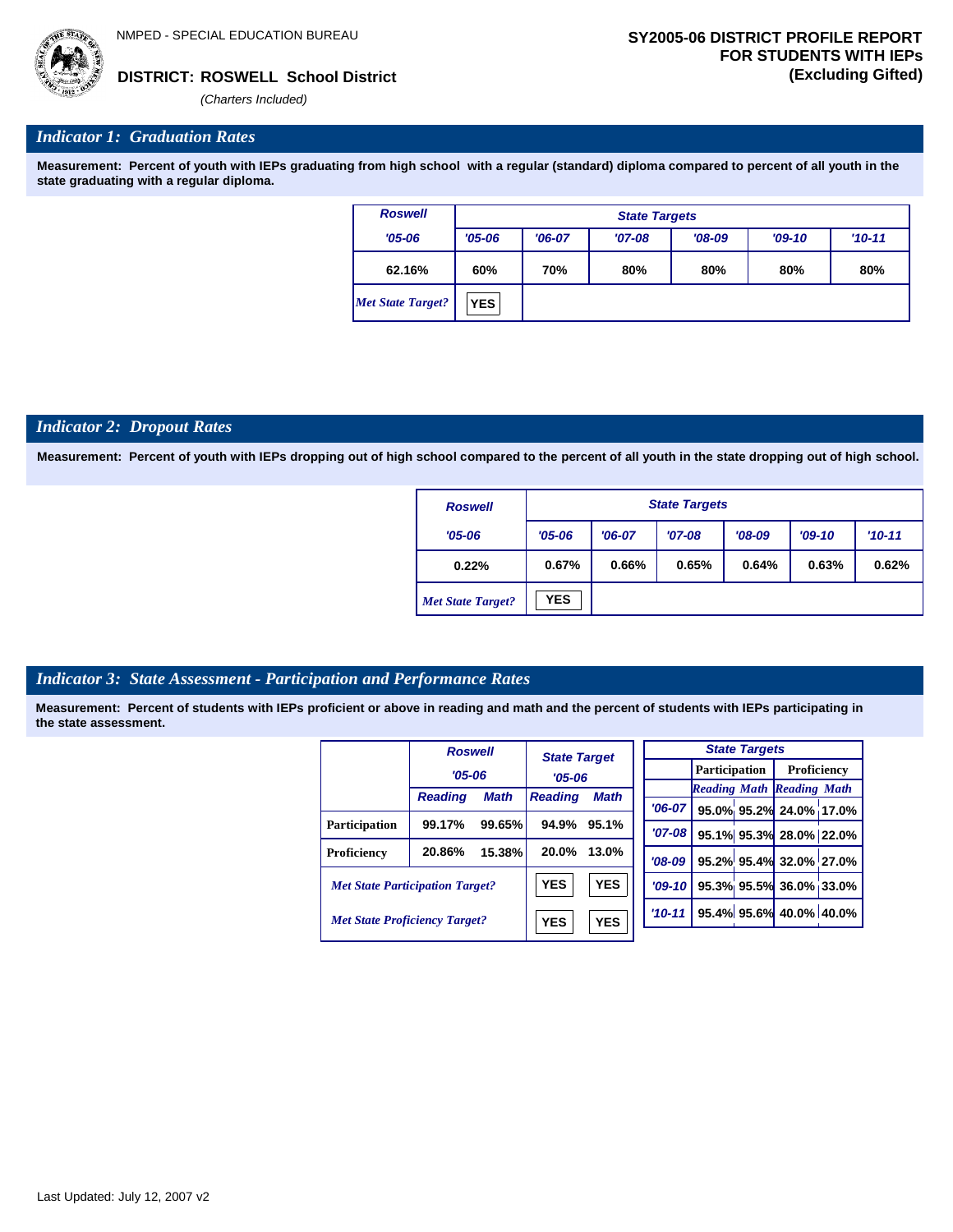

## *Indicator 4: Suspension and Expulsion (Ages 3-21)*

**Measurement A: Percent of students with IEPs identified as having a significant discrepancy in the rates of suspensions and expulsions for greater than 10 days in a school year compared to state target.**

*Less than 10 students are not identified and is indicated by "<10". Suspensions/Expulsions of three or less are not reported.*

| <b>Roswell '05-06</b> |                         |                             |
|-----------------------|-------------------------|-----------------------------|
| <b>District Rate</b>  | <b>State</b><br>Average | <b>Met State</b><br>Target? |
| $0.00\%$              | 0.12%                   | <b>YES</b>                  |

*Note: New Mexico's definition of "significant discrepancy" is any LEA with a suspension rate equal to or above the state average with a positive difference in the number*  $\epsilon$ *students with IEPs suspended when compared to all students suspended.*

#### *Indicator 5: School Age Least Restrictive Environment (LRE)*

**Measurement: Percent of students with IEPs, ages 6 through 21 in three LRE settings compared to the state target.**

| <b>Roswell</b>           |            |          |          | <b>State Targets</b> |          |            |
|--------------------------|------------|----------|----------|----------------------|----------|------------|
| $'05 - 06$               | $'05 - 06$ | $'06-07$ | $'07-08$ | $'08-09$             | $'09-10$ | $'10 - 11$ |
| 72.84%                   | 50%        | 54%      | 58%      | 62%                  | 66%      | 70%        |
| <b>Met Target?</b><br>5A | <b>YES</b> |          |          |                      |          |            |
|                          |            |          |          |                      |          |            |
| 11.83%                   | 20%        | 18.5%    | 17%      | 15.5%                | 14%      | 12.5%      |
| <b>Met Target?</b><br>5B | <b>YES</b> |          |          |                      |          |            |
| 0.82%                    | 2.02%      | 2.01%    | 2%       | 1.99%                | 1.98%    | 1.97%      |
| 5C Met Target?           | <b>YES</b> |          |          |                      |          |            |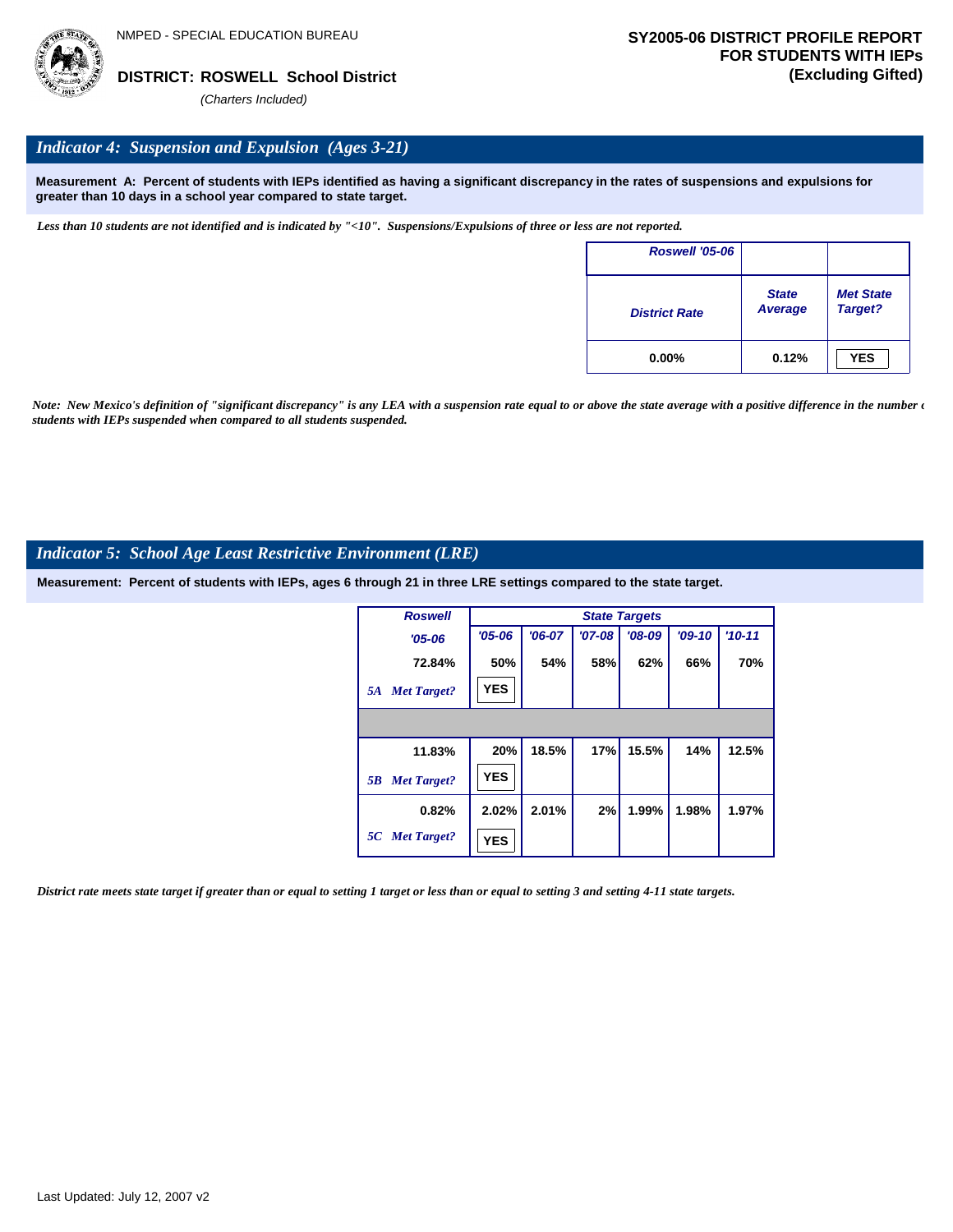

*Charters Not Included*

# *Indicator 6: Preschool Age Least Restrictive Environment (LRE)*

**Measurement: Percent of preschool students with IEPs, ages 3 through 5 who received special education and related services in settings with typically developing peers compared to the state target.**

| <b>Roswell</b>        |            | <b>State Targets</b> |            |          |          |            |  |  |  |
|-----------------------|------------|----------------------|------------|----------|----------|------------|--|--|--|
| $'05-06$              | $'05 - 06$ | $'06-07$             | $'07 - 08$ | $'08-09$ | $'09-10$ | $'10 - 11$ |  |  |  |
| 92.16%                | 56%        | 58.8%                | 61.6%      | 64.4% I  | 67.2%    | 70%        |  |  |  |
| <b>6B</b> Met Target? | <b>YES</b> |                      |            |          |          |            |  |  |  |

# *Indicator 12: Effective Transition (Part C to Part B)*

| <b>Roswell</b>           |           | '05-06   '06-07   '07-08 '08-09   '09-10   '10-11 |  |  |  |  |  |  |
|--------------------------|-----------|---------------------------------------------------|--|--|--|--|--|--|
| <b>State Targets</b>     |           | Cannot be less than 100%                          |  |  |  |  |  |  |
| <b>District Rate</b>     | 94.0%     |                                                   |  |  |  |  |  |  |
| <b>Met State Target?</b> | <b>NO</b> |                                                   |  |  |  |  |  |  |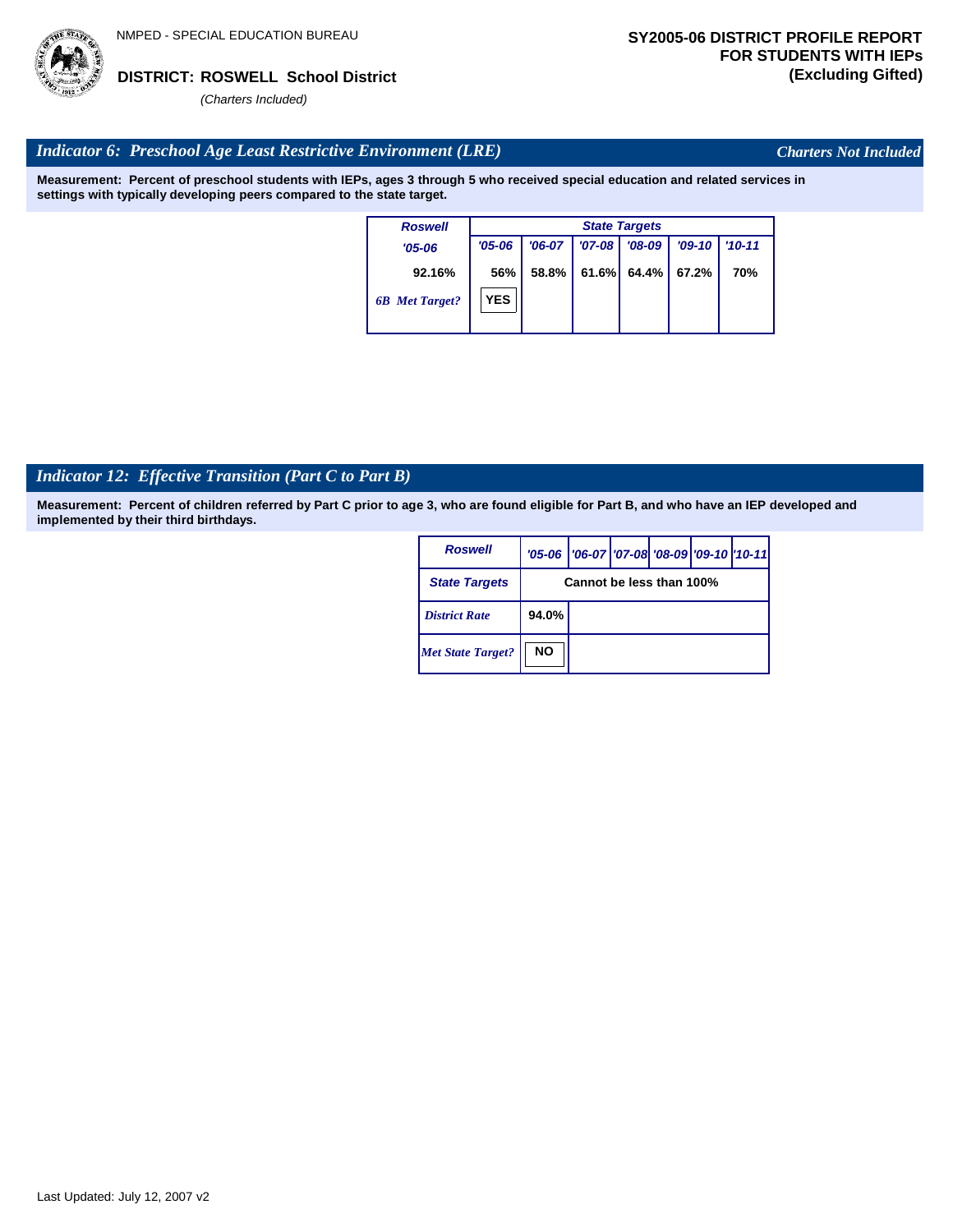**HAGERMAN School District DISTRICT: (Excluding Gifted)**

*(Charters Included)*

# *Indicator 1: Graduation Rates*

**Measurement: Percent of youth with IEPs graduating from high school with a regular (standard) diploma compared to percent of all youth in the state graduating with a regular diploma.**

| <b>Hagerman</b>   |            | <b>State Targets</b>            |          |          |          |          |  |  |  |  |
|-------------------|------------|---------------------------------|----------|----------|----------|----------|--|--|--|--|
| $'05 - 06$        | $'05 - 06$ | $'06-07$                        | $'07-08$ | $'08-09$ | $'09-10$ | $'10-11$ |  |  |  |  |
| 100.00%           | 60%        | 80%<br>70%<br>80%<br>80%<br>80% |          |          |          |          |  |  |  |  |
| Met State Target? | <b>YES</b> |                                 |          |          |          |          |  |  |  |  |

### *Indicator 2: Dropout Rates*

**Measurement: Percent of youth with IEPs dropping out of high school compared to the percent of all youth in the state dropping out of high school.**

| <b>Hagerman</b>          | <b>State Targets</b> |          |          |          |          |            |  |  |  |
|--------------------------|----------------------|----------|----------|----------|----------|------------|--|--|--|
| $'05 - 06$               | $'05 - 06$           | $'06-07$ | $'07-08$ | $'08-09$ | $'09-10$ | $'10 - 11$ |  |  |  |
| $0.00\%$                 | 0.67%                | 0.66%    | 0.65%    | 0.64%    | 0.63%    | 0.62%      |  |  |  |
| <b>Met State Target?</b> | <b>YES</b>           |          |          |          |          |            |  |  |  |

# *Indicator 3: State Assessment - Participation and Performance Rates*

|                                        | <b>Hagerman</b> |             | <b>State Target</b> |             |           |          |  | <b>State Targets</b>    |                                  |  |             |  |
|----------------------------------------|-----------------|-------------|---------------------|-------------|-----------|----------|--|-------------------------|----------------------------------|--|-------------|--|
|                                        | $'05 - 06$      |             | $'05 - 06$          |             |           |          |  | <b>Participation</b>    |                                  |  | Proficiency |  |
|                                        |                 |             |                     |             |           |          |  |                         | <b>Reading Math Reading Math</b> |  |             |  |
|                                        | <b>Reading</b>  | <b>Math</b> | <b>Reading</b>      | <b>Math</b> |           | $'06-07$ |  |                         | 95.0% 95.2% 24.0% 17.0%          |  |             |  |
| <b>Participation</b>                   | 96.30%          | 96.30%      | 94.9%               | 95.1%       |           | $'07-08$ |  |                         | 95.1% 95.3% 28.0% 22.0%          |  |             |  |
| Proficiency                            | 15.38%          | 15.38%      | 20.0%               | 13.0%       |           | $'08-09$ |  |                         | 95.2% 95.4% 32.0% 27.0%          |  |             |  |
| <b>Met State Participation Target?</b> |                 | <b>YES</b>  | <b>YES</b>          |             | $'09-10'$ |          |  | 95.3% 95.5% 36.0% 33.0% |                                  |  |             |  |
| <b>Met State Proficiency Target?</b>   |                 | <b>NO</b>   | <b>YES</b>          |             | $'10-11$  |          |  | 95.4% 95.6% 40.0% 40.0% |                                  |  |             |  |
|                                        |                 |             |                     |             |           |          |  |                         |                                  |  |             |  |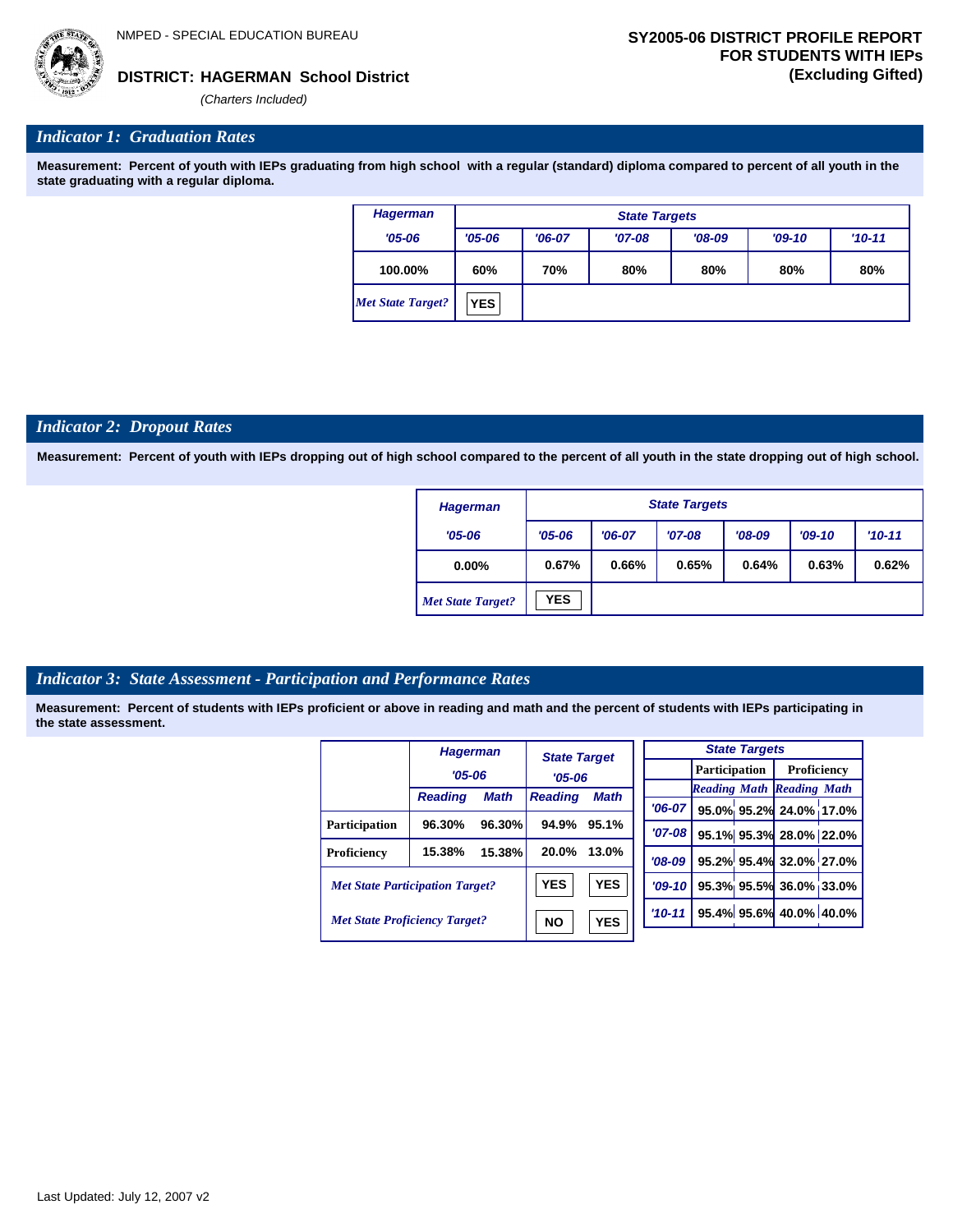# *Indicator 4: Suspension and Expulsion (Ages 3-21)*

**Measurement A: Percent of students with IEPs identified as having a significant discrepancy in the rates of suspensions and expulsions for greater than 10 days in a school year compared to state target.**

*Less than 10 students are not identified and is indicated by "<10". Suspensions/Expulsions of three or less are not reported.*

| Hagerman '05-06      |                                |                             |
|----------------------|--------------------------------|-----------------------------|
| <b>District Rate</b> | <b>State</b><br><b>Average</b> | <b>Met State</b><br>Target? |
| $0.00\%$             | 0.12%                          | <b>YES</b>                  |

*Note: New Mexico's definition of "significant discrepancy" is any LEA with a suspension rate equal to or above the state average with a positive difference in the number*  $\epsilon$ *students with IEPs suspended when compared to all students suspended.*

# *Indicator 5: School Age Least Restrictive Environment (LRE)*

**Measurement: Percent of students with IEPs, ages 6 through 21 in three LRE settings compared to the state target.**

| <b>Hagerman</b>          |            |          |            | <b>State Targets</b> |          |          |
|--------------------------|------------|----------|------------|----------------------|----------|----------|
| $'05 - 06$               | $'05 - 06$ | $'06-07$ | $'07 - 08$ | $'08-09$             | $'09-10$ | $'10-11$ |
| 40.85%                   | 50%        | 54%      | 58%        | 62%                  | 66%      | 70%      |
| <b>Met Target?</b><br>5A | <b>NO</b>  |          |            |                      |          |          |
|                          |            |          |            |                      |          |          |
| 16.90%                   | 20%        | 18.5%    | 17%        | 15.5%                | 14%      | 12.5%    |
| <b>Met Target?</b><br>5B | <b>YES</b> |          |            |                      |          |          |
| $0.00\%$                 | 2.02%      | 2.01%    | 2%         | 1.99%                | 1.98%    | 1.97%    |
| 5C Met Target?           | <b>YES</b> |          |            |                      |          |          |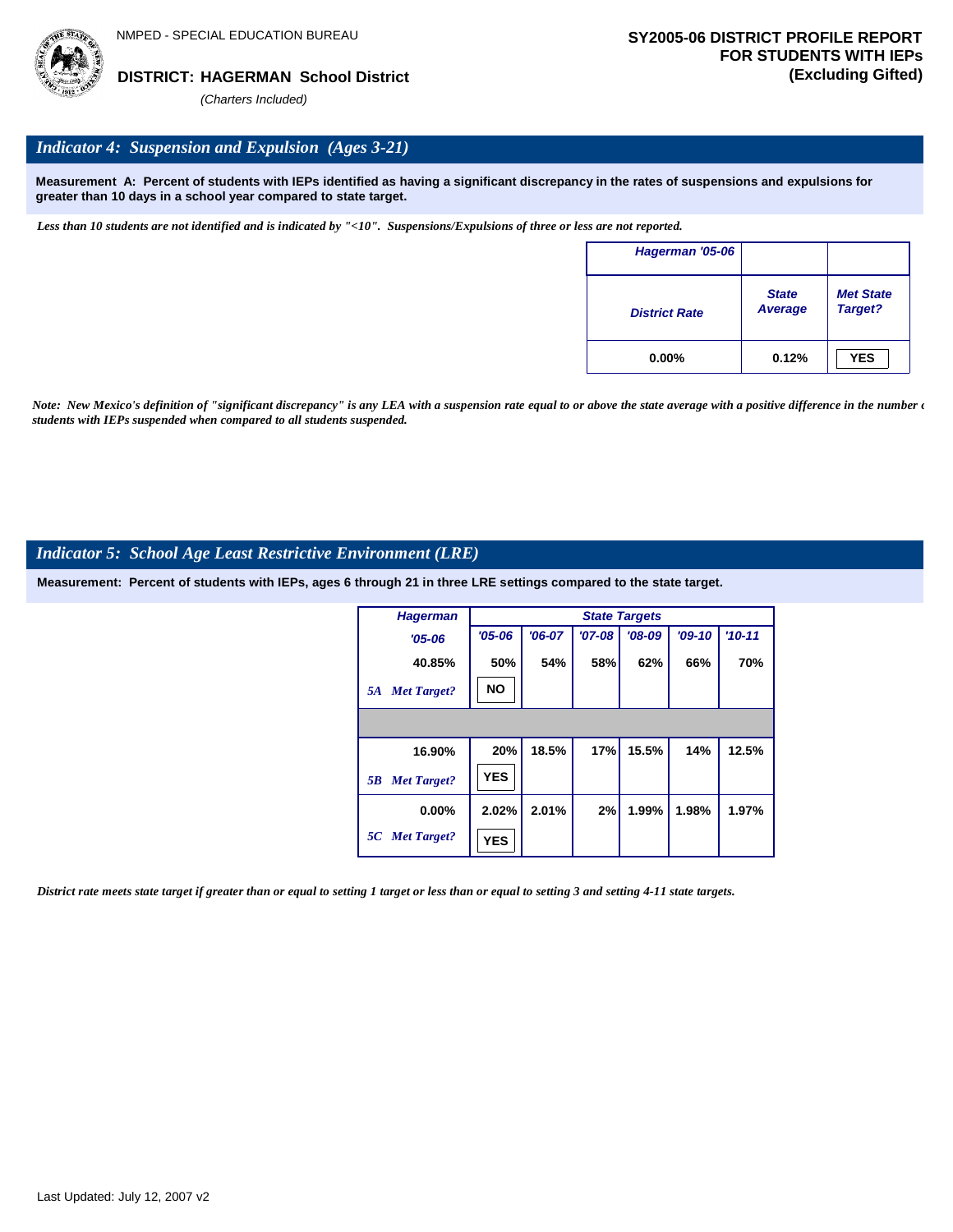

*Charters Not Included*

## *Indicator 6: Preschool Age Least Restrictive Environment (LRE)*

**Measurement: Percent of preschool students with IEPs, ages 3 through 5 who received special education and related services in settings with typically developing peers compared to the state target.**

| <b>Hagerman</b>       | <b>State Targets</b> |          |            |          |          |            |  |  |
|-----------------------|----------------------|----------|------------|----------|----------|------------|--|--|
| $'05 - 06$            | $'05 - 06$           | $'06-07$ | $'07 - 08$ | $'08-09$ | $'09-10$ | $'10 - 11$ |  |  |
| 80.00%                | 56%                  | 58.8%    | 61.6%      | 64.4%    | 67.2%    | 70%        |  |  |
| <b>6B</b> Met Target? | <b>YES</b>           |          |            |          |          |            |  |  |

# *Indicator 12: Effective Transition (Part C to Part B)*

| <b>Hagerman</b>          |           | '05-06   '06-07   '07-08   '08-09   '09-10   '10-11 |  |  |  |  |  |  |
|--------------------------|-----------|-----------------------------------------------------|--|--|--|--|--|--|
| <b>State Targets</b>     |           | Cannot be less than 100%                            |  |  |  |  |  |  |
| <b>District Rate</b>     | 50.0%     |                                                     |  |  |  |  |  |  |
| <b>Met State Target?</b> | <b>NO</b> |                                                     |  |  |  |  |  |  |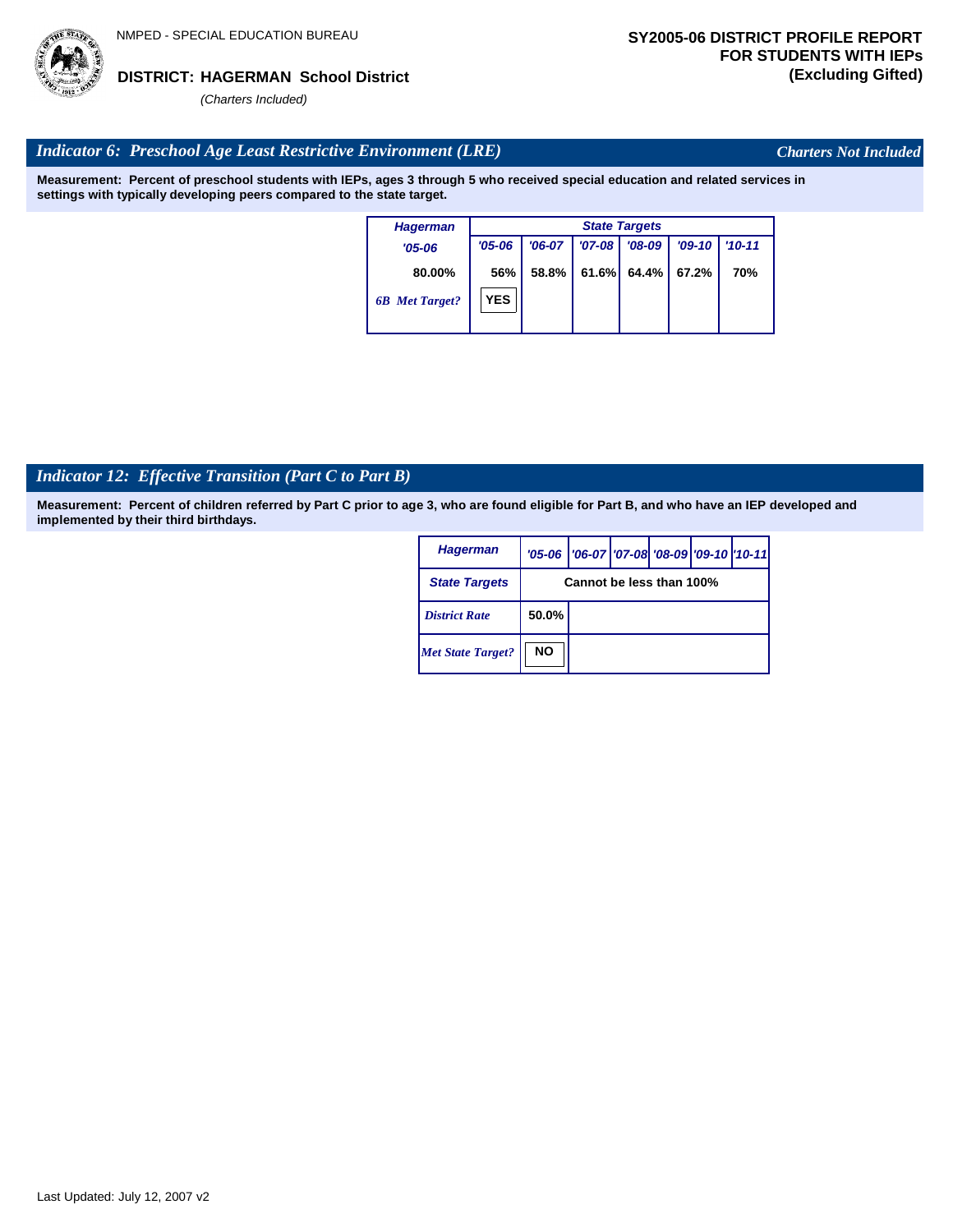

*(Charters Included)*

#### *Indicator 1: Graduation Rates*

**Measurement: Percent of youth with IEPs graduating from high school with a regular (standard) diploma compared to percent of all youth in the state graduating with a regular diploma.**

| <b>Dexter</b>            | <b>State Targets</b> |                                                            |  |  |  |  |  |  |  |
|--------------------------|----------------------|------------------------------------------------------------|--|--|--|--|--|--|--|
| $'05 - 06$               | $'05 - 06$           | $'08-09$<br>$'06-07$<br>$'07-08$<br>$'09-10$<br>$'10 - 11$ |  |  |  |  |  |  |  |
| 22.22%                   | 60%                  | 80%<br>70%<br>80%<br>80%<br>80%                            |  |  |  |  |  |  |  |
| <b>Met State Target?</b> | <b>NO</b>            |                                                            |  |  |  |  |  |  |  |

#### *Indicator 2: Dropout Rates*

**Measurement: Percent of youth with IEPs dropping out of high school compared to the percent of all youth in the state dropping out of high school.**

| <b>Dexter</b>            |            | <b>State Targets</b> |          |          |          |          |  |  |  |  |  |
|--------------------------|------------|----------------------|----------|----------|----------|----------|--|--|--|--|--|
| $'05 - 06$               | $'05 - 06$ | $'06-07$             | $'07-08$ | $'08-09$ | $'09-10$ | $'10-11$ |  |  |  |  |  |
| 1.06%                    | 0.67%      | 0.66%                | 0.65%    | 0.64%    | 0.63%    | 0.62%    |  |  |  |  |  |
| <b>Met State Target?</b> | <b>NO</b>  |                      |          |          |          |          |  |  |  |  |  |

#### *Indicator 3: State Assessment - Participation and Performance Rates*

|                                        | <b>Dexter</b>  |             | <b>State Target</b> |            |  |          |  | <b>State Targets</b> |                                  |  |                      |  |             |  |
|----------------------------------------|----------------|-------------|---------------------|------------|--|----------|--|----------------------|----------------------------------|--|----------------------|--|-------------|--|
|                                        | $'05 - 06$     |             |                     |            |  |          |  |                      |                                  |  | <b>Participation</b> |  | Proficiency |  |
|                                        |                |             |                     | $'05 - 06$ |  |          |  |                      | <b>Reading Math Reading Math</b> |  |                      |  |             |  |
|                                        | <b>Reading</b> | <b>Math</b> | <b>Reading</b>      | Math       |  | $'06-07$ |  |                      | 95.0% 95.2% 24.0% 17.0%          |  |                      |  |             |  |
| <b>Participation</b>                   | 97.94%         | 98.97%      | 94.9%               | 95.1%      |  | '07-08 l |  |                      | 95.1% 95.3% 28.0% 22.0%          |  |                      |  |             |  |
| Proficiency                            | 17.44%         | 4.65%       | 20.0%               | 13.0%      |  |          |  |                      |                                  |  |                      |  |             |  |
|                                        |                |             |                     |            |  | $'08-09$ |  |                      | 95.2% 95.4% 32.0% 27.0%          |  |                      |  |             |  |
| <b>Met State Participation Target?</b> |                |             | <b>YES</b>          | <b>YES</b> |  | $'09-10$ |  |                      | 95.3% 95.5% 36.0% 33.0%          |  |                      |  |             |  |
| <b>Met State Proficiency Target?</b>   |                |             | <b>NO</b>           | <b>NO</b>  |  | $'10-11$ |  |                      | 95.4% 95.6% 40.0% 40.0%          |  |                      |  |             |  |
|                                        |                |             |                     |            |  |          |  |                      |                                  |  |                      |  |             |  |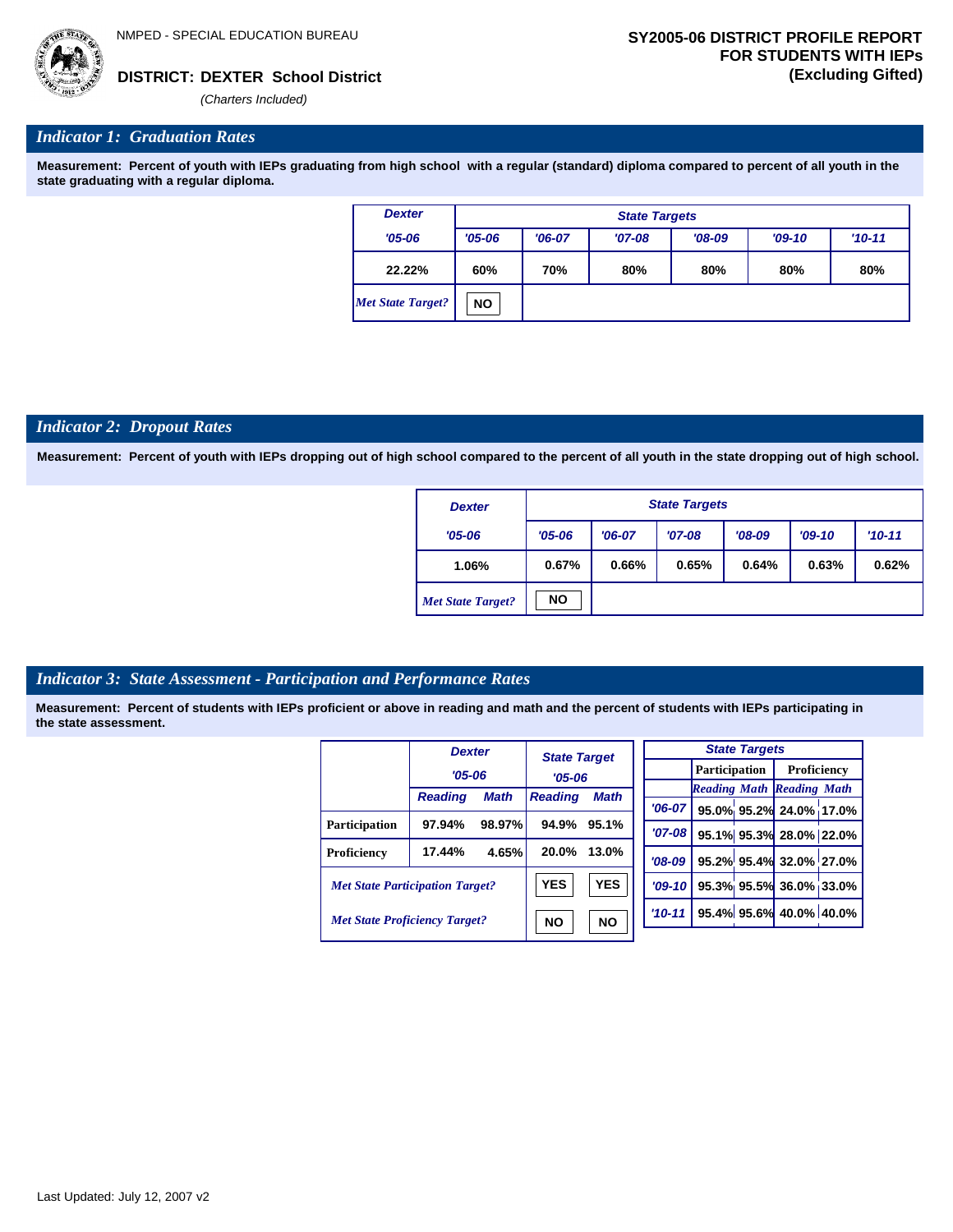

## *Indicator 4: Suspension and Expulsion (Ages 3-21)*

**Measurement A: Percent of students with IEPs identified as having a significant discrepancy in the rates of suspensions and expulsions for greater than 10 days in a school year compared to state target.**

*Less than 10 students are not identified and is indicated by "<10". Suspensions/Expulsions of three or less are not reported.*

| <b>Dexter '05-06</b> |                         |                             |
|----------------------|-------------------------|-----------------------------|
| <b>District Rate</b> | <b>State</b><br>Average | <b>Met State</b><br>Target? |
| $0.00\%$             | 0.12%                   | <b>YES</b>                  |

*Note: New Mexico's definition of "significant discrepancy" is any LEA with a suspension rate equal to or above the state average with a positive difference in the number*  $\epsilon$ *students with IEPs suspended when compared to all students suspended.*

#### *Indicator 5: School Age Least Restrictive Environment (LRE)*

**Measurement: Percent of students with IEPs, ages 6 through 21 in three LRE settings compared to the state target.**

| <b>Dexter</b>            |            | <b>State Targets</b> |          |          |          |          |  |  |  |  |  |
|--------------------------|------------|----------------------|----------|----------|----------|----------|--|--|--|--|--|
| $'05 - 06$               | $'05 - 06$ | $'06-07$             | $'07-08$ | $'08-09$ | $'09-10$ | $'10-11$ |  |  |  |  |  |
| 75.90%                   | 50%        | 54%                  | 58%      | 62%      | 66%      | 70%      |  |  |  |  |  |
| <b>Met Target?</b><br>5A | <b>YES</b> |                      |          |          |          |          |  |  |  |  |  |
|                          |            |                      |          |          |          |          |  |  |  |  |  |
| 1.20%                    | 20%        | 18.5%                | 17%      | 15.5%    | 14%      | 12.5%    |  |  |  |  |  |
| <b>Met Target?</b><br>5B | <b>YES</b> |                      |          |          |          |          |  |  |  |  |  |
| $0.00\%$                 | 2.02%      | 2.01%                | 2%       | 1.99%    | 1.98%    | 1.97%    |  |  |  |  |  |
| 5C Met Target?           | <b>YES</b> |                      |          |          |          |          |  |  |  |  |  |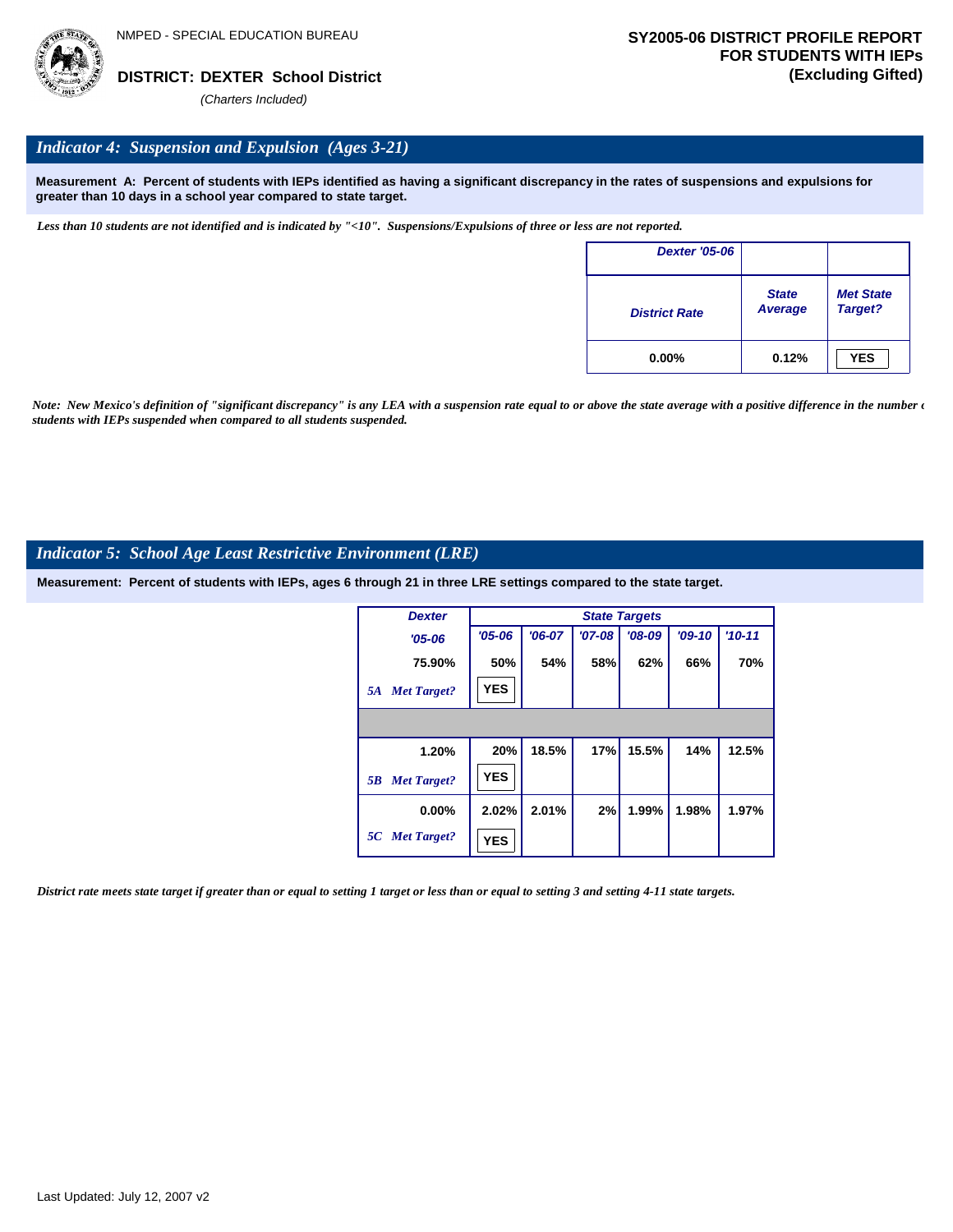

*Charters Not Included*

# *Indicator 6: Preschool Age Least Restrictive Environment (LRE)*

**Measurement: Percent of preschool students with IEPs, ages 3 through 5 who received special education and related services in settings with typically developing peers compared to the state target.**

| <b>Dexter</b>         | <b>State Targets</b> |          |            |          |          |            |  |  |  |  |
|-----------------------|----------------------|----------|------------|----------|----------|------------|--|--|--|--|
| $'05-06$              | $'05 - 06$           | $'06-07$ | $'07 - 08$ | $'08-09$ | $'09-10$ | $'10 - 11$ |  |  |  |  |
| 100.00%               | 56%                  | 58.8%    | 61.6%      | 64.4%    | 67.2%    | 70%        |  |  |  |  |
| <b>6B</b> Met Target? | <b>YES</b>           |          |            |          |          |            |  |  |  |  |

# *Indicator 12: Effective Transition (Part C to Part B)*

| <b>Dexter</b>            |                          | '05-06   '06-07   '07-08 '08-09   '09-10   '10-11 |  |  |  |  |  |
|--------------------------|--------------------------|---------------------------------------------------|--|--|--|--|--|
| <b>State Targets</b>     | Cannot be less than 100% |                                                   |  |  |  |  |  |
| <b>District Rate</b>     | 100.0%                   |                                                   |  |  |  |  |  |
| <b>Met State Target?</b> | <b>YES</b>               |                                                   |  |  |  |  |  |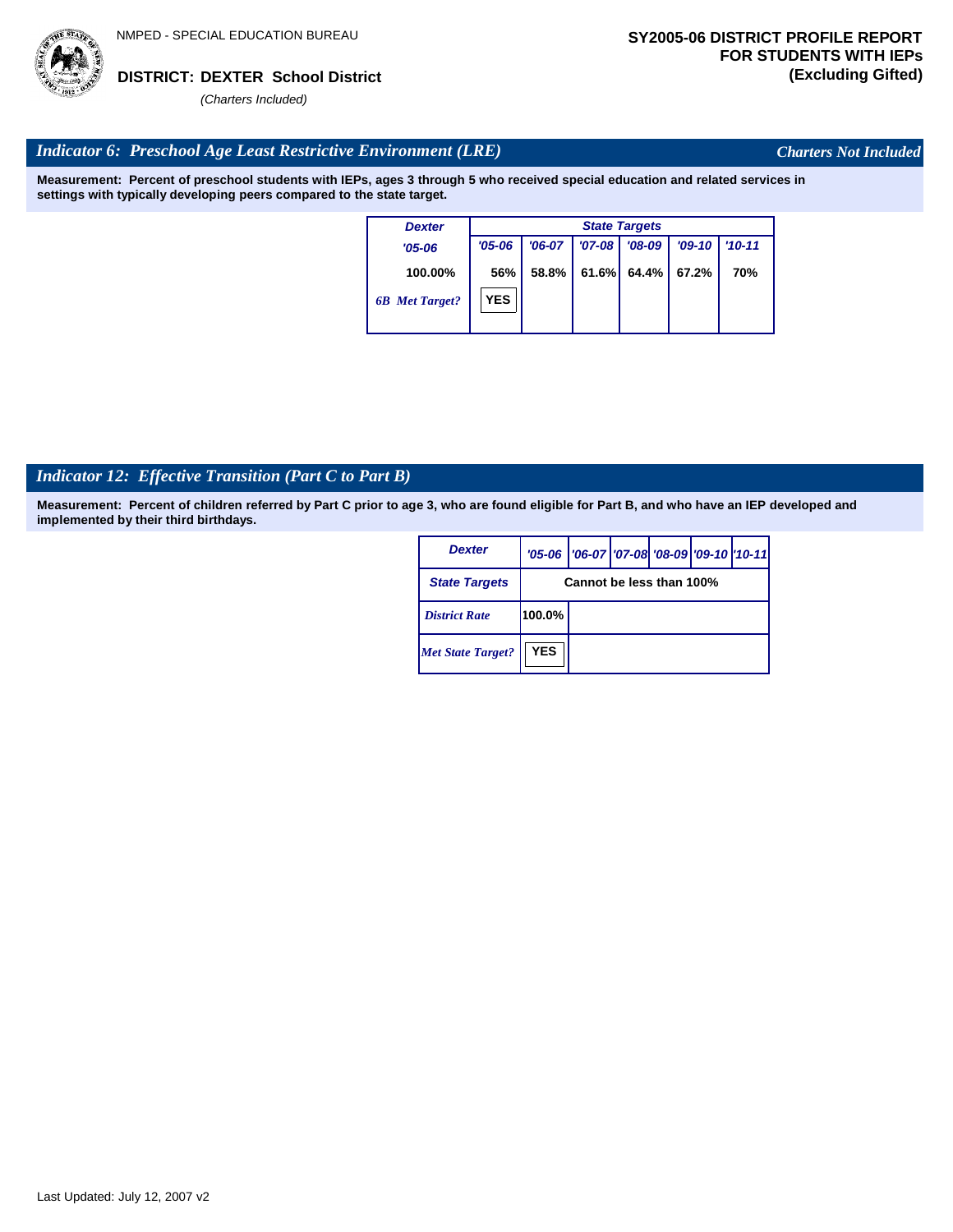# **LAKE ARTHUR School District DISTRICT: (Excluding Gifted)**

*(Charters Included)*

### *Indicator 1: Graduation Rates*

**Measurement: Percent of youth with IEPs graduating from high school with a regular (standard) diploma compared to percent of all youth in the state graduating with a regular diploma.**

| <b>Lake Arthur</b>       |            | <b>State Targets</b> |          |          |          |          |  |  |  |  |  |
|--------------------------|------------|----------------------|----------|----------|----------|----------|--|--|--|--|--|
| $'05 - 06$               | $'05 - 06$ | $'06-07$             | $'07-08$ | $'08-09$ | $'09-10$ | $'10-11$ |  |  |  |  |  |
| 100.00%                  | 60%        | 70%                  | 80%      | 80%      | 80%      | 80%      |  |  |  |  |  |
| <b>Met State Target?</b> | <b>YES</b> |                      |          |          |          |          |  |  |  |  |  |

#### *Indicator 2: Dropout Rates*

**Measurement: Percent of youth with IEPs dropping out of high school compared to the percent of all youth in the state dropping out of high school.**

| <b>Lake Arthur</b>       |            | <b>State Targets</b> |          |          |          |          |  |  |  |  |  |
|--------------------------|------------|----------------------|----------|----------|----------|----------|--|--|--|--|--|
| $'05 - 06$               | $'05 - 06$ | $'06-07$             | $'07-08$ | $'08-09$ | $'09-10$ | $'10-11$ |  |  |  |  |  |
| 2.08%                    | 0.67%      | 0.66%                | 0.65%    | 0.64%    | 0.63%    | 0.62%    |  |  |  |  |  |
| <b>Met State Target?</b> | <b>NO</b>  |                      |          |          |          |          |  |  |  |  |  |

#### *Indicator 3: State Assessment - Participation and Performance Rates*

|                                        |                | <b>Lake Arthur</b> |                | <b>State Target</b> |            | <b>State Targets</b> |                         |                                  |  |  |
|----------------------------------------|----------------|--------------------|----------------|---------------------|------------|----------------------|-------------------------|----------------------------------|--|--|
|                                        | $'05 - 06$     |                    |                |                     |            | <b>Participation</b> |                         | Proficiency                      |  |  |
|                                        |                |                    | $'05 - 06$     |                     |            |                      |                         | <b>Reading Math Reading Math</b> |  |  |
|                                        | <b>Reading</b> | <b>Math</b>        | <b>Reading</b> | <b>Math</b>         | $'06-07$   |                      |                         | 95.0% 95.2% 24.0% 17.0%          |  |  |
| <b>Participation</b>                   | 100.00%        | $100.00\%$         | 94.9%          | 95.1%               |            |                      |                         |                                  |  |  |
|                                        |                |                    |                |                     | $'07 - 08$ |                      |                         | 95.1% 95.3% 28.0% 22.0%          |  |  |
| Proficiency                            | $0.00\%$       | 0.00%              | 20.0%          | 13.0%               | $'08-09$   |                      |                         | 95.2% 95.4% 32.0% 27.0%          |  |  |
| <b>Met State Participation Target?</b> |                | <b>YES</b>         | <b>YES</b>     | $'09-10'$           |            |                      | 95.3% 95.5% 36.0% 33.0% |                                  |  |  |
| <b>Met State Proficiency Target?</b>   |                |                    | <b>NO</b>      | <b>NO</b>           | $'10-11$   |                      |                         | 95.4% 95.6% 40.0% 40.0%          |  |  |
|                                        |                |                    |                |                     |            |                      |                         |                                  |  |  |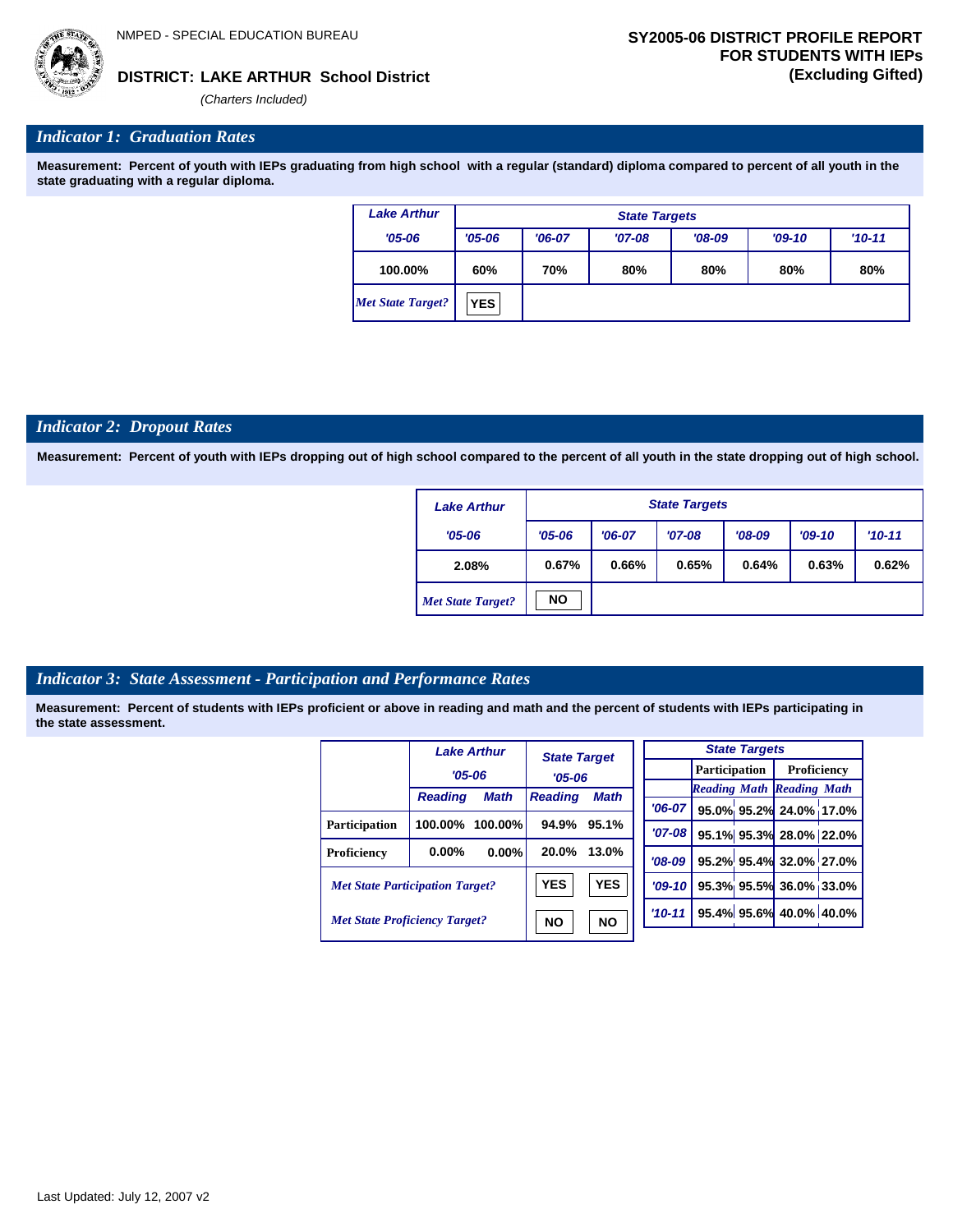

# *Indicator 4: Suspension and Expulsion (Ages 3-21)*

**Measurement A: Percent of students with IEPs identified as having a significant discrepancy in the rates of suspensions and expulsions for greater than 10 days in a school year compared to state target.**

*Less than 10 students are not identified and is indicated by "<10". Suspensions/Expulsions of three or less are not reported.*

| Lake Arthur '05-06   |                                |                             |
|----------------------|--------------------------------|-----------------------------|
| <b>District Rate</b> | <b>State</b><br><b>Average</b> | <b>Met State</b><br>Target? |
| $0.00\%$             | 0.12%                          | <b>YES</b>                  |

*Note: New Mexico's definition of "significant discrepancy" is any LEA with a suspension rate equal to or above the state average with a positive difference in the number*  $\epsilon$ *students with IEPs suspended when compared to all students suspended.*

### *Indicator 5: School Age Least Restrictive Environment (LRE)*

**Measurement: Percent of students with IEPs, ages 6 through 21 in three LRE settings compared to the state target.**

| <b>Lake Arthur</b>       |            | <b>State Targets</b> |          |          |          |            |  |  |  |  |  |
|--------------------------|------------|----------------------|----------|----------|----------|------------|--|--|--|--|--|
| $'05 - 06$               | $'05 - 06$ | $'06-07$             | $'07-08$ | $'08-09$ | $'09-10$ | $'10 - 11$ |  |  |  |  |  |
| 87.50%                   | 50%        | 54%                  | 58%      | 62%      | 66%      | 70%        |  |  |  |  |  |
| <b>Met Target?</b><br>5A | <b>YES</b> |                      |          |          |          |            |  |  |  |  |  |
|                          |            |                      |          |          |          |            |  |  |  |  |  |
| $0.00\%$                 | 20%        | 18.5%                | 17%      | 15.5%    | 14%      | 12.5%      |  |  |  |  |  |
| <b>Met Target?</b><br>5B | <b>YES</b> |                      |          |          |          |            |  |  |  |  |  |
| $0.00\%$                 | 2.02%      | 2.01%                | 2%       | 1.99%    | 1.98%    | 1.97%      |  |  |  |  |  |
| 5C Met Target?           | <b>YES</b> |                      |          |          |          |            |  |  |  |  |  |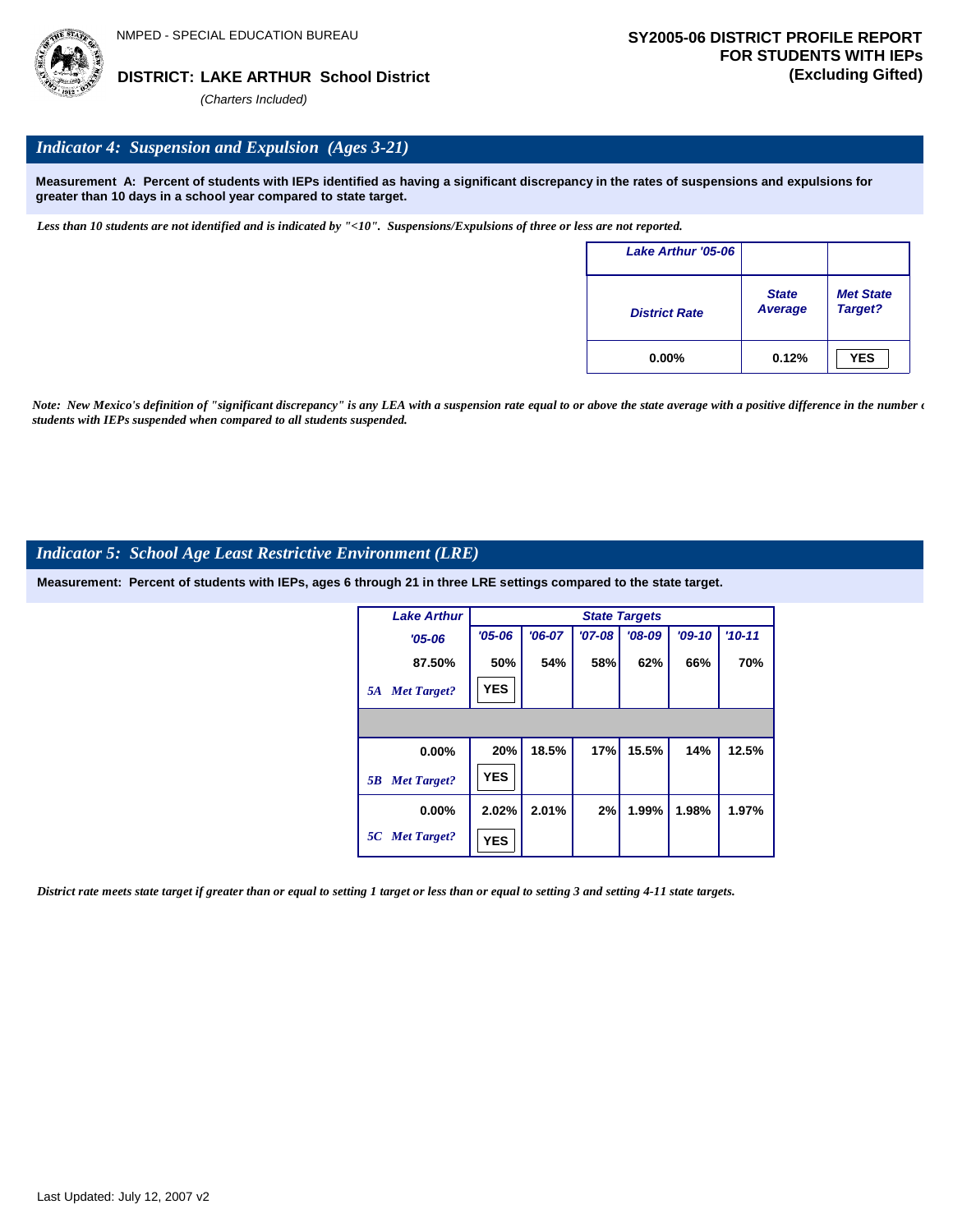#### *Indicator 6: Preschool Age Least Restrictive Environment (LRE)*

**Measurement: Percent of preschool students with IEPs, ages 3 through 5 who received special education and related services in settings with typically developing peers compared to the state target.**

> **100.00%** *'05-06 6B Met Target? Lake Arthur* **56%** *'06-07 '07-08 '08-09 '09-10 '10-11* **58.8% 61.6% 64.4% 67.2% 70%** *State Targets '05-06* **YES**

### *Indicator 12: Effective Transition (Part C to Part B)*

**Measurement: Percent of children referred by Part C prior to age 3, who are found eligible for Part B, and who have an IEP developed and implemented by their third birthdays.**

| <b>Lake Arthur</b>       |                          | '05-06   '06-07   '07-08 '08-09   '09-10   '10-11 |  |  |  |  |  |
|--------------------------|--------------------------|---------------------------------------------------|--|--|--|--|--|
| <b>State Targets</b>     | Cannot be less than 100% |                                                   |  |  |  |  |  |
| <b>District Rate</b>     | 100.0%                   |                                                   |  |  |  |  |  |
| <b>Met State Target?</b> | <b>YES</b>               |                                                   |  |  |  |  |  |

Last Updated: July 12, 2007 v2



# *Charters Not Included*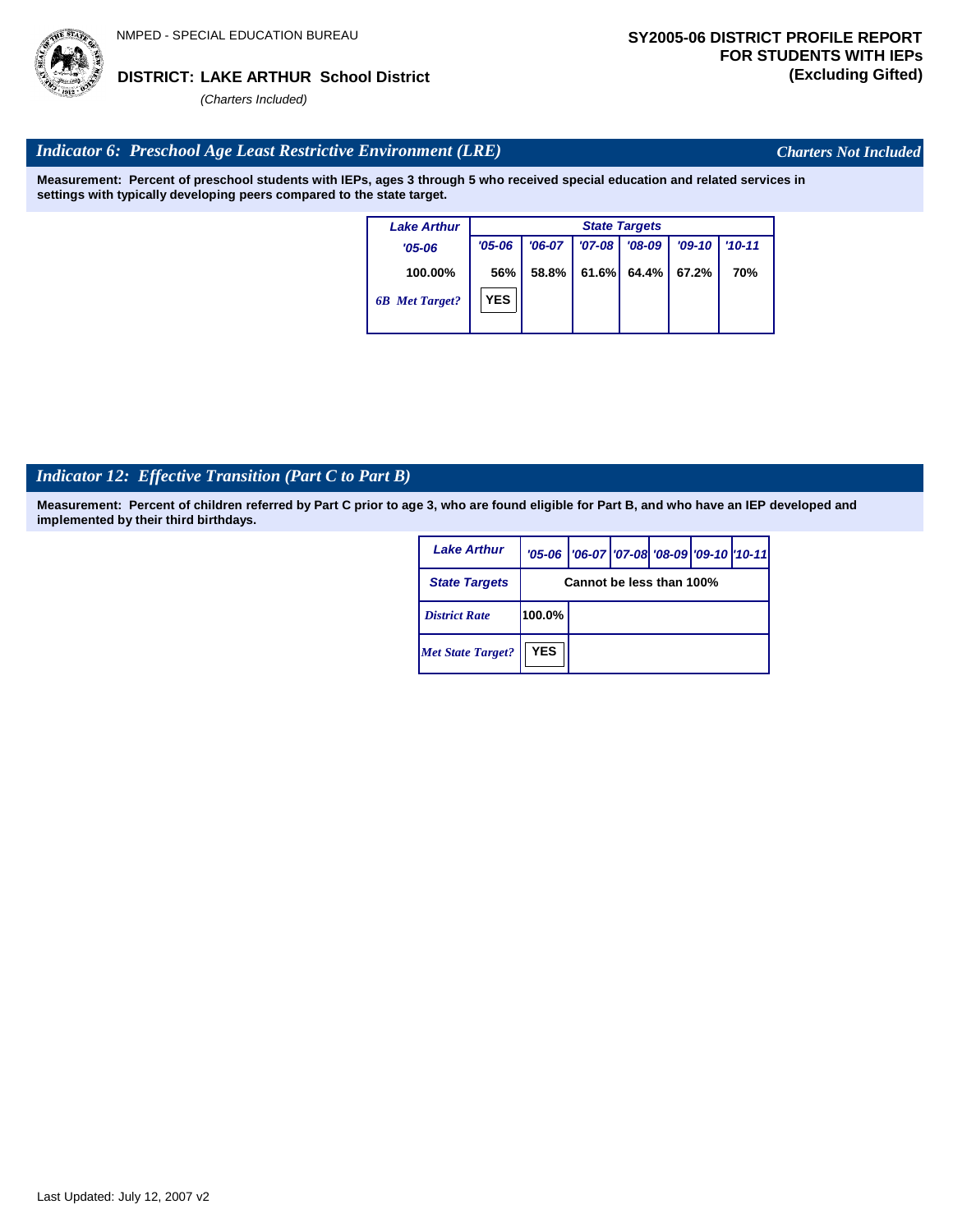*(Charters Included)*

# *Indicator 1: Graduation Rates*

**Measurement: Percent of youth with IEPs graduating from high school with a regular (standard) diploma compared to percent of all youth in the state graduating with a regular diploma.**

| <b>Cimarron</b>   |            | <b>State Targets</b> |          |          |          |          |  |  |  |  |
|-------------------|------------|----------------------|----------|----------|----------|----------|--|--|--|--|
| $'05 - 06$        | $'05 - 06$ | $'06-07$             | $'07-08$ | $'08-09$ | $'09-10$ | $'10-11$ |  |  |  |  |
| 66.67%            | 60%        | 70%                  | 80%      | 80%      | 80%      | 80%      |  |  |  |  |
| Met State Target? | <b>YES</b> |                      |          |          |          |          |  |  |  |  |

#### *Indicator 2: Dropout Rates*

**Measurement: Percent of youth with IEPs dropping out of high school compared to the percent of all youth in the state dropping out of high school.**

| <b>Cimarron</b>          | <b>State Targets</b> |          |          |          |          |          |  |  |
|--------------------------|----------------------|----------|----------|----------|----------|----------|--|--|
| $'05 - 06$               | $'05 - 06$           | $'06-07$ | $'07-08$ | $'08-09$ | $'09-10$ | $'10-11$ |  |  |
| $0.00\%$                 | 0.67%                | 0.66%    | 0.65%    | 0.64%    | 0.63%    | 0.62%    |  |  |
| <b>Met State Target?</b> | <b>YES</b>           |          |          |          |          |          |  |  |

#### *Indicator 3: State Assessment - Participation and Performance Rates*

|                                        | <b>Cimarron</b> |             | <b>State Target</b> |       |          |          |                      | <b>State Targets</b>    |                                  |  |
|----------------------------------------|-----------------|-------------|---------------------|-------|----------|----------|----------------------|-------------------------|----------------------------------|--|
|                                        | $'05 - 06$      |             |                     |       |          |          | <b>Participation</b> |                         | Proficiency                      |  |
|                                        |                 |             | $'05 - 06$          |       |          |          |                      |                         | <b>Reading Math Reading Math</b> |  |
|                                        | <b>Reading</b>  | <b>Math</b> | <b>Reading</b>      | Math  |          | $'06-07$ |                      |                         | 95.0% 95.2% 24.0% 17.0%          |  |
| <b>Participation</b>                   | 98.11%          | 98.11%      | 94.9%               | 95.1% |          |          |                      |                         |                                  |  |
|                                        |                 |             |                     |       |          | '07-08 l |                      |                         | 95.1% 95.3% 28.0% 22.0%          |  |
| Proficiency                            | 43.14%          | 25.49%      | 20.0%               | 13.0% |          | $'08-09$ |                      |                         | 95.2% 95.4% 32.0% 27.0%          |  |
| <b>Met State Participation Target?</b> |                 | <b>YES</b>  | <b>YES</b>          |       | $'09-10$ |          |                      | 95.3% 95.5% 36.0% 33.0% |                                  |  |
| <b>Met State Proficiency Target?</b>   |                 | <b>YES</b>  | <b>YES</b>          |       | $'10-11$ |          |                      | 95.4% 95.6% 40.0% 40.0% |                                  |  |
|                                        |                 |             |                     |       |          |          |                      |                         |                                  |  |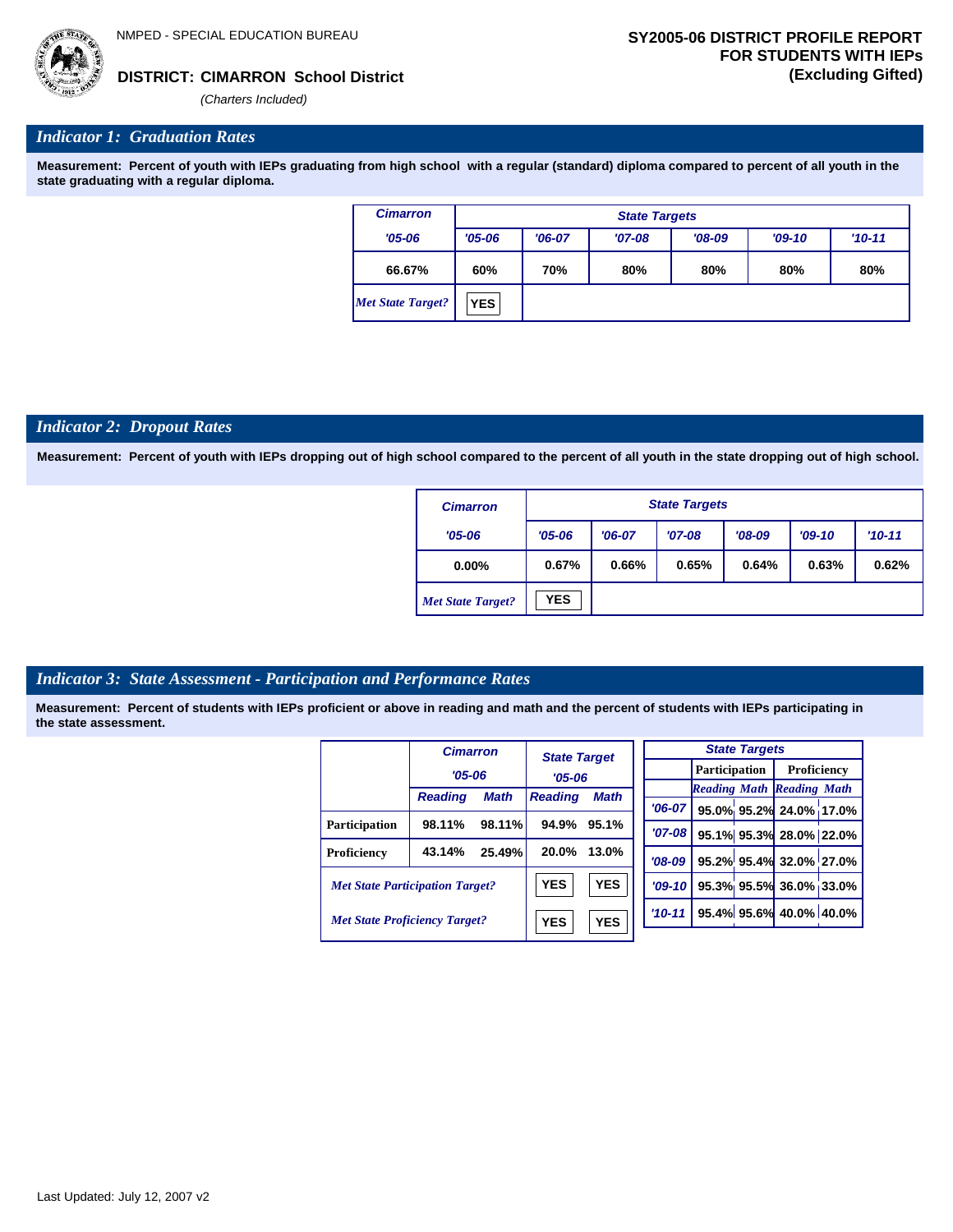

# *Indicator 4: Suspension and Expulsion (Ages 3-21)*

**Measurement A: Percent of students with IEPs identified as having a significant discrepancy in the rates of suspensions and expulsions for greater than 10 days in a school year compared to state target.**

*Less than 10 students are not identified and is indicated by "<10". Suspensions/Expulsions of three or less are not reported.*

| Cimarron '05-06      |                         |                             |
|----------------------|-------------------------|-----------------------------|
| <b>District Rate</b> | <b>State</b><br>Average | <b>Met State</b><br>Target? |
| $0.00\%$             | 0.12%                   | <b>YES</b>                  |

*Note: New Mexico's definition of "significant discrepancy" is any LEA with a suspension rate equal to or above the state average with a positive difference in the number*  $\epsilon$ *students with IEPs suspended when compared to all students suspended.*

#### *Indicator 5: School Age Least Restrictive Environment (LRE)*

**Measurement: Percent of students with IEPs, ages 6 through 21 in three LRE settings compared to the state target.**

| <b>Cimarron</b>          |            | <b>State Targets</b> |          |          |          |            |  |  |  |  |
|--------------------------|------------|----------------------|----------|----------|----------|------------|--|--|--|--|
| $'05 - 06$               | $'05 - 06$ | $'06-07$             | $'07-08$ | $'08-09$ | $'09-10$ | $'10 - 11$ |  |  |  |  |
| 69.62%                   | 50%        | 54%                  | 58%      | 62%      | 66%      | 70%        |  |  |  |  |
| <b>Met Target?</b><br>5A | <b>YES</b> |                      |          |          |          |            |  |  |  |  |
|                          |            |                      |          |          |          |            |  |  |  |  |
| 2.53%                    | 20%        | 18.5%                | 17%      | 15.5%    | 14%      | 12.5%      |  |  |  |  |
| <b>Met Target?</b><br>5B | <b>YES</b> |                      |          |          |          |            |  |  |  |  |
| $0.00\%$                 | 2.02%      | 2.01%                | 2%       | 1.99%    | 1.98%    | 1.97%      |  |  |  |  |
| 5C Met Target?           | <b>YES</b> |                      |          |          |          |            |  |  |  |  |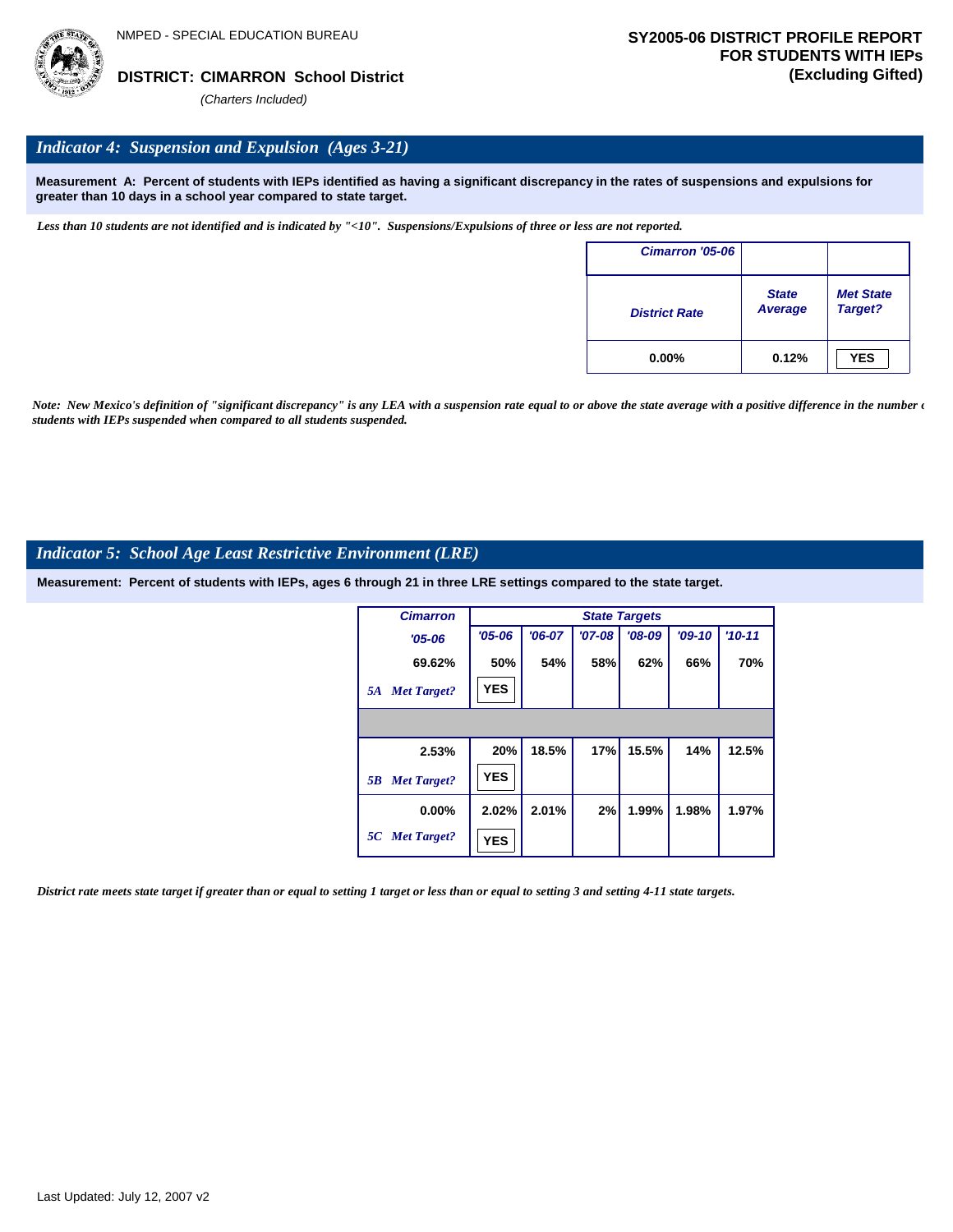

*Charters Not Included*

### *Indicator 6: Preschool Age Least Restrictive Environment (LRE)*

**Measurement: Percent of preschool students with IEPs, ages 3 through 5 who received special education and related services in settings with typically developing peers compared to the state target.**

| <b>Cimarron</b>       |            | <b>State Targets</b> |          |          |          |            |  |  |  |
|-----------------------|------------|----------------------|----------|----------|----------|------------|--|--|--|
| $'05 - 06$            | $'05 - 06$ | $'06-07$             | $'07-08$ | $'08-09$ | $'09-10$ | $'10 - 11$ |  |  |  |
| 38.46%                | 56%        | 58.8%                | 61.6%    | 64.4%    | 67.2%    | 70%        |  |  |  |
| <b>6B</b> Met Target? | <b>YES</b> |                      |          |          |          |            |  |  |  |
|                       |            |                      |          |          |          |            |  |  |  |

*Preschool setting with typically developing peers unavailable in community.*

# *Indicator 12: Effective Transition (Part C to Part B)*

| <b>Cimarron</b>          |                          | '05-06   '06-07   '07-08   '08-09   '09-10   '10-11 |  |  |  |  |  |  |
|--------------------------|--------------------------|-----------------------------------------------------|--|--|--|--|--|--|
| <b>State Targets</b>     | Cannot be less than 100% |                                                     |  |  |  |  |  |  |
| <b>District Rate</b>     | 100.0%                   |                                                     |  |  |  |  |  |  |
| <b>Met State Target?</b> | <b>YES</b>               |                                                     |  |  |  |  |  |  |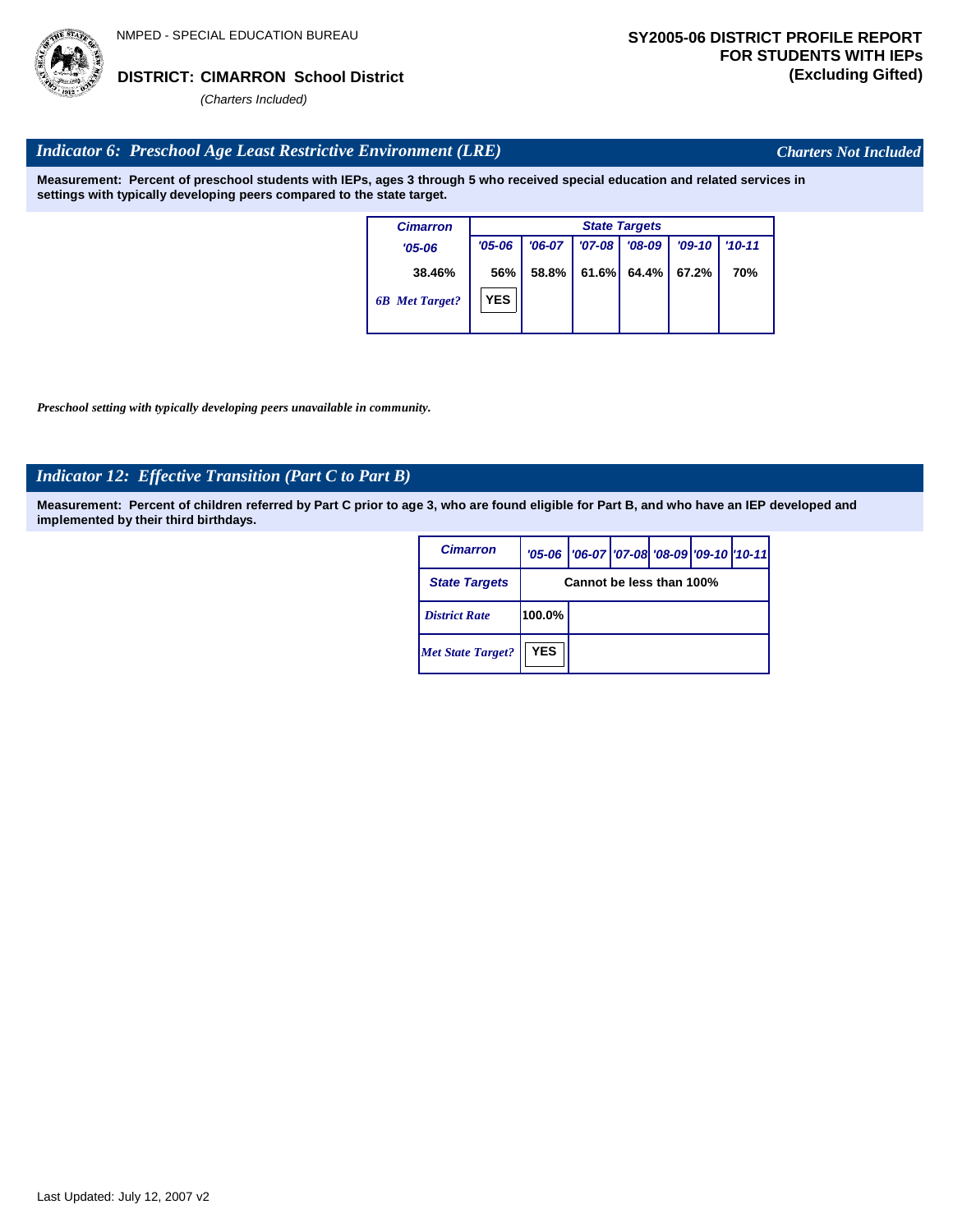

#### *Indicator 1: Graduation Rates*

**Measurement: Percent of youth with IEPs graduating from high school with a regular (standard) diploma compared to percent of all youth in the state graduating with a regular diploma.**

| <b>Raton</b>             | <b>State Targets</b> |          |          |          |          |            |  |  |  |
|--------------------------|----------------------|----------|----------|----------|----------|------------|--|--|--|
| $'05 - 06$               | $'05 - 06$           | $'06-07$ | $'07-08$ | $'08-09$ | $'09-10$ | $'10 - 11$ |  |  |  |
| 57.14%                   | 60%                  | 70%      | 80%      | 80%      | 80%      | 80%        |  |  |  |
| <b>Met State Target?</b> | ΝO                   |          |          |          |          |            |  |  |  |

#### *Indicator 2: Dropout Rates*

**Measurement: Percent of youth with IEPs dropping out of high school compared to the percent of all youth in the state dropping out of high school.**

| <b>Raton</b>             |            | <b>State Targets</b> |          |          |          |          |  |  |  |
|--------------------------|------------|----------------------|----------|----------|----------|----------|--|--|--|
| $'05 - 06$               | $'05 - 06$ | $'06-07$             | $'07-08$ | $'08-09$ | $'09-10$ | $'10-11$ |  |  |  |
| 0.95%                    | 0.67%      | 0.66%                | 0.65%    | 0.64%    | 0.63%    | 0.62%    |  |  |  |
| <b>Met State Target?</b> | <b>NO</b>  |                      |          |          |          |          |  |  |  |

#### *Indicator 3: State Assessment - Participation and Performance Rates*

|                                        | <b>Raton</b>   |                        | <b>State Target</b><br>$'05 - 06$ |             |          |                      | <b>State Targets</b>    |                                  |  |
|----------------------------------------|----------------|------------------------|-----------------------------------|-------------|----------|----------------------|-------------------------|----------------------------------|--|
|                                        | $'05 - 06$     |                        |                                   |             |          | <b>Participation</b> |                         | Proficiency                      |  |
|                                        |                |                        |                                   |             |          |                      |                         | <b>Reading Math Reading Math</b> |  |
|                                        | <b>Reading</b> | <b>Math</b>            | <b>Reading</b>                    | <b>Math</b> | $'06-07$ |                      |                         | 95.0% 95.2% 24.0% 17.0%          |  |
| <b>Participation</b>                   | 98.32%         | 99.16%                 | 94.9%                             | 95.1%       | $'07-08$ |                      |                         | 95.1% 95.3% 28.0% 22.0%          |  |
| Proficiency                            | 9.09%          | 9.09%                  | 20.0%                             | 13.0%       | $'08-09$ |                      |                         | 95.2% 95.4% 32.0% 27.0%          |  |
| <b>Met State Participation Target?</b> |                | <b>YES</b>             | <b>YES</b>                        | $'09-10'$   |          |                      | 95.3% 95.5% 36.0% 33.0% |                                  |  |
| <b>Met State Proficiency Target?</b>   |                | <b>NO</b><br><b>NO</b> |                                   | $'10-11$    |          |                      | 95.4% 95.6% 40.0% 40.0% |                                  |  |
|                                        |                |                        |                                   |             |          |                      |                         |                                  |  |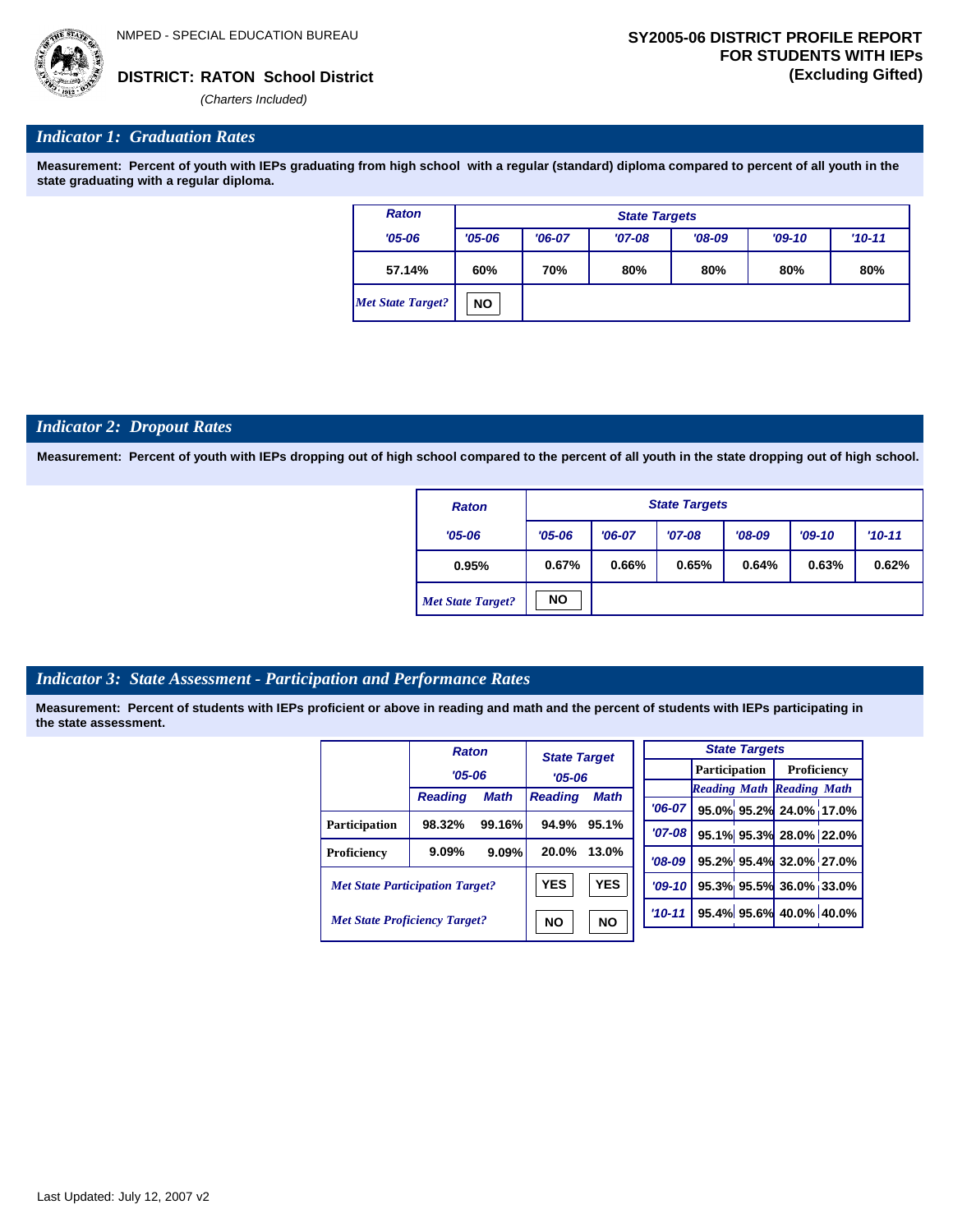

## *Indicator 4: Suspension and Expulsion (Ages 3-21)*

**Measurement A: Percent of students with IEPs identified as having a significant discrepancy in the rates of suspensions and expulsions for greater than 10 days in a school year compared to state target.**

*Less than 10 students are not identified and is indicated by "<10". Suspensions/Expulsions of three or less are not reported.*

| <b>Raton '05-06</b>  |                         |                             |
|----------------------|-------------------------|-----------------------------|
| <b>District Rate</b> | <b>State</b><br>Average | <b>Met State</b><br>Target? |
| $0.00\%$             | 0.12%                   | <b>YES</b>                  |

*Note: New Mexico's definition of "significant discrepancy" is any LEA with a suspension rate equal to or above the state average with a positive difference in the number*  $\epsilon$ *students with IEPs suspended when compared to all students suspended.*

#### *Indicator 5: School Age Least Restrictive Environment (LRE)*

**Measurement: Percent of students with IEPs, ages 6 through 21 in three LRE settings compared to the state target.**

| <b>Raton</b>             |            | <b>State Targets</b> |          |          |          |            |  |  |  |  |
|--------------------------|------------|----------------------|----------|----------|----------|------------|--|--|--|--|
| $'05 - 06$               | $'05 - 06$ | $'06-07$             | $'07-08$ | $'08-09$ | $'09-10$ | $'10 - 11$ |  |  |  |  |
| 80.95%                   | 50%        | 54%                  | 58%      | 62%      | 66%      | 70%        |  |  |  |  |
| <b>Met Target?</b><br>5A | <b>YES</b> |                      |          |          |          |            |  |  |  |  |
|                          |            |                      |          |          |          |            |  |  |  |  |
| 3.81%                    | 20%        | 18.5%                | 17%      | 15.5%    | 14%      | 12.5%      |  |  |  |  |
| <b>Met Target?</b><br>5B | <b>YES</b> |                      |          |          |          |            |  |  |  |  |
| 2.86%                    | 2.02%      | 2.01%                | 2%       | 1.99%    | 1.98%    | 1.97%      |  |  |  |  |
| 5C Met Target?           | NΟ         |                      |          |          |          |            |  |  |  |  |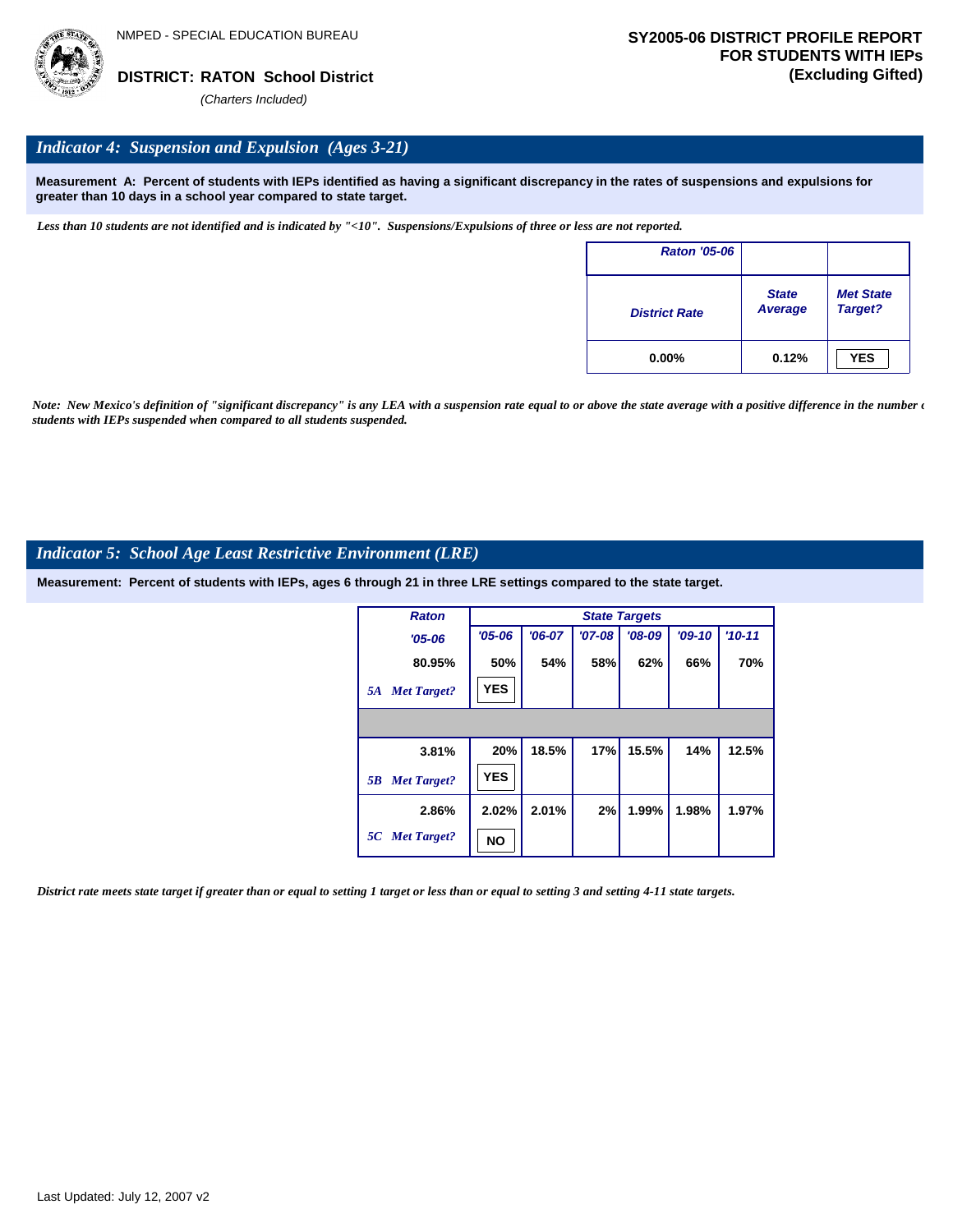

*Charters Not Included*

# *Indicator 6: Preschool Age Least Restrictive Environment (LRE)*

**Measurement: Percent of preschool students with IEPs, ages 3 through 5 who received special education and related services in settings with typically developing peers compared to the state target.**

| <b>Raton</b>          |            | <b>State Targets</b> |          |          |          |            |  |  |  |  |
|-----------------------|------------|----------------------|----------|----------|----------|------------|--|--|--|--|
| $'05 - 06$            | $'05 - 06$ | $'06-07$             | $'07-08$ | $'08-09$ | $'09-10$ | $'10 - 11$ |  |  |  |  |
| 28.81%                | 56%        | 58.8%                | 61.6%    | 64.4%    | 67.2%    | 70%        |  |  |  |  |
| <b>6B</b> Met Target? | NΟ         |                      |          |          |          |            |  |  |  |  |

# *Indicator 12: Effective Transition (Part C to Part B)*

| <b>Raton</b>             |                          | '05-06   '06-07   '07-08   '08-09   '09-10   '10-11 |  |  |  |  |  |
|--------------------------|--------------------------|-----------------------------------------------------|--|--|--|--|--|
| <b>State Targets</b>     | Cannot be less than 100% |                                                     |  |  |  |  |  |
| <b>District Rate</b>     | 54.5%                    |                                                     |  |  |  |  |  |
| <b>Met State Target?</b> | <b>NO</b>                |                                                     |  |  |  |  |  |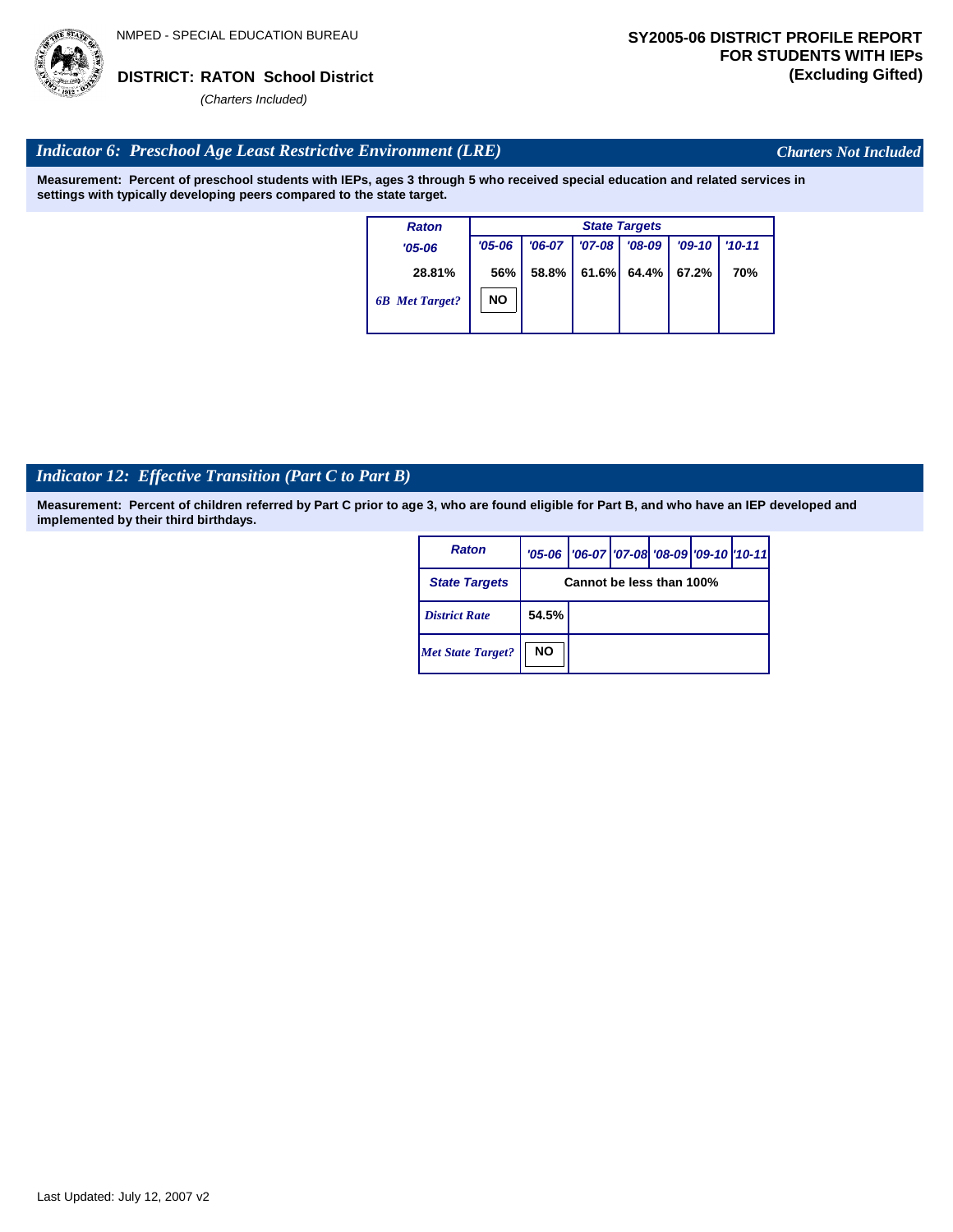*(Charters Included)*

# *Indicator 1: Graduation Rates*

**Measurement: Percent of youth with IEPs graduating from high school with a regular (standard) diploma compared to percent of all youth in the state graduating with a regular diploma.**

| <b>Springer</b>   |            | <b>State Targets</b> |          |          |          |          |  |  |  |  |
|-------------------|------------|----------------------|----------|----------|----------|----------|--|--|--|--|
| $'05 - 06$        | $'05 - 06$ | $'06-07$             | $'07-08$ | $'08-09$ | $'09-10$ | $'10-11$ |  |  |  |  |
| 50.00%            | 60%        | 70%                  | 80%      | 80%      | 80%      | 80%      |  |  |  |  |
| Met State Target? | <b>NO</b>  |                      |          |          |          |          |  |  |  |  |

#### *Indicator 2: Dropout Rates*

**Measurement: Percent of youth with IEPs dropping out of high school compared to the percent of all youth in the state dropping out of high school.**

| <b>Springer</b>          |            | <b>State Targets</b>                         |       |       |       |       |  |  |  |
|--------------------------|------------|----------------------------------------------|-------|-------|-------|-------|--|--|--|
| $'05 - 06$               | $'05 - 06$ | $'08-09$<br>$'07-08$<br>$'09-10$<br>$'06-07$ |       |       |       |       |  |  |  |
| 1.61%                    | 0.67%      | 0.66%                                        | 0.65% | 0.64% | 0.63% | 0.62% |  |  |  |
| <b>Met State Target?</b> | <b>NO</b>  |                                              |       |       |       |       |  |  |  |

#### *Indicator 3: State Assessment - Participation and Performance Rates*

|                                        |                | <b>Springer</b> |                                                                    |            |            |                      | <b>State Targets</b> |                                  |  |
|----------------------------------------|----------------|-----------------|--------------------------------------------------------------------|------------|------------|----------------------|----------------------|----------------------------------|--|
|                                        | $'05 - 06$     |                 | <b>State Target</b><br>$'05 - 06$<br><b>Math</b><br><b>Reading</b> |            |            | <b>Participation</b> |                      | Proficiency                      |  |
|                                        |                |                 |                                                                    |            |            |                      |                      | <b>Reading Math Reading Math</b> |  |
|                                        | <b>Reading</b> | <b>Math</b>     |                                                                    |            | $'06-07$   |                      |                      | 95.0% 95.2% 24.0% 17.0%          |  |
| Participation                          | 100.00%        | $100.00\%$      | 94.9%                                                              | 95.1%      | $'07 - 08$ |                      |                      | 95.1% 95.3% 28.0% 22.0%          |  |
| Proficiency                            | 30.77%         | 11.54%          | 20.0%                                                              | 13.0%      | $'08-09$   |                      |                      | 95.2% 95.4% 32.0% 27.0%          |  |
| <b>Met State Participation Target?</b> |                |                 | <b>YES</b>                                                         | <b>YES</b> | $'09-10'$  |                      |                      | 95.3% 95.5% 36.0% 33.0%          |  |
| <b>Met State Proficiency Target?</b>   |                |                 | <b>YES</b>                                                         | <b>NO</b>  | $'10-11$   |                      |                      | 95.4% 95.6% 40.0% 40.0%          |  |
|                                        |                |                 |                                                                    |            |            |                      |                      |                                  |  |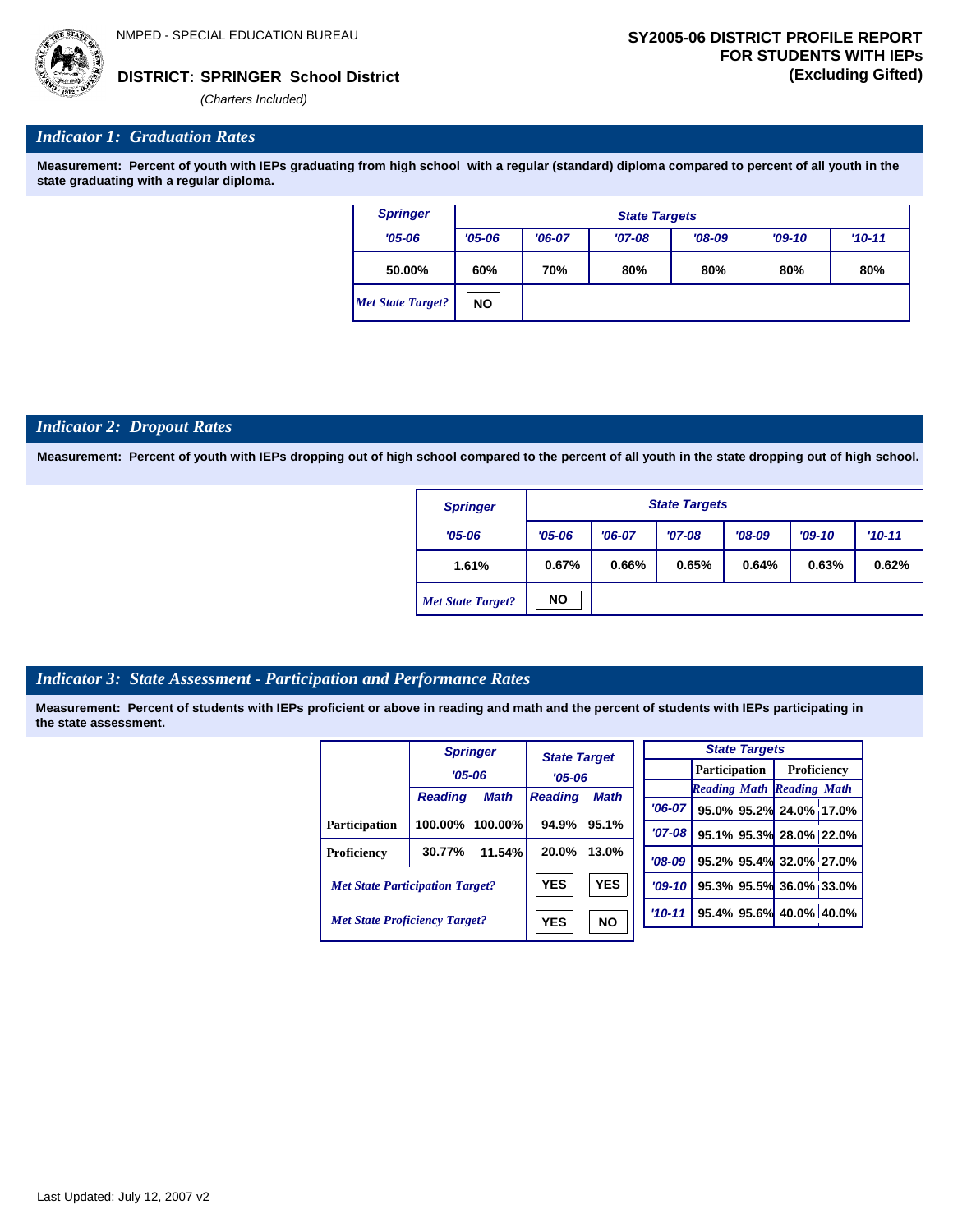

## *Indicator 4: Suspension and Expulsion (Ages 3-21)*

**Measurement A: Percent of students with IEPs identified as having a significant discrepancy in the rates of suspensions and expulsions for greater than 10 days in a school year compared to state target.**

*Less than 10 students are not identified and is indicated by "<10". Suspensions/Expulsions of three or less are not reported.*

| Springer '05-06      |                                |                             |
|----------------------|--------------------------------|-----------------------------|
| <b>District Rate</b> | <b>State</b><br><b>Average</b> | <b>Met State</b><br>Target? |
| $0.00\%$             | 0.12%                          | <b>YES</b>                  |

*Note: New Mexico's definition of "significant discrepancy" is any LEA with a suspension rate equal to or above the state average with a positive difference in the number*  $\epsilon$ *students with IEPs suspended when compared to all students suspended.*

### *Indicator 5: School Age Least Restrictive Environment (LRE)*

**Measurement: Percent of students with IEPs, ages 6 through 21 in three LRE settings compared to the state target.**

| <b>Springer</b>          |            |          |            | <b>State Targets</b> |          |          |
|--------------------------|------------|----------|------------|----------------------|----------|----------|
| $'05 - 06$               | $'05 - 06$ | $'06-07$ | $'07 - 08$ | $'08-09$             | $'09-10$ | $'10-11$ |
| 65.00%                   | 50%        | 54%      | 58%        | 62%                  | 66%      | 70%      |
| <b>Met Target?</b><br>5A | <b>YES</b> |          |            |                      |          |          |
|                          |            |          |            |                      |          |          |
| 7.50%                    | 20%        | 18.5%    | 17%        | 15.5%                | 14%      | 12.5%    |
| <b>Met Target?</b><br>5B | <b>YES</b> |          |            |                      |          |          |
| $0.00\%$                 | 2.02%      | 2.01%    | 2%         | 1.99%                | 1.98%    | 1.97%    |
| 5C Met Target?           | <b>YES</b> |          |            |                      |          |          |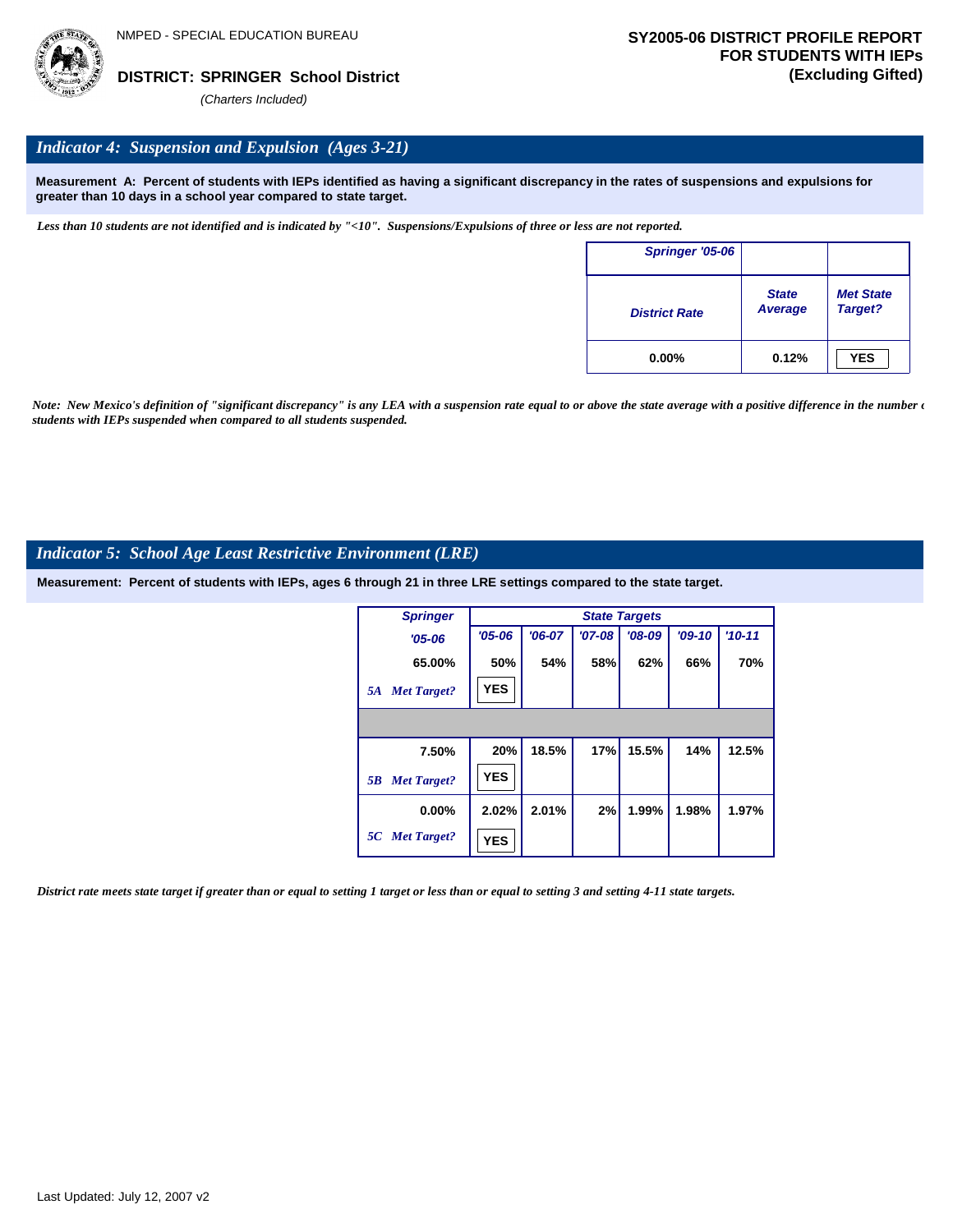

*Charters Not Included*

# *Indicator 6: Preschool Age Least Restrictive Environment (LRE)*

**Measurement: Percent of preschool students with IEPs, ages 3 through 5 who received special education and related services in settings with typically developing peers compared to the state target.**

|                        | <b>State Targets</b>   |  |  |  |  |  |  |  |  |
|------------------------|------------------------|--|--|--|--|--|--|--|--|
| $'07 - 08$<br>$'08-09$ | $'09-10$<br>$'10 - 11$ |  |  |  |  |  |  |  |  |
| 61.6%<br>64.4%         | 67.2%<br>70%           |  |  |  |  |  |  |  |  |
|                        |                        |  |  |  |  |  |  |  |  |
|                        |                        |  |  |  |  |  |  |  |  |

# *Indicator 12: Effective Transition (Part C to Part B)*

| <b>Springer</b>          |                          | '05-06   '06-07   '07-08 '08-09   '09-10   '10-11 |  |  |  |  |  |  |
|--------------------------|--------------------------|---------------------------------------------------|--|--|--|--|--|--|
| <b>State Targets</b>     | Cannot be less than 100% |                                                   |  |  |  |  |  |  |
| <b>District Rate</b>     | 100.0%                   |                                                   |  |  |  |  |  |  |
| <b>Met State Target?</b> | <b>YES</b>               |                                                   |  |  |  |  |  |  |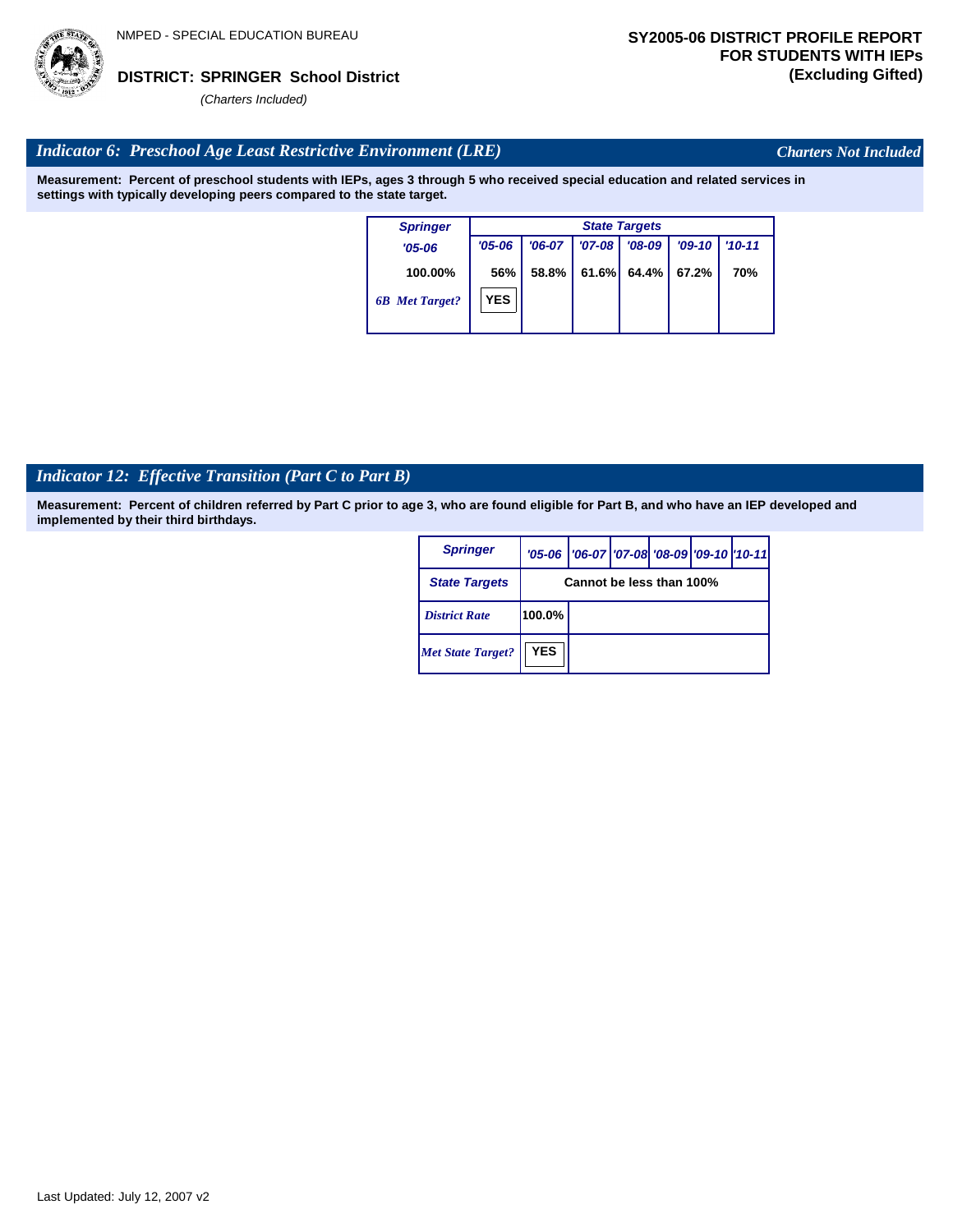*(Charters Included)*

## *Indicator 1: Graduation Rates*

**Measurement: Percent of youth with IEPs graduating from high school with a regular (standard) diploma compared to percent of all youth in the state graduating with a regular diploma.**

| <b>Maxwell</b>    |            | <b>State Targets</b> |          |          |          |          |  |  |  |  |
|-------------------|------------|----------------------|----------|----------|----------|----------|--|--|--|--|
| $'05 - 06$        | $'05 - 06$ | $'06-07$             | $'07-08$ | $'08-09$ | $'09-10$ | $'10-11$ |  |  |  |  |
| $0.00\%$          | 60%        | 70%                  | 80%      | 80%      | 80%      | 80%      |  |  |  |  |
| Met State Target? | <b>NO</b>  |                      |          |          |          |          |  |  |  |  |

## *Indicator 2: Dropout Rates*

**Measurement: Percent of youth with IEPs dropping out of high school compared to the percent of all youth in the state dropping out of high school.**

| <b>Maxwell</b>           |            | <b>State Targets</b>                         |       |       |       |       |  |  |  |
|--------------------------|------------|----------------------------------------------|-------|-------|-------|-------|--|--|--|
| $'05 - 06$               | $'05 - 06$ | $'08-09$<br>$'09-10$<br>$'07-08$<br>$'06-07$ |       |       |       |       |  |  |  |
| 3.23%                    | 0.67%      | 0.66%                                        | 0.65% | 0.64% | 0.63% | 0.62% |  |  |  |
| <b>Met State Target?</b> | <b>NO</b>  |                                              |       |       |       |       |  |  |  |

# *Indicator 3: State Assessment - Participation and Performance Rates*

|                                        | <b>Maxwell</b><br><b>State Target</b> |             |                               |            | <b>State Targets</b> |             |                      |  |                                  |  |
|----------------------------------------|---------------------------------------|-------------|-------------------------------|------------|----------------------|-------------|----------------------|--|----------------------------------|--|
|                                        |                                       | $'05 - 06$  |                               | $'05 - 06$ |                      |             | <b>Participation</b> |  | Proficiency                      |  |
|                                        | <b>Reading</b>                        | <b>Math</b> | <b>Math</b><br><b>Reading</b> |            |                      |             |                      |  | <b>Reading Math Reading Math</b> |  |
|                                        |                                       |             |                               |            |                      | $'06-07$    |                      |  | 95.0% 95.2% 24.0% 17.0%          |  |
| <b>Participation</b>                   | 100.00%                               | 100.00%     | 94.9%                         | 95.1%      |                      | $'07 - 08$  |                      |  | 95.1% 95.3% 28.0% 22.0%          |  |
| Proficiency                            | $0.00\%$                              | 0.00%       | 20.0%                         | 13.0%      |                      | $'08-09$    |                      |  | 95.2% 95.4% 32.0% 27.0%          |  |
| <b>Met State Participation Target?</b> |                                       |             | <b>YES</b>                    | <b>YES</b> |                      | $'09 - 10'$ |                      |  | 95.3% 95.5% 36.0% 33.0%          |  |
| <b>Met State Proficiency Target?</b>   |                                       |             | <b>NO</b><br><b>NO</b>        |            |                      | $'10-11$    |                      |  | 95.4% 95.6% 40.0% 40.0%          |  |
|                                        |                                       |             |                               |            |                      |             |                      |  |                                  |  |

| Last Updated: July 12, 2007 v2 |  |  |
|--------------------------------|--|--|
|--------------------------------|--|--|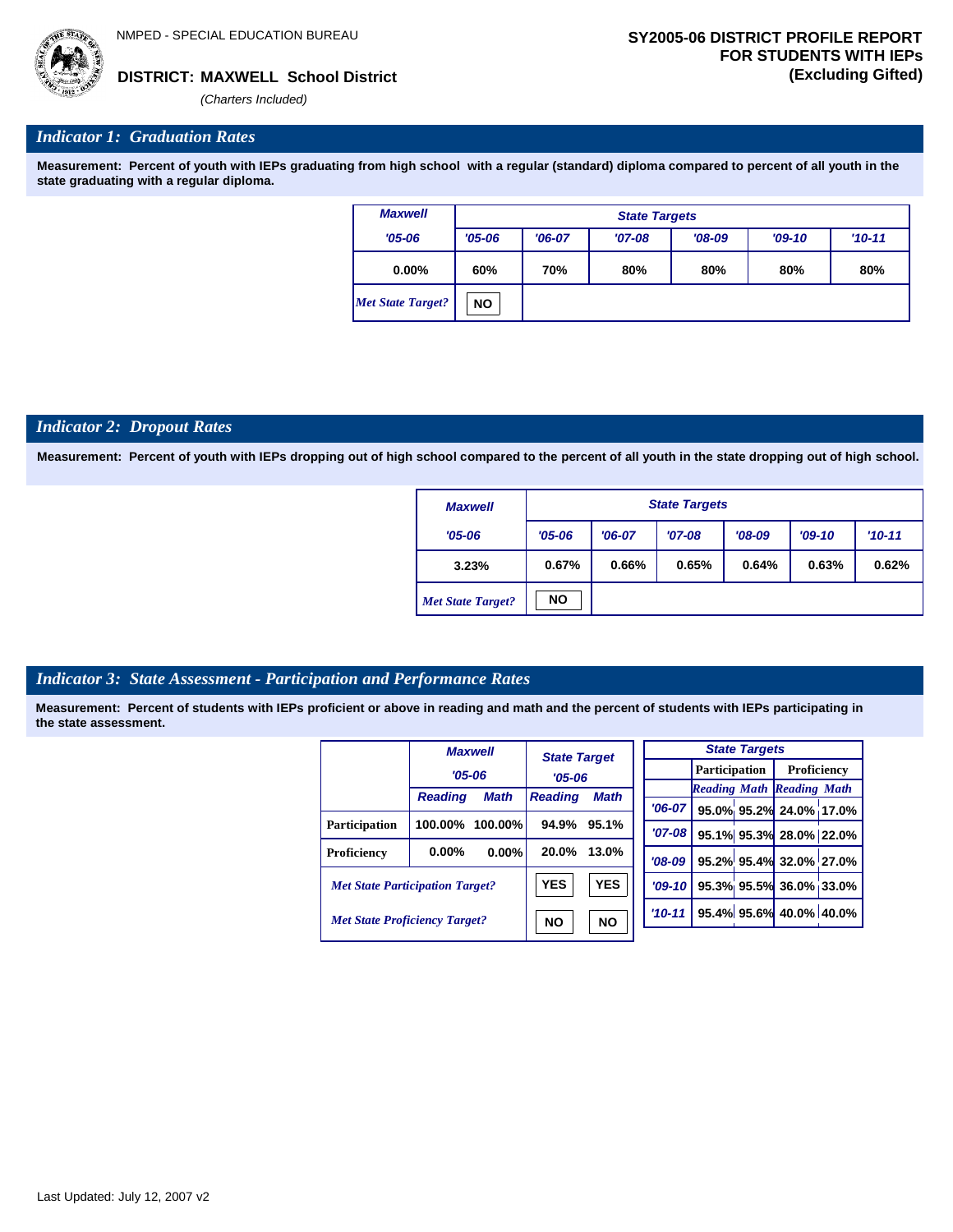

## *Indicator 4: Suspension and Expulsion (Ages 3-21)*

**Measurement A: Percent of students with IEPs identified as having a significant discrepancy in the rates of suspensions and expulsions for greater than 10 days in a school year compared to state target.**

*Less than 10 students are not identified and is indicated by "<10". Suspensions/Expulsions of three or less are not reported.*

| <b>Maxwell '05-06</b> |                         |                             |
|-----------------------|-------------------------|-----------------------------|
| <b>District Rate</b>  | <b>State</b><br>Average | <b>Met State</b><br>Target? |
| $0.00\%$              | 0.12%                   | <b>YES</b>                  |

*Note: New Mexico's definition of "significant discrepancy" is any LEA with a suspension rate equal to or above the state average with a positive difference in the number*  $\epsilon$ *students with IEPs suspended when compared to all students suspended.*

#### *Indicator 5: School Age Least Restrictive Environment (LRE)*

**Measurement: Percent of students with IEPs, ages 6 through 21 in three LRE settings compared to the state target.**

| <b>Maxwell</b>           |            |          |            | <b>State Targets</b> |          |          |
|--------------------------|------------|----------|------------|----------------------|----------|----------|
| $'05 - 06$               | $'05 - 06$ | $'06-07$ | $'07 - 08$ | $'08-09$             | $'09-10$ | $'10-11$ |
| 100.00%                  | 50%        | 54%      | 58%        | 62%                  | 66%      | 70%      |
| <b>Met Target?</b><br>5A | <b>YES</b> |          |            |                      |          |          |
|                          |            |          |            |                      |          |          |
| 0.00%                    | 20%        | 18.5%    | 17%        | 15.5%                | 14%      | 12.5%    |
| <b>Met Target?</b><br>5B | <b>YES</b> |          |            |                      |          |          |
| $0.00\%$                 | 2.02%      | 2.01%    | 2%         | 1.99%                | 1.98%    | 1.97%    |
| 5C Met Target?           | <b>YES</b> |          |            |                      |          |          |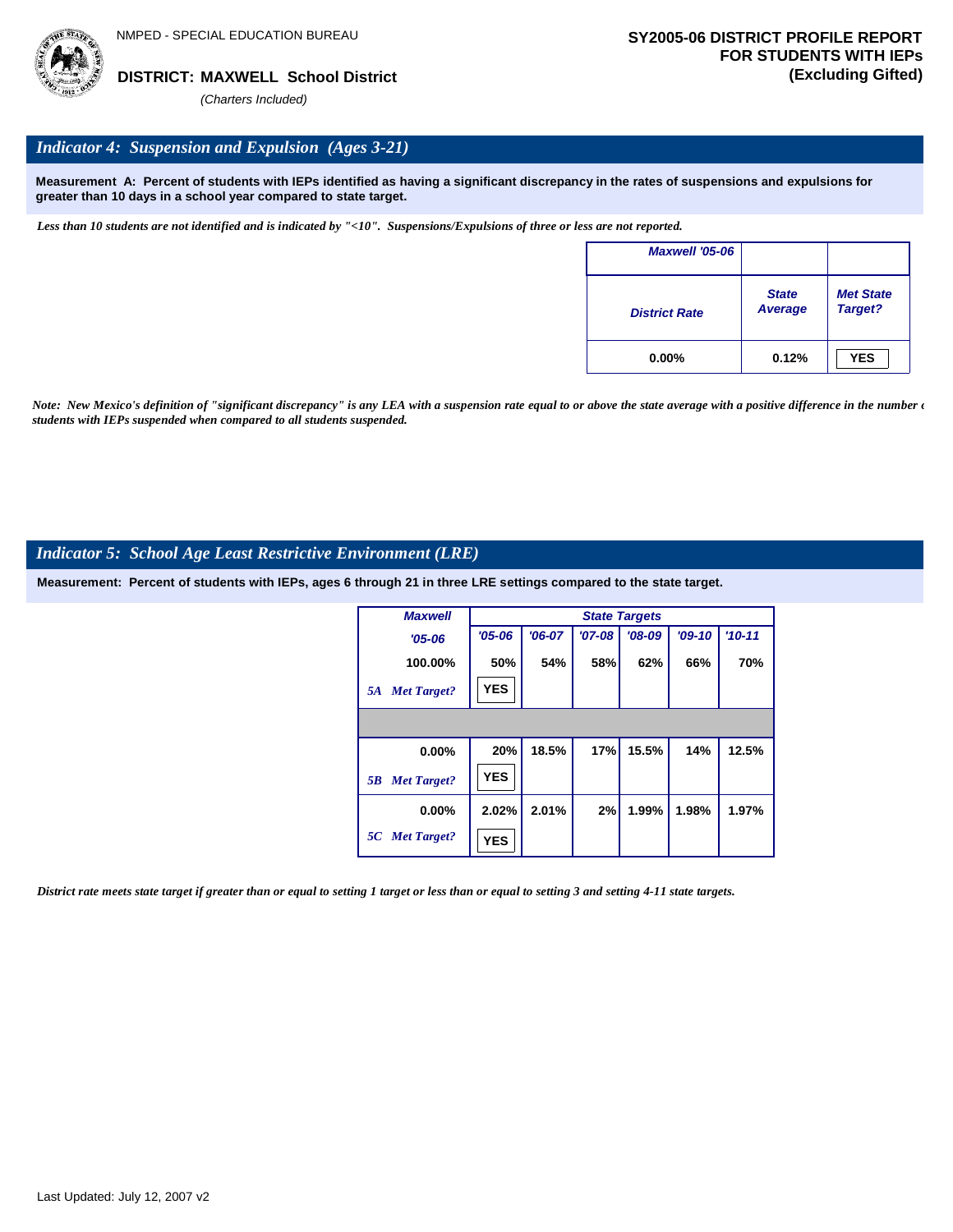

*Charters Not Included*

# *Indicator 6: Preschool Age Least Restrictive Environment (LRE)*

**Measurement: Percent of preschool students with IEPs, ages 3 through 5 who received special education and related services in settings with typically developing peers compared to the state target.**

| <b>Maxwell</b>        |            | <b>State Targets</b> |          |          |          |            |  |  |  |
|-----------------------|------------|----------------------|----------|----------|----------|------------|--|--|--|
| $'05-06$              | $'05 - 06$ | $'06-07$             | $'07-08$ | $'08-09$ | $'09-10$ | $'10 - 11$ |  |  |  |
| 100.00%               | 56%        | 58.8%                | 61.6%    | 64.4%    | 67.2%    | 70%        |  |  |  |
| <b>6B</b> Met Target? | <b>YES</b> |                      |          |          |          |            |  |  |  |

# *Indicator 12: Effective Transition (Part C to Part B)*

| <b>Maxwell</b>           |            | '05-06   '06-07   '07-08 '08-09   '09-10   '10-11 |  |  |
|--------------------------|------------|---------------------------------------------------|--|--|
| <b>State Targets</b>     |            | Cannot be less than 100%                          |  |  |
| <b>District Rate</b>     | 100.0%     |                                                   |  |  |
| <b>Met State Target?</b> | <b>YES</b> |                                                   |  |  |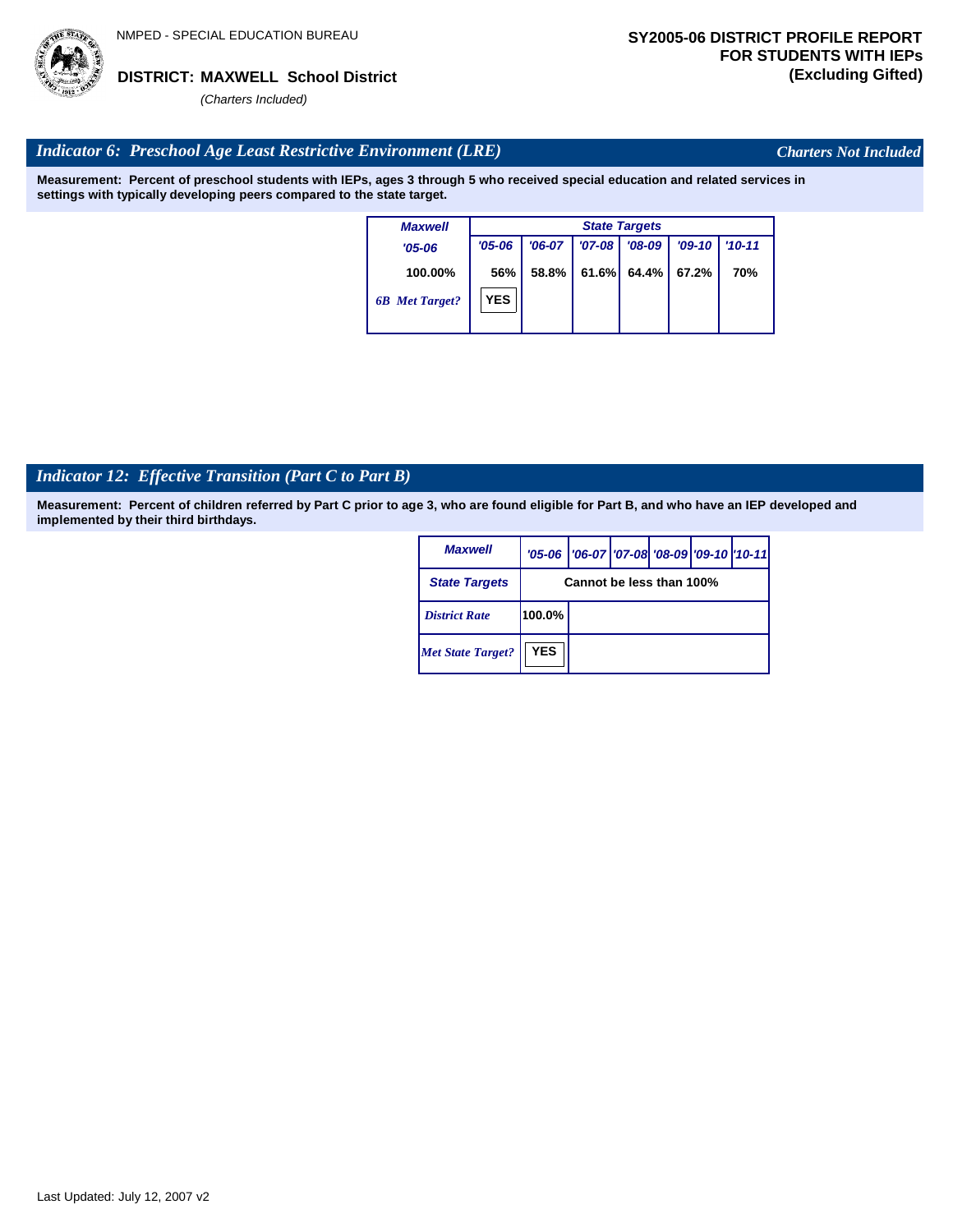

#### *Indicator 1: Graduation Rates*

**Measurement: Percent of youth with IEPs graduating from high school with a regular (standard) diploma compared to percent of all youth in the state graduating with a regular diploma.**

| <b>Clovis</b>            |            | <b>State Targets</b>                         |     |     |     |     |  |  |  |  |  |
|--------------------------|------------|----------------------------------------------|-----|-----|-----|-----|--|--|--|--|--|
| $'05 - 06$               | $'05 - 06$ | $'08-09$<br>$'06-07$<br>$'09-10$<br>$'07-08$ |     |     |     |     |  |  |  |  |  |
| 26.67%                   | 60%        | 70%                                          | 80% | 80% | 80% | 80% |  |  |  |  |  |
| <b>Met State Target?</b> | <b>NO</b>  |                                              |     |     |     |     |  |  |  |  |  |

#### *Indicator 2: Dropout Rates*

**Measurement: Percent of youth with IEPs dropping out of high school compared to the percent of all youth in the state dropping out of high school.**

| <b>Clovis</b>            |            | <b>State Targets</b> |          |          |          |          |  |  |  |  |
|--------------------------|------------|----------------------|----------|----------|----------|----------|--|--|--|--|
| $'05 - 06$               | $'05 - 06$ | $'06-07$             | $'07-08$ | $'08-09$ | $'09-10$ | $'10-11$ |  |  |  |  |
| 0.91%                    | 0.67%      | 0.66%                | 0.65%    | 0.64%    | 0.63%    | 0.62%    |  |  |  |  |
| <b>Met State Target?</b> | <b>NO</b>  |                      |          |          |          |          |  |  |  |  |

#### *Indicator 3: State Assessment - Participation and Performance Rates*

|                                        | <b>Clovis</b>                                     |             |                     |             |           |  | <b>State Targets</b> |                                  |  |             |  |
|----------------------------------------|---------------------------------------------------|-------------|---------------------|-------------|-----------|--|----------------------|----------------------------------|--|-------------|--|
|                                        | $'05 - 06$                                        |             | <b>State Target</b> |             |           |  |                      | <b>Participation</b>             |  | Proficiency |  |
|                                        |                                                   |             | $'05 - 06$          |             |           |  |                      | <b>Reading Math Reading Math</b> |  |             |  |
|                                        | <b>Reading</b>                                    | <b>Math</b> | <b>Reading</b>      | <b>Math</b> | $'06-07$  |  |                      | 95.0% 95.2% 24.0% 17.0%          |  |             |  |
| <b>Participation</b>                   | 99.68%                                            | 99.37%      | 94.9%               | 95.1%       | $'07-08$  |  |                      | 95.1% 95.3% 28.0% 22.0%          |  |             |  |
| Proficiency                            | 12.45%                                            | 6.68%       | 20.0%               | 13.0%       | $'08-09$  |  |                      | 95.2% 95.4% 32.0% 27.0%          |  |             |  |
| <b>Met State Participation Target?</b> |                                                   |             | <b>YES</b>          | <b>YES</b>  | $'09-10'$ |  |                      | 95.3% 95.5% 36.0% 33.0%          |  |             |  |
|                                        | <b>Met State Proficiency Target?</b><br><b>NO</b> |             |                     | <b>NO</b>   | $'10-11$  |  |                      | 95.4% 95.6% 40.0% 40.0%          |  |             |  |
|                                        |                                                   |             |                     |             |           |  |                      |                                  |  |             |  |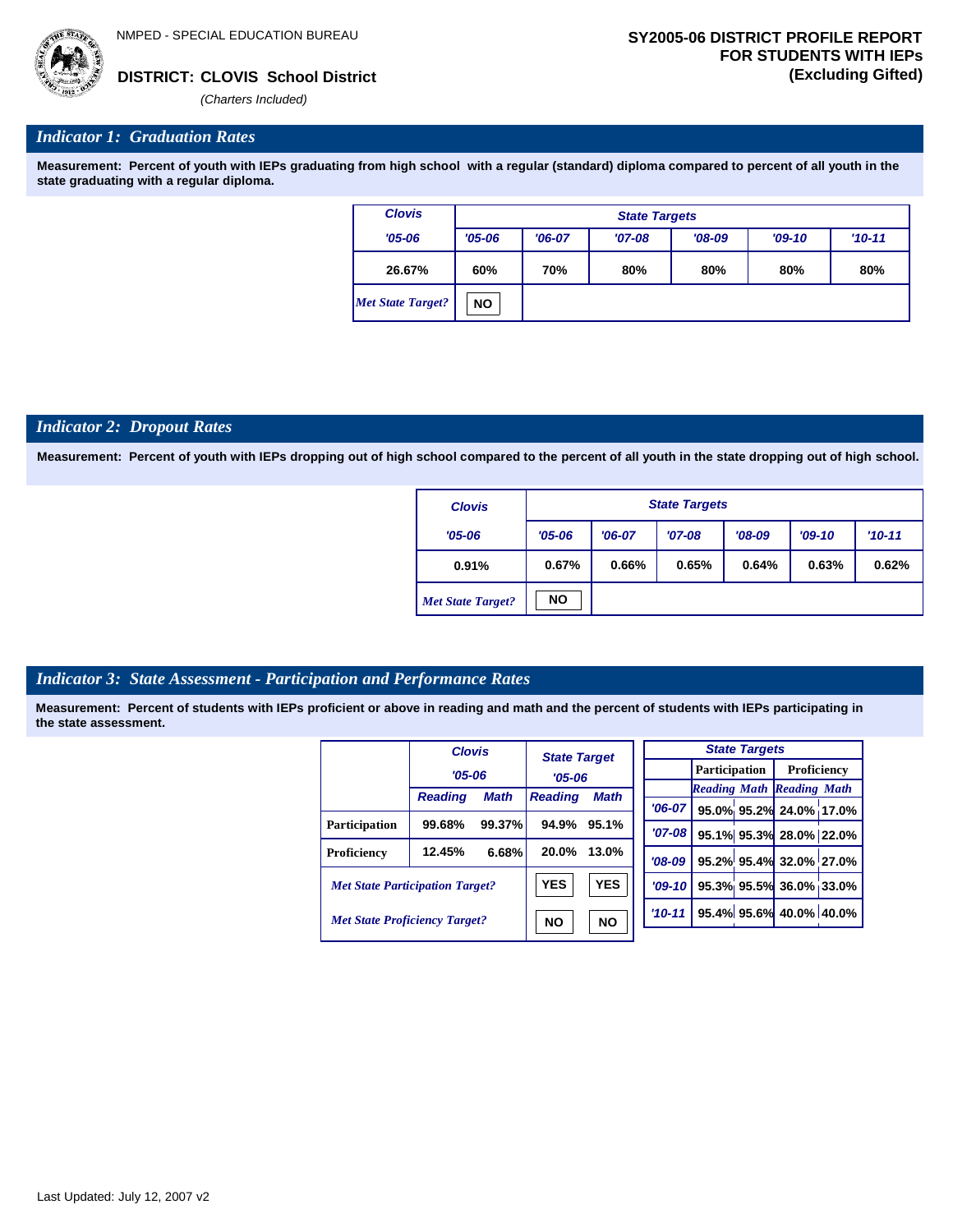

## *Indicator 4: Suspension and Expulsion (Ages 3-21)*

**Measurement A: Percent of students with IEPs identified as having a significant discrepancy in the rates of suspensions and expulsions for greater than 10 days in a school year compared to state target.**

*Less than 10 students are not identified and is indicated by "<10". Suspensions/Expulsions of three or less are not reported.*

| <b>Clovis '05-06</b> |                         |                             |
|----------------------|-------------------------|-----------------------------|
| <b>District Rate</b> | <b>State</b><br>Average | <b>Met State</b><br>Target? |
| $0.00\%$             | 0.12%                   | <b>YES</b>                  |

*Note: New Mexico's definition of "significant discrepancy" is any LEA with a suspension rate equal to or above the state average with a positive difference in the number*  $\epsilon$ *students with IEPs suspended when compared to all students suspended.*

#### *Indicator 5: School Age Least Restrictive Environment (LRE)*

**Measurement: Percent of students with IEPs, ages 6 through 21 in three LRE settings compared to the state target.**

| <b>Clovis</b>            |            |          |          | <b>State Targets</b> |          |            |
|--------------------------|------------|----------|----------|----------------------|----------|------------|
| $'05 - 06$               | $'05 - 06$ | $'06-07$ | $'07-08$ | $'08-09$             | $'09-10$ | $'10 - 11$ |
| 39.30%                   | 50%        | 54%      | 58%      | 62%                  | 66%      | 70%        |
| <b>Met Target?</b><br>5A | <b>NO</b>  |          |          |                      |          |            |
|                          |            |          |          |                      |          |            |
| 17.32%                   | 20%        | 18.5%    | 17%      | 15.5%                | 14%      | 12.5%      |
| <b>Met Target?</b><br>5B | <b>YES</b> |          |          |                      |          |            |
| 0.29%                    | 2.02%      | 2.01%    | 2%       | 1.99%                | 1.98%    | 1.97%      |
| 5C Met Target?           | <b>YES</b> |          |          |                      |          |            |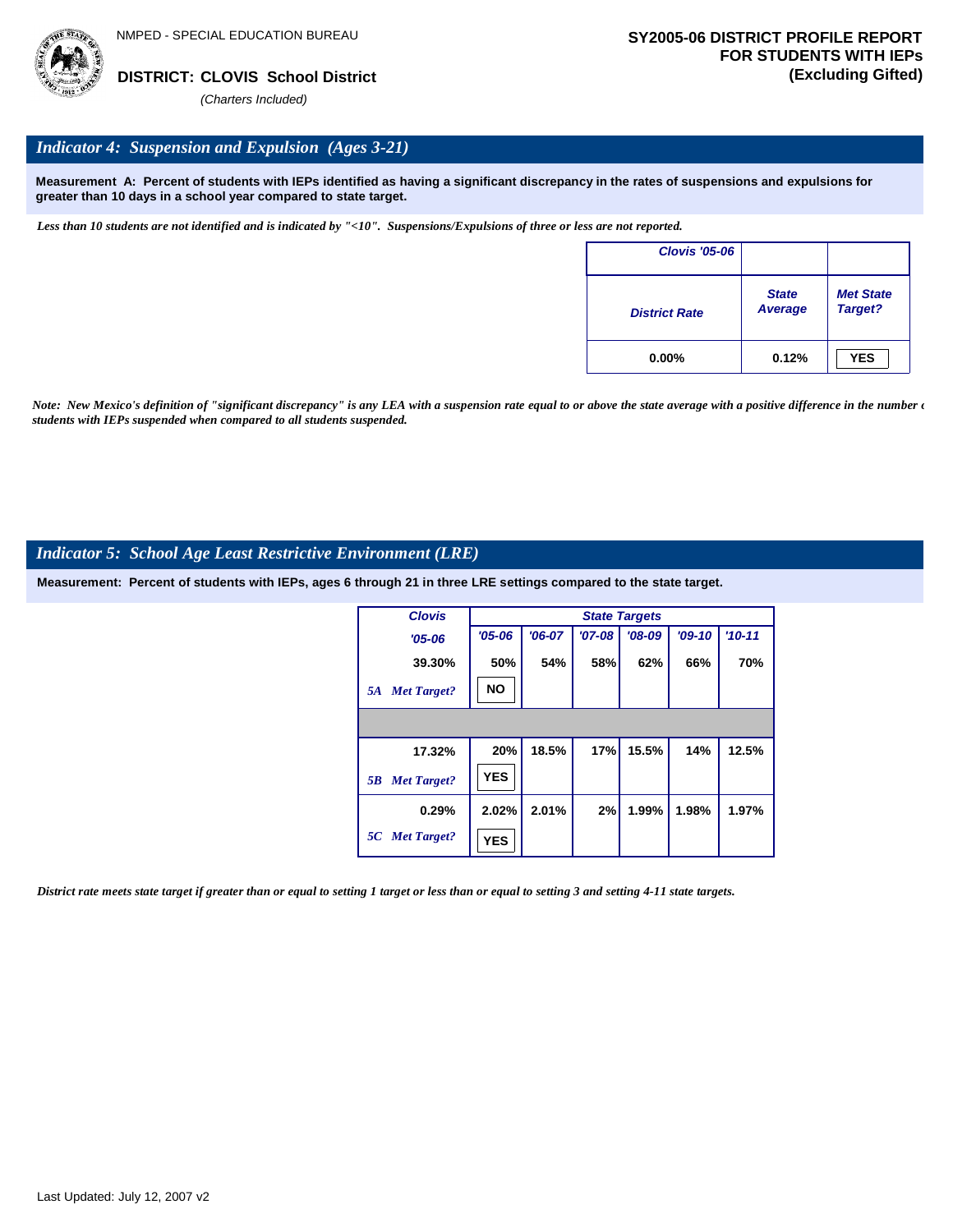

*Charters Not Included*

# *Indicator 6: Preschool Age Least Restrictive Environment (LRE)*

**Measurement: Percent of preschool students with IEPs, ages 3 through 5 who received special education and related services in settings with typically developing peers compared to the state target.**

| <b>Clovis</b>         | <b>State Targets</b> |          |          |                |          |            |  |  |  |
|-----------------------|----------------------|----------|----------|----------------|----------|------------|--|--|--|
| $'05 - 06$            | $'05 - 06$           | $'06-07$ | $'07-08$ | $'08-09$       | $'09-10$ | $'10 - 11$ |  |  |  |
| 69.23%                | 56%                  | 58.8%    |          | $61.6\%$ 64.4% | 67.2%    | 70%        |  |  |  |
| <b>6B</b> Met Target? | <b>YES</b>           |          |          |                |          |            |  |  |  |

# *Indicator 12: Effective Transition (Part C to Part B)*

| <b>Clovis</b>            |            | '05-06   '06-07   '07-08 '08-09   '09-10   '10-11 |  |  |
|--------------------------|------------|---------------------------------------------------|--|--|
| <b>State Targets</b>     |            | Cannot be less than 100%                          |  |  |
| <b>District Rate</b>     | 100.0%     |                                                   |  |  |
| <b>Met State Target?</b> | <b>YES</b> |                                                   |  |  |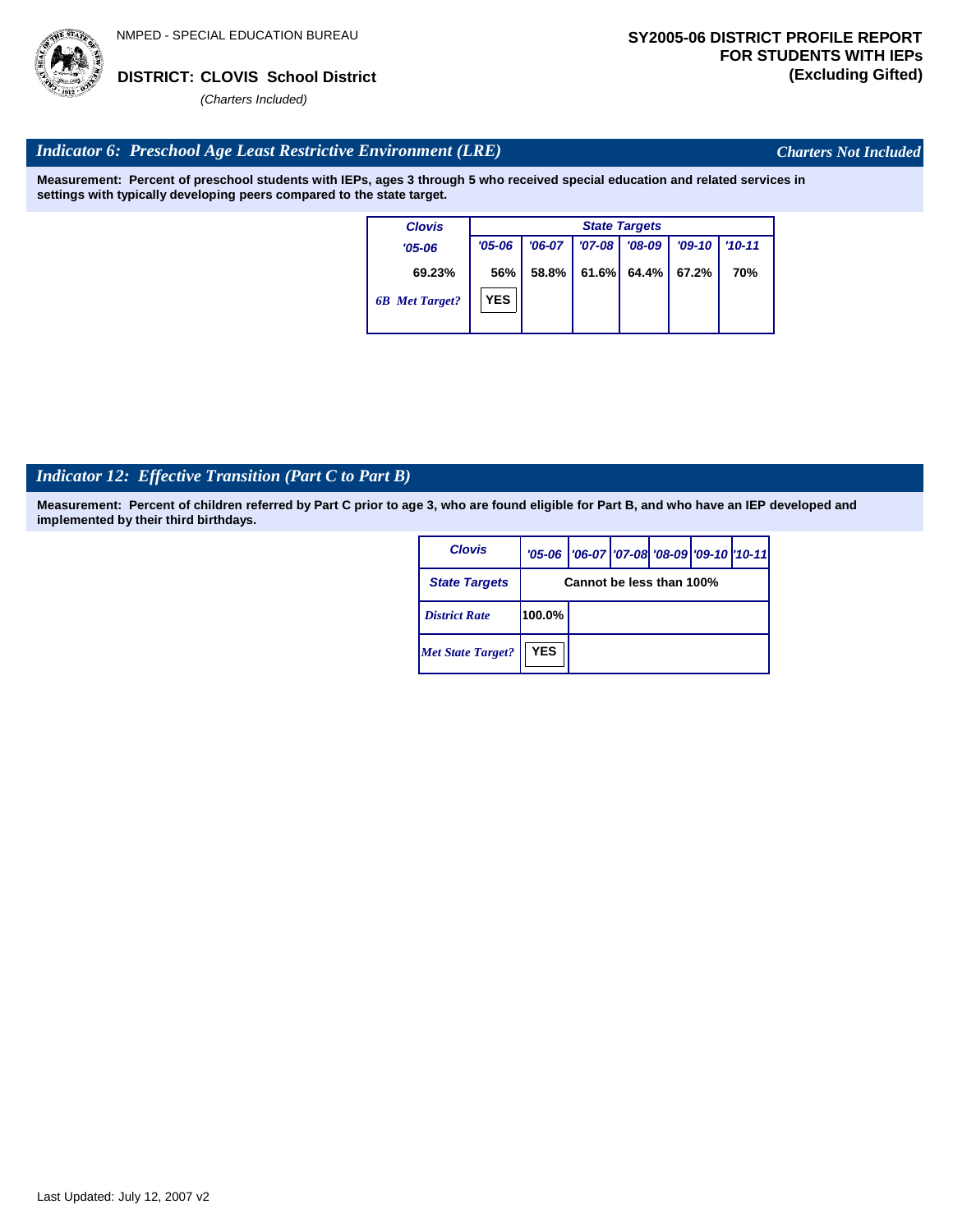

## *Indicator 1: Graduation Rates*

**Measurement: Percent of youth with IEPs graduating from high school with a regular (standard) diploma compared to percent of all youth in the state graduating with a regular diploma.**

| <b>Texico</b>            | <b>State Targets</b> |                                 |          |          |          |            |  |  |
|--------------------------|----------------------|---------------------------------|----------|----------|----------|------------|--|--|
| $'05 - 06$               | $'05 - 06$           | $'06-07$                        | $'07-08$ | $'08-09$ | $'09-10$ | $'10 - 11$ |  |  |
| 100.00%                  | 60%                  | 70%<br>80%<br>80%<br>80%<br>80% |          |          |          |            |  |  |
| <b>Met State Target?</b> | <b>YES</b>           |                                 |          |          |          |            |  |  |

### *Indicator 2: Dropout Rates*

**Measurement: Percent of youth with IEPs dropping out of high school compared to the percent of all youth in the state dropping out of high school.**

| <b>Texico</b>            | <b>State Targets</b> |          |          |          |          |          |  |
|--------------------------|----------------------|----------|----------|----------|----------|----------|--|
| $'05 - 06$               | $'05 - 06$           | $'06-07$ | $'07-08$ | $'08-09$ | $'09-10$ | $'10-11$ |  |
| $0.00\%$                 | 0.67%                | 0.66%    | 0.65%    | 0.64%    | 0.63%    | 0.62%    |  |
| <b>Met State Target?</b> | <b>YES</b>           |          |          |          |          |          |  |

## *Indicator 3: State Assessment - Participation and Performance Rates*

|                                      | <b>Texico</b>                          | <b>State Target</b> |             |            | <b>State Targets</b>             |             |  |  |
|--------------------------------------|----------------------------------------|---------------------|-------------|------------|----------------------------------|-------------|--|--|
|                                      | $'05 - 06$                             | $'05-06$            |             |            | <b>Participation</b>             | Proficiency |  |  |
|                                      |                                        |                     |             |            | <b>Reading Math Reading Math</b> |             |  |  |
|                                      | <b>Math</b><br><b>Reading</b>          | <b>Reading</b>      | <b>Math</b> | $'06-07$   | 95.0% 95.2% 24.0% 17.0           |             |  |  |
| <b>Participation</b>                 | $100.00\%$<br>94.12%                   | 94.9%               | 95.1%       |            |                                  |             |  |  |
|                                      |                                        |                     |             | $'07-08$   | 95.1% 95.3% 28.0% 22.0           |             |  |  |
| <b>Proficiency</b>                   | 41.38%<br>20.69%                       | 20.0%               | 13.0%       | $'08-09$   | 95.2% 95.4% 32.0% 27.0           |             |  |  |
|                                      | <b>Met State Participation Target?</b> | <b>NO</b>           | <b>YES</b>  | $'09-10$   | 95.3% 95.5% 36.0% 33.0           |             |  |  |
| <b>Met State Proficiency Target?</b> |                                        | <b>YES</b>          | <b>YES</b>  | $'10 - 11$ | 95.4% 95.6% 40.0% 40.0           |             |  |  |
|                                      |                                        |                     |             |            |                                  |             |  |  |

| <b>State Targets</b> |  |  |                                  |  |  |  |  |  |
|----------------------|--|--|----------------------------------|--|--|--|--|--|
|                      |  |  | Participation   Proficiency      |  |  |  |  |  |
|                      |  |  | <b>Reading Math Reading Math</b> |  |  |  |  |  |
|                      |  |  | '06-07 95.0% 95.2% 24.0% 17.0%   |  |  |  |  |  |
| $'07-08$             |  |  | 95.1% 95.3% 28.0% 22.0%          |  |  |  |  |  |
|                      |  |  | $708-09$ 95.2% 95.4% 32.0% 27.0% |  |  |  |  |  |
| $'09-10$             |  |  | 95.3% 95.5% 36.0% 33.0%          |  |  |  |  |  |
| $'10-11'$            |  |  | 95.4% 95.6% 40.0% 40.0%          |  |  |  |  |  |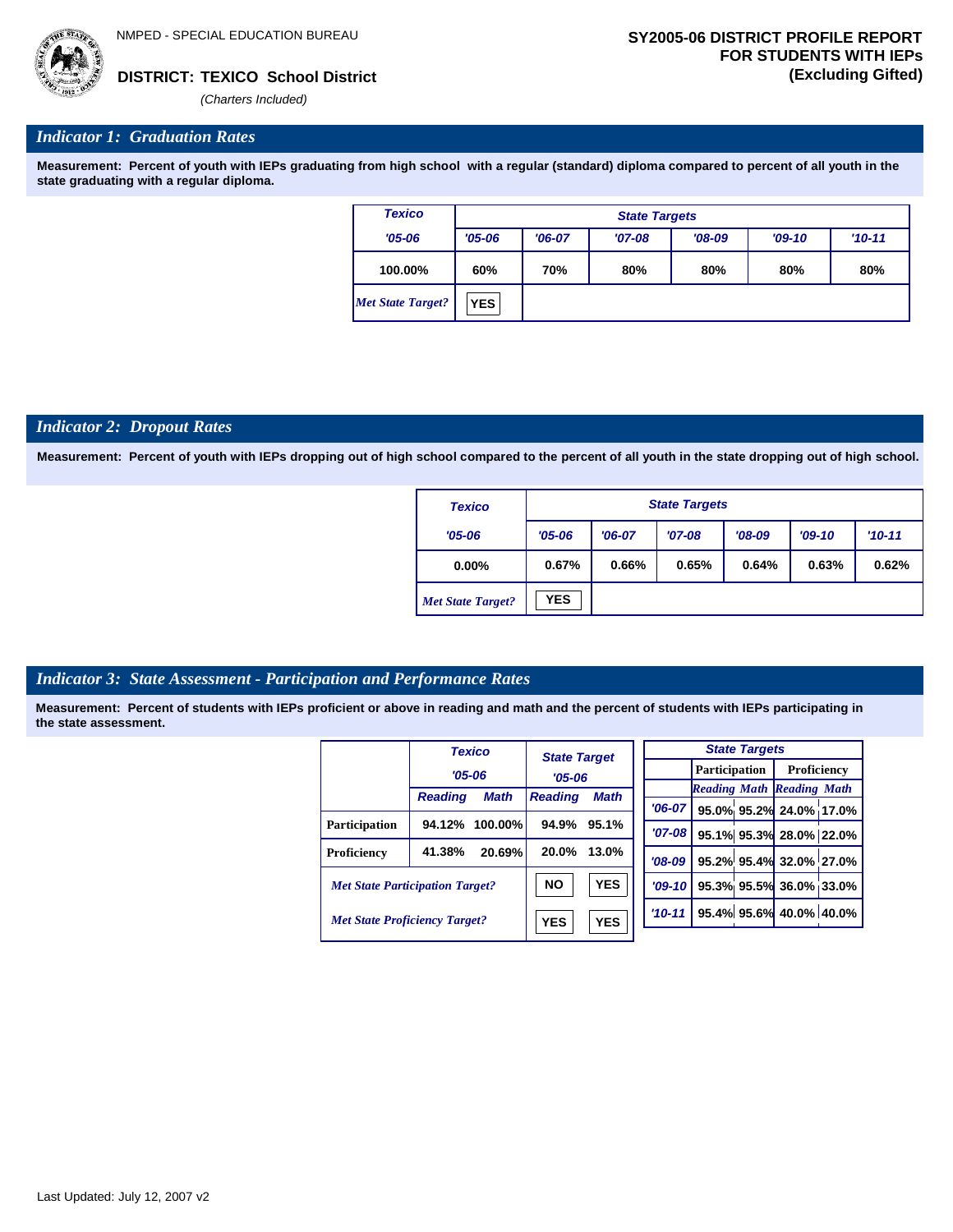

## *Indicator 4: Suspension and Expulsion (Ages 3-21)*

**Measurement A: Percent of students with IEPs identified as having a significant discrepancy in the rates of suspensions and expulsions for greater than 10 days in a school year compared to state target.**

*Less than 10 students are not identified and is indicated by "<10". Suspensions/Expulsions of three or less are not reported.*

| <b>Texico '05-06</b> |                         |                             |
|----------------------|-------------------------|-----------------------------|
| <b>District Rate</b> | <b>State</b><br>Average | <b>Met State</b><br>Target? |
| $0.00\%$             | 0.12%                   | <b>YES</b>                  |

*Note: New Mexico's definition of "significant discrepancy" is any LEA with a suspension rate equal to or above the state average with a positive difference in the number*  $\epsilon$ *students with IEPs suspended when compared to all students suspended.*

## *Indicator 5: School Age Least Restrictive Environment (LRE)*

**Measurement: Percent of students with IEPs, ages 6 through 21 in three LRE settings compared to the state target.**

| <b>Texico</b>            |            |          |          | <b>State Targets</b> |          |          |
|--------------------------|------------|----------|----------|----------------------|----------|----------|
| $'05 - 06$               | $'05 - 06$ | $'06-07$ | $'07-08$ | $'08-09$             | $'09-10$ | $'10-11$ |
| 54.24%                   | 50%        | 54%      | 58%      | 62%                  | 66%      | 70%      |
| <b>Met Target?</b><br>5A | <b>YES</b> |          |          |                      |          |          |
|                          |            |          |          |                      |          |          |
| 1.69%                    | 20%        | 18.5%    | 17%      | 15.5%                | 14%      | 12.5%    |
| <b>Met Target?</b><br>5B | <b>YES</b> |          |          |                      |          |          |
| $0.00\%$                 | 2.02%      | 2.01%    | 2%       | 1.99%                | 1.98%    | 1.97%    |
| 5C Met Target?           | <b>YES</b> |          |          |                      |          |          |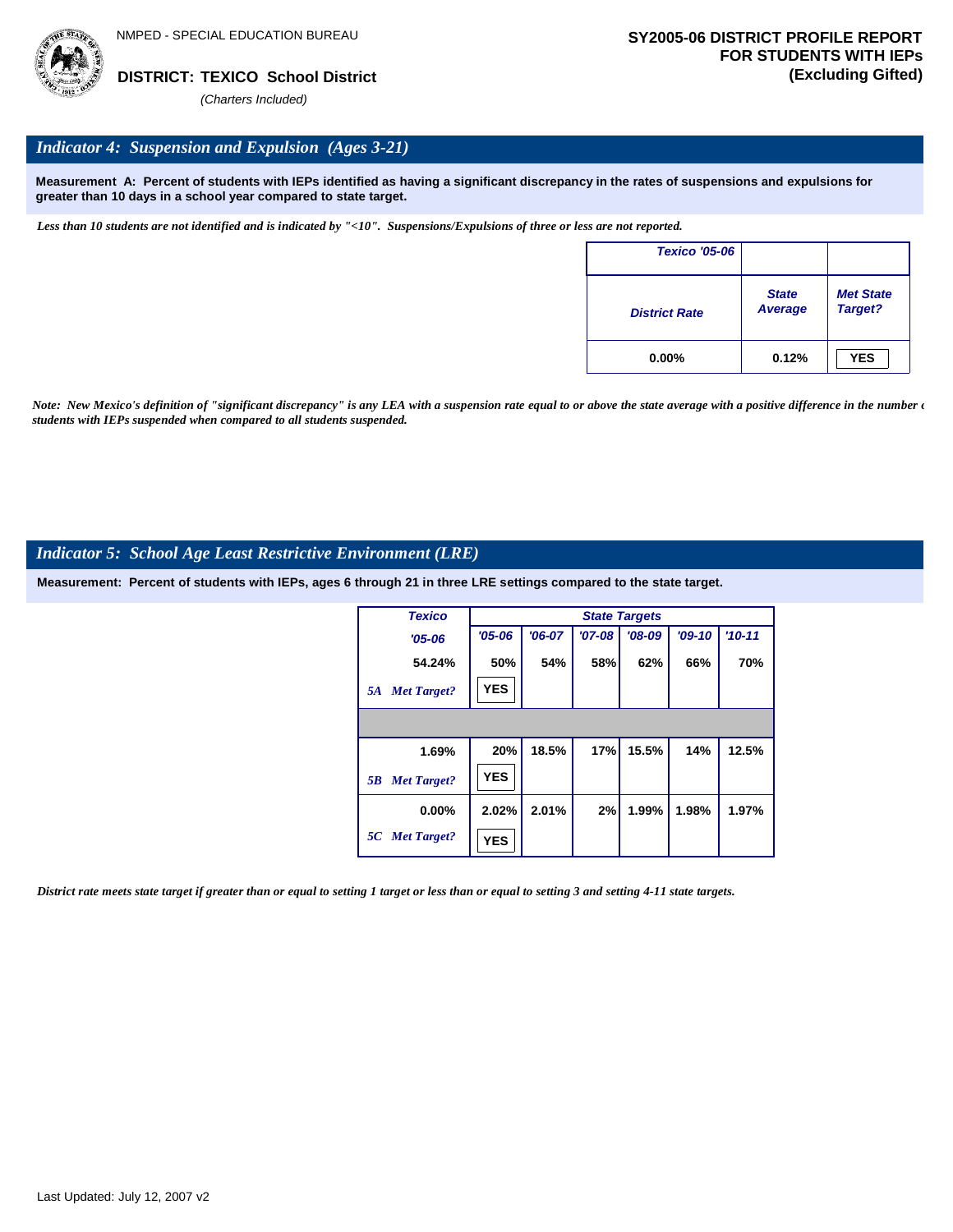

*Charters Not Included*

## *Indicator 6: Preschool Age Least Restrictive Environment (LRE)*

**Measurement: Percent of preschool students with IEPs, ages 3 through 5 who received special education and related services in settings with typically developing peers compared to the state target.**

| <b>Texico</b>         |            | <b>State Targets</b> |            |          |          |            |  |  |  |
|-----------------------|------------|----------------------|------------|----------|----------|------------|--|--|--|
| $'05 - 06$            | $'05 - 06$ | $'06-07$             | $'07 - 08$ | $'08-09$ | $'09-10$ | $'10 - 11$ |  |  |  |
| 5.88%                 | 56%        | 58.8%                | 61.6%      | 64.4%    | 67.2%    | 70%        |  |  |  |
| <b>6B</b> Met Target? | <b>NO</b>  |                      |            |          |          |            |  |  |  |
|                       |            |                      |            |          |          |            |  |  |  |

## *Indicator 12: Effective Transition (Part C to Part B)*

| <b>Texico</b>            |            | '05-06   '06-07   '07-08 '08-09   '09-10   '10-11 |  |  |
|--------------------------|------------|---------------------------------------------------|--|--|
| <b>State Targets</b>     |            | Cannot be less than 100%                          |  |  |
| <b>District Rate</b>     | 100.0%     |                                                   |  |  |
| <b>Met State Target?</b> | <b>YES</b> |                                                   |  |  |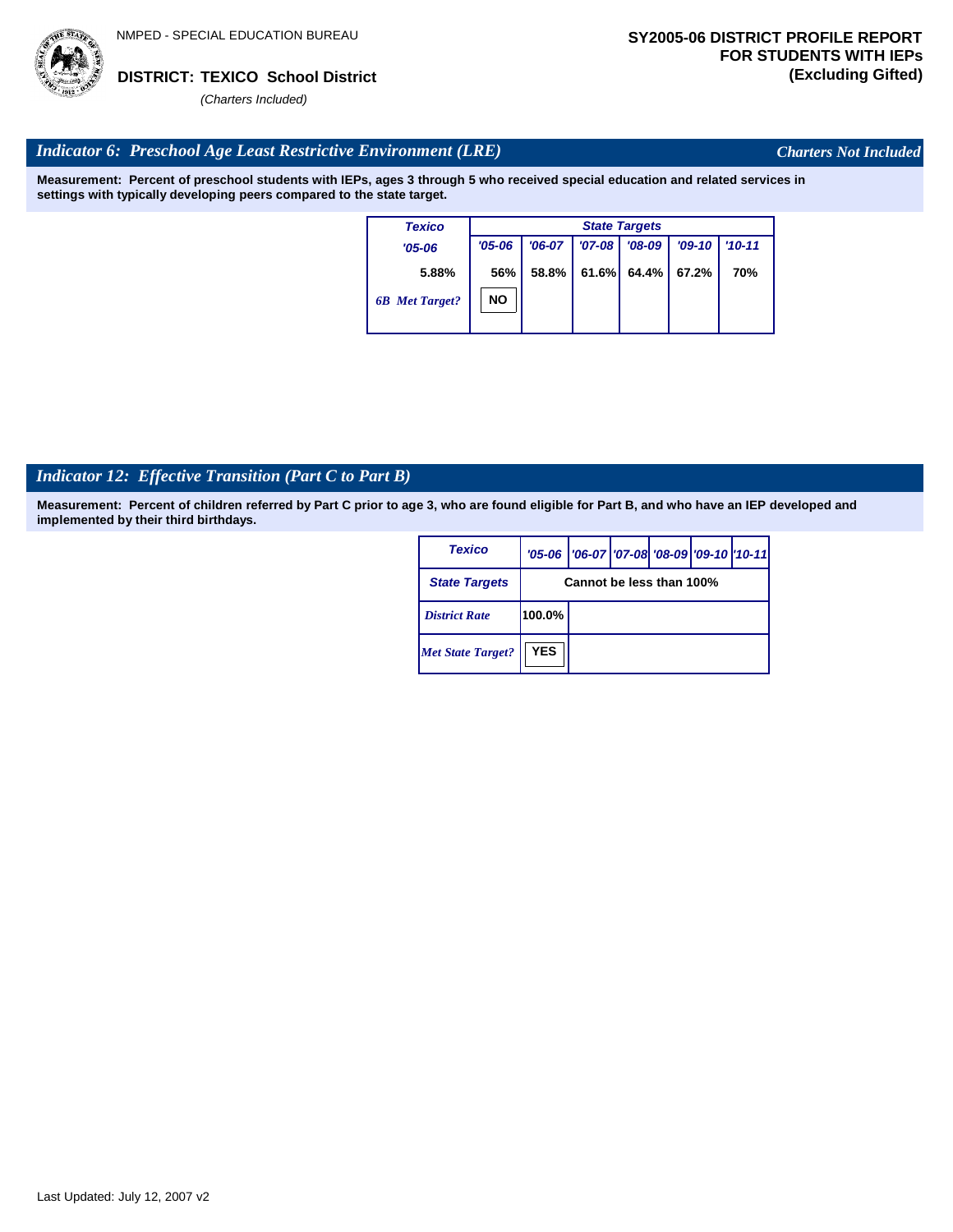

*(Charters Included)*

## *Indicator 1: Graduation Rates*

**Measurement: Percent of youth with IEPs graduating from high school with a regular (standard) diploma compared to percent of all youth in the state graduating with a regular diploma.**

| <b>Melrose</b>    | <b>State Targets</b> |                                 |          |          |          |          |  |
|-------------------|----------------------|---------------------------------|----------|----------|----------|----------|--|
| $'05 - 06$        | $'05 - 06$           | $'06-07$                        | $'07-08$ | $'08-09$ | $'09-10$ | $'10-11$ |  |
| 100.00%           | 60%                  | 80%<br>70%<br>80%<br>80%<br>80% |          |          |          |          |  |
| Met State Target? | <b>YES</b>           |                                 |          |          |          |          |  |

## *Indicator 2: Dropout Rates*

**Measurement: Percent of youth with IEPs dropping out of high school compared to the percent of all youth in the state dropping out of high school.**

| <b>Melrose</b>           | <b>State Targets</b> |                                           |          |          |          |          |  |  |
|--------------------------|----------------------|-------------------------------------------|----------|----------|----------|----------|--|--|
| $'05 - 06$               | $'05 - 06$           | $'06-07$                                  | $'07-08$ | $'08-09$ | $'09-10$ | $'10-11$ |  |  |
| $0.00\%$                 | 0.67%                | 0.66%<br>0.65%<br>0.64%<br>0.63%<br>0.62% |          |          |          |          |  |  |
| <b>Met State Target?</b> | <b>YES</b>           |                                           |          |          |          |          |  |  |

## *Indicator 3: State Assessment - Participation and Performance Rates*

|                                        |                | <b>Melrose</b> | <b>State Target</b> |            |            |  | <b>State Targets</b> |                                  |  |             |  |
|----------------------------------------|----------------|----------------|---------------------|------------|------------|--|----------------------|----------------------------------|--|-------------|--|
|                                        |                | $'05 - 06$     | $'05-06$            |            |            |  | Participation        |                                  |  | Proficiency |  |
|                                        | <b>Reading</b> | <b>Math</b>    | <b>Reading</b>      | Math       |            |  |                      | <b>Reading Math Reading Math</b> |  |             |  |
|                                        |                |                |                     |            | $'06-07$   |  |                      | 95.0% 95.2% 24.0% 17.0%          |  |             |  |
| <b>Participation</b>                   | 96.15%         | $100.00\%$     | 94.9%               | 95.1%      | $'07 - 08$ |  |                      | 95.1% 95.3% 28.0% 22.0%          |  |             |  |
| Proficiency                            | 8.33%          | 33.33%         | 20.0%               | 13.0%      | $'08-09$   |  |                      | 95.2% 95.4% 32.0% 27.0%          |  |             |  |
| <b>Met State Participation Target?</b> |                |                | <b>YES</b>          | <b>YES</b> | '09-10 l   |  |                      | 95.3% 95.5% 36.0% 33.0%          |  |             |  |
| <b>Met State Proficiency Target?</b>   |                |                | <b>NO</b>           | <b>YES</b> | $'10 - 11$ |  |                      | 95.4% 95.6% 40.0% 40.0%          |  |             |  |
|                                        |                |                |                     |            |            |  |                      |                                  |  |             |  |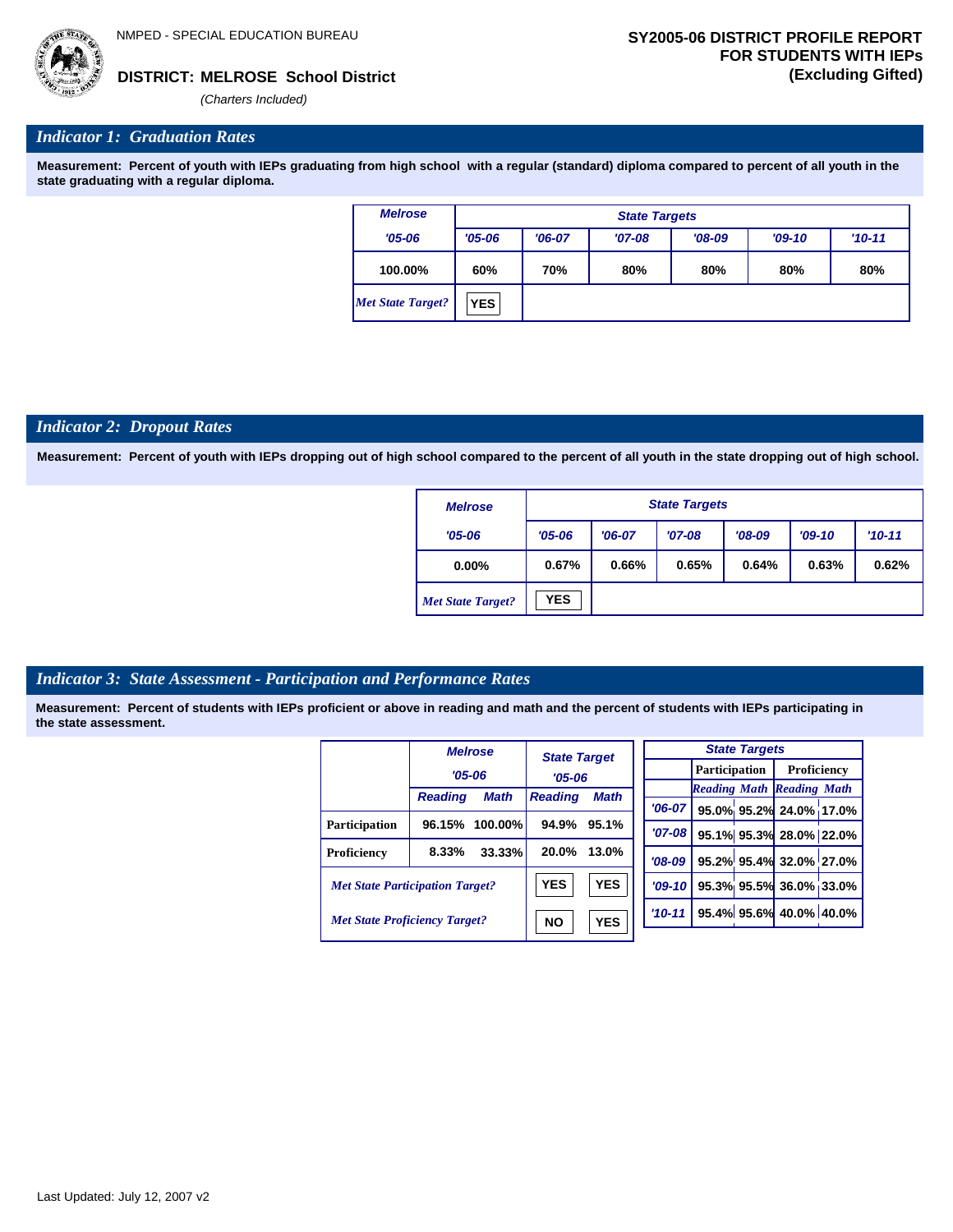

## *Indicator 4: Suspension and Expulsion (Ages 3-21)*

**Measurement A: Percent of students with IEPs identified as having a significant discrepancy in the rates of suspensions and expulsions for greater than 10 days in a school year compared to state target.**

*Less than 10 students are not identified and is indicated by "<10". Suspensions/Expulsions of three or less are not reported.*

| <b>Melrose '05-06</b> |                         |                             |
|-----------------------|-------------------------|-----------------------------|
| <b>District Rate</b>  | <b>State</b><br>Average | <b>Met State</b><br>Target? |
| $0.00\%$              | 0.12%                   | <b>YES</b>                  |

*Note: New Mexico's definition of "significant discrepancy" is any LEA with a suspension rate equal to or above the state average with a positive difference in the number*  $\epsilon$ *students with IEPs suspended when compared to all students suspended.*

## *Indicator 5: School Age Least Restrictive Environment (LRE)*

**Measurement: Percent of students with IEPs, ages 6 through 21 in three LRE settings compared to the state target.**

| <b>Melrose</b>           |            | <b>State Targets</b> |          |          |          |            |  |  |  |  |
|--------------------------|------------|----------------------|----------|----------|----------|------------|--|--|--|--|
| $'05 - 06$               | $'05 - 06$ | $'06-07$             | $'07-08$ | $'08-09$ | $'09-10$ | $'10 - 11$ |  |  |  |  |
| 76.32%                   | 50%        | 54%                  | 58%      | 62%      | 66%      | 70%        |  |  |  |  |
| <b>Met Target?</b><br>5A | <b>YES</b> |                      |          |          |          |            |  |  |  |  |
|                          |            |                      |          |          |          |            |  |  |  |  |
| $0.00\%$                 | 20%        | 18.5%                | 17%      | 15.5%    | 14%      | 12.5%      |  |  |  |  |
| <b>Met Target?</b><br>5B | <b>YES</b> |                      |          |          |          |            |  |  |  |  |
| $0.00\%$                 | 2.02%      | 2.01%                | 2%       | 1.99%    | 1.98%    | 1.97%      |  |  |  |  |
| 5C Met Target?           | <b>YES</b> |                      |          |          |          |            |  |  |  |  |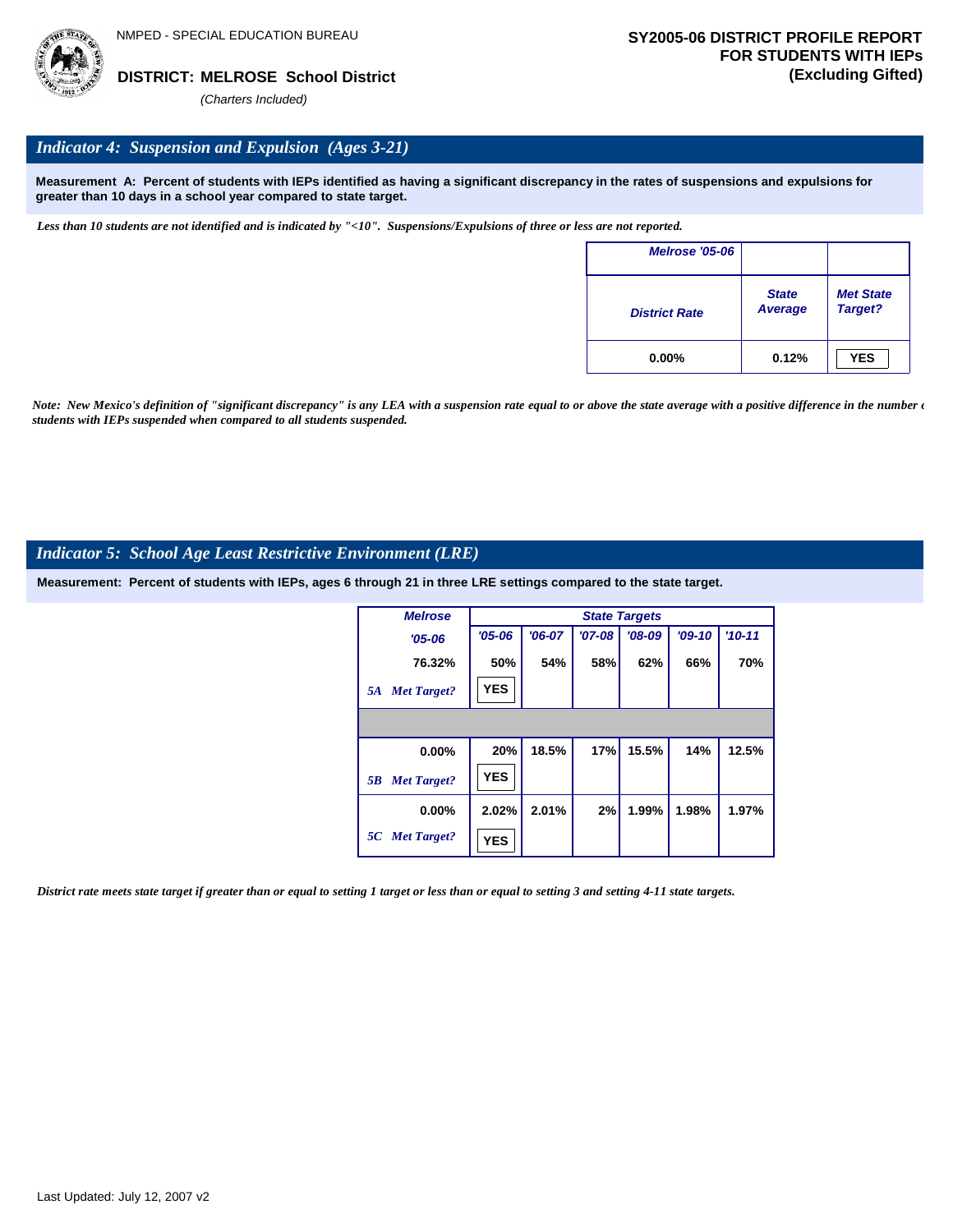

*Charters Not Included*

## *Indicator 6: Preschool Age Least Restrictive Environment (LRE)*

**Measurement: Percent of preschool students with IEPs, ages 3 through 5 who received special education and related services in settings with typically developing peers compared to the state target.**

| <b>Melrose</b>        |            | <b>State Targets</b> |          |          |          |            |  |  |  |
|-----------------------|------------|----------------------|----------|----------|----------|------------|--|--|--|
| $'05 - 06$            | $'05 - 06$ | $'06-07$             | $'07-08$ | $'08-09$ | $'09-10$ | $'10 - 11$ |  |  |  |
| 16.00%                | 56%        | 58.8%                | 61.6%    | 64.4%    | 67.2%    | 70%        |  |  |  |
| <b>6B</b> Met Target? | NO         |                      |          |          |          |            |  |  |  |

## *Indicator 12: Effective Transition (Part C to Part B)*

| <b>Melrose</b>           |                          | '05-06   '06-07   '07-08 '08-09   '09-10   '10-11 |  |  |  |  |
|--------------------------|--------------------------|---------------------------------------------------|--|--|--|--|
| <b>State Targets</b>     | Cannot be less than 100% |                                                   |  |  |  |  |
| <b>District Rate</b>     | 100.0%                   |                                                   |  |  |  |  |
| <b>Met State Target?</b> | <b>YES</b>               |                                                   |  |  |  |  |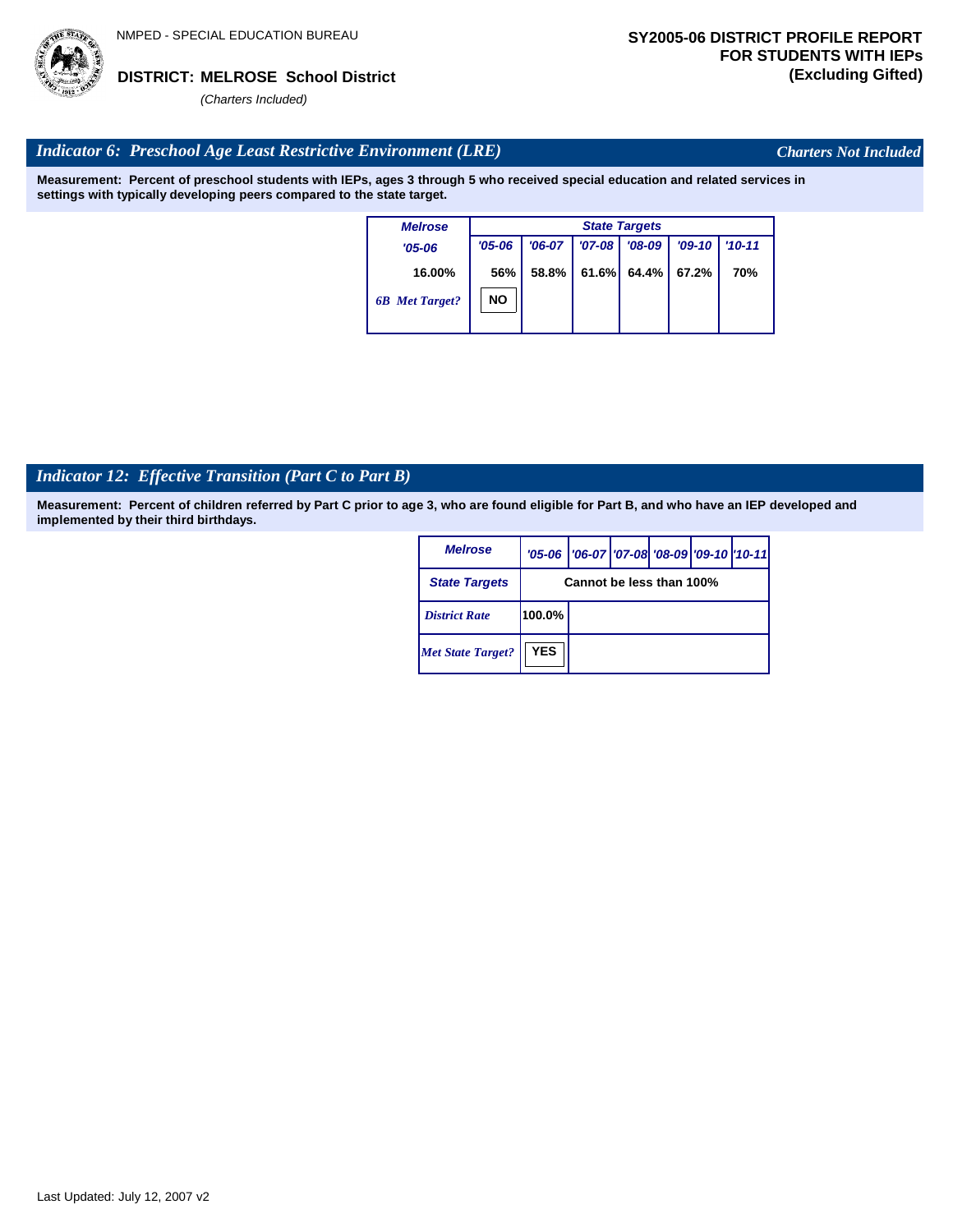

*'06-07* **95.0% 95.2% 24.0% 17.0%**

**95.1% 95.3% 28.0% 22.0% 95.2% 95.4% 32.0% 27.0% 95.3% 95.5% 36.0% 33.0% 95.4% 95.6% 40.0% 40.0%**

*Reading Math Reading Math*

## *Indicator 1: Graduation Rates*

**Measurement: Percent of youth with IEPs graduating from high school with a regular (standard) diploma compared to percent of all youth in the state graduating with a regular diploma.**

| Grady                    |            | <b>State Targets</b> |          |          |          |            |  |  |  |
|--------------------------|------------|----------------------|----------|----------|----------|------------|--|--|--|
| $'05 - 06$               | $'05 - 06$ | $'06-07$             | $'07-08$ | $'08-09$ | $'09-10$ | $'10 - 11$ |  |  |  |
| 100.00%                  | 60%        | 70%                  | 80%      | 80%      | 80%      | 80%        |  |  |  |
| <b>Met State Target?</b> | <b>YES</b> |                      |          |          |          |            |  |  |  |

### *Indicator 2: Dropout Rates*

**Measurement: Percent of youth with IEPs dropping out of high school compared to the percent of all youth in the state dropping out of high school.**

| Grady                    |            | <b>State Targets</b> |          |          |          |          |  |  |  |
|--------------------------|------------|----------------------|----------|----------|----------|----------|--|--|--|
| $'05 - 06$               | $'05 - 06$ | $'06-07$             | $'07-08$ | $'08-09$ | $'09-10$ | $'10-11$ |  |  |  |
| $0.00\%$                 | 0.67%      | 0.66%                | 0.65%    | 0.64%    | 0.63%    | 0.62%    |  |  |  |
| <b>Met State Target?</b> | <b>YES</b> |                      |          |          |          |          |  |  |  |

## *Indicator 3: State Assessment - Participation and Performance Rates*

|                                        |                | Grady       | <b>State Target</b> |             |            |           |                      | <b>State Targets</b>   |                                  |  |
|----------------------------------------|----------------|-------------|---------------------|-------------|------------|-----------|----------------------|------------------------|----------------------------------|--|
|                                        | $'05 - 06$     |             | $'05 - 06$          |             |            |           | <b>Participation</b> |                        | Proficiency                      |  |
|                                        |                |             |                     |             |            |           |                      |                        | <b>Reading Math Reading Math</b> |  |
|                                        | <b>Reading</b> | <b>Math</b> | <b>Reading</b>      | <b>Math</b> |            | $'06-07$  |                      |                        | 95.0% 95.2% 24.0% 17.0           |  |
| Participation                          | 100.00%        | $100.00\%$  | 94.9%               | 95.1%       |            |           |                      |                        |                                  |  |
|                                        |                |             |                     |             | $'07-08'$  |           |                      |                        | 95.1% 95.3% 28.0% 22.0           |  |
| Proficiency                            | 42.86%         | 14.29%      | 20.0%               | 13.0%       |            | $'08-09$  |                      |                        | 95.2% 95.4% 32.0% 27.0           |  |
| <b>Met State Participation Target?</b> |                |             | <b>YES</b>          | <b>YES</b>  |            | $'09-10'$ |                      |                        | 95.3% 95.5% 36.0% 33.0           |  |
| <b>Met State Proficiency Target?</b>   |                | <b>YES</b>  | <b>YES</b>          |             | $'10 - 11$ |           |                      | 95.4% 95.6% 40.0% 40.0 |                                  |  |
|                                        |                |             |                     |             |            |           |                      |                        |                                  |  |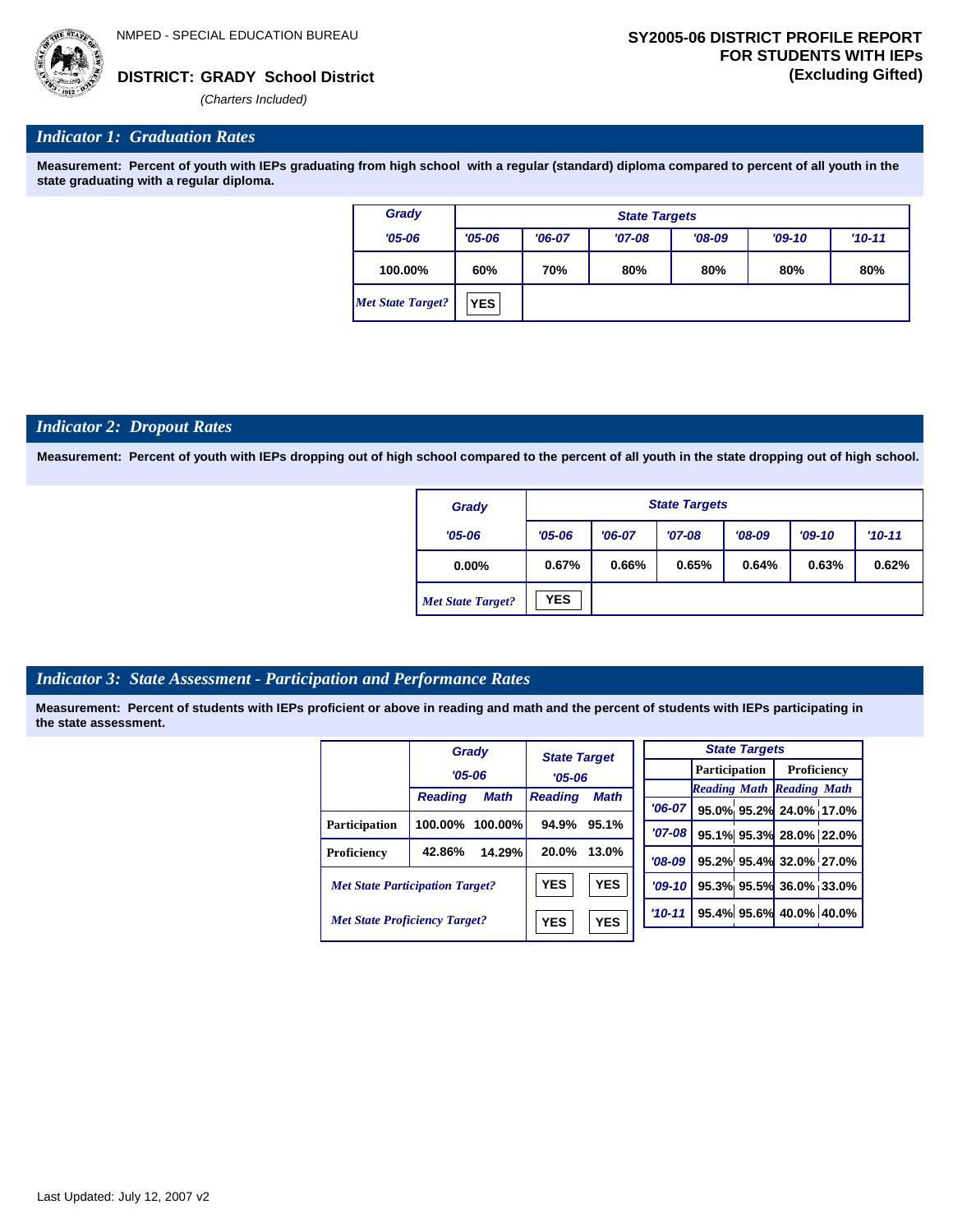

## *Indicator 4: Suspension and Expulsion (Ages 3-21)*

**Measurement A: Percent of students with IEPs identified as having a significant discrepancy in the rates of suspensions and expulsions for greater than 10 days in a school year compared to state target.**

*Less than 10 students are not identified and is indicated by "<10". Suspensions/Expulsions of three or less are not reported.*

| <b>Grady '05-06</b>  |                         |                             |
|----------------------|-------------------------|-----------------------------|
| <b>District Rate</b> | <b>State</b><br>Average | <b>Met State</b><br>Target? |
| $0.00\%$             | 0.12%                   | <b>YES</b>                  |

*Note: New Mexico's definition of "significant discrepancy" is any LEA with a suspension rate equal to or above the state average with a positive difference in the number*  $\epsilon$ *students with IEPs suspended when compared to all students suspended.*

## *Indicator 5: School Age Least Restrictive Environment (LRE)*

**Measurement: Percent of students with IEPs, ages 6 through 21 in three LRE settings compared to the state target.**

| Grady                    |            |          |          | <b>State Targets</b> |          |            |
|--------------------------|------------|----------|----------|----------------------|----------|------------|
| $'05 - 06$               | $'05 - 06$ | $'06-07$ | $'07-08$ | $'08-09$             | $'09-10$ | $'10 - 11$ |
| 66.67%                   | 50%        | 54%      | 58%      | 62%                  | 66%      | 70%        |
| <b>Met Target?</b><br>5A | <b>YES</b> |          |          |                      |          |            |
|                          |            |          |          |                      |          |            |
| 4.76%                    | 20%        | 18.5%    | 17%      | 15.5%                | 14%      | 12.5%      |
| <b>Met Target?</b><br>5B | <b>YES</b> |          |          |                      |          |            |
| $0.00\%$                 | 2.02%      | 2.01%    | 2%       | 1.99%                | 1.98%    | 1.97%      |
| 5C Met Target?           | <b>YES</b> |          |          |                      |          |            |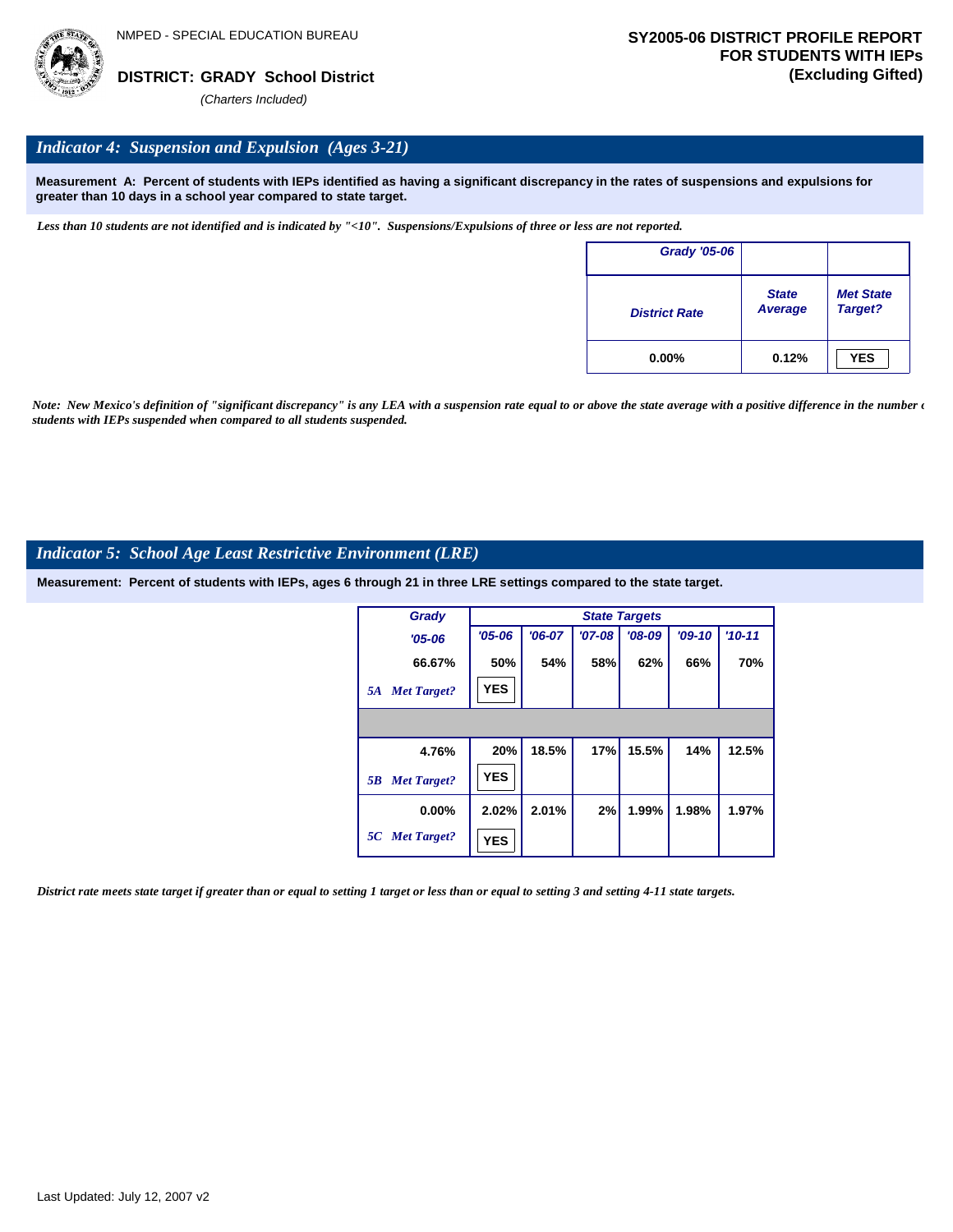

*Charters Not Included*

## *Indicator 6: Preschool Age Least Restrictive Environment (LRE)*

**Measurement: Percent of preschool students with IEPs, ages 3 through 5 who received special education and related services in settings with typically developing peers compared to the state target.**

| Grady                 | <b>State Targets</b> |          |          |          |          |            |  |  |
|-----------------------|----------------------|----------|----------|----------|----------|------------|--|--|
| $'05 - 06$            | $'05 - 06$           | $'06-07$ | $'07-08$ | $'08-09$ | $'09-10$ | $'10 - 11$ |  |  |
| 100.00%               | 56%                  | 58.8%    | 61.6%    | $64.4\%$ | 67.2%    | 70%        |  |  |
| <b>6B</b> Met Target? | <b>YES</b>           |          |          |          |          |            |  |  |

## *Indicator 12: Effective Transition (Part C to Part B)*

| Grady                    |                          | '05-06   '06-07   '07-08 '08-09   '09-10   '10-11 |  |  |  |  |
|--------------------------|--------------------------|---------------------------------------------------|--|--|--|--|
| <b>State Targets</b>     | Cannot be less than 100% |                                                   |  |  |  |  |
| <b>District Rate</b>     | 100.0%                   |                                                   |  |  |  |  |
| <b>Met State Target?</b> | <b>YES</b>               |                                                   |  |  |  |  |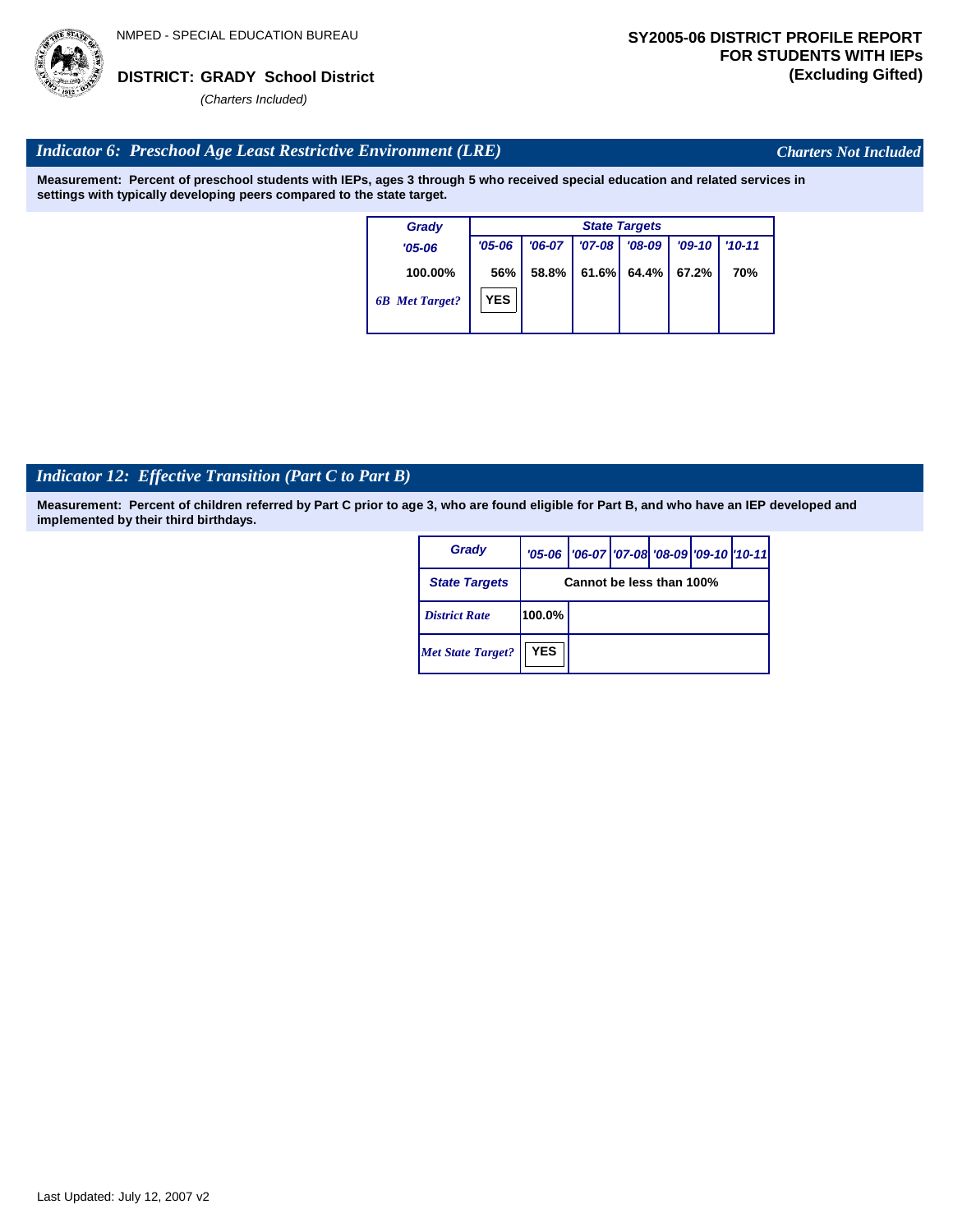*'06-07* **95.0% 95.2% 24.0% 17.0%**

**95.1% 95.3% 28.0% 22.0% 95.2% 95.4% 32.0% 27.0% 95.3% 95.5% 36.0% 33.0% 95.4% 95.6% 40.0% 40.0%**

*Reading Math Reading Math*

**FT SUMNER School District DISTRICT: (Excluding Gifted)**

*(Charters Included)*

## *Indicator 1: Graduation Rates*

**Measurement: Percent of youth with IEPs graduating from high school with a regular (standard) diploma compared to percent of all youth in the state graduating with a regular diploma.**

| <b>Ft Sumner</b>         |            | <b>State Targets</b> |          |          |          |          |  |  |  |
|--------------------------|------------|----------------------|----------|----------|----------|----------|--|--|--|
| $'05 - 06$               | $'05 - 06$ | $'06-07$             | $'07-08$ | $'08-09$ | $'09-10$ | $'10-11$ |  |  |  |
| 100.00%                  | 60%        | 70%                  | 80%      | 80%      | 80%      | 80%      |  |  |  |
| <b>Met State Target?</b> | <b>YES</b> |                      |          |          |          |          |  |  |  |

## *Indicator 2: Dropout Rates*

**Measurement: Percent of youth with IEPs dropping out of high school compared to the percent of all youth in the state dropping out of high school.**

| <b>Ft Sumner</b>         |            | <b>State Targets</b> |          |          |          |            |  |  |  |
|--------------------------|------------|----------------------|----------|----------|----------|------------|--|--|--|
| $'05 - 06$               | $'05 - 06$ | $'06-07$             | $'07-08$ | $'08-09$ | $'09-10$ | $'10 - 11$ |  |  |  |
| $0.00\%$                 | 0.67%      | 0.66%                | 0.65%    | 0.64%    | 0.63%    | 0.62%      |  |  |  |
| <b>Met State Target?</b> | <b>YES</b> |                      |          |          |          |            |  |  |  |

## *Indicator 3: State Assessment - Participation and Performance Rates*

|                                        | <b>Ft Sumner</b> |                          | <b>State Target</b> |            |            |                                  | <b>State Targets</b>    |                        |  |
|----------------------------------------|------------------|--------------------------|---------------------|------------|------------|----------------------------------|-------------------------|------------------------|--|
|                                        | $'05 - 06$       |                          | $'05 - 06$          |            |            | <b>Participation</b>             |                         | Proficiency            |  |
|                                        |                  |                          |                     |            |            | <b>Reading Math Reading Math</b> |                         |                        |  |
|                                        | <b>Reading</b>   | <b>Math</b>              | <b>Reading</b>      | Math       | $'06-07$   |                                  |                         | 95.0% 95.2% 24.0% 17.0 |  |
| <b>Participation</b>                   | 96.55%           | 93.10%                   | 94.9%               | 95.1%      |            |                                  |                         |                        |  |
|                                        |                  |                          |                     |            | $'07 - 08$ |                                  |                         | 95.1% 95.3% 28.0% 22.0 |  |
| Proficiency                            | 36.36%           | 22.73%                   | 20.0%               | 13.0%      | $'08-09$   |                                  |                         | 95.2% 95.4% 32.0% 27.0 |  |
| <b>Met State Participation Target?</b> |                  |                          | <b>YES</b>          | <b>NO</b>  | $'09-10'$  |                                  |                         | 95.3% 95.5% 36.0% 33.0 |  |
| <b>Met State Proficiency Target?</b>   |                  | <b>YES</b><br><b>YES</b> |                     | $'10 - 11$ |            |                                  | 95.4% 95.6% 40.0% 40.0% |                        |  |
|                                        |                  |                          |                     |            |            |                                  |                         |                        |  |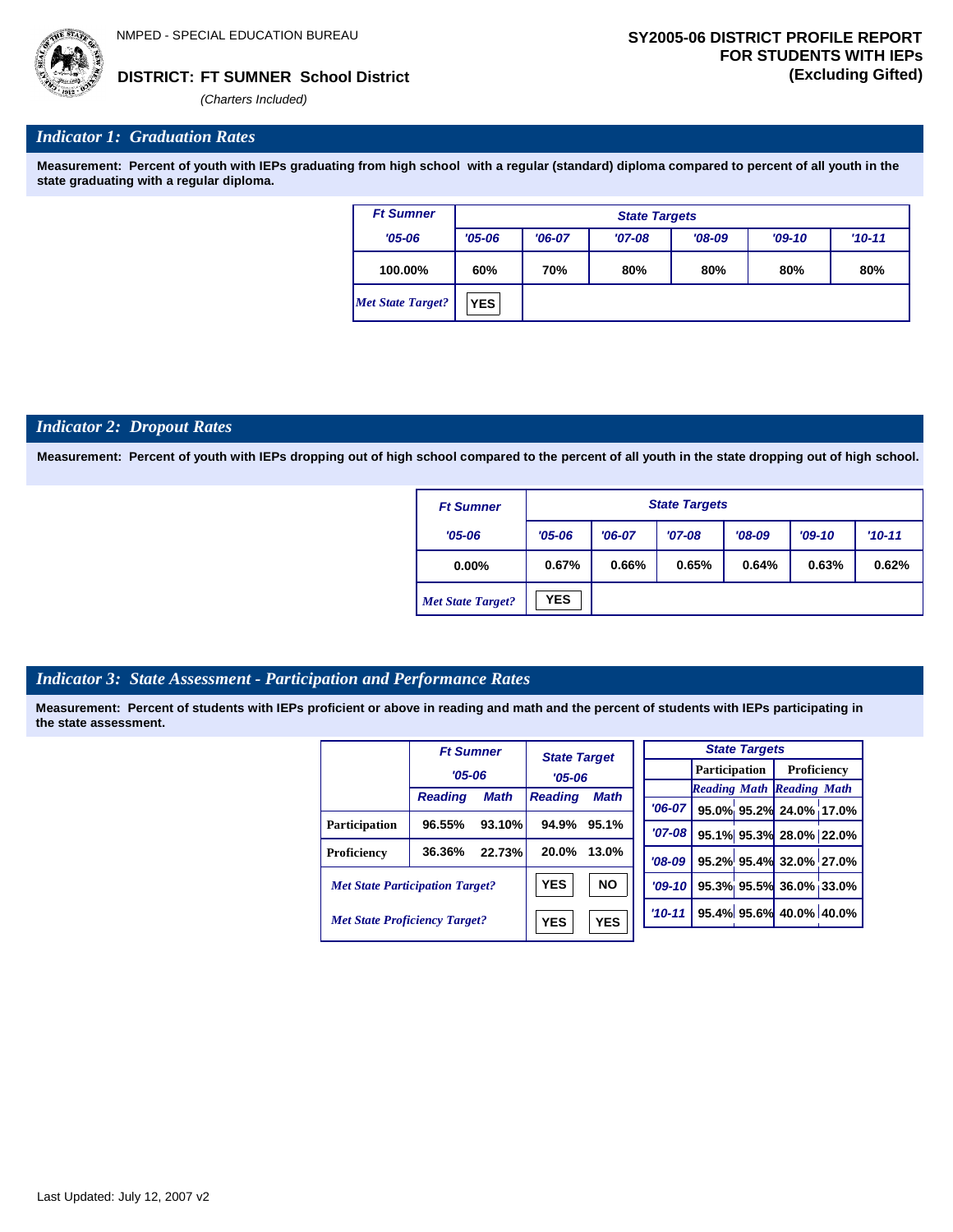

## *Indicator 4: Suspension and Expulsion (Ages 3-21)*

**Measurement A: Percent of students with IEPs identified as having a significant discrepancy in the rates of suspensions and expulsions for greater than 10 days in a school year compared to state target.**

*Less than 10 students are not identified and is indicated by "<10". Suspensions/Expulsions of three or less are not reported.*

| Ft Sumner '05-06     |                         |                             |
|----------------------|-------------------------|-----------------------------|
| <b>District Rate</b> | <b>State</b><br>Average | <b>Met State</b><br>Target? |
| $0.00\%$             | 0.12%                   | <b>YES</b>                  |

*Note: New Mexico's definition of "significant discrepancy" is any LEA with a suspension rate equal to or above the state average with a positive difference in the number*  $\epsilon$ *students with IEPs suspended when compared to all students suspended.*

## *Indicator 5: School Age Least Restrictive Environment (LRE)*

**Measurement: Percent of students with IEPs, ages 6 through 21 in three LRE settings compared to the state target.**

| <b>Ft Sumner</b>         |            |          |          | <b>State Targets</b> |          |          |
|--------------------------|------------|----------|----------|----------------------|----------|----------|
| $'05 - 06$               | $'05 - 06$ | $'06-07$ | $'07-08$ | $'08-09$             | $'09-10$ | $'10-11$ |
| 76.09%                   | 50%        | 54%      | 58%      | 62%                  | 66%      | 70%      |
| <b>Met Target?</b><br>5A | <b>YES</b> |          |          |                      |          |          |
|                          |            |          |          |                      |          |          |
| 0.00%                    | 20%        | 18.5%    | 17%      | 15.5%                | 14%      | 12.5%    |
| <b>Met Target?</b><br>5B | <b>YES</b> |          |          |                      |          |          |
| 4.35%                    | 2.02%      | 2.01%    | 2%       | 1.99%                | 1.98%    | 1.97%    |
| 5C Met Target?           | NO         |          |          |                      |          |          |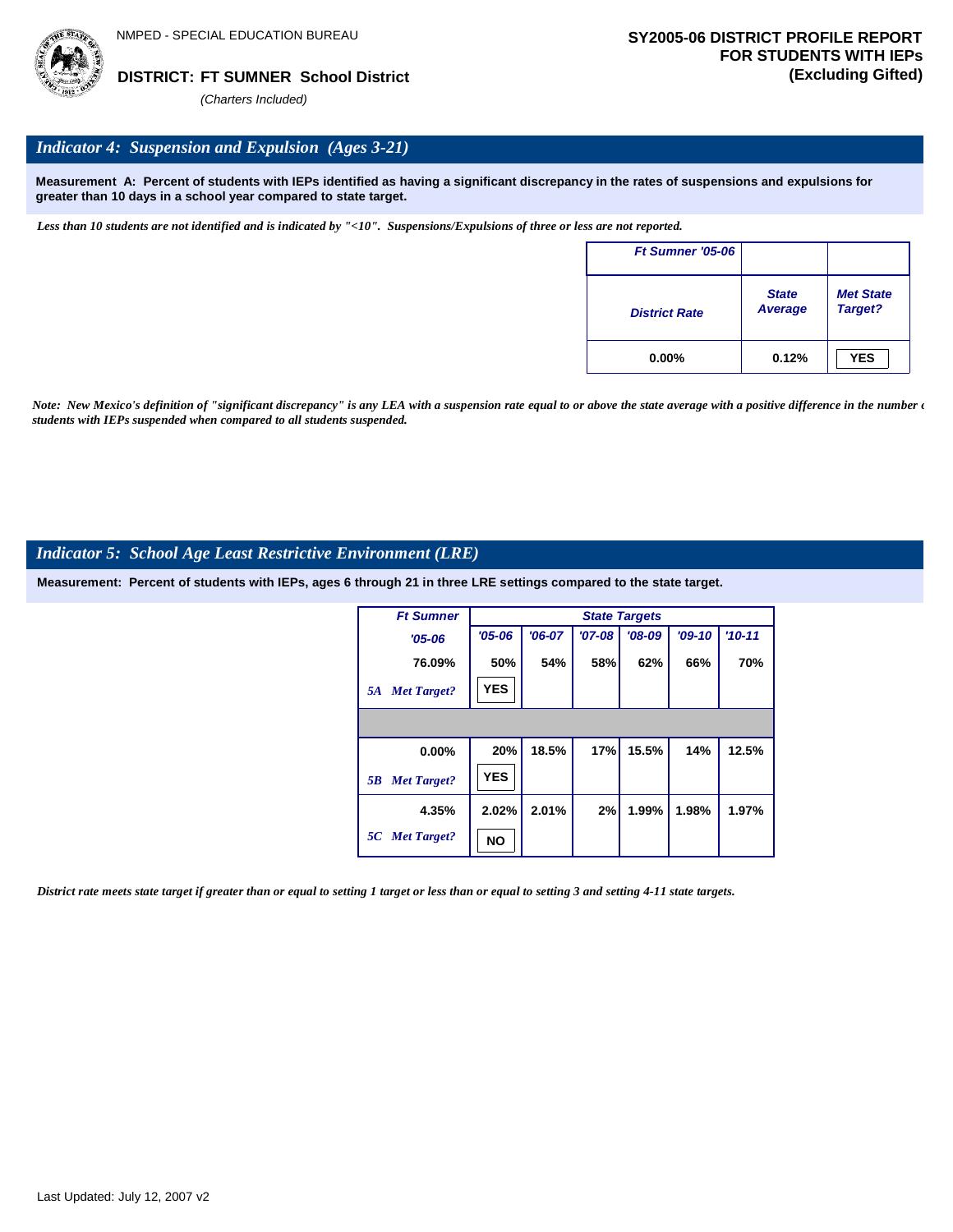

*Charters Not Included*

## *Indicator 6: Preschool Age Least Restrictive Environment (LRE)*

**Measurement: Percent of preschool students with IEPs, ages 3 through 5 who received special education and related services in settings with typically developing peers compared to the state target.**

| <b>Ft Sumner</b>      |            | <b>State Targets</b> |          |          |          |            |  |  |  |
|-----------------------|------------|----------------------|----------|----------|----------|------------|--|--|--|
| $'05 - 06$            | $'05 - 06$ | $'06-07$             | $'07-08$ | $'08-09$ | $'09-10$ | $'10 - 11$ |  |  |  |
| 100.00%               | 56%        | 58.8%                | 61.6%    | 64.4% l  | 67.2%    | 70%        |  |  |  |
| <b>6B</b> Met Target? | <b>YES</b> |                      |          |          |          |            |  |  |  |

## *Indicator 12: Effective Transition (Part C to Part B)*

| <b>Ft Sumner</b>         |            | '05-06   '06-07   '07-08 '08-09   '09-10   '10-11 |  |  |
|--------------------------|------------|---------------------------------------------------|--|--|
| <b>State Targets</b>     |            | Cannot be less than 100%                          |  |  |
| <b>District Rate</b>     | 100.0%     |                                                   |  |  |
| <b>Met State Target?</b> | <b>YES</b> |                                                   |  |  |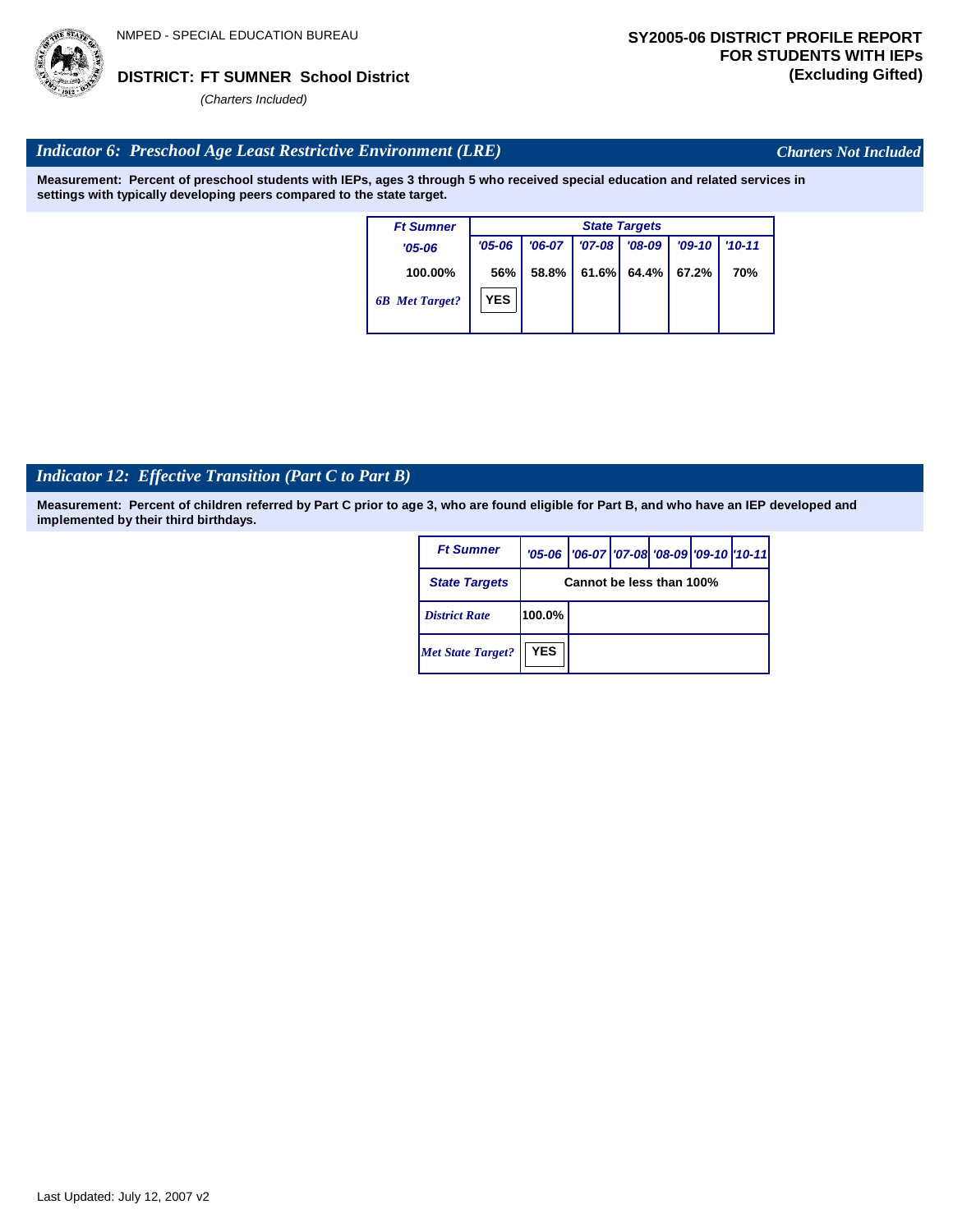

## **LAS CRUCES School District DISTRICT: (Excluding Gifted)**

*(Charters Included)*

## *Indicator 1: Graduation Rates*

**Measurement: Percent of youth with IEPs graduating from high school with a regular (standard) diploma compared to percent of all youth in the state graduating with a regular diploma.**

| <b>Las Cruces</b>        |            | <b>State Targets</b> |          |          |          |          |  |  |  |
|--------------------------|------------|----------------------|----------|----------|----------|----------|--|--|--|
| $'05 - 06$               | $'05 - 06$ | $'06-07$             | $'07-08$ | $'08-09$ | $'09-10$ | $'10-11$ |  |  |  |
| 80.00%                   | 60%        | 70%                  | 80%      | 80%      | 80%      | 80%      |  |  |  |
| <b>Met State Target?</b> | <b>YES</b> |                      |          |          |          |          |  |  |  |

### *Indicator 2: Dropout Rates*

**Measurement: Percent of youth with IEPs dropping out of high school compared to the percent of all youth in the state dropping out of high school.**

| <b>Las Cruces</b>        |            | <b>State Targets</b> |          |          |          |          |  |  |
|--------------------------|------------|----------------------|----------|----------|----------|----------|--|--|
| $'05 - 06$               | $'05 - 06$ | $'06-07$             | $'07-08$ | $'08-09$ | $'09-10$ | $'10-11$ |  |  |
| 0.10%                    | 0.67%      | 0.66%                | 0.65%    | 0.64%    | 0.63%    | 0.62%    |  |  |
| <b>Met State Target?</b> | <b>YES</b> |                      |          |          |          |          |  |  |

## *Indicator 3: State Assessment - Participation and Performance Rates*

|                                        | <b>Las Cruces</b> |             | <b>State Target</b>                       |           |          |                                  | <b>State Targets</b>   |                        |  |
|----------------------------------------|-------------------|-------------|-------------------------------------------|-----------|----------|----------------------------------|------------------------|------------------------|--|
|                                        | $'05 - 06$        |             | $'05-06$<br><b>Reading</b><br><b>Math</b> |           |          | Participation                    |                        | Proficiency            |  |
|                                        | <b>Reading</b>    | <b>Math</b> |                                           |           |          | <b>Reading Math Reading Math</b> |                        |                        |  |
|                                        |                   |             |                                           |           | $'06-07$ |                                  |                        | 95.0% 95.2% 24.0% 17.0 |  |
| <b>Participation</b>                   | 98.32%            | 98.16%      | 94.9%                                     | 95.1%     | $'07-08$ |                                  |                        | 95.1% 95.3% 28.0% 22.0 |  |
| Proficiency                            | 18.01%            | 11.19%      | 20.0%                                     | 13.0%     | $'08-09$ |                                  |                        | 95.2% 95.4% 32.0% 27.0 |  |
| <b>Met State Participation Target?</b> |                   | <b>YES</b>  | <b>YES</b>                                | $'09-10'$ |          |                                  | 95.3% 95.5% 36.0% 33.0 |                        |  |
| <b>Met State Proficiency Target?</b>   |                   | <b>NO</b>   | <b>NO</b>                                 | $'10-11$  |          |                                  | 95.4% 95.6% 40.0% 40.0 |                        |  |

|          | <b>State Targets</b> |  |                                  |  |  |  |  |  |
|----------|----------------------|--|----------------------------------|--|--|--|--|--|
|          |                      |  | <b>Participation</b> Proficiency |  |  |  |  |  |
|          |                      |  | <b>Reading Math Reading Math</b> |  |  |  |  |  |
|          |                      |  | $706-07$ 95.0% 95.2% 24.0% 17.0% |  |  |  |  |  |
| $'07-08$ |                      |  | 95.1% 95.3% 28.0% 22.0%          |  |  |  |  |  |
|          |                      |  | '08-09 95.2% 95.4% 32.0% 27.0%   |  |  |  |  |  |
|          |                      |  | '09-10 95.3% 95.5% 36.0% 33.0%   |  |  |  |  |  |
|          |                      |  | $10-11$ 95.4% 95.6% 40.0% 40.0%  |  |  |  |  |  |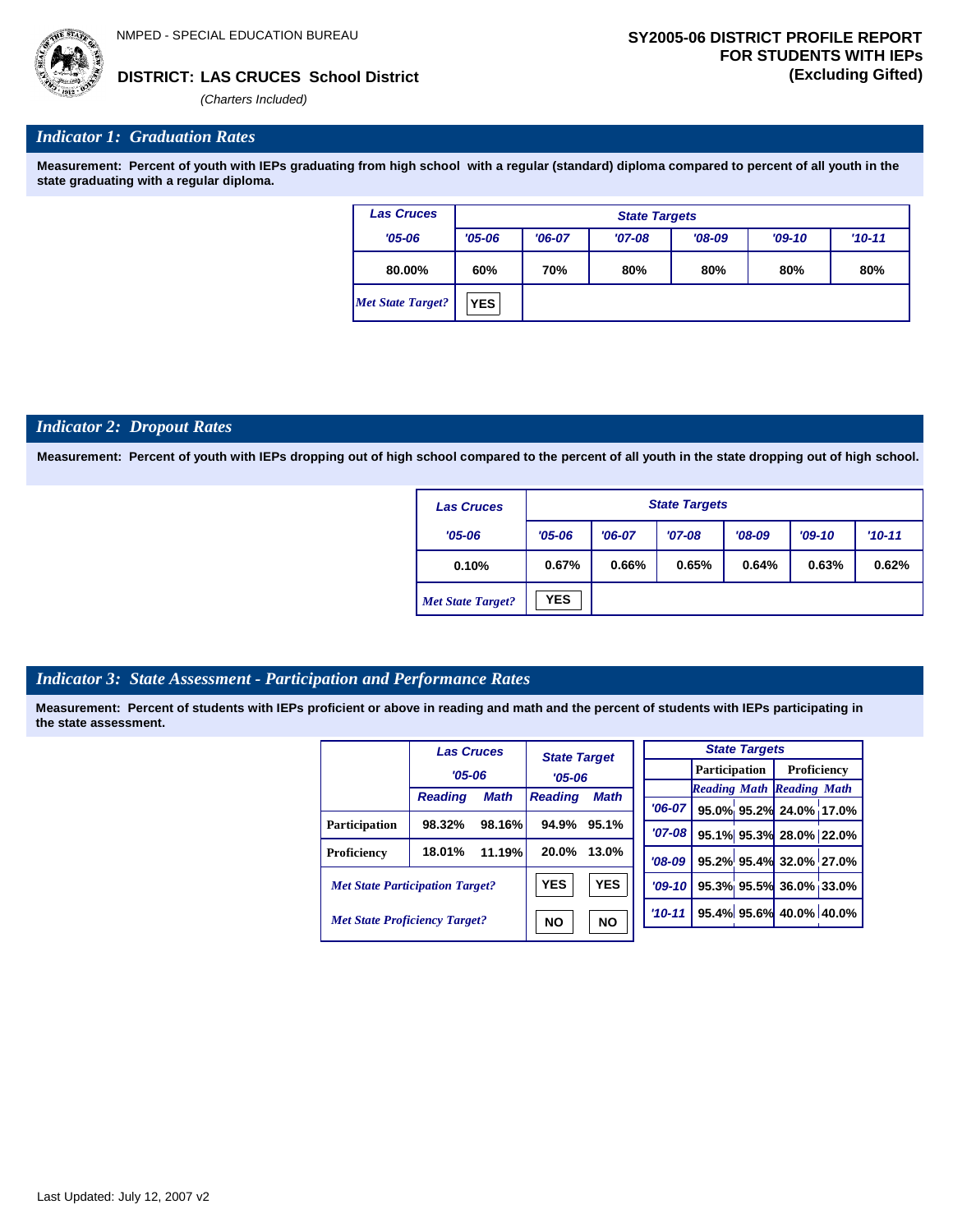

## *Indicator 4: Suspension and Expulsion (Ages 3-21)*

**Measurement A: Percent of students with IEPs identified as having a significant discrepancy in the rates of suspensions and expulsions for greater than 10 days in a school year compared to state target.**

*Less than 10 students are not identified and is indicated by "<10". Suspensions/Expulsions of three or less are not reported.*

| Las Cruces '05-06    |                                |                             |
|----------------------|--------------------------------|-----------------------------|
| <b>District Rate</b> | <b>State</b><br><b>Average</b> | <b>Met State</b><br>Target? |
| $0.00\%$             | 0.12%                          | <b>YES</b>                  |

*Note: New Mexico's definition of "significant discrepancy" is any LEA with a suspension rate equal to or above the state average with a positive difference in the number*  $\epsilon$ *students with IEPs suspended when compared to all students suspended.*

## *Indicator 5: School Age Least Restrictive Environment (LRE)*

**Measurement: Percent of students with IEPs, ages 6 through 21 in three LRE settings compared to the state target.**

| <b>Las Cruces</b>        |            |          |          | <b>State Targets</b> |          |          |
|--------------------------|------------|----------|----------|----------------------|----------|----------|
| $'05 - 06$               | $'05 - 06$ | $'06-07$ | $'07-08$ | $'08-09$             | $'09-10$ | $'10-11$ |
| 49.13%                   | 50%        | 54%      | 58%      | 62%                  | 66%      | 70%      |
| <b>Met Target?</b><br>5A | <b>NO</b>  |          |          |                      |          |          |
|                          |            |          |          |                      |          |          |
| 12.73%                   | 20%        | 18.5%    | 17%      | 15.5%                | 14%      | 12.5%    |
| <b>Met Target?</b><br>5B | <b>YES</b> |          |          |                      |          |          |
| 1.92%                    | 2.02%      | 2.01%    | 2%       | 1.99%                | 1.98%    | 1.97%    |
| 5C Met Target?           | <b>YES</b> |          |          |                      |          |          |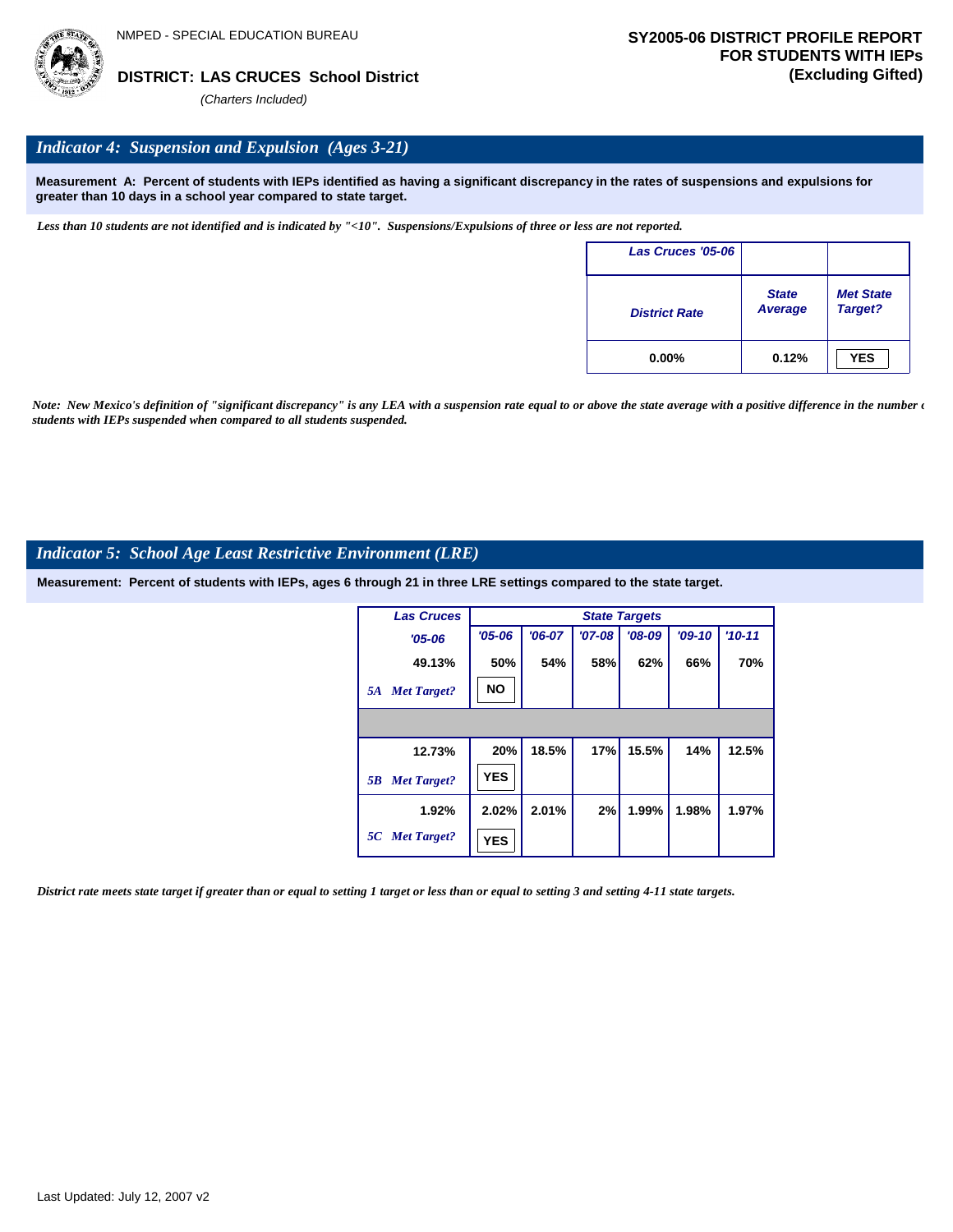## *Indicator 6: Preschool Age Least Restrictive Environment (LRE)*

**Measurement: Percent of preschool students with IEPs, ages 3 through 5 who received special education and related services in settings with typically developing peers compared to the state target.**

| <b>Las Cruces</b>     |            | <b>State Targets</b> |          |          |          |            |  |  |  |
|-----------------------|------------|----------------------|----------|----------|----------|------------|--|--|--|
| $'05 - 06$            | $'05 - 06$ | $'06-07$             | $'07-08$ | $'08-09$ | $'09-10$ | $'10 - 11$ |  |  |  |
| 44.42%                | 56%        | 58.8%                | 61.6%    | 64.4%    | 67.2%    | 70%        |  |  |  |
| <b>6B</b> Met Target? | <b>NO</b>  |                      |          |          |          |            |  |  |  |
|                       |            |                      |          |          |          |            |  |  |  |

## *Indicator 12: Effective Transition (Part C to Part B)*

**Measurement: Percent of children referred by Part C prior to age 3, who are found eligible for Part B, and who have an IEP developed and implemented by their third birthdays.**

| <b>Las Cruces</b>        |                          | '05-06   '06-07   '07-08   '08-09   '09-10   '10-11 |  |  |  |  |  |
|--------------------------|--------------------------|-----------------------------------------------------|--|--|--|--|--|
| <b>State Targets</b>     | Cannot be less than 100% |                                                     |  |  |  |  |  |
| <b>District Rate</b>     | 59.6%                    |                                                     |  |  |  |  |  |
| <b>Met State Target?</b> | <b>NO</b>                |                                                     |  |  |  |  |  |

Last Updated: July 12, 2007 v2



*Charters Not Included*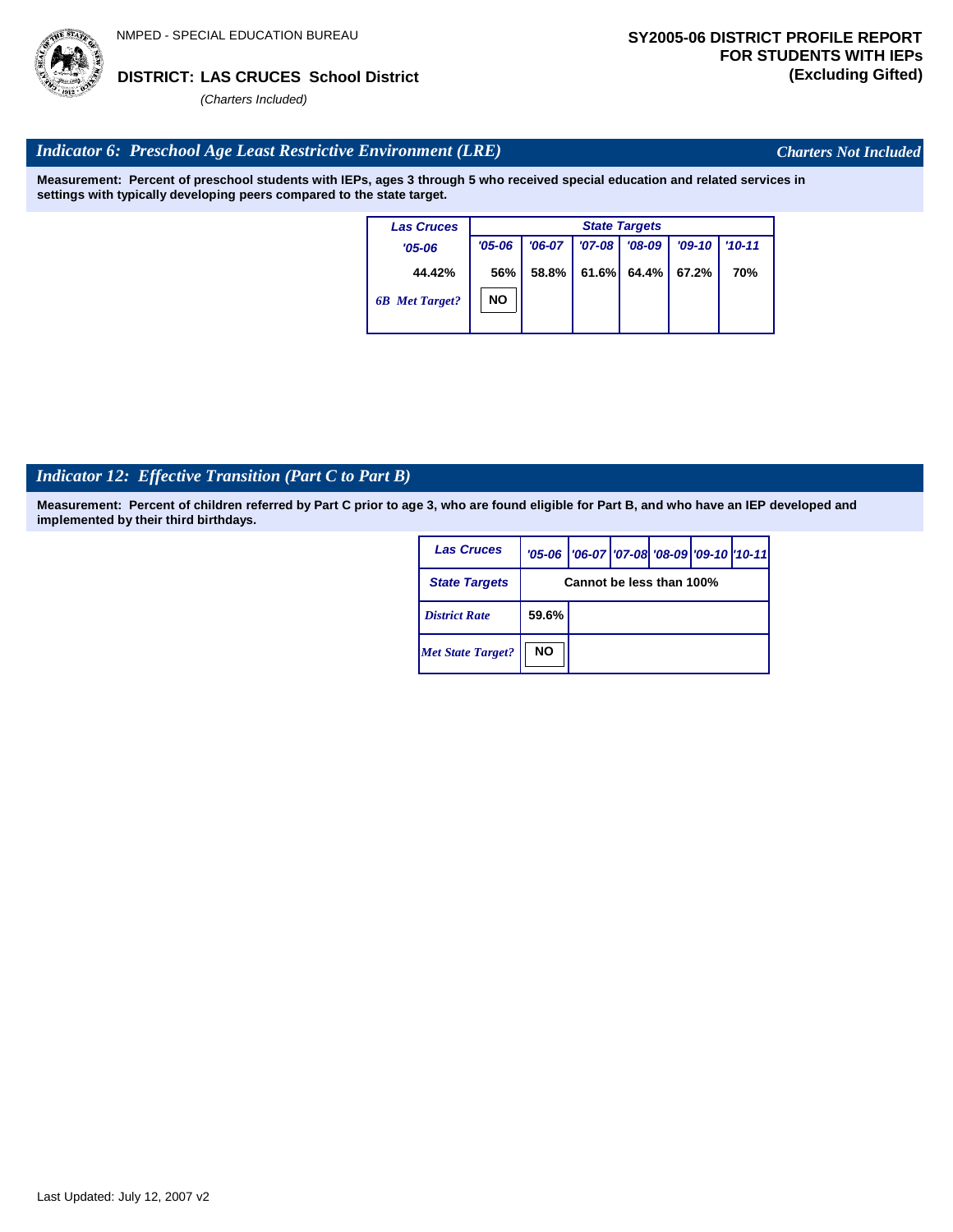

## *Indicator 1: Graduation Rates*

**Measurement: Percent of youth with IEPs graduating from high school with a regular (standard) diploma compared to percent of all youth in the state graduating with a regular diploma.**

| <b>Hatch</b>             | <b>State Targets</b> |          |          |          |          |            |  |  |
|--------------------------|----------------------|----------|----------|----------|----------|------------|--|--|
| $'05 - 06$               | $'05 - 06$           | $'06-07$ | $'07-08$ | $'08-09$ | $'09-10$ | $'10 - 11$ |  |  |
| 18.18%                   | 60%                  | 70%      | 80%      | 80%      | 80%      | 80%        |  |  |
| <b>Met State Target?</b> | <b>NO</b>            |          |          |          |          |            |  |  |

### *Indicator 2: Dropout Rates*

**Measurement: Percent of youth with IEPs dropping out of high school compared to the percent of all youth in the state dropping out of high school.**

| <b>Hatch</b>             |            | <b>State Targets</b> |          |          |          |          |  |  |  |
|--------------------------|------------|----------------------|----------|----------|----------|----------|--|--|--|
| $'05 - 06$               | $'05 - 06$ | $'06-07$             | $'07-08$ | $'08-09$ | $'09-10$ | $'10-11$ |  |  |  |
| 2.06%                    | 0.67%      | 0.66%                | 0.65%    | 0.64%    | 0.63%    | 0.62%    |  |  |  |
| <b>Met State Target?</b> | <b>NO</b>  |                      |          |          |          |          |  |  |  |

## *Indicator 3: State Assessment - Participation and Performance Rates*

|                                        | <b>Hatch</b>   |                        | <b>State Target</b><br>$'05 - 06$ |             |           |  | <b>State Targets</b>    |                                  |  |             |  |
|----------------------------------------|----------------|------------------------|-----------------------------------|-------------|-----------|--|-------------------------|----------------------------------|--|-------------|--|
|                                        | $'05 - 06$     |                        |                                   |             |           |  |                         | <b>Participation</b>             |  | Proficiency |  |
|                                        |                |                        |                                   |             |           |  |                         | <b>Reading Math Reading Math</b> |  |             |  |
|                                        | <b>Reading</b> | <b>Math</b>            | <b>Reading</b>                    | <b>Math</b> | $'06-07$  |  |                         | 95.0% 95.2% 24.0% 17.0%          |  |             |  |
| <b>Participation</b>                   | 98.92%         | 98.92%                 | 94.9%                             | 95.1%       | $'07-08$  |  |                         | 95.1% 95.3% 28.0% 22.0%          |  |             |  |
| Proficiency                            | 15.29%         | 7.06%                  | 20.0%                             | 13.0%       | $'08-09$  |  |                         | 95.2% 95.4% 32.0% 27.0%          |  |             |  |
| <b>Met State Participation Target?</b> |                |                        | <b>YES</b>                        | <b>YES</b>  | $'09-10'$ |  |                         | 95.3% 95.5% 36.0% 33.0%          |  |             |  |
| <b>Met State Proficiency Target?</b>   |                | <b>NO</b><br><b>NO</b> |                                   | $'10-11$    |           |  | 95.4% 95.6% 40.0% 40.0% |                                  |  |             |  |
|                                        |                |                        |                                   |             |           |  |                         |                                  |  |             |  |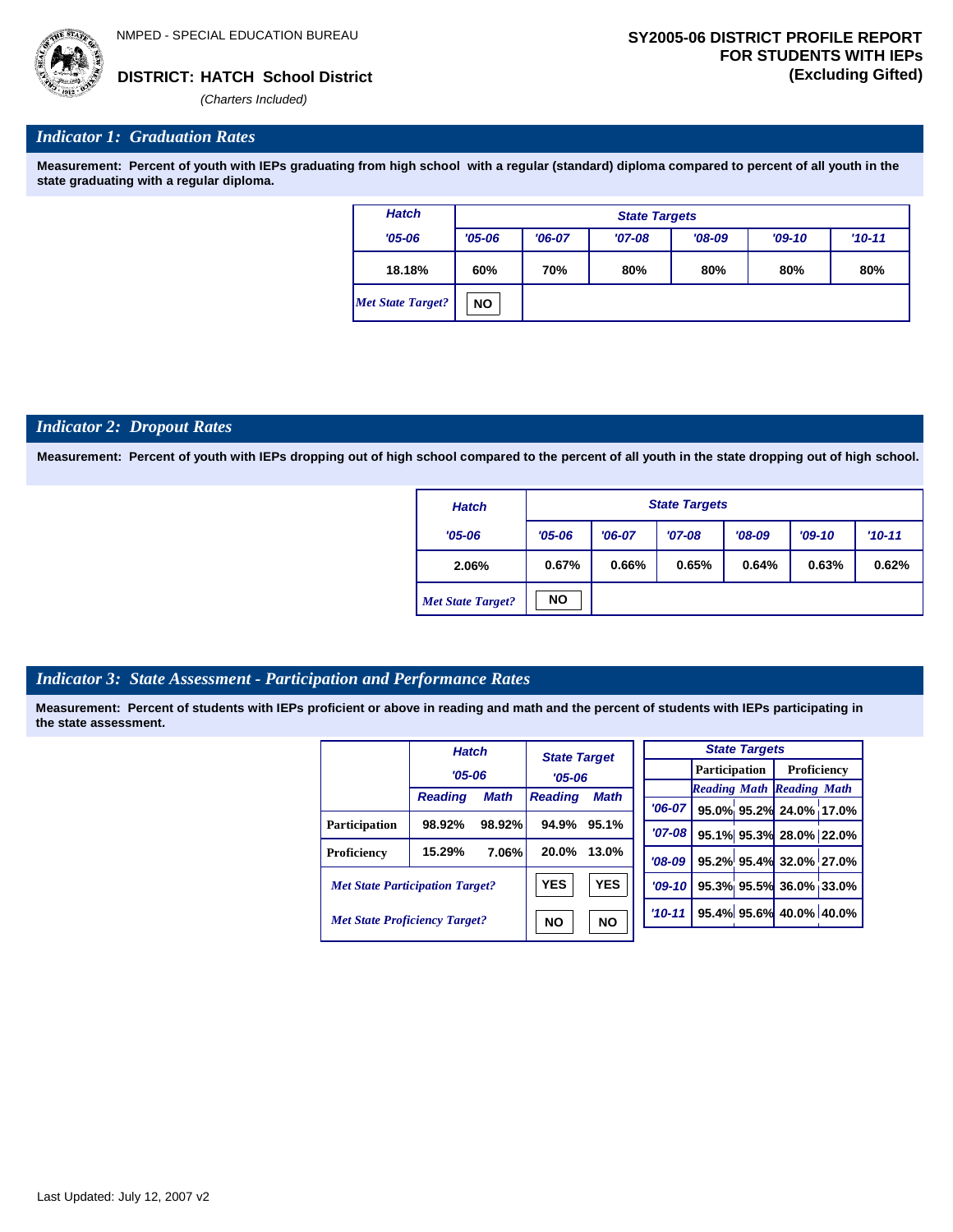

## *Indicator 4: Suspension and Expulsion (Ages 3-21)*

**Measurement A: Percent of students with IEPs identified as having a significant discrepancy in the rates of suspensions and expulsions for greater than 10 days in a school year compared to state target.**

*Less than 10 students are not identified and is indicated by "<10". Suspensions/Expulsions of three or less are not reported.*

| <b>Hatch '05-06</b>  |                         |                             |
|----------------------|-------------------------|-----------------------------|
| <b>District Rate</b> | <b>State</b><br>Average | <b>Met State</b><br>Target? |
| $0.00\%$             | 0.12%                   | <b>YES</b>                  |

*Note: New Mexico's definition of "significant discrepancy" is any LEA with a suspension rate equal to or above the state average with a positive difference in the number*  $\epsilon$ *students with IEPs suspended when compared to all students suspended.*

## *Indicator 5: School Age Least Restrictive Environment (LRE)*

**Measurement: Percent of students with IEPs, ages 6 through 21 in three LRE settings compared to the state target.**

| <b>Hatch</b>             |            |          |          | <b>State Targets</b> |          |          |
|--------------------------|------------|----------|----------|----------------------|----------|----------|
| $'05 - 06$               | $'05 - 06$ | $'06-07$ | $'07-08$ | $'08-09$             | $'09-10$ | $'10-11$ |
| 58.33%                   | 50%        | 54%      | 58%      | 62%                  | 66%      | 70%      |
| <b>Met Target?</b><br>5A | <b>YES</b> |          |          |                      |          |          |
|                          |            |          |          |                      |          |          |
| 6.25%                    | 20%        | 18.5%    | 17%      | 15.5%                | 14%      | 12.5%    |
| <b>Met Target?</b><br>5B | <b>YES</b> |          |          |                      |          |          |
| $0.00\%$                 | 2.02%      | 2.01%    | 2%       | 1.99%                | 1.98%    | 1.97%    |
| 5C Met Target?           | <b>YES</b> |          |          |                      |          |          |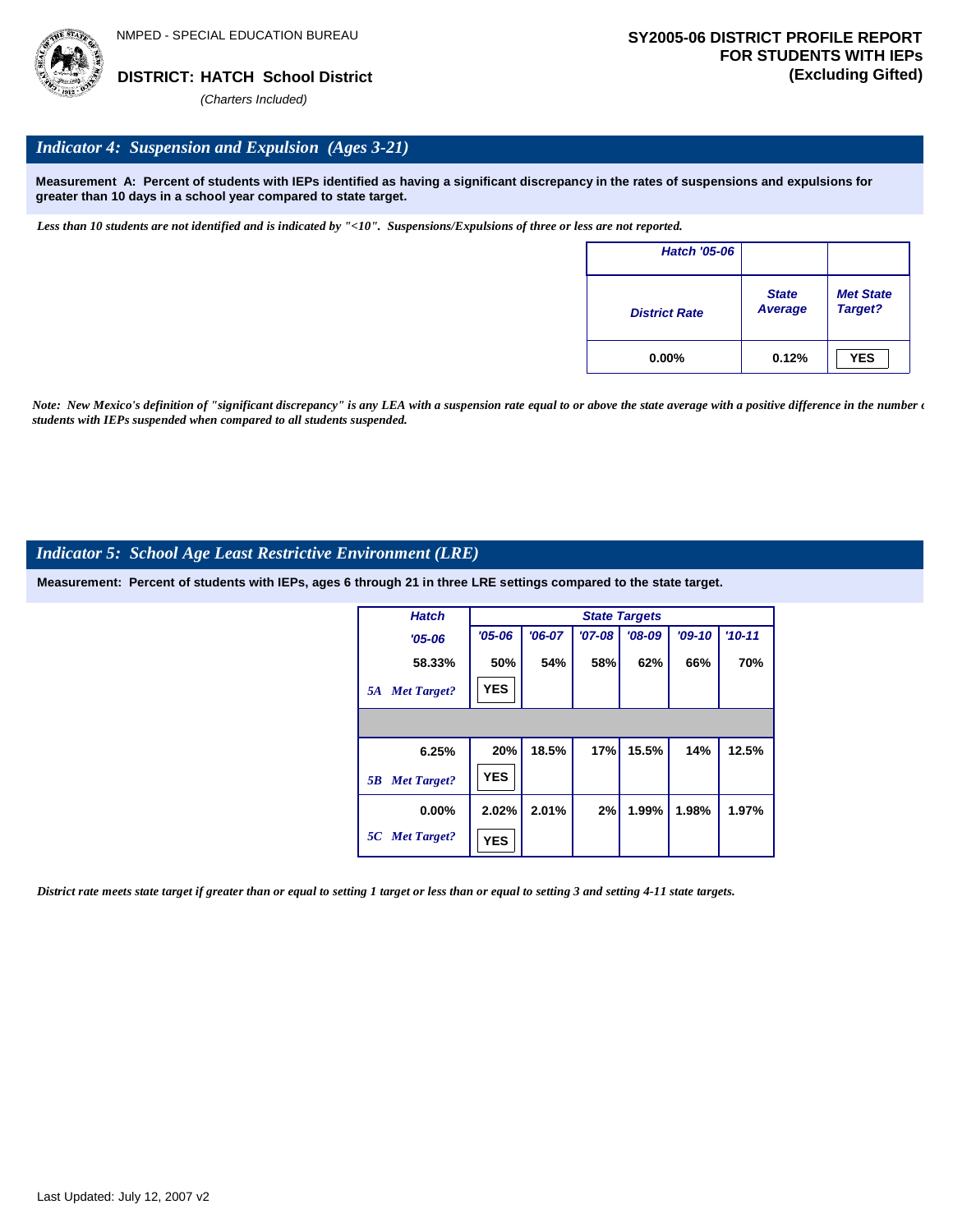

*Charters Not Included*

## *Indicator 6: Preschool Age Least Restrictive Environment (LRE)*

**Measurement: Percent of preschool students with IEPs, ages 3 through 5 who received special education and related services in settings with typically developing peers compared to the state target.**

| <b>Hatch</b>          |            | <b>State Targets</b> |            |          |          |            |  |  |
|-----------------------|------------|----------------------|------------|----------|----------|------------|--|--|
| $'05 - 06$            | $'05 - 06$ | $'06-07$             | $'07 - 08$ | $'08-09$ | $'09-10$ | $'10 - 11$ |  |  |
| 62.50%                | 56%        | 58.8%                | 61.6%      | 64.4% I  | 67.2%    | 70%        |  |  |
| <b>6B</b> Met Target? | <b>YES</b> |                      |            |          |          |            |  |  |

## *Indicator 12: Effective Transition (Part C to Part B)*

| <b>Hatch</b>             |                          | '05-06   '06-07   '07-08   '08-09   '09-10   '10-11 |  |  |  |  |  |
|--------------------------|--------------------------|-----------------------------------------------------|--|--|--|--|--|
| <b>State Targets</b>     | Cannot be less than 100% |                                                     |  |  |  |  |  |
| <b>District Rate</b>     | $0.0\%$                  |                                                     |  |  |  |  |  |
| <b>Met State Target?</b> | <b>NO</b>                |                                                     |  |  |  |  |  |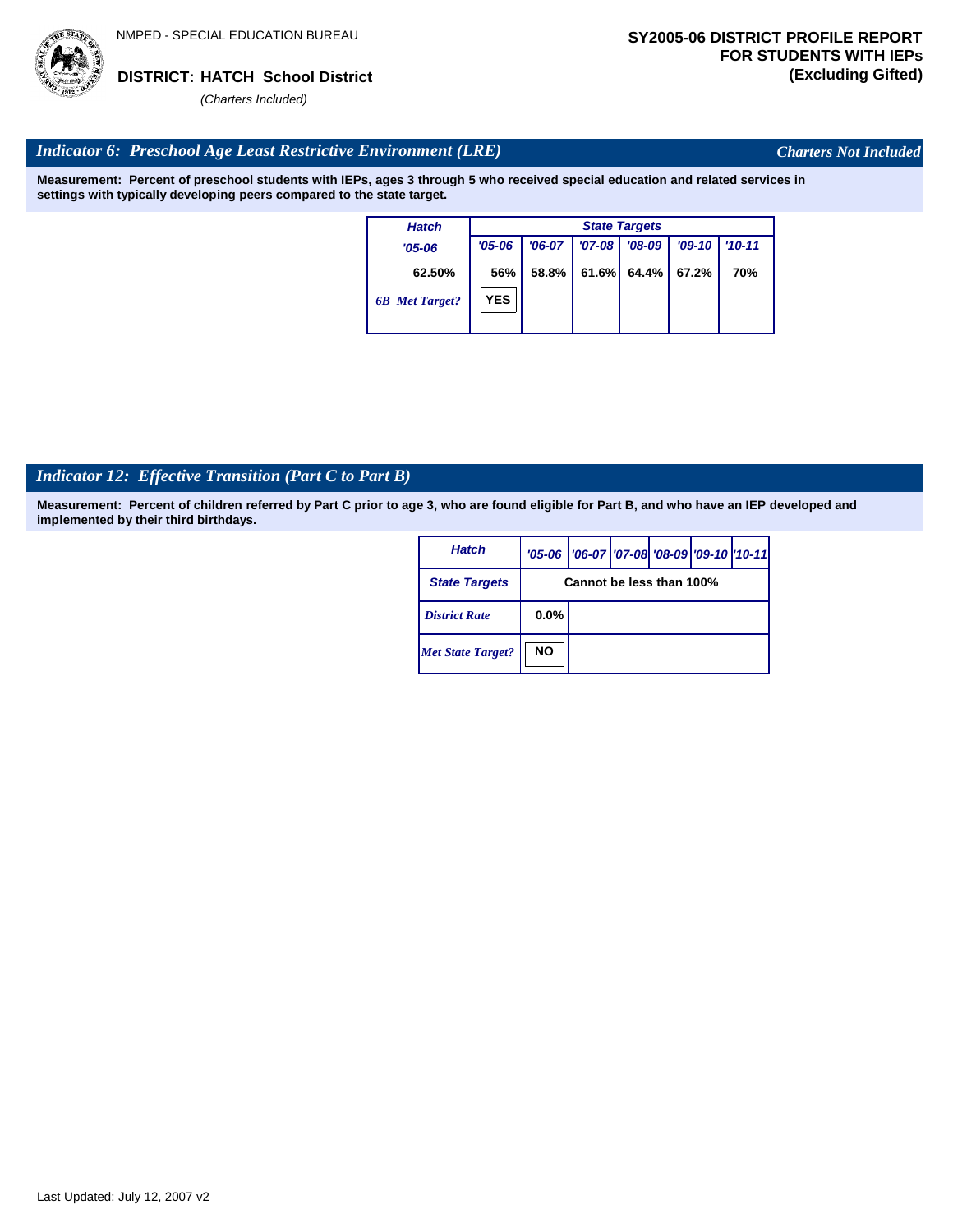

## *Indicator 1: Graduation Rates*

**Measurement: Percent of youth with IEPs graduating from high school with a regular (standard) diploma compared to percent of all youth in the state graduating with a regular diploma.**

| <b>Gadsden</b>    | <b>State Targets</b> |          |          |          |          |          |  |  |
|-------------------|----------------------|----------|----------|----------|----------|----------|--|--|
| $'05 - 06$        | $'05 - 06$           | $'06-07$ | $'07-08$ | $'08-09$ | $'09-10$ | $'10-11$ |  |  |
| 39.81%            | 60%                  | 70%      | 80%      | 80%      | 80%      | 80%      |  |  |
| Met State Target? | <b>NO</b>            |          |          |          |          |          |  |  |

### *Indicator 2: Dropout Rates*

**Measurement: Percent of youth with IEPs dropping out of high school compared to the percent of all youth in the state dropping out of high school.**

| Gadsden                  | <b>State Targets</b> |          |          |          |          |          |  |  |
|--------------------------|----------------------|----------|----------|----------|----------|----------|--|--|
| $'05 - 06$               | $'05 - 06$           | $'06-07$ | $'07-08$ | $'08-09$ | $'09-10$ | $'10-11$ |  |  |
| 0.15%                    | 0.67%                | 0.66%    | 0.65%    | 0.64%    | 0.63%    | 0.62%    |  |  |
| <b>Met State Target?</b> | <b>YES</b>           |          |          |          |          |          |  |  |

## *Indicator 3: State Assessment - Participation and Performance Rates*

|                                        | Gadsden        |             | <b>State Target</b>           |           |          |                                  | <b>State Targets</b>   |                        |  |
|----------------------------------------|----------------|-------------|-------------------------------|-----------|----------|----------------------------------|------------------------|------------------------|--|
|                                        | $'05 - 06$     |             | $'05-06$                      |           |          | <b>Participation</b>             |                        | Proficiency            |  |
|                                        | <b>Reading</b> | <b>Math</b> | <b>Math</b><br><b>Reading</b> |           |          | <b>Reading Math Reading Math</b> |                        |                        |  |
|                                        |                |             |                               |           | $'06-07$ |                                  |                        | 95.0% 95.2% 24.0% 17.0 |  |
| <b>Participation</b>                   | 98.25%         | 97.90%      | 94.9%                         | 95.1%     | $'07-08$ |                                  |                        | 95.1% 95.3% 28.0% 22.0 |  |
| <b>Proficiency</b>                     | 14.12%         | 11.35%      | 20.0%                         | 13.0%     | $'08-09$ |                                  |                        | 95.2% 95.4% 32.0% 27.0 |  |
| <b>Met State Participation Target?</b> |                | <b>YES</b>  | <b>YES</b>                    | $'09-10'$ |          |                                  | 95.3% 95.5% 36.0% 33.0 |                        |  |
| <b>Met State Proficiency Target?</b>   |                |             | <b>NO</b>                     | <b>NO</b> | $'10-11$ |                                  |                        | 95.4% 95.6% 40.0% 40.0 |  |
|                                        |                |             |                               |           |          |                                  |                        |                        |  |

| <b>State Targets</b> |  |  |                                  |  |  |  |  |  |
|----------------------|--|--|----------------------------------|--|--|--|--|--|
|                      |  |  | <b>Participation</b> Proficiency |  |  |  |  |  |
|                      |  |  | <b>Reading Math Reading Math</b> |  |  |  |  |  |
| $06-07$              |  |  | 95.0% 95.2% 24.0% 17.0%          |  |  |  |  |  |
| $'07-08$             |  |  | 95.1% 95.3% 28.0% 22.0%          |  |  |  |  |  |
| $'08-09$             |  |  | 95.2% 95.4% 32.0% 27.0%          |  |  |  |  |  |
| $'09-10$             |  |  | 95.3% 95.5% 36.0% 33.0%          |  |  |  |  |  |
| $10 - 11$            |  |  | 95.4% 95.6% 40.0% 40.0%          |  |  |  |  |  |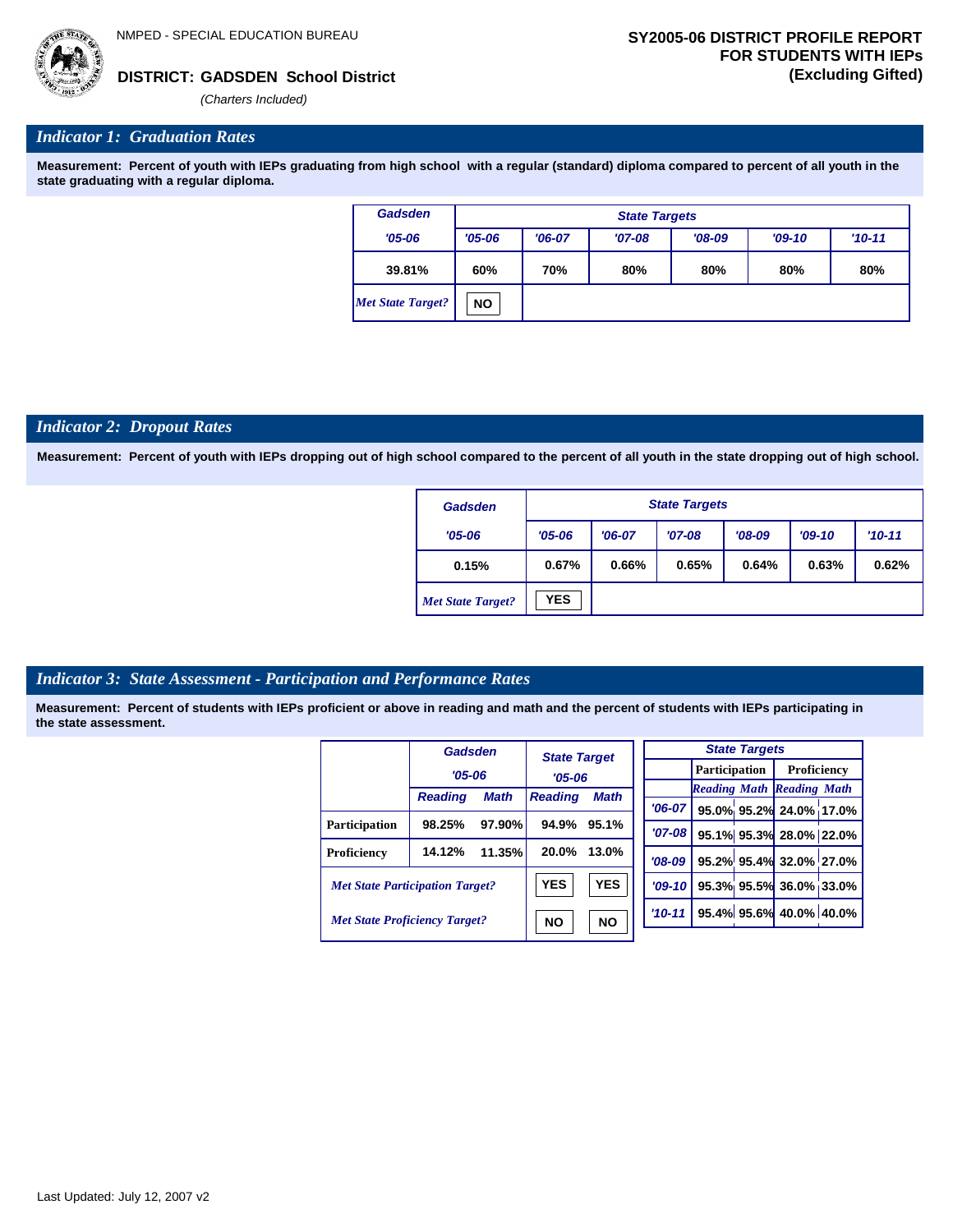

## *Indicator 4: Suspension and Expulsion (Ages 3-21)*

**Measurement A: Percent of students with IEPs identified as having a significant discrepancy in the rates of suspensions and expulsions for greater than 10 days in a school year compared to state target.**

*Less than 10 students are not identified and is indicated by "<10". Suspensions/Expulsions of three or less are not reported.*

| Gadsden '05-06       |                                |                             |
|----------------------|--------------------------------|-----------------------------|
| <b>District Rate</b> | <b>State</b><br><b>Average</b> | <b>Met State</b><br>Target? |
| $0.00\%$             | 0.12%                          | <b>YES</b>                  |

*Note: New Mexico's definition of "significant discrepancy" is any LEA with a suspension rate equal to or above the state average with a positive difference in the number*  $\epsilon$ *students with IEPs suspended when compared to all students suspended.*

## *Indicator 5: School Age Least Restrictive Environment (LRE)*

**Measurement: Percent of students with IEPs, ages 6 through 21 in three LRE settings compared to the state target.**

| Gadsden                  |            |          |          | <b>State Targets</b> |          |          |
|--------------------------|------------|----------|----------|----------------------|----------|----------|
| $'05 - 06$               | $'05 - 06$ | $'06-07$ | $'07-08$ | $'08-09$             | $'09-10$ | $'10-11$ |
| 33.61%                   | 50%        | 54%      | 58%      | 62%                  | 66%      | 70%      |
| <b>Met Target?</b><br>5A | <b>NO</b>  |          |          |                      |          |          |
|                          |            |          |          |                      |          |          |
| 28.99%                   | 20%        | 18.5%    | 17%      | 15.5%                | 14%      | 12.5%    |
| <b>Met Target?</b><br>5B | <b>NO</b>  |          |          |                      |          |          |
| 2.26%                    | 2.02%      | 2.01%    | 2%       | 1.99%                | 1.98%    | 1.97%    |
| 5C Met Target?           | NO         |          |          |                      |          |          |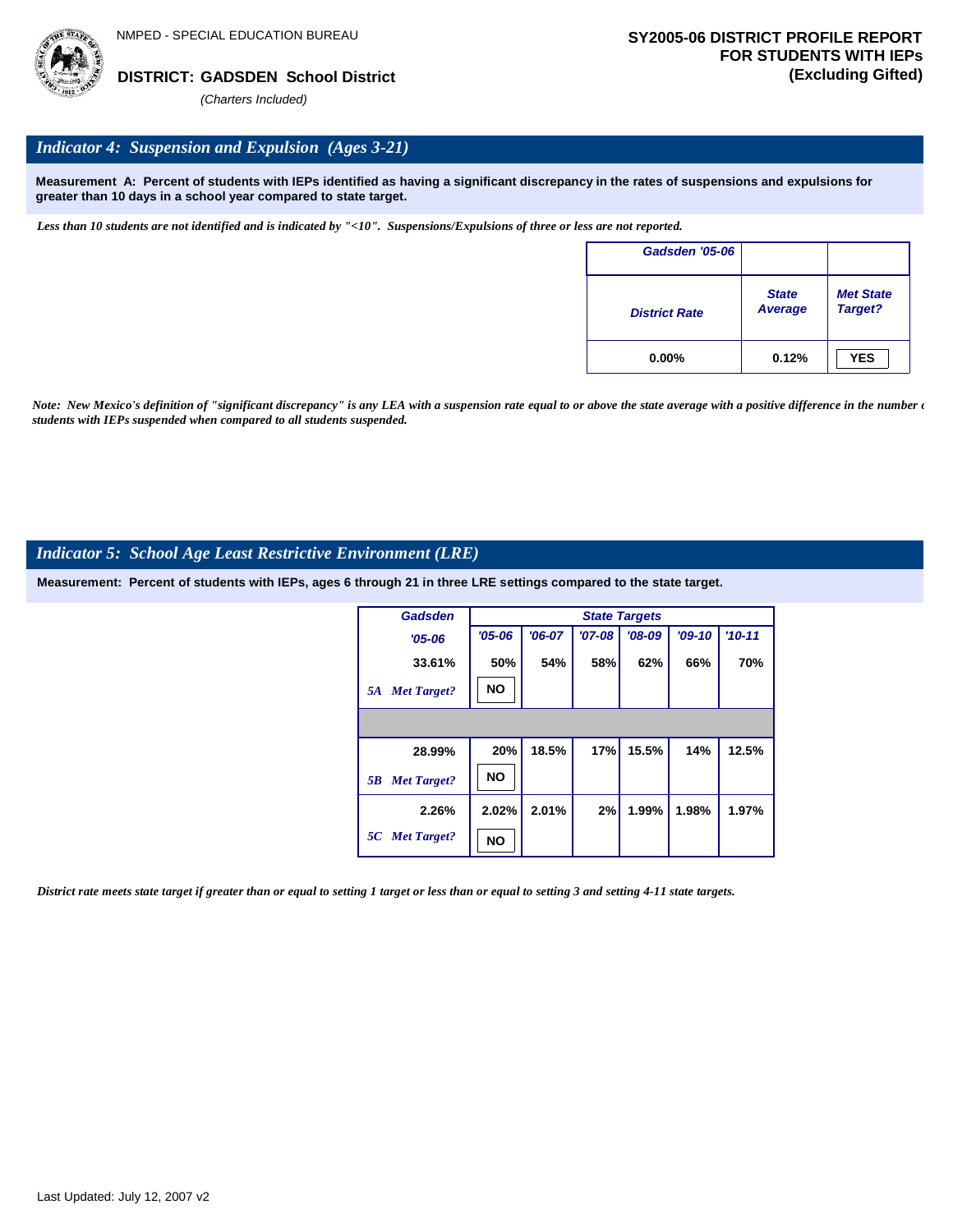

*Charters Not Included*

## *Indicator 6: Preschool Age Least Restrictive Environment (LRE)*

**Measurement: Percent of preschool students with IEPs, ages 3 through 5 who received special education and related services in settings with typically developing peers compared to the state target.**

| Gadsden               |            | <b>State Targets</b> |            |          |           |            |  |  |  |
|-----------------------|------------|----------------------|------------|----------|-----------|------------|--|--|--|
| $'05 - 06$            | $'05 - 06$ | $'06-07$             | $'07 - 08$ | $'08-09$ | $'09-10'$ | $'10 - 11$ |  |  |  |
| 20.57%                | 56%        | 58.8%                | 61.6%      | 64.4%    | 67.2%     | <b>70%</b> |  |  |  |
| <b>6B</b> Met Target? | <b>NO</b>  |                      |            |          |           |            |  |  |  |

## *Indicator 12: Effective Transition (Part C to Part B)*

| Gadsden                  |           | '05-06   '06-07   '07-08   '08-09   '09-10   '10-11 |  |  |  |  |  |  |
|--------------------------|-----------|-----------------------------------------------------|--|--|--|--|--|--|
| <b>State Targets</b>     |           | Cannot be less than 100%                            |  |  |  |  |  |  |
| <b>District Rate</b>     | 58.9%     |                                                     |  |  |  |  |  |  |
| <b>Met State Target?</b> | <b>NO</b> |                                                     |  |  |  |  |  |  |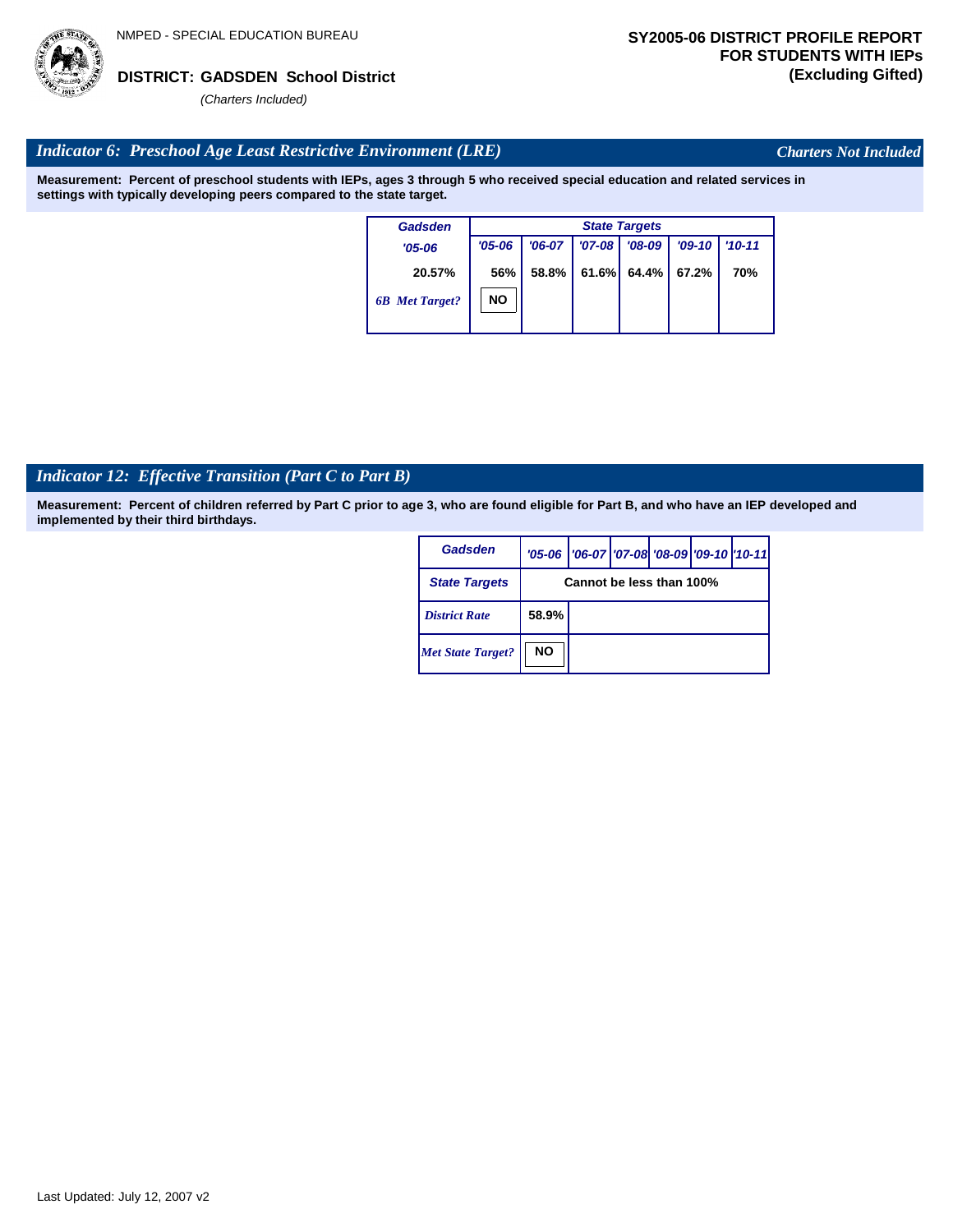*(Charters Included)*

## *Indicator 1: Graduation Rates*

**Measurement: Percent of youth with IEPs graduating from high school with a regular (standard) diploma compared to percent of all youth in the state graduating with a regular diploma.**

| <b>Carlsbad</b>          | <b>State Targets</b> |          |          |          |          |          |  |  |  |
|--------------------------|----------------------|----------|----------|----------|----------|----------|--|--|--|
| $'05 - 06$               | $'05 - 06$           | $'06-07$ | $'07-08$ | $'08-09$ | $'09-10$ | $'10-11$ |  |  |  |
| 70.83%                   | 60%                  | 70%      | 80%      | 80%      | 80%      | 80%      |  |  |  |
| <b>Met State Target?</b> | <b>YES</b>           |          |          |          |          |          |  |  |  |

## *Indicator 2: Dropout Rates*

**Measurement: Percent of youth with IEPs dropping out of high school compared to the percent of all youth in the state dropping out of high school.**

| <b>Carlsbad</b>          |            | <b>State Targets</b>                                       |       |       |       |       |  |  |  |
|--------------------------|------------|------------------------------------------------------------|-------|-------|-------|-------|--|--|--|
| $'05 - 06$               | $'05 - 06$ | $'07-08$<br>$'08-09$<br>$'09-10$<br>$'06-07$<br>$'10 - 11$ |       |       |       |       |  |  |  |
| 0.88%                    | 0.67%      | 0.66%                                                      | 0.65% | 0.64% | 0.63% | 0.62% |  |  |  |
| <b>Met State Target?</b> | <b>NO</b>  |                                                            |       |       |       |       |  |  |  |

## *Indicator 3: State Assessment - Participation and Performance Rates*

|                                        | <b>Carlsbad</b> |             | <b>State Target</b> |            |             |  | <b>State Targets</b>    |                                  |  |                      |  |             |  |
|----------------------------------------|-----------------|-------------|---------------------|------------|-------------|--|-------------------------|----------------------------------|--|----------------------|--|-------------|--|
|                                        | $'05 - 06$      |             |                     |            | $'05 - 06$  |  |                         |                                  |  | <b>Participation</b> |  | Proficiency |  |
|                                        |                 |             |                     |            |             |  |                         | <b>Reading Math Reading Math</b> |  |                      |  |             |  |
|                                        | <b>Reading</b>  | <b>Math</b> | <b>Reading</b>      | Math       | '06-07 l    |  |                         | 95.0% 95.2% 24.0% 17.0%          |  |                      |  |             |  |
| <b>Participation</b>                   | 99.35%          | 99.19%      | 94.9%               | 95.1%      |             |  |                         |                                  |  |                      |  |             |  |
|                                        |                 |             |                     |            | $'07-08$    |  |                         | 95.1% 95.3% 28.0% 22.0%          |  |                      |  |             |  |
| Proficiency                            | 22.60%          | 9.76%       | 20.0%               | 13.0%      | $'08-09$    |  |                         | 95.2% 95.4% 32.0% 27.0%          |  |                      |  |             |  |
| <b>Met State Participation Target?</b> |                 |             | <b>YES</b>          | <b>YES</b> | $'09 - 10'$ |  |                         | 95.3% 95.5% 36.0% 33.0%          |  |                      |  |             |  |
| <b>Met State Proficiency Target?</b>   |                 | <b>YES</b>  | <b>NO</b>           | $'10-11$   |             |  | 95.4% 95.6% 40.0% 40.0% |                                  |  |                      |  |             |  |
|                                        |                 |             |                     |            |             |  |                         |                                  |  |                      |  |             |  |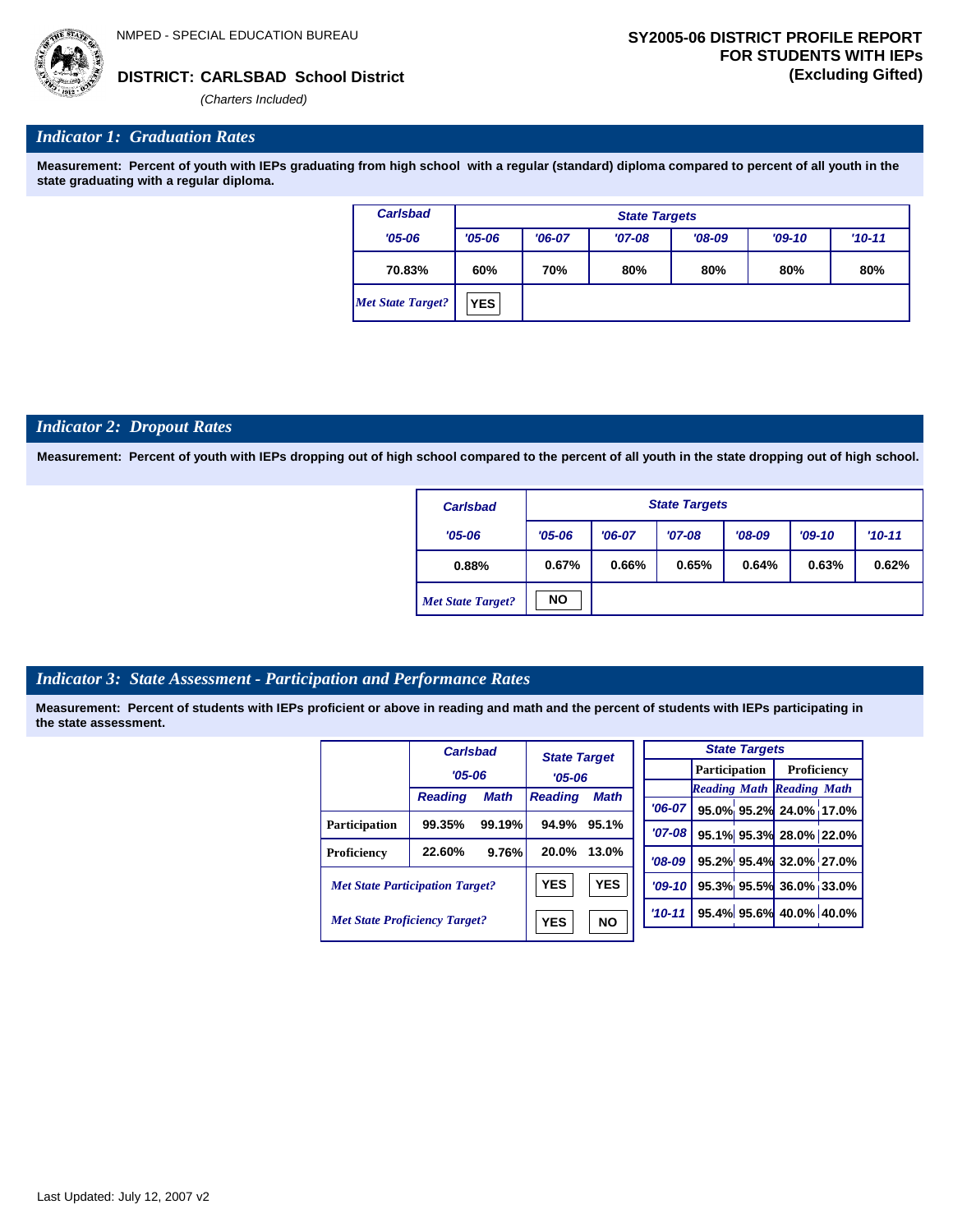

## *Indicator 4: Suspension and Expulsion (Ages 3-21)*

**Measurement A: Percent of students with IEPs identified as having a significant discrepancy in the rates of suspensions and expulsions for greater than 10 days in a school year compared to state target.**

*Less than 10 students are not identified and is indicated by "<10". Suspensions/Expulsions of three or less are not reported.*

| Carlsbad '05-06      |                         |                             |
|----------------------|-------------------------|-----------------------------|
| <b>District Rate</b> | <b>State</b><br>Average | <b>Met State</b><br>Target? |
| $0.00\%$             | 0.12%                   | <b>YES</b>                  |

*Note: New Mexico's definition of "significant discrepancy" is any LEA with a suspension rate equal to or above the state average with a positive difference in the number*  $\epsilon$ *students with IEPs suspended when compared to all students suspended.*

## *Indicator 5: School Age Least Restrictive Environment (LRE)*

**Measurement: Percent of students with IEPs, ages 6 through 21 in three LRE settings compared to the state target.**

| <b>Carlsbad</b>          |            |          |          | <b>State Targets</b> |          |          |
|--------------------------|------------|----------|----------|----------------------|----------|----------|
| $'05 - 06$               | $'05 - 06$ | $'06-07$ | $'07-08$ | $'08-09$             | $'09-10$ | $'10-11$ |
| 39.61%                   | 50%        | 54%      | 58%      | 62%                  | 66%      | 70%      |
| <b>Met Target?</b><br>5A | <b>NO</b>  |          |          |                      |          |          |
|                          |            |          |          |                      |          |          |
| 18.52%                   | 20%        | 18.5%    | 17%      | 15.5%                | 14%      | 12.5%    |
| <b>Met Target?</b><br>5B | <b>YES</b> |          |          |                      |          |          |
| 2.57%                    | 2.02%      | 2.01%    | 2%       | 1.99%                | 1.98%    | 1.97%    |
| 5C Met Target?           | NO         |          |          |                      |          |          |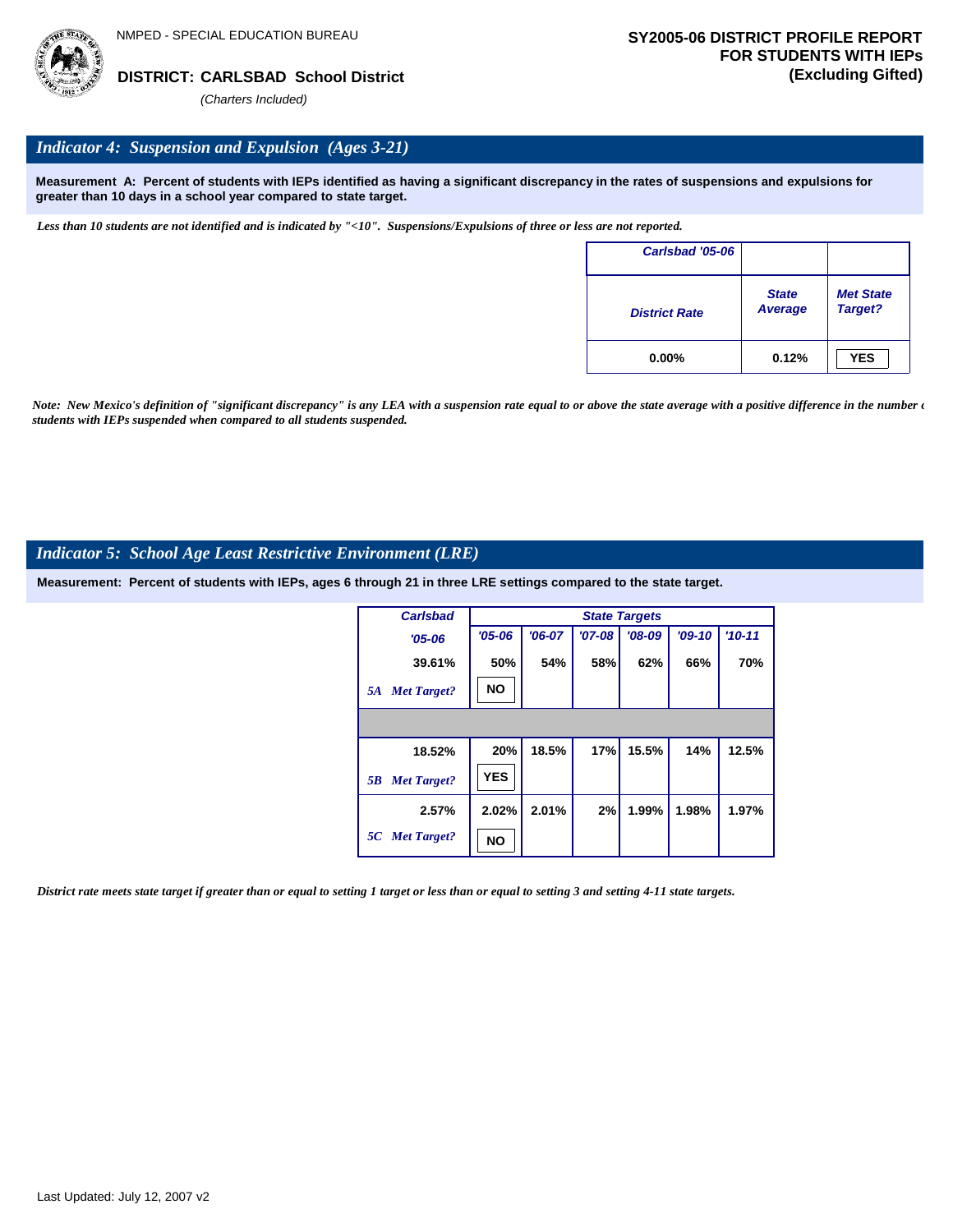

*Charters Not Included*

## *Indicator 6: Preschool Age Least Restrictive Environment (LRE)*

**Measurement: Percent of preschool students with IEPs, ages 3 through 5 who received special education and related services in settings with typically developing peers compared to the state target.**

| <b>Carlsbad</b>       | <b>State Targets</b> |          |          |          |          |            |  |  |
|-----------------------|----------------------|----------|----------|----------|----------|------------|--|--|
| $'05 - 06$            | $'05 - 06$           | $'06-07$ | $'07-08$ | $'08-09$ | $'09-10$ | $'10 - 11$ |  |  |
| 43.31%                | 56%                  | 58.8%    | 61.6%    | 64.4%    | 67.2%    | 70%        |  |  |
| <b>6B</b> Met Target? | <b>NO</b>            |          |          |          |          |            |  |  |

## *Indicator 12: Effective Transition (Part C to Part B)*

| Carlsbad                 |            | '05-06   '06-07   '07-08 '08-09   '09-10   '10-11 |  |  |  |  |  |  |
|--------------------------|------------|---------------------------------------------------|--|--|--|--|--|--|
| <b>State Targets</b>     |            | Cannot be less than 100%                          |  |  |  |  |  |  |
| <b>District Rate</b>     | 100.0%     |                                                   |  |  |  |  |  |  |
| <b>Met State Target?</b> | <b>YES</b> |                                                   |  |  |  |  |  |  |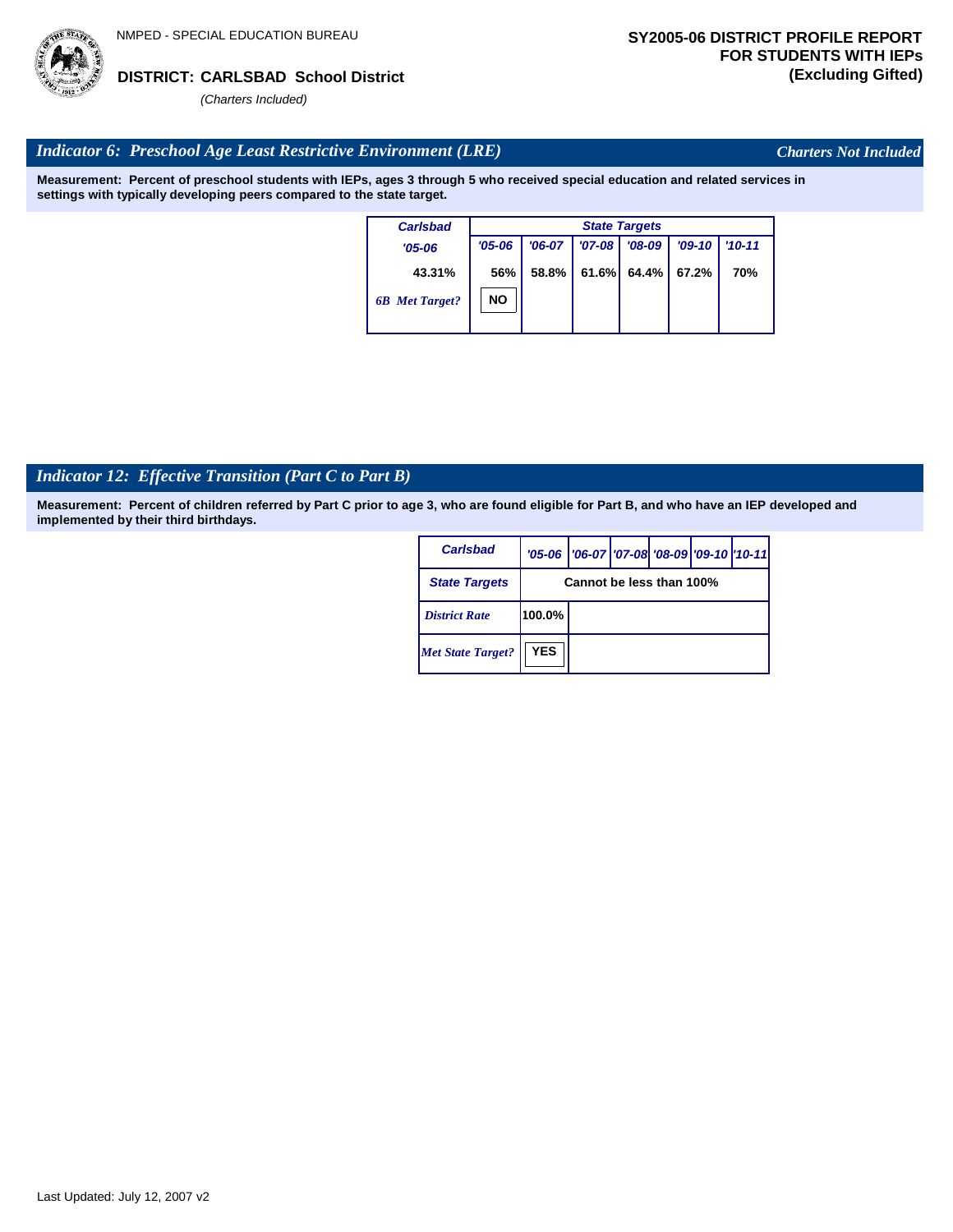

## *Indicator 1: Graduation Rates*

**Measurement: Percent of youth with IEPs graduating from high school with a regular (standard) diploma compared to percent of all youth in the state graduating with a regular diploma.**

| Loving                   | <b>State Targets</b> |                                                            |  |  |  |  |  |  |  |
|--------------------------|----------------------|------------------------------------------------------------|--|--|--|--|--|--|--|
| $'05 - 06$               | $'05 - 06$           | $'08-09$<br>$'06-07$<br>$'10 - 11$<br>$'07-08$<br>$'09-10$ |  |  |  |  |  |  |  |
| 75.00%                   | 60%                  | 80%<br>70%<br>80%<br>80%<br>80%                            |  |  |  |  |  |  |  |
| <b>Met State Target?</b> | <b>YES</b>           |                                                            |  |  |  |  |  |  |  |

### *Indicator 2: Dropout Rates*

**Measurement: Percent of youth with IEPs dropping out of high school compared to the percent of all youth in the state dropping out of high school.**

| Loving                   |            | <b>State Targets</b> |          |          |          |          |  |  |  |  |
|--------------------------|------------|----------------------|----------|----------|----------|----------|--|--|--|--|
| $'05 - 06$               | $'05 - 06$ | $'06-07$             | $'07-08$ | $'08-09$ | $'09-10$ | $'10-11$ |  |  |  |  |
| 1.19%                    | 0.67%      | 0.66%                | 0.65%    | 0.64%    | 0.63%    | 0.62%    |  |  |  |  |
| <b>Met State Target?</b> | <b>NO</b>  |                      |          |          |          |          |  |  |  |  |

## *Indicator 3: State Assessment - Participation and Performance Rates*

|                                        | Loving         |             |                | <b>State Target</b> |          |          |  | <b>State Targets</b>    |                                  |  |             |  |
|----------------------------------------|----------------|-------------|----------------|---------------------|----------|----------|--|-------------------------|----------------------------------|--|-------------|--|
|                                        | $'05 - 06$     |             | $'05 - 06$     |                     |          |          |  |                         | <b>Participation</b>             |  | Proficiency |  |
|                                        |                |             |                |                     |          |          |  |                         | <b>Reading Math Reading Math</b> |  |             |  |
|                                        | <b>Reading</b> | <b>Math</b> | <b>Reading</b> | <b>Math</b>         |          | $'06-07$ |  |                         | 95.0% 95.2% 24.0% 17.0%          |  |             |  |
| <b>Participation</b>                   | 97.22%         | 97.22%      | 94.9%          | 95.1%               |          | '07-08 l |  |                         | 95.1% 95.3% 28.0% 22.0%          |  |             |  |
| Proficiency                            | 10.00%         | 6.67%       | 20.0%          | 13.0%               |          | $'08-09$ |  |                         | 95.2% 95.4% 32.0% 27.0%          |  |             |  |
| <b>Met State Participation Target?</b> |                | <b>YES</b>  | <b>YES</b>     |                     | $'09-10$ |          |  | 95.3% 95.5% 36.0% 33.0% |                                  |  |             |  |
| <b>Met State Proficiency Target?</b>   |                | <b>NO</b>   | <b>NO</b>      |                     | $'10-11$ |          |  | 95.4% 95.6% 40.0% 40.0% |                                  |  |             |  |
|                                        |                |             |                |                     |          |          |  |                         |                                  |  |             |  |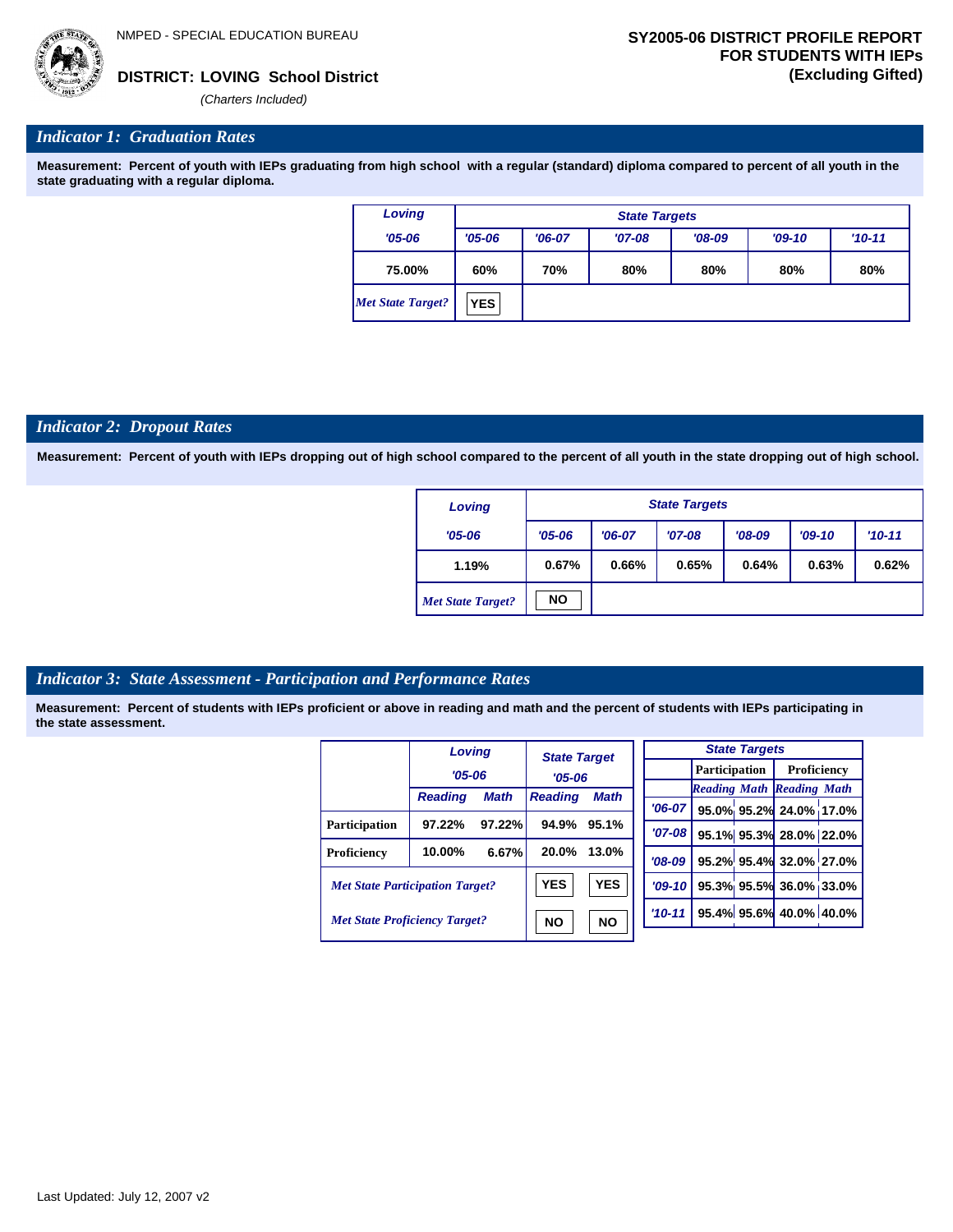

## *Indicator 4: Suspension and Expulsion (Ages 3-21)*

**Measurement A: Percent of students with IEPs identified as having a significant discrepancy in the rates of suspensions and expulsions for greater than 10 days in a school year compared to state target.**

*Less than 10 students are not identified and is indicated by "<10". Suspensions/Expulsions of three or less are not reported.*

| <b>Loving '05-06</b> |                         |                             |
|----------------------|-------------------------|-----------------------------|
| <b>District Rate</b> | <b>State</b><br>Average | <b>Met State</b><br>Target? |
| $0.00\%$             | 0.12%                   | <b>YES</b>                  |

*Note: New Mexico's definition of "significant discrepancy" is any LEA with a suspension rate equal to or above the state average with a positive difference in the number*  $\epsilon$ *students with IEPs suspended when compared to all students suspended.*

## *Indicator 5: School Age Least Restrictive Environment (LRE)*

**Measurement: Percent of students with IEPs, ages 6 through 21 in three LRE settings compared to the state target.**

| Loving                   |            | <b>State Targets</b> |          |          |          |          |  |  |  |  |
|--------------------------|------------|----------------------|----------|----------|----------|----------|--|--|--|--|
| $'05 - 06$               | $'05 - 06$ | $'06-07$             | $'07-08$ | $'08-09$ | $'09-10$ | $'10-11$ |  |  |  |  |
| 95.16%                   | 50%        | 54%                  | 58%      | 62%      | 66%      | 70%      |  |  |  |  |
| <b>Met Target?</b><br>5A | <b>YES</b> |                      |          |          |          |          |  |  |  |  |
|                          |            |                      |          |          |          |          |  |  |  |  |
| 0.00%                    | 20%        | 18.5%                | 17%      | 15.5%    | 14%      | 12.5%    |  |  |  |  |
| <b>Met Target?</b><br>5B | <b>YES</b> |                      |          |          |          |          |  |  |  |  |
| $0.00\%$                 | 2.02%      | 2.01%                | 2%       | 1.99%    | 1.98%    | 1.97%    |  |  |  |  |
| 5C Met Target?           | <b>YES</b> |                      |          |          |          |          |  |  |  |  |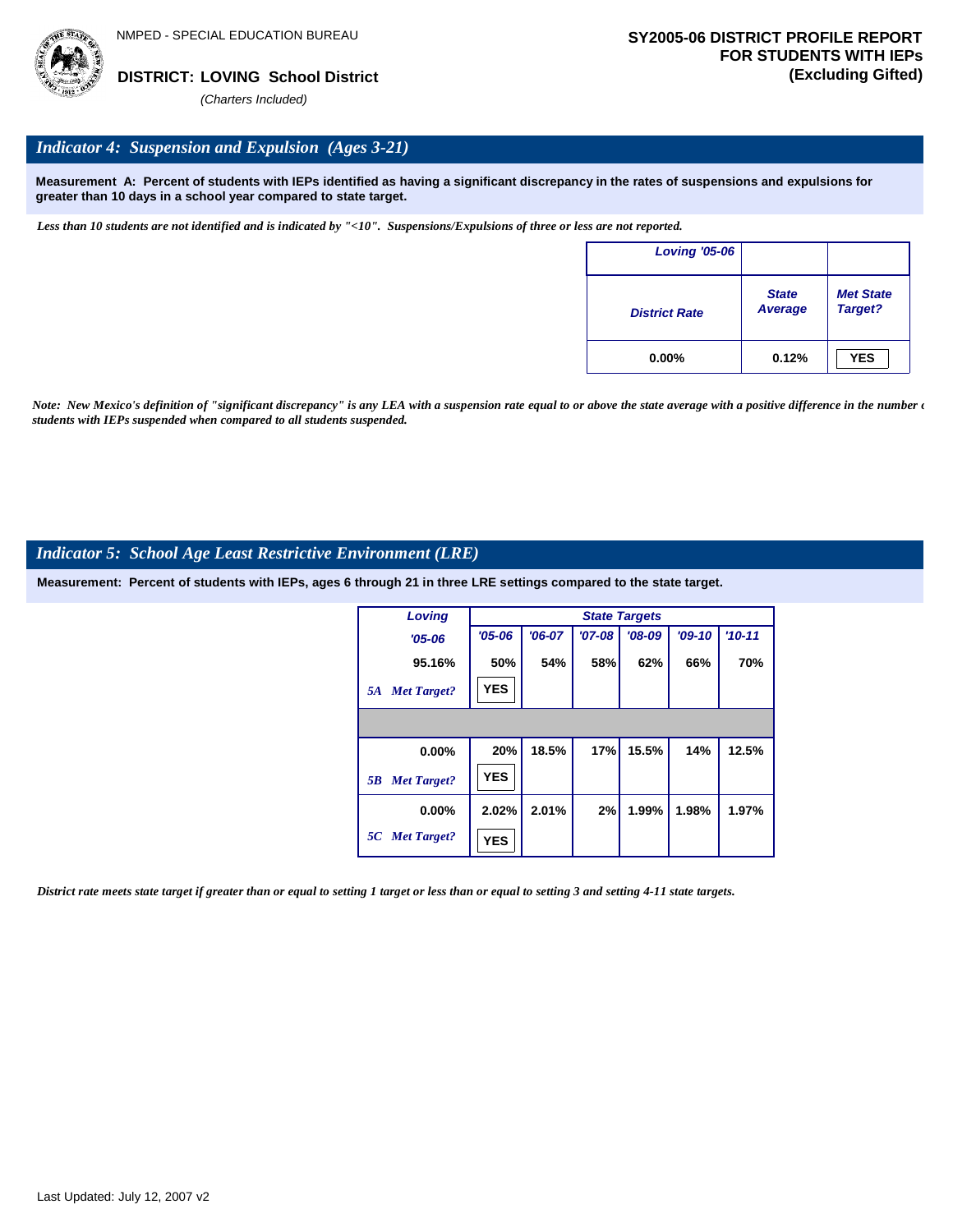

*Charters Not Included*

## *Indicator 6: Preschool Age Least Restrictive Environment (LRE)*

**Measurement: Percent of preschool students with IEPs, ages 3 through 5 who received special education and related services in settings with typically developing peers compared to the state target.**

| Loving                |            | <b>State Targets</b> |            |          |          |            |  |  |  |  |
|-----------------------|------------|----------------------|------------|----------|----------|------------|--|--|--|--|
| $'05 - 06$            | $'05 - 06$ | $'06-07$             | $'07 - 08$ | $'08-09$ | $'09-10$ | $'10 - 11$ |  |  |  |  |
| 46.67%                | 56%        | 58.8%                | 61.6%      | 64.4%    | 67.2%    | 70%        |  |  |  |  |
| <b>6B</b> Met Target? | NO         |                      |            |          |          |            |  |  |  |  |

## *Indicator 12: Effective Transition (Part C to Part B)*

| Loving                   |                          | '05-06   '06-07   '07-08 '08-09   '09-10   '10-11 |  |  |  |  |  |  |
|--------------------------|--------------------------|---------------------------------------------------|--|--|--|--|--|--|
| <b>State Targets</b>     | Cannot be less than 100% |                                                   |  |  |  |  |  |  |
| <b>District Rate</b>     | 100.0%                   |                                                   |  |  |  |  |  |  |
| <b>Met State Target?</b> | <b>YES</b>               |                                                   |  |  |  |  |  |  |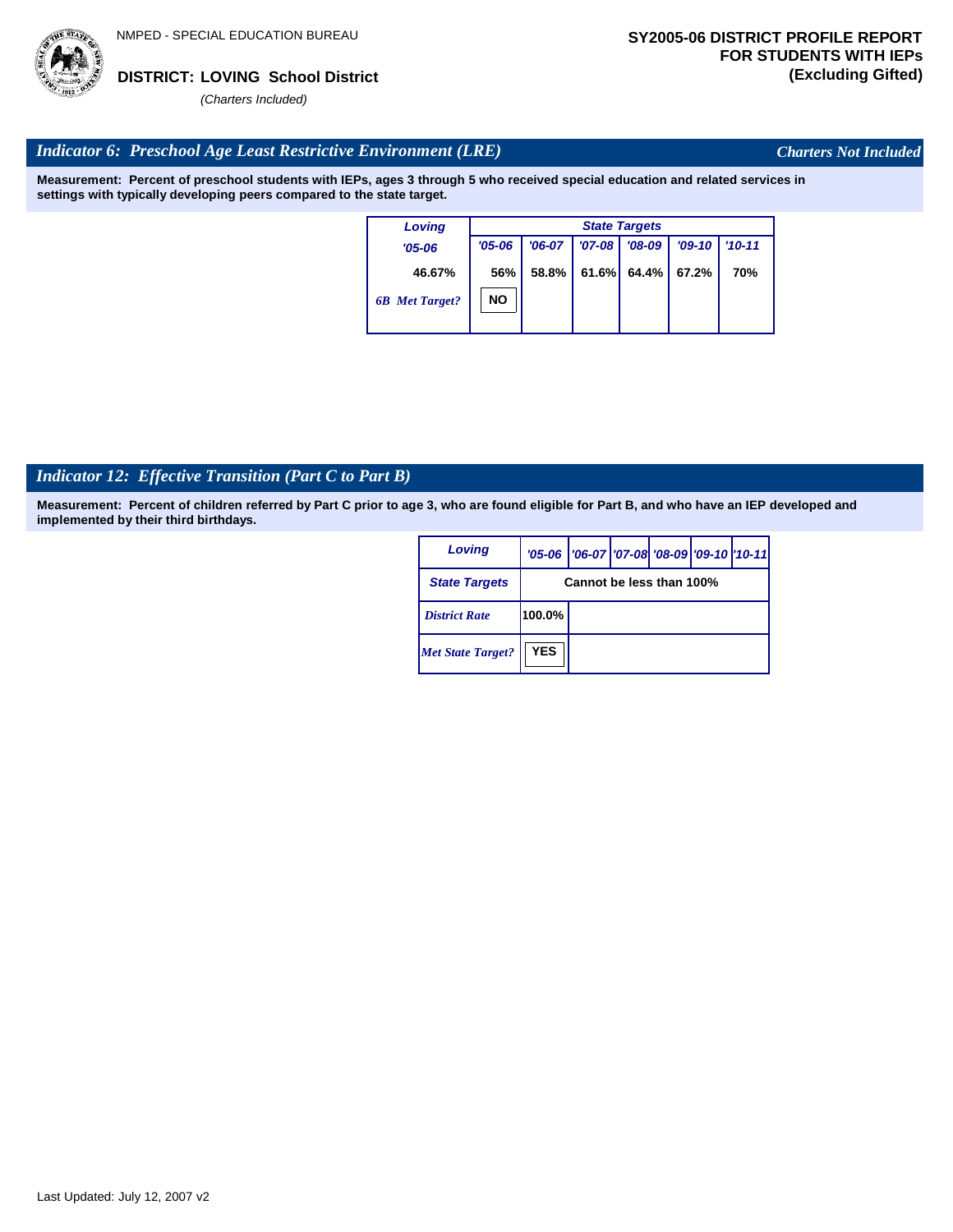## *Indicator 1: Graduation Rates*

**Measurement: Percent of youth with IEPs graduating from high school with a regular (standard) diploma compared to percent of all youth in the state graduating with a regular diploma.**

| <b>Artesia</b>    |            | <b>State Targets</b> |          |          |          |          |  |  |  |  |
|-------------------|------------|----------------------|----------|----------|----------|----------|--|--|--|--|
| $'05 - 06$        | $'05 - 06$ | $'06-07$             | $'07-08$ | $'08-09$ | $'09-10$ | $'10-11$ |  |  |  |  |
| 76.92%            | 60%        | 70%                  | 80%      | 80%      | 80%      | 80%      |  |  |  |  |
| Met State Target? | <b>YES</b> |                      |          |          |          |          |  |  |  |  |

### *Indicator 2: Dropout Rates*

**Measurement: Percent of youth with IEPs dropping out of high school compared to the percent of all youth in the state dropping out of high school.**

| <b>Artesia</b>           |            | <b>State Targets</b> |          |          |          |          |  |  |  |  |
|--------------------------|------------|----------------------|----------|----------|----------|----------|--|--|--|--|
| $'05 - 06$               | $'05 - 06$ | $'06-07$             | $'07-08$ | $'08-09$ | $'09-10$ | $'10-11$ |  |  |  |  |
| 0.20%                    | 0.67%      | 0.66%                | 0.65%    | 0.64%    | 0.63%    | 0.62%    |  |  |  |  |
| <b>Met State Target?</b> | <b>YES</b> |                      |          |          |          |          |  |  |  |  |

## *Indicator 3: State Assessment - Participation and Performance Rates*

|                                        | <b>Artesia</b> |             | <b>State Target</b> |             |                      |  | <b>State Targets</b>    |                                  |  |
|----------------------------------------|----------------|-------------|---------------------|-------------|----------------------|--|-------------------------|----------------------------------|--|
|                                        | $'05 - 06$     |             |                     |             | <b>Participation</b> |  |                         | Proficiency                      |  |
|                                        |                |             | $'05 - 06$          |             |                      |  |                         | <b>Reading Math Reading Math</b> |  |
|                                        | <b>Reading</b> | <b>Math</b> | <b>Reading</b>      | <b>Math</b> | $'06-07$             |  |                         | 95.0% 95.2% 24.0% 17.0%          |  |
|                                        | 98.71%         | 99.36%      | 94.9%               | 95.1%       |                      |  |                         |                                  |  |
| <b>Participation</b>                   |                |             |                     |             | '07-08 l             |  |                         | 95.1% 95.3% 28.0% 22.0%          |  |
| Proficiency                            | 16.03%         | 11.85%      | 20.0%               | 13.0%       | $'08-09$             |  |                         | 95.2% 95.4% 32.0% 27.0%          |  |
| <b>Met State Participation Target?</b> |                | <b>YES</b>  | <b>YES</b>          | $'09-10$    |                      |  | 95.3% 95.5% 36.0% 33.0% |                                  |  |
| <b>Met State Proficiency Target?</b>   |                |             | <b>NO</b>           | <b>NO</b>   | $'10 - 11$           |  |                         | 95.4% 95.6% 40.0% 40.0%          |  |
|                                        |                |             |                     |             |                      |  |                         |                                  |  |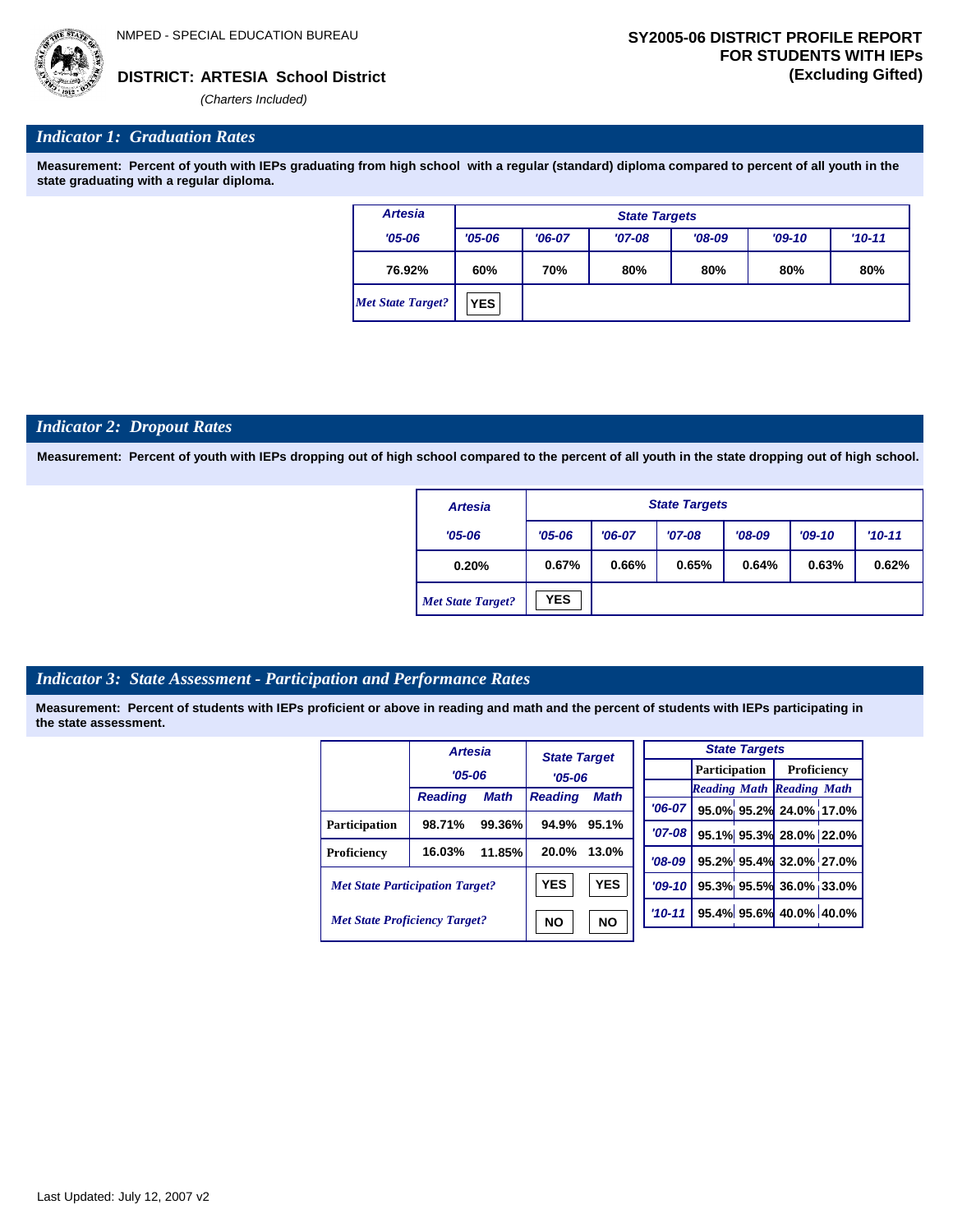

## *Indicator 4: Suspension and Expulsion (Ages 3-21)*

**Measurement A: Percent of students with IEPs identified as having a significant discrepancy in the rates of suspensions and expulsions for greater than 10 days in a school year compared to state target.**

*Less than 10 students are not identified and is indicated by "<10". Suspensions/Expulsions of three or less are not reported.*

| <b>Artesia '05-06</b> |                         |                             |
|-----------------------|-------------------------|-----------------------------|
| <b>District Rate</b>  | <b>State</b><br>Average | <b>Met State</b><br>Target? |
| $0.00\%$              | 0.12%                   | <b>YES</b>                  |

*Note: New Mexico's definition of "significant discrepancy" is any LEA with a suspension rate equal to or above the state average with a positive difference in the number*  $\epsilon$ *students with IEPs suspended when compared to all students suspended.*

## *Indicator 5: School Age Least Restrictive Environment (LRE)*

**Measurement: Percent of students with IEPs, ages 6 through 21 in three LRE settings compared to the state target.**

| <b>Artesia</b>           |            | <b>State Targets</b> |          |          |          |          |  |  |  |  |
|--------------------------|------------|----------------------|----------|----------|----------|----------|--|--|--|--|
| $'05 - 06$               | $'05 - 06$ | $'06-07$             | $'07-08$ | $'08-09$ | $'09-10$ | $'10-11$ |  |  |  |  |
| 43.28%                   | 50%        | 54%                  | 58%      | 62%      | 66%      | 70%      |  |  |  |  |
| <b>Met Target?</b><br>5A | <b>NO</b>  |                      |          |          |          |          |  |  |  |  |
|                          |            |                      |          |          |          |          |  |  |  |  |
| 16.60%                   | 20%        | 18.5%                | 17%      | 15.5%    | 14%      | 12.5%    |  |  |  |  |
| <b>Met Target?</b><br>5B | <b>YES</b> |                      |          |          |          |          |  |  |  |  |
| $0.00\%$                 | 2.02%      | 2.01%                | 2%       | 1.99%    | 1.98%    | 1.97%    |  |  |  |  |
| 5C Met Target?           | <b>YES</b> |                      |          |          |          |          |  |  |  |  |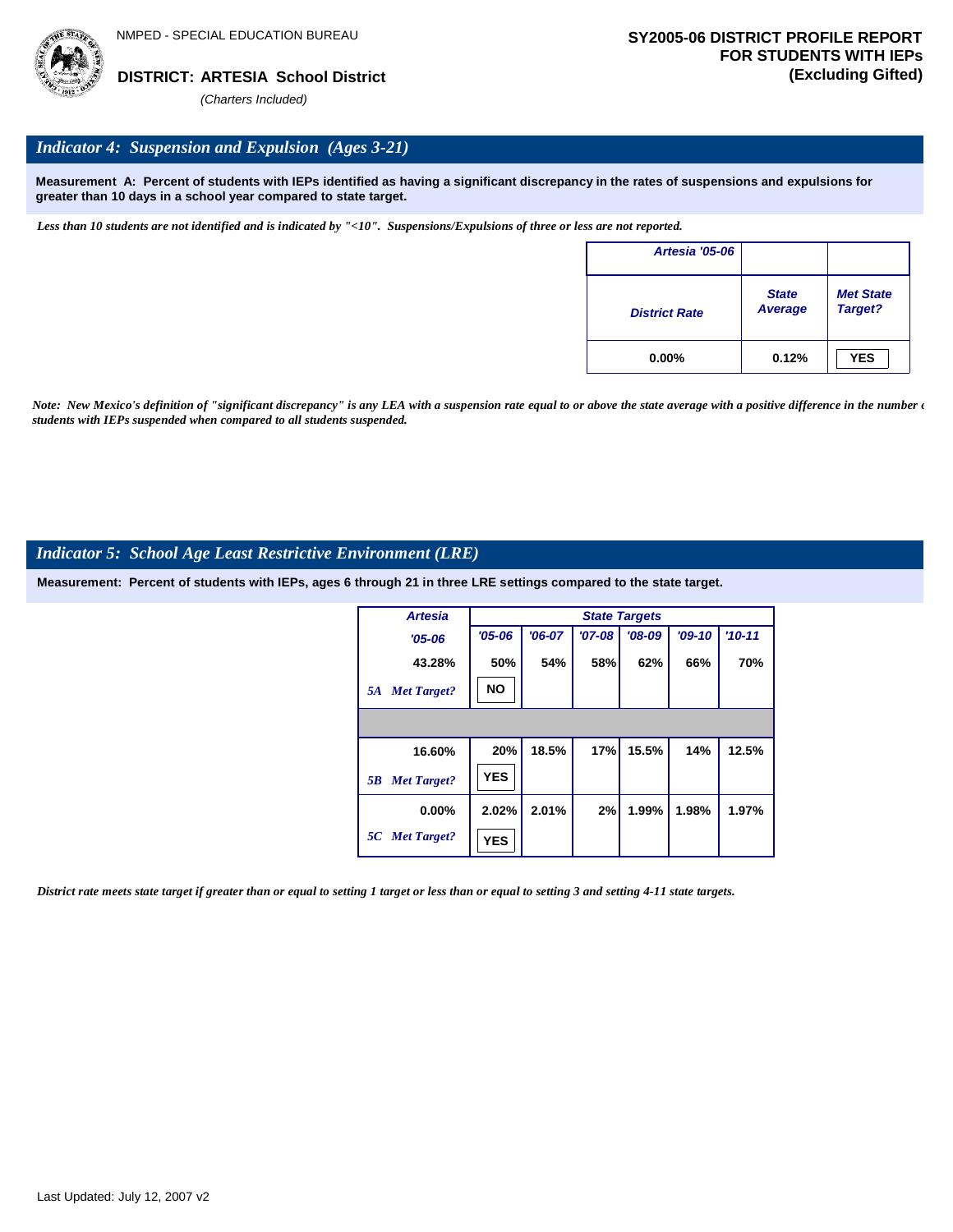

*Charters Not Included*

## *Indicator 6: Preschool Age Least Restrictive Environment (LRE)*

**Measurement: Percent of preschool students with IEPs, ages 3 through 5 who received special education and related services in settings with typically developing peers compared to the state target.**

| <b>Artesia</b>        |            | <b>State Targets</b> |            |          |          |            |  |  |  |  |
|-----------------------|------------|----------------------|------------|----------|----------|------------|--|--|--|--|
| $'05 - 06$            | $'05 - 06$ | $'06-07$             | $'07 - 08$ | $'08-09$ | $'09-10$ | $'10 - 11$ |  |  |  |  |
| 32.32%                | 56%        | 58.8%                | 61.6%      | 64.4%    | 67.2%    | 70%        |  |  |  |  |
| <b>6B</b> Met Target? | <b>NO</b>  |                      |            |          |          |            |  |  |  |  |

## *Indicator 12: Effective Transition (Part C to Part B)*

| <b>Artesia</b>           |                          | '05-06   '06-07   '07-08 '08-09   '09-10   '10-11 |  |  |  |  |  |  |
|--------------------------|--------------------------|---------------------------------------------------|--|--|--|--|--|--|
| <b>State Targets</b>     | Cannot be less than 100% |                                                   |  |  |  |  |  |  |
| <b>District Rate</b>     | 100.0%                   |                                                   |  |  |  |  |  |  |
| <b>Met State Target?</b> | <b>YES</b>               |                                                   |  |  |  |  |  |  |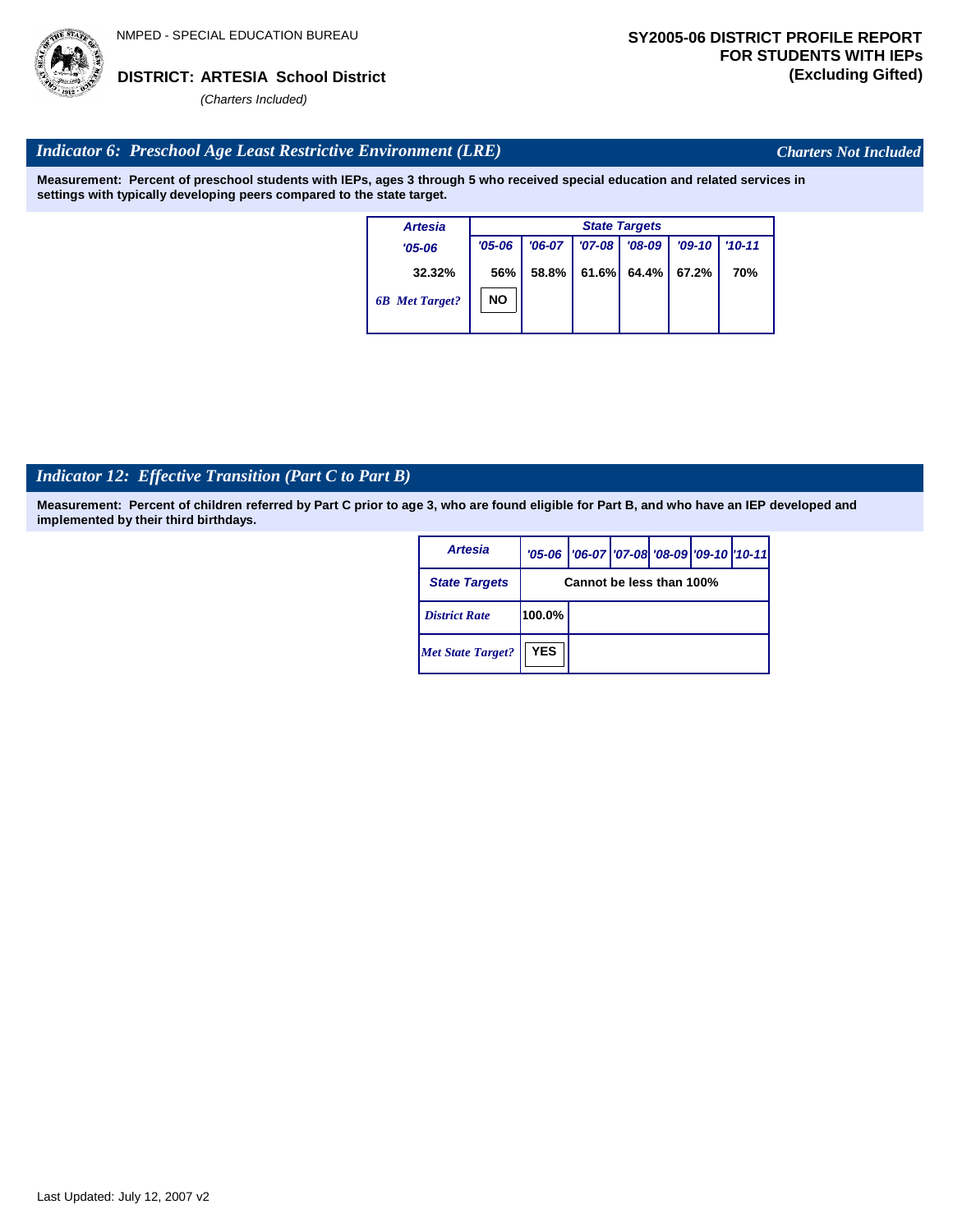

**SILVER CITY School District DISTRICT: (Excluding Gifted)**

*(Charters Included)*

## *Indicator 1: Graduation Rates*

**Measurement: Percent of youth with IEPs graduating from high school with a regular (standard) diploma compared to percent of all youth in the state graduating with a regular diploma.**

| <b>Silver City</b> |            | <b>State Targets</b> |          |          |          |          |  |  |  |
|--------------------|------------|----------------------|----------|----------|----------|----------|--|--|--|
| $'05 - 06$         | $'05 - 06$ | $'06-07$             | $'07-08$ | $'08-09$ | $'09-10$ | $'10-11$ |  |  |  |
| 32.35%             | 60%        | 70%                  | 80%      | 80%      | 80%      | 80%      |  |  |  |
| Met State Target?  | <b>NO</b>  |                      |          |          |          |          |  |  |  |

## *Indicator 2: Dropout Rates*

**Measurement: Percent of youth with IEPs dropping out of high school compared to the percent of all youth in the state dropping out of high school.**

| <b>Silver City</b>       | <b>State Targets</b> |          |          |          |          |          |  |  |
|--------------------------|----------------------|----------|----------|----------|----------|----------|--|--|
| $'05 - 06$               | $'05 - 06$           | $'06-07$ | $'07-08$ | $'08-09$ | $'09-10$ | $'10-11$ |  |  |
| 0.67%                    | 0.67%                | 0.66%    | 0.65%    | 0.64%    | 0.63%    | 0.62%    |  |  |
| <b>Met State Target?</b> | <b>NO</b>            |          |          |          |          |          |  |  |

## *Indicator 3: State Assessment - Participation and Performance Rates*

|                                        | <b>Silver City</b> |                        | <b>State Target</b><br>$'05 - 06$ |             |          |  | <b>State Targets</b>    |                                  |  |                    |  |
|----------------------------------------|--------------------|------------------------|-----------------------------------|-------------|----------|--|-------------------------|----------------------------------|--|--------------------|--|
|                                        | $'05 - 06$         |                        |                                   |             |          |  |                         | <b>Participation</b>             |  | <b>Proficiency</b> |  |
|                                        |                    |                        |                                   |             |          |  |                         | <b>Reading Math Reading Math</b> |  |                    |  |
|                                        | <b>Reading</b>     | <b>Math</b>            | <b>Reading</b>                    | <b>Math</b> | $'06-07$ |  |                         | 95.0% 95.2% 24.0% 17.0%          |  |                    |  |
| <b>Participation</b>                   | 97.21%             | 97.21%                 | 94.9%                             | 95.1%       | $'07-08$ |  |                         | 95.1% 95.3% 28.0% 22.0%          |  |                    |  |
| Proficiency                            | 17.06%             | 7.51%                  | 20.0%                             | 13.0%       | $'08-09$ |  |                         | 95.2% 95.4% 32.0% 27.0%          |  |                    |  |
| <b>Met State Participation Target?</b> |                    | <b>YES</b>             | <b>YES</b>                        | $'09-10$    |          |  | 95.3% 95.5% 36.0% 33.0% |                                  |  |                    |  |
| <b>Met State Proficiency Target?</b>   |                    | <b>NO</b><br><b>NO</b> |                                   | $'10-11$    |          |  | 95.4% 95.6% 40.0% 40.0% |                                  |  |                    |  |
|                                        |                    |                        |                                   |             |          |  |                         |                                  |  |                    |  |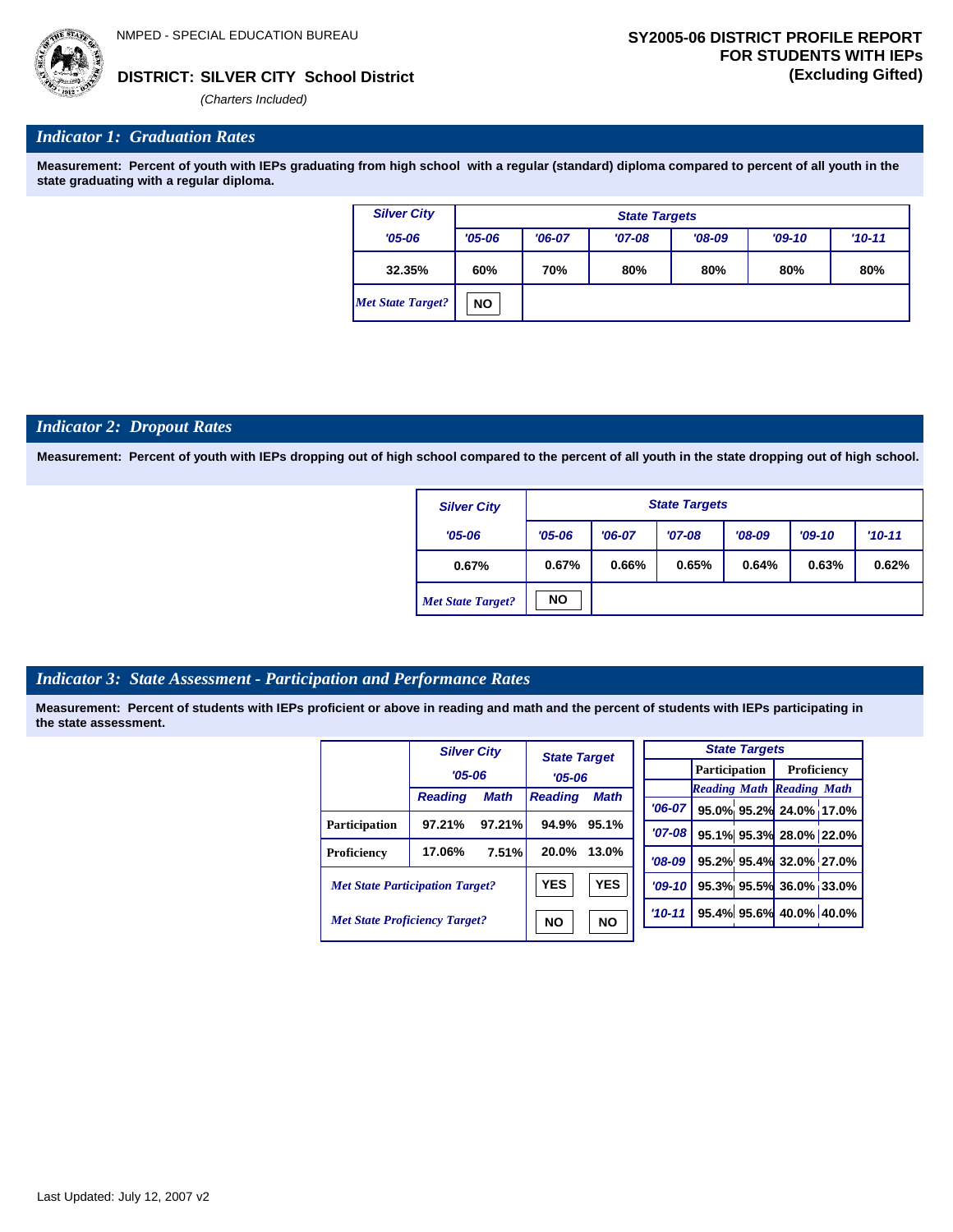

## *Indicator 4: Suspension and Expulsion (Ages 3-21)*

**Measurement A: Percent of students with IEPs identified as having a significant discrepancy in the rates of suspensions and expulsions for greater than 10 days in a school year compared to state target.**

*Less than 10 students are not identified and is indicated by "<10". Suspensions/Expulsions of three or less are not reported.*

| Silver City '05-06   |                                |                             |
|----------------------|--------------------------------|-----------------------------|
| <b>District Rate</b> | <b>State</b><br><b>Average</b> | <b>Met State</b><br>Target? |
| $0.00\%$             | 0.12%                          | <b>YES</b>                  |

*Note: New Mexico's definition of "significant discrepancy" is any LEA with a suspension rate equal to or above the state average with a positive difference in the number*  $\epsilon$ *students with IEPs suspended when compared to all students suspended.*

## *Indicator 5: School Age Least Restrictive Environment (LRE)*

**Measurement: Percent of students with IEPs, ages 6 through 21 in three LRE settings compared to the state target.**

| <b>Silver City</b>       |            |          |          | <b>State Targets</b> |          |            |
|--------------------------|------------|----------|----------|----------------------|----------|------------|
| $'05 - 06$               | $'05 - 06$ | $'06-07$ | $'07-08$ | $'08-09$             | $'09-10$ | $'10 - 11$ |
| 38.68%                   | 50%        | 54%      | 58%      | 62%                  | 66%      | 70%        |
| <b>Met Target?</b><br>5A | <b>NO</b>  |          |          |                      |          |            |
|                          |            |          |          |                      |          |            |
| 29.06%                   | 20%        | 18.5%    | 17%      | 15.5%                | 14%      | 12.5%      |
| <b>Met Target?</b><br>5B | <b>NO</b>  |          |          |                      |          |            |
| 1.07%                    | 2.02%      | 2.01%    | 2%       | 1.99%                | 1.98%    | 1.97%      |
| 5C Met Target?           | <b>YES</b> |          |          |                      |          |            |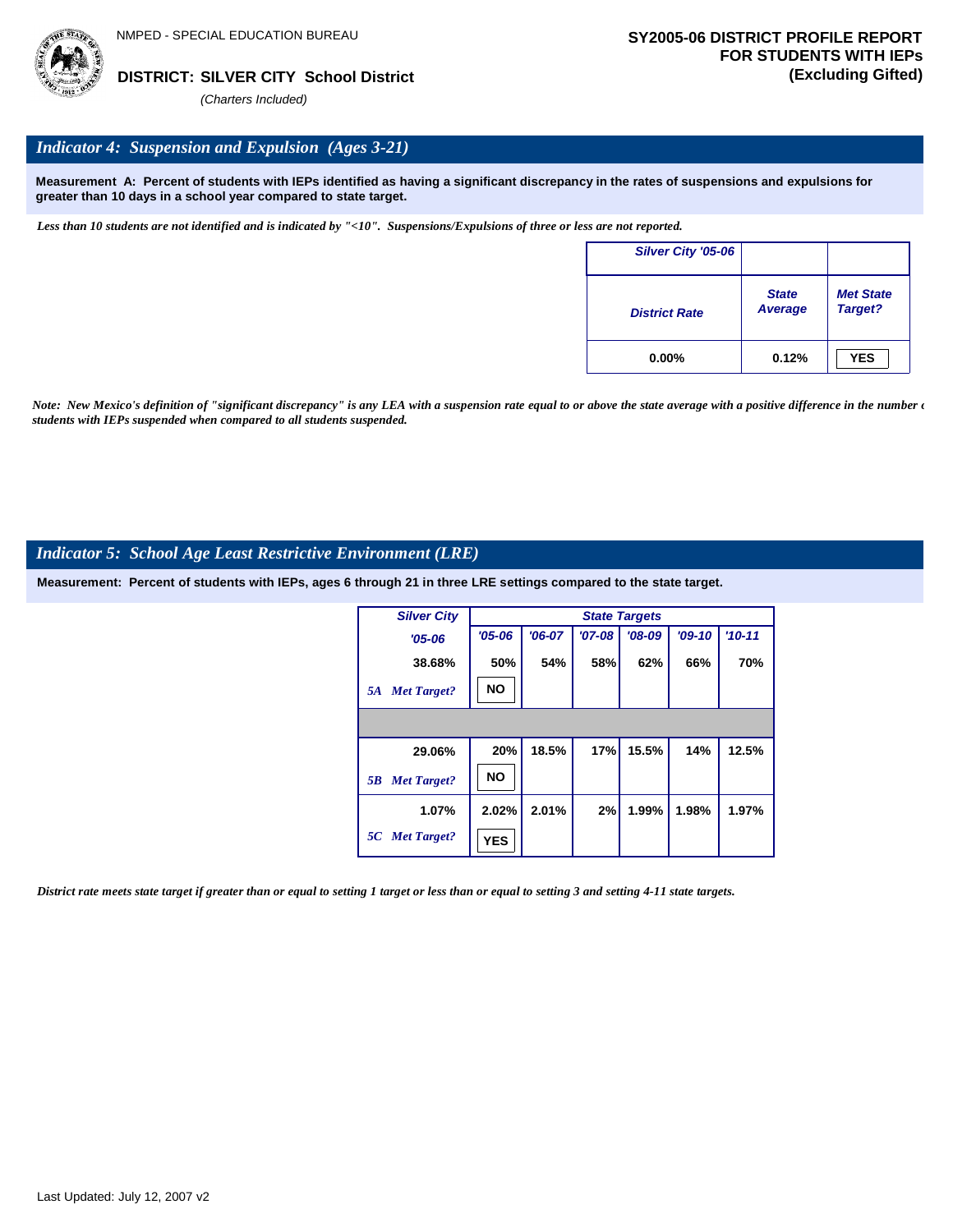

*Charters Not Included*

## *Indicator 6: Preschool Age Least Restrictive Environment (LRE)*

**Measurement: Percent of preschool students with IEPs, ages 3 through 5 who received special education and related services in settings with typically developing peers compared to the state target.**

| <b>Silver City</b>    |            | <b>State Targets</b> |            |          |          |            |  |  |  |
|-----------------------|------------|----------------------|------------|----------|----------|------------|--|--|--|
| $'05 - 06$            | $'05 - 06$ | $'06-07$             | $'07 - 08$ | $'08-09$ | $'09-10$ | $'10 - 11$ |  |  |  |
| 45.65%                | 56%        | 58.8%                | 61.6%      | 64.4%    | 67.2%    | 70%        |  |  |  |
| <b>6B</b> Met Target? | <b>NO</b>  |                      |            |          |          |            |  |  |  |
|                       |            |                      |            |          |          |            |  |  |  |

## *Indicator 12: Effective Transition (Part C to Part B)*

| <b>Silver City</b>       |                          | '05-06   '06-07   '07-08 '08-09   '09-10   '10-11 |  |  |  |  |  |
|--------------------------|--------------------------|---------------------------------------------------|--|--|--|--|--|
| <b>State Targets</b>     | Cannot be less than 100% |                                                   |  |  |  |  |  |
| <b>District Rate</b>     | 100.0%                   |                                                   |  |  |  |  |  |
| <b>Met State Target?</b> | <b>YES</b>               |                                                   |  |  |  |  |  |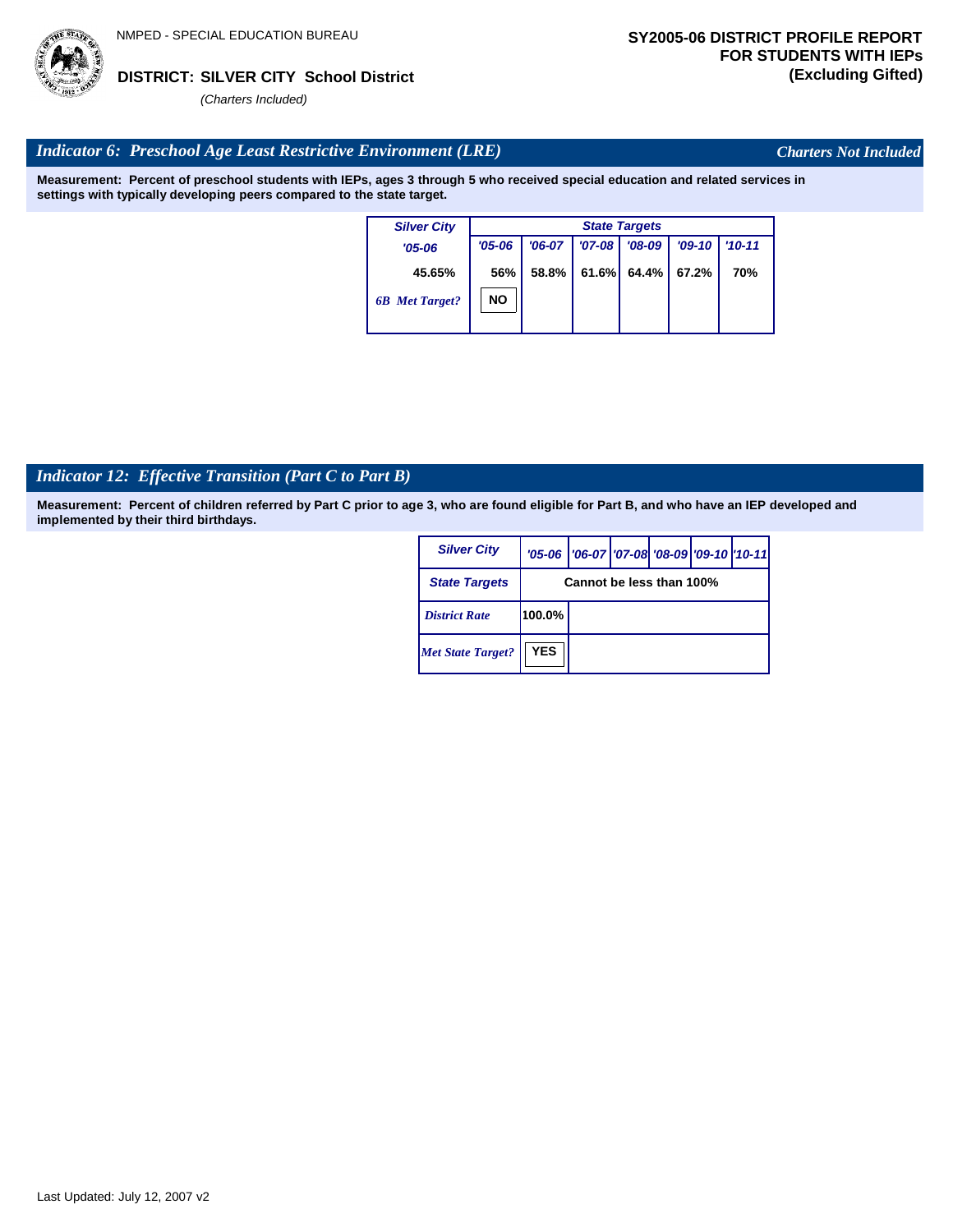

## **COBRE CONS. School District DISTRICT: (Excluding Gifted)**

*(Charters Included)*

## *Indicator 1: Graduation Rates*

**Measurement: Percent of youth with IEPs graduating from high school with a regular (standard) diploma compared to percent of all youth in the state graduating with a regular diploma.**

| <b>Cobre</b>             | <b>State Targets</b> |          |          |          |          |          |  |  |
|--------------------------|----------------------|----------|----------|----------|----------|----------|--|--|
| $'05 - 06$               | $'05 - 06$           | $'06-07$ | $'07-08$ | $'08-09$ | $'09-10$ | $'10-11$ |  |  |
| 72.73%                   | 60%                  | 70%      | 80%      | 80%      | 80%      | 80%      |  |  |
| <b>Met State Target?</b> | <b>YES</b>           |          |          |          |          |          |  |  |

### *Indicator 2: Dropout Rates*

**Measurement: Percent of youth with IEPs dropping out of high school compared to the percent of all youth in the state dropping out of high school.**

| <b>Cobre</b>             |            | <b>State Targets</b> |          |          |          |          |  |  |  |
|--------------------------|------------|----------------------|----------|----------|----------|----------|--|--|--|
| $'05 - 06$               | $'05 - 06$ | $'06-07$             | $'07-08$ | $'08-09$ | $'09-10$ | $'10-11$ |  |  |  |
| 0.89%                    | 0.67%      | 0.66%                | 0.65%    | 0.64%    | 0.63%    | 0.62%    |  |  |  |
| <b>Met State Target?</b> | <b>NO</b>  |                      |          |          |          |          |  |  |  |

## *Indicator 3: State Assessment - Participation and Performance Rates*

|                                        | <b>Cobre</b>   |             | <b>State Target</b>                         |           |          |                                  | <b>State Targets</b>   |                        |  |             |  |
|----------------------------------------|----------------|-------------|---------------------------------------------|-----------|----------|----------------------------------|------------------------|------------------------|--|-------------|--|
|                                        | $'05 - 06$     |             | $'05 - 06$<br><b>Math</b><br><b>Reading</b> |           |          |                                  |                        | <b>Participation</b>   |  | Proficiency |  |
|                                        |                |             |                                             |           |          | <b>Reading Math Reading Math</b> |                        |                        |  |             |  |
|                                        | <b>Reading</b> | <b>Math</b> |                                             |           | $'06-07$ |                                  |                        | 95.0% 95.2% 24.0% 17.0 |  |             |  |
| Participation                          | 97.35%         | 97.35%      | 94.9%                                       | 95.1%     | $'07-08$ |                                  |                        |                        |  |             |  |
|                                        |                |             |                                             |           |          |                                  |                        | 95.1% 95.3% 28.0% 22.0 |  |             |  |
| Proficiency                            | 17.06%         | 10.00%      | 20.0%                                       | 13.0%     | $'08-09$ |                                  |                        | 95.2% 95.4% 32.0% 27.0 |  |             |  |
| <b>Met State Participation Target?</b> |                | <b>YES</b>  | <b>YES</b>                                  | $'09-10'$ |          |                                  | 95.3% 95.5% 36.0% 33.0 |                        |  |             |  |
| <b>Met State Proficiency Target?</b>   |                | <b>NO</b>   | <b>NO</b>                                   | $'10-11$  |          |                                  | 95.4% 95.6% 40.0% 40.0 |                        |  |             |  |
|                                        |                |             |                                             |           |          |                                  |                        |                        |  |             |  |

|           | <b>State Targets</b> |  |                                   |  |  |  |  |  |  |  |
|-----------|----------------------|--|-----------------------------------|--|--|--|--|--|--|--|
|           |                      |  | <b>Participation</b> Proficiency  |  |  |  |  |  |  |  |
|           |                      |  | <b>Reading Math Reading Math</b>  |  |  |  |  |  |  |  |
| $'06-07$  |                      |  | 95.0% 95.2% 24.0% 17.0%           |  |  |  |  |  |  |  |
| $'07-08$  |                      |  | 95.1% 95.3% 28.0% 22.0%           |  |  |  |  |  |  |  |
| $'08-09$  |                      |  | 95.2% 95.4% 32.0% 27.0%           |  |  |  |  |  |  |  |
|           |                      |  | $ 09-10 $ 95.3% 95.5% 36.0% 33.0% |  |  |  |  |  |  |  |
| $10 - 11$ |                      |  | 95.4% 95.6% 40.0% 40.0%           |  |  |  |  |  |  |  |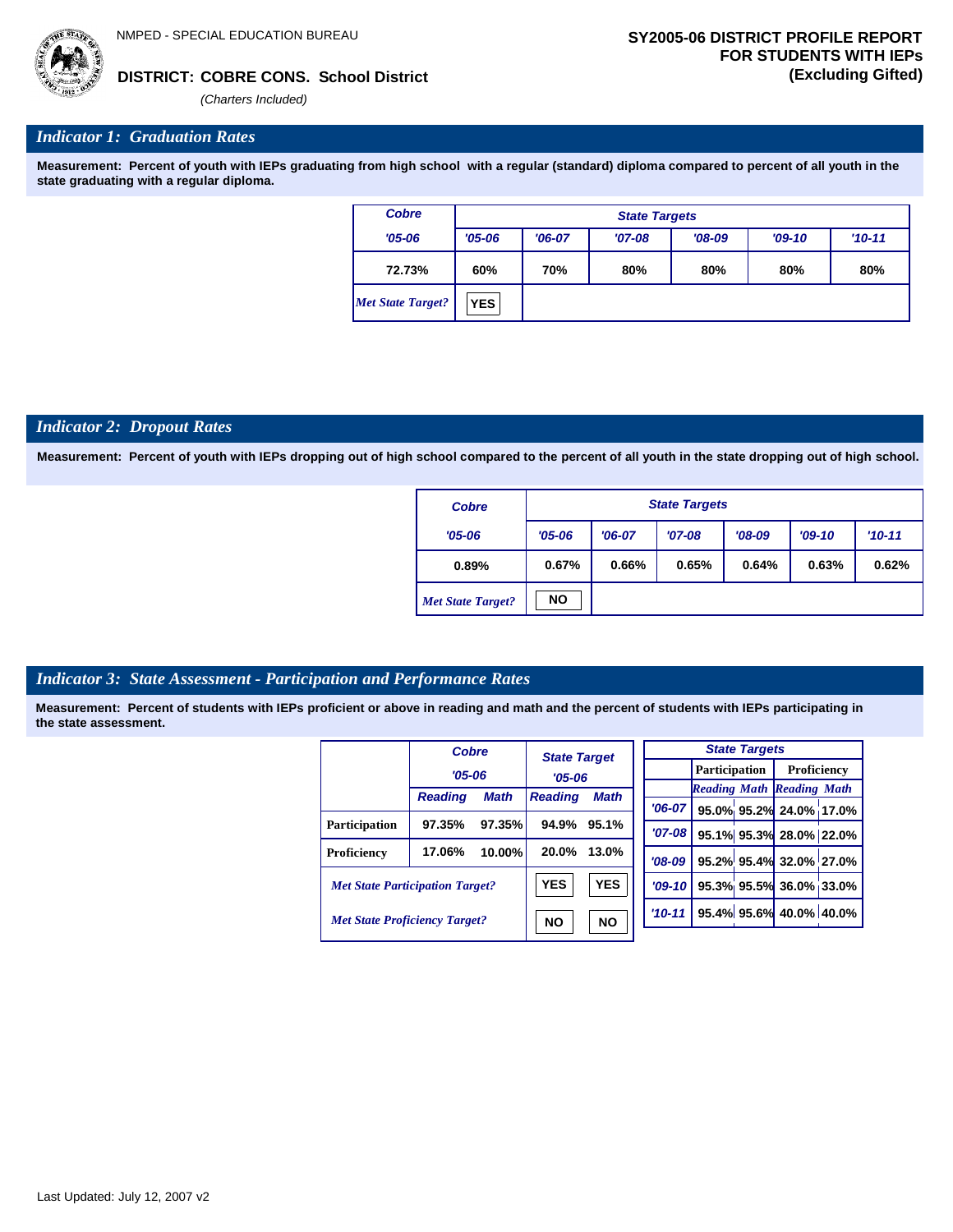## *Indicator 4: Suspension and Expulsion (Ages 3-21)*

**Measurement A: Percent of students with IEPs identified as having a significant discrepancy in the rates of suspensions and expulsions for greater than 10 days in a school year compared to state target.**

*Less than 10 students are not identified and is indicated by "<10". Suspensions/Expulsions of three or less are not reported.*

| Cobre '05-06         |                         |                             |
|----------------------|-------------------------|-----------------------------|
| <b>District Rate</b> | <b>State</b><br>Average | <b>Met State</b><br>Target? |
| $0.00\%$             | 0.12%                   | <b>YES</b>                  |

*Note: New Mexico's definition of "significant discrepancy" is any LEA with a suspension rate equal to or above the state average with a positive difference in the number*  $\epsilon$ *students with IEPs suspended when compared to all students suspended.*

## *Indicator 5: School Age Least Restrictive Environment (LRE)*

**Measurement: Percent of students with IEPs, ages 6 through 21 in three LRE settings compared to the state target.**

| <b>Cobre</b>             | <b>State Targets</b> |          |          |          |          |            |  |
|--------------------------|----------------------|----------|----------|----------|----------|------------|--|
| $'05 - 06$               | $'05 - 06$           | $'06-07$ | $'07-08$ | $'08-09$ | $'09-10$ | $'10 - 11$ |  |
| 25.56%                   | 50%                  | 54%      | 58%      | 62%      | 66%      | 70%        |  |
| <b>Met Target?</b><br>5A | <b>NO</b>            |          |          |          |          |            |  |
|                          |                      |          |          |          |          |            |  |
| 40.98%                   | 20%                  | 18.5%    | 17%      | 15.5%    | 14%      | 12.5%      |  |
| <b>Met Target?</b><br>5B | <b>NO</b>            |          |          |          |          |            |  |
| $0.00\%$                 | 2.02%                | 2.01%    | 2%       | 1.99%    | 1.98%    | 1.97%      |  |
| 5C Met Target?           | <b>YES</b>           |          |          |          |          |            |  |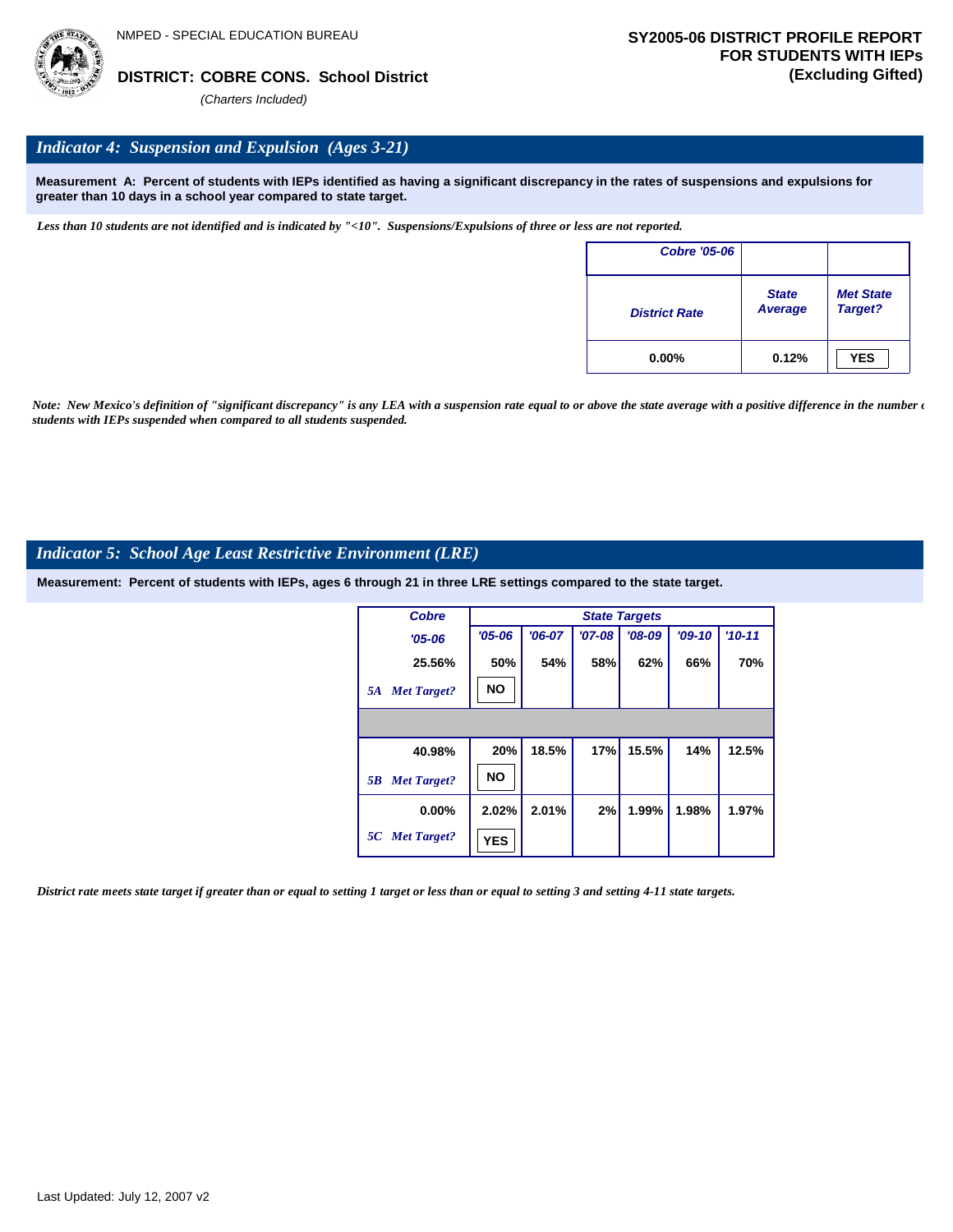# Last Updated: July 12, 2007 v2

## **COBRE CONS. School District DISTRICT: (Excluding Gifted)**

*(Charters Included)*

## *Indicator 6: Preschool Age Least Restrictive Environment (LRE)*

**Measurement: Percent of preschool students with IEPs, ages 3 through 5 who received special education and related services in settings with typically developing peers compared to the state target.**

| <b>Cobre</b>          | <b>State Targets</b> |          |            |             |          |            |  |
|-----------------------|----------------------|----------|------------|-------------|----------|------------|--|
| $'05 - 06$            | $'05 - 06$           | $'06-07$ | $'07 - 08$ | $'08-09$    | $'09-10$ | $'10 - 11$ |  |
| 23.53%                | 56%                  | 58.8%    | 61.6%      | 64.4% 67.2% |          | 70%        |  |
| <b>6B</b> Met Target? | <b>NO</b>            |          |            |             |          |            |  |

## *Indicator 12: Effective Transition (Part C to Part B)*

**Measurement: Percent of children referred by Part C prior to age 3, who are found eligible for Part B, and who have an IEP developed and implemented by their third birthdays.**

| Cobre                    |                          | '05-06   '06-07   '07-08 '08-09   '09-10   '10-11 |  |  |  |  |
|--------------------------|--------------------------|---------------------------------------------------|--|--|--|--|
| <b>State Targets</b>     | Cannot be less than 100% |                                                   |  |  |  |  |
| <b>District Rate</b>     | 100.0%                   |                                                   |  |  |  |  |
| <b>Met State Target?</b> | <b>YES</b>               |                                                   |  |  |  |  |



*Charters Not Included*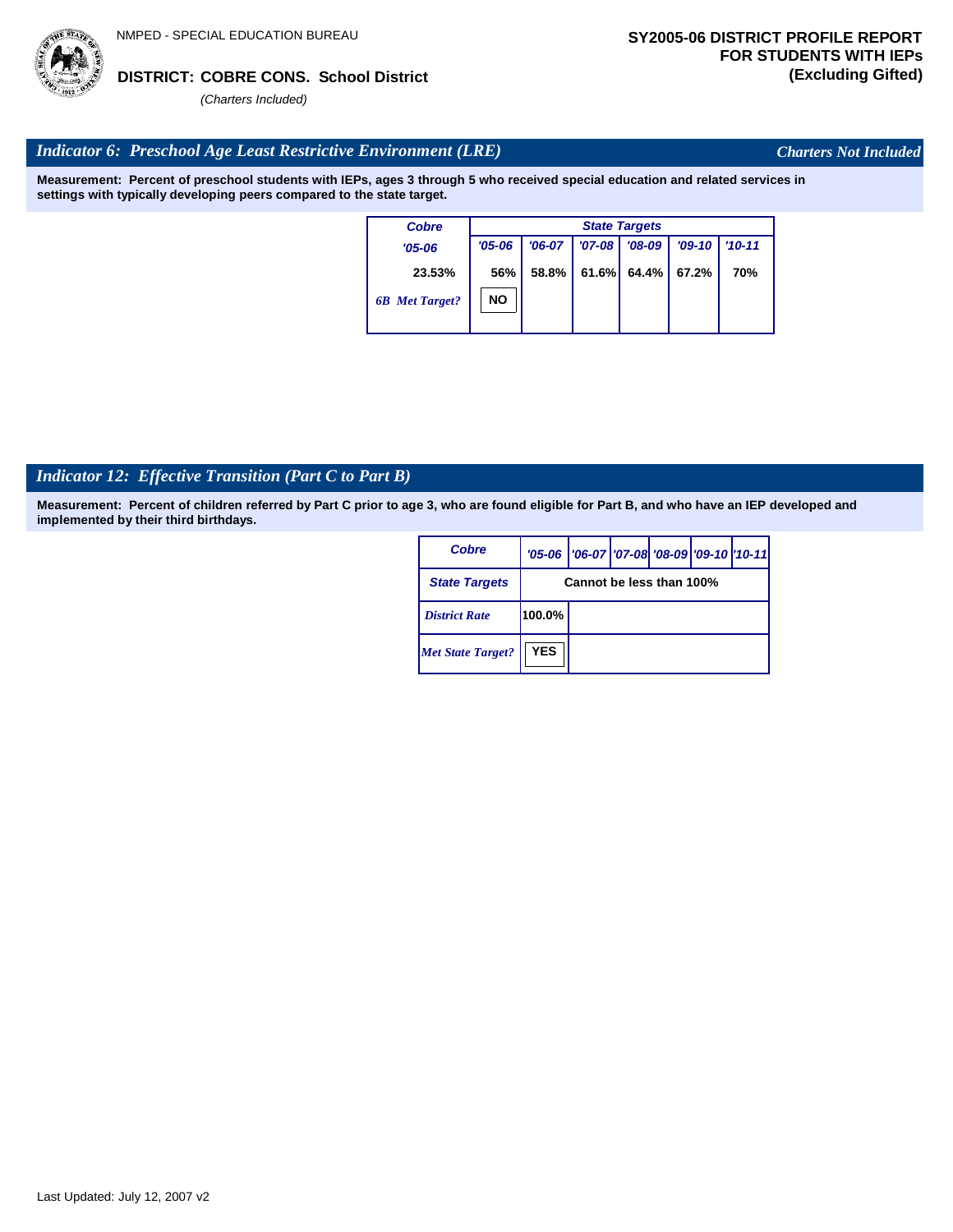

#### *Indicator 1: Graduation Rates*

**Measurement: Percent of youth with IEPs graduating from high school with a regular (standard) diploma compared to percent of all youth in the state graduating with a regular diploma.**

| <b>Santa Rosa</b>        |            | <b>State Targets</b>            |          |          |  |  |  |  |  |
|--------------------------|------------|---------------------------------|----------|----------|--|--|--|--|--|
| $'05 - 06$               | $'05 - 06$ | $'06-07$                        | $'09-10$ | $'10-11$ |  |  |  |  |  |
| 100.00%                  | 60%        | 80%<br>70%<br>80%<br>80%<br>80% |          |          |  |  |  |  |  |
| <b>Met State Target?</b> | <b>YES</b> |                                 |          |          |  |  |  |  |  |

#### *Indicator 2: Dropout Rates*

**Measurement: Percent of youth with IEPs dropping out of high school compared to the percent of all youth in the state dropping out of high school.**

| <b>Santa Rosa</b>        |            | <b>State Targets</b> |          |          |          |            |  |  |  |
|--------------------------|------------|----------------------|----------|----------|----------|------------|--|--|--|
| $'05 - 06$               | $'05 - 06$ | $'06-07$             | $'07-08$ | $'08-09$ | $'09-10$ | $'10 - 11$ |  |  |  |
| 0.45%                    | 0.67%      | 0.66%                | 0.65%    | 0.64%    | 0.63%    | 0.62%      |  |  |  |
| <b>Met State Target?</b> | <b>YES</b> |                      |          |          |          |            |  |  |  |

#### *Indicator 3: State Assessment - Participation and Performance Rates*

|                                        |                | <b>Santa Rosa</b> | <b>State Target</b> |             |           |                      |  | <b>State Targets</b> |                                  |  |
|----------------------------------------|----------------|-------------------|---------------------|-------------|-----------|----------------------|--|----------------------|----------------------------------|--|
|                                        |                | $'05 - 06$        |                     | $'05 - 06$  |           | <b>Participation</b> |  |                      | Proficiency                      |  |
|                                        | <b>Reading</b> | <b>Math</b>       | <b>Reading</b>      | <b>Math</b> |           |                      |  |                      | <b>Reading Math Reading Math</b> |  |
|                                        |                |                   |                     |             | $'06-07$  |                      |  |                      | 95.0% 95.2% 24.0% 17.0           |  |
| Participation                          | 100.00%        | $100.00\%$        | 94.9%               | 95.1%       | $'07-08$  |                      |  |                      | 95.1% 95.3% 28.0% 22.0           |  |
| Proficiency                            | 4.35%          | 4.35%             | 20.0%               | 13.0%       | $'08-09$  |                      |  |                      | 95.2% 95.4% 32.0% 27.0           |  |
| <b>Met State Participation Target?</b> |                |                   | <b>YES</b>          | <b>YES</b>  | $'09-10'$ |                      |  |                      | 95.3% 95.5% 36.0% 33.0           |  |
| <b>Met State Proficiency Target?</b>   |                |                   | <b>NO</b>           | <b>NO</b>   | $'10-11$  |                      |  |                      | 95.4% 95.6% 40.0% 40.0%          |  |
|                                        |                |                   |                     |             |           |                      |  |                      |                                  |  |

| <b>State Targets</b> |                                   |  |                                  |  |  |  |  |
|----------------------|-----------------------------------|--|----------------------------------|--|--|--|--|
|                      |                                   |  | <b>Participation</b> Proficiency |  |  |  |  |
|                      | <b>Reading Math Reading Math</b>  |  |                                  |  |  |  |  |
|                      | $ 06-07 $ 95.0% 95.2% 24.0% 17.0% |  |                                  |  |  |  |  |
|                      | $707-08$ 95.1% 95.3% 28.0% 22.0%  |  |                                  |  |  |  |  |
|                      | '08-09 95.2% 95.4% 32.0% 27.0%    |  |                                  |  |  |  |  |
|                      | '09-10 95.3% 95.5% 36.0% 33.0%    |  |                                  |  |  |  |  |
|                      | $10-11$ 95.4% 95.6% 40.0% 40.0%   |  |                                  |  |  |  |  |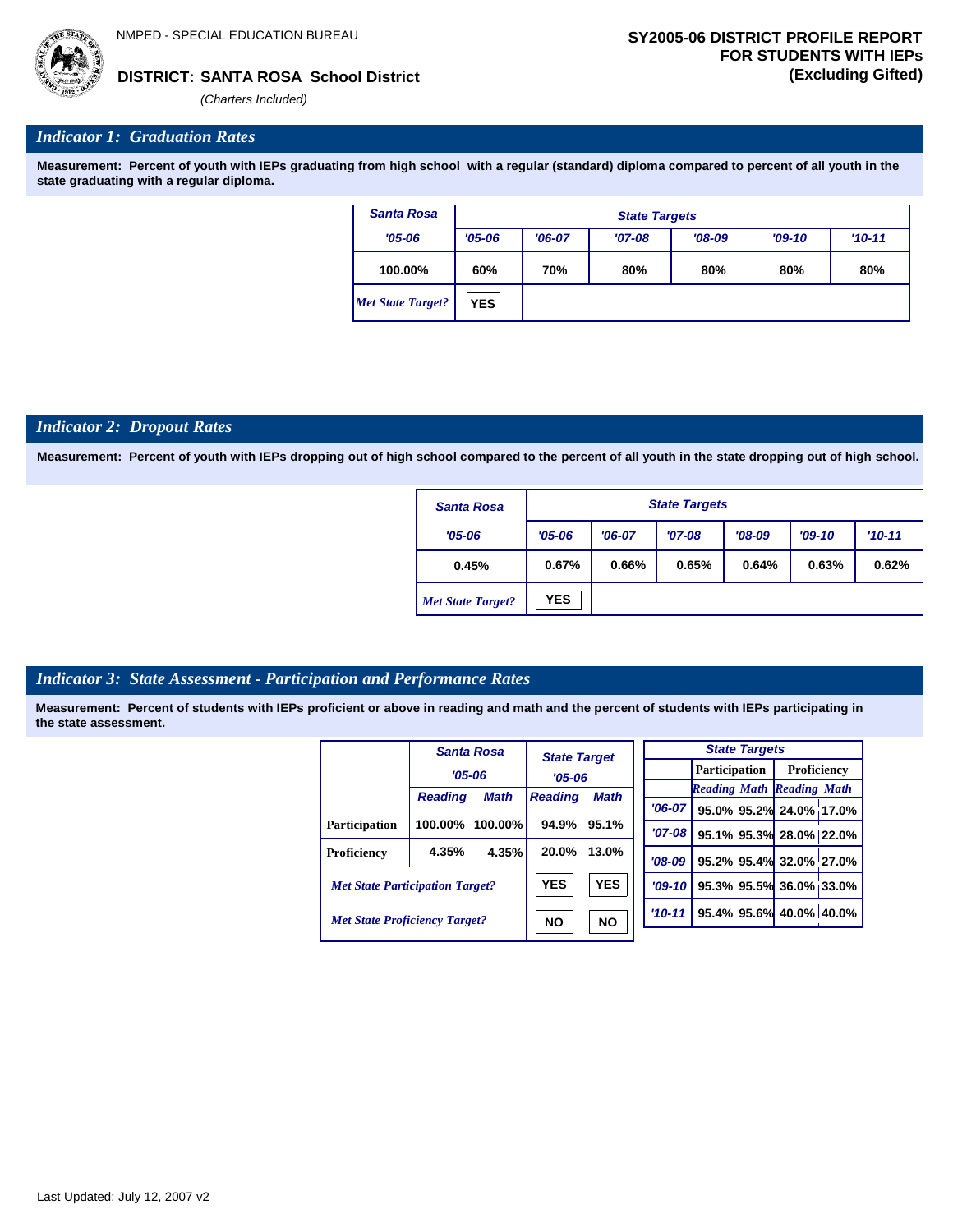

### *Indicator 4: Suspension and Expulsion (Ages 3-21)*

**Measurement A: Percent of students with IEPs identified as having a significant discrepancy in the rates of suspensions and expulsions for greater than 10 days in a school year compared to state target.**

*Less than 10 students are not identified and is indicated by "<10". Suspensions/Expulsions of three or less are not reported.*

| Santa Rosa '05-06    |                         |                             |
|----------------------|-------------------------|-----------------------------|
| <b>District Rate</b> | <b>State</b><br>Average | <b>Met State</b><br>Target? |
| $0.00\%$             | 0.12%                   | <b>YES</b>                  |

*Note: New Mexico's definition of "significant discrepancy" is any LEA with a suspension rate equal to or above the state average with a positive difference in the number*  $\epsilon$ *students with IEPs suspended when compared to all students suspended.*

#### *Indicator 5: School Age Least Restrictive Environment (LRE)*

**Measurement: Percent of students with IEPs, ages 6 through 21 in three LRE settings compared to the state target.**

| <b>Santa Rosa</b>        |            | <b>State Targets</b> |            |          |          |          |  |  |  |
|--------------------------|------------|----------------------|------------|----------|----------|----------|--|--|--|
| $'05 - 06$               | $'05 - 06$ | $'06-07$             | $'07 - 08$ | $'08-09$ | $'09-10$ | $'10-11$ |  |  |  |
| 87.50%                   | 50%        | 54%                  | 58%        | 62%      | 66%      | 70%      |  |  |  |
| <b>Met Target?</b><br>5A | <b>YES</b> |                      |            |          |          |          |  |  |  |
|                          |            |                      |            |          |          |          |  |  |  |
| 2.50%                    | 20%        | 18.5%                | 17%        | 15.5%    | 14%      | 12.5%    |  |  |  |
| <b>Met Target?</b><br>5B | <b>YES</b> |                      |            |          |          |          |  |  |  |
| $0.00\%$                 | 2.02%      | 2.01%                | 2%         | 1.99%    | 1.98%    | 1.97%    |  |  |  |
| 5C Met Target?           | <b>YES</b> |                      |            |          |          |          |  |  |  |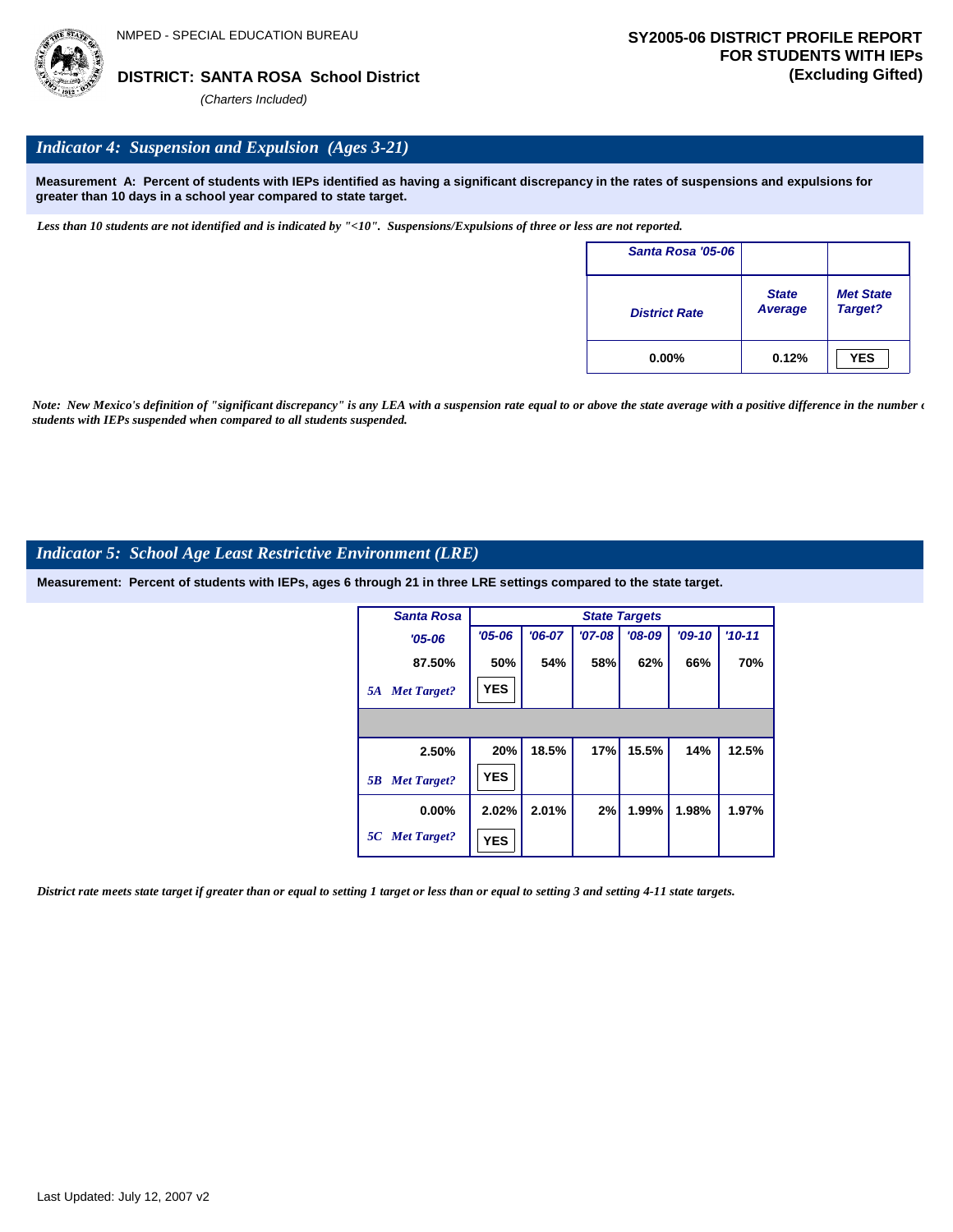# Last Updated: July 12, 2007 v2

*(Charters Included)*

# *Indicator 6: Preschool Age Least Restrictive Environment (LRE)*

**Measurement: Percent of preschool students with IEPs, ages 3 through 5 who received special education and related services in settings with typically developing peers compared to the state target.**

| <b>Santa Rosa</b>     |            | <b>State Targets</b> |          |          |          |            |  |  |  |
|-----------------------|------------|----------------------|----------|----------|----------|------------|--|--|--|
| $'05 - 06$            | $'05 - 06$ | $'06-07$             | $'07-08$ | $'08-09$ | $'09-10$ | $'10 - 11$ |  |  |  |
| 100.00%               | 56%        | 58.8%                | 61.6%    | 64.4%    | 67.2%    | 70%        |  |  |  |
| <b>6B</b> Met Target? | <b>YES</b> |                      |          |          |          |            |  |  |  |

# *Indicator 12: Effective Transition (Part C to Part B)*

**Measurement: Percent of children referred by Part C prior to age 3, who are found eligible for Part B, and who have an IEP developed and implemented by their third birthdays.**

| <b>Santa Rosa</b>        |                          | '05-06   '06-07   '07-08 '08-09   '09-10   '10-11 |  |  |  |  |  |
|--------------------------|--------------------------|---------------------------------------------------|--|--|--|--|--|
| <b>State Targets</b>     | Cannot be less than 100% |                                                   |  |  |  |  |  |
| <b>District Rate</b>     | 100.0%                   |                                                   |  |  |  |  |  |
| <b>Met State Target?</b> | <b>YES</b>               |                                                   |  |  |  |  |  |



*Charters Not Included*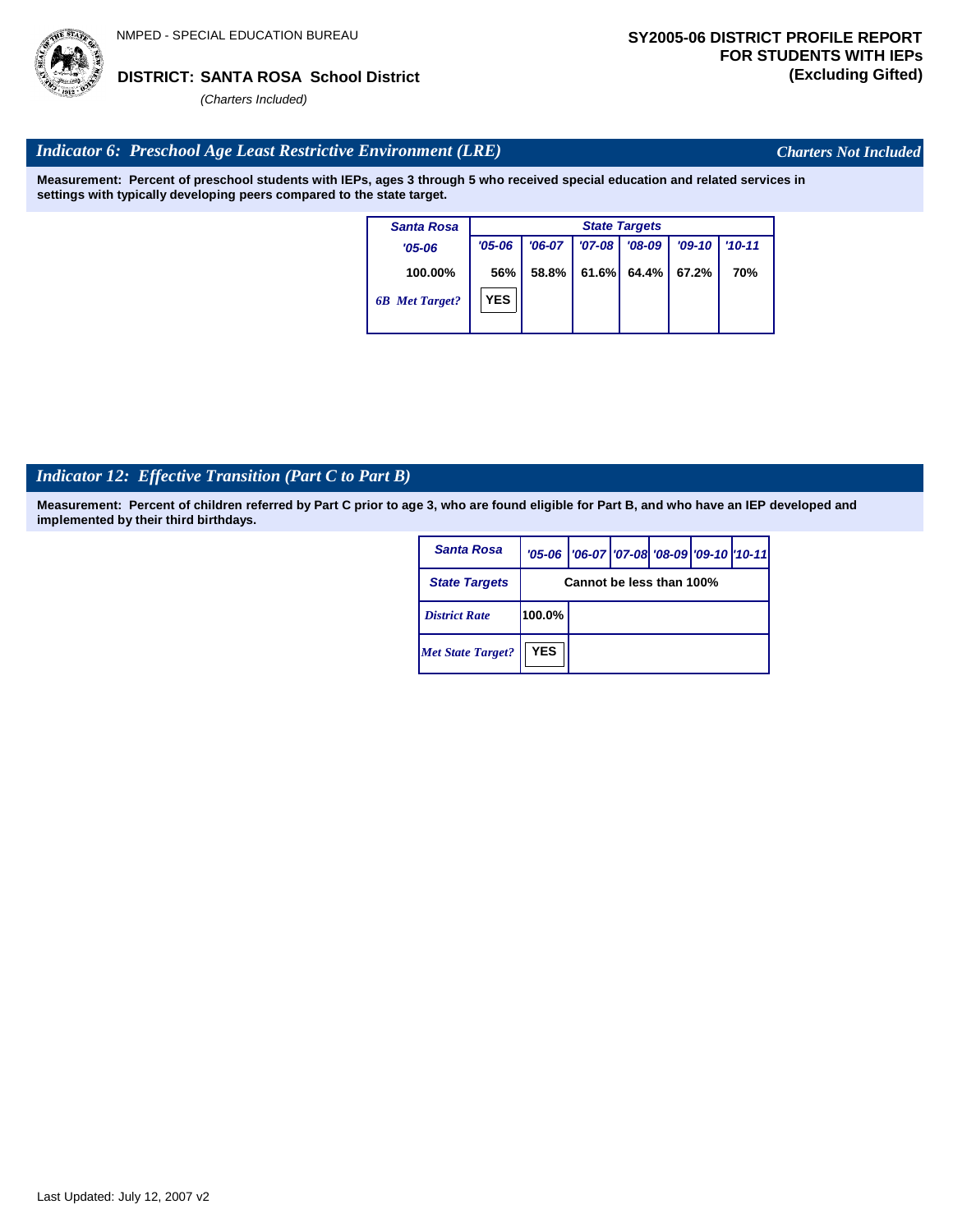*(Charters Included)*

#### *Indicator 1: Graduation Rates*

**Measurement: Percent of youth with IEPs graduating from high school with a regular (standard) diploma compared to percent of all youth in the state graduating with a regular diploma.**

| <b>Vaughn</b>            |            | <b>State Targets</b>                         |  |  |  |  |  |  |  |
|--------------------------|------------|----------------------------------------------|--|--|--|--|--|--|--|
| $'05 - 06$               | $'05 - 06$ | $'08-09$<br>$'09-10$<br>$'06-07$<br>$'07-08$ |  |  |  |  |  |  |  |
| 100.00%                  | 60%        | 80%<br>70%<br>80%<br>80%<br>80%              |  |  |  |  |  |  |  |
| <b>Met State Target?</b> | <b>YES</b> |                                              |  |  |  |  |  |  |  |

#### *Indicator 2: Dropout Rates*

**Measurement: Percent of youth with IEPs dropping out of high school compared to the percent of all youth in the state dropping out of high school.**

| <b>Vaughn</b>            |            | <b>State Targets</b>                         |       |       |       |       |  |  |  |
|--------------------------|------------|----------------------------------------------|-------|-------|-------|-------|--|--|--|
| $'05 - 06$               | $'05 - 06$ | $'07-08$<br>$'06-07$<br>$'08-09$<br>$'09-10$ |       |       |       |       |  |  |  |
| $0.00\%$                 | 0.67%      | 0.66%                                        | 0.65% | 0.64% | 0.63% | 0.62% |  |  |  |
| <b>Met State Target?</b> | <b>YES</b> |                                              |       |       |       |       |  |  |  |

#### *Indicator 3: State Assessment - Participation and Performance Rates*

|                                        |                | <b>Vaughn</b> | <b>State Target</b> |            |          |                      | <b>State Targets</b> |                                  |  |
|----------------------------------------|----------------|---------------|---------------------|------------|----------|----------------------|----------------------|----------------------------------|--|
|                                        | $'05 - 06$     |               | $'05 - 06$          |            |          | <b>Participation</b> |                      | Proficiency                      |  |
|                                        |                |               | <b>Math</b>         |            |          |                      |                      | <b>Reading Math Reading Math</b> |  |
|                                        | <b>Reading</b> | <b>Math</b>   | <b>Reading</b>      |            | $'06-07$ |                      |                      | 95.0% 95.2% 24.0% 17.0%          |  |
| Participation                          | 100.00%        | 100.00%       | 94.9%               | 95.1%      | '07-08 l |                      |                      | 95.1% 95.3% 28.0% 22.0%          |  |
| Proficiency                            | $0.00\%$       | 14.29%        | 20.0%               | 13.0%      | $'08-09$ |                      |                      | 95.2% 95.4% 32.0% 27.0%          |  |
| <b>Met State Participation Target?</b> |                |               | <b>YES</b>          | <b>YES</b> | $'09-10$ |                      |                      | 95.3% 95.5% 36.0% 33.0%          |  |
| <b>Met State Proficiency Target?</b>   |                |               | <b>NO</b>           | <b>YES</b> | $'10-11$ |                      |                      | 95.4% 95.6% 40.0% 40.0%          |  |
|                                        |                |               |                     |            |          |                      |                      |                                  |  |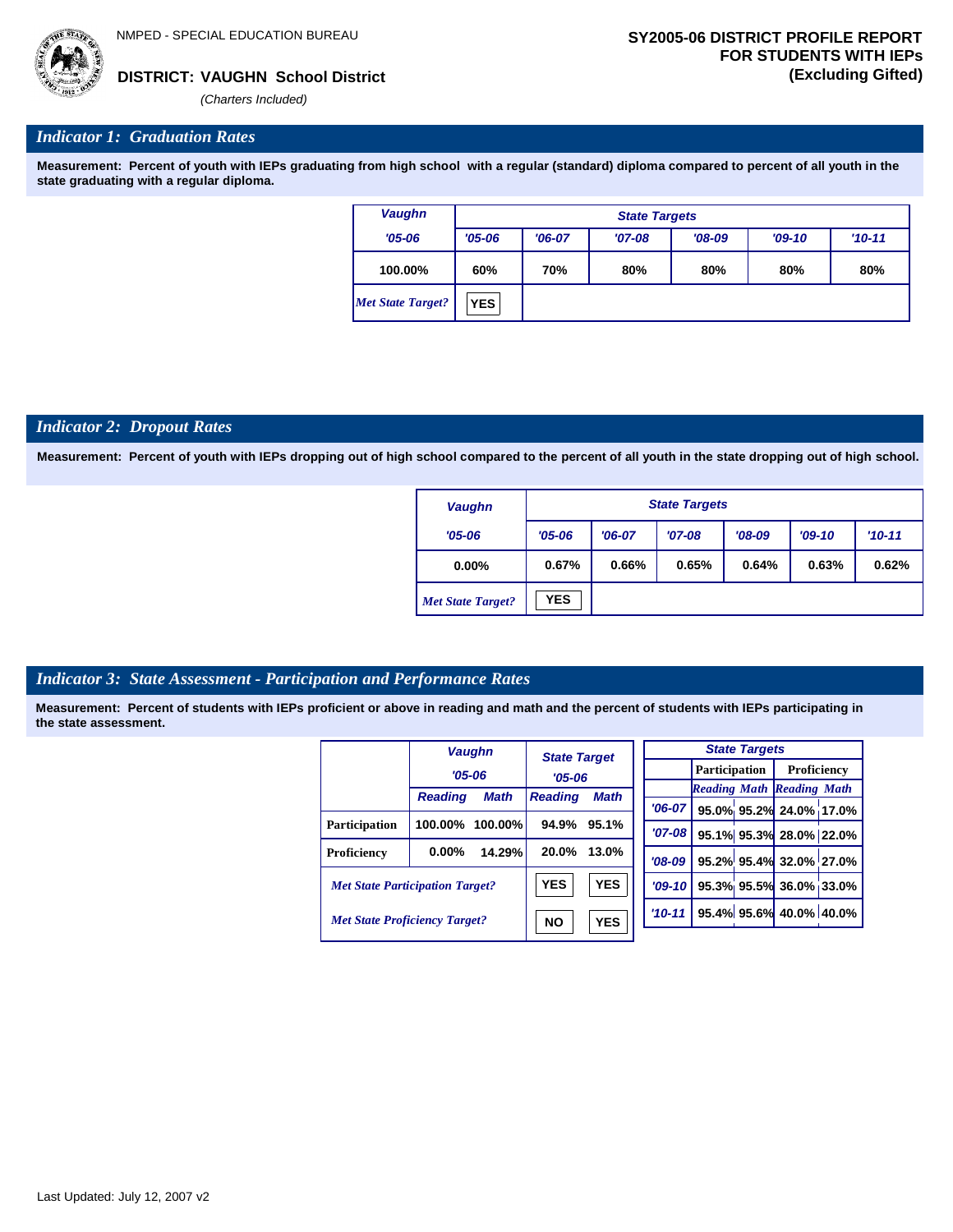

#### *Indicator 4: Suspension and Expulsion (Ages 3-21)*

**Measurement A: Percent of students with IEPs identified as having a significant discrepancy in the rates of suspensions and expulsions for greater than 10 days in a school year compared to state target.**

*Less than 10 students are not identified and is indicated by "<10". Suspensions/Expulsions of three or less are not reported.*

| Vaughn '05-06        |                                |                             |
|----------------------|--------------------------------|-----------------------------|
| <b>District Rate</b> | <b>State</b><br><b>Average</b> | <b>Met State</b><br>Target? |
| $0.00\%$             | 0.12%                          | <b>YES</b>                  |

*Note: New Mexico's definition of "significant discrepancy" is any LEA with a suspension rate equal to or above the state average with a positive difference in the number*  $\epsilon$ *students with IEPs suspended when compared to all students suspended.*

#### *Indicator 5: School Age Least Restrictive Environment (LRE)*

**Measurement: Percent of students with IEPs, ages 6 through 21 in three LRE settings compared to the state target.**

| <b>Vaughn</b>            |            | <b>State Targets</b> |            |          |          |          |  |  |  |  |
|--------------------------|------------|----------------------|------------|----------|----------|----------|--|--|--|--|
| $'05 - 06$               | $'05 - 06$ | $'06-07$             | $'07 - 08$ | $'08-09$ | $'09-10$ | $'10-11$ |  |  |  |  |
| 88.24%                   | 50%        | 54%                  | 58%        | 62%      | 66%      | 70%      |  |  |  |  |
| <b>Met Target?</b><br>5A | <b>YES</b> |                      |            |          |          |          |  |  |  |  |
|                          |            |                      |            |          |          |          |  |  |  |  |
| 0.00%                    | 20%        | 18.5%                | 17%        | 15.5%    | 14%      | 12.5%    |  |  |  |  |
| <b>Met Target?</b><br>5B | <b>YES</b> |                      |            |          |          |          |  |  |  |  |
| $0.00\%$                 | 2.02%      | 2.01%                | 2%         | 1.99%    | 1.98%    | 1.97%    |  |  |  |  |
| 5C Met Target?           | <b>YES</b> |                      |            |          |          |          |  |  |  |  |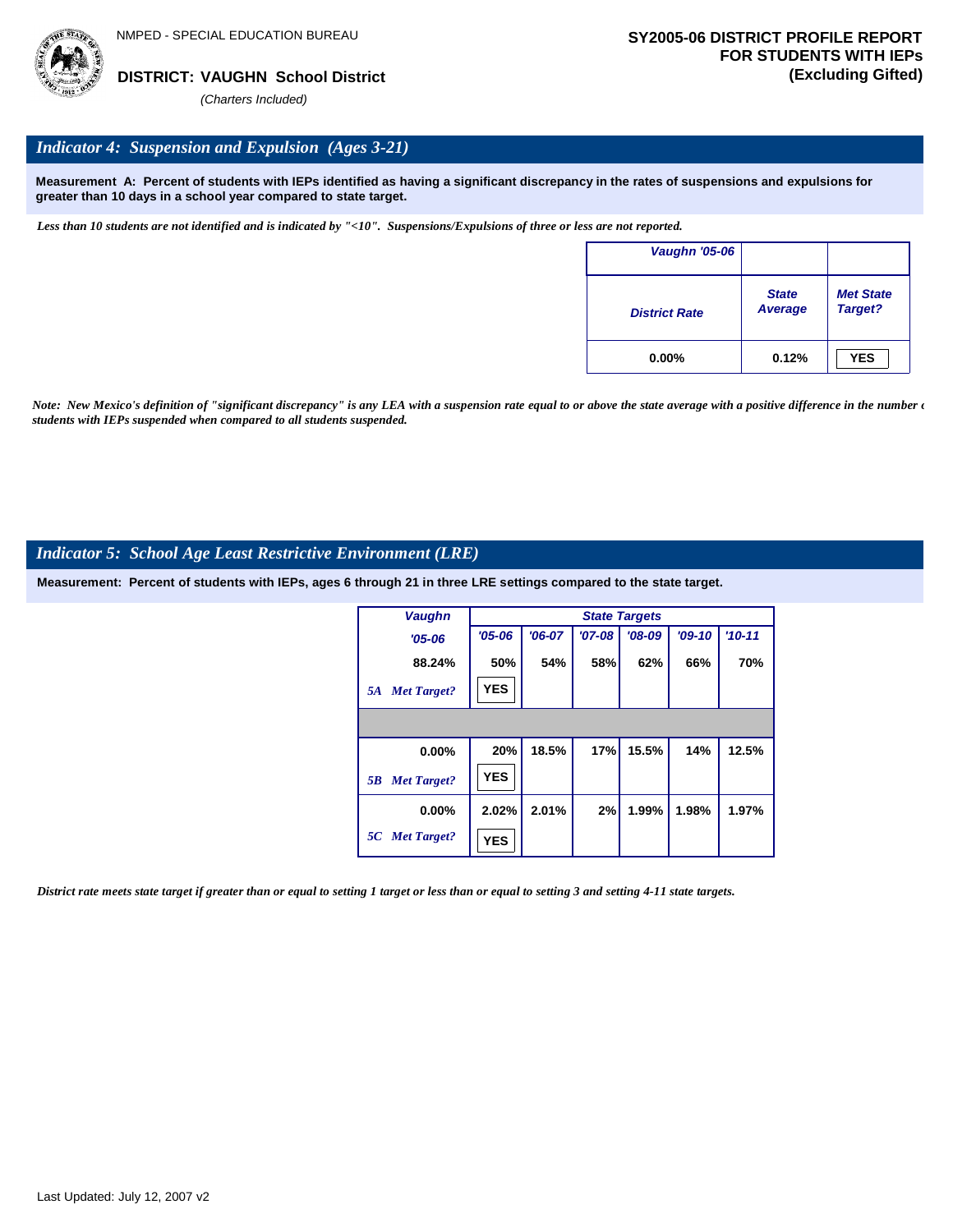

*Charters Not Included*

#### *Indicator 6: Preschool Age Least Restrictive Environment (LRE)*

**Measurement: Percent of preschool students with IEPs, ages 3 through 5 who received special education and related services in settings with typically developing peers compared to the state target.**

| <b>Vaughn</b>         | <b>State Targets</b> |          |          |          |          |            |  |  |
|-----------------------|----------------------|----------|----------|----------|----------|------------|--|--|
| $'05 - 06$            | $'05 - 06$           | $'06-07$ | $'07-08$ | $'08-09$ | $'09-10$ | $'10 - 11$ |  |  |
| 100.00%               | 56%                  | 58.8%    | 61.6%    | 64.4%    | 67.2%    | 70%        |  |  |
| <b>6B</b> Met Target? | <b>YES</b>           |          |          |          |          |            |  |  |

# *Indicator 12: Effective Transition (Part C to Part B)*

| <b>Vaughn</b>            |                          | '05-06   '06-07   '07-08   '08-09   '09-10   '10-11 |  |  |  |  |
|--------------------------|--------------------------|-----------------------------------------------------|--|--|--|--|
| <b>State Targets</b>     | Cannot be less than 100% |                                                     |  |  |  |  |
| <b>District Rate</b>     | 100.0%                   |                                                     |  |  |  |  |
| <b>Met State Target?</b> | <b>YES</b>               |                                                     |  |  |  |  |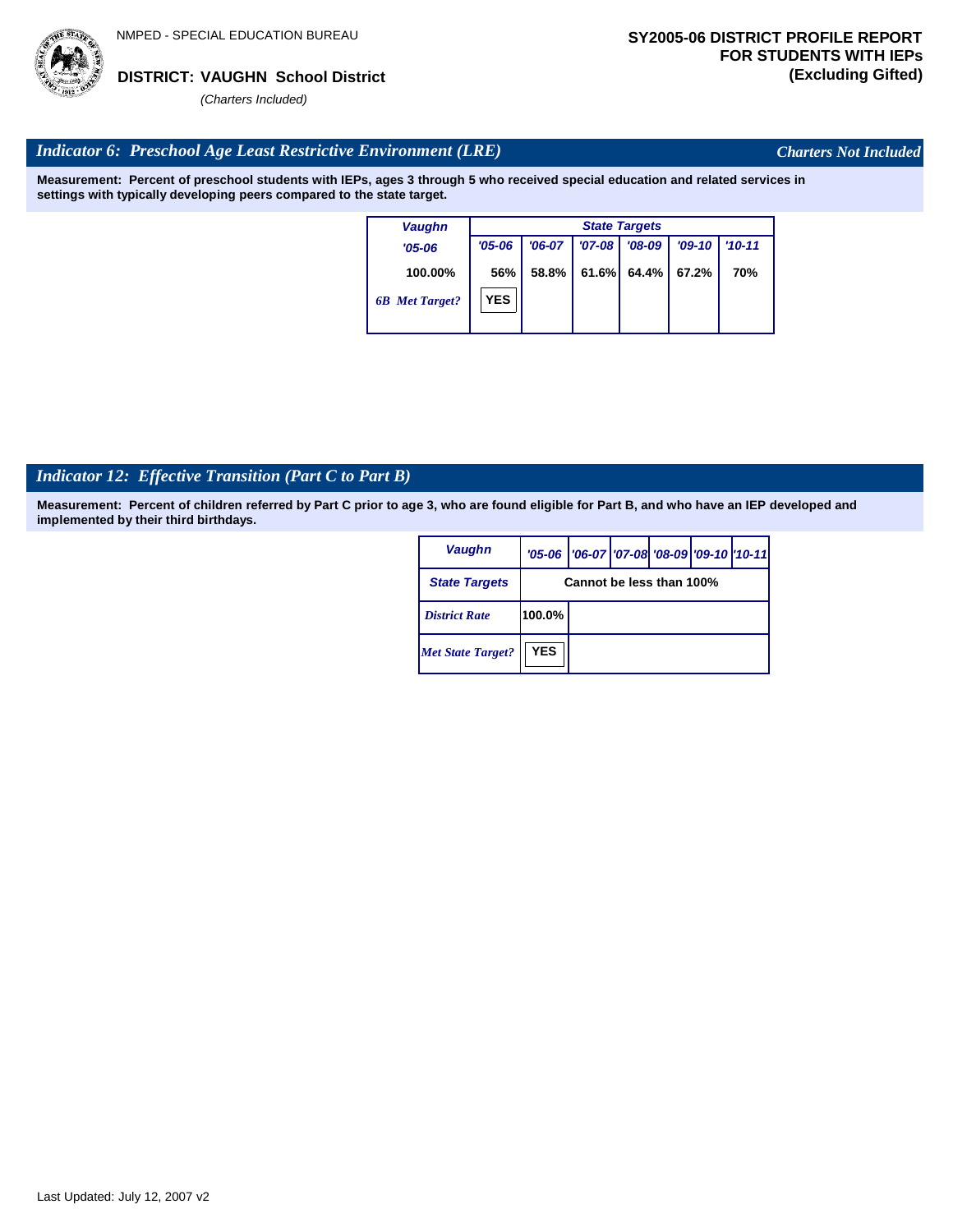

#### *Indicator 1: Graduation Rates*

**Measurement: Percent of youth with IEPs graduating from high school with a regular (standard) diploma compared to percent of all youth in the state graduating with a regular diploma.**

| Roy                      |            | <b>State Targets</b> |          |          |          |            |  |  |  |  |
|--------------------------|------------|----------------------|----------|----------|----------|------------|--|--|--|--|
| $'05 - 06$               | $'05 - 06$ | $'06-07$             | $'07-08$ | $'08-09$ | $'09-10$ | $'10 - 11$ |  |  |  |  |
| 100.00%                  | 60%        | 70%                  | 80%      | 80%      | 80%      | 80%        |  |  |  |  |
| <b>Met State Target?</b> | <b>YES</b> |                      |          |          |          |            |  |  |  |  |

#### *Indicator 2: Dropout Rates*

**Measurement: Percent of youth with IEPs dropping out of high school compared to the percent of all youth in the state dropping out of high school.**

| Roy                      |            | <b>State Targets</b> |          |          |          |            |  |  |  |
|--------------------------|------------|----------------------|----------|----------|----------|------------|--|--|--|
| $'05 - 06$               | $'05 - 06$ | $'06-07$             | $'07-08$ | $'08-09$ | $'09-10$ | $'10 - 11$ |  |  |  |
| $0.00\%$                 | 0.67%      | 0.66%                | 0.65%    | 0.64%    | 0.63%    | 0.62%      |  |  |  |
| <b>Met State Target?</b> | <b>YES</b> |                      |          |          |          |            |  |  |  |

#### *Indicator 3: State Assessment - Participation and Performance Rates*

|                                        | <b>Roy</b>     |                          | <b>State Target</b> |             |          |  |  | <b>State Targets</b>    |                                  |             |  |  |
|----------------------------------------|----------------|--------------------------|---------------------|-------------|----------|--|--|-------------------------|----------------------------------|-------------|--|--|
|                                        | $'05 - 06$     |                          | $'05 - 06$          |             |          |  |  | <b>Participation</b>    |                                  | Proficiency |  |  |
|                                        |                |                          |                     |             |          |  |  |                         | <b>Reading Math Reading Math</b> |             |  |  |
|                                        | <b>Reading</b> | <b>Math</b>              | <b>Reading</b>      | <b>Math</b> | $'06-07$ |  |  |                         | 95.0% 95.2% 24.0% 17.0%          |             |  |  |
| Participation                          | 100.00%        | $100.00\%$               | 94.9%               | 95.1%       | $'07-08$ |  |  |                         |                                  |             |  |  |
|                                        |                |                          |                     |             |          |  |  |                         | 95.1% 95.3% 28.0% 22.0%          |             |  |  |
| Proficiency                            | 62.50%         | 75.00%                   | 20.0%               | 13.0%       | $'08-09$ |  |  |                         | 95.2% 95.4% 32.0% 27.0%          |             |  |  |
| <b>Met State Participation Target?</b> |                |                          | <b>YES</b>          | <b>YES</b>  | $'09-10$ |  |  |                         | 95.3% 95.5% 36.0% 33.0%          |             |  |  |
| <b>Met State Proficiency Target?</b>   |                | <b>YES</b><br><b>YES</b> |                     | $'10-11$    |          |  |  | 95.4% 95.6% 40.0% 40.0% |                                  |             |  |  |
|                                        |                |                          |                     |             |          |  |  |                         |                                  |             |  |  |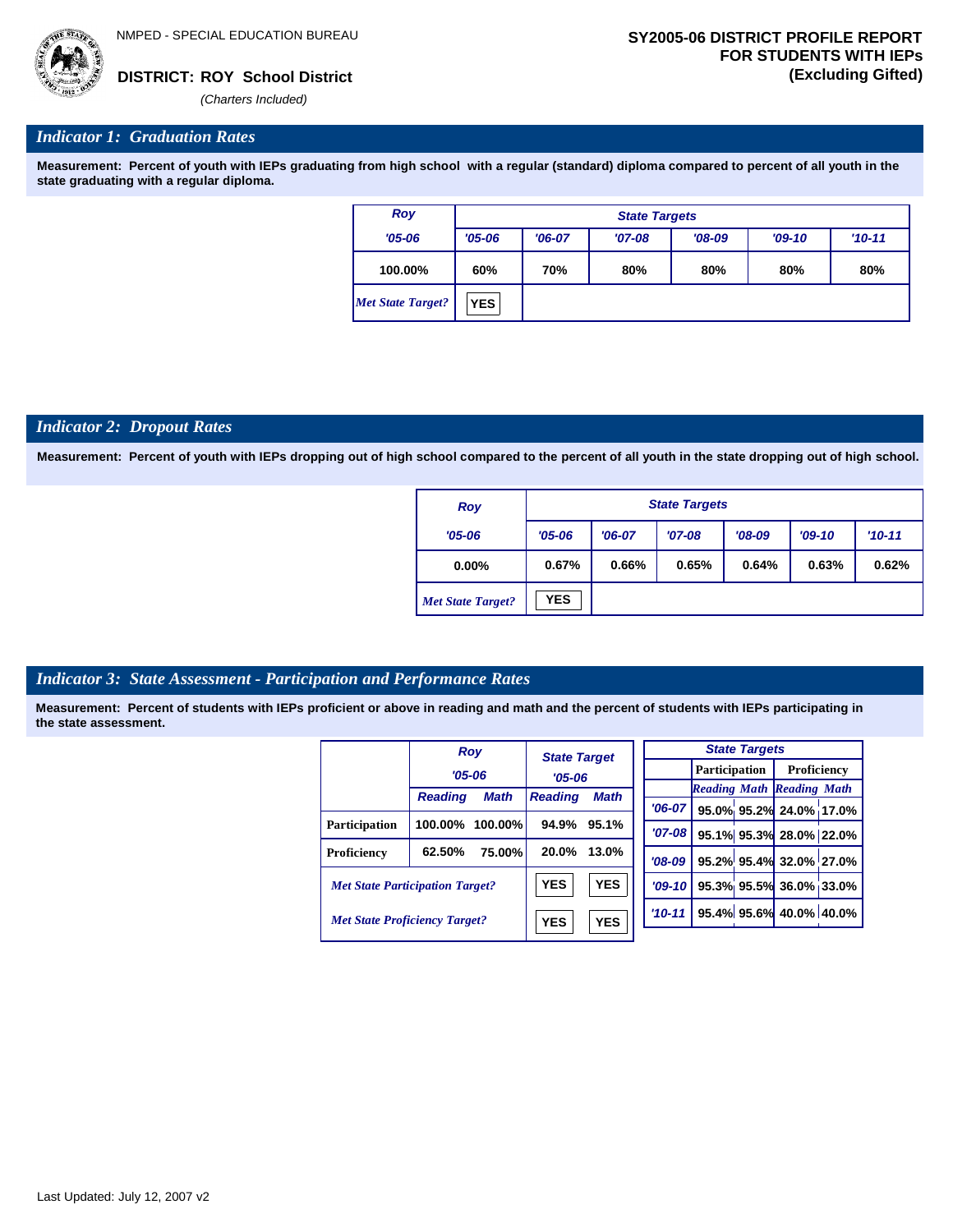

#### *Indicator 4: Suspension and Expulsion (Ages 3-21)*

**Measurement A: Percent of students with IEPs identified as having a significant discrepancy in the rates of suspensions and expulsions for greater than 10 days in a school year compared to state target.**

*Less than 10 students are not identified and is indicated by "<10". Suspensions/Expulsions of three or less are not reported.*

| <b>Roy '05-06</b>    |                         |                             |
|----------------------|-------------------------|-----------------------------|
| <b>District Rate</b> | <b>State</b><br>Average | <b>Met State</b><br>Target? |
| $0.00\%$             | 0.12%                   | <b>YES</b>                  |

*Note: New Mexico's definition of "significant discrepancy" is any LEA with a suspension rate equal to or above the state average with a positive difference in the number*  $\epsilon$ *students with IEPs suspended when compared to all students suspended.*

#### *Indicator 5: School Age Least Restrictive Environment (LRE)*

**Measurement: Percent of students with IEPs, ages 6 through 21 in three LRE settings compared to the state target.**

| <b>Roy</b>               |            | <b>State Targets</b> |          |          |          |            |  |  |  |  |
|--------------------------|------------|----------------------|----------|----------|----------|------------|--|--|--|--|
| $'05 - 06$               | $'05 - 06$ | $'06-07$             | $'07-08$ | $'08-09$ | $'09-10$ | $'10 - 11$ |  |  |  |  |
| 81.82%                   | 50%        | 54%                  | 58%      | 62%      | 66%      | 70%        |  |  |  |  |
| <b>Met Target?</b><br>5A | <b>YES</b> |                      |          |          |          |            |  |  |  |  |
|                          |            |                      |          |          |          |            |  |  |  |  |
| 0.00%                    | 20%        | 18.5%                | 17%      | 15.5%    | 14%      | 12.5%      |  |  |  |  |
| <b>Met Target?</b><br>5B | <b>YES</b> |                      |          |          |          |            |  |  |  |  |
| $0.00\%$                 | 2.02%      | 2.01%                | 2%       | 1.99%    | 1.98%    | 1.97%      |  |  |  |  |
| 5C Met Target?           | <b>YES</b> |                      |          |          |          |            |  |  |  |  |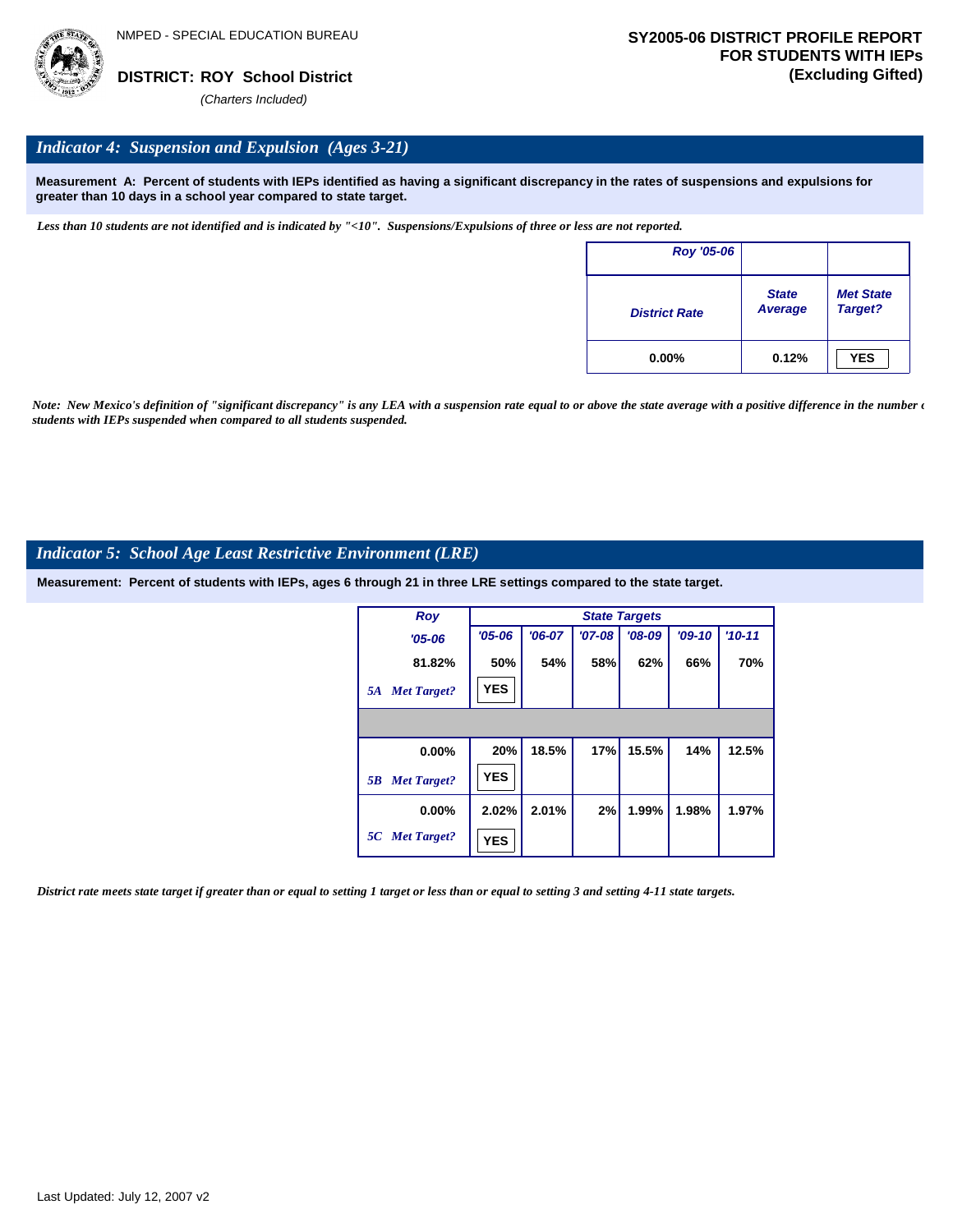

*Charters Not Included*

### *Indicator 6: Preschool Age Least Restrictive Environment (LRE)*

**Measurement: Percent of preschool students with IEPs, ages 3 through 5 who received special education and related services in settings with typically developing peers compared to the state target.**

| <b>Roy</b>            |                   | <b>State Targets</b> |            |          |          |            |  |  |
|-----------------------|-------------------|----------------------|------------|----------|----------|------------|--|--|
| $'05 - 06$            | $'05 - 06$        | $'06-07$             | $'07 - 08$ | $'08-09$ | $'09-10$ | $'10 - 11$ |  |  |
| <b>6B</b> Met Target? | 56%<br><b>YES</b> | 58.8%                | 61.6%      | 64.4%    | 67.2%    | 70%        |  |  |

# *Indicator 12: Effective Transition (Part C to Part B)*

| Roy                      |                          | '05-06   '06-07   '07-08   '08-09   '09-10   '10-11 |  |  |  |  |
|--------------------------|--------------------------|-----------------------------------------------------|--|--|--|--|
| <b>State Targets</b>     | Cannot be less than 100% |                                                     |  |  |  |  |
| <b>District Rate</b>     | 100.0%                   |                                                     |  |  |  |  |
| <b>Met State Target?</b> | <b>YES</b>               |                                                     |  |  |  |  |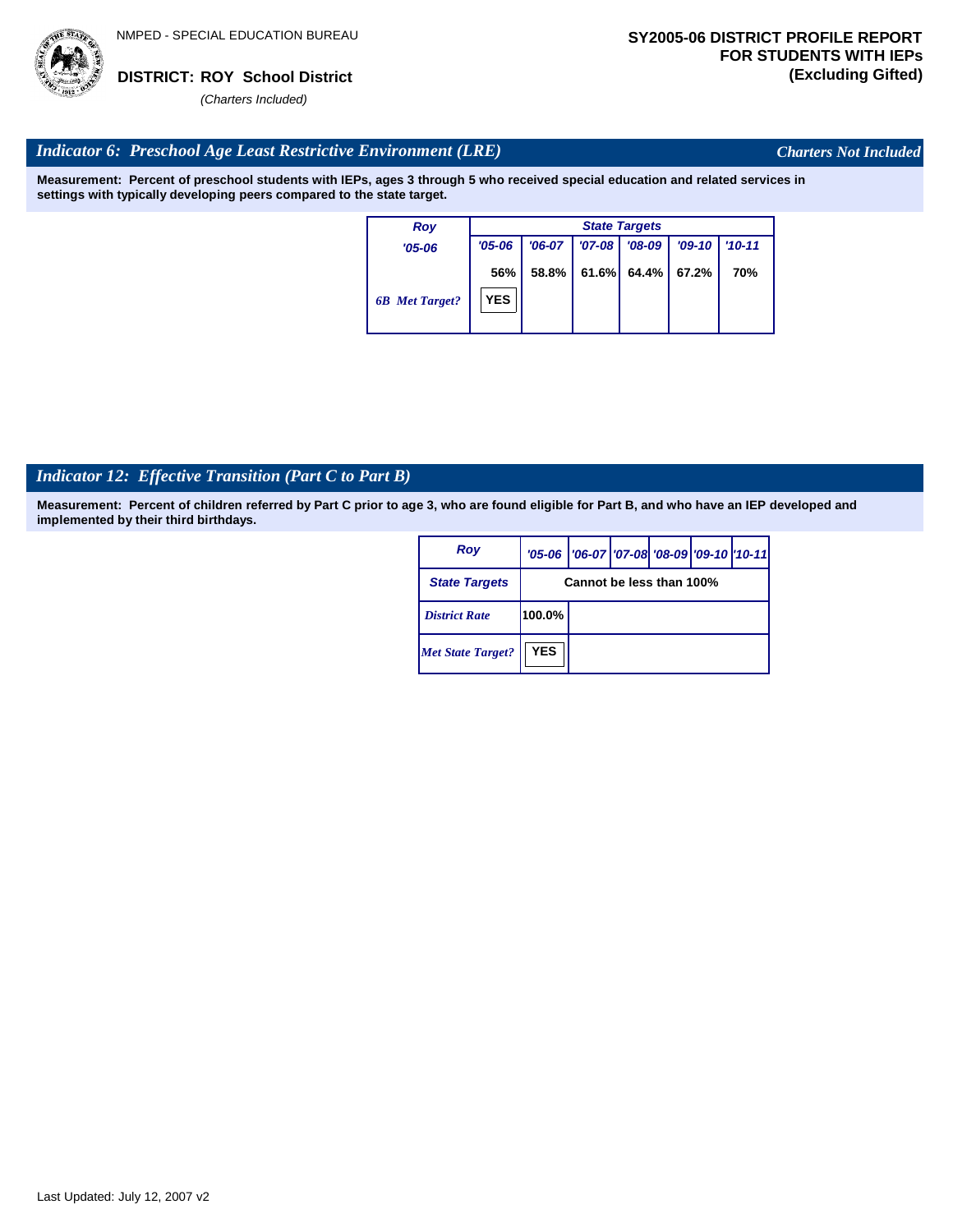**MOSQUERO School District DISTRICT: (Excluding Gifted)**

*(Charters Included)*

#### *Indicator 1: Graduation Rates*

**Measurement: Percent of youth with IEPs graduating from high school with a regular (standard) diploma compared to percent of all youth in the state graduating with a regular diploma.**

| <b>Mosquero</b>          | <b>State Targets</b> |          |          |          |          |          |  |  |  |
|--------------------------|----------------------|----------|----------|----------|----------|----------|--|--|--|
| $'05 - 06$               | $'05 - 06$           | $'06-07$ | $'07-08$ | $'08-09$ | $'09-10$ | $'10-11$ |  |  |  |
|                          | 60%                  | 70%      | 80%      | 80%      | 80%      | 80%      |  |  |  |
| <b>Met State Target?</b> | <b>YES</b>           |          |          |          |          |          |  |  |  |

#### *Indicator 2: Dropout Rates*

**Measurement: Percent of youth with IEPs dropping out of high school compared to the percent of all youth in the state dropping out of high school.**

| <b>Mosquero</b>          |            | <b>State Targets</b> |          |          |          |          |  |  |  |
|--------------------------|------------|----------------------|----------|----------|----------|----------|--|--|--|
| $'05 - 06$               | $'05 - 06$ | $'06-07$             | $'07-08$ | $'08-09$ | $'09-10$ | $'10-11$ |  |  |  |
| 5.26%                    | 0.67%      | 0.66%                | 0.65%    | 0.64%    | 0.63%    | 0.62%    |  |  |  |
| <b>Met State Target?</b> | <b>NO</b>  |                      |          |          |          |          |  |  |  |

#### *Indicator 3: State Assessment - Participation and Performance Rates*

|                                        |                | <b>Mosquero</b> | <b>State Target</b> |             |          |  |  | <b>State Targets</b>    |                                  |  |
|----------------------------------------|----------------|-----------------|---------------------|-------------|----------|--|--|-------------------------|----------------------------------|--|
|                                        | $'05 - 06$     |                 | $'05 - 06$          |             |          |  |  | <b>Participation</b>    | Proficiency                      |  |
|                                        |                |                 |                     |             |          |  |  |                         | <b>Reading Math Reading Math</b> |  |
|                                        | <b>Reading</b> | <b>Math</b>     | <b>Reading</b>      | <b>Math</b> | $'06-07$ |  |  |                         | 95.0% 95.2% 24.0% 17.0%          |  |
| Participation                          | 100.00%        | $100.00\%$      | 94.9%               | 95.1%       |          |  |  |                         |                                  |  |
|                                        |                |                 |                     |             | $'07-08$ |  |  |                         | 95.1% 95.3% 28.0% 22.0%          |  |
| Proficiency                            | 16.67%         | 33.33%          | 20.0%               | 13.0%       | $'08-09$ |  |  |                         | 95.2% 95.4% 32.0% 27.0%          |  |
| <b>Met State Participation Target?</b> |                |                 | <b>YES</b>          | <b>YES</b>  | $'09-10$ |  |  |                         | 95.3% 95.5% 36.0% 33.0%          |  |
| <b>Met State Proficiency Target?</b>   |                | <b>NO</b>       | <b>YES</b>          | $'10-11$    |          |  |  | 95.4% 95.6% 40.0% 40.0% |                                  |  |
|                                        |                |                 |                     |             |          |  |  |                         |                                  |  |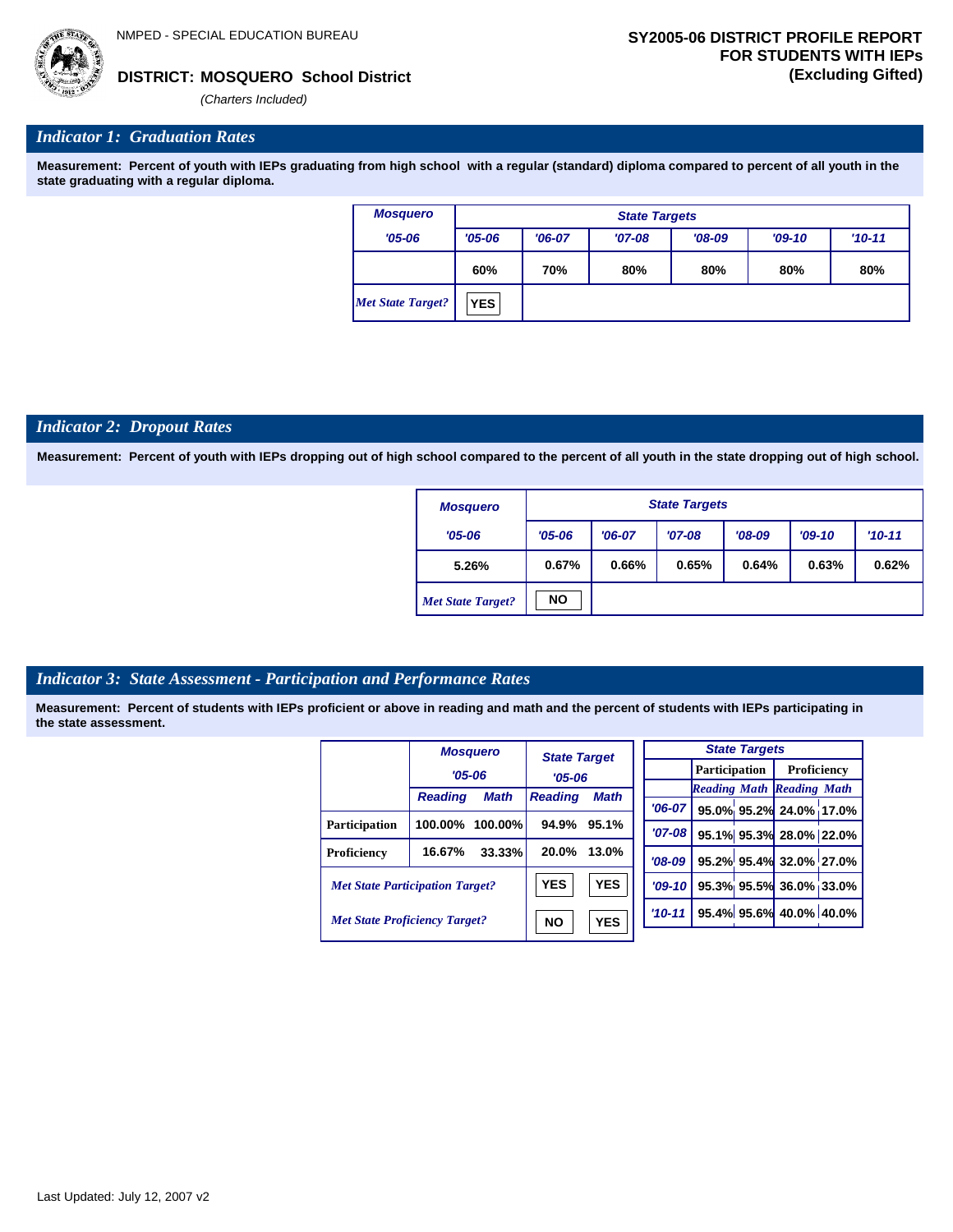### *Indicator 4: Suspension and Expulsion (Ages 3-21)*

**Measurement A: Percent of students with IEPs identified as having a significant discrepancy in the rates of suspensions and expulsions for greater than 10 days in a school year compared to state target.**

*Less than 10 students are not identified and is indicated by "<10". Suspensions/Expulsions of three or less are not reported.*

| <b>Mosquero '05-06</b> |                                |                             |
|------------------------|--------------------------------|-----------------------------|
| <b>District Rate</b>   | <b>State</b><br><b>Average</b> | <b>Met State</b><br>Target? |
| $0.00\%$               | 0.12%                          | <b>YES</b>                  |

*Note: New Mexico's definition of "significant discrepancy" is any LEA with a suspension rate equal to or above the state average with a positive difference in the number*  $\epsilon$ *students with IEPs suspended when compared to all students suspended.*

### *Indicator 5: School Age Least Restrictive Environment (LRE)*

**Measurement: Percent of students with IEPs, ages 6 through 21 in three LRE settings compared to the state target.**

| <b>Mosquero</b>          |            |          |          | <b>State Targets</b> |          |            |
|--------------------------|------------|----------|----------|----------------------|----------|------------|
| $'05 - 06$               | $'05 - 06$ | $'06-07$ | $'07-08$ | $'08-09$             | $'09-10$ | $'10 - 11$ |
| 66.67%                   | 50%        | 54%      | 58%      | 62%                  | 66%      | 70%        |
| <b>Met Target?</b><br>5A | <b>YES</b> |          |          |                      |          |            |
|                          |            |          |          |                      |          |            |
| 11.11%                   | 20%        | 18.5%    | 17%      | 15.5%                | 14%      | 12.5%      |
| <b>Met Target?</b><br>5B | <b>YES</b> |          |          |                      |          |            |
| 0.00%                    | 2.02%      | 2.01%    | 2%       | 1.99%                | 1.98%    | 1.97%      |
| 5C Met Target?           | <b>YES</b> |          |          |                      |          |            |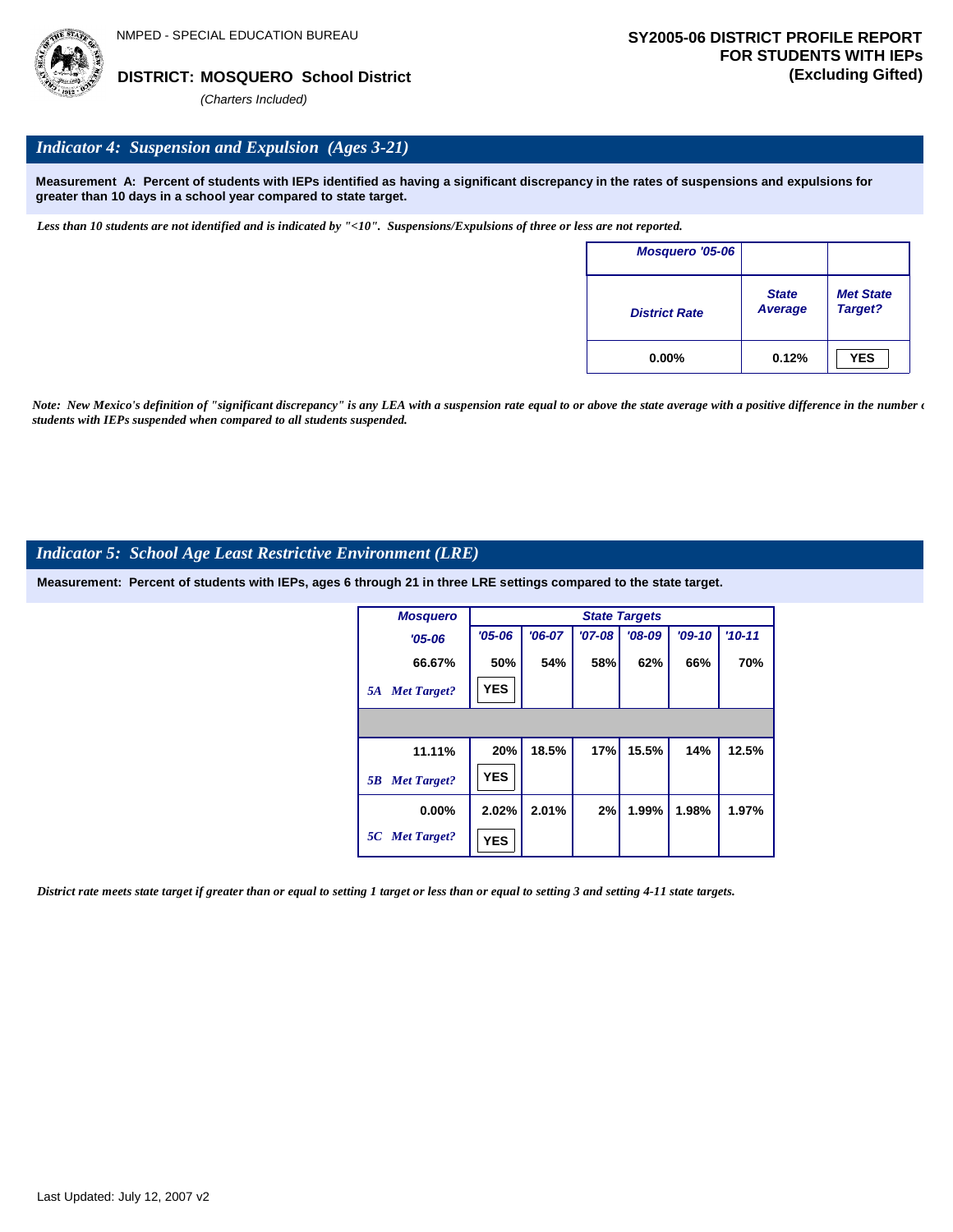

*Charters Not Included*

#### *Indicator 6: Preschool Age Least Restrictive Environment (LRE)*

**Measurement: Percent of preschool students with IEPs, ages 3 through 5 who received special education and related services in settings with typically developing peers compared to the state target.**

| <b>Mosquero</b>       |            | <b>State Targets</b> |            |          |          |            |  |  |  |  |  |
|-----------------------|------------|----------------------|------------|----------|----------|------------|--|--|--|--|--|
| $'05-06$              | $'05 - 06$ | $'06-07$             | $'07 - 08$ | $'08-09$ | $'09-10$ | $'10 - 11$ |  |  |  |  |  |
| 100.00%               | 56%        | 58.8%                | 61.6%      | 64.4%    | 67.2%    | 70%        |  |  |  |  |  |
| <b>6B</b> Met Target? | <b>YES</b> |                      |            |          |          |            |  |  |  |  |  |

# *Indicator 12: Effective Transition (Part C to Part B)*

| <b>Mosquero</b>          |                          | '05-06   '06-07   '07-08 '08-09   '09-10   '10-11 |  |  |  |  |  |  |
|--------------------------|--------------------------|---------------------------------------------------|--|--|--|--|--|--|
| <b>State Targets</b>     | Cannot be less than 100% |                                                   |  |  |  |  |  |  |
| <b>District Rate</b>     | 100.0%                   |                                                   |  |  |  |  |  |  |
| <b>Met State Target?</b> | <b>YES</b>               |                                                   |  |  |  |  |  |  |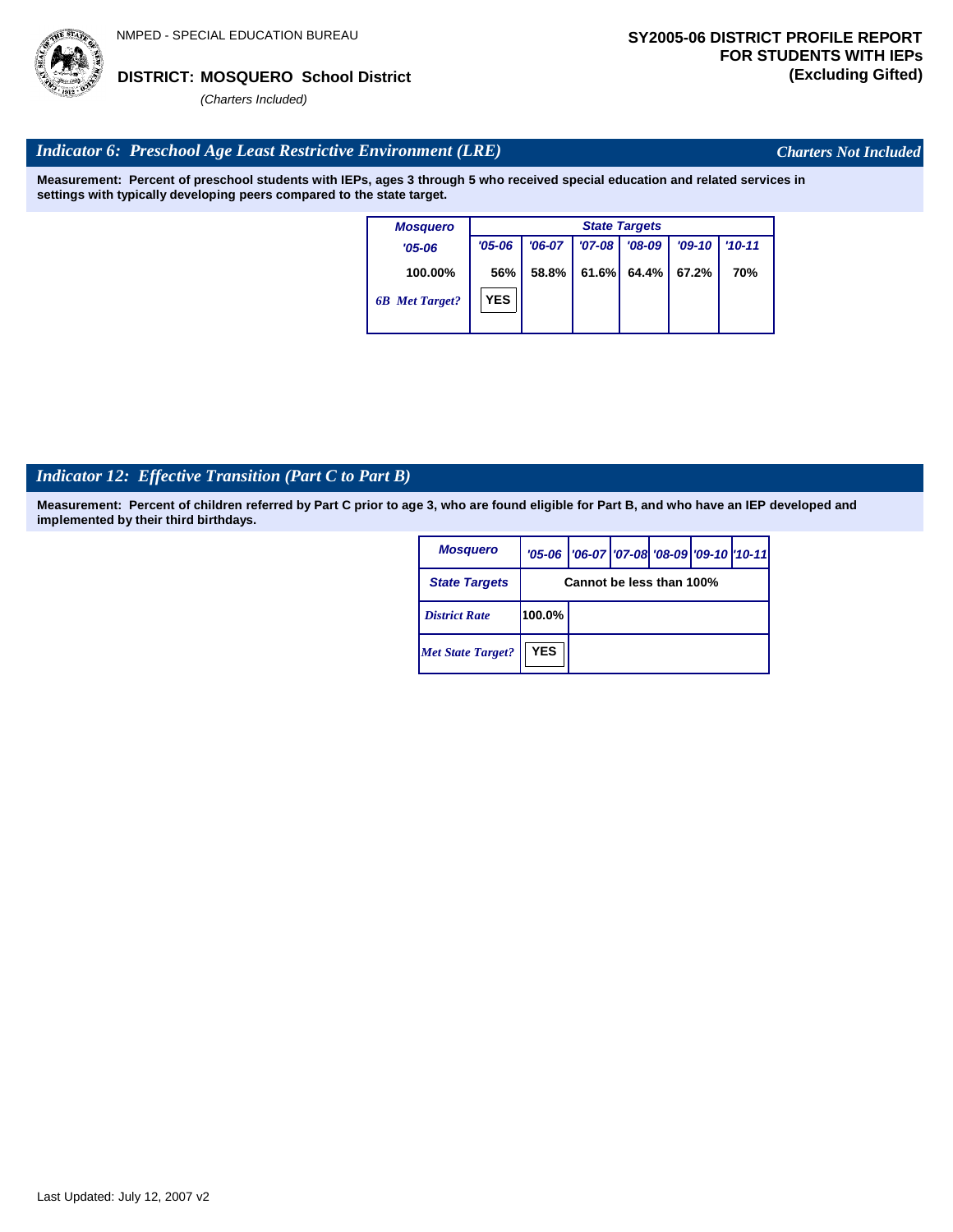**LORDSBURG School District DISTRICT: (Excluding Gifted)**

*(Charters Included)*

#### *Indicator 1: Graduation Rates*

**Measurement: Percent of youth with IEPs graduating from high school with a regular (standard) diploma compared to percent of all youth in the state graduating with a regular diploma.**

| <b>Lordsburg</b>         |            | <b>State Targets</b> |          |          |          |          |  |  |  |  |  |  |
|--------------------------|------------|----------------------|----------|----------|----------|----------|--|--|--|--|--|--|
| $'05 - 06$               | $'05 - 06$ | $'06-07$             | $'07-08$ | $'08-09$ | $'09-10$ | $'10-11$ |  |  |  |  |  |  |
| 44.44%                   | 60%        | 70%                  | 80%      | 80%      | 80%      | 80%      |  |  |  |  |  |  |
| <b>Met State Target?</b> | <b>NO</b>  |                      |          |          |          |          |  |  |  |  |  |  |

#### *Indicator 2: Dropout Rates*

**Measurement: Percent of youth with IEPs dropping out of high school compared to the percent of all youth in the state dropping out of high school.**

| <b>Lordsburg</b>         |            | <b>State Targets</b> |          |          |          |          |  |  |  |  |
|--------------------------|------------|----------------------|----------|----------|----------|----------|--|--|--|--|
| $'05 - 06$               | $'05 - 06$ | $'06-07$             | $'07-08$ | $'08-09$ | $'09-10$ | $'10-11$ |  |  |  |  |
| 0.45%                    | 0.67%      | 0.66%                | 0.65%    | 0.64%    | 0.63%    | 0.62%    |  |  |  |  |
| <b>Met State Target?</b> | <b>YES</b> |                      |          |          |          |          |  |  |  |  |

### *Indicator 3: State Assessment - Participation and Performance Rates*

|                                        |                | <b>Lordsburg</b>       | <b>State Target</b><br>$'05 - 06$ |             |            |                      |  | <b>State Targets</b>    |                                  |  |
|----------------------------------------|----------------|------------------------|-----------------------------------|-------------|------------|----------------------|--|-------------------------|----------------------------------|--|
|                                        | $'05 - 06$     |                        |                                   |             |            | <b>Participation</b> |  | Proficiency             |                                  |  |
|                                        | <b>Reading</b> | <b>Math</b>            | <b>Reading</b>                    | <b>Math</b> |            |                      |  |                         | <b>Reading Math Reading Math</b> |  |
|                                        |                |                        |                                   |             |            | $'06-07$             |  |                         | 95.0% 95.2% 24.0% 17.0%          |  |
| <b>Participation</b>                   | 100.00%        | $100.00\%$             | 94.9%                             | 95.1%       |            | $'07 - 08$           |  |                         | 95.1% 95.3% 28.0% 22.0%          |  |
| Proficiency                            | 5.77%          | 1.92%                  | 20.0%                             | 13.0%       |            | $'08-09$             |  |                         | 95.2% 95.4% 32.0% 27.0%          |  |
| <b>Met State Participation Target?</b> |                | <b>YES</b>             | <b>YES</b>                        |             | $'09-10'$  |                      |  | 95.3% 95.5% 36.0% 33.0% |                                  |  |
| <b>Met State Proficiency Target?</b>   |                | <b>NO</b><br><b>NO</b> |                                   |             | $'10 - 11$ |                      |  | 95.4% 95.6% 40.0% 40.0% |                                  |  |
|                                        |                |                        |                                   |             |            |                      |  |                         |                                  |  |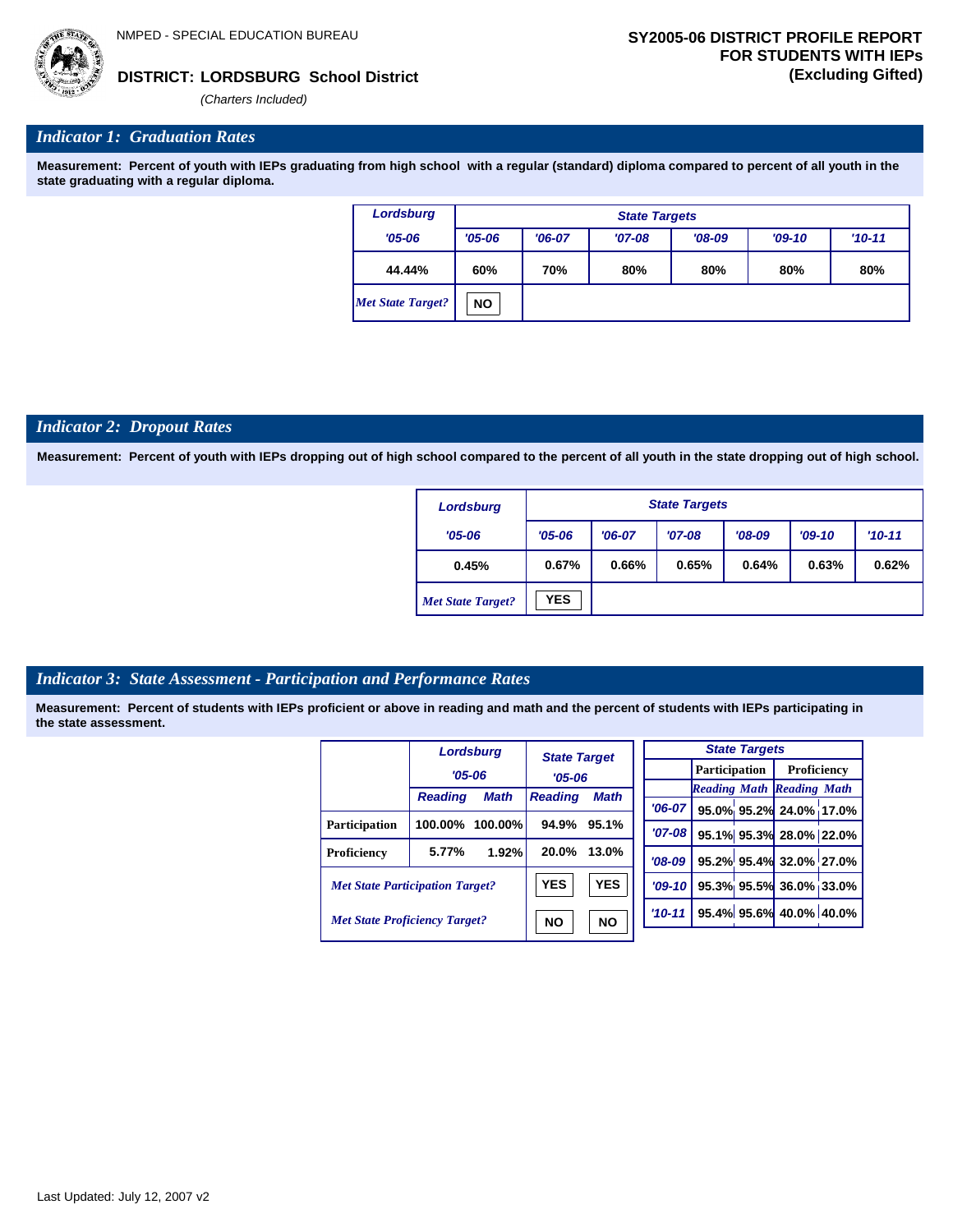

## *Indicator 4: Suspension and Expulsion (Ages 3-21)*

**Measurement A: Percent of students with IEPs identified as having a significant discrepancy in the rates of suspensions and expulsions for greater than 10 days in a school year compared to state target.**

*Less than 10 students are not identified and is indicated by "<10". Suspensions/Expulsions of three or less are not reported.*

| Lordsburg '05-06     |                                |                             |
|----------------------|--------------------------------|-----------------------------|
| <b>District Rate</b> | <b>State</b><br><b>Average</b> | <b>Met State</b><br>Target? |
| $0.00\%$             | 0.12%                          | <b>YES</b>                  |

*Note: New Mexico's definition of "significant discrepancy" is any LEA with a suspension rate equal to or above the state average with a positive difference in the number*  $\epsilon$ *students with IEPs suspended when compared to all students suspended.*

#### *Indicator 5: School Age Least Restrictive Environment (LRE)*

**Measurement: Percent of students with IEPs, ages 6 through 21 in three LRE settings compared to the state target.**

| <b>Lordsburg</b>         |            |          |            | <b>State Targets</b> |          |          |
|--------------------------|------------|----------|------------|----------------------|----------|----------|
| $'05 - 06$               | $'05 - 06$ | $'06-07$ | $'07 - 08$ | $'08-09$             | $'09-10$ | $'10-11$ |
| 63.00%                   | 50%        | 54%      | 58%        | 62%                  | 66%      | 70%      |
| <b>Met Target?</b><br>5A | <b>YES</b> |          |            |                      |          |          |
|                          |            |          |            |                      |          |          |
| 6.00%                    | 20%        | 18.5%    | 17%        | 15.5%                | 14%      | 12.5%    |
| <b>Met Target?</b><br>5B | <b>YES</b> |          |            |                      |          |          |
| $0.00\%$                 | 2.02%      | 2.01%    | 2%         | 1.99%                | 1.98%    | 1.97%    |
| 5C Met Target?           | <b>YES</b> |          |            |                      |          |          |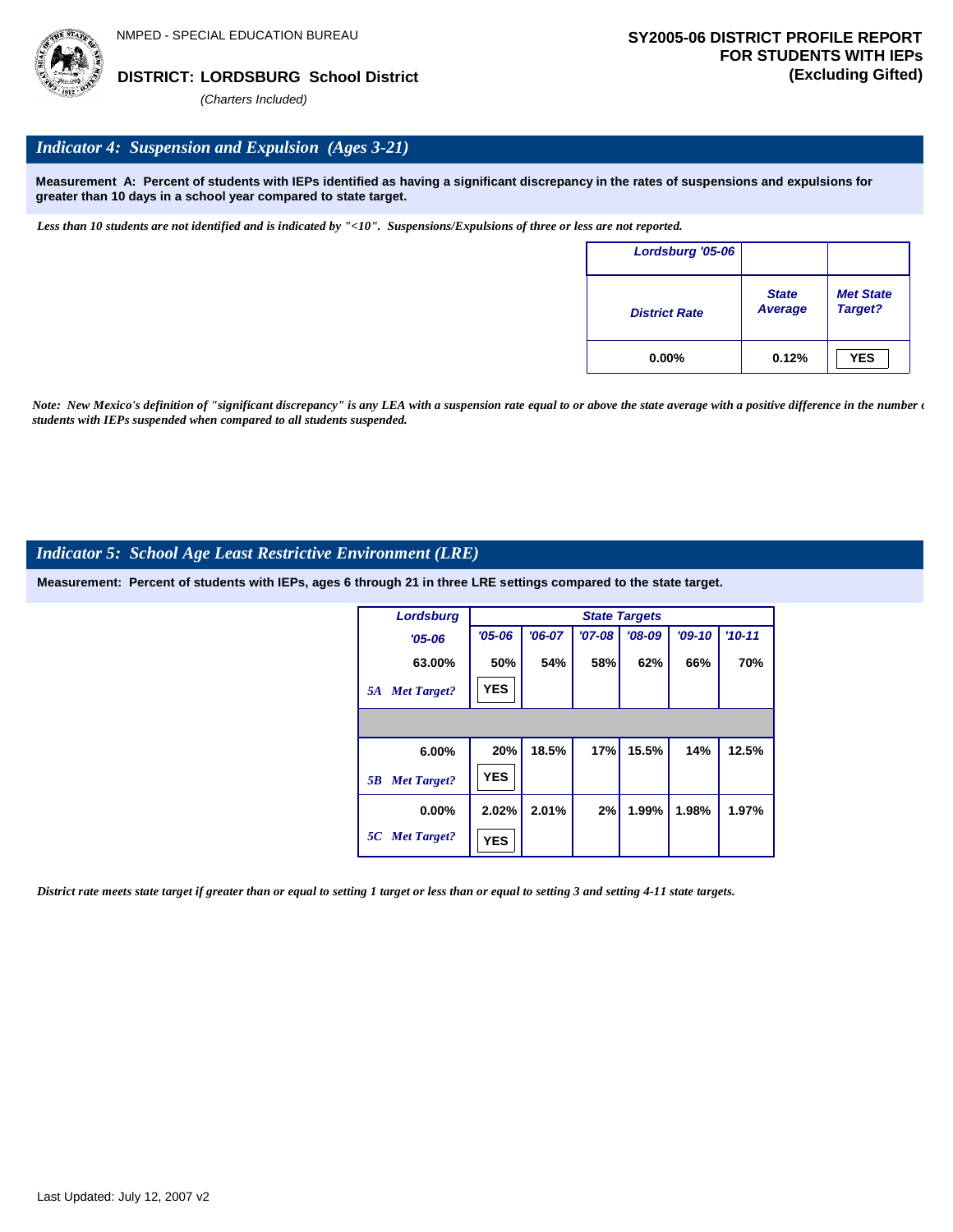### *Indicator 6: Preschool Age Least Restrictive Environment (LRE)*

**Measurement: Percent of preschool students with IEPs, ages 3 through 5 who received special education and related services in settings with typically developing peers compared to the state target.**

| <b>Lordsburg</b>      |            | <b>State Targets</b> |          |          |          |            |  |  |  |  |  |
|-----------------------|------------|----------------------|----------|----------|----------|------------|--|--|--|--|--|
| $'05 - 06$            | $'05 - 06$ | $'06-07$             | $'07-08$ | $'08-09$ | $'09-10$ | $'10 - 11$ |  |  |  |  |  |
| 100.00%               | 56%        | 58.8%                | 61.6%    | 64.4%    | 67.2%    | 70%        |  |  |  |  |  |
| <b>6B</b> Met Target? | <b>YES</b> |                      |          |          |          |            |  |  |  |  |  |

# *Indicator 12: Effective Transition (Part C to Part B)*

**Measurement: Percent of children referred by Part C prior to age 3, who are found eligible for Part B, and who have an IEP developed and implemented by their third birthdays.**

| <b>Lordsburg</b>         |                          | '05-06   '06-07   '07-08   '08-09   '09-10   '10-11 |  |  |  |  |  |  |
|--------------------------|--------------------------|-----------------------------------------------------|--|--|--|--|--|--|
| <b>State Targets</b>     | Cannot be less than 100% |                                                     |  |  |  |  |  |  |
| <b>District Rate</b>     | $100.0\%$                |                                                     |  |  |  |  |  |  |
| <b>Met State Target?</b> | <b>YES</b>               |                                                     |  |  |  |  |  |  |



## *Charters Not Included*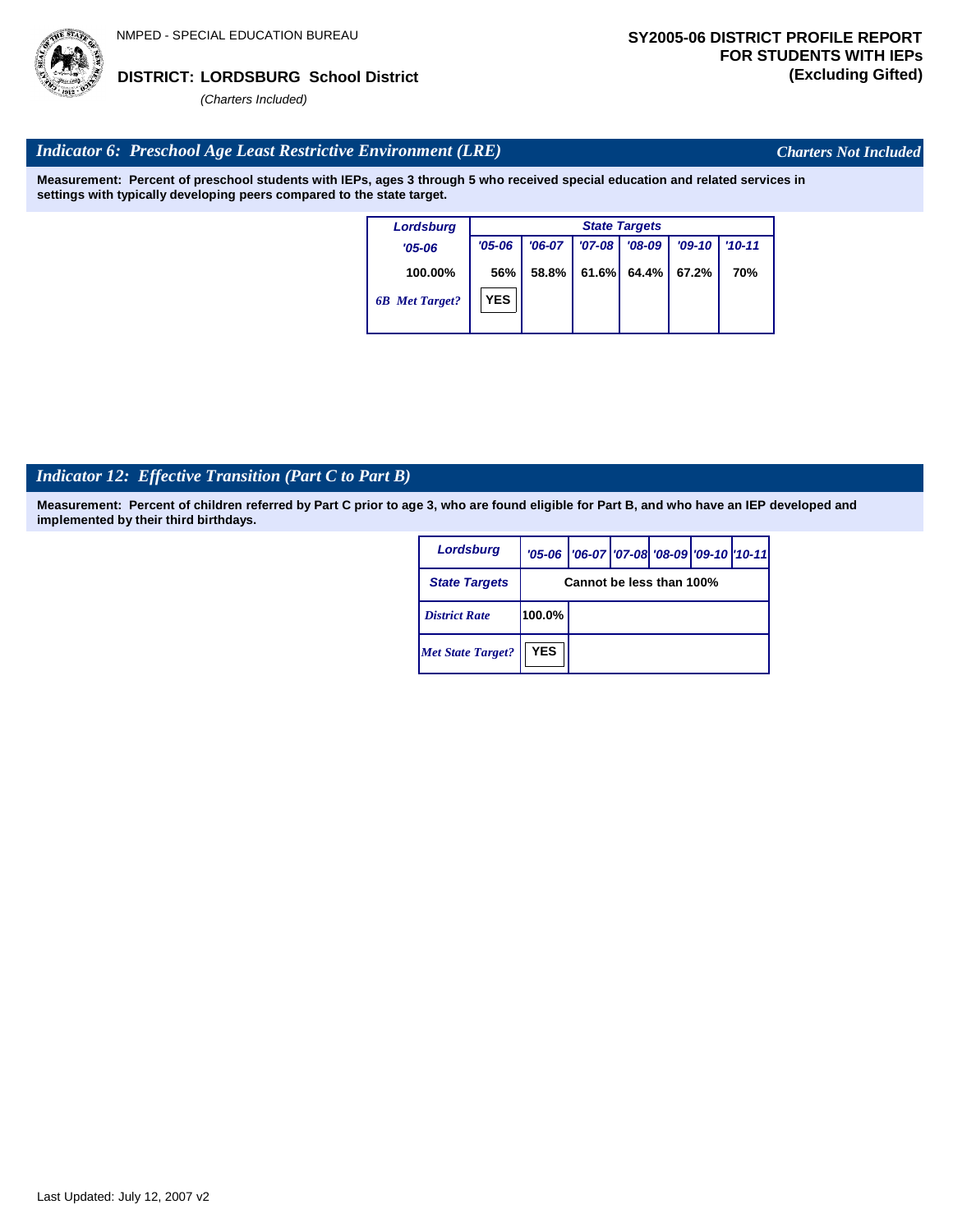*(Charters Included)*

#### *Indicator 1: Graduation Rates*

**Measurement: Percent of youth with IEPs graduating from high school with a regular (standard) diploma compared to percent of all youth in the state graduating with a regular diploma.**

| <b>Animas</b>            | <b>State Targets</b> |          |          |          |          |          |  |  |  |
|--------------------------|----------------------|----------|----------|----------|----------|----------|--|--|--|
| $'05 - 06$               | $'05 - 06$           | $'06-07$ | $'07-08$ | $'08-09$ | $'09-10$ | $'10-11$ |  |  |  |
| 50.00%                   | 60%                  | 70%      | 80%      | 80%      | 80%      | 80%      |  |  |  |
| <b>Met State Target?</b> | <b>NO</b>            |          |          |          |          |          |  |  |  |

#### *Indicator 2: Dropout Rates*

**Measurement: Percent of youth with IEPs dropping out of high school compared to the percent of all youth in the state dropping out of high school.**

| <b>Animas</b>            |            | <b>State Targets</b> |          |          |          |            |  |  |  |
|--------------------------|------------|----------------------|----------|----------|----------|------------|--|--|--|
| $'05 - 06$               | $'05 - 06$ | $'06-07$             | $'07-08$ | $'08-09$ | $'09-10$ | $'10 - 11$ |  |  |  |
| $0.00\%$                 | 0.67%      | 0.66%                | 0.65%    | 0.64%    | 0.63%    | 0.62%      |  |  |  |
| <b>Met State Target?</b> | <b>YES</b> |                      |          |          |          |            |  |  |  |

#### *Indicator 3: State Assessment - Participation and Performance Rates*

|                                        |                | <b>Animas</b> | <b>State Target</b><br>$'05-06$ |            |          |               |  | <b>State Targets</b>    |                                  |  |
|----------------------------------------|----------------|---------------|---------------------------------|------------|----------|---------------|--|-------------------------|----------------------------------|--|
|                                        |                | $'05 - 06$    |                                 |            |          | Participation |  | Proficiency             |                                  |  |
|                                        |                |               |                                 |            |          |               |  |                         | <b>Reading Math Reading Math</b> |  |
|                                        | <b>Reading</b> | <b>Math</b>   | <b>Reading</b>                  | Math       |          | $'06-07$      |  |                         | 95.0% 95.2% 24.0% 17.0%          |  |
| <b>Participation</b>                   | 95.45%         | 100.00%       | 94.9%                           | 95.1%      |          | $'07 - 08$    |  |                         | 95.1% 95.3% 28.0% 22.0%          |  |
| Proficiency                            | 9.52%          | 28.57%        | 20.0%                           | 13.0%      |          | $'08-09$      |  |                         | 95.2% 95.4% 32.0% 27.0%          |  |
| <b>Met State Participation Target?</b> |                |               | <b>YES</b>                      | <b>YES</b> |          | $'09-10'$     |  |                         | 95.3% 95.5% 36.0% 33.0%          |  |
| <b>Met State Proficiency Target?</b>   |                | <b>NO</b>     | <b>YES</b>                      |            | $'10-11$ |               |  | 95.4% 95.6% 40.0% 40.0% |                                  |  |
|                                        |                |               |                                 |            |          |               |  |                         |                                  |  |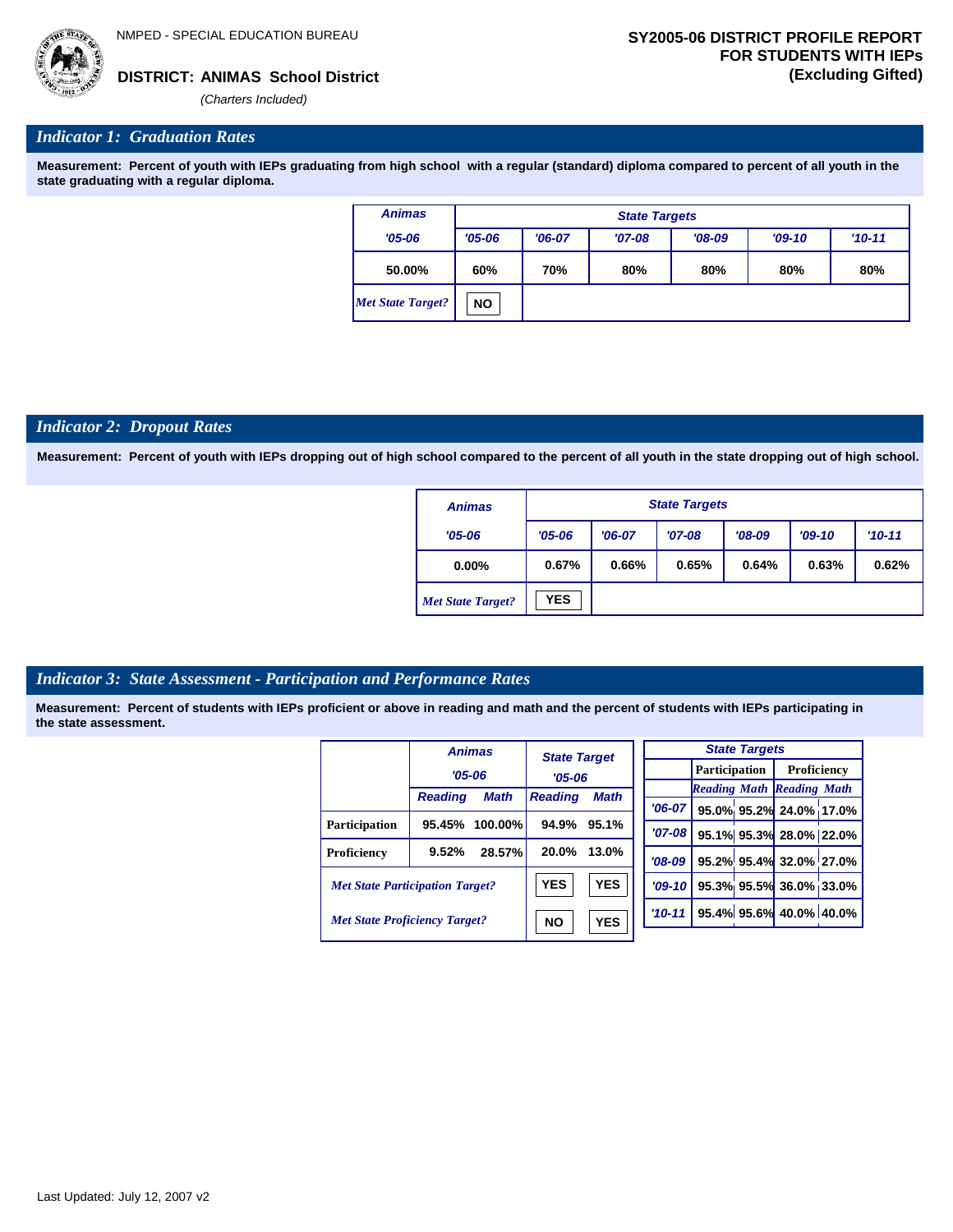

#### *Indicator 4: Suspension and Expulsion (Ages 3-21)*

**Measurement A: Percent of students with IEPs identified as having a significant discrepancy in the rates of suspensions and expulsions for greater than 10 days in a school year compared to state target.**

*Less than 10 students are not identified and is indicated by "<10". Suspensions/Expulsions of three or less are not reported.*

| <b>Animas '05-06</b> |                         |                             |
|----------------------|-------------------------|-----------------------------|
| <b>District Rate</b> | <b>State</b><br>Average | <b>Met State</b><br>Target? |
| $0.00\%$             | 0.12%                   | <b>YES</b>                  |

*Note: New Mexico's definition of "significant discrepancy" is any LEA with a suspension rate equal to or above the state average with a positive difference in the number*  $\epsilon$ *students with IEPs suspended when compared to all students suspended.*

#### *Indicator 5: School Age Least Restrictive Environment (LRE)*

**Measurement: Percent of students with IEPs, ages 6 through 21 in three LRE settings compared to the state target.**

| <b>Animas</b>            |            | <b>State Targets</b> |          |          |          |          |  |  |  |  |
|--------------------------|------------|----------------------|----------|----------|----------|----------|--|--|--|--|
| $'05 - 06$               | $'05 - 06$ | $'06-07$             | $'07-08$ | $'08-09$ | $'09-10$ | $'10-11$ |  |  |  |  |
| 72.22%                   | 50%        | 54%                  | 58%      | 62%      | 66%      | 70%      |  |  |  |  |
| <b>Met Target?</b><br>5A | <b>YES</b> |                      |          |          |          |          |  |  |  |  |
|                          |            |                      |          |          |          |          |  |  |  |  |
| 2.78%                    | 20%        | 18.5%                | 17%      | 15.5%    | 14%      | 12.5%    |  |  |  |  |
| <b>Met Target?</b><br>5B | <b>YES</b> |                      |          |          |          |          |  |  |  |  |
| $0.00\%$                 | 2.02%      | 2.01%                | 2%       | 1.99%    | 1.98%    | 1.97%    |  |  |  |  |
| 5C Met Target?           | <b>YES</b> |                      |          |          |          |          |  |  |  |  |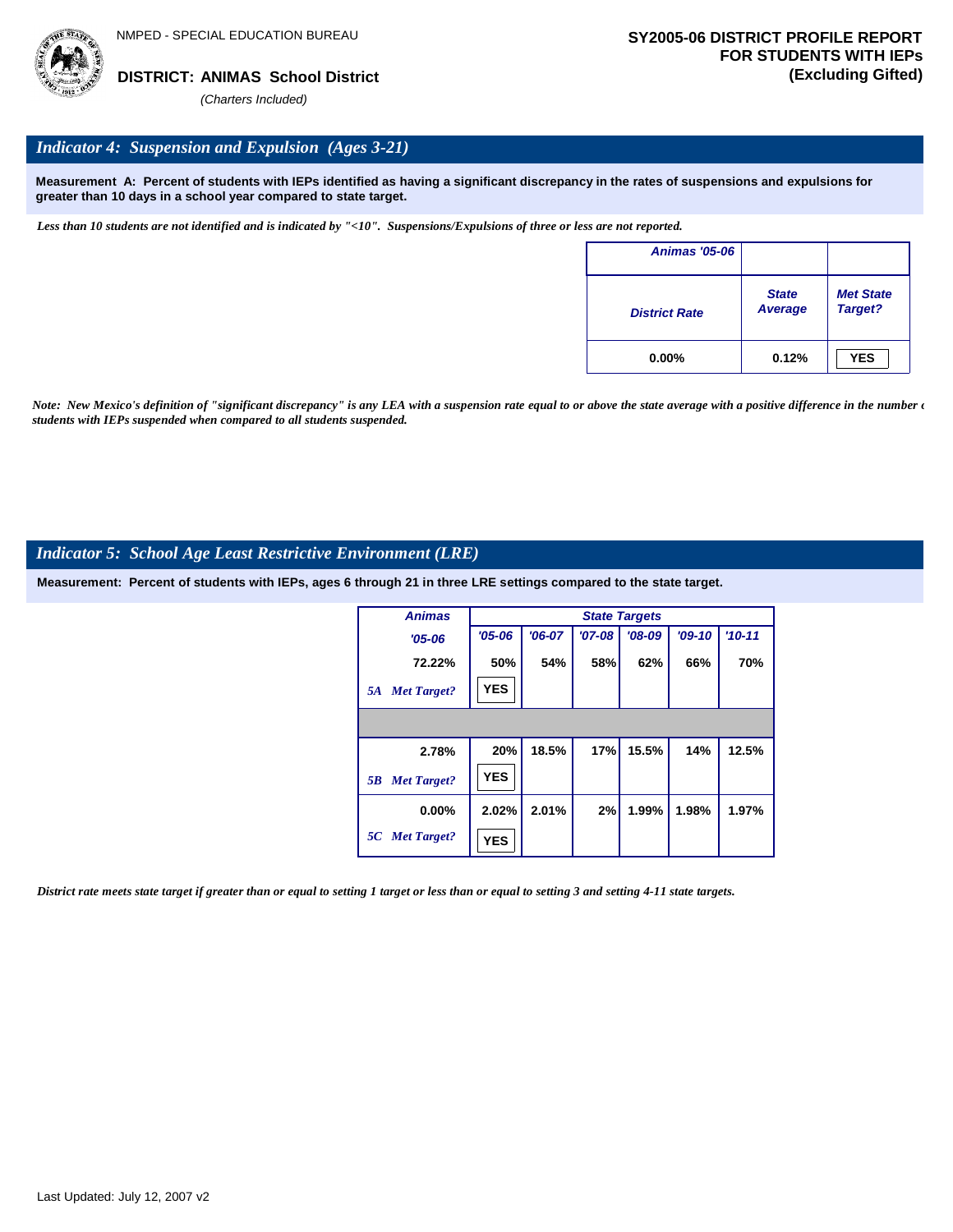

*Charters Not Included*

#### *Indicator 6: Preschool Age Least Restrictive Environment (LRE)*

**Measurement: Percent of preschool students with IEPs, ages 3 through 5 who received special education and related services in settings with typically developing peers compared to the state target.**

| <b>Animas</b>         |            | <b>State Targets</b> |          |          |          |            |  |  |  |  |
|-----------------------|------------|----------------------|----------|----------|----------|------------|--|--|--|--|
| $'05 - 06$            | $'05 - 06$ | $'06-07$             | $'07-08$ | $'08-09$ | $'09-10$ | $'10 - 11$ |  |  |  |  |
| 30.00%                | 56%        | 58.8%                | 61.6%    | 64.4% I  | 67.2%    | 70%        |  |  |  |  |
| <b>6B</b> Met Target? | NΟ         |                      |          |          |          |            |  |  |  |  |

# *Indicator 12: Effective Transition (Part C to Part B)*

| <b>Animas</b>            |                          | '05-06   '06-07   '07-08 '08-09   '09-10   '10-11 |  |  |  |  |  |  |  |
|--------------------------|--------------------------|---------------------------------------------------|--|--|--|--|--|--|--|
| <b>State Targets</b>     | Cannot be less than 100% |                                                   |  |  |  |  |  |  |  |
| <b>District Rate</b>     | 100.0%                   |                                                   |  |  |  |  |  |  |  |
| <b>Met State Target?</b> | <b>YES</b>               |                                                   |  |  |  |  |  |  |  |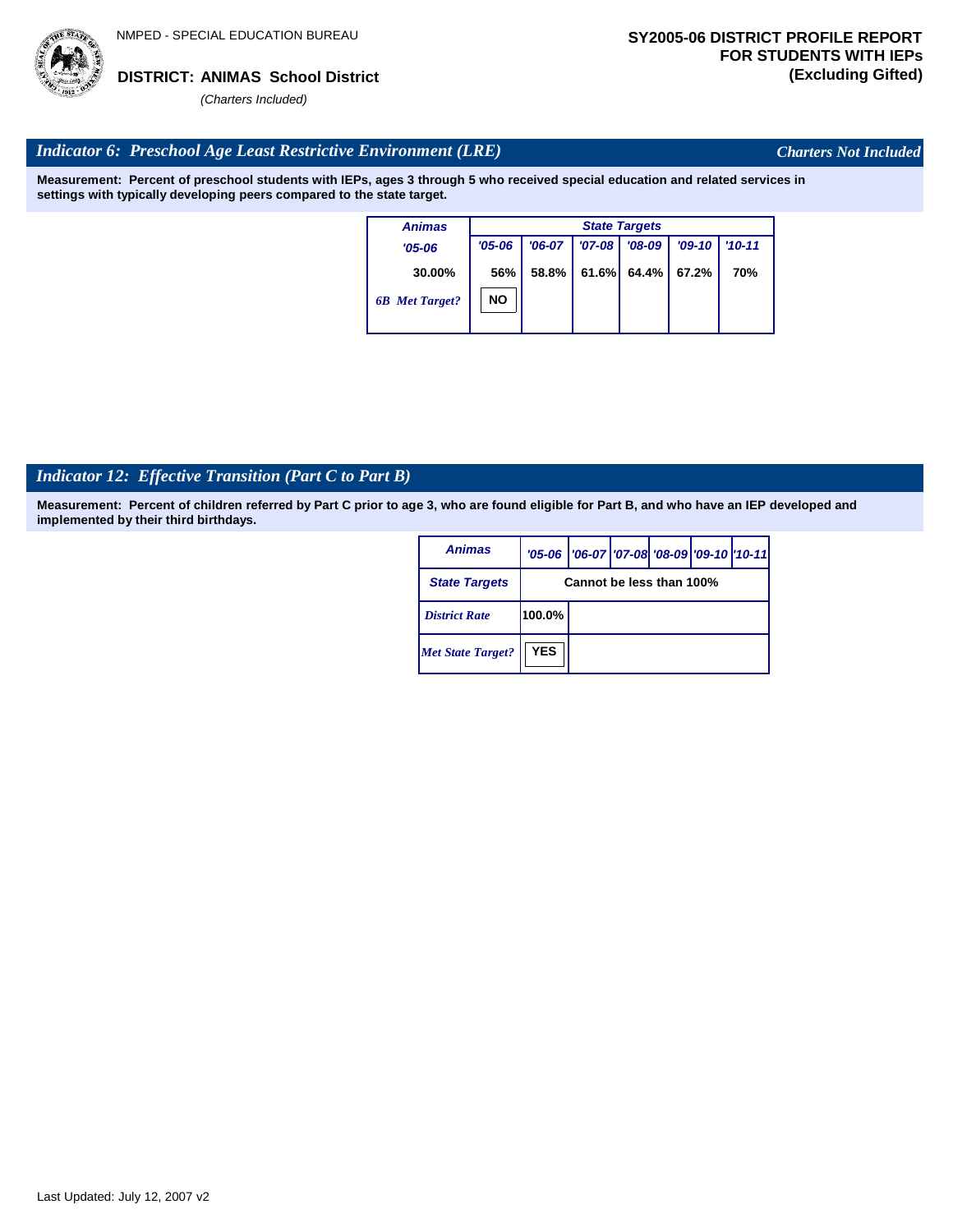*(Charters Included)*

#### *Indicator 1: Graduation Rates*

**Measurement: Percent of youth with IEPs graduating from high school with a regular (standard) diploma compared to percent of all youth in the state graduating with a regular diploma.**

| Lovington                |            | <b>State Targets</b> |          |          |          |          |  |  |  |  |
|--------------------------|------------|----------------------|----------|----------|----------|----------|--|--|--|--|
| $'05 - 06$               | $'05 - 06$ | $'06-07$             | $'07-08$ | $'08-09$ | $'09-10$ | $'10-11$ |  |  |  |  |
| 37.50%                   | 60%        | 70%                  | 80%      | 80%      | 80%      | 80%      |  |  |  |  |
| <b>Met State Target?</b> | <b>NO</b>  |                      |          |          |          |          |  |  |  |  |

#### *Indicator 2: Dropout Rates*

**Measurement: Percent of youth with IEPs dropping out of high school compared to the percent of all youth in the state dropping out of high school.**

| Lovington                |            | <b>State Targets</b> |          |          |          |          |  |  |  |  |
|--------------------------|------------|----------------------|----------|----------|----------|----------|--|--|--|--|
| $'05 - 06$               | $'05 - 06$ | $'06-07$             | $'07-08$ | $'08-09$ | $'09-10$ | $'10-11$ |  |  |  |  |
| 0.51%                    | 0.67%      | 0.66%                | 0.65%    | 0.64%    | 0.63%    | 0.62%    |  |  |  |  |
| <b>Met State Target?</b> | <b>YES</b> |                      |          |          |          |          |  |  |  |  |

#### *Indicator 3: State Assessment - Participation and Performance Rates*

|                                        | <b>Lovington</b> |             | <b>State Target</b> |             |          |           |                      | <b>State Targets</b>    |                                  |  |
|----------------------------------------|------------------|-------------|---------------------|-------------|----------|-----------|----------------------|-------------------------|----------------------------------|--|
|                                        | $'05 - 06$       |             |                     |             |          |           | <b>Participation</b> |                         | Proficiency                      |  |
|                                        |                  |             | $'05 - 06$          |             |          |           |                      |                         | <b>Reading Math Reading Math</b> |  |
|                                        | <b>Reading</b>   | <b>Math</b> | <b>Reading</b>      | <b>Math</b> |          | $'06-07$  |                      |                         | 95.0% 95.2% 24.0% 17.0%          |  |
| <b>Participation</b>                   | 97.38%           | 96.94%      | 94.9%               | 95.1%       |          | $'07-08$  |                      |                         |                                  |  |
|                                        |                  |             |                     |             |          |           |                      |                         | 95.1% 95.3% 28.0% 22.0%          |  |
| Proficiency                            | 10.29%           | 5.88%       | 20.0%               | 13.0%       |          | $'08-09$  |                      |                         | 95.2% 95.4% 32.0% 27.0%          |  |
| <b>Met State Participation Target?</b> |                  |             | <b>YES</b>          | <b>YES</b>  |          | $'09-10'$ |                      |                         | 95.3% 95.5% 36.0% 33.0%          |  |
| <b>Met State Proficiency Target?</b>   |                  | <b>NO</b>   | <b>NO</b>           |             | $'10-11$ |           |                      | 95.4% 95.6% 40.0% 40.0% |                                  |  |
|                                        |                  |             |                     |             |          |           |                      |                         |                                  |  |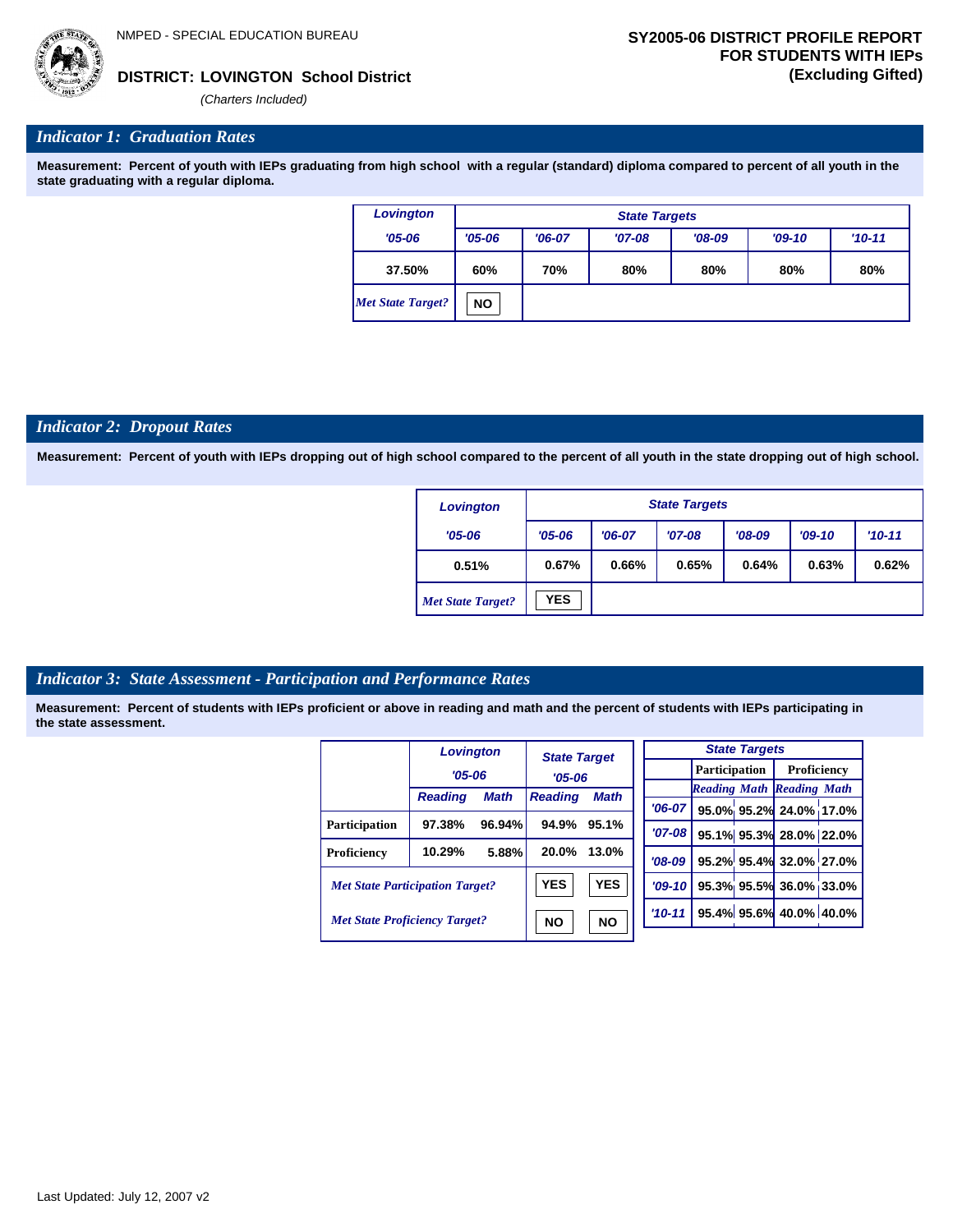

#### *Indicator 4: Suspension and Expulsion (Ages 3-21)*

**Measurement A: Percent of students with IEPs identified as having a significant discrepancy in the rates of suspensions and expulsions for greater than 10 days in a school year compared to state target.**

*Less than 10 students are not identified and is indicated by "<10". Suspensions/Expulsions of three or less are not reported.*

| <b>Lovington '05-06</b> |                                |                             |
|-------------------------|--------------------------------|-----------------------------|
| <b>District Rate</b>    | <b>State</b><br><b>Average</b> | <b>Met State</b><br>Target? |
| $0.00\%$                | 0.12%                          | <b>YES</b>                  |

*Note: New Mexico's definition of "significant discrepancy" is any LEA with a suspension rate equal to or above the state average with a positive difference in the number*  $\epsilon$ *students with IEPs suspended when compared to all students suspended.*

#### *Indicator 5: School Age Least Restrictive Environment (LRE)*

**Measurement: Percent of students with IEPs, ages 6 through 21 in three LRE settings compared to the state target.**

| Lovington                |            | <b>State Targets</b> |          |          |          |          |  |  |  |  |
|--------------------------|------------|----------------------|----------|----------|----------|----------|--|--|--|--|
| $'05 - 06$               | $'05 - 06$ | $'06-07$             | $'07-08$ | $'08-09$ | $'09-10$ | $'10-11$ |  |  |  |  |
| 57.10%                   | 50%        | 54%                  | 58%      | 62%      | 66%      | 70%      |  |  |  |  |
| <b>Met Target?</b><br>5A | <b>YES</b> |                      |          |          |          |          |  |  |  |  |
|                          |            |                      |          |          |          |          |  |  |  |  |
| 9.84%                    | 20%        | 18.5%                | 17%      | 15.5%    | 14%      | 12.5%    |  |  |  |  |
| <b>Met Target?</b><br>5B | <b>YES</b> |                      |          |          |          |          |  |  |  |  |
| 0.82%                    | 2.02%      | 2.01%                | 2%       | 1.99%    | 1.98%    | 1.97%    |  |  |  |  |
| 5C Met Target?           | <b>YES</b> |                      |          |          |          |          |  |  |  |  |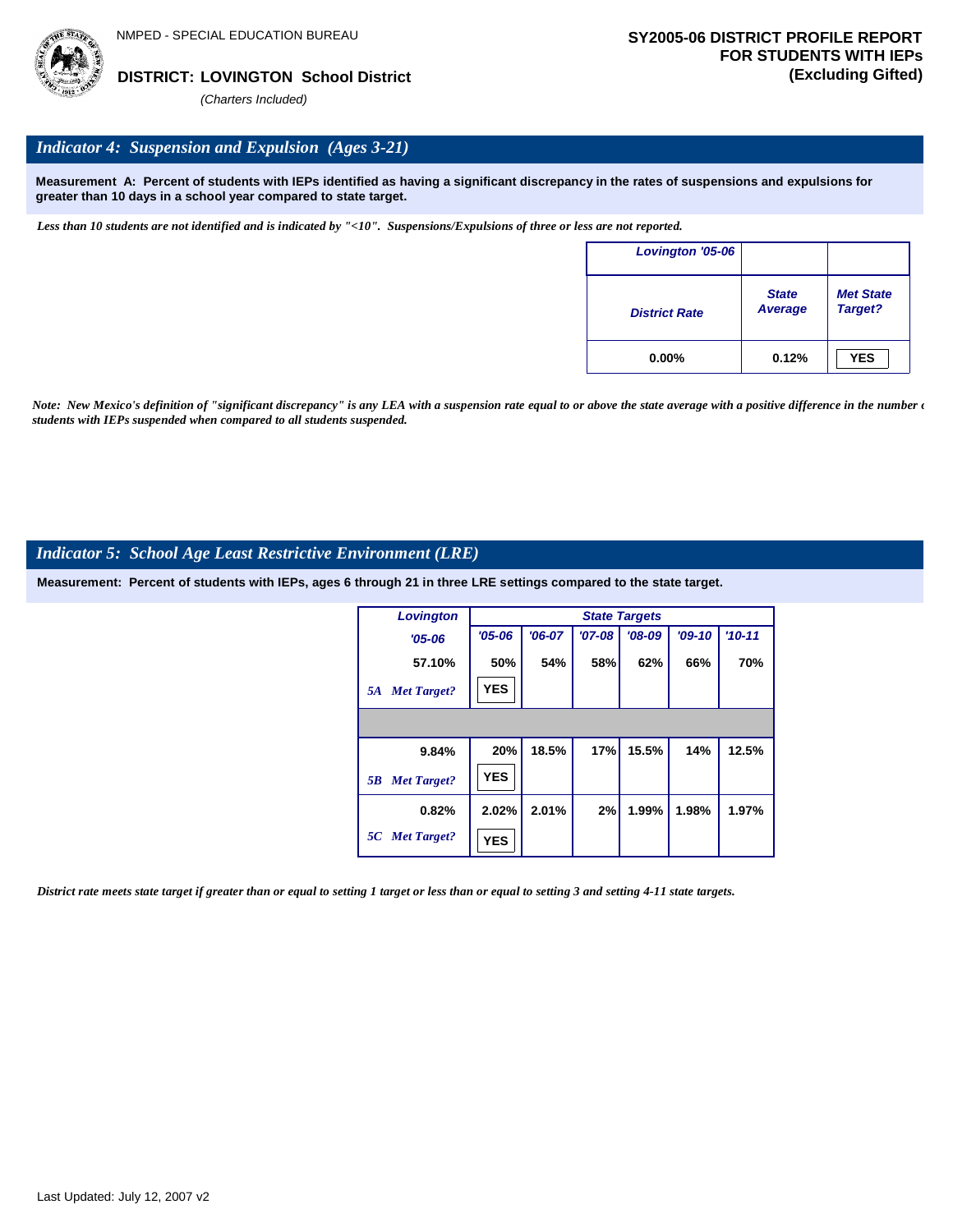

*Charters Not Included*

#### *Indicator 6: Preschool Age Least Restrictive Environment (LRE)*

**Measurement: Percent of preschool students with IEPs, ages 3 through 5 who received special education and related services in settings with typically developing peers compared to the state target.**

| <b>Lovington</b>      |            |          |          | <b>State Targets</b> |          |            |
|-----------------------|------------|----------|----------|----------------------|----------|------------|
| $'05 - 06$            | $'05 - 06$ | $'06-07$ | $'07-08$ | $'08-09$             | $'09-10$ | $'10 - 11$ |
| 99.53%                | 56%        | 58.8%    | 61.6%    | 64.4%                | 67.2%    | 70%        |
| <b>6B</b> Met Target? | <b>YES</b> |          |          |                      |          |            |

# *Indicator 12: Effective Transition (Part C to Part B)*

| Lovington                |                          | '05-06   '06-07   '07-08 '08-09   '09-10   '10-11 |  |  |  |  |  |
|--------------------------|--------------------------|---------------------------------------------------|--|--|--|--|--|
| <b>State Targets</b>     | Cannot be less than 100% |                                                   |  |  |  |  |  |
| <b>District Rate</b>     | 100.0%                   |                                                   |  |  |  |  |  |
| <b>Met State Target?</b> | <b>YES</b>               |                                                   |  |  |  |  |  |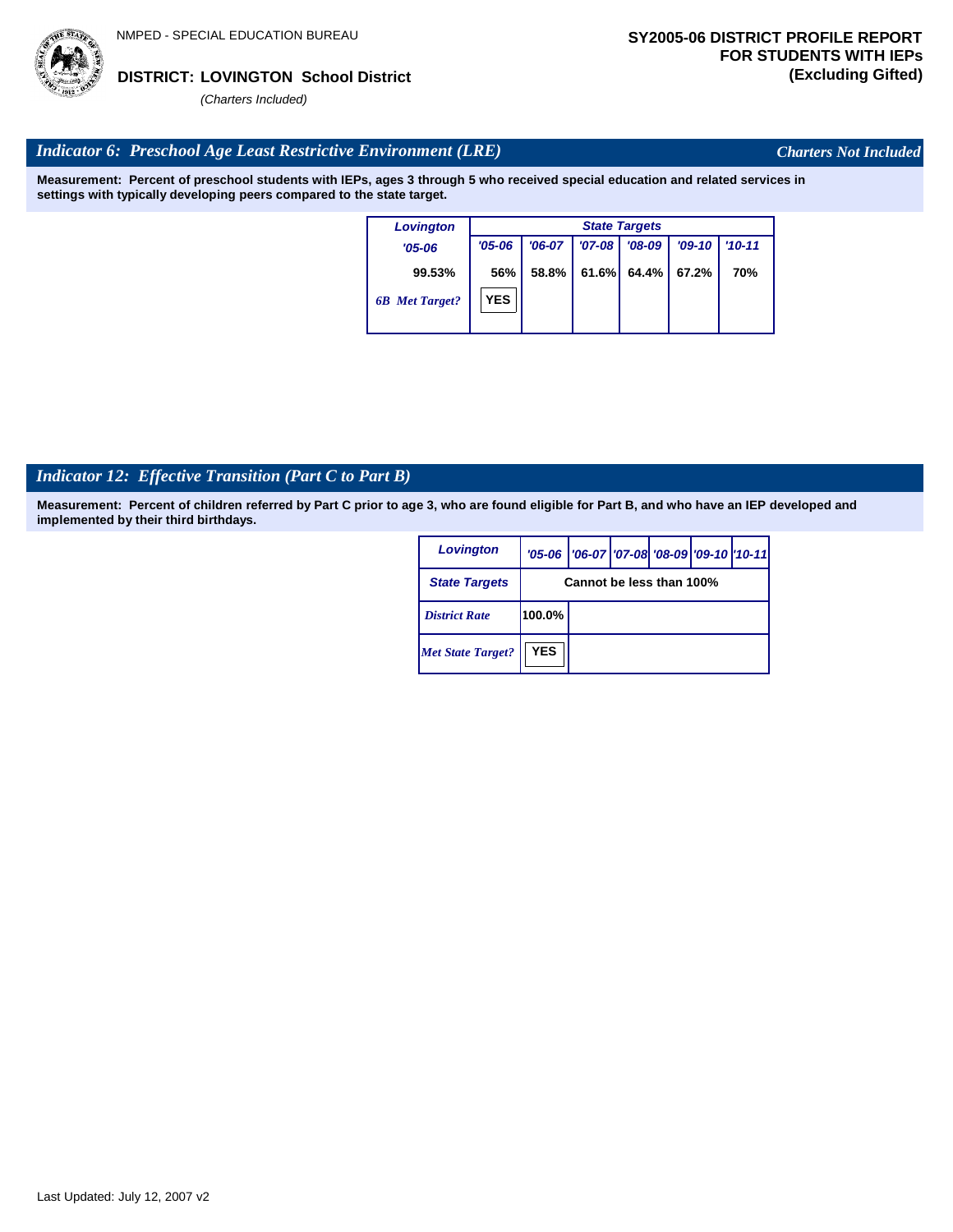

*(Charters Included)*

#### *Indicator 1: Graduation Rates*

**Measurement: Percent of youth with IEPs graduating from high school with a regular (standard) diploma compared to percent of all youth in the state graduating with a regular diploma.**

| <b>Eunice</b>            |            | <b>State Targets</b> |          |          |          |            |  |  |  |  |  |
|--------------------------|------------|----------------------|----------|----------|----------|------------|--|--|--|--|--|
| $'05 - 06$               | $'05 - 06$ | $'06-07$             | $'07-08$ | $'08-09$ | $'09-10$ | $'10 - 11$ |  |  |  |  |  |
| $0.00\%$                 | 60%        | 70%                  | 80%      | 80%      | 80%      | 80%        |  |  |  |  |  |
| <b>Met State Target?</b> | <b>NO</b>  |                      |          |          |          |            |  |  |  |  |  |

#### *Indicator 2: Dropout Rates*

**Measurement: Percent of youth with IEPs dropping out of high school compared to the percent of all youth in the state dropping out of high school.**

| <b>Eunice</b>            |                        | <b>State Targets</b> |          |          |       |          |  |  |  |  |  |
|--------------------------|------------------------|----------------------|----------|----------|-------|----------|--|--|--|--|--|
| $'05 - 06$               | $'05 - 06$<br>$'06-07$ |                      | $'07-08$ | $'08-09$ |       | $'10-11$ |  |  |  |  |  |
| 0.58%                    | 0.67%<br>0.66%         |                      | 0.65%    | 0.64%    | 0.63% | 0.62%    |  |  |  |  |  |
| <b>Met State Target?</b> | <b>YES</b>             |                      |          |          |       |          |  |  |  |  |  |

#### *Indicator 3: State Assessment - Participation and Performance Rates*

|                                        |                | <b>Eunice</b> | <b>State Target</b>    |             |            |                      | <b>State Targets</b> |                                  |  |
|----------------------------------------|----------------|---------------|------------------------|-------------|------------|----------------------|----------------------|----------------------------------|--|
|                                        |                | $'05 - 06$    | $'05 - 06$             |             |            | <b>Participation</b> |                      | Proficiency                      |  |
|                                        |                |               |                        |             |            |                      |                      | <b>Reading Math Reading Math</b> |  |
|                                        | <b>Reading</b> | <b>Math</b>   | <b>Reading</b>         | <b>Math</b> | '06-07 l   |                      |                      | 95.0% 95.2% 24.0% 17.0%          |  |
| <b>Participation</b>                   | 100.00%        | 100.00%       | 94.9%                  | 95.1%       | '07-08 l   |                      |                      | 95.1% 95.3% 28.0% 22.0%          |  |
| Proficiency                            | 7.89%          | 2.63%         | 20.0%                  | 13.0%       | $'08-09$   |                      |                      | 95.2% 95.4% 32.0% 27.0%          |  |
| <b>Met State Participation Target?</b> |                |               | <b>YES</b>             | <b>YES</b>  | $'09-10$   |                      |                      | 95.3% 95.5% 36.0% 33.0%          |  |
| <b>Met State Proficiency Target?</b>   |                |               | <b>NO</b><br><b>NO</b> |             | $'10 - 11$ |                      |                      | 95.4% 95.6% 40.0% 40.0%          |  |
|                                        |                |               |                        |             |            |                      |                      |                                  |  |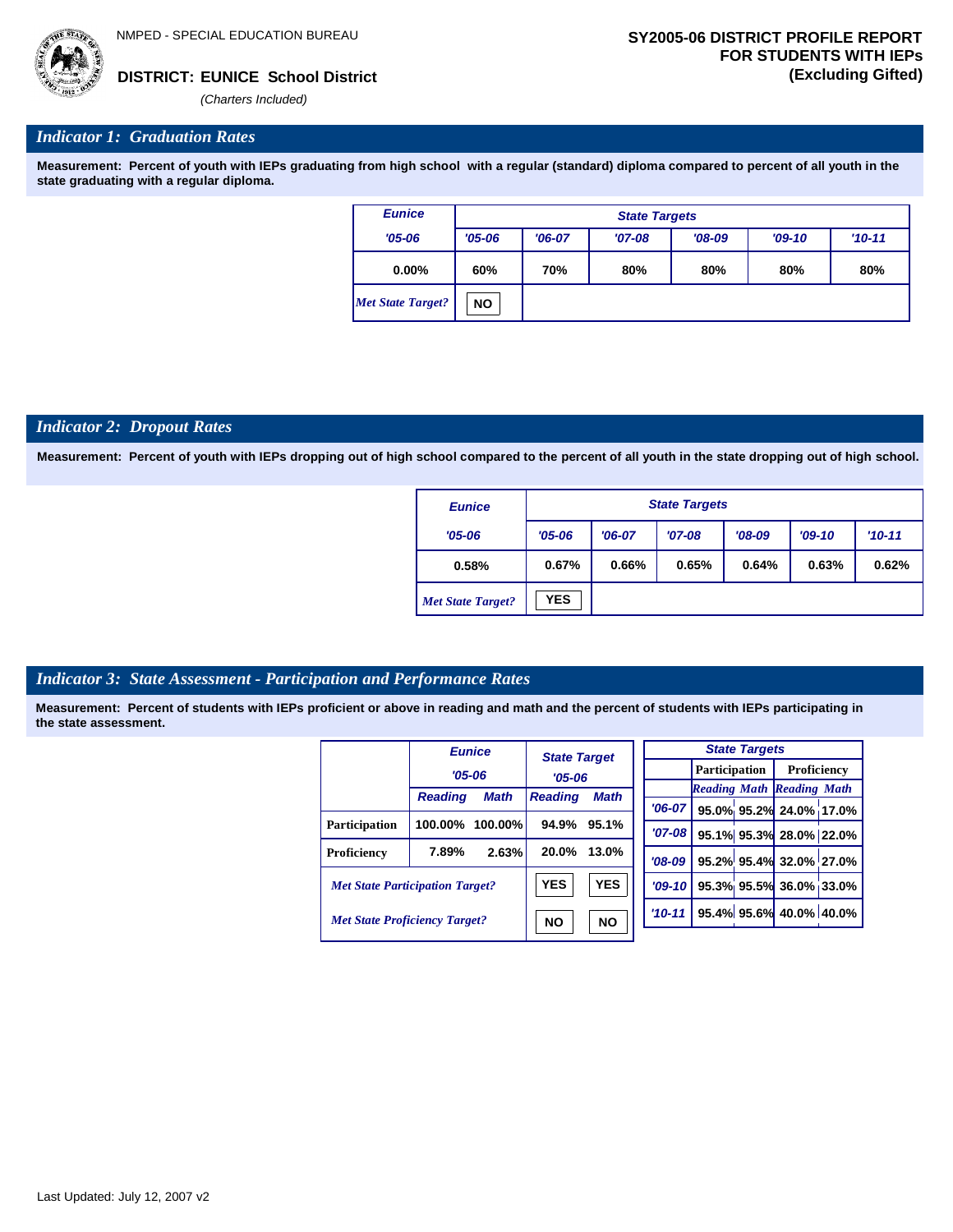

#### *Indicator 4: Suspension and Expulsion (Ages 3-21)*

**Measurement A: Percent of students with IEPs identified as having a significant discrepancy in the rates of suspensions and expulsions for greater than 10 days in a school year compared to state target.**

*Less than 10 students are not identified and is indicated by "<10". Suspensions/Expulsions of three or less are not reported.*

| <b>Eunice '05-06</b> |                         |                             |
|----------------------|-------------------------|-----------------------------|
| <b>District Rate</b> | <b>State</b><br>Average | <b>Met State</b><br>Target? |
| $0.00\%$             | 0.12%                   | <b>YES</b>                  |

*Note: New Mexico's definition of "significant discrepancy" is any LEA with a suspension rate equal to or above the state average with a positive difference in the number*  $\epsilon$ *students with IEPs suspended when compared to all students suspended.*

#### *Indicator 5: School Age Least Restrictive Environment (LRE)*

**Measurement: Percent of students with IEPs, ages 6 through 21 in three LRE settings compared to the state target.**

| <b>Eunice</b>            |            |          |          | <b>State Targets</b> |          |            |
|--------------------------|------------|----------|----------|----------------------|----------|------------|
| $'05 - 06$               | $'05 - 06$ | $'06-07$ | $'07-08$ | $'08-09$             | $'09-10$ | $'10 - 11$ |
| 83.05%                   | 50%        | 54%      | 58%      | 62%                  | 66%      | 70%        |
| <b>Met Target?</b><br>5A | <b>YES</b> |          |          |                      |          |            |
|                          |            |          |          |                      |          |            |
| 1.69%                    | 20%        | 18.5%    | 17%      | 15.5%                | 14%      | 12.5%      |
| <b>Met Target?</b><br>5B | <b>YES</b> |          |          |                      |          |            |
| $0.00\%$                 | 2.02%      | 2.01%    | 2%       | 1.99%                | 1.98%    | 1.97%      |
| 5C Met Target?           | <b>YES</b> |          |          |                      |          |            |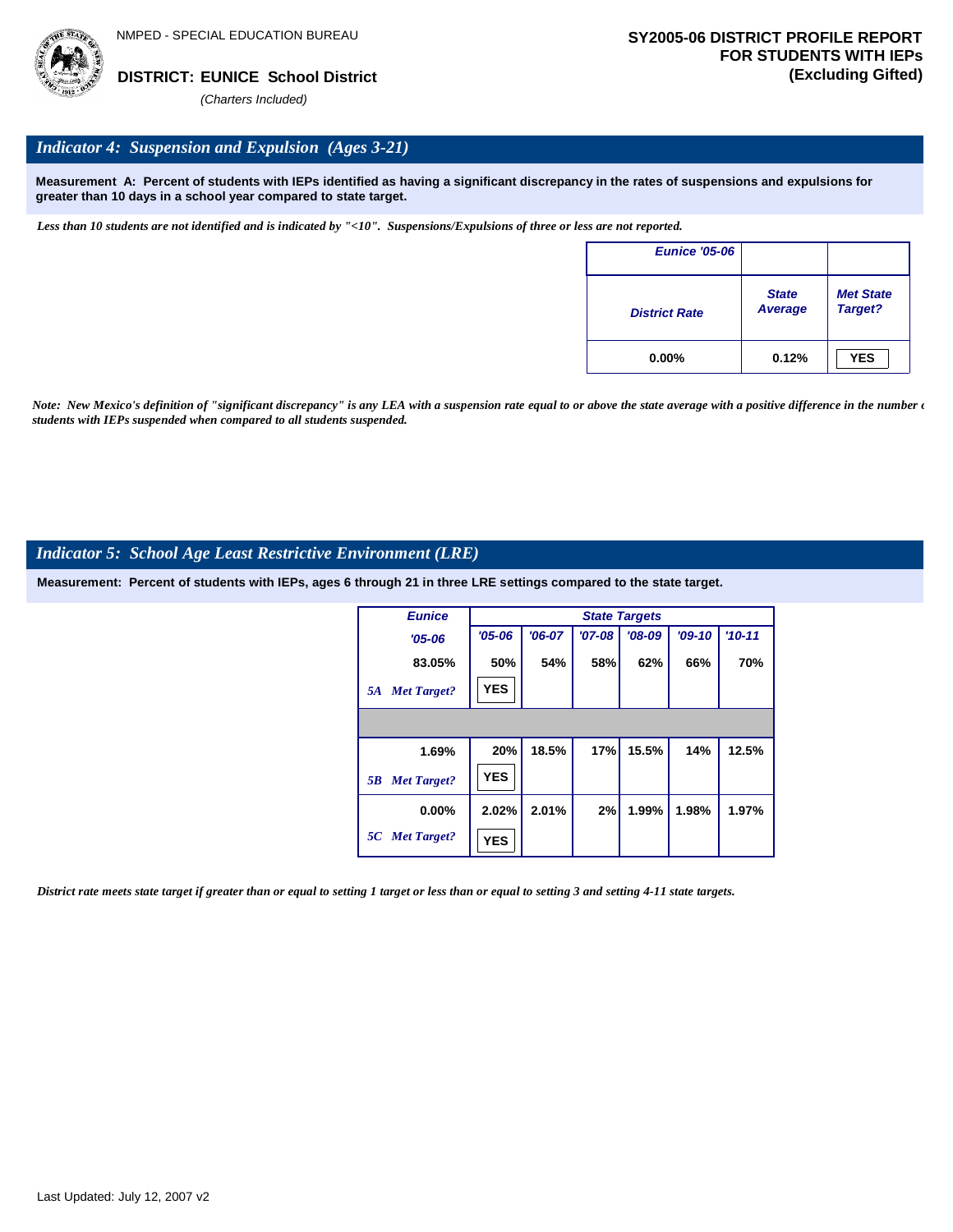

*Charters Not Included*

#### *Indicator 6: Preschool Age Least Restrictive Environment (LRE)*

**Measurement: Percent of preschool students with IEPs, ages 3 through 5 who received special education and related services in settings with typically developing peers compared to the state target.**

| <b>Eunice</b>         |            |          |            | <b>State Targets</b> |          |            |
|-----------------------|------------|----------|------------|----------------------|----------|------------|
| $'05 - 06$            | $'05 - 06$ | $'06-07$ | $'07 - 08$ | $'08-09$             | $'09-10$ | $'10 - 11$ |
| 16.67%                | 56%        | 58.8%    | 61.6%      | 64.4%                | 67.2%    | 70%        |
| <b>6B</b> Met Target? | <b>NO</b>  |          |            |                      |          |            |

# *Indicator 12: Effective Transition (Part C to Part B)*

| <b>Eunice</b>            |            | '05-06   '06-07   '07-08 '08-09   '09-10   '10-11 |  |  |  |  |  |  |  |
|--------------------------|------------|---------------------------------------------------|--|--|--|--|--|--|--|
| <b>State Targets</b>     |            | Cannot be less than 100%                          |  |  |  |  |  |  |  |
| <b>District Rate</b>     | 100.0%     |                                                   |  |  |  |  |  |  |  |
| <b>Met State Target?</b> | <b>YES</b> |                                                   |  |  |  |  |  |  |  |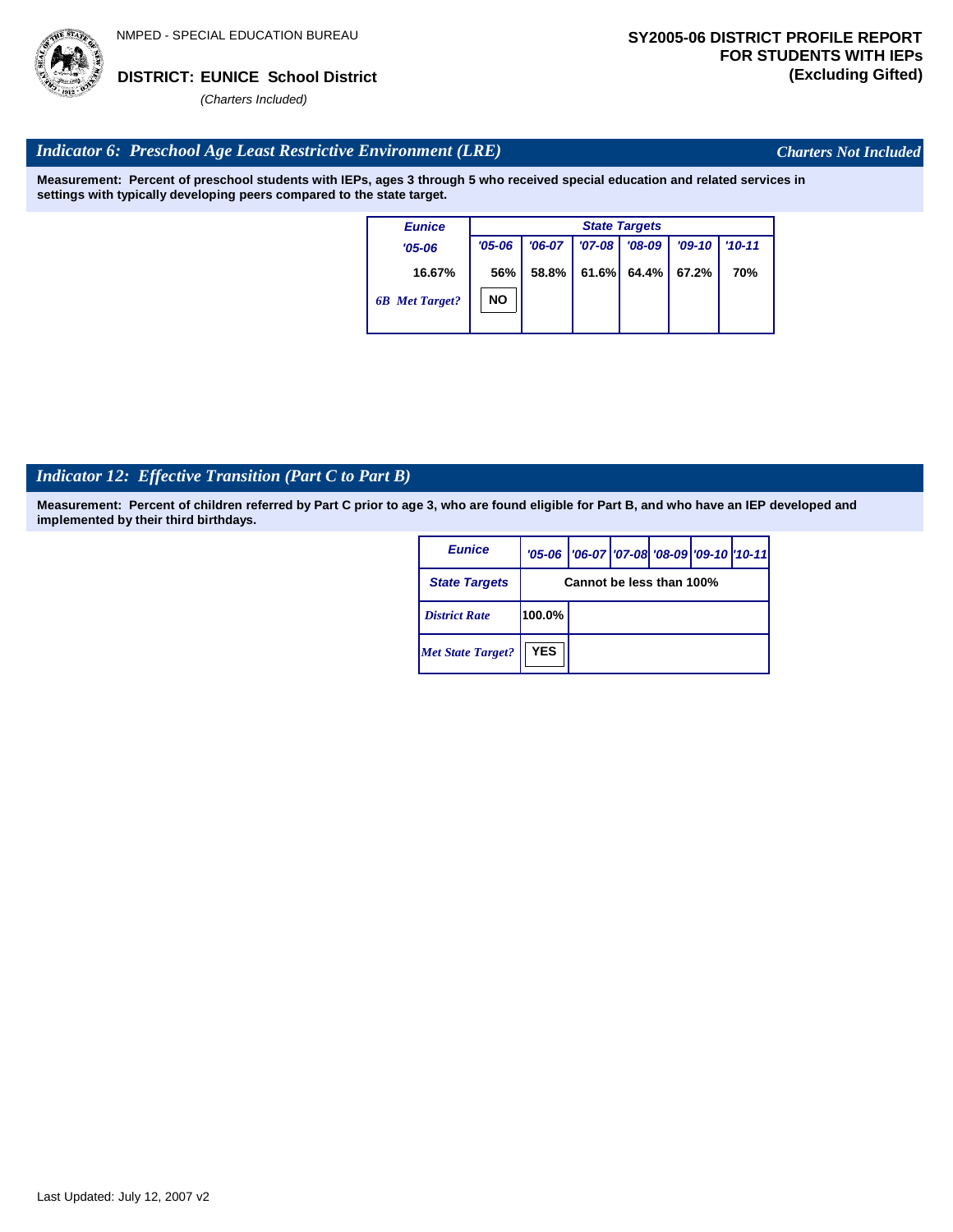

*'06-07* **95.0% 95.2% 24.0% 17.0%**

**95.1% 95.3% 28.0% 22.0% 95.2% 95.4% 32.0% 27.0% 95.3% 95.5% 36.0% 33.0% 95.4% 95.6% 40.0% 40.0%**

*Reading Math Reading Math*

#### *Indicator 1: Graduation Rates*

**Measurement: Percent of youth with IEPs graduating from high school with a regular (standard) diploma compared to percent of all youth in the state graduating with a regular diploma.**

| <b>Hobbs</b>             |            | <b>State Targets</b> |          |          |          |            |  |  |  |  |  |
|--------------------------|------------|----------------------|----------|----------|----------|------------|--|--|--|--|--|
| $'05 - 06$               | $'05 - 06$ | $'06-07$             | $'07-08$ | $'08-09$ | $'09-10$ | $'10 - 11$ |  |  |  |  |  |
| 75.00%                   | 60%        | 70%                  | 80%      | 80%      | 80%      | 80%        |  |  |  |  |  |
| <b>Met State Target?</b> | <b>YES</b> |                      |          |          |          |            |  |  |  |  |  |

#### *Indicator 2: Dropout Rates*

**Measurement: Percent of youth with IEPs dropping out of high school compared to the percent of all youth in the state dropping out of high school.**

| <b>Hobbs</b>             |                        | <b>State Targets</b> |          |          |          |            |  |  |  |  |  |
|--------------------------|------------------------|----------------------|----------|----------|----------|------------|--|--|--|--|--|
| $'05 - 06$               | $'05 - 06$<br>$'06-07$ |                      | $'07-08$ | $'08-09$ | $'09-10$ | $'10 - 11$ |  |  |  |  |  |
| 0.60%                    | 0.67%<br>0.66%         |                      | 0.65%    | 0.64%    | 0.63%    | 0.62%      |  |  |  |  |  |
| <b>Met State Target?</b> | <b>YES</b>             |                      |          |          |          |            |  |  |  |  |  |

#### *Indicator 3: State Assessment - Participation and Performance Rates*

|                                        | <b>Hobbs</b>   |             | <b>State Target</b> |             |            |           |                      | <b>State Targets</b> |                                  |  |
|----------------------------------------|----------------|-------------|---------------------|-------------|------------|-----------|----------------------|----------------------|----------------------------------|--|
|                                        | $'05 - 06$     |             | $'05 - 06$          |             |            |           | <b>Participation</b> |                      | Proficiency                      |  |
|                                        |                |             |                     |             |            |           |                      |                      | <b>Reading Math Reading Math</b> |  |
|                                        | <b>Reading</b> | <b>Math</b> | <b>Reading</b>      | <b>Math</b> | $'06-07$   |           |                      |                      | 95.0% 95.2% 24.0% 17.0           |  |
| <b>Participation</b>                   | 99.15%         | 98.52%      | 94.9%               | 95.1%       |            |           |                      |                      |                                  |  |
|                                        |                |             |                     |             |            | $'07-08$  |                      |                      | 95.1% 95.3% 28.0% 22.0           |  |
| Proficiency                            | 18.83%         | 13.20%      | 20.0%               | 13.0%       | $'08-09$   |           |                      |                      | 95.2% 95.4% 32.0% 27.0           |  |
| <b>Met State Participation Target?</b> |                |             | <b>YES</b>          | <b>YES</b>  |            | $'09-10'$ |                      |                      | 95.3% 95.5% 36.0% 33.0           |  |
| <b>Met State Proficiency Target?</b>   |                |             | <b>NO</b>           | <b>YES</b>  | $'10 - 11$ |           |                      |                      | 95.4% 95.6% 40.0% 40.0%          |  |
|                                        |                |             |                     |             |            |           |                      |                      |                                  |  |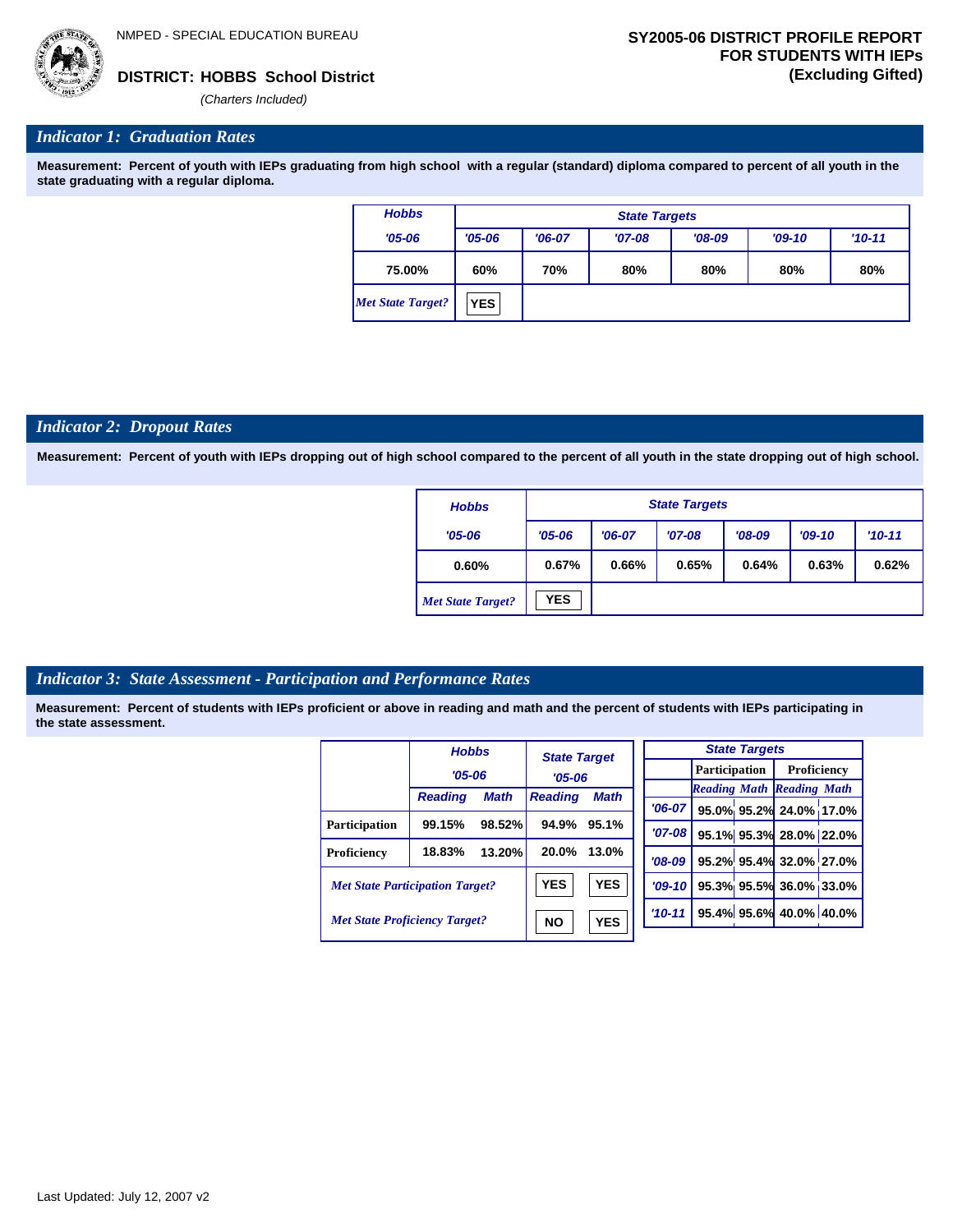

#### *Indicator 4: Suspension and Expulsion (Ages 3-21)*

**Measurement A: Percent of students with IEPs identified as having a significant discrepancy in the rates of suspensions and expulsions for greater than 10 days in a school year compared to state target.**

*Less than 10 students are not identified and is indicated by "<10". Suspensions/Expulsions of three or less are not reported.*

| <b>Hobbs '05-06</b>  |                         |                             |
|----------------------|-------------------------|-----------------------------|
| <b>District Rate</b> | <b>State</b><br>Average | <b>Met State</b><br>Target? |
| $0.00\%$             | 0.12%                   | <b>YES</b>                  |

*Note: New Mexico's definition of "significant discrepancy" is any LEA with a suspension rate equal to or above the state average with a positive difference in the number*  $\epsilon$ *students with IEPs suspended when compared to all students suspended.*

#### *Indicator 5: School Age Least Restrictive Environment (LRE)*

**Measurement: Percent of students with IEPs, ages 6 through 21 in three LRE settings compared to the state target.**

| <b>Hobbs</b>             |            |          |          | <b>State Targets</b> |          |            |
|--------------------------|------------|----------|----------|----------------------|----------|------------|
| $'05 - 06$               | $'05 - 06$ | $'06-07$ | $'07-08$ | $'08-09$             | $'09-10$ | $'10 - 11$ |
| 59.63%                   | 50%        | 54%      | 58%      | 62%                  | 66%      | 70%        |
| <b>Met Target?</b><br>5A | <b>YES</b> |          |          |                      |          |            |
|                          |            |          |          |                      |          |            |
| 16.81%                   | 20%        | 18.5%    | 17%      | 15.5%                | 14%      | 12.5%      |
| <b>Met Target?</b><br>5B | <b>YES</b> |          |          |                      |          |            |
| 0.12%                    | 2.02%      | 2.01%    | 2%       | 1.99%                | 1.98%    | 1.97%      |
| 5C Met Target?           | <b>YES</b> |          |          |                      |          |            |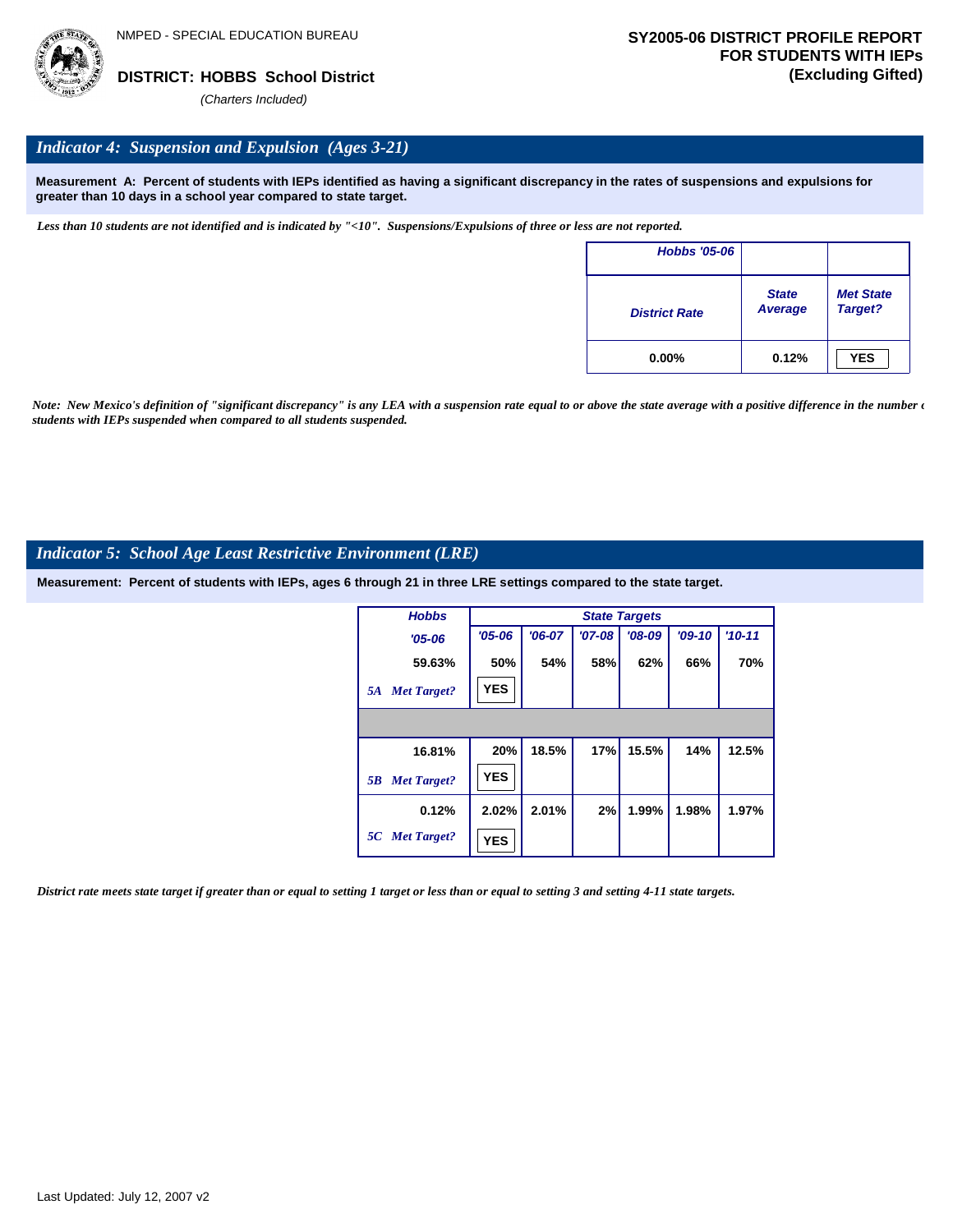

*Charters Not Included*

### *Indicator 6: Preschool Age Least Restrictive Environment (LRE)*

**Measurement: Percent of preschool students with IEPs, ages 3 through 5 who received special education and related services in settings with typically developing peers compared to the state target.**

| <b>Hobbs</b>          |            | <b>State Targets</b> |          |          |          |            |  |  |  |
|-----------------------|------------|----------------------|----------|----------|----------|------------|--|--|--|
| $'05 - 06$            | $'05 - 06$ | $'06-07$             | $'07-08$ | $'08-09$ | $'09-10$ | $'10 - 11$ |  |  |  |
| 36.17%                | 56%        | 58.8%                | 61.6%    | 64.4%    | 67.2%    | 70%        |  |  |  |
| <b>6B</b> Met Target? | <b>NO</b>  |                      |          |          |          |            |  |  |  |

# *Indicator 12: Effective Transition (Part C to Part B)*

| <b>Hobbs</b>             |            | '05-06   '06-07   '07-08 '08-09   '09-10   '10-11 |  |  |  |  |  |  |
|--------------------------|------------|---------------------------------------------------|--|--|--|--|--|--|
| <b>State Targets</b>     |            | Cannot be less than 100%                          |  |  |  |  |  |  |
| <b>District Rate</b>     | 100.0%     |                                                   |  |  |  |  |  |  |
| <b>Met State Target?</b> | <b>YES</b> |                                                   |  |  |  |  |  |  |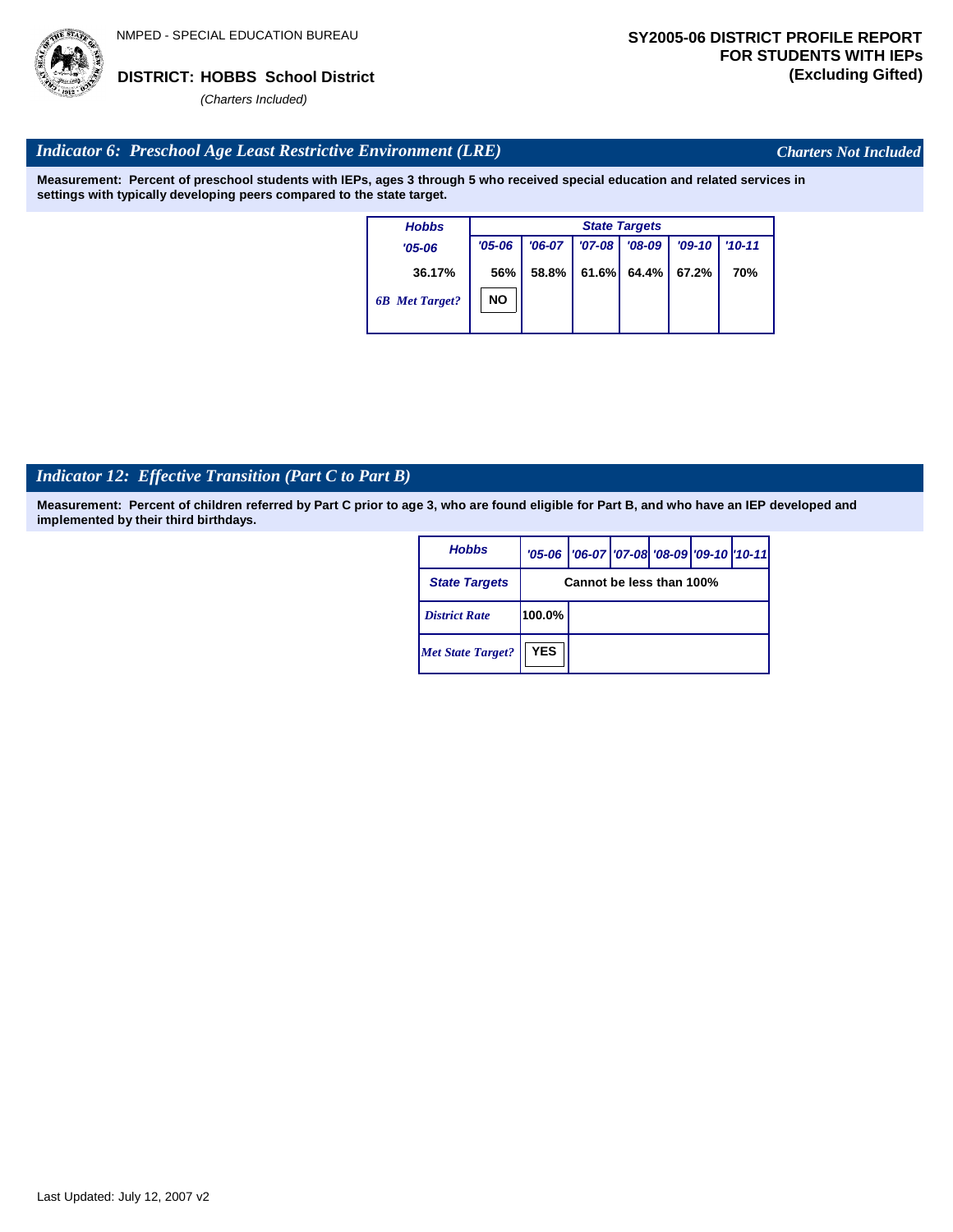

#### *Indicator 1: Graduation Rates*

**Measurement: Percent of youth with IEPs graduating from high school with a regular (standard) diploma compared to percent of all youth in the state graduating with a regular diploma.**

| Jal               |                  | <b>State Targets</b>            |          |          |          |          |  |  |  |
|-------------------|------------------|---------------------------------|----------|----------|----------|----------|--|--|--|
| $'05 - 06$        | $'05 - 06$       | $'06-07$                        | $'07-08$ | $'08-09$ | $'09-10$ | $'10-11$ |  |  |  |
| 100.00%           | 60%              | 70%<br>80%<br>80%<br>80%<br>80% |          |          |          |          |  |  |  |
| Met State Target? | YES <sub>1</sub> |                                 |          |          |          |          |  |  |  |

#### *Indicator 2: Dropout Rates*

**Measurement: Percent of youth with IEPs dropping out of high school compared to the percent of all youth in the state dropping out of high school.**

| Jal                      |            | <b>State Targets</b> |          |          |          |          |  |  |  |
|--------------------------|------------|----------------------|----------|----------|----------|----------|--|--|--|
| $'05 - 06$               | $'05 - 06$ | $'06-07$             | $'07-08$ | $'08-09$ | $'09-10$ | $'10-11$ |  |  |  |
| $0.00\%$                 | 0.67%      | 0.66%                | 0.65%    | 0.64%    | 0.63%    | 0.62%    |  |  |  |
| <b>Met State Target?</b> | <b>YES</b> |                      |          |          |          |          |  |  |  |

#### *Indicator 3: State Assessment - Participation and Performance Rates*

|                                        | Jal            |                         | <b>State Target</b> |             |          |           |                      | <b>State Targets</b>    |                                  |             |  |
|----------------------------------------|----------------|-------------------------|---------------------|-------------|----------|-----------|----------------------|-------------------------|----------------------------------|-------------|--|
|                                        | $'05 - 06$     |                         | $'05 - 06$          |             |          |           | <b>Participation</b> |                         |                                  | Proficiency |  |
|                                        |                |                         |                     |             |          |           |                      |                         | <b>Reading Math Reading Math</b> |             |  |
|                                        | <b>Reading</b> | <b>Math</b>             | <b>Reading</b>      | <b>Math</b> |          | $'06-07$  |                      |                         | 95.0% 95.2% 24.0% 17.0%          |             |  |
| <b>Participation</b>                   | 100.00%        | 96.67%                  | 94.9%               | 95.1%       |          | $'07-08$  |                      |                         | 95.1% 95.3% 28.0% 22.0%          |             |  |
| Proficiency                            | 8.70%          | 13.04%                  | 20.0%               | 13.0%       |          | $'08-09$  |                      |                         | 95.2% 95.4% 32.0% 27.0%          |             |  |
| <b>Met State Participation Target?</b> |                |                         | <b>YES</b>          | <b>YES</b>  |          | $'09-10'$ |                      |                         | 95.3% 95.5% 36.0% 33.0%          |             |  |
| <b>Met State Proficiency Target?</b>   |                | <b>YES</b><br><b>NO</b> |                     |             | $'10-11$ |           |                      | 95.4% 95.6% 40.0% 40.0% |                                  |             |  |
|                                        |                |                         |                     |             |          |           |                      |                         |                                  |             |  |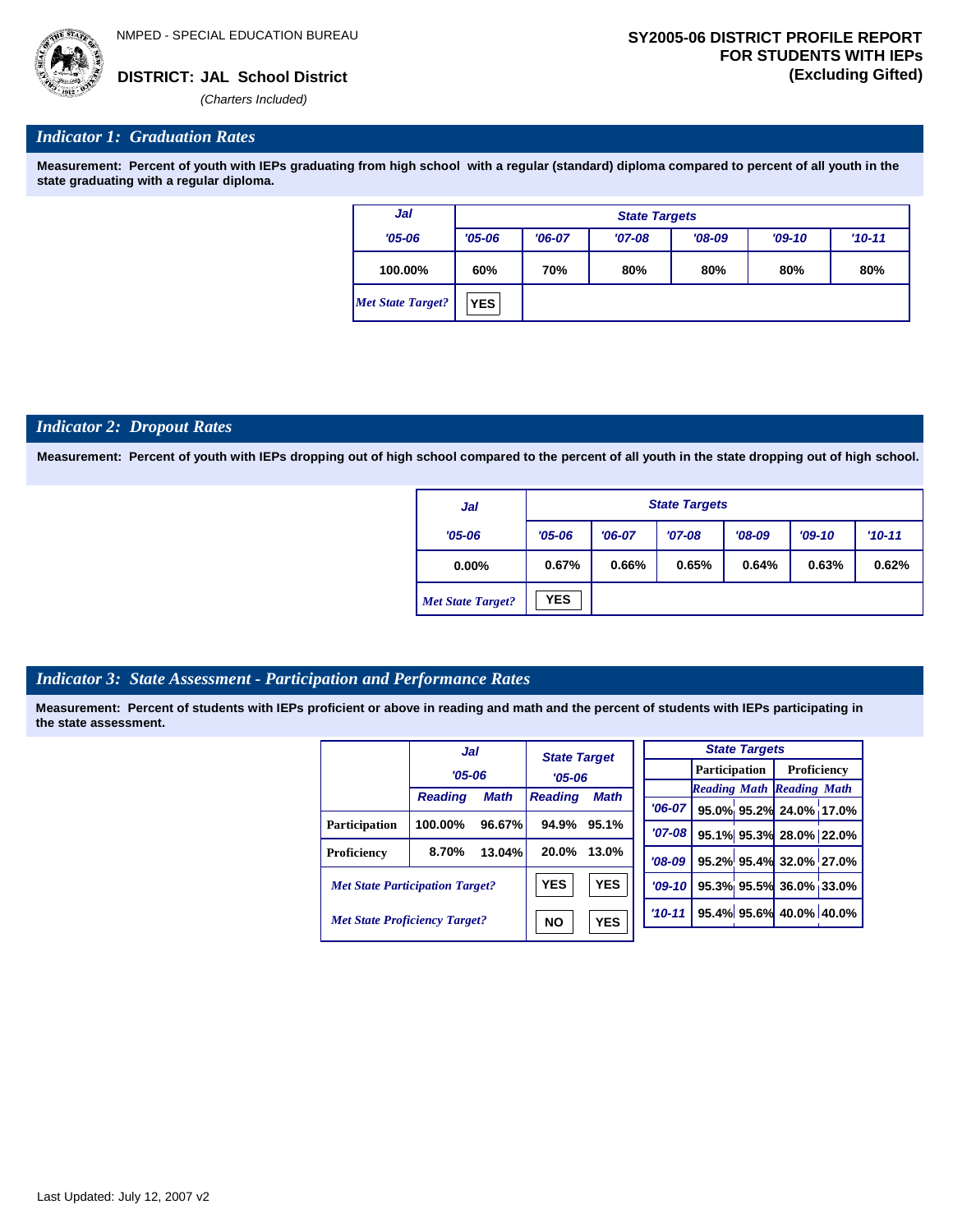

#### *Indicator 4: Suspension and Expulsion (Ages 3-21)*

**Measurement A: Percent of students with IEPs identified as having a significant discrepancy in the rates of suspensions and expulsions for greater than 10 days in a school year compared to state target.**

*Less than 10 students are not identified and is indicated by "<10". Suspensions/Expulsions of three or less are not reported.*

| Jal '05-06           |                         |                             |
|----------------------|-------------------------|-----------------------------|
| <b>District Rate</b> | <b>State</b><br>Average | <b>Met State</b><br>Target? |
| $0.00\%$             | 0.12%                   | <b>YES</b>                  |

*Note: New Mexico's definition of "significant discrepancy" is any LEA with a suspension rate equal to or above the state average with a positive difference in the number*  $\epsilon$ *students with IEPs suspended when compared to all students suspended.*

#### *Indicator 5: School Age Least Restrictive Environment (LRE)*

**Measurement: Percent of students with IEPs, ages 6 through 21 in three LRE settings compared to the state target.**

| Jal                      |            |          |          | <b>State Targets</b> |          |            |
|--------------------------|------------|----------|----------|----------------------|----------|------------|
| $'05 - 06$               | $'05 - 06$ | $'06-07$ | $'07-08$ | $'08-09$             | $'09-10$ | $'10 - 11$ |
| 77.78%                   | 50%        | 54%      | 58%      | 62%                  | 66%      | 70%        |
| <b>Met Target?</b><br>5A | <b>YES</b> |          |          |                      |          |            |
|                          |            |          |          |                      |          |            |
| 9.26%                    | 20%        | 18.5%    | 17%      | 15.5%                | 14%      | 12.5%      |
| <b>Met Target?</b><br>5B | <b>YES</b> |          |          |                      |          |            |
| $0.00\%$                 | 2.02%      | 2.01%    | 2%       | 1.99%                | 1.98%    | 1.97%      |
| 5C Met Target?           | <b>YES</b> |          |          |                      |          |            |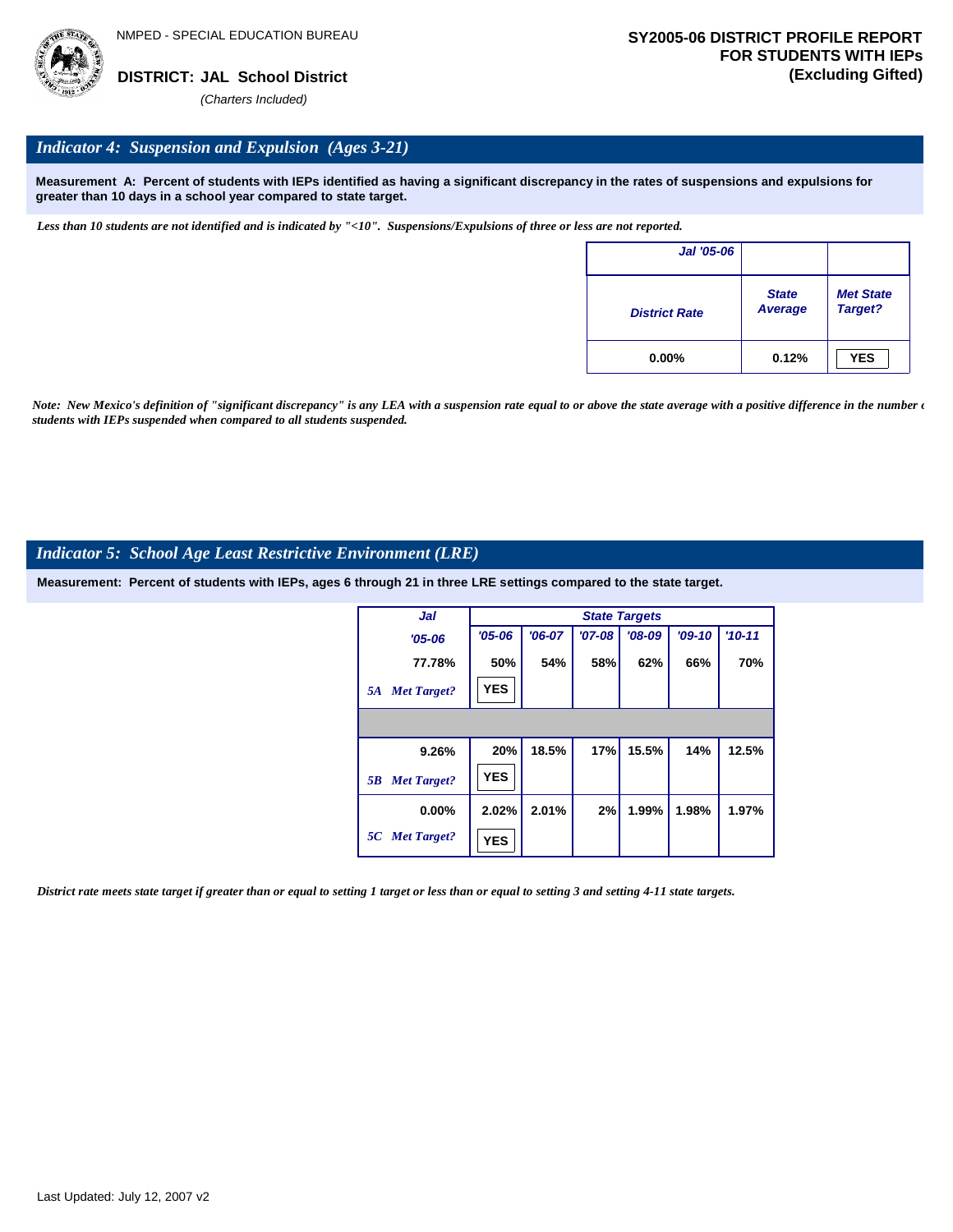

*Charters Not Included*

### *Indicator 6: Preschool Age Least Restrictive Environment (LRE)*

**Measurement: Percent of preschool students with IEPs, ages 3 through 5 who received special education and related services in settings with typically developing peers compared to the state target.**

| Jal                   | <b>State Targets</b> |          |          |          |          |            |  |  |
|-----------------------|----------------------|----------|----------|----------|----------|------------|--|--|
| $'05 - 06$            | $'05 - 06$           | $'06-07$ | $'07-08$ | $'08-09$ | $'09-10$ | $'10 - 11$ |  |  |
| 20.00%                | 56%                  | 58.8%    | 61.6%    | $64.4\%$ | 67.2%    | <b>70%</b> |  |  |
| <b>6B</b> Met Target? | NΟ                   |          |          |          |          |            |  |  |

# *Indicator 12: Effective Transition (Part C to Part B)*

| Jal                      |            | '05-06   '06-07   '07-08   '08-09   '09-10   '10-11 |  |  |  |  |  |  |
|--------------------------|------------|-----------------------------------------------------|--|--|--|--|--|--|
| <b>State Targets</b>     |            | Cannot be less than 100%                            |  |  |  |  |  |  |
| <b>District Rate</b>     | 100.0%     |                                                     |  |  |  |  |  |  |
| <b>Met State Target?</b> | <b>YES</b> |                                                     |  |  |  |  |  |  |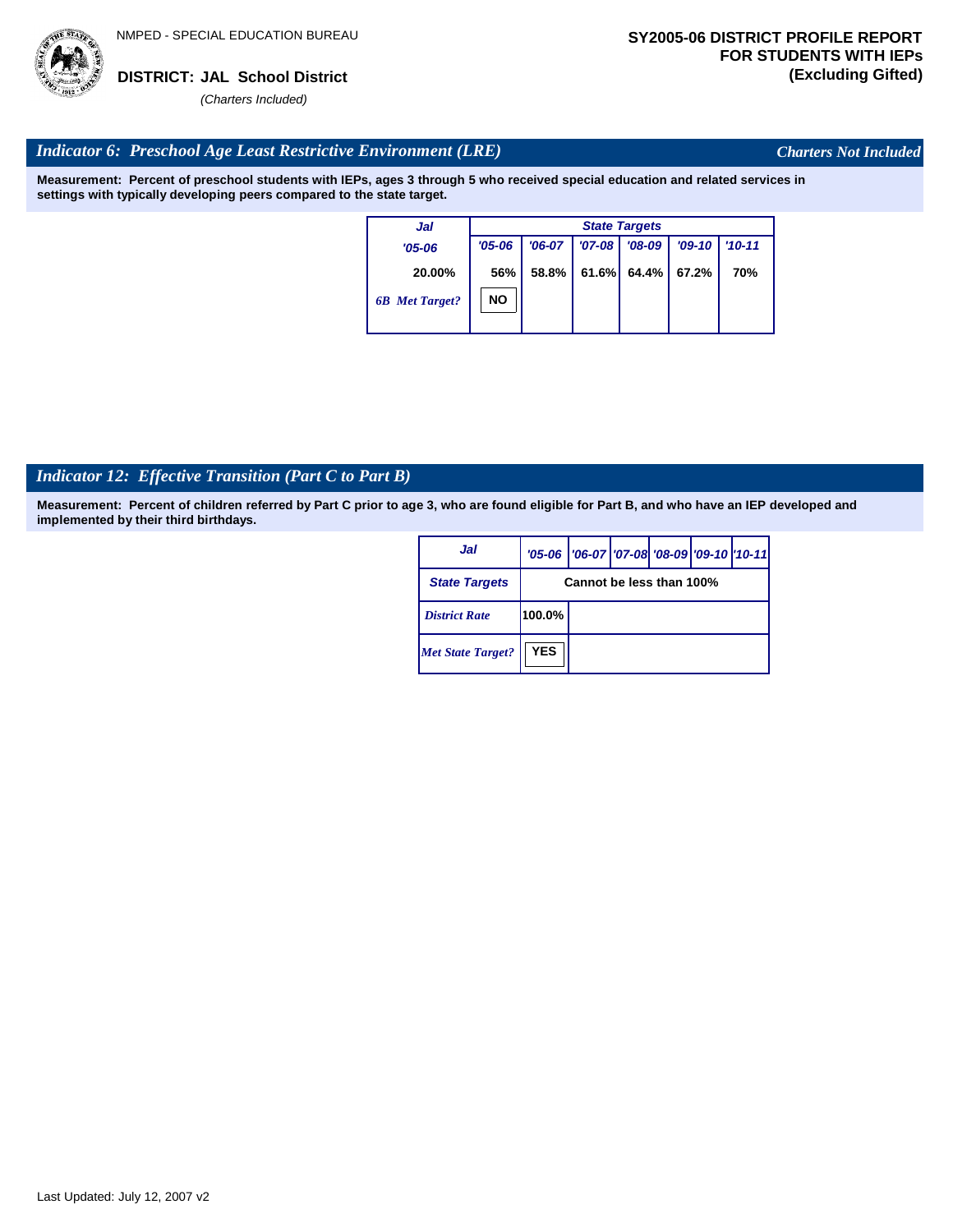

#### *Indicator 1: Graduation Rates*

**Measurement: Percent of youth with IEPs graduating from high school with a regular (standard) diploma compared to percent of all youth in the state graduating with a regular diploma.**

| <b>Tatum</b>             | <b>State Targets</b> |                                 |          |          |          |            |  |  |  |
|--------------------------|----------------------|---------------------------------|----------|----------|----------|------------|--|--|--|
| $'05 - 06$               | $'05 - 06$           | $'06-07$                        | $'07-08$ | $'08-09$ | $'09-10$ | $'10 - 11$ |  |  |  |
| 60.00%                   | 60%                  | 70%<br>80%<br>80%<br>80%<br>80% |          |          |          |            |  |  |  |
| <b>Met State Target?</b> | <b>YES</b>           |                                 |          |          |          |            |  |  |  |

#### *Indicator 2: Dropout Rates*

**Measurement: Percent of youth with IEPs dropping out of high school compared to the percent of all youth in the state dropping out of high school.**

| <b>Tatum</b>             |            | <b>State Targets</b> |          |          |       |          |  |  |  |  |
|--------------------------|------------|----------------------|----------|----------|-------|----------|--|--|--|--|
| $'05 - 06$               | $'05 - 06$ | $'06-07$             | $'07-08$ | $'08-09$ |       | $'10-11$ |  |  |  |  |
| $0.00\%$                 | 0.67%      | 0.66%                | 0.65%    | 0.64%    | 0.63% | 0.62%    |  |  |  |  |
| <b>Met State Target?</b> | <b>YES</b> |                      |          |          |       |          |  |  |  |  |

#### *Indicator 3: State Assessment - Participation and Performance Rates*

|                                        |                | <b>Tatum</b> |                | <b>State Target</b> |            |            |                      | <b>State Targets</b>    |                                  |  |
|----------------------------------------|----------------|--------------|----------------|---------------------|------------|------------|----------------------|-------------------------|----------------------------------|--|
|                                        | $'05 - 06$     |              |                |                     |            |            | <b>Participation</b> |                         | Proficiency                      |  |
|                                        |                |              | $'05 - 06$     |                     |            |            |                      |                         | <b>Reading Math Reading Math</b> |  |
|                                        | <b>Reading</b> | <b>Math</b>  | <b>Reading</b> | <b>Math</b>         |            | $'06-07$   |                      |                         | 95.0% 95.2% 24.0% 17.0%          |  |
| <b>Participation</b>                   | 100.00%        | 100.00%      | 94.9%          | 95.1%               |            |            |                      |                         |                                  |  |
|                                        |                |              |                |                     |            | $'07 - 08$ |                      |                         | 95.1% 95.3% 28.0% 22.0%          |  |
| <b>Proficiency</b>                     | 55.56%         | 0.00%        | 20.0%          | 13.0%               |            | $'08-09$   |                      |                         | 95.2% 95.4% 32.0% 27.0%          |  |
| <b>Met State Participation Target?</b> |                | <b>YES</b>   | <b>YES</b>     |                     | $'09-10$   |            |                      | 95.3% 95.5% 36.0% 33.0% |                                  |  |
| <b>Met State Proficiency Target?</b>   |                | <b>YES</b>   | <b>NO</b>      |                     | $'10 - 11$ |            |                      | 95.4% 95.6% 40.0% 40.0% |                                  |  |
|                                        |                |              |                |                     |            |            |                      |                         |                                  |  |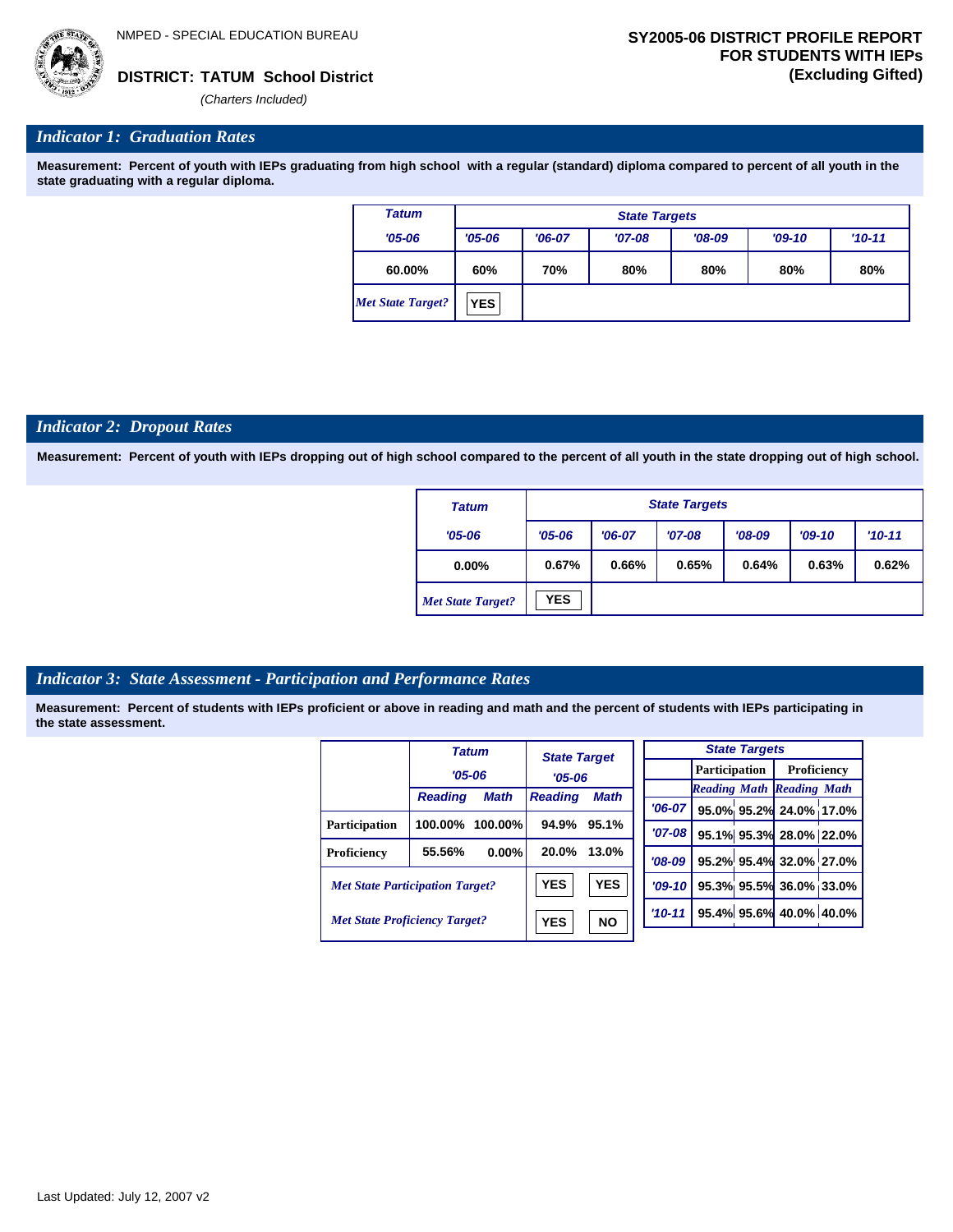

#### *Indicator 4: Suspension and Expulsion (Ages 3-21)*

**Measurement A: Percent of students with IEPs identified as having a significant discrepancy in the rates of suspensions and expulsions for greater than 10 days in a school year compared to state target.**

*Less than 10 students are not identified and is indicated by "<10". Suspensions/Expulsions of three or less are not reported.*

| <b>Tatum '05-06</b>  |                         |                             |
|----------------------|-------------------------|-----------------------------|
| <b>District Rate</b> | <b>State</b><br>Average | <b>Met State</b><br>Target? |
| $0.00\%$             | 0.12%                   | <b>YES</b>                  |

*Note: New Mexico's definition of "significant discrepancy" is any LEA with a suspension rate equal to or above the state average with a positive difference in the number*  $\epsilon$ *students with IEPs suspended when compared to all students suspended.*

#### *Indicator 5: School Age Least Restrictive Environment (LRE)*

**Measurement: Percent of students with IEPs, ages 6 through 21 in three LRE settings compared to the state target.**

| <b>Tatum</b>             |            | <b>State Targets</b> |          |          |          |          |  |  |  |  |  |
|--------------------------|------------|----------------------|----------|----------|----------|----------|--|--|--|--|--|
| $'05 - 06$               | $'05 - 06$ | $'06-07$             | $'07-08$ | $'08-09$ | $'09-10$ | $'10-11$ |  |  |  |  |  |
| 82.14%                   | 50%        | 54%                  | 58%      | 62%      | 66%      | 70%      |  |  |  |  |  |
| <b>Met Target?</b><br>5A | <b>YES</b> |                      |          |          |          |          |  |  |  |  |  |
|                          |            |                      |          |          |          |          |  |  |  |  |  |
| 10.71%                   | 20%        | 18.5%                | 17%      | 15.5%    | 14%      | 12.5%    |  |  |  |  |  |
| <b>Met Target?</b><br>5B | <b>YES</b> |                      |          |          |          |          |  |  |  |  |  |
| $0.00\%$                 | 2.02%      | 2.01%                | 2%       | 1.99%    | 1.98%    | 1.97%    |  |  |  |  |  |
| 5C Met Target?           | <b>YES</b> |                      |          |          |          |          |  |  |  |  |  |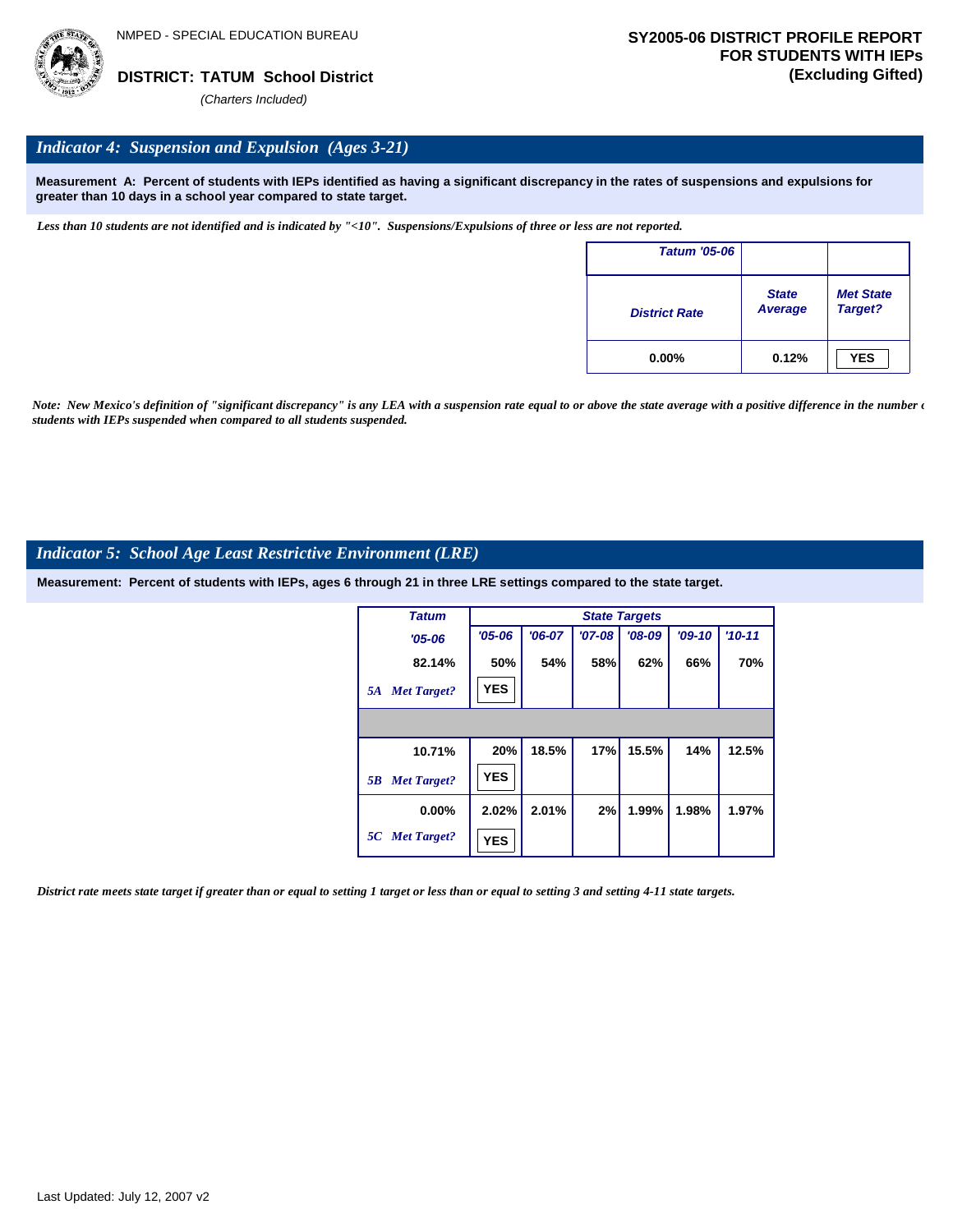

*Charters Not Included*

### *Indicator 6: Preschool Age Least Restrictive Environment (LRE)*

**Measurement: Percent of preschool students with IEPs, ages 3 through 5 who received special education and related services in settings with typically developing peers compared to the state target.**

| Tatum                 | <b>State Targets</b> |          |          |          |          |            |  |  |  |
|-----------------------|----------------------|----------|----------|----------|----------|------------|--|--|--|
| $'05-06$              | $'05 - 06$           | $'06-07$ | $'07-08$ | $'08-09$ | $'09-10$ | $'10 - 11$ |  |  |  |
| 62.50%                | 56%                  | 58.8%    | 61.6%    | 64.4% I  | 67.2%    | 70%        |  |  |  |
| <b>6B</b> Met Target? | <b>YES</b>           |          |          |          |          |            |  |  |  |

# *Indicator 12: Effective Transition (Part C to Part B)*

| <b>Tatum</b>             |                          | '05-06   '06-07   '07-08 '08-09   '09-10   '10-11 |  |  |  |  |  |  |
|--------------------------|--------------------------|---------------------------------------------------|--|--|--|--|--|--|
| <b>State Targets</b>     | Cannot be less than 100% |                                                   |  |  |  |  |  |  |
| <b>District Rate</b>     | 100.0%                   |                                                   |  |  |  |  |  |  |
| <b>Met State Target?</b> | <b>YES</b>               |                                                   |  |  |  |  |  |  |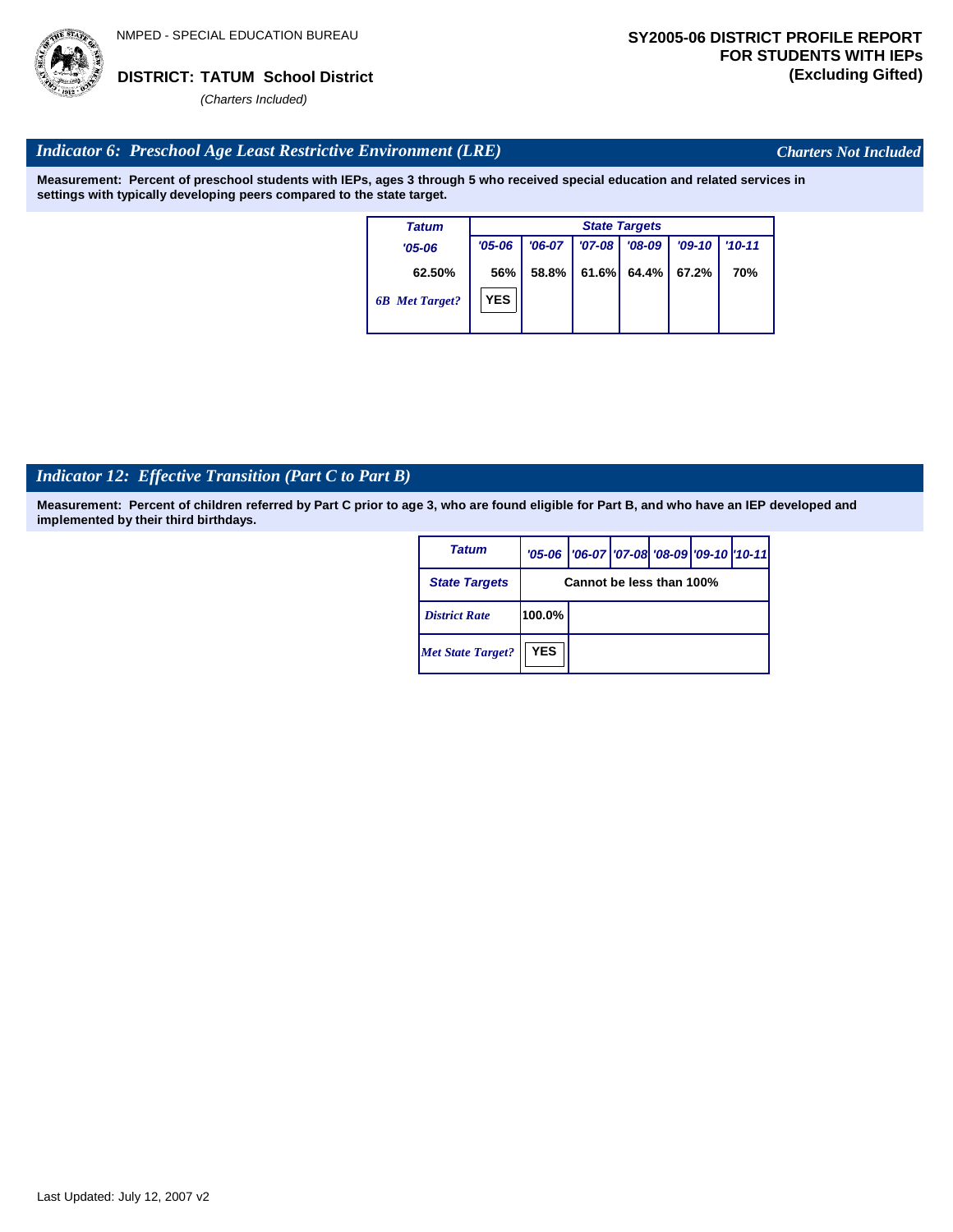#### *Indicator 1: Graduation Rates*

**Measurement: Percent of youth with IEPs graduating from high school with a regular (standard) diploma compared to percent of all youth in the state graduating with a regular diploma.**

| <b>Ruidoso</b>           |            | <b>State Targets</b> |          |            |     |     |  |  |  |  |
|--------------------------|------------|----------------------|----------|------------|-----|-----|--|--|--|--|
| $'05 - 06$               | $'05 - 06$ | $'06-07$             | $'09-10$ | $'10 - 11$ |     |     |  |  |  |  |
| 82.35%                   | 60%        | 70%                  | 80%      | 80%        | 80% | 80% |  |  |  |  |
| <b>Met State Target?</b> | <b>YES</b> |                      |          |            |     |     |  |  |  |  |

#### *Indicator 2: Dropout Rates*

**Measurement: Percent of youth with IEPs dropping out of high school compared to the percent of all youth in the state dropping out of high school.**

| <b>Ruidoso</b>           |            | <b>State Targets</b> |          |          |          |          |  |  |  |  |
|--------------------------|------------|----------------------|----------|----------|----------|----------|--|--|--|--|
| $'05 - 06$               | $'05 - 06$ | $'06-07$             | $'07-08$ | $'08-09$ | $'09-10$ | $'10-11$ |  |  |  |  |
| 0.70%                    | 0.67%      | 0.66%                | 0.65%    | 0.64%    | 0.63%    | 0.62%    |  |  |  |  |
| <b>Met State Target?</b> | <b>NO</b>  |                      |          |          |          |          |  |  |  |  |

#### *Indicator 3: State Assessment - Participation and Performance Rates*

|                                        | <b>Ruidoso</b> |             | <b>State Target</b> |             |           |          |                      | <b>State Targets</b>    |                                  |  |
|----------------------------------------|----------------|-------------|---------------------|-------------|-----------|----------|----------------------|-------------------------|----------------------------------|--|
|                                        | $'05 - 06$     |             | $'05 - 06$          |             |           |          | <b>Participation</b> |                         | Proficiency                      |  |
|                                        |                |             |                     |             |           |          |                      |                         | <b>Reading Math Reading Math</b> |  |
|                                        | <b>Reading</b> | <b>Math</b> | <b>Reading</b>      | <b>Math</b> |           | $'06-07$ |                      |                         | 95.0% 95.2% 24.0% 17.0%          |  |
| <b>Participation</b>                   | 98.92%         | 98.38%      | 94.9%               | 95.1%       |           |          |                      |                         |                                  |  |
|                                        |                |             |                     |             | $'07-08$  |          |                      | 95.1% 95.3% 28.0% 22.0% |                                  |  |
| Proficiency                            | 16.89%         | 9.46%       | 20.0%               | 13.0%       |           | $'08-09$ |                      |                         | 95.2% 95.4% 32.0% 27.0%          |  |
| <b>Met State Participation Target?</b> |                | <b>YES</b>  | <b>YES</b>          |             | $'09-10'$ |          |                      | 95.3% 95.5% 36.0% 33.0% |                                  |  |
| <b>Met State Proficiency Target?</b>   |                | <b>NO</b>   | <b>NO</b>           |             | $'10-11$  |          |                      | 95.4% 95.6% 40.0% 40.0% |                                  |  |
|                                        |                |             |                     |             |           |          |                      |                         |                                  |  |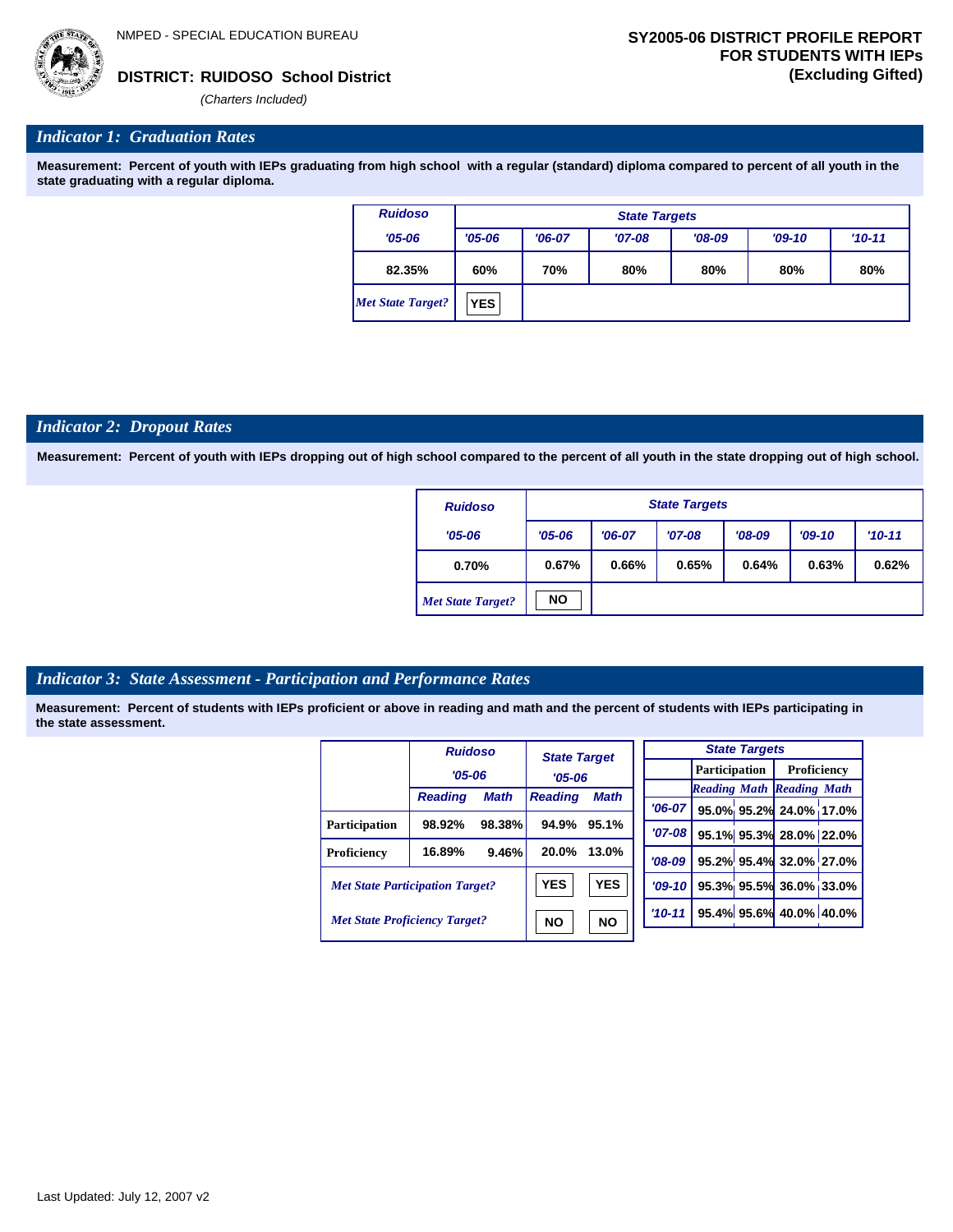

#### *Indicator 4: Suspension and Expulsion (Ages 3-21)*

**Measurement A: Percent of students with IEPs identified as having a significant discrepancy in the rates of suspensions and expulsions for greater than 10 days in a school year compared to state target.**

*Less than 10 students are not identified and is indicated by "<10". Suspensions/Expulsions of three or less are not reported.*

| <b>Ruidoso '05-06</b> |                         |                             |
|-----------------------|-------------------------|-----------------------------|
| <b>District Rate</b>  | <b>State</b><br>Average | <b>Met State</b><br>Target? |
| $0.00\%$              | 0.12%                   | <b>YES</b>                  |

*Note: New Mexico's definition of "significant discrepancy" is any LEA with a suspension rate equal to or above the state average with a positive difference in the number*  $\epsilon$ *students with IEPs suspended when compared to all students suspended.*

#### *Indicator 5: School Age Least Restrictive Environment (LRE)*

**Measurement: Percent of students with IEPs, ages 6 through 21 in three LRE settings compared to the state target.**

| <b>Ruidoso</b>           | <b>State Targets</b> |          |          |          |          |          |  |  |  |
|--------------------------|----------------------|----------|----------|----------|----------|----------|--|--|--|
| $'05 - 06$               | $'05 - 06$           | $'06-07$ | $'07-08$ | $'08-09$ | $'09-10$ | $'10-11$ |  |  |  |
| 58.84%                   | 50%                  | 54%      | 58%      | 62%      | 66%      | 70%      |  |  |  |
| <b>Met Target?</b><br>5A | <b>YES</b>           |          |          |          |          |          |  |  |  |
|                          |                      |          |          |          |          |          |  |  |  |
| 9.86%                    | 20%                  | 18.5%    | 17%      | 15.5%    | 14%      | 12.5%    |  |  |  |
| <b>Met Target?</b><br>5B | <b>YES</b>           |          |          |          |          |          |  |  |  |
| 3.40%                    | 2.02%                | 2.01%    | 2%       | 1.99%    | 1.98%    | 1.97%    |  |  |  |
| 5C Met Target?           | NΟ                   |          |          |          |          |          |  |  |  |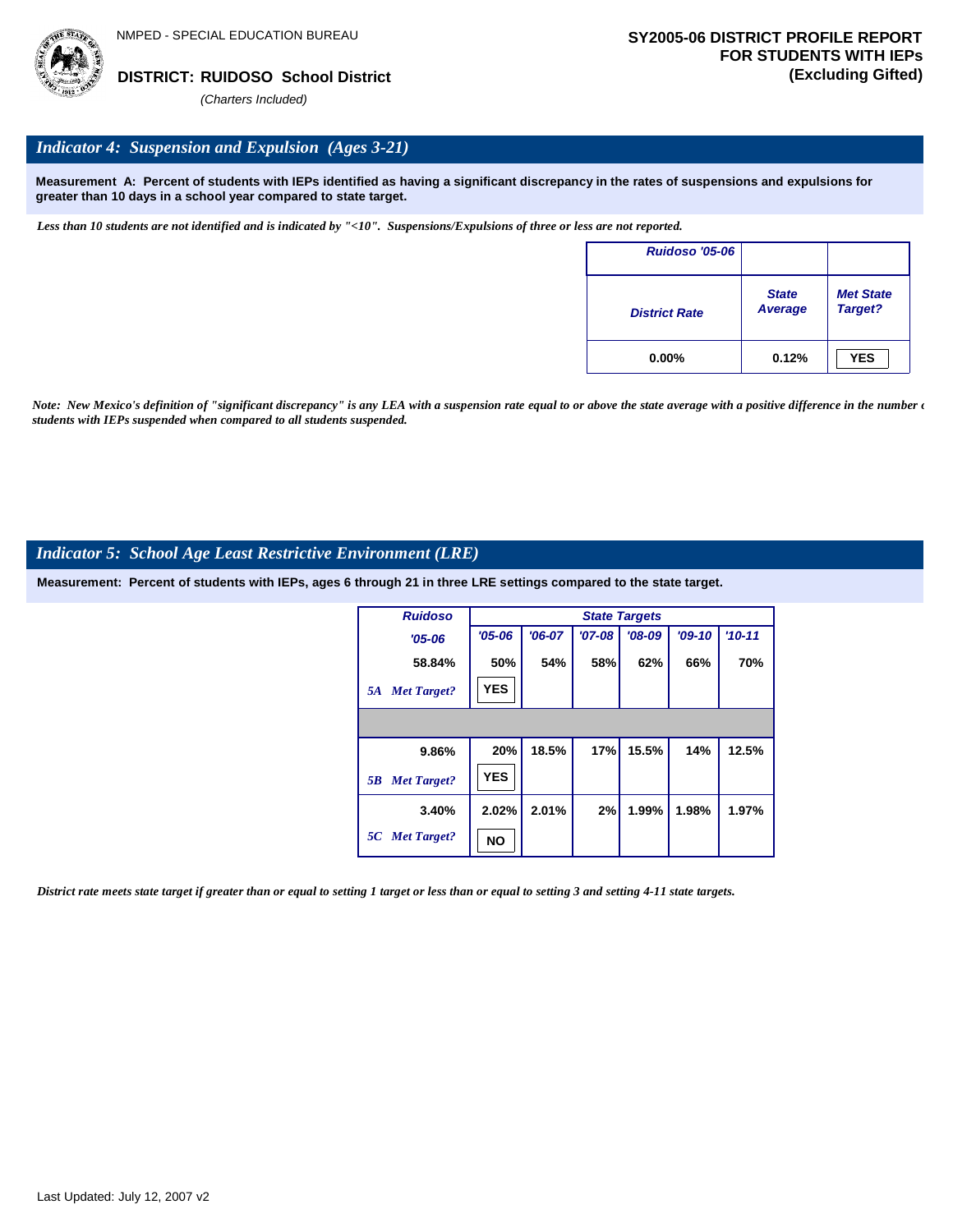

*Charters Not Included*

#### *Indicator 6: Preschool Age Least Restrictive Environment (LRE)*

**Measurement: Percent of preschool students with IEPs, ages 3 through 5 who received special education and related services in settings with typically developing peers compared to the state target.**

| <b>Ruidoso</b>        | <b>State Targets</b> |          |            |          |          |            |  |  |  |
|-----------------------|----------------------|----------|------------|----------|----------|------------|--|--|--|
| $'05-06$              | $'05 - 06$           | $'06-07$ | $'07 - 08$ | $'08-09$ | $'09-10$ | $'10 - 11$ |  |  |  |
| 100.00%               | 56%                  | 58.8%    | 61.6%      | 64.4%    | 67.2%    | 70%        |  |  |  |
| <b>6B</b> Met Target? | <b>YES</b>           |          |            |          |          |            |  |  |  |

# *Indicator 12: Effective Transition (Part C to Part B)*

| <b>Ruidoso</b>           |                          | '05-06   '06-07   '07-08 '08-09   '09-10   '10-11 |  |  |  |  |
|--------------------------|--------------------------|---------------------------------------------------|--|--|--|--|
| <b>State Targets</b>     | Cannot be less than 100% |                                                   |  |  |  |  |
| <b>District Rate</b>     | 100.0%                   |                                                   |  |  |  |  |
| <b>Met State Target?</b> | <b>YES</b>               |                                                   |  |  |  |  |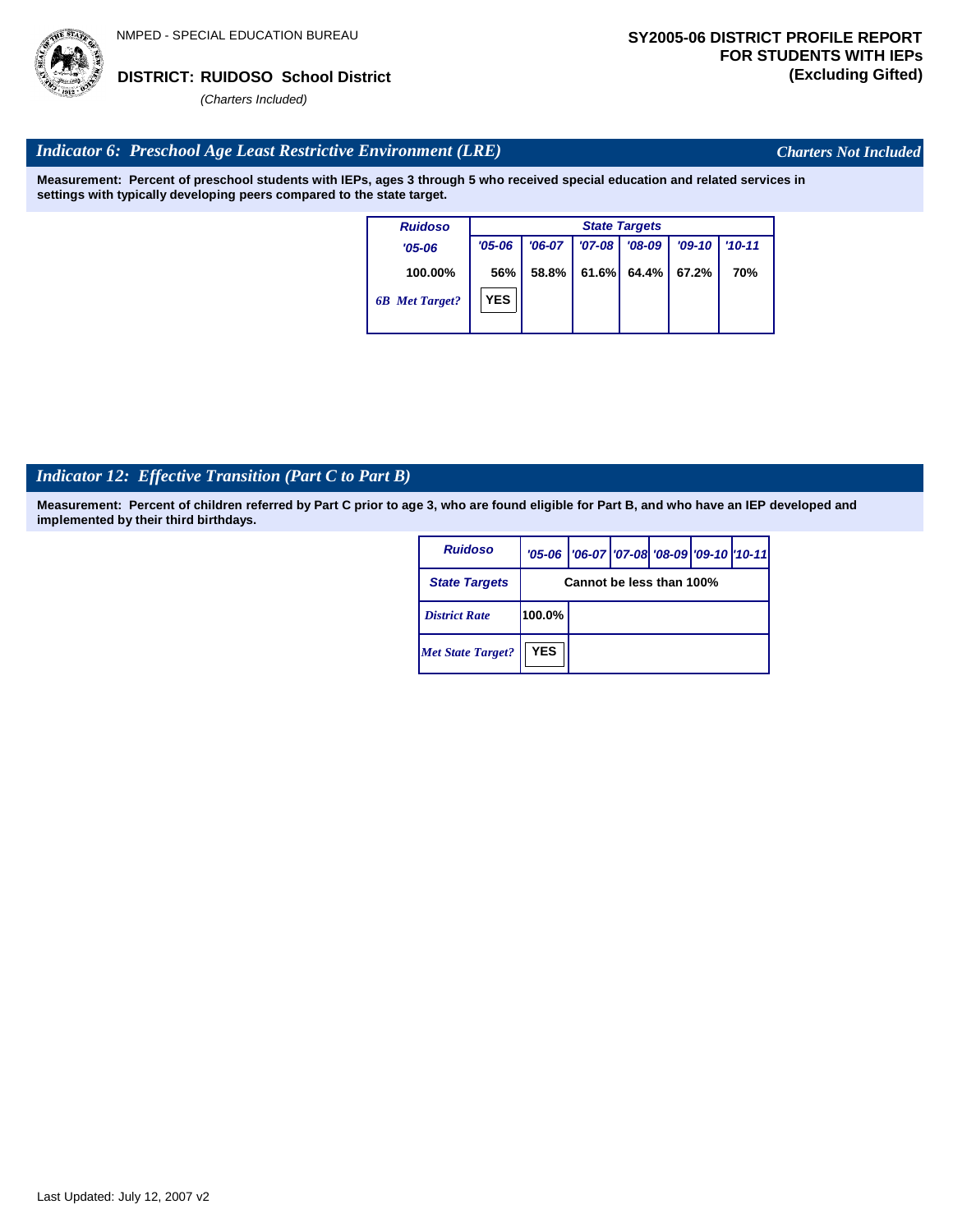**CARRIZOZO School District DISTRICT: (Excluding Gifted)**

*(Charters Included)*

#### *Indicator 1: Graduation Rates*

**Measurement: Percent of youth with IEPs graduating from high school with a regular (standard) diploma compared to percent of all youth in the state graduating with a regular diploma.**

| <b>Carrizozo</b>         | <b>State Targets</b> |          |          |          |          |          |  |  |
|--------------------------|----------------------|----------|----------|----------|----------|----------|--|--|
| $'05 - 06$               | $'05 - 06$           | $'06-07$ | $'07-08$ | $'08-09$ | $'09-10$ | $'10-11$ |  |  |
|                          | 60%                  | 70%      | 80%      | 80%      | 80%      | 80%      |  |  |
| <b>Met State Target?</b> | <b>YES</b>           |          |          |          |          |          |  |  |

#### *Indicator 2: Dropout Rates*

**Measurement: Percent of youth with IEPs dropping out of high school compared to the percent of all youth in the state dropping out of high school.**

| <b>Carrizozo</b>         |            | <b>State Targets</b> |          |          |          |       |  |  |  |
|--------------------------|------------|----------------------|----------|----------|----------|-------|--|--|--|
| $'05 - 06$               | $'05 - 06$ | $'06-07$             | $'08-09$ | $'09-10$ | $'10-11$ |       |  |  |  |
| $0.00\%$                 | 0.67%      | 0.66%                | 0.65%    | 0.64%    | 0.63%    | 0.62% |  |  |  |
| <b>Met State Target?</b> | <b>YES</b> |                      |          |          |          |       |  |  |  |

#### *Indicator 3: State Assessment - Participation and Performance Rates*

|                                        |                | <b>Carrizozo</b> | <b>State Target</b>                                |           |            | <b>State Targets</b> |                         |                                  |             |
|----------------------------------------|----------------|------------------|----------------------------------------------------|-----------|------------|----------------------|-------------------------|----------------------------------|-------------|
|                                        | $'05 - 06$     |                  |                                                    |           |            |                      | <b>Participation</b>    |                                  | Proficiency |
|                                        |                |                  | $'05 - 06$                                         |           |            |                      |                         | <b>Reading Math Reading Math</b> |             |
|                                        | <b>Reading</b> | <b>Math</b>      | <b>Reading</b>                                     | Math      | $'06-07$   |                      |                         | 95.0% 95.2% 24.0% 17.0%          |             |
| <b>Participation</b>                   | 100.00%        | $100.00\%$       | 94.9%                                              | 95.1%     | $'07 - 08$ |                      |                         | 95.1% 95.3% 28.0% 22.0%          |             |
| Proficiency                            | 11.76%         | 5.88%            | 20.0%                                              | 13.0%     | $'08-09$   |                      |                         | 95.2% 95.4% 32.0% 27.0%          |             |
| <b>Met State Participation Target?</b> |                | <b>YES</b>       | <b>YES</b>                                         | $'09-10'$ |            |                      | 95.3% 95.5% 36.0% 33.0% |                                  |             |
| <b>Met State Proficiency Target?</b>   |                | <b>NO</b>        | 95.4% 95.6% 40.0% 40.0%<br>$'10 - 11$<br><b>NO</b> |           |            |                      |                         |                                  |             |
|                                        |                |                  |                                                    |           |            |                      |                         |                                  |             |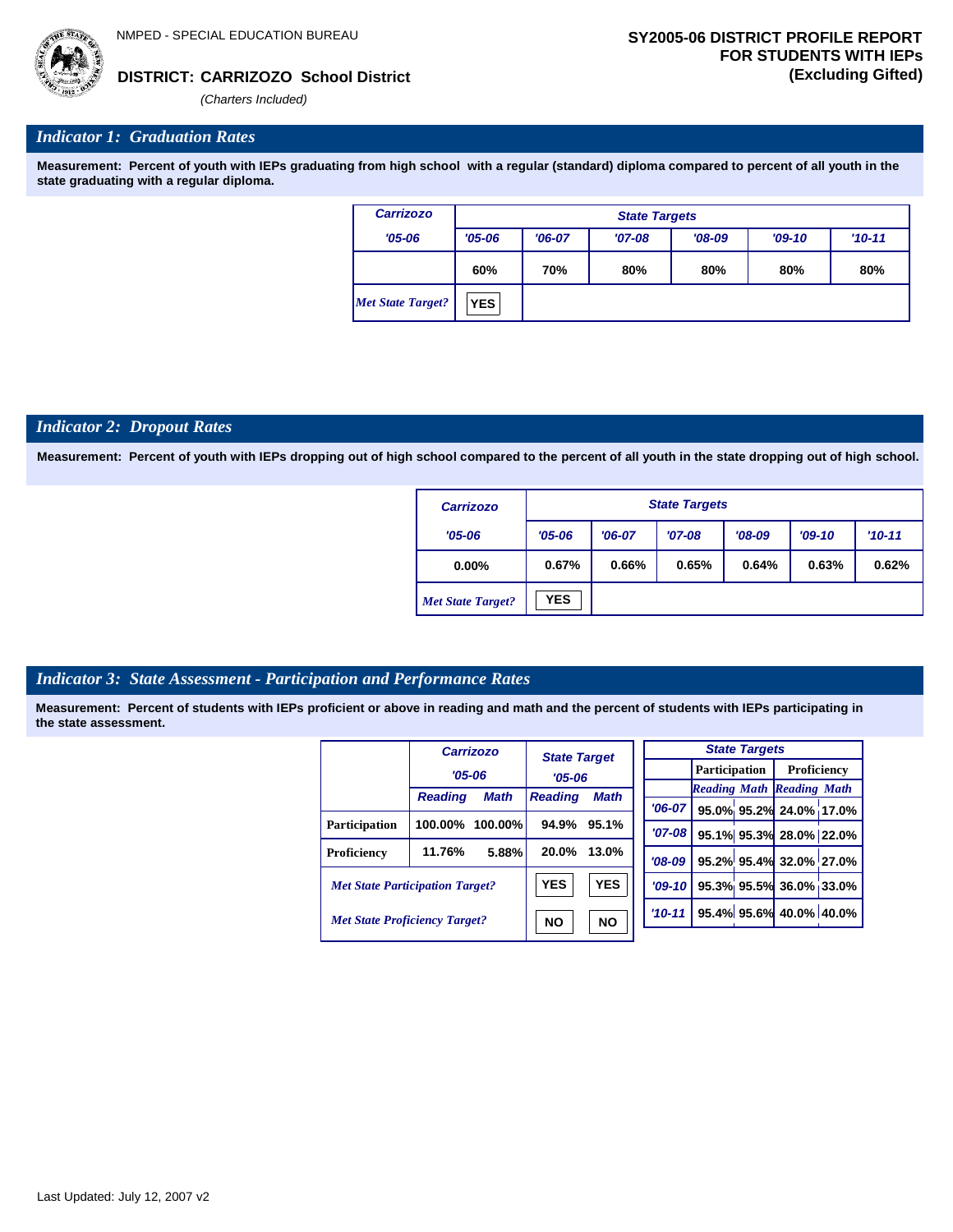### *Indicator 4: Suspension and Expulsion (Ages 3-21)*

**Measurement A: Percent of students with IEPs identified as having a significant discrepancy in the rates of suspensions and expulsions for greater than 10 days in a school year compared to state target.**

*Less than 10 students are not identified and is indicated by "<10". Suspensions/Expulsions of three or less are not reported.*

| Carrizozo '05-06     |                         |                             |
|----------------------|-------------------------|-----------------------------|
| <b>District Rate</b> | <b>State</b><br>Average | <b>Met State</b><br>Target? |
| $0.00\%$             | 0.12%                   | <b>YES</b>                  |

*Note: New Mexico's definition of "significant discrepancy" is any LEA with a suspension rate equal to or above the state average with a positive difference in the number*  $\epsilon$ *students with IEPs suspended when compared to all students suspended.*

#### *Indicator 5: School Age Least Restrictive Environment (LRE)*

**Measurement: Percent of students with IEPs, ages 6 through 21 in three LRE settings compared to the state target.**

| <b>Carrizozo</b>         |            | <b>State Targets</b> |            |          |          |          |  |  |  |
|--------------------------|------------|----------------------|------------|----------|----------|----------|--|--|--|
| $'05 - 06$               | $'05 - 06$ | $'06-07$             | $'07 - 08$ | $'08-09$ | $'09-10$ | $'10-11$ |  |  |  |
| 90.91%                   | 50%        | 54%                  | 58%        | 62%      | 66%      | 70%      |  |  |  |
| <b>Met Target?</b><br>5A | <b>YES</b> |                      |            |          |          |          |  |  |  |
|                          |            |                      |            |          |          |          |  |  |  |
| 0.00%                    | 20%        | 18.5%                | 17%        | 15.5%    | 14%      | 12.5%    |  |  |  |
| <b>Met Target?</b><br>5B | <b>YES</b> |                      |            |          |          |          |  |  |  |
| $0.00\%$                 | 2.02%      | 2.01%                | 2%         | 1.99%    | 1.98%    | 1.97%    |  |  |  |
| 5C Met Target?           | <b>YES</b> |                      |            |          |          |          |  |  |  |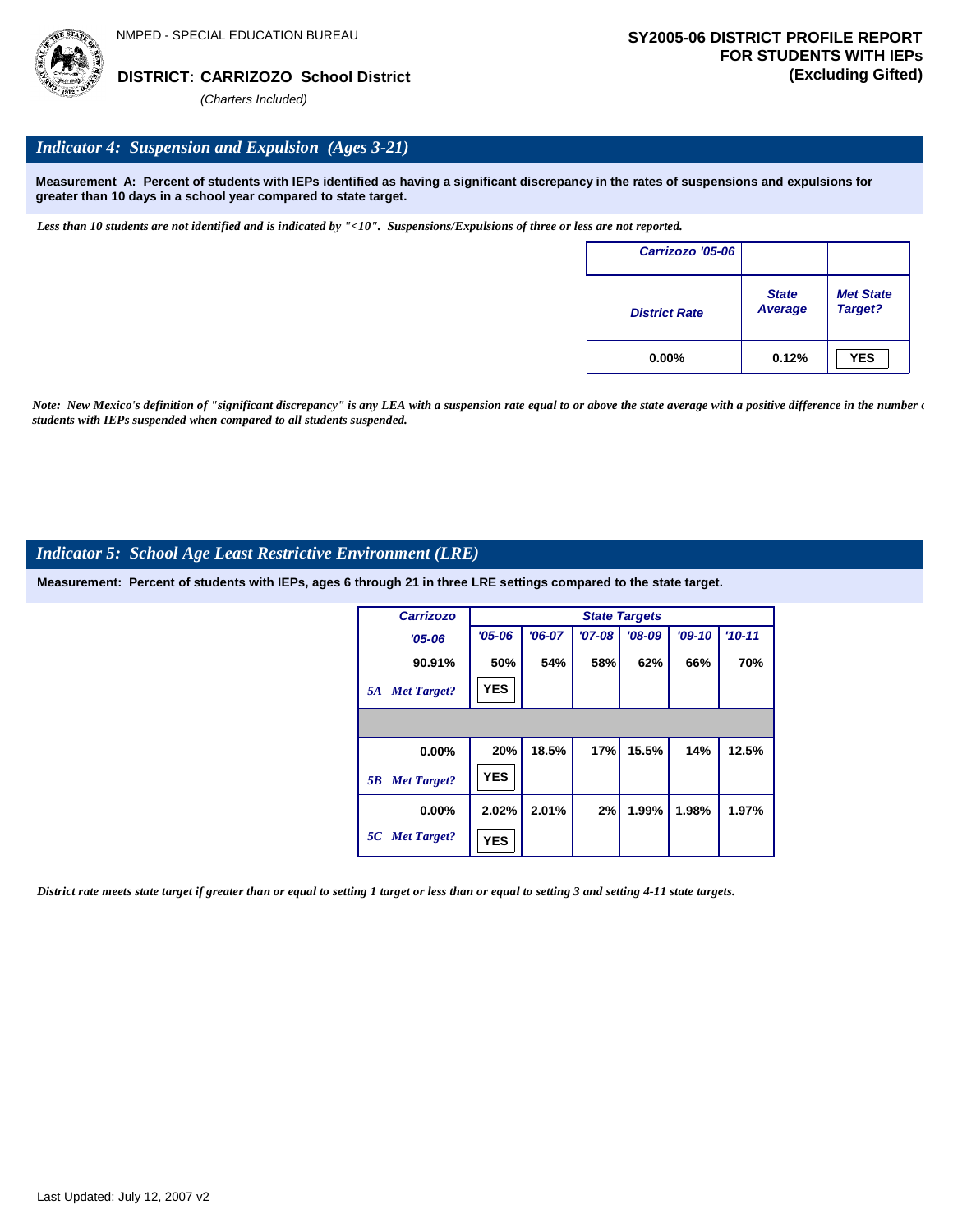

*Charters Not Included*

### *Indicator 6: Preschool Age Least Restrictive Environment (LRE)*

**Measurement: Percent of preschool students with IEPs, ages 3 through 5 who received special education and related services in settings with typically developing peers compared to the state target.**

| <b>Carrizozo</b>      | <b>State Targets</b> |          |          |          |          |            |  |  |
|-----------------------|----------------------|----------|----------|----------|----------|------------|--|--|
| $'05 - 06$            | $'05 - 06$           | $'06-07$ | $'07-08$ | $'08-09$ | $'09-10$ | $'10 - 11$ |  |  |
| 100.00%               | 56%                  | $58.8\%$ | 61.6%    | 64.4%    | 67.2%    | 70%        |  |  |
| <b>6B</b> Met Target? | <b>YES</b>           |          |          |          |          |            |  |  |

# *Indicator 12: Effective Transition (Part C to Part B)*

| <b>Carrizozo</b>         |                          | '05-06   '06-07   '07-08   '08-09   '09-10   '10-11 |  |  |  |  |  |
|--------------------------|--------------------------|-----------------------------------------------------|--|--|--|--|--|
| <b>State Targets</b>     | Cannot be less than 100% |                                                     |  |  |  |  |  |
| <b>District Rate</b>     | 100.0%                   |                                                     |  |  |  |  |  |
| <b>Met State Target?</b> | <b>YES</b>               |                                                     |  |  |  |  |  |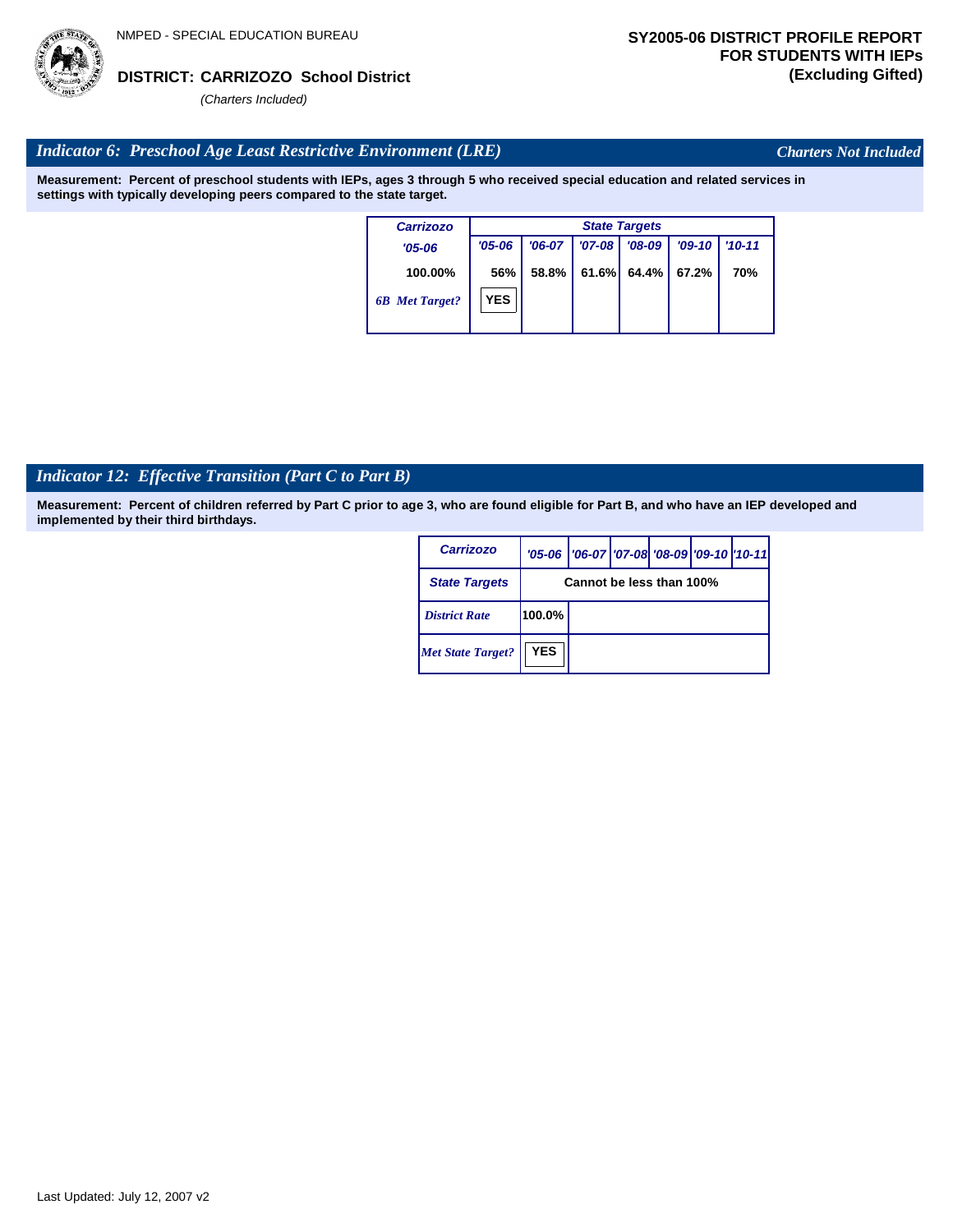*(Charters Included)*

#### *Indicator 1: Graduation Rates*

**Measurement: Percent of youth with IEPs graduating from high school with a regular (standard) diploma compared to percent of all youth in the state graduating with a regular diploma.**

| Corona                   |            | <b>State Targets</b> |          |          |          |            |  |  |  |
|--------------------------|------------|----------------------|----------|----------|----------|------------|--|--|--|
| $'05 - 06$               | $'05 - 06$ | $'06-07$             | $'07-08$ | $'08-09$ | $'09-10$ | $'10 - 11$ |  |  |  |
| 100.00%                  | 60%        | 70%                  | 80%      | 80%      | 80%      | 80%        |  |  |  |
| <b>Met State Target?</b> | <b>YES</b> |                      |          |          |          |            |  |  |  |

#### *Indicator 2: Dropout Rates*

**Measurement: Percent of youth with IEPs dropping out of high school compared to the percent of all youth in the state dropping out of high school.**

| Corona                   |            | <b>State Targets</b> |          |          |          |            |  |  |  |
|--------------------------|------------|----------------------|----------|----------|----------|------------|--|--|--|
| $'05 - 06$               | $'05 - 06$ | $'06-07$             | $'07-08$ | $'08-09$ | $'09-10$ | $'10 - 11$ |  |  |  |
| $0.00\%$                 | 0.67%      | 0.66%                | 0.65%    | 0.64%    | 0.63%    | 0.62%      |  |  |  |
| <b>Met State Target?</b> | <b>YES</b> |                      |          |          |          |            |  |  |  |

#### *Indicator 3: State Assessment - Participation and Performance Rates*

|                                        |                | Corona      | <b>State Target</b> |             |            | <b>State Targets</b> |                         |                                  |  |
|----------------------------------------|----------------|-------------|---------------------|-------------|------------|----------------------|-------------------------|----------------------------------|--|
|                                        | $'05 - 06$     |             |                     |             |            | <b>Participation</b> |                         | <b>Proficiency</b>               |  |
|                                        |                |             | $'05 - 06$          |             |            |                      |                         | <b>Reading Math Reading Math</b> |  |
|                                        | <b>Reading</b> | <b>Math</b> | <b>Reading</b>      | <b>Math</b> | $'06-07$   |                      |                         | 95.0% 95.2% 24.0% 17.0%          |  |
| <b>Participation</b>                   | 100.00%        | $100.00\%$  | 94.9%               | 95.1%       | $'07 - 08$ |                      |                         | 95.1% 95.3% 28.0% 22.0%          |  |
| Proficiency                            | 20.00%         | 20.00%      | 20.0%               | 13.0%       | $'08-09$   |                      |                         | 95.2% 95.4% 32.0% 27.0%          |  |
| <b>Met State Participation Target?</b> |                | <b>YES</b>  | <b>YES</b>          | $'09-10'$   |            |                      | 95.3% 95.5% 36.0% 33.0% |                                  |  |
| <b>Met State Proficiency Target?</b>   |                | <b>YES</b>  | <b>YES</b>          | $'10 - 11$  |            |                      | 95.4% 95.6% 40.0% 40.0% |                                  |  |
|                                        |                |             |                     |             |            |                      |                         |                                  |  |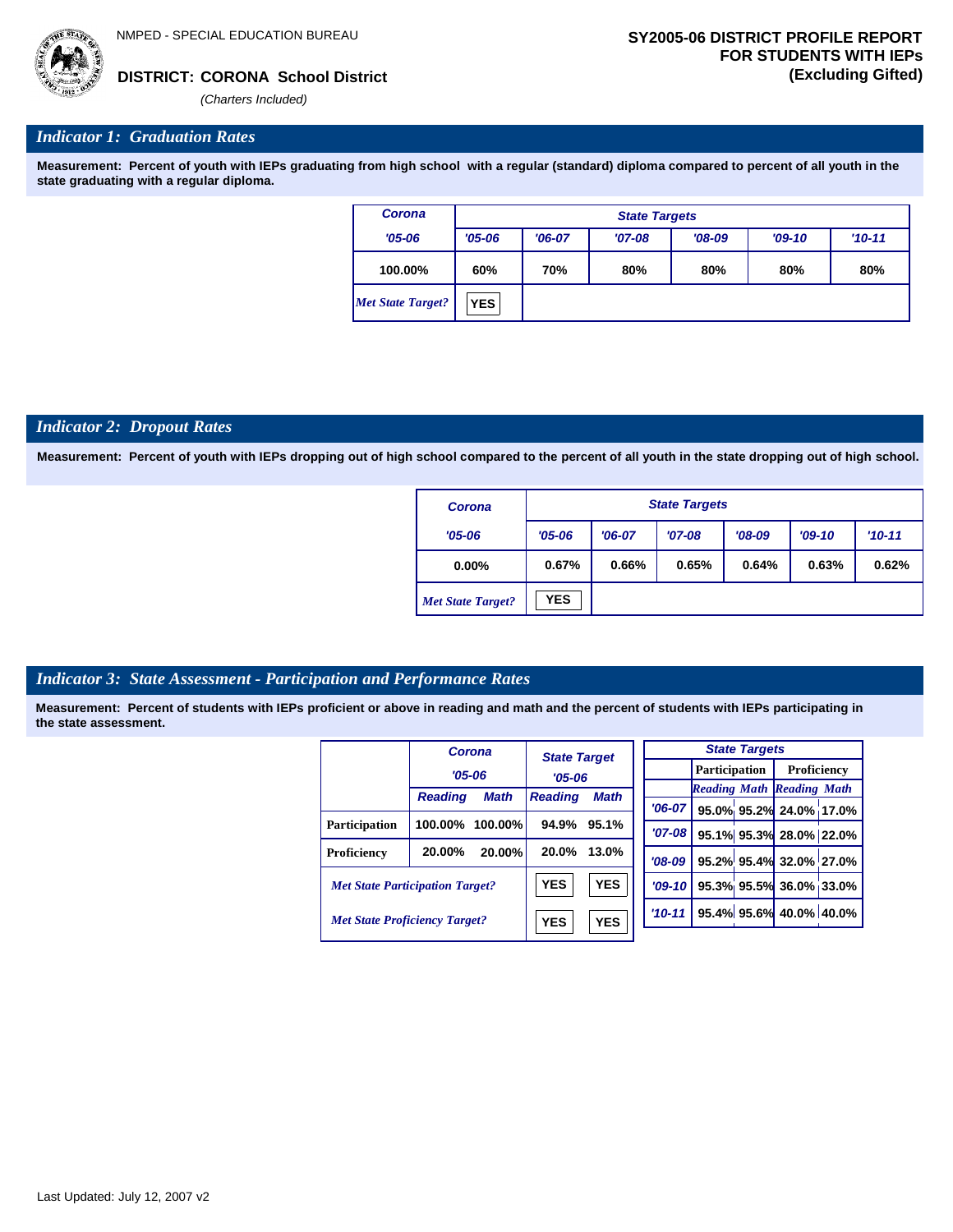

### *Indicator 4: Suspension and Expulsion (Ages 3-21)*

**Measurement A: Percent of students with IEPs identified as having a significant discrepancy in the rates of suspensions and expulsions for greater than 10 days in a school year compared to state target.**

*Less than 10 students are not identified and is indicated by "<10". Suspensions/Expulsions of three or less are not reported.*

| <b>Corona '05-06</b> |                                |                             |
|----------------------|--------------------------------|-----------------------------|
| <b>District Rate</b> | <b>State</b><br><b>Average</b> | <b>Met State</b><br>Target? |
| $0.00\%$             | 0.12%                          | <b>YES</b>                  |

*Note: New Mexico's definition of "significant discrepancy" is any LEA with a suspension rate equal to or above the state average with a positive difference in the number*  $\epsilon$ *students with IEPs suspended when compared to all students suspended.*

#### *Indicator 5: School Age Least Restrictive Environment (LRE)*

**Measurement: Percent of students with IEPs, ages 6 through 21 in three LRE settings compared to the state target.**

| Corona                   |            | <b>State Targets</b> |          |          |          |          |  |  |  |
|--------------------------|------------|----------------------|----------|----------|----------|----------|--|--|--|
| $'05 - 06$               | $'05 - 06$ | $'06-07$             | $'07-08$ | $'08-09$ | $'09-10$ | $'10-11$ |  |  |  |
| 100.00%                  | 50%        | 54%                  | 58%      | 62%      | 66%      | 70%      |  |  |  |
| <b>Met Target?</b><br>5A | <b>YES</b> |                      |          |          |          |          |  |  |  |
|                          |            |                      |          |          |          |          |  |  |  |
| 0.00%                    | 20%        | 18.5%                | 17%      | 15.5%    | 14%      | 12.5%    |  |  |  |
| <b>Met Target?</b><br>5B | <b>YES</b> |                      |          |          |          |          |  |  |  |
| $0.00\%$                 | 2.02%      | 2.01%                | 2%       | 1.99%    | 1.98%    | 1.97%    |  |  |  |
| 5C Met Target?           | <b>YES</b> |                      |          |          |          |          |  |  |  |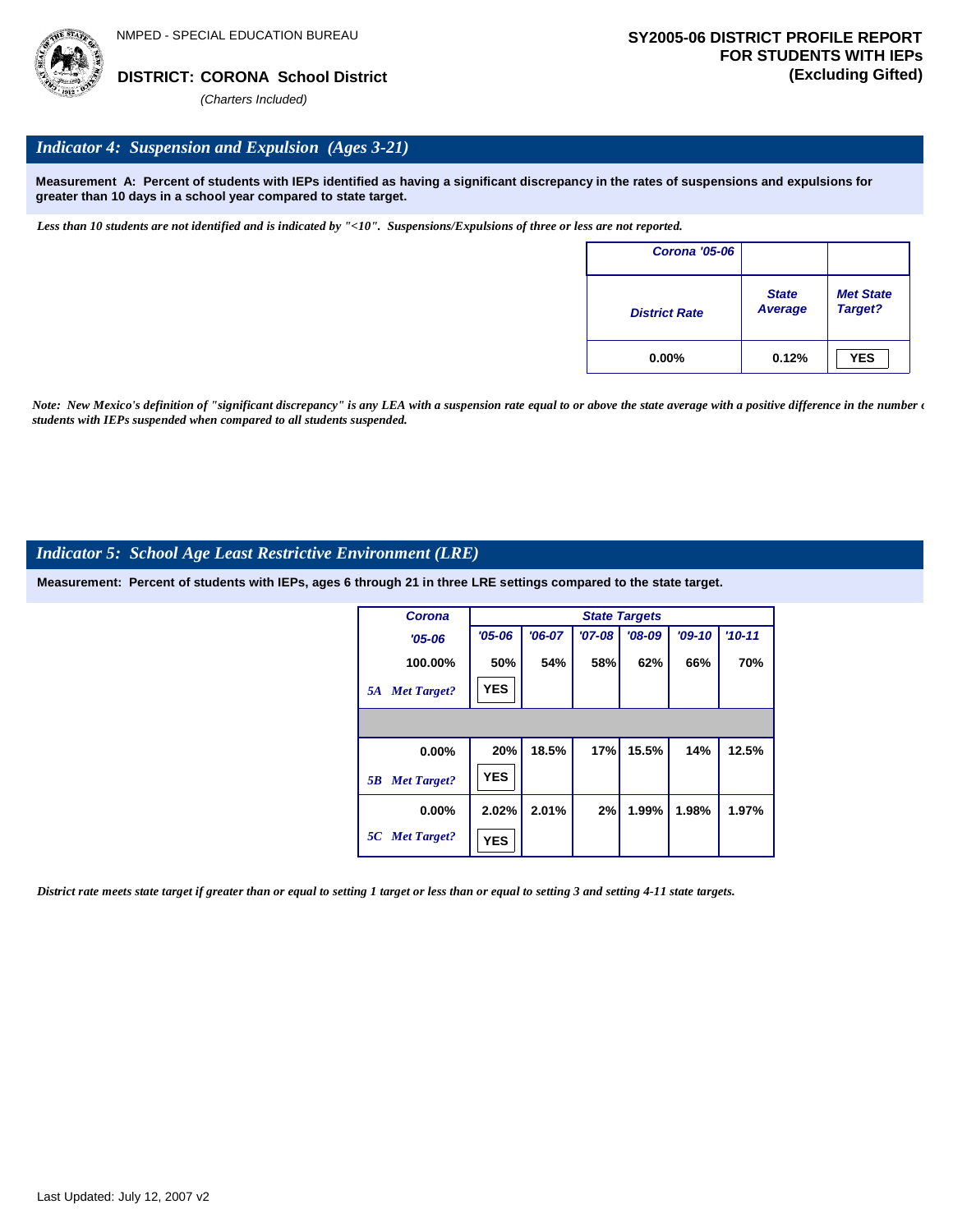

*Charters Not Included*

### *Indicator 6: Preschool Age Least Restrictive Environment (LRE)*

**Measurement: Percent of preschool students with IEPs, ages 3 through 5 who received special education and related services in settings with typically developing peers compared to the state target.**

| Corona                | <b>State Targets</b> |          |            |          |          |            |  |  |  |  |
|-----------------------|----------------------|----------|------------|----------|----------|------------|--|--|--|--|
| $'05 - 06$            | $'05 - 06$           | $'06-07$ | $'07 - 08$ | $'08-09$ | $'09-10$ | $'10 - 11$ |  |  |  |  |
| 100.00%               | 56%                  | 58.8%    | 61.6%      | 64.4%    | 67.2%    | <b>70%</b> |  |  |  |  |
| <b>6B</b> Met Target? | <b>YES</b>           |          |            |          |          |            |  |  |  |  |

# *Indicator 12: Effective Transition (Part C to Part B)*

| Corona                   |            | '05-06   '06-07   '07-08 '08-09   '09-10   '10-11 |  |  |  |  |  |  |  |
|--------------------------|------------|---------------------------------------------------|--|--|--|--|--|--|--|
| <b>State Targets</b>     |            | Cannot be less than 100%                          |  |  |  |  |  |  |  |
| <b>District Rate</b>     | 100.0%     |                                                   |  |  |  |  |  |  |  |
| <b>Met State Target?</b> | <b>YES</b> |                                                   |  |  |  |  |  |  |  |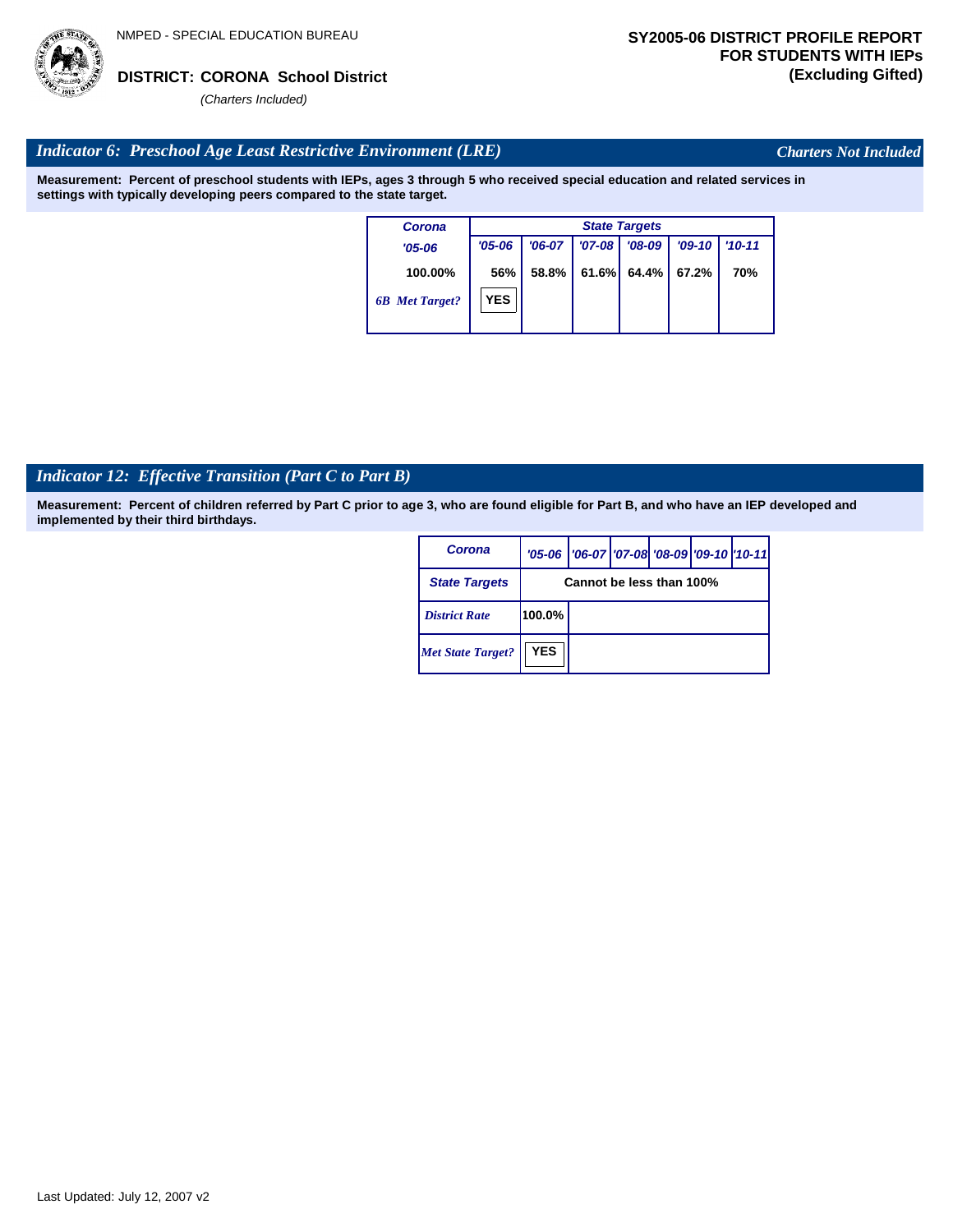

*(Charters Included)*

#### *Indicator 1: Graduation Rates*

**Measurement: Percent of youth with IEPs graduating from high school with a regular (standard) diploma compared to percent of all youth in the state graduating with a regular diploma.**

| <b>Hondo</b>             |            | <b>State Targets</b> |          |          |          |            |  |  |  |  |  |
|--------------------------|------------|----------------------|----------|----------|----------|------------|--|--|--|--|--|
| $'05 - 06$               | $'05 - 06$ | $'06-07$             | $'07-08$ | $'08-09$ | $'09-10$ | $'10 - 11$ |  |  |  |  |  |
| 100.00%                  | 60%        | 70%                  | 80%      | 80%      | 80%      | 80%        |  |  |  |  |  |
| <b>Met State Target?</b> | <b>YES</b> |                      |          |          |          |            |  |  |  |  |  |

#### *Indicator 2: Dropout Rates*

**Measurement: Percent of youth with IEPs dropping out of high school compared to the percent of all youth in the state dropping out of high school.**

| <b>Hondo</b>             |                        | <b>State Targets</b> |          |          |          |          |  |  |  |  |  |
|--------------------------|------------------------|----------------------|----------|----------|----------|----------|--|--|--|--|--|
| $'05 - 06$               | $'05 - 06$<br>$'06-07$ |                      | $'07-08$ | $'08-09$ | $'09-10$ | $'10-11$ |  |  |  |  |  |
| 2.56%                    | 0.67%<br>0.66%         |                      | 0.65%    | 0.64%    | 0.63%    | 0.62%    |  |  |  |  |  |
| <b>Met State Target?</b> | <b>NO</b>              |                      |          |          |          |          |  |  |  |  |  |

#### *Indicator 3: State Assessment - Participation and Performance Rates*

|                                        |                | <b>Hondo</b> | <b>State Target</b> |            |  |          |                      | <b>State Targets</b> |                                  |  |
|----------------------------------------|----------------|--------------|---------------------|------------|--|----------|----------------------|----------------------|----------------------------------|--|
|                                        | $'05 - 06$     |              | $'05 - 06$          |            |  |          | <b>Participation</b> |                      | Proficiency                      |  |
|                                        |                |              |                     |            |  |          |                      |                      | <b>Reading Math Reading Math</b> |  |
|                                        | <b>Reading</b> | <b>Math</b>  | <b>Reading</b>      | Math       |  | $'06-07$ |                      |                      | 95.0% 95.2% 24.0% 17.0%          |  |
| Participation                          | 100.00%        | 100.00%      | 94.9%               | 95.1%      |  | '07-08 l |                      |                      | 95.1% 95.3% 28.0% 22.0%          |  |
| Proficiency                            | 22.22%         | $0.00\%$     | 20.0%               | 13.0%      |  | $'08-09$ |                      |                      | 95.2% 95.4% 32.0% 27.0%          |  |
| <b>Met State Participation Target?</b> |                |              | <b>YES</b>          | <b>YES</b> |  | $'09-10$ |                      |                      | 95.3% 95.5% 36.0% 33.0%          |  |
| <b>Met State Proficiency Target?</b>   |                |              | <b>YES</b>          | <b>NO</b>  |  | $'10-11$ |                      |                      | 95.4% 95.6% 40.0% 40.0%          |  |
|                                        |                |              |                     |            |  |          |                      |                      |                                  |  |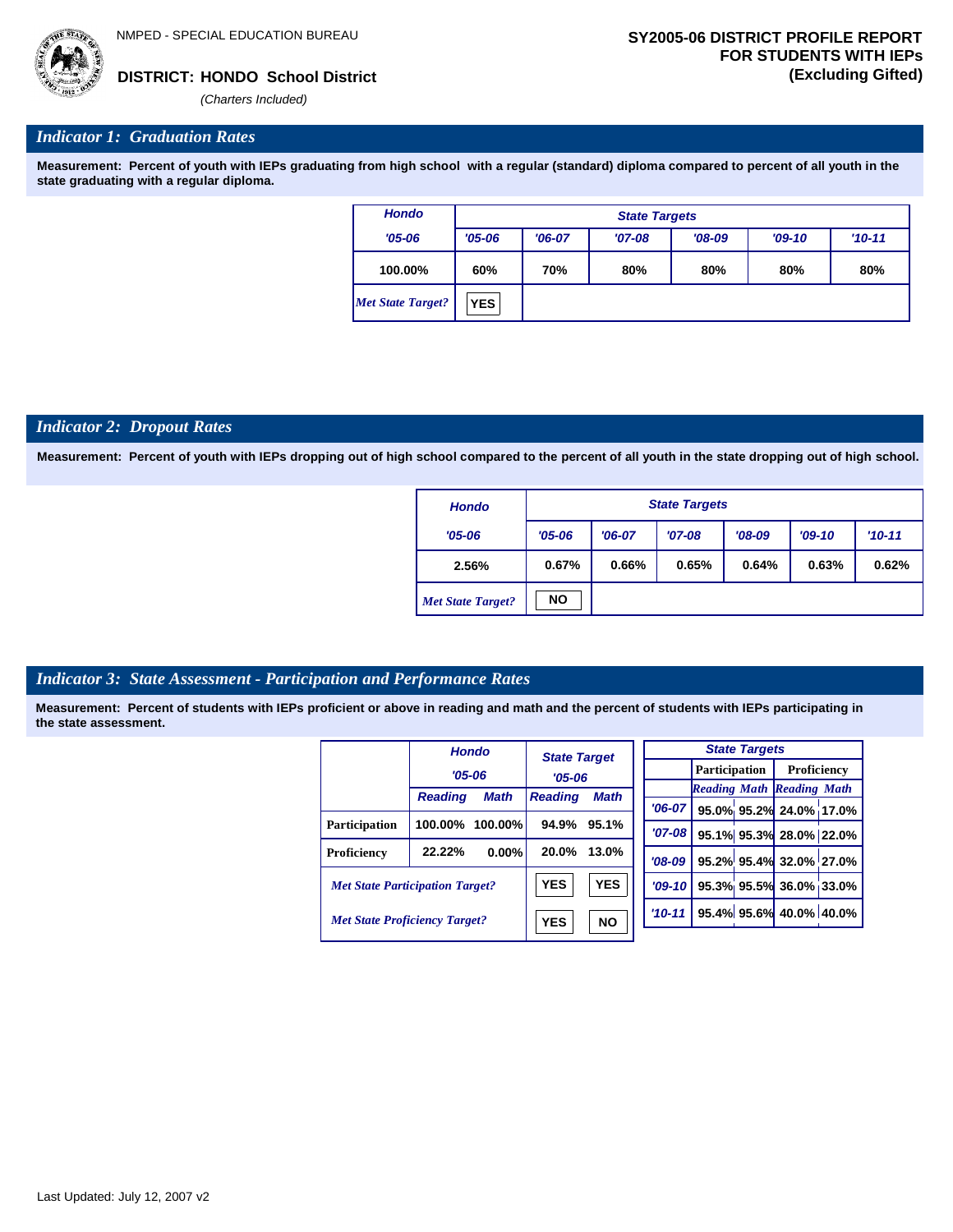

#### *Indicator 4: Suspension and Expulsion (Ages 3-21)*

**Measurement A: Percent of students with IEPs identified as having a significant discrepancy in the rates of suspensions and expulsions for greater than 10 days in a school year compared to state target.**

*Less than 10 students are not identified and is indicated by "<10". Suspensions/Expulsions of three or less are not reported.*

| <b>Hondo '05-06</b>  |                         |                             |
|----------------------|-------------------------|-----------------------------|
| <b>District Rate</b> | <b>State</b><br>Average | <b>Met State</b><br>Target? |
| $0.00\%$             | 0.12%                   | <b>YES</b>                  |

*Note: New Mexico's definition of "significant discrepancy" is any LEA with a suspension rate equal to or above the state average with a positive difference in the number*  $\epsilon$ *students with IEPs suspended when compared to all students suspended.*

#### *Indicator 5: School Age Least Restrictive Environment (LRE)*

**Measurement: Percent of students with IEPs, ages 6 through 21 in three LRE settings compared to the state target.**

| <b>Hondo</b>             |            |          |          | <b>State Targets</b> |          |          |
|--------------------------|------------|----------|----------|----------------------|----------|----------|
| $'05 - 06$               | $'05 - 06$ | $'06-07$ | $'07-08$ | $'08-09$             | $'09-10$ | $'10-11$ |
| 73.33%                   | 50%        | 54%      | 58%      | 62%                  | 66%      | 70%      |
| <b>Met Target?</b><br>5A | <b>YES</b> |          |          |                      |          |          |
|                          |            |          |          |                      |          |          |
| 0.00%                    | 20%        | 18.5%    | 17%      | 15.5%                | 14%      | 12.5%    |
| <b>Met Target?</b><br>5B | <b>YES</b> |          |          |                      |          |          |
| $0.00\%$                 | 2.02%      | 2.01%    | 2%       | 1.99%                | 1.98%    | 1.97%    |
| 5C Met Target?           | <b>YES</b> |          |          |                      |          |          |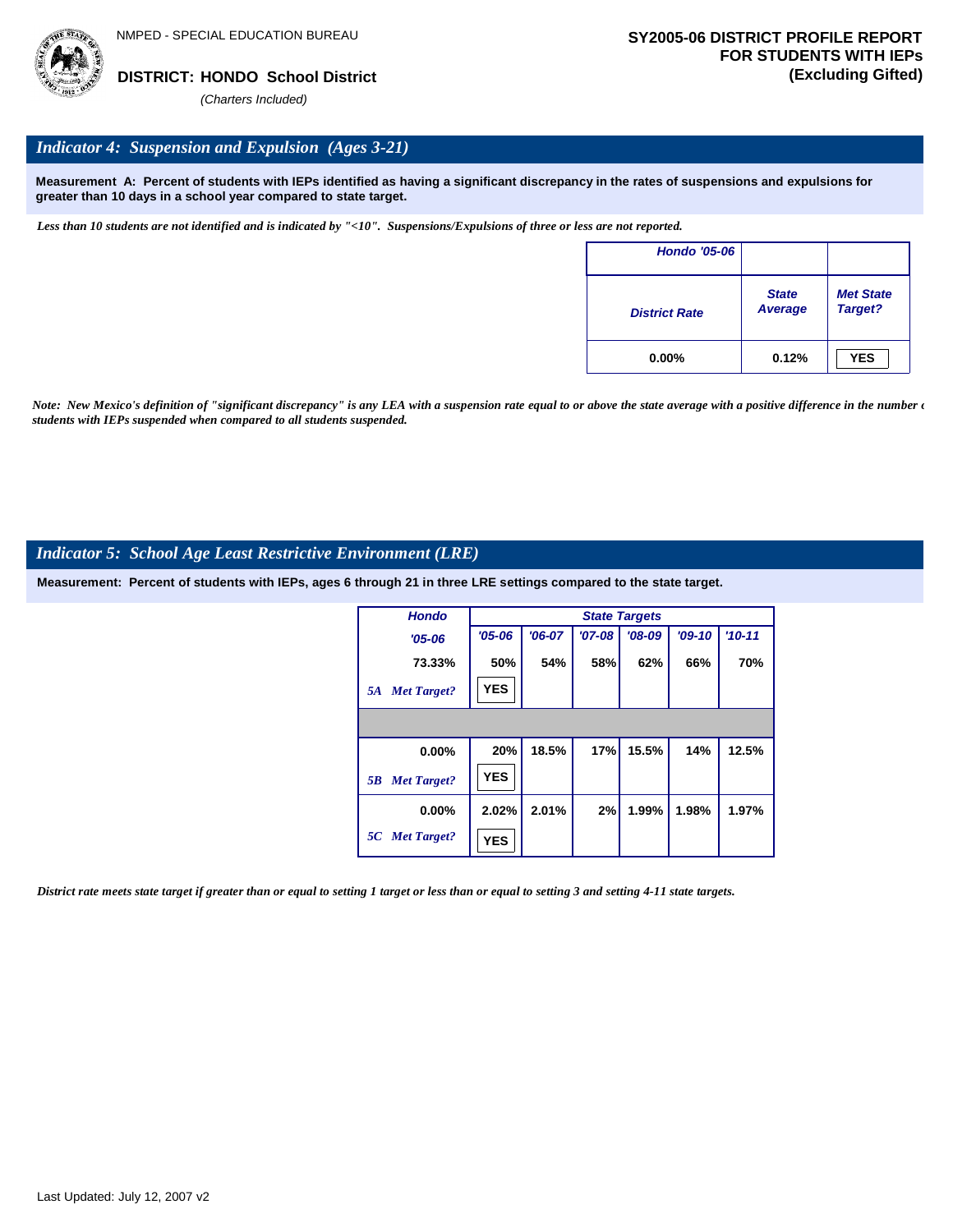

*Charters Not Included*

### *Indicator 6: Preschool Age Least Restrictive Environment (LRE)*

**Measurement: Percent of preschool students with IEPs, ages 3 through 5 who received special education and related services in settings with typically developing peers compared to the state target.**

| <b>Hondo</b>          |            |          |          | <b>State Targets</b> |          |            |
|-----------------------|------------|----------|----------|----------------------|----------|------------|
| $'05-06$              | $'05 - 06$ | $'06-07$ | $'07-08$ | $'08-09$             | $'09-10$ | $'10 - 11$ |
| 100.00%               | 56%        | 58.8%    | 61.6%    | 64.4%                | 67.2%    | 70%        |
| <b>6B</b> Met Target? | YES        |          |          |                      |          |            |

# *Indicator 12: Effective Transition (Part C to Part B)*

| Hondo                    |            | '05-06   '06-07   '07-08 '08-09   '09-10   '10-11 |  |  |  |  |  |  |  |
|--------------------------|------------|---------------------------------------------------|--|--|--|--|--|--|--|
| <b>State Targets</b>     |            | Cannot be less than 100%                          |  |  |  |  |  |  |  |
| <b>District Rate</b>     | 100.0%     |                                                   |  |  |  |  |  |  |  |
| <b>Met State Target?</b> | <b>YES</b> |                                                   |  |  |  |  |  |  |  |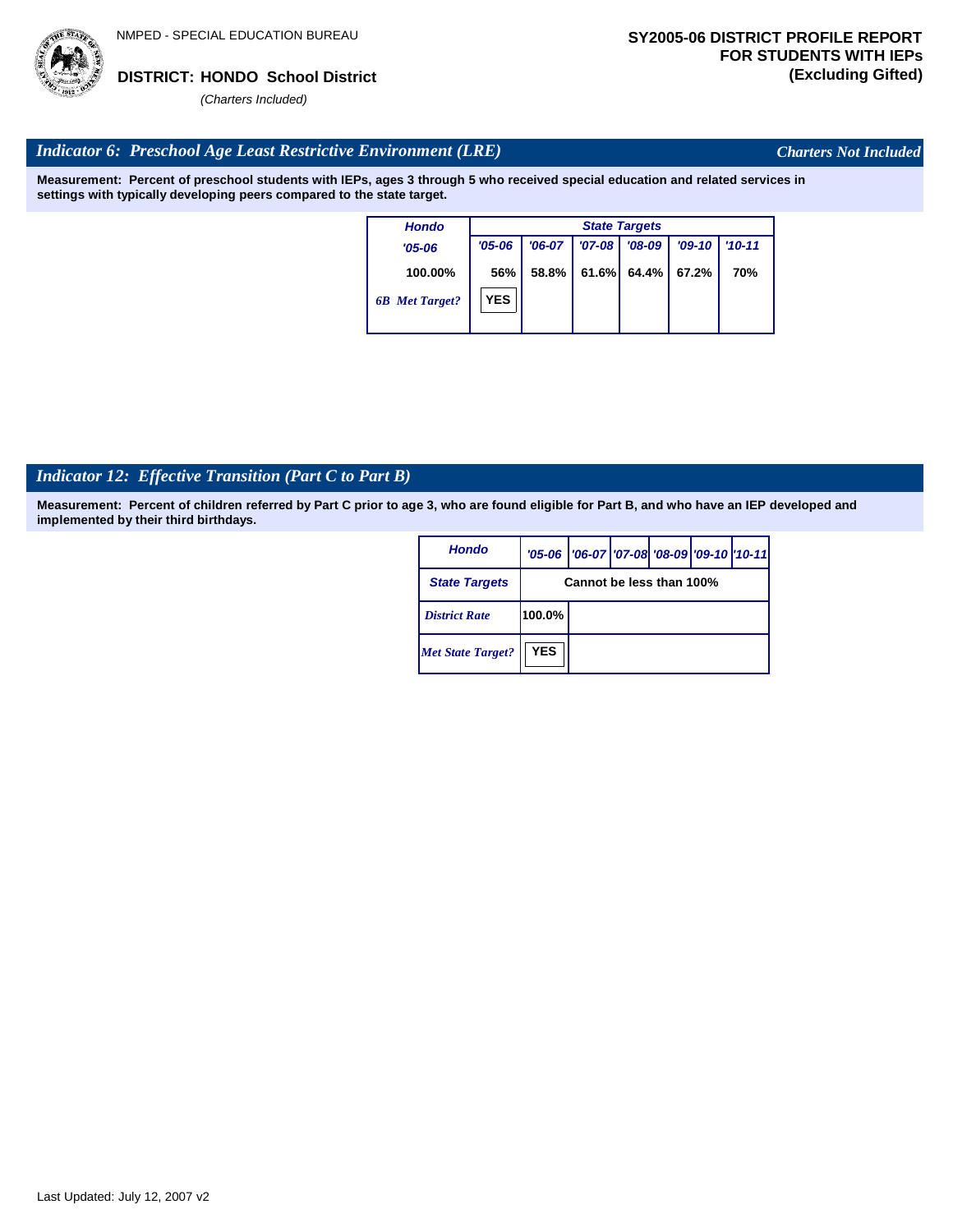*'06-07* **95.0% 95.2% 24.0% 17.0%**

**95.1% 95.3% 28.0% 22.0% 95.2% 95.4% 32.0% 27.0% 95.3% 95.5% 36.0% 33.0% 95.4% 95.6% 40.0% 40.0%**

*Reading Math Reading Math*

### **CAPITAN School District DISTRICT: (Excluding Gifted)**

*(Charters Included)*

#### *Indicator 1: Graduation Rates*

**Measurement: Percent of youth with IEPs graduating from high school with a regular (standard) diploma compared to percent of all youth in the state graduating with a regular diploma.**

| <b>Capitan</b>           |            | <b>State Targets</b> |          |          |          |            |  |  |  |  |  |
|--------------------------|------------|----------------------|----------|----------|----------|------------|--|--|--|--|--|
| $'05 - 06$               | $'05 - 06$ | $'06-07$             | $'07-08$ | $'08-09$ | $'09-10$ | $'10 - 11$ |  |  |  |  |  |
| $0.00\%$                 | 60%        | 70%                  | 80%      | 80%      | 80%      | 80%        |  |  |  |  |  |
| <b>Met State Target?</b> | <b>YES</b> |                      |          |          |          |            |  |  |  |  |  |

*The district provided the SEB with valid student focused documentation for graduating students on an alternative pathway.*

#### *Indicator 2: Dropout Rates*

**Measurement: Percent of youth with IEPs dropping out of high school compared to the percent of all youth in the state dropping out of high school.**

| <b>Capitan</b>           |                        | <b>State Targets</b> |          |          |          |            |  |  |  |  |  |
|--------------------------|------------------------|----------------------|----------|----------|----------|------------|--|--|--|--|--|
| $'05 - 06$               | $'06-07$<br>$'05 - 06$ |                      | $'07-08$ | $'08-09$ | $'09-10$ | $'10 - 11$ |  |  |  |  |  |
| 0.00%                    | 0.67%<br>0.66%         |                      | 0.65%    | 0.64%    | 0.63%    | 0.62%      |  |  |  |  |  |
| <b>Met State Target?</b> | <b>YES</b>             |                      |          |          |          |            |  |  |  |  |  |

#### *Indicator 3: State Assessment - Participation and Performance Rates*

|                                        |                | <b>Capitan</b> | <b>State Target</b> |             |             |                      |  | <b>State Targets</b> |                                  |  |
|----------------------------------------|----------------|----------------|---------------------|-------------|-------------|----------------------|--|----------------------|----------------------------------|--|
|                                        |                | $'05 - 06$     | $'05 - 06$          |             |             | <b>Participation</b> |  |                      | Proficiency                      |  |
|                                        |                | <b>Math</b>    |                     |             |             |                      |  |                      | <b>Reading Math Reading Math</b> |  |
|                                        | <b>Reading</b> |                | <b>Reading</b>      | <b>Math</b> | $'06-07$    |                      |  |                      | 95.0% 95.2% 24.0% 17.0           |  |
| Participation                          | 100.00%        | $100.00\%$     | 94.9%               | 95.1%       |             | $'07-08$             |  |                      | 95.1% 95.3% 28.0% 22.0           |  |
|                                        | 22.73%         | 4.55%          | 20.0%               | 13.0%       |             |                      |  |                      |                                  |  |
| Proficiency                            |                |                |                     |             | $'08-09$    |                      |  |                      | 95.2% 95.4% 32.0% 27.0           |  |
| <b>Met State Participation Target?</b> |                |                | <b>YES</b>          | <b>YES</b>  | $'09 - 10'$ |                      |  |                      | 95.3% 95.5% 36.0% 33.0           |  |
| <b>Met State Proficiency Target?</b>   |                |                | <b>YES</b>          | <b>NO</b>   | $'10 - 11$  |                      |  |                      | 95.4% 95.6% 40.0% 40.0%          |  |
|                                        |                |                |                     |             |             |                      |  |                      |                                  |  |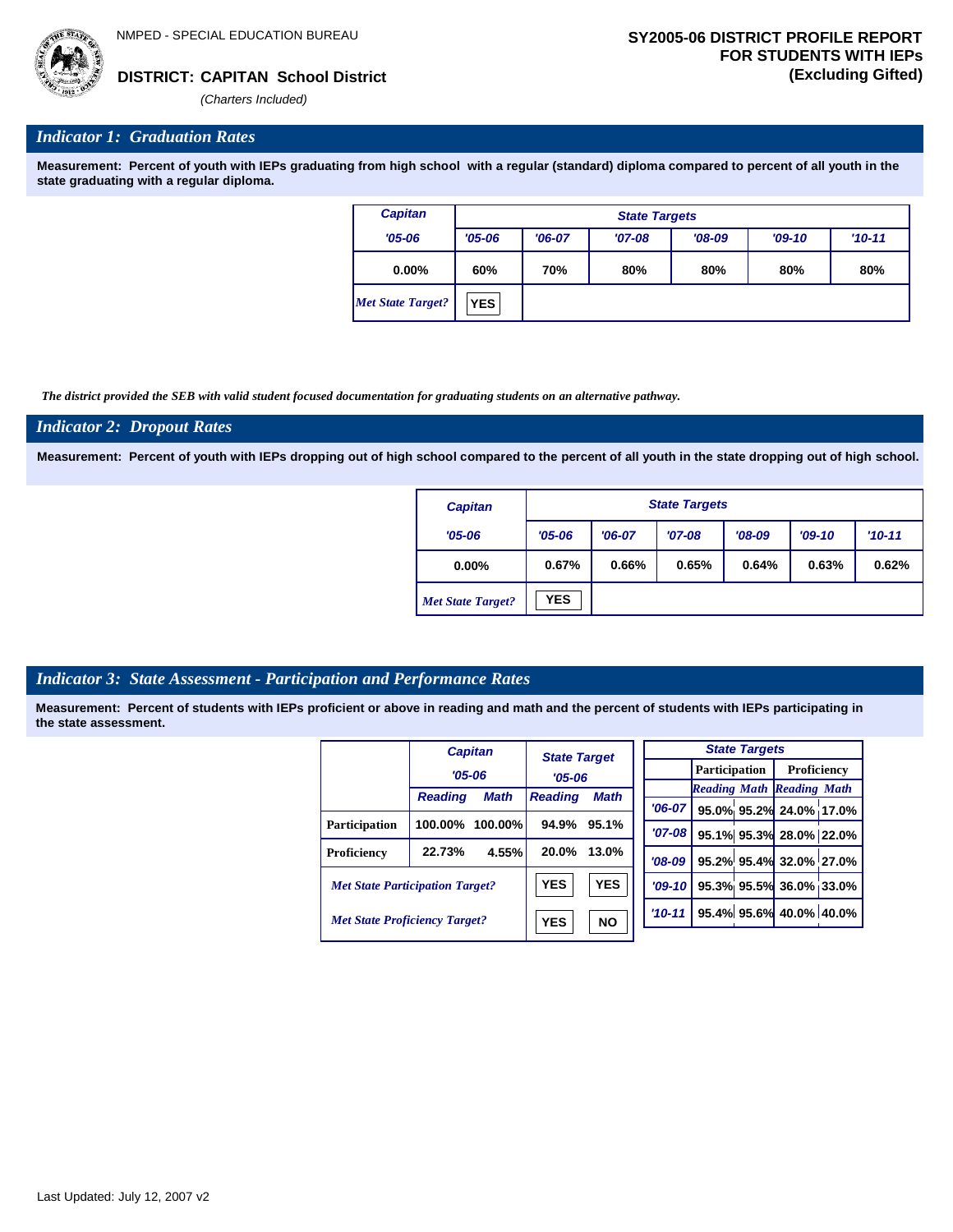

### *Indicator 4: Suspension and Expulsion (Ages 3-21)*

**Measurement A: Percent of students with IEPs identified as having a significant discrepancy in the rates of suspensions and expulsions for greater than 10 days in a school year compared to state target.**

*Less than 10 students are not identified and is indicated by "<10". Suspensions/Expulsions of three or less are not reported.*

| Capitan '05-06       |                         |                             |
|----------------------|-------------------------|-----------------------------|
| <b>District Rate</b> | <b>State</b><br>Average | <b>Met State</b><br>Target? |
| $0.00\%$             | 0.12%                   | <b>YES</b>                  |

*Note: New Mexico's definition of "significant discrepancy" is any LEA with a suspension rate equal to or above the state average with a positive difference in the number*  $\epsilon$ *students with IEPs suspended when compared to all students suspended.*

#### *Indicator 5: School Age Least Restrictive Environment (LRE)*

**Measurement: Percent of students with IEPs, ages 6 through 21 in three LRE settings compared to the state target.**

| <b>Capitan</b>           |            |          |          | <b>State Targets</b> |          |          |
|--------------------------|------------|----------|----------|----------------------|----------|----------|
| $'05 - 06$               | $'05 - 06$ | $'06-07$ | $'07-08$ | $'08-09$             | $'09-10$ | $'10-11$ |
| 90.74%                   | 50%        | 54%      | 58%      | 62%                  | 66%      | 70%      |
| <b>Met Target?</b><br>5A | <b>YES</b> |          |          |                      |          |          |
|                          |            |          |          |                      |          |          |
| 0.00%                    | 20%        | 18.5%    | 17%      | 15.5%                | 14%      | 12.5%    |
| <b>Met Target?</b><br>5B | <b>YES</b> |          |          |                      |          |          |
| 1.85%                    | 2.02%      | 2.01%    | 2%       | 1.99%                | 1.98%    | 1.97%    |
| 5C Met Target?           | <b>YES</b> |          |          |                      |          |          |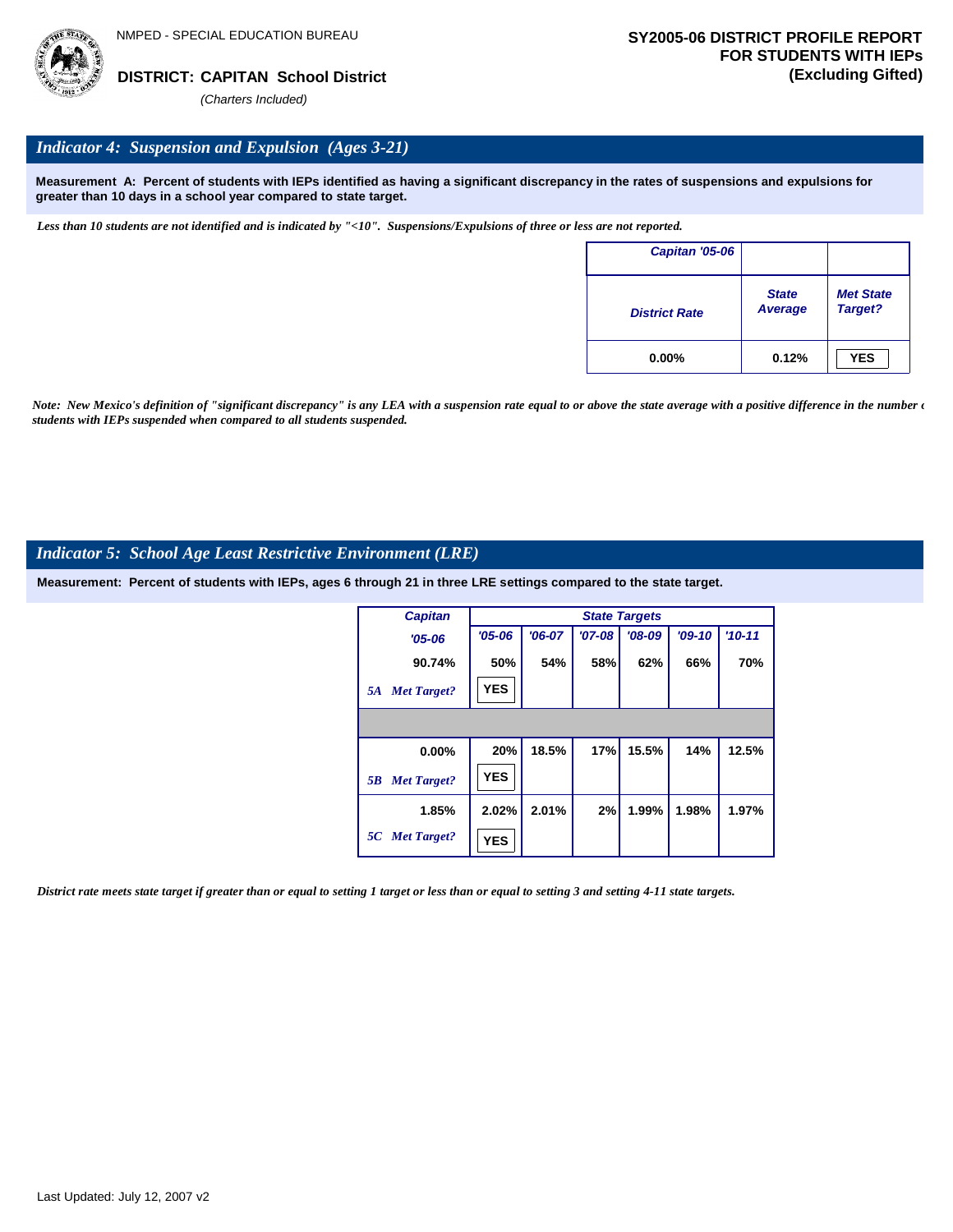

*Charters Not Included*

### *Indicator 6: Preschool Age Least Restrictive Environment (LRE)*

**Measurement: Percent of preschool students with IEPs, ages 3 through 5 who received special education and related services in settings with typically developing peers compared to the state target.**

| <b>Capitan</b>        |            | <b>State Targets</b> |          |          |          |            |  |  |
|-----------------------|------------|----------------------|----------|----------|----------|------------|--|--|
| $'05 - 06$            | $'05 - 06$ | $'06-07$             | $'07-08$ | $'08-09$ | $'09-10$ | $'10 - 11$ |  |  |
| 36.36%                | 56%        | 58.8%                | 61.6%    | 64.4%    | 67.2%    | 70%        |  |  |
| <b>6B</b> Met Target? | NO         |                      |          |          |          |            |  |  |

# *Indicator 12: Effective Transition (Part C to Part B)*

| <b>Capitan</b>           |            | '05-06   '06-07   '07-08 '08-09   '09-10   '10-11 |  |  |  |  |  |  |
|--------------------------|------------|---------------------------------------------------|--|--|--|--|--|--|
| <b>State Targets</b>     |            | Cannot be less than 100%                          |  |  |  |  |  |  |
| <b>District Rate</b>     | 100.0%     |                                                   |  |  |  |  |  |  |
| <b>Met State Target?</b> | <b>YES</b> |                                                   |  |  |  |  |  |  |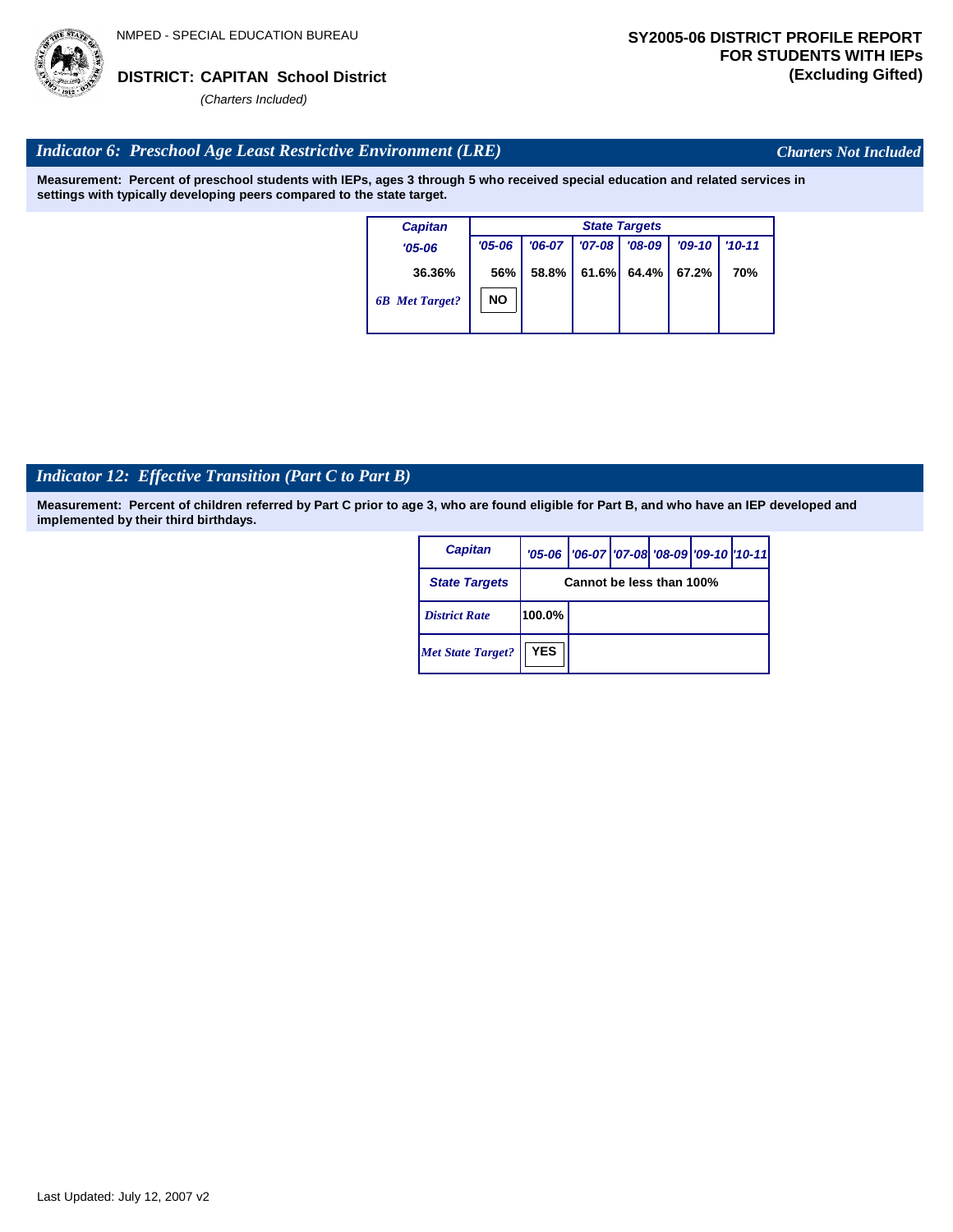**LOS ALAMOS School District DISTRICT: (Excluding Gifted)**

*(Charters Included)*

#### *Indicator 1: Graduation Rates*

**Measurement: Percent of youth with IEPs graduating from high school with a regular (standard) diploma compared to percent of all youth in the state graduating with a regular diploma.**

| <b>Los Alamos</b>        | <b>State Targets</b> |                                 |          |          |          |          |  |  |  |
|--------------------------|----------------------|---------------------------------|----------|----------|----------|----------|--|--|--|
| $'05 - 06$               | $'05 - 06$           | $'06-07$                        | $'07-08$ | $'08-09$ | $'09-10$ | $'10-11$ |  |  |  |
| 82.50%                   | 60%                  | 70%<br>80%<br>80%<br>80%<br>80% |          |          |          |          |  |  |  |
| <b>Met State Target?</b> | <b>YES</b>           |                                 |          |          |          |          |  |  |  |

#### *Indicator 2: Dropout Rates*

**Measurement: Percent of youth with IEPs dropping out of high school compared to the percent of all youth in the state dropping out of high school.**

| <b>Los Alamos</b>        |            | <b>State Targets</b> |          |          |          |            |  |  |  |  |
|--------------------------|------------|----------------------|----------|----------|----------|------------|--|--|--|--|
| $'05 - 06$               | $'05 - 06$ | $'06-07$             | $'07-08$ | $'08-09$ | $'09-10$ | $'10 - 11$ |  |  |  |  |
| 0.58%                    | 0.67%      | 0.66%                | 0.65%    | 0.64%    | 0.63%    | 0.62%      |  |  |  |  |
| <b>Met State Target?</b> | <b>YES</b> |                      |          |          |          |            |  |  |  |  |

#### *Indicator 3: State Assessment - Participation and Performance Rates*

|                                        | <b>Los Alamos</b> |             | <b>State Target</b> |             |            |            |  | <b>State Targets</b>    |                                  |  |             |  |
|----------------------------------------|-------------------|-------------|---------------------|-------------|------------|------------|--|-------------------------|----------------------------------|--|-------------|--|
|                                        | $'05 - 06$        |             |                     |             | $'05 - 06$ |            |  |                         | Participation                    |  | Proficiency |  |
|                                        |                   |             |                     |             |            |            |  |                         | <b>Reading Math Reading Math</b> |  |             |  |
|                                        | <b>Reading</b>    | <b>Math</b> | <b>Reading</b>      | <b>Math</b> |            | $'06-07$   |  |                         | 95.0% 95.2% 24.0% 17.0%          |  |             |  |
| <b>Participation</b>                   | 99.26%            | 98.76%      | 94.9%               | 95.1%       |            | $'07 - 08$ |  |                         |                                  |  |             |  |
|                                        |                   |             |                     |             |            |            |  |                         | 95.1% 95.3% 28.0% 22.0%          |  |             |  |
| Proficiency                            | 39.42%            | 28.04%      | 20.0%               | 13.0%       |            | $'08-09$   |  |                         | 95.2% 95.4% 32.0% 27.0%          |  |             |  |
| <b>Met State Participation Target?</b> |                   | <b>YES</b>  | <b>YES</b>          |             | $'09-10'$  |            |  | 95.3% 95.5% 36.0% 33.0% |                                  |  |             |  |
| <b>Met State Proficiency Target?</b>   |                   | <b>YES</b>  | <b>YES</b>          |             | $'10 - 11$ |            |  | 95.4% 95.6% 40.0% 40.0% |                                  |  |             |  |
|                                        |                   |             |                     |             |            |            |  |                         |                                  |  |             |  |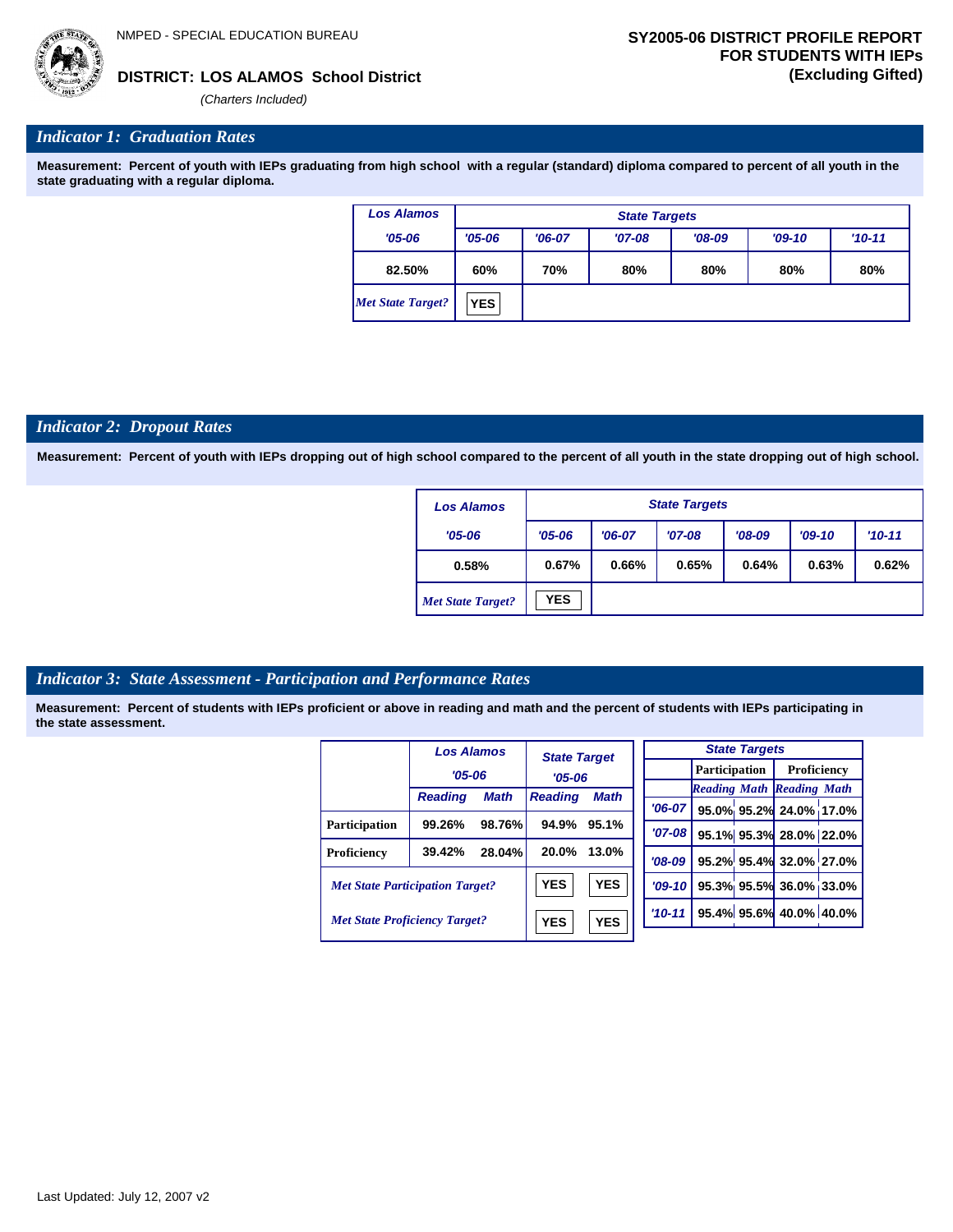

# *Indicator 4: Suspension and Expulsion (Ages 3-21)*

**Measurement A: Percent of students with IEPs identified as having a significant discrepancy in the rates of suspensions and expulsions for greater than 10 days in a school year compared to state target.**

*Less than 10 students are not identified and is indicated by "<10". Suspensions/Expulsions of three or less are not reported.*

| Los Alamos '05-06    |                                |                             |
|----------------------|--------------------------------|-----------------------------|
| <b>District Rate</b> | <b>State</b><br><b>Average</b> | <b>Met State</b><br>Target? |
| $0.00\%$             | 0.12%                          | <b>YES</b>                  |

*Note: New Mexico's definition of "significant discrepancy" is any LEA with a suspension rate equal to or above the state average with a positive difference in the number*  $\epsilon$ *students with IEPs suspended when compared to all students suspended.*

#### *Indicator 5: School Age Least Restrictive Environment (LRE)*

**Measurement: Percent of students with IEPs, ages 6 through 21 in three LRE settings compared to the state target.**

| <b>Los Alamos</b>        |            |          |            | <b>State Targets</b> |          |          |
|--------------------------|------------|----------|------------|----------------------|----------|----------|
| $'05 - 06$               | $'05 - 06$ | $'06-07$ | $'07 - 08$ | $'08-09$             | $'09-10$ | $'10-11$ |
| 66.89%                   | 50%        | 54%      | 58%        | 62%                  | 66%      | 70%      |
| <b>Met Target?</b><br>5A | <b>YES</b> |          |            |                      |          |          |
|                          |            |          |            |                      |          |          |
| 1.82%                    | 20%        | 18.5%    | 17%        | 15.5%                | 14%      | 12.5%    |
| <b>Met Target?</b><br>5B | <b>YES</b> |          |            |                      |          |          |
| 0.83%                    | 2.02%      | 2.01%    | 2%         | 1.99%                | 1.98%    | 1.97%    |
| 5C Met Target?           | <b>YES</b> |          |            |                      |          |          |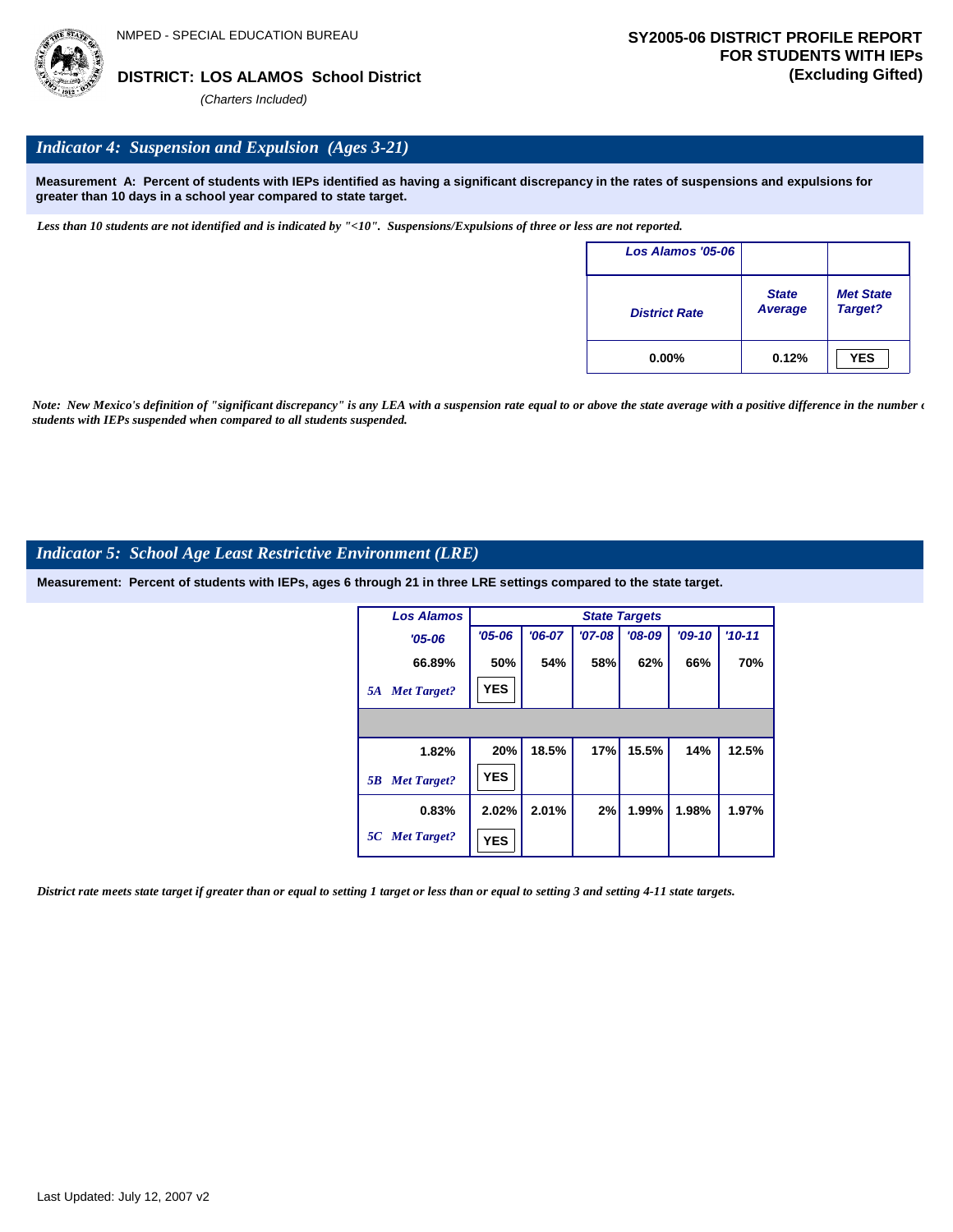# *Indicator 6: Preschool Age Least Restrictive Environment (LRE)*

**Measurement: Percent of preschool students with IEPs, ages 3 through 5 who received special education and related services in settings with typically developing peers compared to the state target.**

| <b>Los Alamos</b>     |            | <b>State Targets</b> |            |          |          |            |  |  |
|-----------------------|------------|----------------------|------------|----------|----------|------------|--|--|
| $'05 - 06$            | $'05 - 06$ | $'06-07$             | $'07 - 08$ | $'08-09$ | $'09-10$ | $'10-11$   |  |  |
| 98.88%                | 56%        | 58.8%                | 61.6%      | 64.4%    | 67.2%    | <b>70%</b> |  |  |
| <b>6B</b> Met Target? | <b>YES</b> |                      |            |          |          |            |  |  |

# *Indicator 12: Effective Transition (Part C to Part B)*

**Measurement: Percent of children referred by Part C prior to age 3, who are found eligible for Part B, and who have an IEP developed and implemented by their third birthdays.**

| <b>Los Alamos</b>        |            | '05-06   '06-07   '07-08 '08-09   '09-10   '10-11 |  |  |  |  |  |
|--------------------------|------------|---------------------------------------------------|--|--|--|--|--|
| <b>State Targets</b>     |            | Cannot be less than 100%                          |  |  |  |  |  |
| <b>District Rate</b>     | 100.0%     |                                                   |  |  |  |  |  |
| <b>Met State Target?</b> | <b>YES</b> |                                                   |  |  |  |  |  |



*Charters Not Included*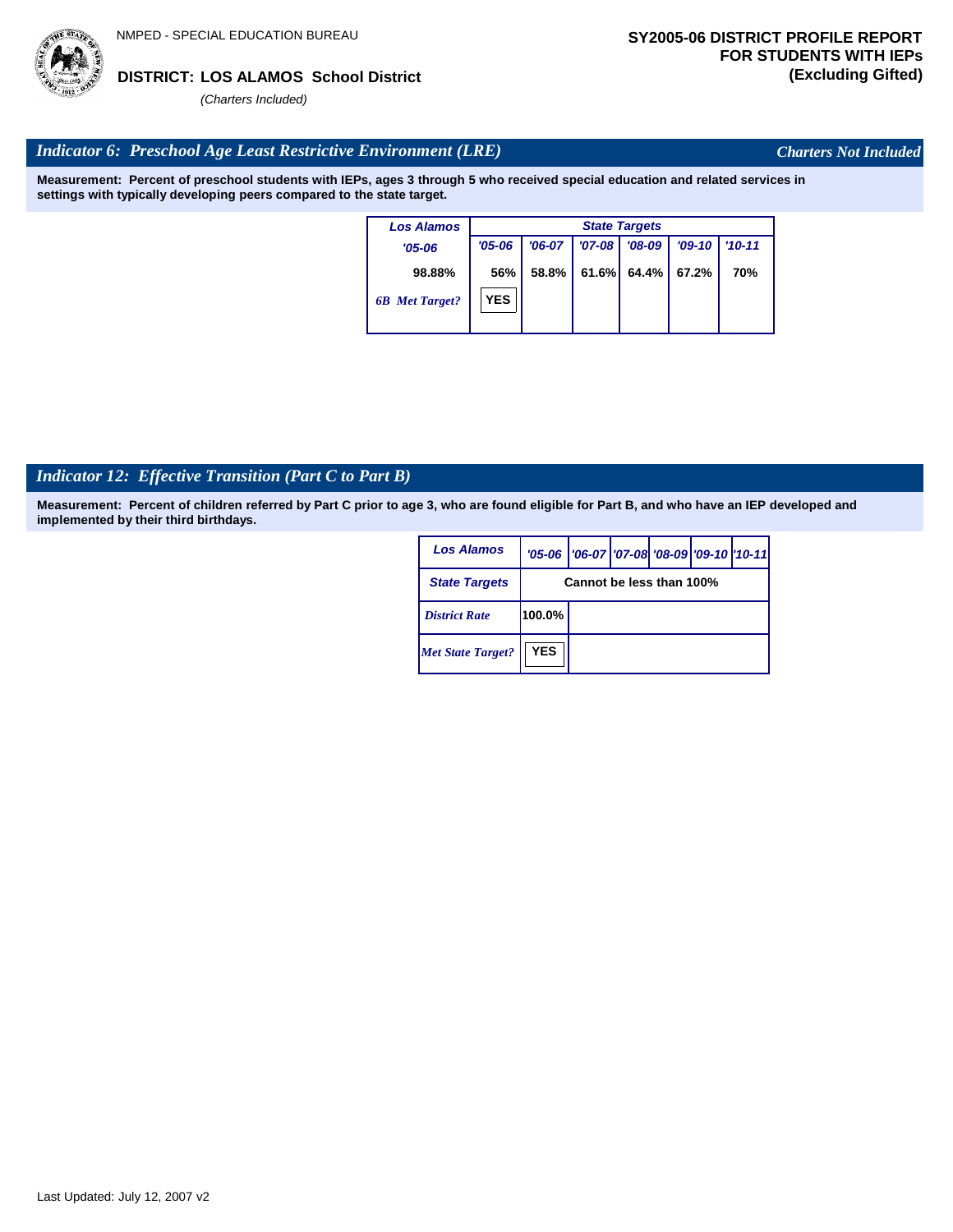

#### *Indicator 1: Graduation Rates*

**Measurement: Percent of youth with IEPs graduating from high school with a regular (standard) diploma compared to percent of all youth in the state graduating with a regular diploma.**

| <b>Deming</b>            | <b>State Targets</b> |                                                            |  |  |  |  |  |  |  |
|--------------------------|----------------------|------------------------------------------------------------|--|--|--|--|--|--|--|
| $'05 - 06$               | $'05 - 06$           | $'08-09$<br>$'06-07$<br>$'09-10$<br>$'10 - 11$<br>$'07-08$ |  |  |  |  |  |  |  |
| 58.33%                   | 60%                  | 80%<br>70%<br>80%<br>80%<br>80%                            |  |  |  |  |  |  |  |
| <b>Met State Target?</b> | <b>NO</b>            |                                                            |  |  |  |  |  |  |  |

#### *Indicator 2: Dropout Rates*

**Measurement: Percent of youth with IEPs dropping out of high school compared to the percent of all youth in the state dropping out of high school.**

| <b>Deming</b>            |            | <b>State Targets</b> |          |          |          |          |  |  |  |
|--------------------------|------------|----------------------|----------|----------|----------|----------|--|--|--|
| $'05 - 06$               | $'05 - 06$ | $'06-07$             | $'07-08$ | $'08-09$ | $'09-10$ | $'10-11$ |  |  |  |
| $0.00\%$                 | 0.67%      | 0.66%                | 0.65%    | 0.64%    | 0.63%    | 0.62%    |  |  |  |
| <b>Met State Target?</b> | <b>YES</b> |                      |          |          |          |          |  |  |  |

#### *Indicator 3: State Assessment - Participation and Performance Rates*

|                                        | <b>Deming</b>  |             | <b>State Target</b><br>$'05 - 06$ |             |          |  | <b>State Targets</b>    |                                  |  |                    |  |
|----------------------------------------|----------------|-------------|-----------------------------------|-------------|----------|--|-------------------------|----------------------------------|--|--------------------|--|
|                                        | $'05 - 06$     |             |                                   |             |          |  |                         | <b>Participation</b>             |  | <b>Proficiency</b> |  |
|                                        |                |             |                                   |             |          |  |                         | <b>Reading Math Reading Math</b> |  |                    |  |
|                                        | <b>Reading</b> | <b>Math</b> | <b>Reading</b>                    | <b>Math</b> | $'06-07$ |  |                         | 95.0% 95.2% 24.0% 17.0%          |  |                    |  |
| <b>Participation</b>                   | 99.32%         | 98.63%      | 94.9%                             | 95.1%       | $'07-08$ |  |                         | 95.1% 95.3% 28.0% 22.0%          |  |                    |  |
| Proficiency                            | 9.13%          | 5.70%       | 20.0%                             | 13.0%       | $'08-09$ |  |                         | 95.2% 95.4% 32.0% 27.0%          |  |                    |  |
| <b>Met State Participation Target?</b> |                | <b>YES</b>  | <b>YES</b>                        | $'09-10'$   |          |  | 95.3% 95.5% 36.0% 33.0% |                                  |  |                    |  |
| <b>Met State Proficiency Target?</b>   |                |             | <b>NO</b><br><b>NO</b>            | $'10-11$    |          |  | 95.4% 95.6% 40.0% 40.0% |                                  |  |                    |  |
|                                        |                |             |                                   |             |          |  |                         |                                  |  |                    |  |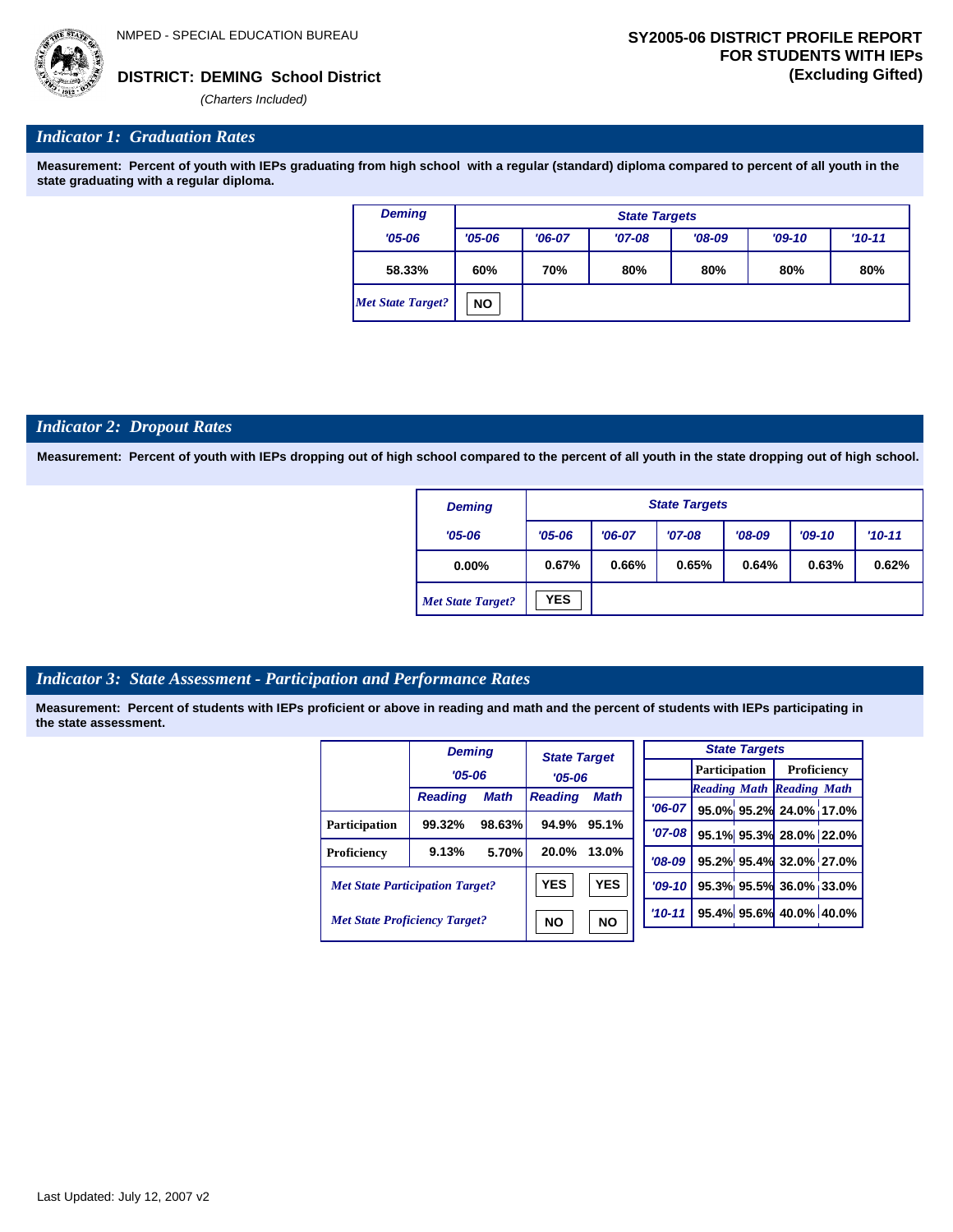

#### *Indicator 4: Suspension and Expulsion (Ages 3-21)*

**Measurement A: Percent of students with IEPs identified as having a significant discrepancy in the rates of suspensions and expulsions for greater than 10 days in a school year compared to state target.**

*Less than 10 students are not identified and is indicated by "<10". Suspensions/Expulsions of three or less are not reported.*

| <b>Deming '05-06</b> |                         |                             |
|----------------------|-------------------------|-----------------------------|
| <b>District Rate</b> | <b>State</b><br>Average | <b>Met State</b><br>Target? |
| $0.00\%$             | 0.12%                   | <b>YES</b>                  |

*Note: New Mexico's definition of "significant discrepancy" is any LEA with a suspension rate equal to or above the state average with a positive difference in the number*  $\epsilon$ *students with IEPs suspended when compared to all students suspended.*

#### *Indicator 5: School Age Least Restrictive Environment (LRE)*

**Measurement: Percent of students with IEPs, ages 6 through 21 in three LRE settings compared to the state target.**

| <b>Deming</b>            |            | <b>State Targets</b> |            |          |          |          |  |  |  |  |  |
|--------------------------|------------|----------------------|------------|----------|----------|----------|--|--|--|--|--|
| $'05 - 06$               | $'05 - 06$ | $'06-07$             | $'07 - 08$ | $'08-09$ | $'09-10$ | $'10-11$ |  |  |  |  |  |
| 47.37%                   | 50%        | 54%                  | 58%        | 62%      | 66%      | 70%      |  |  |  |  |  |
| <b>Met Target?</b><br>5A | <b>NO</b>  |                      |            |          |          |          |  |  |  |  |  |
|                          |            |                      |            |          |          |          |  |  |  |  |  |
| 18.99%                   | 20%        | 18.5%                | 17%        | 15.5%    | 14%      | 12.5%    |  |  |  |  |  |
| <b>Met Target?</b><br>5B | <b>YES</b> |                      |            |          |          |          |  |  |  |  |  |
| 2.06%                    | 2.02%      | 2.01%                | 2%         | 1.99%    | 1.98%    | 1.97%    |  |  |  |  |  |
| 5C Met Target?           | NO         |                      |            |          |          |          |  |  |  |  |  |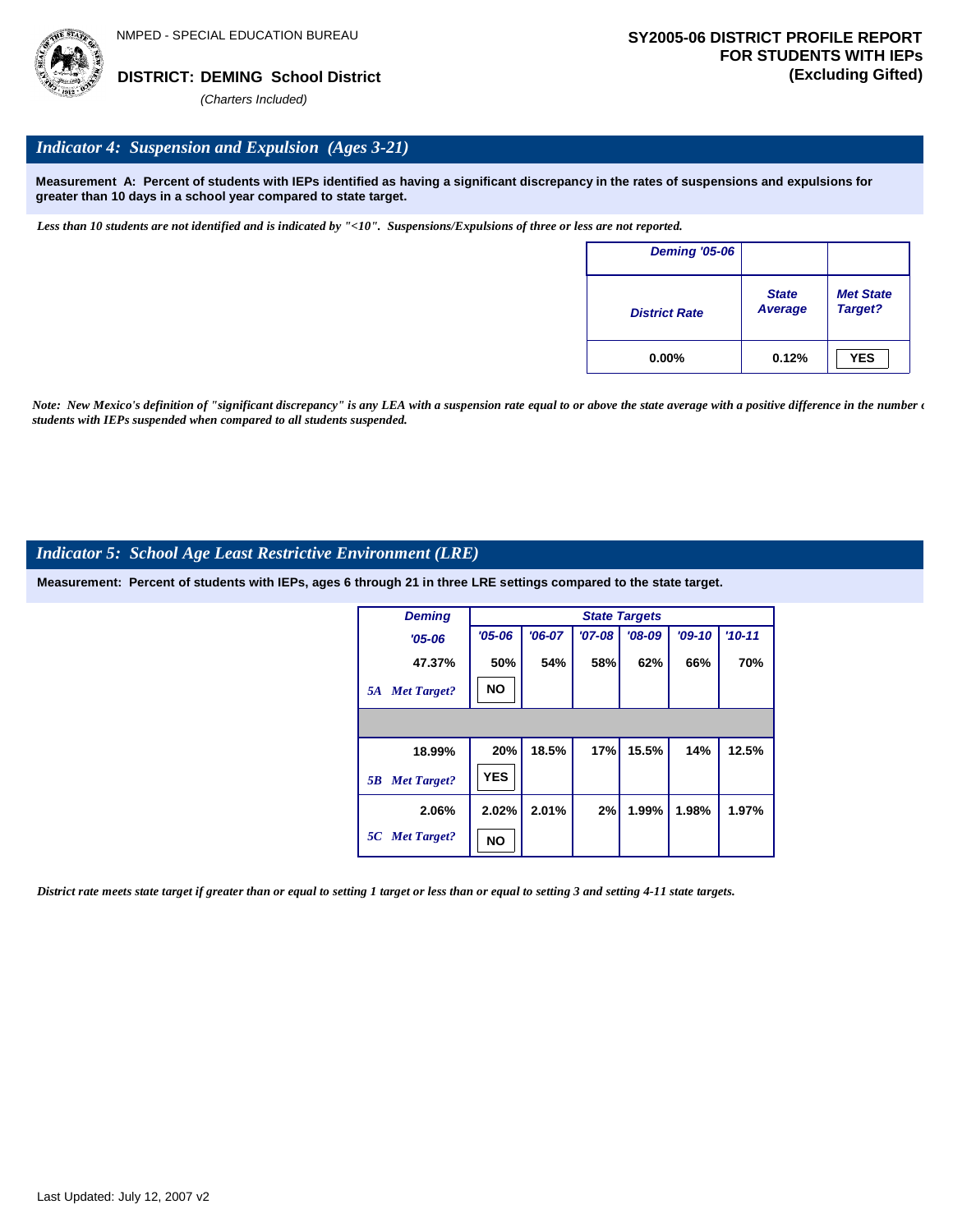

*Charters Not Included*

#### *Indicator 6: Preschool Age Least Restrictive Environment (LRE)*

**Measurement: Percent of preschool students with IEPs, ages 3 through 5 who received special education and related services in settings with typically developing peers compared to the state target.**

| <b>Deming</b>         | <b>State Targets</b> |          |            |          |          |            |  |  |  |
|-----------------------|----------------------|----------|------------|----------|----------|------------|--|--|--|
| $'05 - 06$            | $'05 - 06$           | $'06-07$ | $'07 - 08$ | $'08-09$ | $'09-10$ | $'10 - 11$ |  |  |  |
| 19.32%                | 56%                  | 58.8%    | 61.6%      | 64.4%    | 67.2%    | 70%        |  |  |  |
| <b>6B</b> Met Target? | <b>NO</b>            |          |            |          |          |            |  |  |  |

# *Indicator 12: Effective Transition (Part C to Part B)*

| <b>Deming</b>            |                          | '05-06   '06-07   '07-08   '08-09   '09-10   '10-11 |  |  |  |  |  |  |
|--------------------------|--------------------------|-----------------------------------------------------|--|--|--|--|--|--|
| <b>State Targets</b>     | Cannot be less than 100% |                                                     |  |  |  |  |  |  |
| <b>District Rate</b>     | 57.1%                    |                                                     |  |  |  |  |  |  |
| <b>Met State Target?</b> | <b>NO</b>                |                                                     |  |  |  |  |  |  |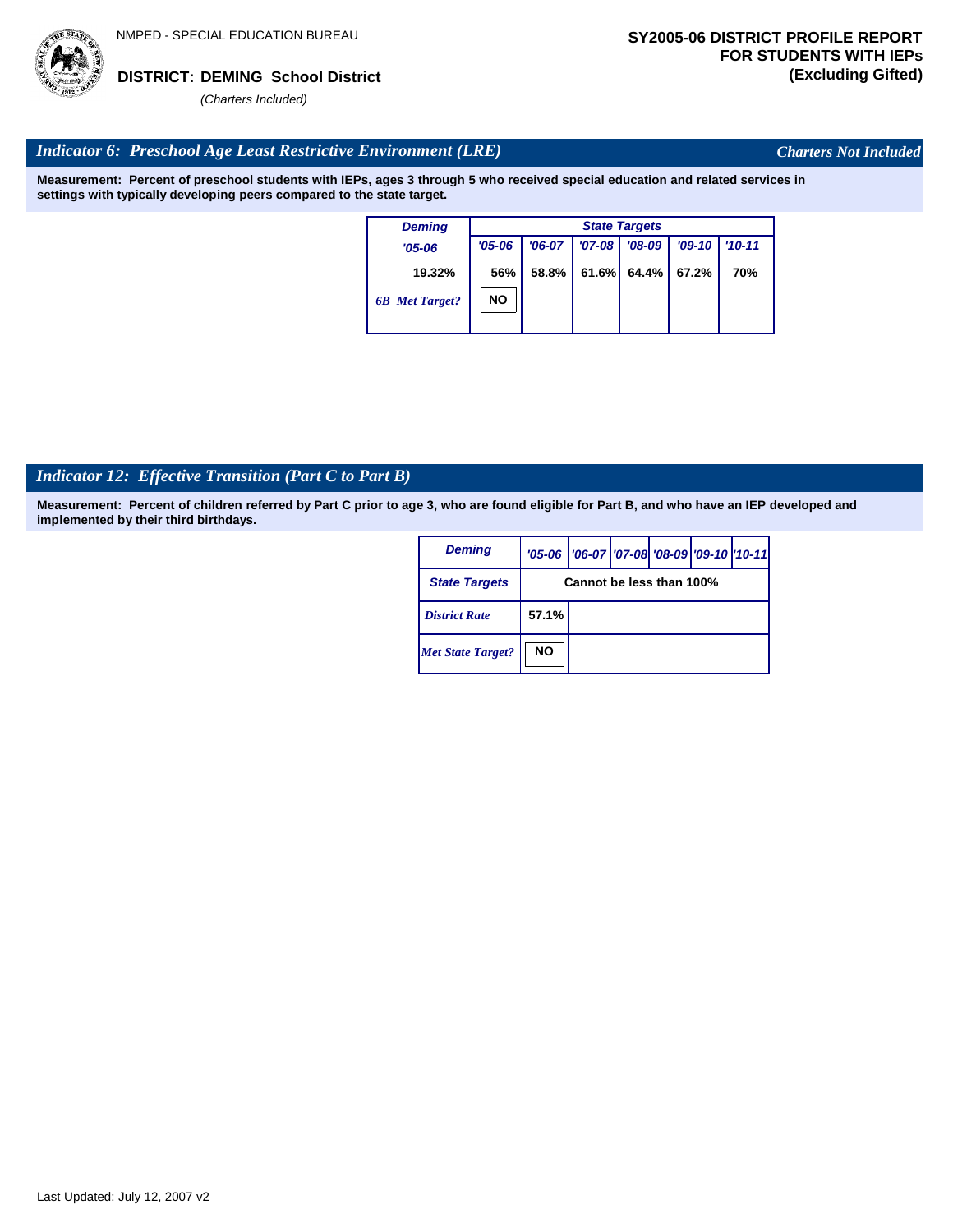*(Charters Included)*

### *Indicator 1: Graduation Rates*

**Measurement: Percent of youth with IEPs graduating from high school with a regular (standard) diploma compared to percent of all youth in the state graduating with a regular diploma.**

| Gallup            |            | <b>State Targets</b> |          |          |          |     |  |  |  |  |
|-------------------|------------|----------------------|----------|----------|----------|-----|--|--|--|--|
| $'05 - 06$        | $'05 - 06$ | $'06-07$             | $'07-08$ | $'09-10$ | $'10-11$ |     |  |  |  |  |
| 27.27%            | 60%        | 70%                  | 80%      | 80%      | 80%      | 80% |  |  |  |  |
| Met State Target? | <b>NO</b>  |                      |          |          |          |     |  |  |  |  |

#### *Indicator 2: Dropout Rates*

**Measurement: Percent of youth with IEPs dropping out of high school compared to the percent of all youth in the state dropping out of high school.**

| Gallup                   |            | <b>State Targets</b> |          |          |          |            |  |  |  |
|--------------------------|------------|----------------------|----------|----------|----------|------------|--|--|--|
| $'05 - 06$               | $'05 - 06$ | $'06-07$             | $'07-08$ | $'08-09$ | $'09-10$ | $'10 - 11$ |  |  |  |
| 0.19%                    | 0.67%      | 0.66%                | 0.65%    | 0.64%    | 0.63%    | 0.62%      |  |  |  |
| <b>Met State Target?</b> | <b>YES</b> |                      |          |          |          |            |  |  |  |

### *Indicator 3: State Assessment - Participation and Performance Rates*

|                                        | <b>Gallup</b>  |             | <b>State Target</b><br>$'05 - 06$ |             |          |  |                         |                                  | <b>State Targets</b> |                      |  |             |  |
|----------------------------------------|----------------|-------------|-----------------------------------|-------------|----------|--|-------------------------|----------------------------------|----------------------|----------------------|--|-------------|--|
|                                        | $'05 - 06$     |             |                                   |             |          |  |                         |                                  |                      | <b>Participation</b> |  | Proficiency |  |
|                                        |                |             |                                   |             |          |  |                         | <b>Reading Math Reading Math</b> |                      |                      |  |             |  |
|                                        | <b>Reading</b> | <b>Math</b> | <b>Reading</b>                    | <b>Math</b> | $'06-07$ |  |                         | 95.0% 95.2% 24.0% 17.0%          |                      |                      |  |             |  |
| <b>Participation</b>                   | 96.94%         | 96.83%      | 94.9%                             | 95.1%       | '07-08 l |  |                         |                                  |                      |                      |  |             |  |
|                                        |                |             |                                   |             |          |  |                         | 95.1% 95.3% 28.0% 22.0%          |                      |                      |  |             |  |
| Proficiency                            | 9.38%          | 5.71%       | 20.0%                             | 13.0%       | $'08-09$ |  |                         | 95.2% 95.4% 32.0% 27.0%          |                      |                      |  |             |  |
| <b>Met State Participation Target?</b> |                | <b>YES</b>  | <b>YES</b>                        | $'09 - 10'$ |          |  | 95.3% 95.5% 36.0% 33.0% |                                  |                      |                      |  |             |  |
| <b>Met State Proficiency Target?</b>   |                |             | <b>NO</b>                         | <b>NO</b>   | $'10-11$ |  |                         | 95.4% 95.6% 40.0% 40.0%          |                      |                      |  |             |  |
|                                        |                |             |                                   |             |          |  |                         |                                  |                      |                      |  |             |  |

|  | Last Updated: July 12, 2007 v2 |  |  |  |  |
|--|--------------------------------|--|--|--|--|
|--|--------------------------------|--|--|--|--|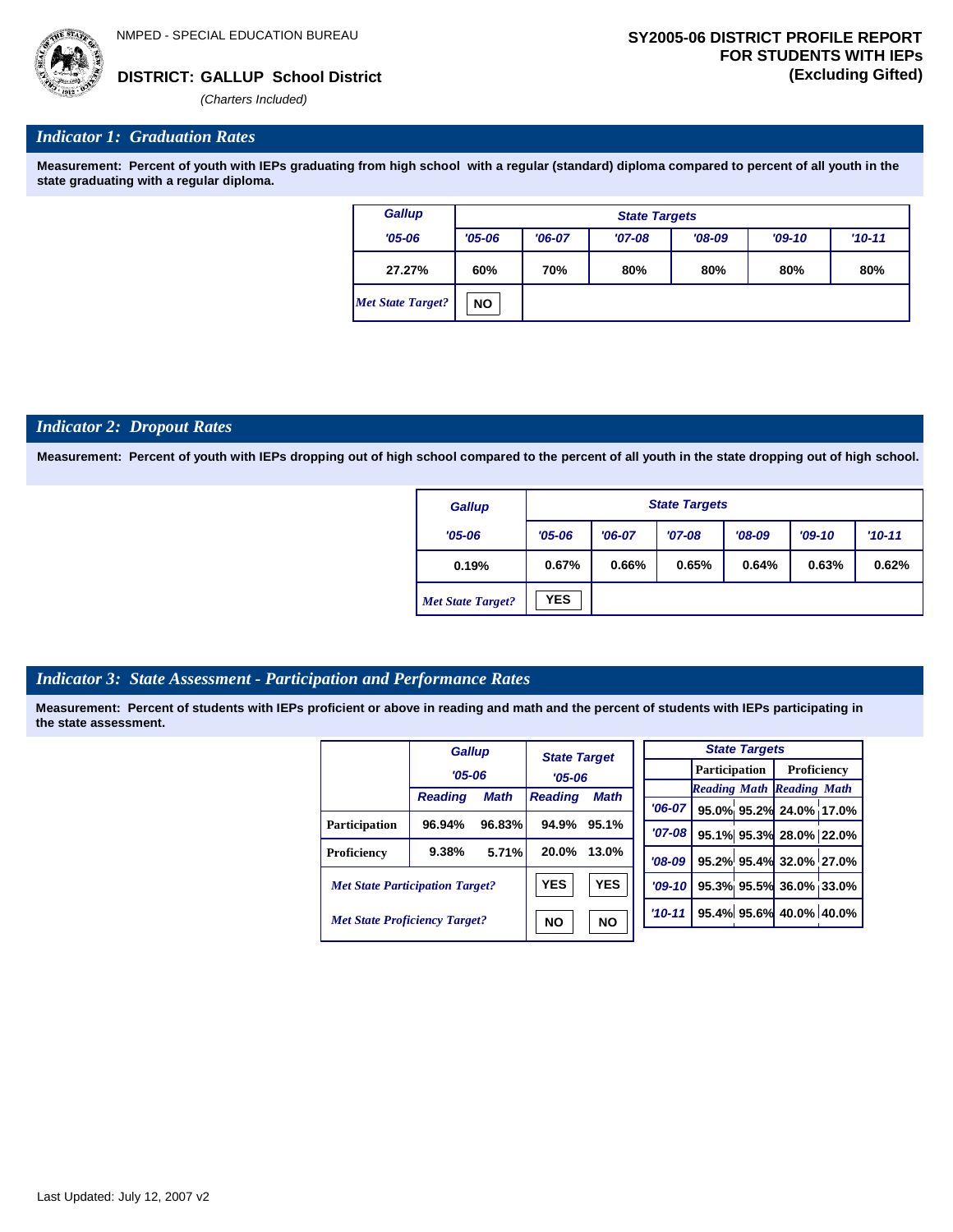

#### *Indicator 4: Suspension and Expulsion (Ages 3-21)*

**Measurement A: Percent of students with IEPs identified as having a significant discrepancy in the rates of suspensions and expulsions for greater than 10 days in a school year compared to state target.**

*Less than 10 students are not identified and is indicated by "<10". Suspensions/Expulsions of three or less are not reported.*

| <b>Gallup '05-06</b> |                         |                             |
|----------------------|-------------------------|-----------------------------|
| <b>District Rate</b> | <b>State</b><br>Average | <b>Met State</b><br>Target? |
| $0.00\%$             | 0.12%                   | <b>YES</b>                  |

*Note: New Mexico's definition of "significant discrepancy" is any LEA with a suspension rate equal to or above the state average with a positive difference in the number*  $\epsilon$ *students with IEPs suspended when compared to all students suspended.*

#### *Indicator 5: School Age Least Restrictive Environment (LRE)*

**Measurement: Percent of students with IEPs, ages 6 through 21 in three LRE settings compared to the state target.**

| <b>Gallup</b>            | <b>State Targets</b> |          |          |          |          |          |  |  |  |
|--------------------------|----------------------|----------|----------|----------|----------|----------|--|--|--|
| $'05 - 06$               | $'05 - 06$           | $'06-07$ | $'07-08$ | $'08-09$ | $'09-10$ | $'10-11$ |  |  |  |
| 52.00%                   | 50%                  | 54%      | 58%      | 62%      | 66%      | 70%      |  |  |  |
| <b>Met Target?</b><br>5A | <b>YES</b>           |          |          |          |          |          |  |  |  |
|                          |                      |          |          |          |          |          |  |  |  |
| 12.86%                   | 20%                  | 18.5%    | 17%      | 15.5%    | 14%      | 12.5%    |  |  |  |
| <b>Met Target?</b><br>5B | <b>YES</b>           |          |          |          |          |          |  |  |  |
| 0.71%                    | 2.02%                | 2.01%    | 2%       | 1.99%    | 1.98%    | 1.97%    |  |  |  |
| 5C Met Target?           | <b>YES</b>           |          |          |          |          |          |  |  |  |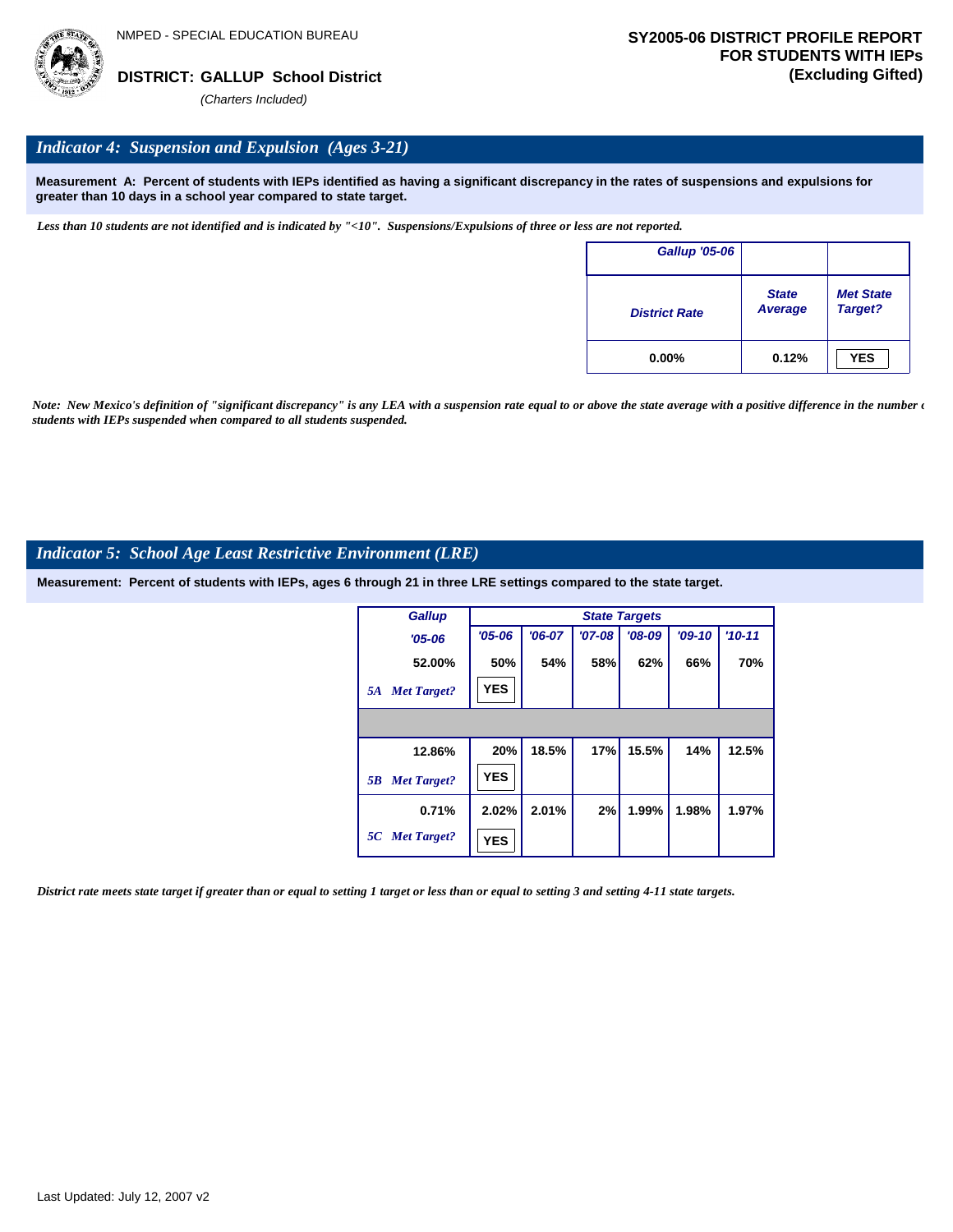

*Charters Not Included*

### *Indicator 6: Preschool Age Least Restrictive Environment (LRE)*

**Measurement: Percent of preschool students with IEPs, ages 3 through 5 who received special education and related services in settings with typically developing peers compared to the state target.**

| Gallup                |            | <b>State Targets</b> |          |          |          |            |  |
|-----------------------|------------|----------------------|----------|----------|----------|------------|--|
| $'05 - 06$            | $'05 - 06$ | $'06-07$             | $'07-08$ | $'08-09$ | $'09-10$ | $'10 - 11$ |  |
| 99.62%                | 56%        | 58.8%                | 61.6%    | 64.4%    | 67.2%    | 70%        |  |
| <b>6B</b> Met Target? | <b>YES</b> |                      |          |          |          |            |  |

# *Indicator 12: Effective Transition (Part C to Part B)*

| <b>Gallup</b>            |            | '05-06   '06-07   '07-08   '08-09   '09-10   '10-11 |  |  |
|--------------------------|------------|-----------------------------------------------------|--|--|
| <b>State Targets</b>     |            | Cannot be less than 100%                            |  |  |
| <b>District Rate</b>     | 100.0%     |                                                     |  |  |
| <b>Met State Target?</b> | <b>YES</b> |                                                     |  |  |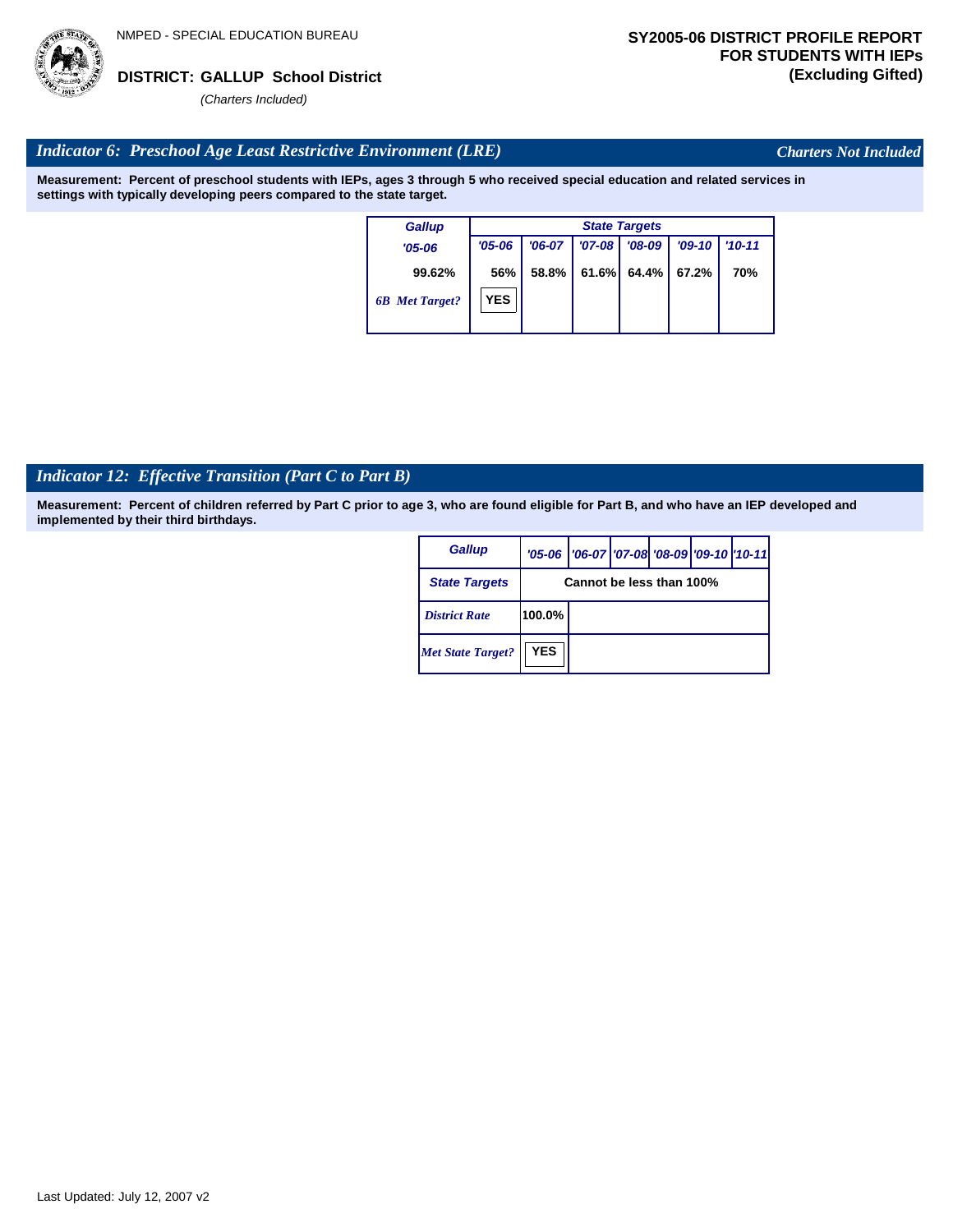

#### *Indicator 1: Graduation Rates*

**Measurement: Percent of youth with IEPs graduating from high school with a regular (standard) diploma compared to percent of all youth in the state graduating with a regular diploma.**

| Mora              |                  |          | <b>State Targets</b> |          |          |          |
|-------------------|------------------|----------|----------------------|----------|----------|----------|
| $'05 - 06$        | $'05 - 06$       | $'06-07$ | $'07-08$             | $'08-09$ | $'09-10$ | $'10-11$ |
| 100.00%           | 60%              | 70%      | 80%                  | 80%      | 80%      | 80%      |
| Met State Target? | YES <sub>1</sub> |          |                      |          |          |          |

#### *Indicator 2: Dropout Rates*

**Measurement: Percent of youth with IEPs dropping out of high school compared to the percent of all youth in the state dropping out of high school.**

| <b>Mora</b>              |            |          | <b>State Targets</b> |          |          |          |
|--------------------------|------------|----------|----------------------|----------|----------|----------|
| $'05 - 06$               | $'05 - 06$ | $'06-07$ | $'07-08$             | $'08-09$ | $'09-10$ | $'10-11$ |
| 0.94%                    | 0.67%      | 0.66%    | 0.65%                | 0.64%    | 0.63%    | 0.62%    |
| <b>Met State Target?</b> | <b>NO</b>  |          |                      |          |          |          |

#### *Indicator 3: State Assessment - Participation and Performance Rates*

|                                        |                | <b>Mora</b> |                | <b>State Target</b> |          |          |  | <b>State Targets</b> |                                  |  |             |  |
|----------------------------------------|----------------|-------------|----------------|---------------------|----------|----------|--|----------------------|----------------------------------|--|-------------|--|
|                                        | $'05 - 06$     |             | $'05 - 06$     |                     |          |          |  | <b>Participation</b> |                                  |  | Proficiency |  |
|                                        |                |             |                |                     |          |          |  |                      | <b>Reading Math Reading Math</b> |  |             |  |
|                                        | <b>Reading</b> | <b>Math</b> | <b>Reading</b> | Math                | $'06-07$ |          |  |                      | 95.0% 95.2% 24.0% 17.0%          |  |             |  |
| <b>Participation</b>                   | 98.36%         | 100.00%     | 94.9%          | 95.1%               |          | '07-08 l |  |                      | 95.1% 95.3% 28.0% 22.0%          |  |             |  |
| Proficiency                            | 14.04%         | 3.51%       | 20.0%          | 13.0%               | $'08-09$ |          |  |                      | 95.2% 95.4% 32.0% 27.0%          |  |             |  |
| <b>Met State Participation Target?</b> |                |             | <b>YES</b>     | <b>YES</b>          | $'09-10$ |          |  |                      | 95.3% 95.5% 36.0% 33.0%          |  |             |  |
| <b>Met State Proficiency Target?</b>   |                |             | <b>NO</b>      | <b>NO</b>           | $'10-11$ |          |  |                      | 95.4% 95.6% 40.0% 40.0%          |  |             |  |
|                                        |                |             |                |                     |          |          |  |                      |                                  |  |             |  |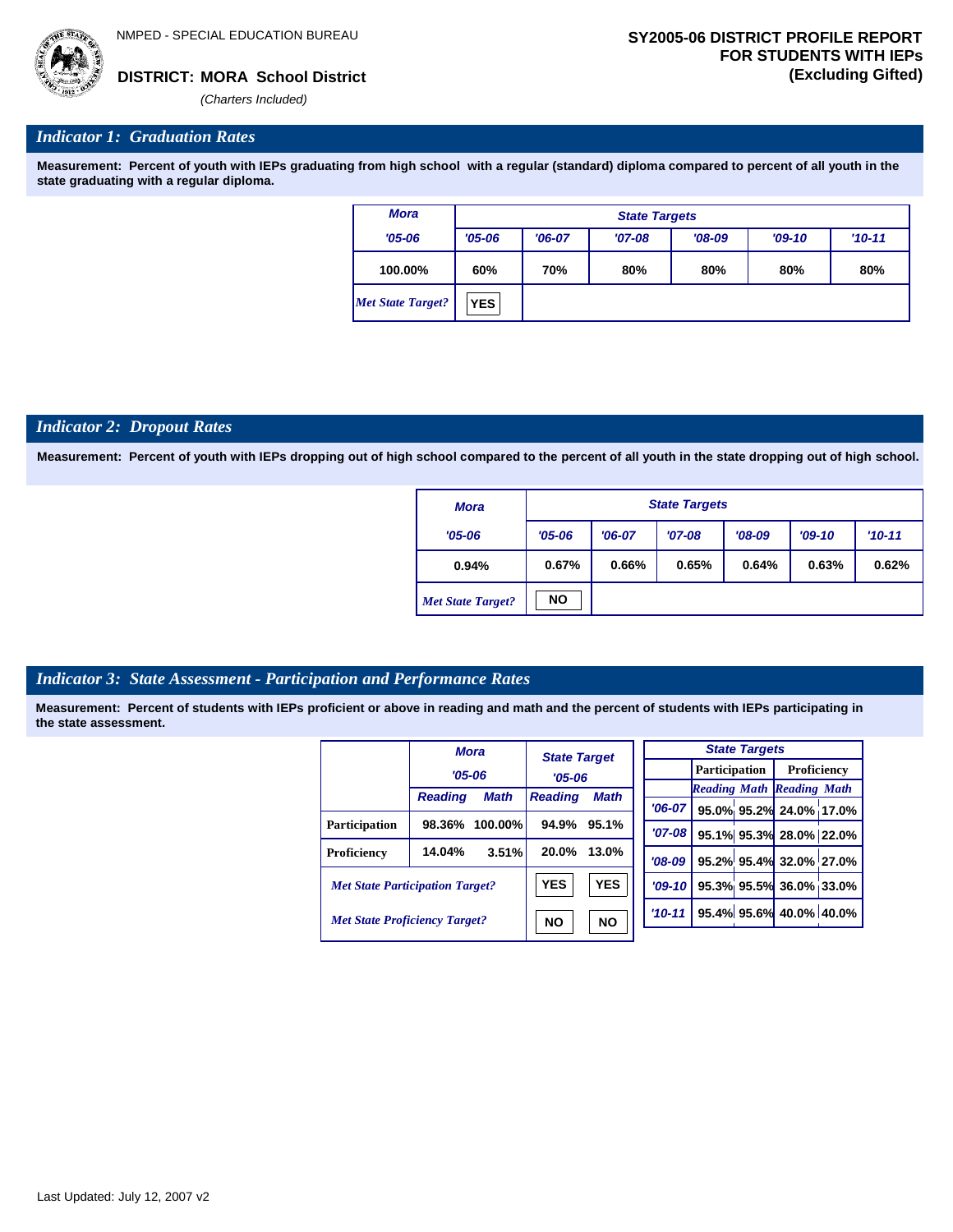

#### *Indicator 4: Suspension and Expulsion (Ages 3-21)*

**Measurement A: Percent of students with IEPs identified as having a significant discrepancy in the rates of suspensions and expulsions for greater than 10 days in a school year compared to state target.**

*Less than 10 students are not identified and is indicated by "<10". Suspensions/Expulsions of three or less are not reported.*

| <b>Mora '05-06</b>   |                         |                             |
|----------------------|-------------------------|-----------------------------|
| <b>District Rate</b> | <b>State</b><br>Average | <b>Met State</b><br>Target? |
| $0.00\%$             | 0.12%                   | <b>YES</b>                  |

*Note: New Mexico's definition of "significant discrepancy" is any LEA with a suspension rate equal to or above the state average with a positive difference in the number*  $\epsilon$ *students with IEPs suspended when compared to all students suspended.*

#### *Indicator 5: School Age Least Restrictive Environment (LRE)*

**Measurement: Percent of students with IEPs, ages 6 through 21 in three LRE settings compared to the state target.**

| <b>Mora</b>              | <b>State Targets</b> |          |          |          |          |          |  |
|--------------------------|----------------------|----------|----------|----------|----------|----------|--|
| $'05 - 06$               | $'05 - 06$           | $'06-07$ | $'07-08$ | $'08-09$ | $'09-10$ | $'10-11$ |  |
| 46.07%                   | 50%                  | 54%      | 58%      | 62%      | 66%      | 70%      |  |
| <b>Met Target?</b><br>5A | <b>NO</b>            |          |          |          |          |          |  |
|                          |                      |          |          |          |          |          |  |
| 8.99%                    | 20%                  | 18.5%    | 17%      | 15.5%    | 14%      | 12.5%    |  |
| <b>Met Target?</b><br>5B | <b>YES</b>           |          |          |          |          |          |  |
| $0.00\%$                 | 2.02%                | 2.01%    | 2%       | 1.99%    | 1.98%    | 1.97%    |  |
| 5C Met Target?           | <b>YES</b>           |          |          |          |          |          |  |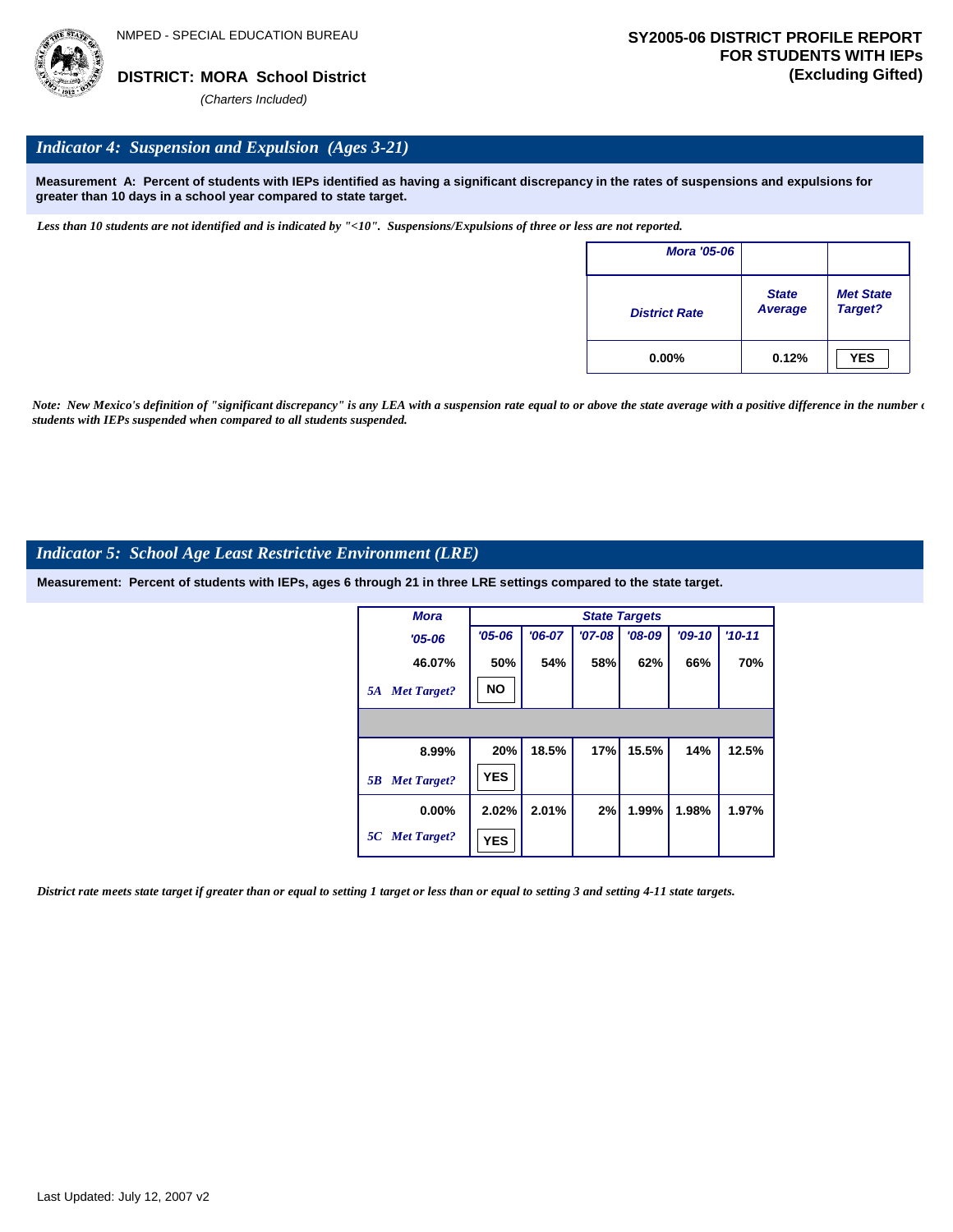

*Charters Not Included*

### *Indicator 6: Preschool Age Least Restrictive Environment (LRE)*

**Measurement: Percent of preschool students with IEPs, ages 3 through 5 who received special education and related services in settings with typically developing peers compared to the state target.**

> **100.00%** *'05-06 6B Met Target? Mora* **56%** *'06-07 '07-08 '08-09 '09-10 '10-11* **58.8% 61.6% 64.4% 67.2% 70%** *State Targets '05-06* **YES**

### *Indicator 12: Effective Transition (Part C to Part B)*

| <b>Mora</b>              |            | '05-06   '06-07   '07-08   '08-09   '09-10   '10-11 |  |  |
|--------------------------|------------|-----------------------------------------------------|--|--|
| <b>State Targets</b>     |            | Cannot be less than 100%                            |  |  |
| <b>District Rate</b>     | 100.0%     |                                                     |  |  |
| <b>Met State Target?</b> | <b>YES</b> |                                                     |  |  |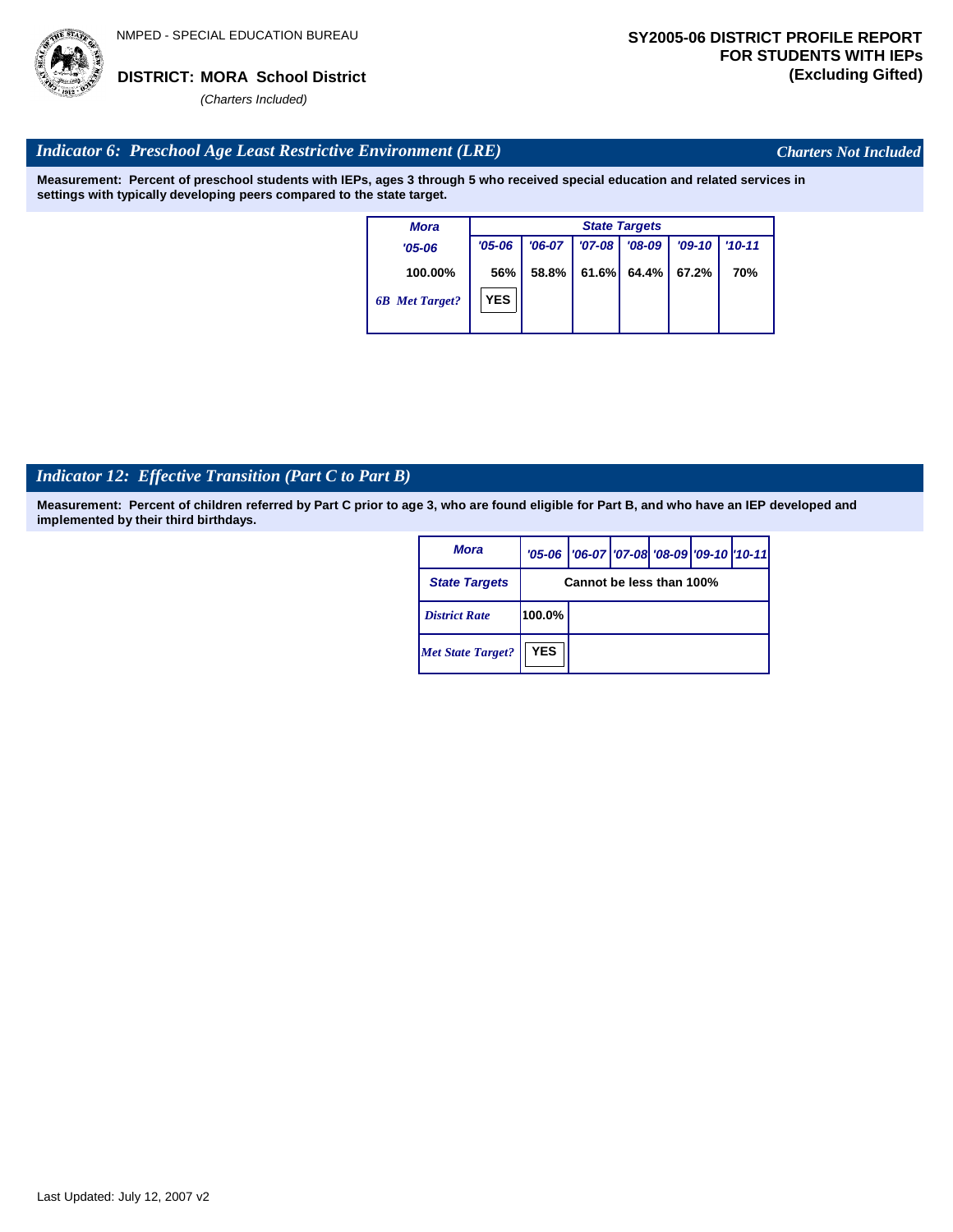

#### **WAGON MOUND School District DISTRICT: (Excluding Gifted)**

*(Charters Included)*

#### *Indicator 1: Graduation Rates*

**Measurement: Percent of youth with IEPs graduating from high school with a regular (standard) diploma compared to percent of all youth in the state graduating with a regular diploma.**

| <b>Wagon Mound</b>       | <b>State Targets</b> |                                 |          |          |          |           |  |
|--------------------------|----------------------|---------------------------------|----------|----------|----------|-----------|--|
| $'05 - 06$               | $'05 - 06$           | $'06-07$                        | $'07-08$ | $'08-09$ | $'09-10$ | $'10-11'$ |  |
| 71.43%                   | 60%                  | 70%<br>80%<br>80%<br>80%<br>80% |          |          |          |           |  |
| <b>Met State Target?</b> | <b>YES</b>           |                                 |          |          |          |           |  |

#### *Indicator 2: Dropout Rates*

**Measurement: Percent of youth with IEPs dropping out of high school compared to the percent of all youth in the state dropping out of high school.**

| <b>Wagon Mound</b>       |            |          | <b>State Targets</b> |          |          |          |
|--------------------------|------------|----------|----------------------|----------|----------|----------|
| $'05 - 06$               | $'05 - 06$ | $'06-07$ | $'07-08$             | $'08-09$ | $'09-10$ | $'10-11$ |
| $0.00\%$                 | 0.67%      | 0.66%    | 0.65%                | 0.64%    | 0.63%    | 0.62%    |
| <b>Met State Target?</b> | <b>YES</b> |          |                      |          |          |          |

#### *Indicator 3: State Assessment - Participation and Performance Rates*

|                                        | <b>Wagon Mound</b> |             | <b>State Target</b> |             |             |  | <b>State Targets</b> |                                  |  |
|----------------------------------------|--------------------|-------------|---------------------|-------------|-------------|--|----------------------|----------------------------------|--|
|                                        | $'05 - 06$         |             |                     |             |             |  | <b>Participation</b> |                                  |  |
|                                        |                    |             | $'05 - 06$          |             |             |  |                      | <b>Reading Math Reading Math</b> |  |
|                                        | <b>Reading</b>     | <b>Math</b> | <b>Reading</b>      | <b>Math</b> | $'06-07$    |  |                      | 95.0% 95.2% 24.0% 17.0%          |  |
| <b>Participation</b>                   | 100.00%            | $92.00\%$   | 94.9%               | 95.1%       | '07-08 l    |  |                      | 95.1% 95.3% 28.0% 22.0%          |  |
| Proficiency                            | 48.28%             | 27.59%      | 20.0%               | 13.0%       | $'08-09$    |  |                      | 95.2% 95.4% 32.0% 27.0%          |  |
| <b>Met State Participation Target?</b> |                    |             | <b>YES</b>          | <b>NO</b>   | $'09-10$    |  |                      | 95.3% 95.5% 36.0% 33.0%          |  |
| <b>Met State Proficiency Target?</b>   |                    |             | <b>YES</b>          | <b>YES</b>  | $'10 - 11'$ |  |                      | 95.4% 95.6% 40.0% 40.0%          |  |
|                                        |                    |             |                     |             |             |  |                      |                                  |  |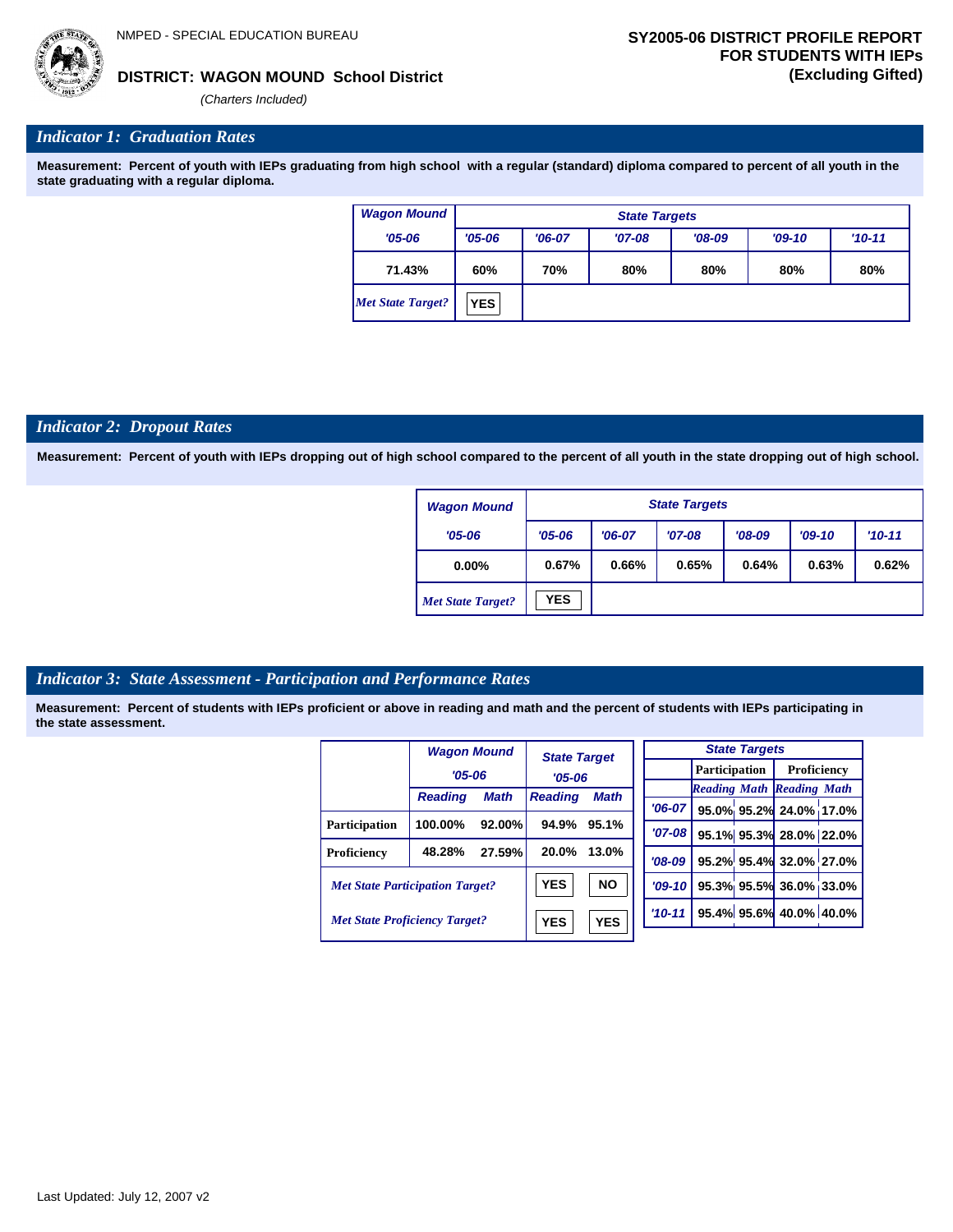

# *Indicator 4: Suspension and Expulsion (Ages 3-21)*

**Measurement A: Percent of students with IEPs identified as having a significant discrepancy in the rates of suspensions and expulsions for greater than 10 days in a school year compared to state target.**

*Less than 10 students are not identified and is indicated by "<10". Suspensions/Expulsions of three or less are not reported.*

| <b>Wagon Mound '05-06</b> |                                |                             |
|---------------------------|--------------------------------|-----------------------------|
| <b>District Rate</b>      | <b>State</b><br><b>Average</b> | <b>Met State</b><br>Target? |
| $0.00\%$                  | 0.12%                          | <b>YES</b>                  |

Note: New Mexico's definition of "significant discrepancy" is any LEA with a suspension rate equal to or above the state average with a positive difference in the number  $\epsilon$ *students with IEPs suspended when compared to all students suspended.*

#### *Indicator 5: School Age Least Restrictive Environment (LRE)*

**Measurement: Percent of students with IEPs, ages 6 through 21 in three LRE settings compared to the state target.**

| <b>Wagon Mound</b>       |            | <b>State Targets</b> |          |          |          |            |  |  |  |  |
|--------------------------|------------|----------------------|----------|----------|----------|------------|--|--|--|--|
| $'05 - 06$               | $'05 - 06$ | $'06-07$             | $'07-08$ | $'08-09$ | $'09-10$ | $'10 - 11$ |  |  |  |  |
| 9.09%                    | 50%        | 54%                  | 58%      | 62%      | 66%      | 70%        |  |  |  |  |
| <b>Met Target?</b><br>5A | <b>YES</b> |                      |          |          |          |            |  |  |  |  |
|                          |            |                      |          |          |          |            |  |  |  |  |
| $0.00\%$                 | 20%        | 18.5%                | 17%      | 15.5%    | 14%      | 12.5%      |  |  |  |  |
| <b>Met Target?</b><br>5B | <b>YES</b> |                      |          |          |          |            |  |  |  |  |
| 89.61%                   | 2.02%      | 2.01%                | 2%       | 1.99%    | 1.98%    | 1.97%      |  |  |  |  |
| 5C Met Target?           | <b>YES</b> |                      |          |          |          |            |  |  |  |  |

#### *District rate meets state target if greater than or equal to setting 1 target or less than or equal to setting 3 and setting 4-11 state targets.*

*Wagon Mound has met indicator five. The high number of students in the most restrictive setting is due to a residential treatment center located in the district's educational jurisdiction.*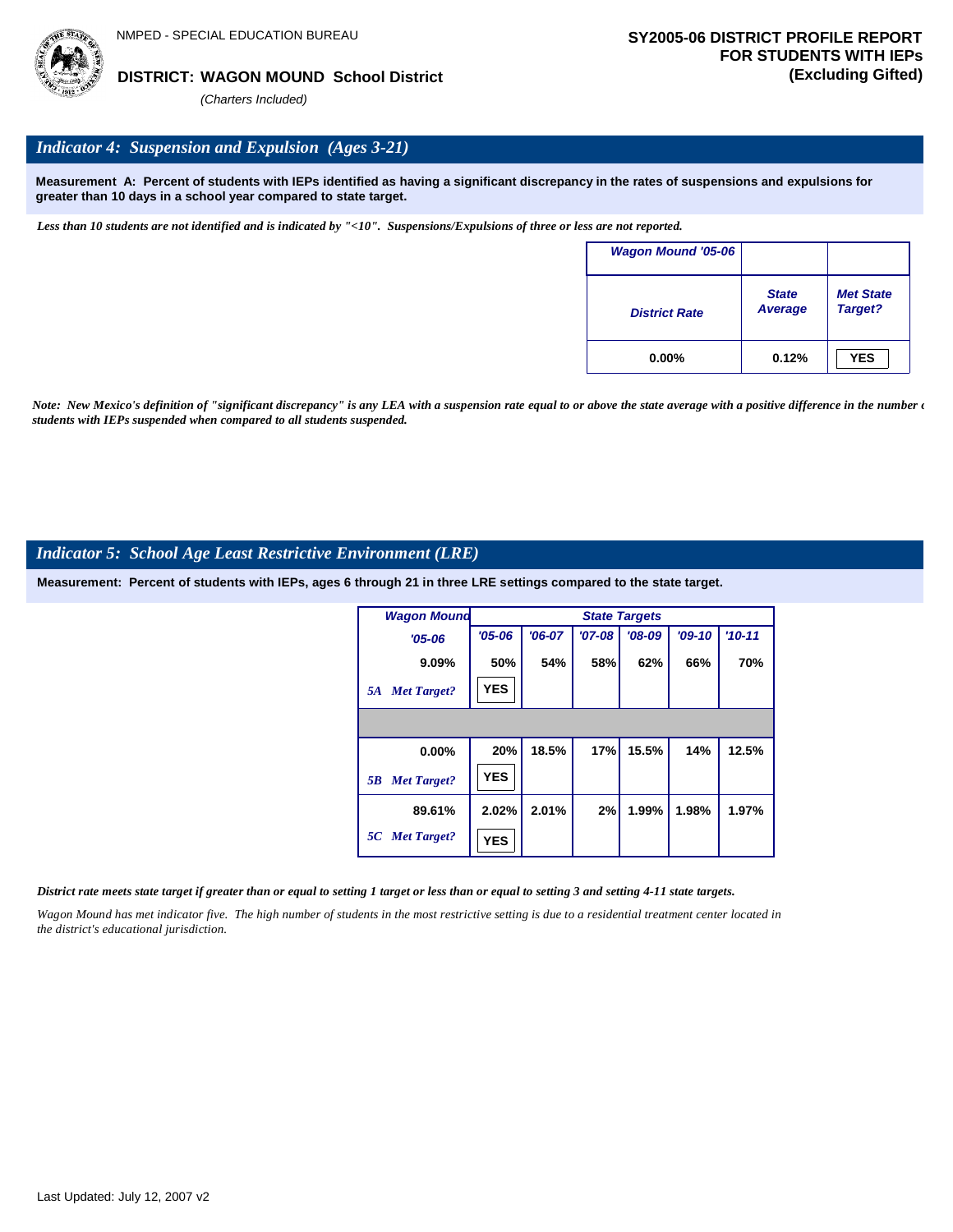

Last Updated: July 12, 2007 v2

*(Charters Included)*

# *Indicator 6: Preschool Age Least Restrictive Environment (LRE)*

**Measurement: Percent of preschool students with IEPs, ages 3 through 5 who received special education and related services in settings with typically developing peers compared to the state target.**

| <b>Wagon Mound</b>    |            | <b>State Targets</b> |          |          |          |            |  |  |  |
|-----------------------|------------|----------------------|----------|----------|----------|------------|--|--|--|
| $'05 - 06$            | $'05 - 06$ | $'06-07$             | $'07-08$ | $'08-09$ | $'09-10$ | $'10 - 11$ |  |  |  |
| 100.00%               | 56%        | 58.8%                | 61.6%    | 64.4%    | 67.2%    | <b>70%</b> |  |  |  |
| <b>6B</b> Met Target? | <b>YES</b> |                      |          |          |          |            |  |  |  |

# *Indicator 12: Effective Transition (Part C to Part B)*

**Measurement: Percent of children referred by Part C prior to age 3, who are found eligible for Part B, and who have an IEP developed and implemented by their third birthdays.**

| <b>Wagon Mound</b>       |                          | '05-06   '06-07   '07-08 '08-09   '09-10   '10-11 |  |  |  |  |  |
|--------------------------|--------------------------|---------------------------------------------------|--|--|--|--|--|
| <b>State Targets</b>     | Cannot be less than 100% |                                                   |  |  |  |  |  |
| <b>District Rate</b>     | 100.0%                   |                                                   |  |  |  |  |  |
| <b>Met State Target?</b> | <b>YES</b>               |                                                   |  |  |  |  |  |



*Charters Not Included*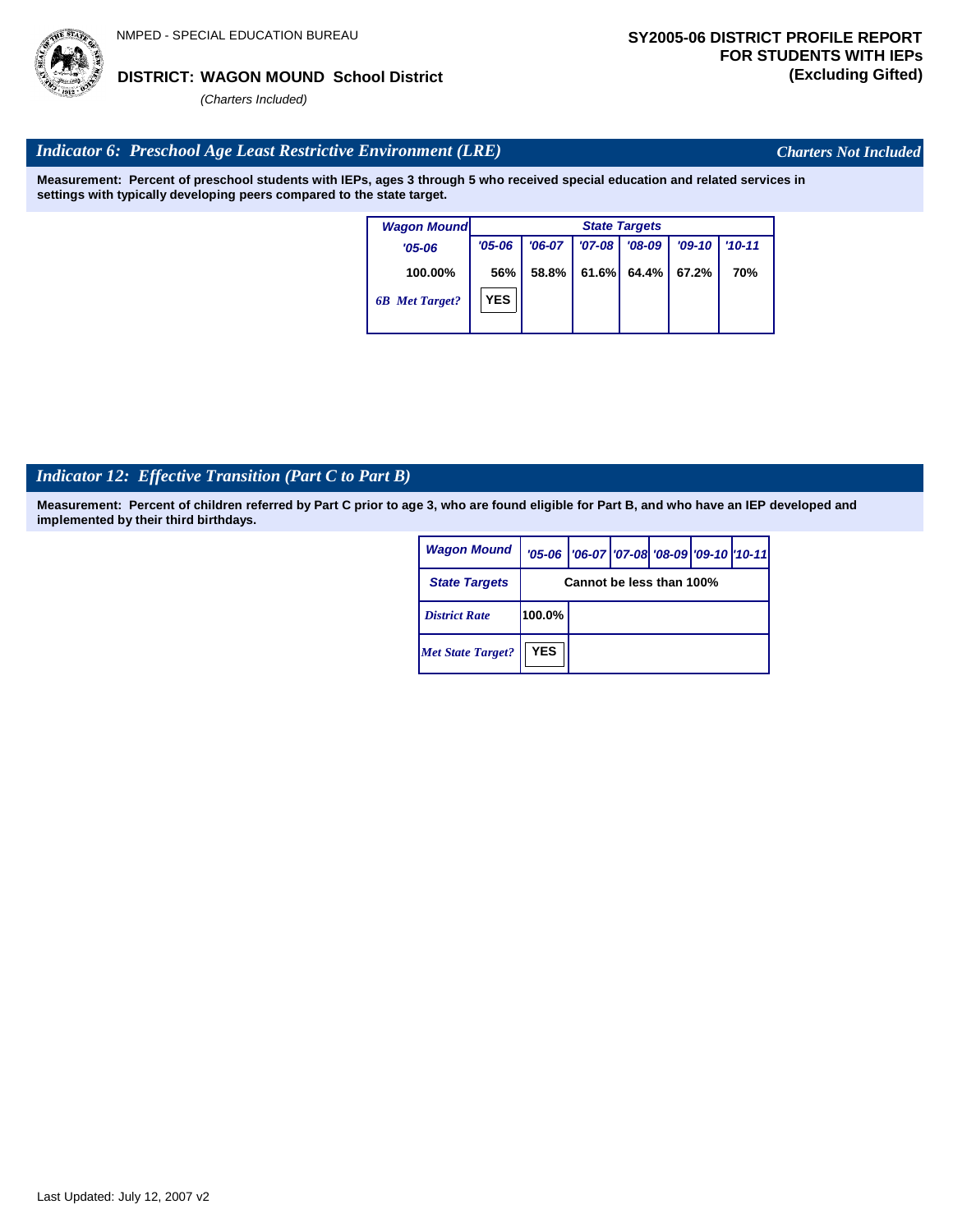

#### **ALAMOGORDO School District DISTRICT: (Excluding Gifted)**

*(Charters Included)*

### *Indicator 1: Graduation Rates*

**Measurement: Percent of youth with IEPs graduating from high school with a regular (standard) diploma compared to percent of all youth in the state graduating with a regular diploma.**

| <b>Alamogordo</b>        | <b>State Targets</b> |          |          |          |          |          |  |  |
|--------------------------|----------------------|----------|----------|----------|----------|----------|--|--|
| $'05 - 06$               | $'05 - 06$           | $'06-07$ | $'07-08$ | $'08-09$ | $'09-10$ | $'10-11$ |  |  |
| 71.11%                   | 60%                  | 70%      | 80%      | 80%      | 80%      | 80%      |  |  |
| <b>Met State Target?</b> | <b>YES</b>           |          |          |          |          |          |  |  |

#### *Indicator 2: Dropout Rates*

**Measurement: Percent of youth with IEPs dropping out of high school compared to the percent of all youth in the state dropping out of high school.**

| <b>Alamogordo</b>        |            | <b>State Targets</b> |          |          |          |          |  |  |  |
|--------------------------|------------|----------------------|----------|----------|----------|----------|--|--|--|
| $'05 - 06$               | $'05 - 06$ | $'06-07$             | $'07-08$ | $'08-09$ | $'09-10$ | $'10-11$ |  |  |  |
| 0.25%                    | 0.67%      | 0.66%                | 0.65%    | 0.64%    | 0.63%    | 0.62%    |  |  |  |
| <b>Met State Target?</b> | <b>YES</b> |                      |          |          |          |          |  |  |  |

#### *Indicator 3: State Assessment - Participation and Performance Rates*

|                                        | <b>Alamogordo</b> |             | <b>State Target</b><br>$'05-06$ |             |            |  | <b>State Targets</b>    |                                  |  |             |  |
|----------------------------------------|-------------------|-------------|---------------------------------|-------------|------------|--|-------------------------|----------------------------------|--|-------------|--|
|                                        | $'05 - 06$        |             |                                 |             |            |  | Participation           |                                  |  | Proficiency |  |
|                                        |                   |             |                                 |             |            |  |                         | <b>Reading Math Reading Math</b> |  |             |  |
|                                        | <b>Reading</b>    | <b>Math</b> | <b>Reading</b>                  | <b>Math</b> | $'06-07$   |  |                         | 95.0% 95.2% 24.0% 17.0%          |  |             |  |
| Participation                          | 99.48%            | 99.31%      | 94.9%                           | 95.1%       |            |  |                         |                                  |  |             |  |
|                                        |                   |             |                                 |             | $'07 - 08$ |  |                         | 95.1% 95.3% 28.0% 22.0%          |  |             |  |
| Proficiency                            | 25.59%            | 15.04%      | 20.0%                           | 13.0%       | $'08-09$   |  |                         | 95.2% 95.4% 32.0% 27.0%          |  |             |  |
| <b>Met State Participation Target?</b> |                   |             | <b>YES</b>                      | <b>YES</b>  | $'09-10'$  |  |                         | 95.3% 95.5% 36.0% 33.0%          |  |             |  |
| <b>Met State Proficiency Target?</b>   |                   | <b>YES</b>  | <b>YES</b>                      | $'10 - 11$  |            |  | 95.4% 95.6% 40.0% 40.0% |                                  |  |             |  |
|                                        |                   |             |                                 |             |            |  |                         |                                  |  |             |  |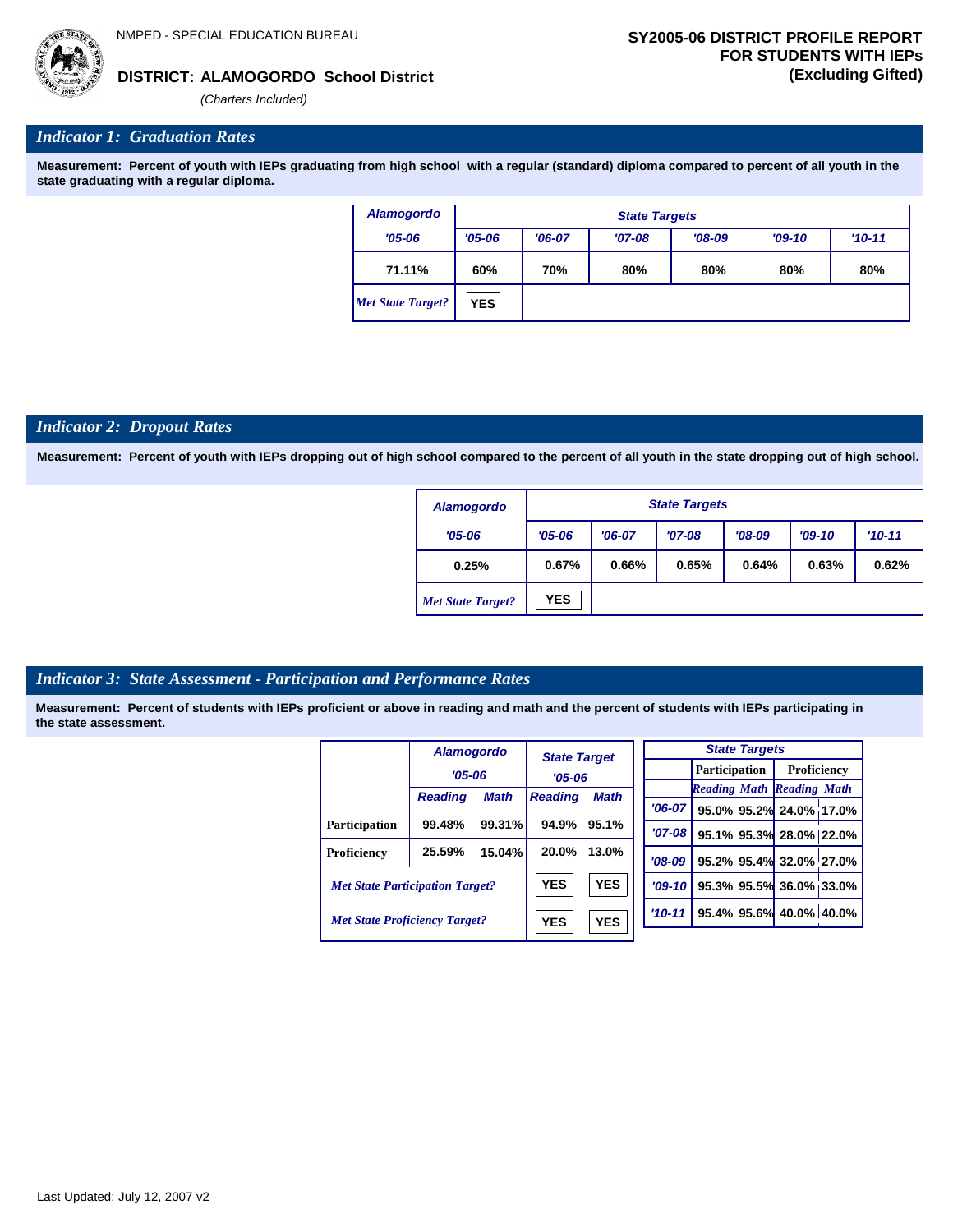

# *Indicator 4: Suspension and Expulsion (Ages 3-21)*

**Measurement A: Percent of students with IEPs identified as having a significant discrepancy in the rates of suspensions and expulsions for greater than 10 days in a school year compared to state target.**

*Less than 10 students are not identified and is indicated by "<10". Suspensions/Expulsions of three or less are not reported.*

| Alamogordo '05-06    |                                |                             |
|----------------------|--------------------------------|-----------------------------|
| <b>District Rate</b> | <b>State</b><br><b>Average</b> | <b>Met State</b><br>Target? |
| $0.00\%$             | 0.12%                          | <b>YES</b>                  |

*Note: New Mexico's definition of "significant discrepancy" is any LEA with a suspension rate equal to or above the state average with a positive difference in the number*  $\epsilon$ *students with IEPs suspended when compared to all students suspended.*

#### *Indicator 5: School Age Least Restrictive Environment (LRE)*

**Measurement: Percent of students with IEPs, ages 6 through 21 in three LRE settings compared to the state target.**

| <b>Alamogordo</b>        |            | <b>State Targets</b> |            |          |          |          |  |  |  |  |
|--------------------------|------------|----------------------|------------|----------|----------|----------|--|--|--|--|
| $'05 - 06$               | $'05 - 06$ | $'06-07$             | $'07 - 08$ | $'08-09$ | $'09-10$ | $'10-11$ |  |  |  |  |
| 65.88%                   | 50%        | 54%                  | 58%        | 62%      | 66%      | 70%      |  |  |  |  |
| <b>Met Target?</b><br>5A | <b>YES</b> |                      |            |          |          |          |  |  |  |  |
|                          |            |                      |            |          |          |          |  |  |  |  |
| 10.40%                   | 20%        | 18.5%                | 17%        | 15.5%    | 14%      | 12.5%    |  |  |  |  |
| <b>Met Target?</b><br>5B | <b>YES</b> |                      |            |          |          |          |  |  |  |  |
| 1.13%                    | 2.02%      | 2.01%                | 2%         | 1.99%    | 1.98%    | 1.97%    |  |  |  |  |
| 5C Met Target?           | <b>YES</b> |                      |            |          |          |          |  |  |  |  |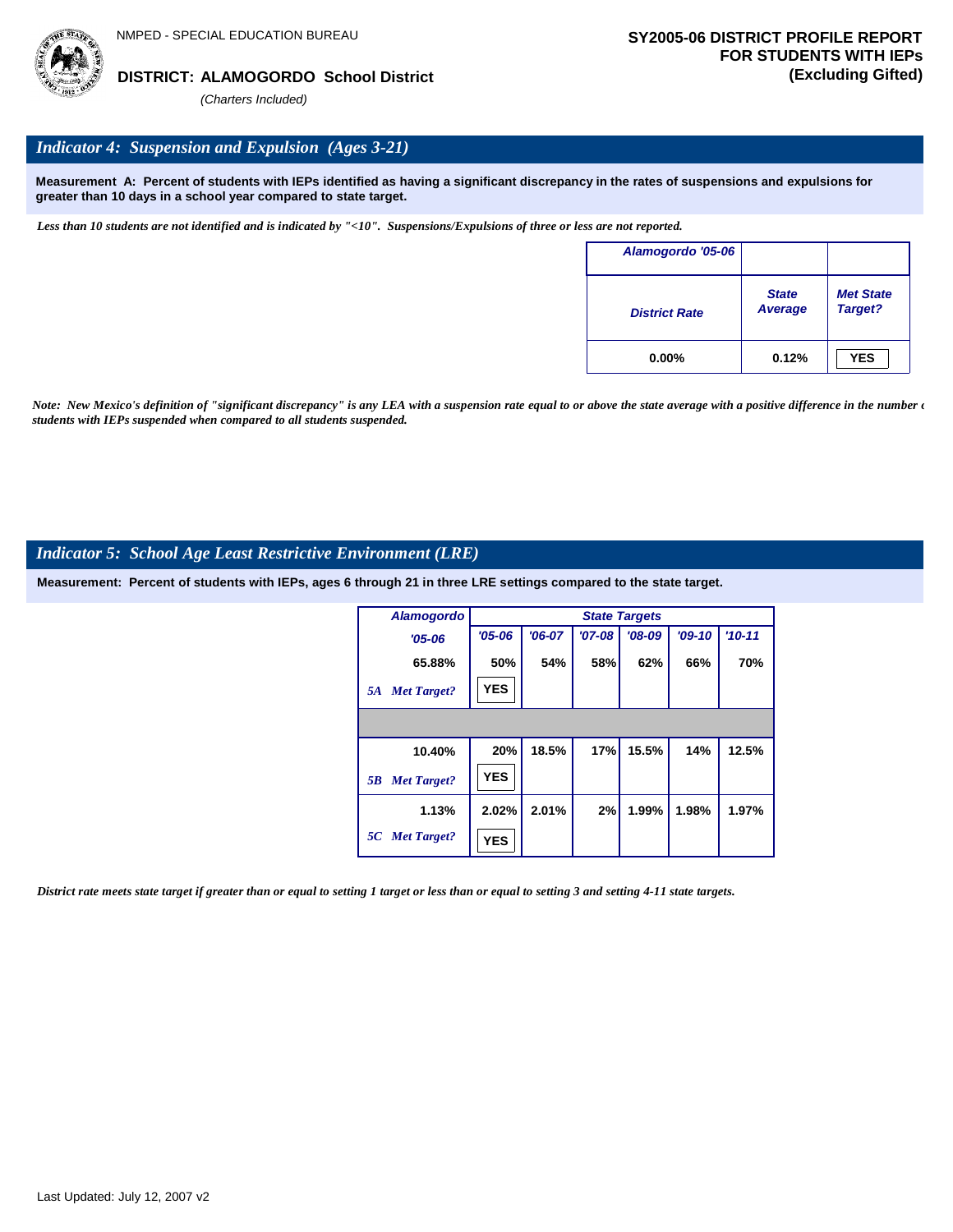# Last Updated: July 12, 2007 v2

#### **ALAMOGORDO School District DISTRICT: (Excluding Gifted)**

*(Charters Included)*

# *Indicator 6: Preschool Age Least Restrictive Environment (LRE)*

**Measurement: Percent of preschool students with IEPs, ages 3 through 5 who received special education and related services in settings with typically developing peers compared to the state target.**

| <b>Alamogordo</b>     |            | <b>State Targets</b> |          |          |          |            |  |  |  |
|-----------------------|------------|----------------------|----------|----------|----------|------------|--|--|--|
| $'05 - 06$            | $'05 - 06$ | $'06-07$             | $'07-08$ | $'08-09$ | $'09-10$ | $'10 - 11$ |  |  |  |
| 58.85%                | 56%        | 58.8%                | 61.6%    | 64.4%    | 67.2%    | 70%        |  |  |  |
| <b>6B</b> Met Target? | <b>YES</b> |                      |          |          |          |            |  |  |  |

# *Indicator 12: Effective Transition (Part C to Part B)*

**Measurement: Percent of children referred by Part C prior to age 3, who are found eligible for Part B, and who have an IEP developed and implemented by their third birthdays.**

| <b>Alamogordo</b>        |                          | '05-06   '06-07   '07-08 '08-09   '09-10   '10-11 |  |  |  |  |  |
|--------------------------|--------------------------|---------------------------------------------------|--|--|--|--|--|
| <b>State Targets</b>     | Cannot be less than 100% |                                                   |  |  |  |  |  |
| <b>District Rate</b>     | 100.0%                   |                                                   |  |  |  |  |  |
| <b>Met State Target?</b> | <b>YES</b>               |                                                   |  |  |  |  |  |



*Charters Not Included*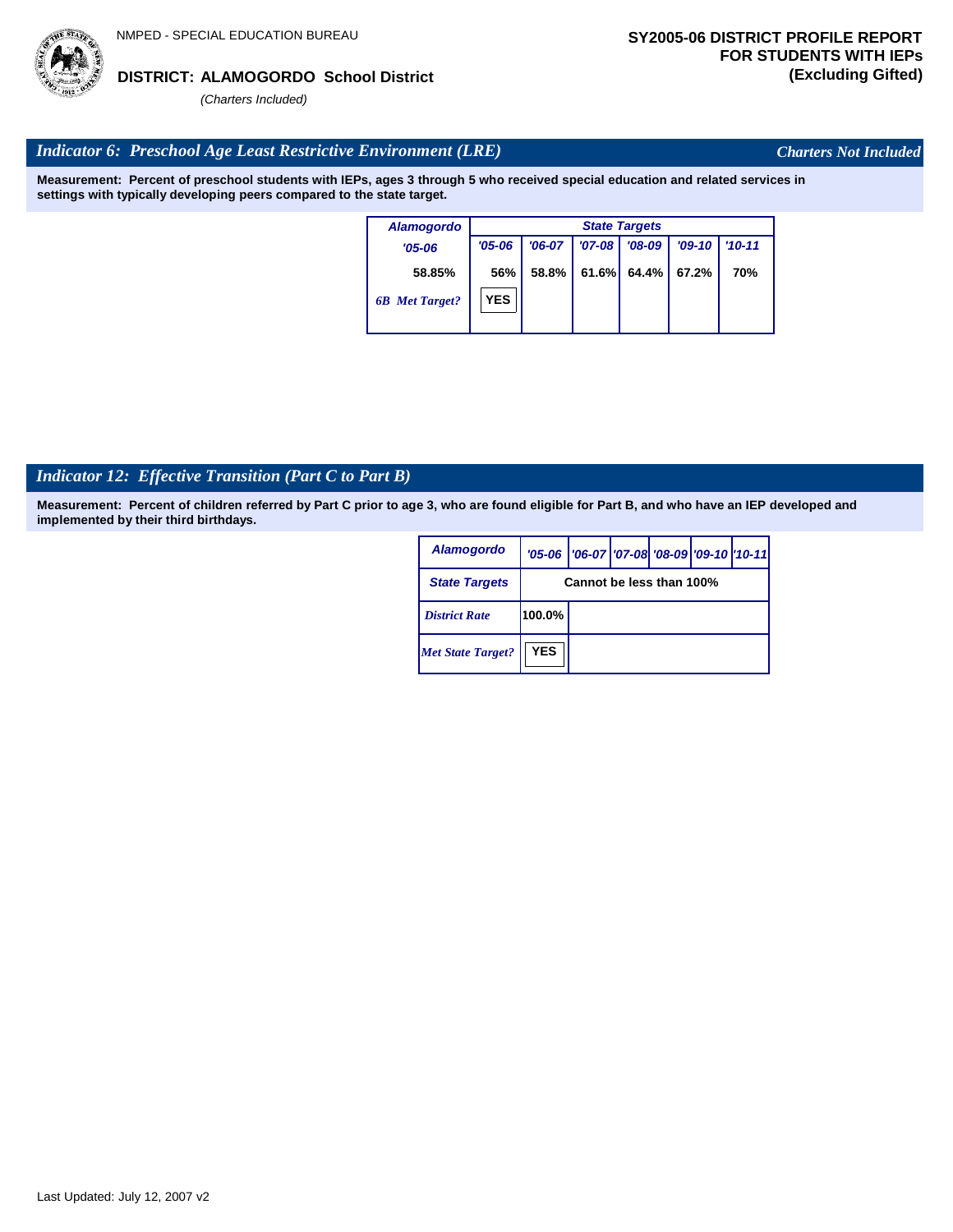*(Charters Included)*

### *Indicator 1: Graduation Rates*

**Measurement: Percent of youth with IEPs graduating from high school with a regular (standard) diploma compared to percent of all youth in the state graduating with a regular diploma.**

| <b>Tularosa</b>   |            | <b>State Targets</b> |          |          |          |          |  |  |  |
|-------------------|------------|----------------------|----------|----------|----------|----------|--|--|--|
| $'05 - 06$        | $'05 - 06$ | $'06-07$             | $'07-08$ | $'08-09$ | $'09-10$ | $'10-11$ |  |  |  |
| $0.00\%$          | 60%        | 70%                  | 80%      | 80%      | 80%      | 80%      |  |  |  |
| Met State Target? | <b>NO</b>  |                      |          |          |          |          |  |  |  |

#### *Indicator 2: Dropout Rates*

**Measurement: Percent of youth with IEPs dropping out of high school compared to the percent of all youth in the state dropping out of high school.**

| <b>Tularosa</b>          |            | <b>State Targets</b> |          |          |          |          |  |  |  |
|--------------------------|------------|----------------------|----------|----------|----------|----------|--|--|--|
| $'05 - 06$               | $'05 - 06$ | $'06-07$             | $'07-08$ | $'08-09$ | $'09-10$ | $'10-11$ |  |  |  |
| $0.00\%$                 | 0.67%      | 0.66%                | 0.65%    | 0.64%    | 0.63%    | 0.62%    |  |  |  |
| <b>Met State Target?</b> | <b>YES</b> |                      |          |          |          |          |  |  |  |

#### *Indicator 3: State Assessment - Participation and Performance Rates*

|                                        | <b>Tularosa</b> |             | <b>State Target</b> |             |                      |  | <b>State Targets</b>    |                                  |  |
|----------------------------------------|-----------------|-------------|---------------------|-------------|----------------------|--|-------------------------|----------------------------------|--|
|                                        | $'05 - 06$      |             | $'05 - 06$          |             | <b>Participation</b> |  |                         | Proficiency                      |  |
|                                        | <b>Reading</b>  | <b>Math</b> | <b>Reading</b>      | <b>Math</b> |                      |  |                         | <b>Reading Math Reading Math</b> |  |
|                                        |                 |             |                     |             | $'06-07$             |  |                         | 95.0% 95.2% 24.0% 17.0%          |  |
| Participation                          | 98.75%          | 98.75%      | 94.9%               | 95.1%       | $'07 - 08$           |  |                         | 95.1% 95.3% 28.0% 22.0%          |  |
| Proficiency                            | 11.76%          | 4.41%       | 20.0%               | 13.0%       | $'08-09$             |  |                         | 95.2% 95.4% 32.0% 27.0%          |  |
| <b>Met State Participation Target?</b> |                 | <b>YES</b>  | <b>YES</b>          | $'09-10'$   |                      |  | 95.3% 95.5% 36.0% 33.0% |                                  |  |
| <b>Met State Proficiency Target?</b>   |                 | <b>NO</b>   | <b>NO</b>           | $'10-11$    |                      |  | 95.4% 95.6% 40.0% 40.0% |                                  |  |
|                                        |                 |             |                     |             |                      |  |                         |                                  |  |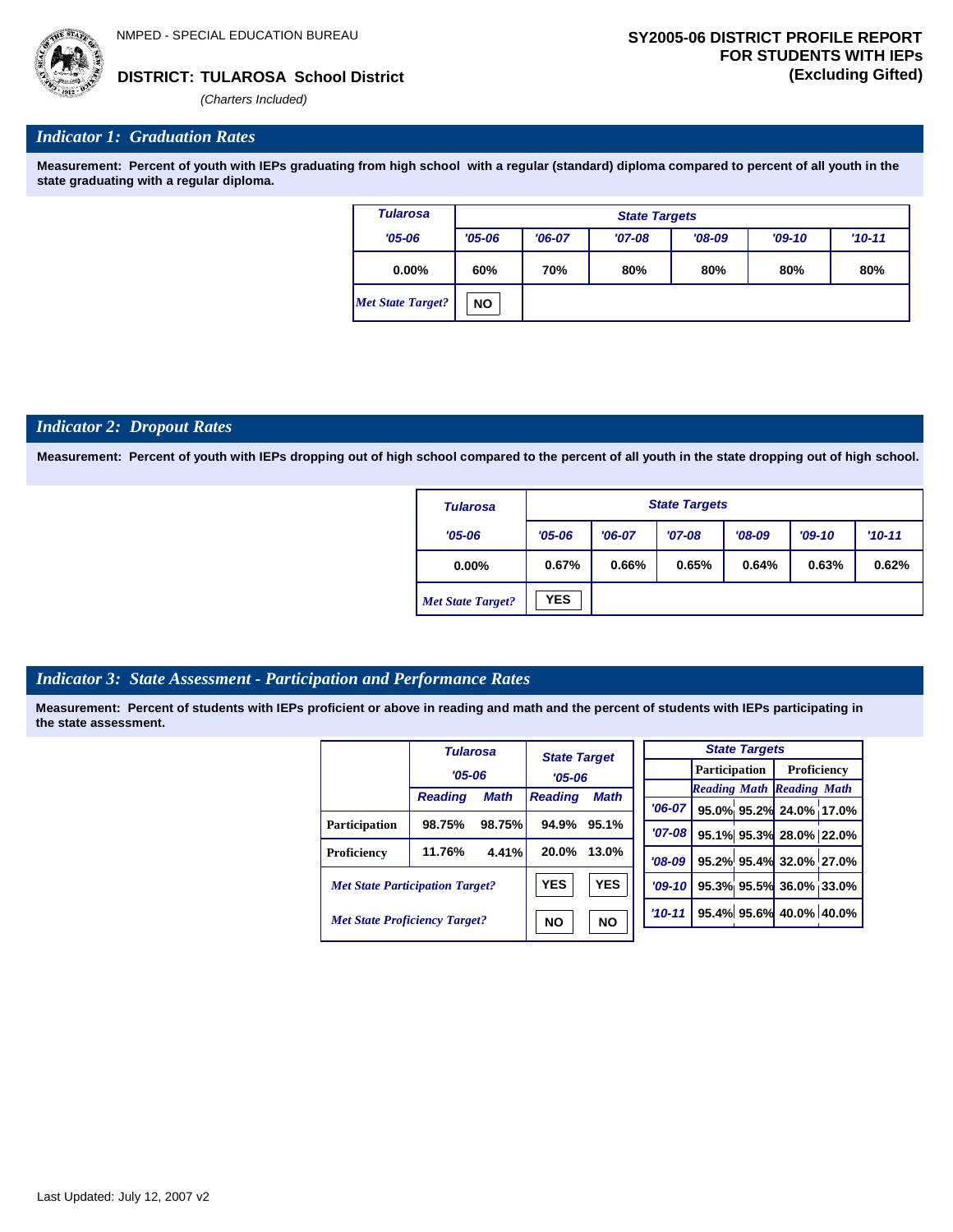

### *Indicator 4: Suspension and Expulsion (Ages 3-21)*

**Measurement A: Percent of students with IEPs identified as having a significant discrepancy in the rates of suspensions and expulsions for greater than 10 days in a school year compared to state target.**

*Less than 10 students are not identified and is indicated by "<10". Suspensions/Expulsions of three or less are not reported.*

| Tularosa '05-06      |                         |                             |
|----------------------|-------------------------|-----------------------------|
| <b>District Rate</b> | <b>State</b><br>Average | <b>Met State</b><br>Target? |
| $0.00\%$             | 0.12%                   | <b>YES</b>                  |

*Note: New Mexico's definition of "significant discrepancy" is any LEA with a suspension rate equal to or above the state average with a positive difference in the number*  $\epsilon$ *students with IEPs suspended when compared to all students suspended.*

#### *Indicator 5: School Age Least Restrictive Environment (LRE)*

**Measurement: Percent of students with IEPs, ages 6 through 21 in three LRE settings compared to the state target.**

| <b>Tularosa</b>          |            |          |          | <b>State Targets</b> |          |            |
|--------------------------|------------|----------|----------|----------------------|----------|------------|
| $'05 - 06$               | $'05 - 06$ | $'06-07$ | $'07-08$ | $'08-09$             | $'09-10$ | $'10 - 11$ |
| 80.65%                   | 50%        | 54%      | 58%      | 62%                  | 66%      | 70%        |
| <b>Met Target?</b><br>5A | <b>YES</b> |          |          |                      |          |            |
|                          |            |          |          |                      |          |            |
| 4.84%                    | 20%        | 18.5%    | 17%      | 15.5%                | 14%      | 12.5%      |
| <b>Met Target?</b><br>5B | <b>YES</b> |          |          |                      |          |            |
| 0.81%                    | 2.02%      | 2.01%    | 2%       | 1.99%                | 1.98%    | 1.97%      |
| 5C Met Target?           | <b>YES</b> |          |          |                      |          |            |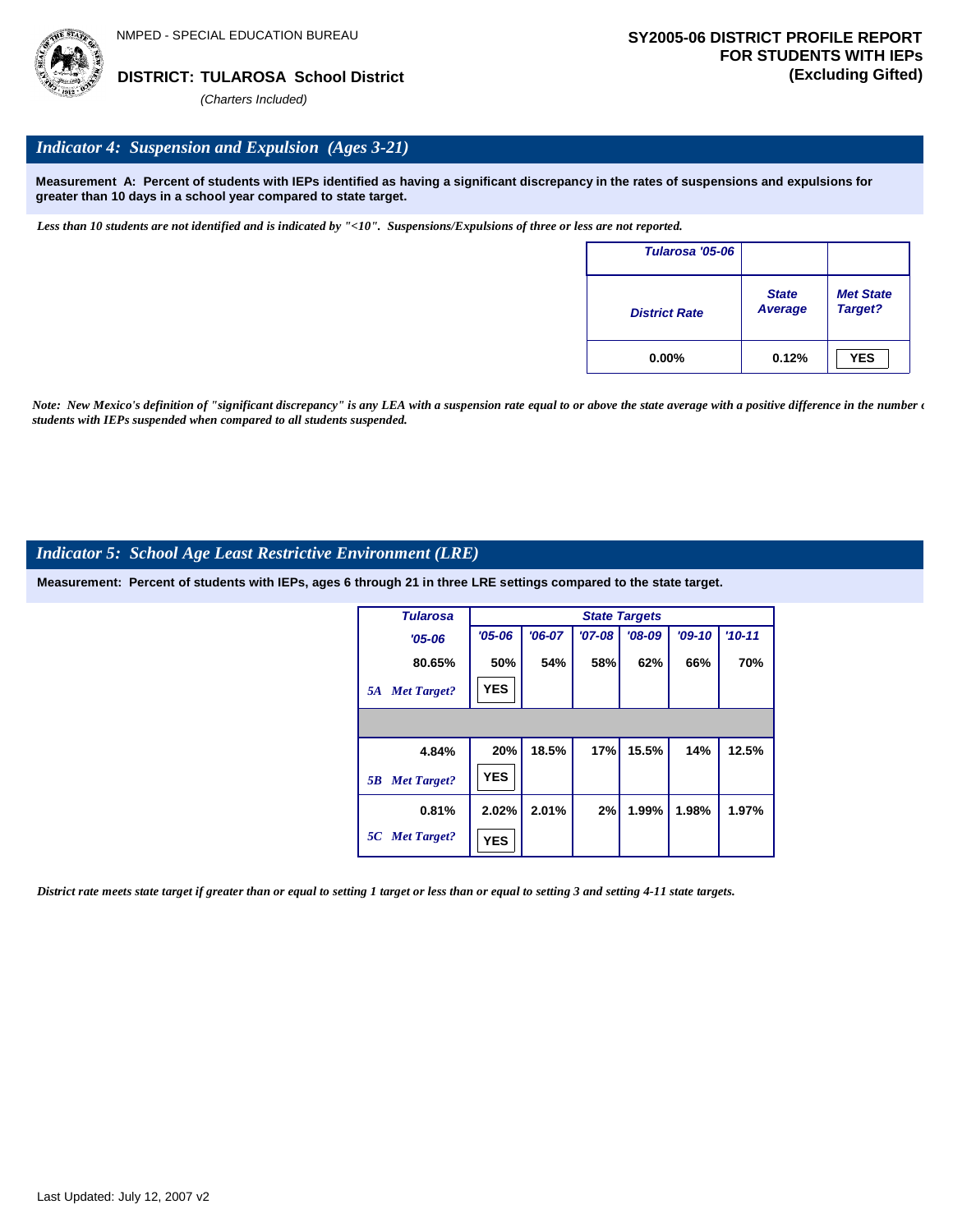

*Charters Not Included*

### *Indicator 6: Preschool Age Least Restrictive Environment (LRE)*

**Measurement: Percent of preschool students with IEPs, ages 3 through 5 who received special education and related services in settings with typically developing peers compared to the state target.**

| <b>Tularosa</b>       | <b>State Targets</b> |          |          |          |          |            |  |  |
|-----------------------|----------------------|----------|----------|----------|----------|------------|--|--|
| $'05 - 06$            | $'05 - 06$           | $'06-07$ | $'07-08$ | $'08-09$ | $'09-10$ | $'10 - 11$ |  |  |
| 100.00%               | 56%                  | 58.8%    | 61.6%    | 64.4%    | 67.2%    | 70%        |  |  |
| <b>6B</b> Met Target? | <b>YES</b>           |          |          |          |          |            |  |  |

# *Indicator 12: Effective Transition (Part C to Part B)*

| Tularosa                 |                          | '05-06   '06-07   '07-08 '08-09   '09-10   '10-11 |  |  |  |  |  |  |  |
|--------------------------|--------------------------|---------------------------------------------------|--|--|--|--|--|--|--|
| <b>State Targets</b>     | Cannot be less than 100% |                                                   |  |  |  |  |  |  |  |
| <b>District Rate</b>     | 100.0%                   |                                                   |  |  |  |  |  |  |  |
| <b>Met State Target?</b> | <b>YES</b>               |                                                   |  |  |  |  |  |  |  |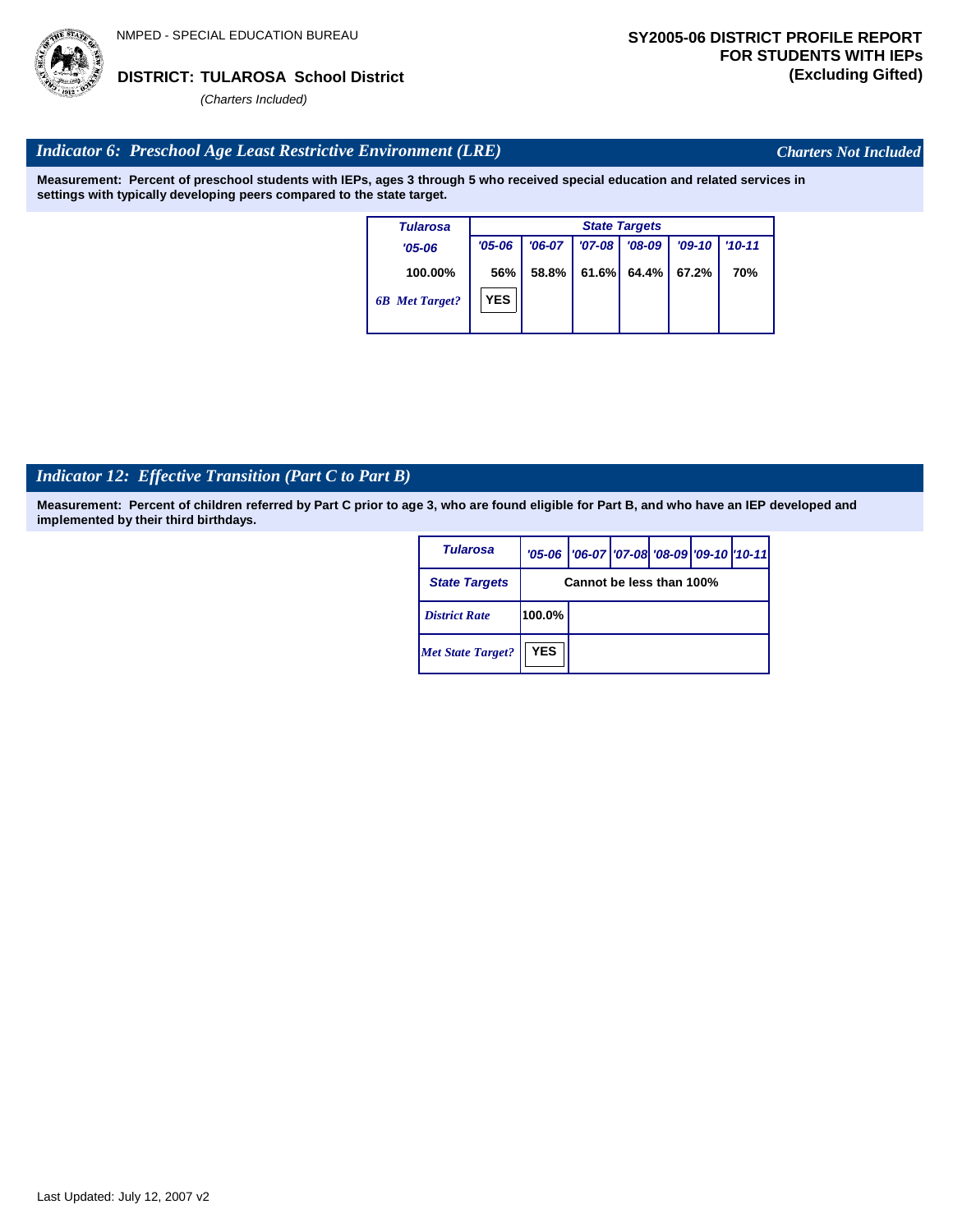*'06-07* **95.0% 95.2% 24.0% 17.0%**

**95.1% 95.3% 28.0% 22.0% 95.2% 95.4% 32.0% 27.0% 95.3% 95.5% 36.0% 33.0% 95.4% 95.6% 40.0% 40.0%**

*Reading Math Reading Math*



### **CLOUDCROFT School District DISTRICT: (Excluding Gifted)**

*(Charters Included)*

### *Indicator 1: Graduation Rates*

**Measurement: Percent of youth with IEPs graduating from high school with a regular (standard) diploma compared to percent of all youth in the state graduating with a regular diploma.**

| <b>Cloudcroft</b> |            | <b>State Targets</b> |          |          |          |          |  |  |  |  |  |
|-------------------|------------|----------------------|----------|----------|----------|----------|--|--|--|--|--|
| $'05 - 06$        | $'05 - 06$ | $'06-07$             | $'07-08$ | $'08-09$ | $'09-10$ | $'10-11$ |  |  |  |  |  |
| 100.00%           | 60%        | 70%                  | 80%      | 80%      | 80%      | 80%      |  |  |  |  |  |
| Met State Target? | <b>YES</b> |                      |          |          |          |          |  |  |  |  |  |

#### *Indicator 2: Dropout Rates*

**Measurement: Percent of youth with IEPs dropping out of high school compared to the percent of all youth in the state dropping out of high school.**

| <b>Cloudcroft</b>        |            | <b>State Targets</b> |          |          |          |            |  |  |  |  |
|--------------------------|------------|----------------------|----------|----------|----------|------------|--|--|--|--|
| $'05 - 06$               | $'05 - 06$ | $'06-07$             | $'07-08$ | $'08-09$ | $'09-10$ | $'10 - 11$ |  |  |  |  |
| $0.00\%$                 | 0.67%      | 0.66%                | 0.65%    | 0.64%    | 0.63%    | 0.62%      |  |  |  |  |
| <b>Met State Target?</b> | <b>YES</b> |                      |          |          |          |            |  |  |  |  |

#### *Indicator 3: State Assessment - Participation and Performance Rates*

|                                        |                | <b>Cloudcroft</b> | <b>State Target</b>           |            | <b>State Targets</b> |  |                        |                                  |  |          |  |  |                      |             |  |
|----------------------------------------|----------------|-------------------|-------------------------------|------------|----------------------|--|------------------------|----------------------------------|--|----------|--|--|----------------------|-------------|--|
|                                        |                | $'05 - 06$        |                               |            |                      |  |                        |                                  |  | $'05-06$ |  |  | <b>Participation</b> | Proficiency |  |
|                                        | <b>Reading</b> | <b>Math</b>       | <b>Math</b><br><b>Reading</b> |            |                      |  |                        | <b>Reading Math Reading Math</b> |  |          |  |  |                      |             |  |
|                                        |                |                   |                               |            | $'06-07$             |  |                        | 95.0% 95.2% 24.0% 17.0           |  |          |  |  |                      |             |  |
| <b>Participation</b>                   | 100.00%        | 100.00%           | 94.9%                         | 95.1%      | $'07-08$             |  |                        | 95.1% 95.3% 28.0% 22.0           |  |          |  |  |                      |             |  |
| Proficiency                            | 32.14%         | 17.86%            | 20.0%                         | 13.0%      | $'08-09$             |  |                        | 95.2% 95.4% 32.0% 27.0           |  |          |  |  |                      |             |  |
| <b>Met State Participation Target?</b> |                | <b>YES</b>        | <b>YES</b>                    | $'09-10'$  |                      |  | 95.3% 95.5% 36.0% 33.0 |                                  |  |          |  |  |                      |             |  |
| <b>Met State Proficiency Target?</b>   |                | <b>YES</b>        | <b>YES</b>                    | $'10 - 11$ |                      |  | 95.4% 95.6% 40.0% 40.0 |                                  |  |          |  |  |                      |             |  |
|                                        |                |                   |                               |            |                      |  |                        |                                  |  |          |  |  |                      |             |  |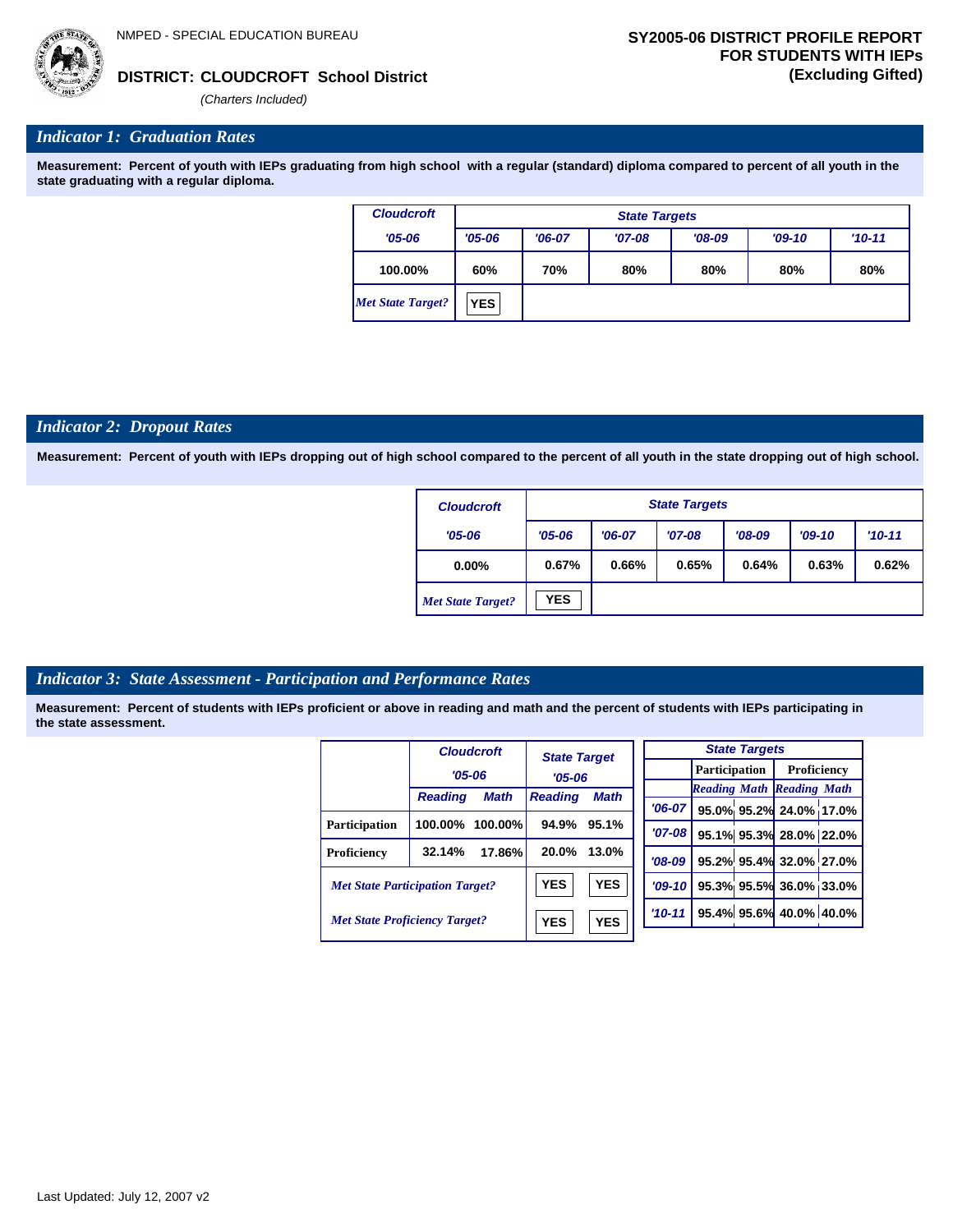

# *Indicator 4: Suspension and Expulsion (Ages 3-21)*

**Measurement A: Percent of students with IEPs identified as having a significant discrepancy in the rates of suspensions and expulsions for greater than 10 days in a school year compared to state target.**

*Less than 10 students are not identified and is indicated by "<10". Suspensions/Expulsions of three or less are not reported.*

| Cloudcroft '05-06    |                         |                             |
|----------------------|-------------------------|-----------------------------|
| <b>District Rate</b> | <b>State</b><br>Average | <b>Met State</b><br>Target? |
| $0.00\%$             | 0.12%                   | <b>YES</b>                  |

*Note: New Mexico's definition of "significant discrepancy" is any LEA with a suspension rate equal to or above the state average with a positive difference in the number*  $\epsilon$ *students with IEPs suspended when compared to all students suspended.*

#### *Indicator 5: School Age Least Restrictive Environment (LRE)*

**Measurement: Percent of students with IEPs, ages 6 through 21 in three LRE settings compared to the state target.**

| <b>Cloudcroft</b>        |            |          |          | <b>State Targets</b> |          |            |
|--------------------------|------------|----------|----------|----------------------|----------|------------|
| $'05 - 06$               | $'05 - 06$ | $'06-07$ | $'07-08$ | $'08-09$             | $'09-10$ | $'10 - 11$ |
| 98.31%                   | 50%        | 54%      | 58%      | 62%                  | 66%      | 70%        |
| <b>Met Target?</b><br>5A | <b>YES</b> |          |          |                      |          |            |
|                          |            |          |          |                      |          |            |
| 1.69%                    | 20%        | 18.5%    | 17%      | 15.5%                | 14%      | 12.5%      |
| <b>Met Target?</b><br>5B | <b>YES</b> |          |          |                      |          |            |
| $0.00\%$                 | 2.02%      | 2.01%    | 2%       | 1.99%                | 1.98%    | 1.97%      |
| 5C Met Target?           | <b>YES</b> |          |          |                      |          |            |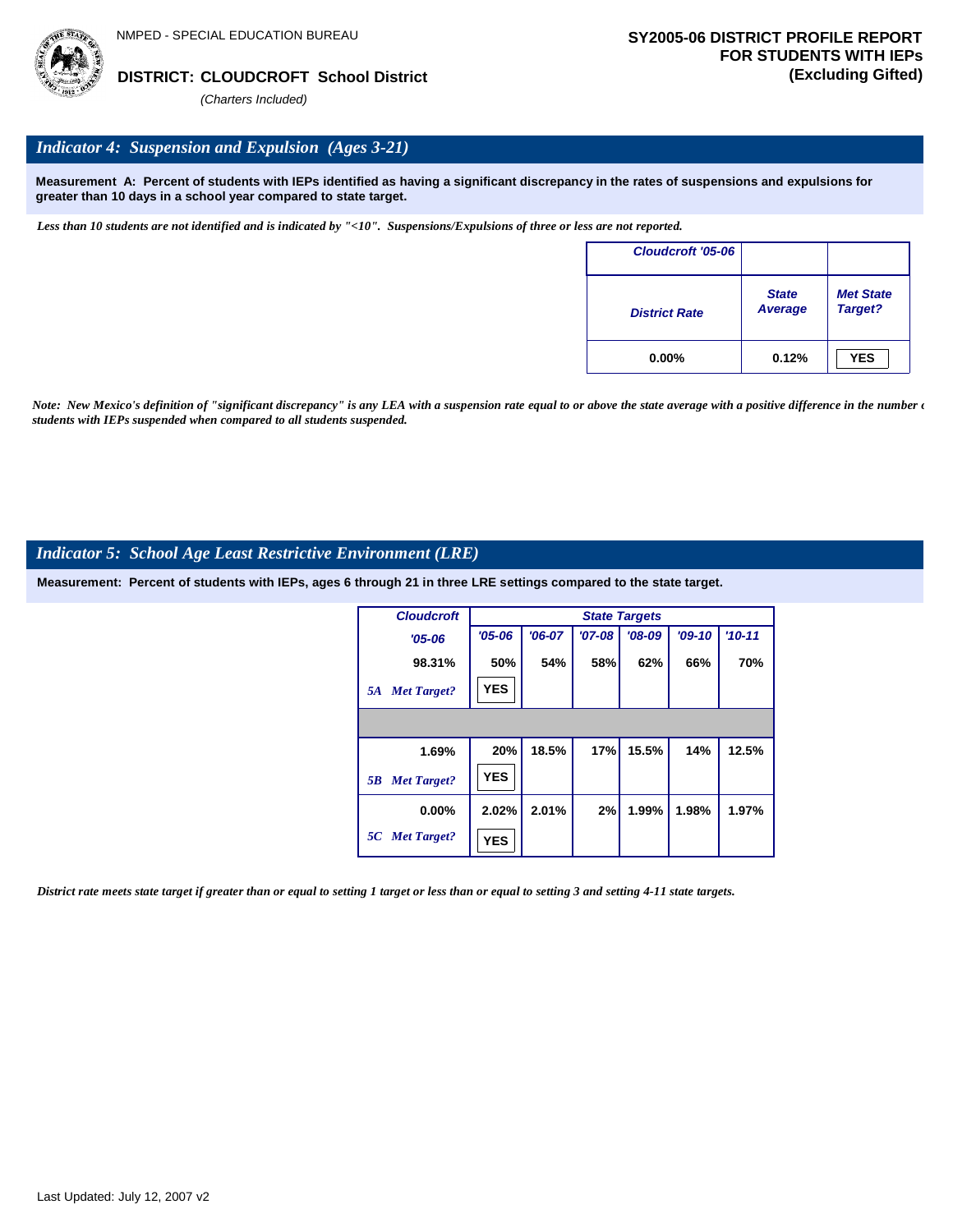# Last Updated: July 12, 2007 v2

# **CLOUDCROFT School District DISTRICT: (Excluding Gifted)**

*(Charters Included)*

# *Indicator 6: Preschool Age Least Restrictive Environment (LRE)*

**Measurement: Percent of preschool students with IEPs, ages 3 through 5 who received special education and related services in settings with typically developing peers compared to the state target.**

| <b>Cloudcroft</b>     |            | <b>State Targets</b> |          |          |          |            |  |  |  |  |  |
|-----------------------|------------|----------------------|----------|----------|----------|------------|--|--|--|--|--|
| $'05 - 06$            | $'05 - 06$ | $'06-07$             | $'07-08$ | $'08-09$ | $'09-10$ | $'10 - 11$ |  |  |  |  |  |
| $0.00\%$              | 56%        | 58.8%                | 61.6%    | 64.4%    | 67.2%    | 70%        |  |  |  |  |  |
| <b>6B</b> Met Target? | NO         |                      |          |          |          |            |  |  |  |  |  |

# *Indicator 12: Effective Transition (Part C to Part B)*

**Measurement: Percent of children referred by Part C prior to age 3, who are found eligible for Part B, and who have an IEP developed and implemented by their third birthdays.**

| <b>Cloudcroft</b>        |                          | '05-06   '06-07   '07-08 '08-09   '09-10   '10-11 |  |  |  |  |  |  |  |
|--------------------------|--------------------------|---------------------------------------------------|--|--|--|--|--|--|--|
| <b>State Targets</b>     | Cannot be less than 100% |                                                   |  |  |  |  |  |  |  |
| <b>District Rate</b>     | 100.0%                   |                                                   |  |  |  |  |  |  |  |
| <b>Met State Target?</b> | <b>YES</b>               |                                                   |  |  |  |  |  |  |  |



*Charters Not Included*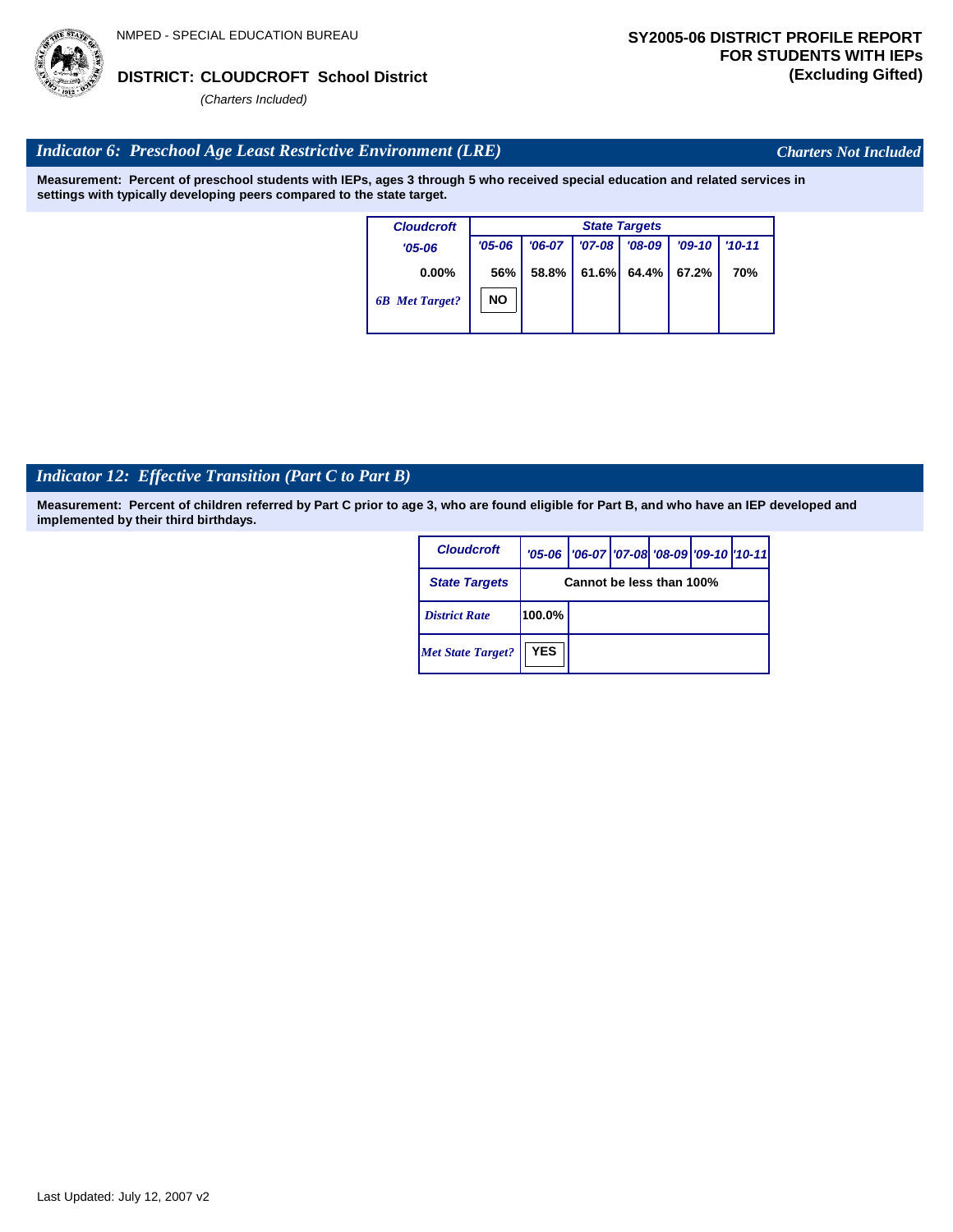*(Charters Included)*

#### *Indicator 1: Graduation Rates*

**Measurement: Percent of youth with IEPs graduating from high school with a regular (standard) diploma compared to percent of all youth in the state graduating with a regular diploma.**

| <b>Tucumcari</b>  |            | <b>State Targets</b> |          |          |     |     |  |  |  |  |
|-------------------|------------|----------------------|----------|----------|-----|-----|--|--|--|--|
| $'05 - 06$        | $'05 - 06$ | $'06-07$             | $'09-10$ | $'10-11$ |     |     |  |  |  |  |
| 44.44%            | 60%        | 70%                  | 80%      | 80%      | 80% | 80% |  |  |  |  |
| Met State Target? | <b>NO</b>  |                      |          |          |     |     |  |  |  |  |

#### *Indicator 2: Dropout Rates*

**Measurement: Percent of youth with IEPs dropping out of high school compared to the percent of all youth in the state dropping out of high school.**

| <b>Tucumcari</b>         | <b>State Targets</b> |          |          |          |          |          |  |  |  |
|--------------------------|----------------------|----------|----------|----------|----------|----------|--|--|--|
| $'05 - 06$               | $'05 - 06$           | $'06-07$ | $'07-08$ | $'08-09$ | $'09-10$ | $'10-11$ |  |  |  |
| 1.62%                    | 0.67%                | 0.66%    | 0.65%    | 0.64%    | 0.63%    | 0.62%    |  |  |  |
| <b>Met State Target?</b> | <b>NO</b>            |          |          |          |          |          |  |  |  |

#### *Indicator 3: State Assessment - Participation and Performance Rates*

|                                        |                | <b>Tucumcari</b> |                | <b>State Target</b><br>$'05 - 06$ |            |                                  | <b>State Targets</b>    |                         |  |
|----------------------------------------|----------------|------------------|----------------|-----------------------------------|------------|----------------------------------|-------------------------|-------------------------|--|
|                                        | $'05 - 06$     |                  |                |                                   |            | <b>Participation</b>             |                         | Proficiency             |  |
|                                        | <b>Reading</b> | <b>Math</b>      | <b>Reading</b> | <b>Math</b>                       |            | <b>Reading Math Reading Math</b> |                         |                         |  |
|                                        |                |                  |                |                                   | $'06-07$   |                                  |                         | 95.0% 95.2% 24.0% 17.0% |  |
| <b>Participation</b>                   | 100.00%        | $100.00\%$       | 94.9%          | 95.1%                             | $'07 - 08$ |                                  |                         | 95.1% 95.3% 28.0% 22.0% |  |
| <b>Proficiency</b>                     | 18.18%         | 6.49%            | 20.0%          | 13.0%                             | $'08-09$   |                                  |                         | 95.2% 95.4% 32.0% 27.0% |  |
| <b>Met State Participation Target?</b> |                | <b>YES</b>       | <b>YES</b>     | $'09-10'$                         |            |                                  | 95.3% 95.5% 36.0% 33.0% |                         |  |
| <b>Met State Proficiency Target?</b>   |                |                  | <b>NO</b>      | <b>NO</b>                         | $'10 - 11$ |                                  |                         | 95.4% 95.6% 40.0% 40.0% |  |
|                                        |                |                  |                |                                   |            |                                  |                         |                         |  |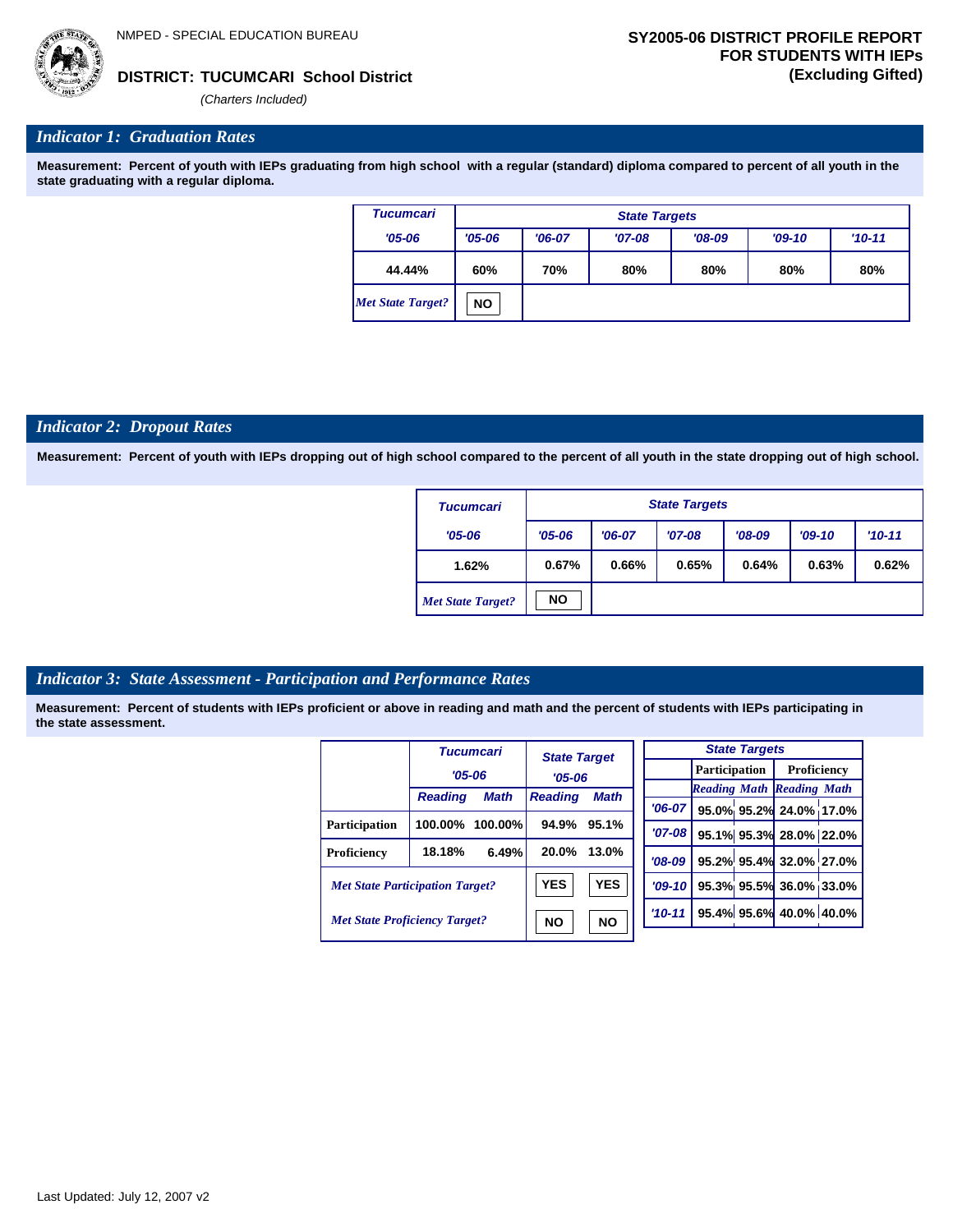

### *Indicator 4: Suspension and Expulsion (Ages 3-21)*

**Measurement A: Percent of students with IEPs identified as having a significant discrepancy in the rates of suspensions and expulsions for greater than 10 days in a school year compared to state target.**

*Less than 10 students are not identified and is indicated by "<10". Suspensions/Expulsions of three or less are not reported.*

| Tucumcari '05-06     |                         |                             |
|----------------------|-------------------------|-----------------------------|
| <b>District Rate</b> | <b>State</b><br>Average | <b>Met State</b><br>Target? |
| 2.97%                | 0.12%                   | <b>NO</b>                   |

*Note: New Mexico's definition of "significant discrepancy" is any LEA with a suspension rate equal to or above the state average with a positive difference in the number*  $\epsilon$ *students with IEPs suspended when compared to all students suspended.*

#### *Indicator 5: School Age Least Restrictive Environment (LRE)*

**Measurement: Percent of students with IEPs, ages 6 through 21 in three LRE settings compared to the state target.**

| <b>Tucumcari</b>         |            |          |            | <b>State Targets</b> |          |          |
|--------------------------|------------|----------|------------|----------------------|----------|----------|
| $'05 - 06$               | $'05 - 06$ | $'06-07$ | $'07 - 08$ | $'08-09$             | $'09-10$ | $'10-11$ |
| 46.26%                   | 50%        | 54%      | 58%        | 62%                  | 66%      | 70%      |
| <b>Met Target?</b><br>5A | <b>NO</b>  |          |            |                      |          |          |
|                          |            |          |            |                      |          |          |
| 16.33%                   | 20%        | 18.5%    | 17%        | 15.5%                | 14%      | 12.5%    |
| <b>Met Target?</b><br>5B | <b>YES</b> |          |            |                      |          |          |
| 0.68%                    | 2.02%      | 2.01%    | 2%         | 1.99%                | 1.98%    | 1.97%    |
| 5C Met Target?           | <b>YES</b> |          |            |                      |          |          |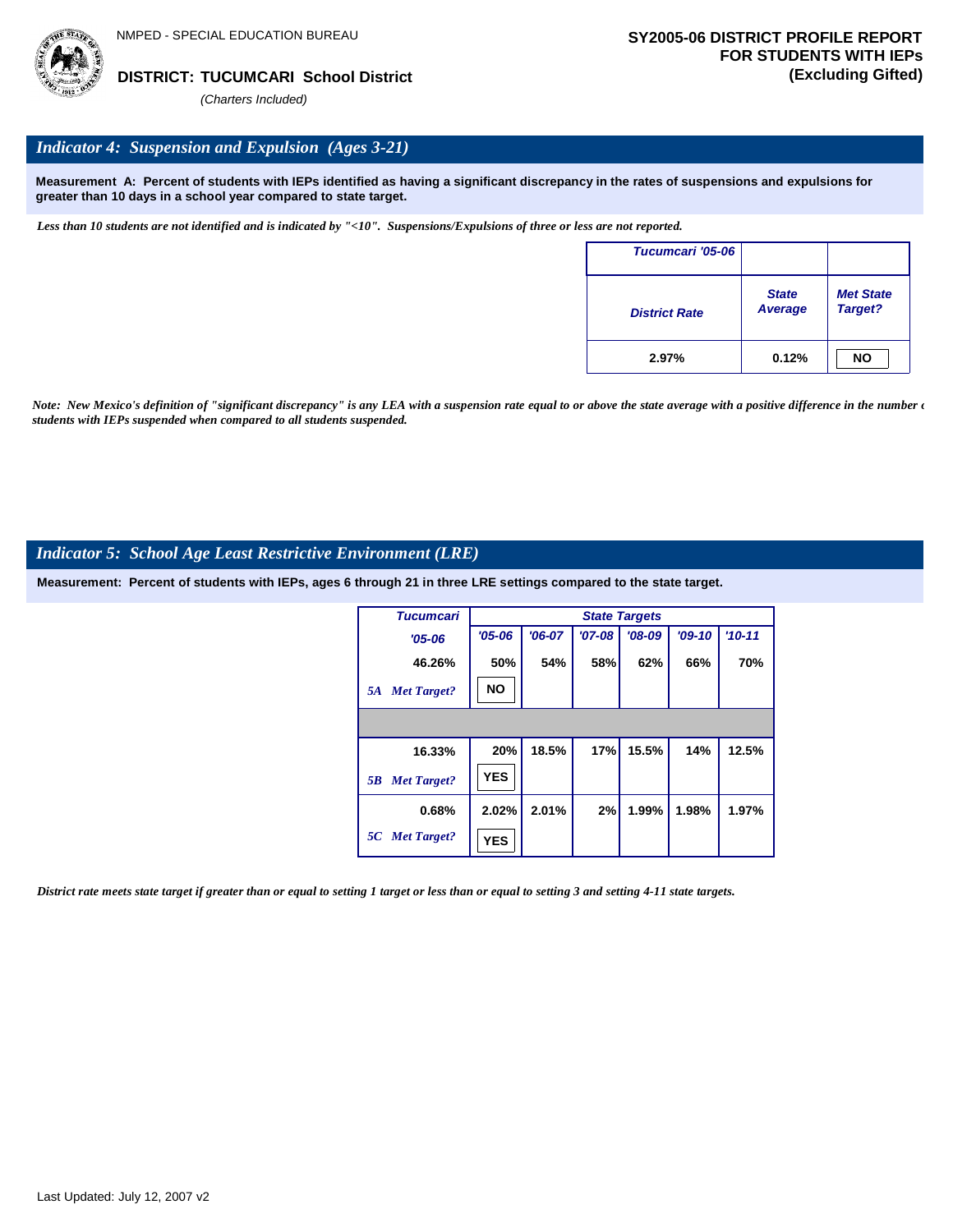

*Charters Not Included*

#### *Indicator 6: Preschool Age Least Restrictive Environment (LRE)*

**Measurement: Percent of preschool students with IEPs, ages 3 through 5 who received special education and related services in settings with typically developing peers compared to the state target.**

| <b>Tucumcari</b>      |            | <b>State Targets</b> |          |          |          |            |  |  |  |  |
|-----------------------|------------|----------------------|----------|----------|----------|------------|--|--|--|--|
| $'05 - 06$            | $'05 - 06$ | $'06-07$             | $'07-08$ | $'08-09$ | $'09-10$ | $'10 - 11$ |  |  |  |  |
| 98.18%                | 56%        | 58.8%                | 61.6%    | 64.4%    | 67.2%    | 70%        |  |  |  |  |
| <b>6B</b> Met Target? | <b>YES</b> |                      |          |          |          |            |  |  |  |  |

# *Indicator 12: Effective Transition (Part C to Part B)*

| Tucumcari                |                          | '05-06   '06-07   '07-08 '08-09   '09-10   '10-11 |  |  |  |  |  |
|--------------------------|--------------------------|---------------------------------------------------|--|--|--|--|--|
| <b>State Targets</b>     | Cannot be less than 100% |                                                   |  |  |  |  |  |
| <b>District Rate</b>     | 100.0%                   |                                                   |  |  |  |  |  |
| <b>Met State Target?</b> | <b>YES</b>               |                                                   |  |  |  |  |  |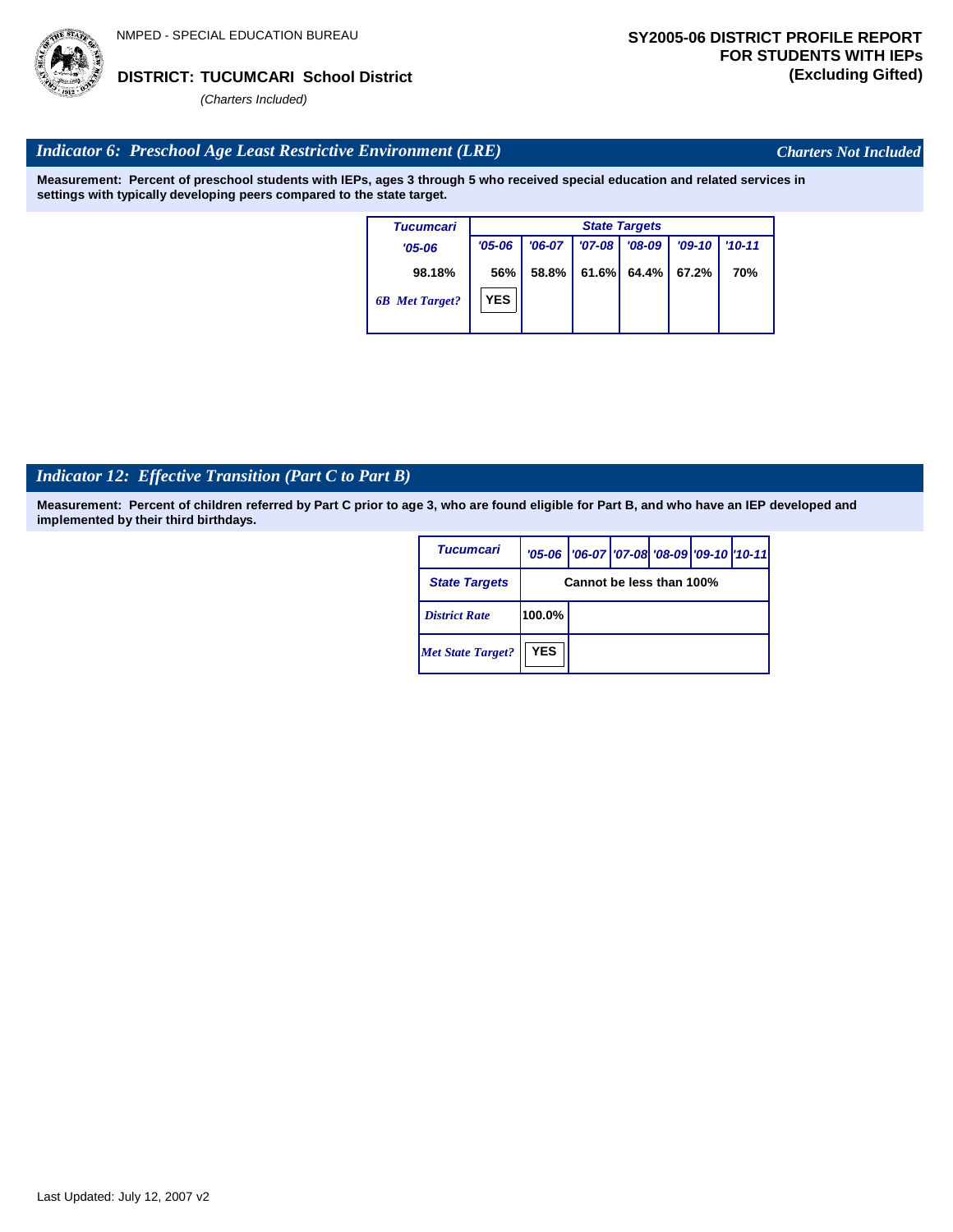

#### *Indicator 1: Graduation Rates*

**Measurement: Percent of youth with IEPs graduating from high school with a regular (standard) diploma compared to percent of all youth in the state graduating with a regular diploma.**

| <b>House</b>             |            | <b>State Targets</b> |          |            |     |     |  |  |  |  |
|--------------------------|------------|----------------------|----------|------------|-----|-----|--|--|--|--|
| $'05 - 06$               | $'05 - 06$ | $'06-07$             | $'09-10$ | $'10 - 11$ |     |     |  |  |  |  |
| $0.00\%$                 | 60%        | 70%                  | 80%      | 80%        | 80% | 80% |  |  |  |  |
| <b>Met State Target?</b> | <b>NO</b>  |                      |          |            |     |     |  |  |  |  |

#### *Indicator 2: Dropout Rates*

**Measurement: Percent of youth with IEPs dropping out of high school compared to the percent of all youth in the state dropping out of high school.**

| <b>House</b>             |                | <b>State Targets</b> |          |          |          |          |  |  |  |  |
|--------------------------|----------------|----------------------|----------|----------|----------|----------|--|--|--|--|
| $'05 - 06$               | $'05 - 06$     | $'06-07$             | $'07-08$ | $'08-09$ | $'09-10$ | $'10-11$ |  |  |  |  |
| 2.88%                    | 0.67%<br>0.66% |                      | 0.65%    | 0.64%    | 0.63%    | 0.62%    |  |  |  |  |
| <b>Met State Target?</b> | <b>NO</b>      |                      |          |          |          |          |  |  |  |  |

#### *Indicator 3: State Assessment - Participation and Performance Rates*

|                                        | <b>House</b>   |                        | <b>State Target</b><br>$'05 - 06$ |             | <b>State Targets</b> |  |                      |                         |                                  |  |  |
|----------------------------------------|----------------|------------------------|-----------------------------------|-------------|----------------------|--|----------------------|-------------------------|----------------------------------|--|--|
|                                        | $'05 - 06$     |                        |                                   |             |                      |  | <b>Participation</b> |                         | Proficiency                      |  |  |
|                                        |                |                        |                                   |             |                      |  |                      |                         | <b>Reading Math Reading Math</b> |  |  |
|                                        | <b>Reading</b> | <b>Math</b>            | <b>Reading</b>                    | <b>Math</b> | $'06-07$             |  |                      |                         | 95.0% 95.2% 24.0% 17.0%          |  |  |
| Participation                          | 100.00%        | $100.00\%$             | 94.9%                             | 95.1%       | $'07-08$             |  |                      |                         | 95.1% 95.3% 28.0% 22.0%          |  |  |
|                                        | 10.00%         | 0.00%                  | 20.0%                             | 13.0%       |                      |  |                      |                         |                                  |  |  |
| Proficiency                            |                |                        |                                   |             | $'08-09$             |  |                      |                         | 95.2% 95.4% 32.0% 27.0%          |  |  |
| <b>Met State Participation Target?</b> |                | <b>YES</b>             | <b>YES</b>                        | $'09-10$    |                      |  |                      | 95.3% 95.5% 36.0% 33.0% |                                  |  |  |
| <b>Met State Proficiency Target?</b>   |                | <b>NO</b><br><b>NO</b> |                                   | $'10-11$    |                      |  |                      | 95.4% 95.6% 40.0% 40.0% |                                  |  |  |
|                                        |                |                        |                                   |             |                      |  |                      |                         |                                  |  |  |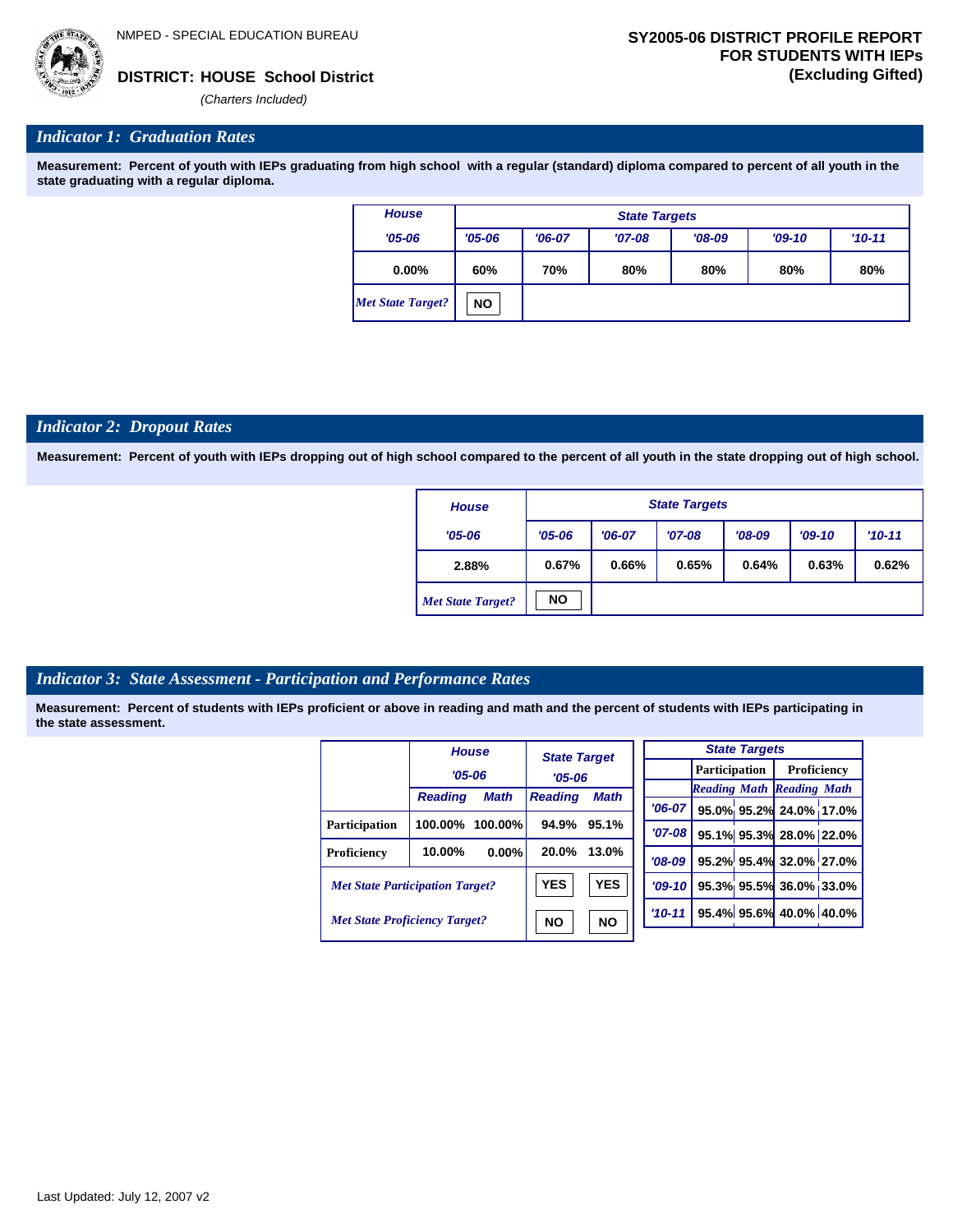

#### *Indicator 4: Suspension and Expulsion (Ages 3-21)*

**Measurement A: Percent of students with IEPs identified as having a significant discrepancy in the rates of suspensions and expulsions for greater than 10 days in a school year compared to state target.**

*Less than 10 students are not identified and is indicated by "<10". Suspensions/Expulsions of three or less are not reported.*

| <b>House '05-06</b>  |                         |                             |
|----------------------|-------------------------|-----------------------------|
| <b>District Rate</b> | <b>State</b><br>Average | <b>Met State</b><br>Target? |
| $0.00\%$             | 0.12%                   | <b>YES</b>                  |

*Note: New Mexico's definition of "significant discrepancy" is any LEA with a suspension rate equal to or above the state average with a positive difference in the number*  $\epsilon$ *students with IEPs suspended when compared to all students suspended.*

#### *Indicator 5: School Age Least Restrictive Environment (LRE)*

**Measurement: Percent of students with IEPs, ages 6 through 21 in three LRE settings compared to the state target.**

| <b>House</b>             |            | <b>State Targets</b> |          |          |          |            |  |  |  |  |
|--------------------------|------------|----------------------|----------|----------|----------|------------|--|--|--|--|
| $'05 - 06$               | $'05 - 06$ | $'06-07$             | $'07-08$ | $'08-09$ | $'09-10$ | $'10 - 11$ |  |  |  |  |
| 84.62%                   | 50%        | 54%                  | 58%      | 62%      | 66%      | 70%        |  |  |  |  |
| <b>Met Target?</b><br>5A | <b>YES</b> |                      |          |          |          |            |  |  |  |  |
|                          |            |                      |          |          |          |            |  |  |  |  |
| 3.85%                    | 20%        | 18.5%                | 17%      | 15.5%    | 14%      | 12.5%      |  |  |  |  |
| <b>Met Target?</b><br>5B | <b>YES</b> |                      |          |          |          |            |  |  |  |  |
| 3.85%                    | 2.02%      | 2.01%                | 2%       | 1.99%    | 1.98%    | 1.97%      |  |  |  |  |
| 5C Met Target?           | NO         |                      |          |          |          |            |  |  |  |  |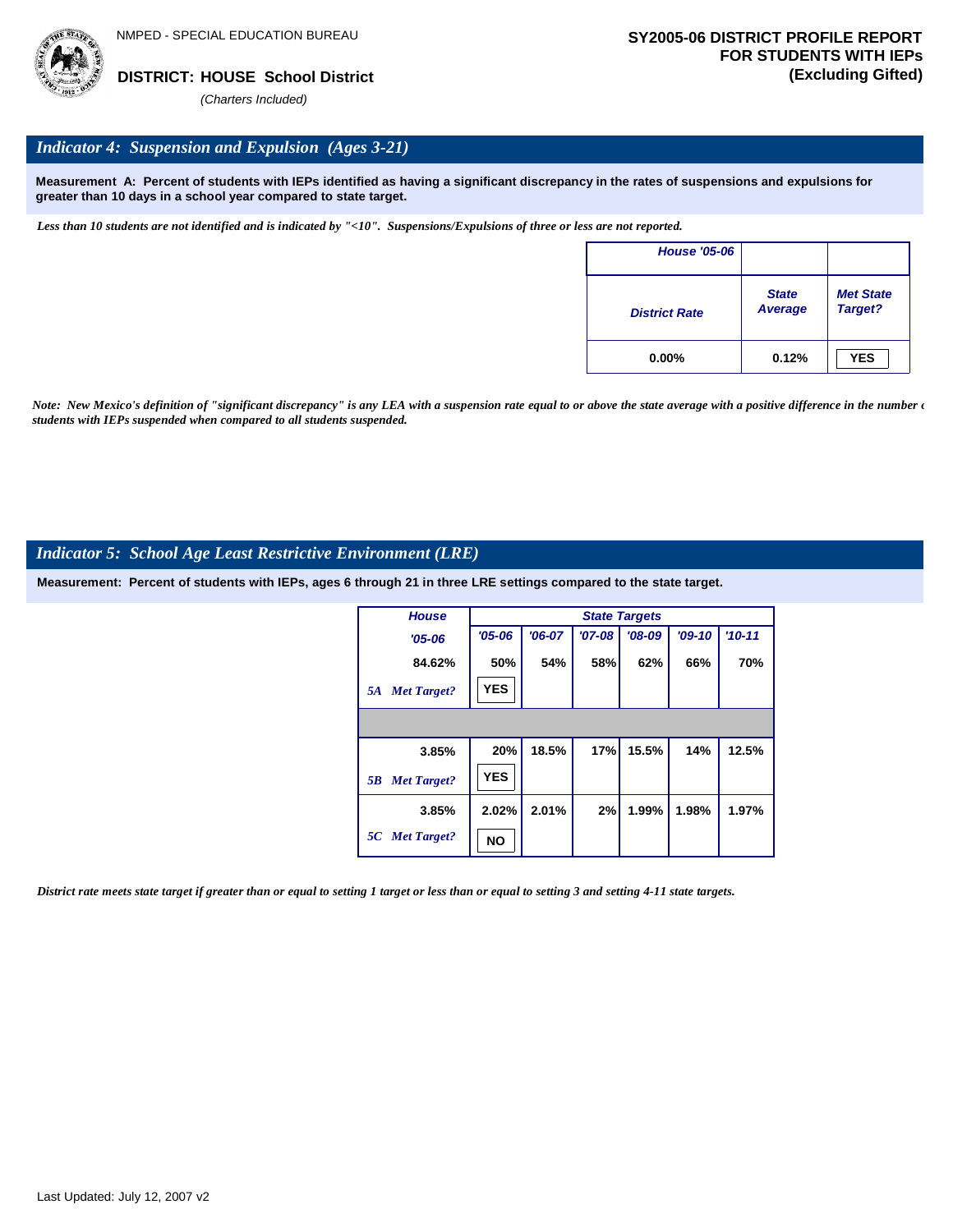

*Charters Not Included*

#### *Indicator 6: Preschool Age Least Restrictive Environment (LRE)*

**Measurement: Percent of preschool students with IEPs, ages 3 through 5 who received special education and related services in settings with typically developing peers compared to the state target.**

| <b>House</b>          | <b>State Targets</b> |          |          |          |          |            |  |  |
|-----------------------|----------------------|----------|----------|----------|----------|------------|--|--|
| $'05 - 06$            | $'05 - 06$           | $'06-07$ | $'07-08$ | $'08-09$ | $'09-10$ | $'10 - 11$ |  |  |
| 100.00%               | 56%                  | 58.8%    | 61.6%    | $64.4\%$ | 67.2%    | 70%        |  |  |
| <b>6B</b> Met Target? | <b>YES</b>           |          |          |          |          |            |  |  |

# *Indicator 12: Effective Transition (Part C to Part B)*

| <b>House</b>             |            | '05-06   '06-07   '07-08 '08-09   '09-10   '10-11 |  |  |  |  |  |
|--------------------------|------------|---------------------------------------------------|--|--|--|--|--|
| <b>State Targets</b>     |            | Cannot be less than 100%                          |  |  |  |  |  |
| <b>District Rate</b>     | 100.0%     |                                                   |  |  |  |  |  |
| <b>Met State Target?</b> | <b>YES</b> |                                                   |  |  |  |  |  |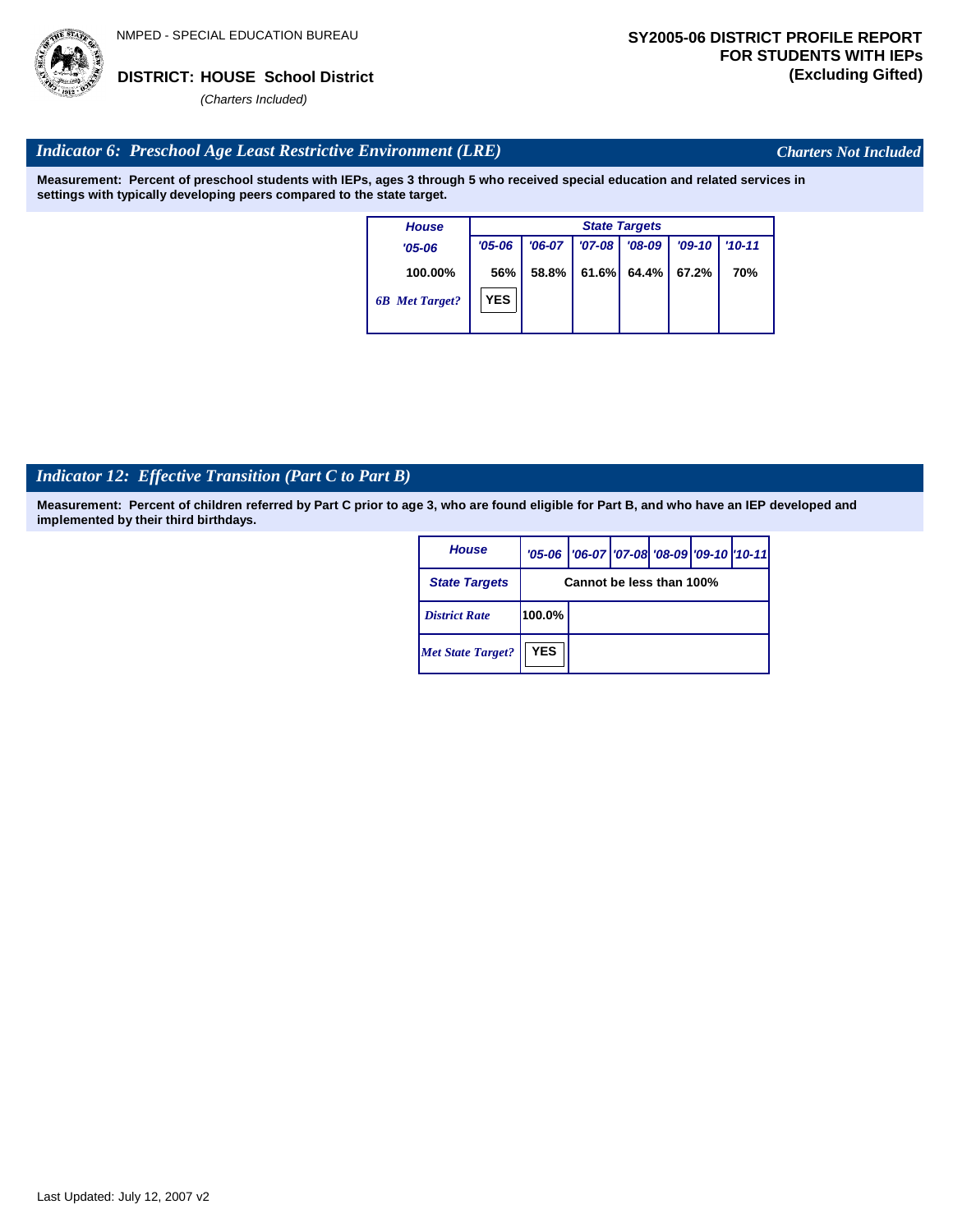

#### *Indicator 1: Graduation Rates*

**Measurement: Percent of youth with IEPs graduating from high school with a regular (standard) diploma compared to percent of all youth in the state graduating with a regular diploma.**

| Logan                    | <b>State Targets</b> |          |          |          |          |            |  |
|--------------------------|----------------------|----------|----------|----------|----------|------------|--|
| $'05 - 06$               | $'05 - 06$           | $'06-07$ | $'07-08$ | $'08-09$ | $'09-10$ | $'10 - 11$ |  |
| 100.00%                  | 60%                  | 70%      | 80%      | 80%      | 80%      | 80%        |  |
| <b>Met State Target?</b> | <b>YES</b>           |          |          |          |          |            |  |

#### *Indicator 2: Dropout Rates*

**Measurement: Percent of youth with IEPs dropping out of high school compared to the percent of all youth in the state dropping out of high school.**

| Logan                    | <b>State Targets</b> |          |          |          |          |          |  |  |
|--------------------------|----------------------|----------|----------|----------|----------|----------|--|--|
| $'05 - 06$               | $'05 - 06$           | $'06-07$ | $'07-08$ | $'08-09$ | $'09-10$ | $'10-11$ |  |  |
| $0.00\%$                 | 0.67%                | 0.66%    | 0.65%    | 0.64%    | 0.63%    | 0.62%    |  |  |
| <b>Met State Target?</b> | <b>YES</b>           |          |          |          |          |          |  |  |

#### *Indicator 3: State Assessment - Participation and Performance Rates*

|                                        |                | Logan                  | <b>State Target</b><br>$'05 - 06$<br><b>Math</b><br><b>Reading</b> |       |          |          |  | <b>State Targets</b>    |                                  |  |                      |  |             |  |
|----------------------------------------|----------------|------------------------|--------------------------------------------------------------------|-------|----------|----------|--|-------------------------|----------------------------------|--|----------------------|--|-------------|--|
|                                        |                | $'05 - 06$             |                                                                    |       |          |          |  |                         |                                  |  | <b>Participation</b> |  | Proficiency |  |
|                                        | <b>Reading</b> | <b>Math</b>            |                                                                    |       |          |          |  |                         | <b>Reading Math Reading Math</b> |  |                      |  |             |  |
|                                        |                |                        |                                                                    |       |          | $'06-07$ |  |                         | 95.0% 95.2% 24.0% 17.0%          |  |                      |  |             |  |
| <b>Participation</b>                   | 100.00%        | 100.00%                | 94.9%                                                              | 95.1% |          | '07-08 l |  |                         | 95.1% 95.3% 28.0% 22.0%          |  |                      |  |             |  |
| <b>Proficiency</b>                     | 11.11%         | 5.56%                  | 20.0%                                                              | 13.0% |          | $'08-09$ |  |                         | 95.2% 95.4% 32.0% 27.0%          |  |                      |  |             |  |
| <b>Met State Participation Target?</b> |                | <b>YES</b>             | <b>YES</b>                                                         |       | $'09-10$ |          |  | 95.3% 95.5% 36.0% 33.0% |                                  |  |                      |  |             |  |
| <b>Met State Proficiency Target?</b>   |                | <b>NO</b><br><b>NO</b> |                                                                    |       | $'10-11$ |          |  | 95.4% 95.6% 40.0% 40.0% |                                  |  |                      |  |             |  |
|                                        |                |                        |                                                                    |       |          |          |  |                         |                                  |  |                      |  |             |  |

| Last Updated: July 12, 2007 v2 |
|--------------------------------|
|--------------------------------|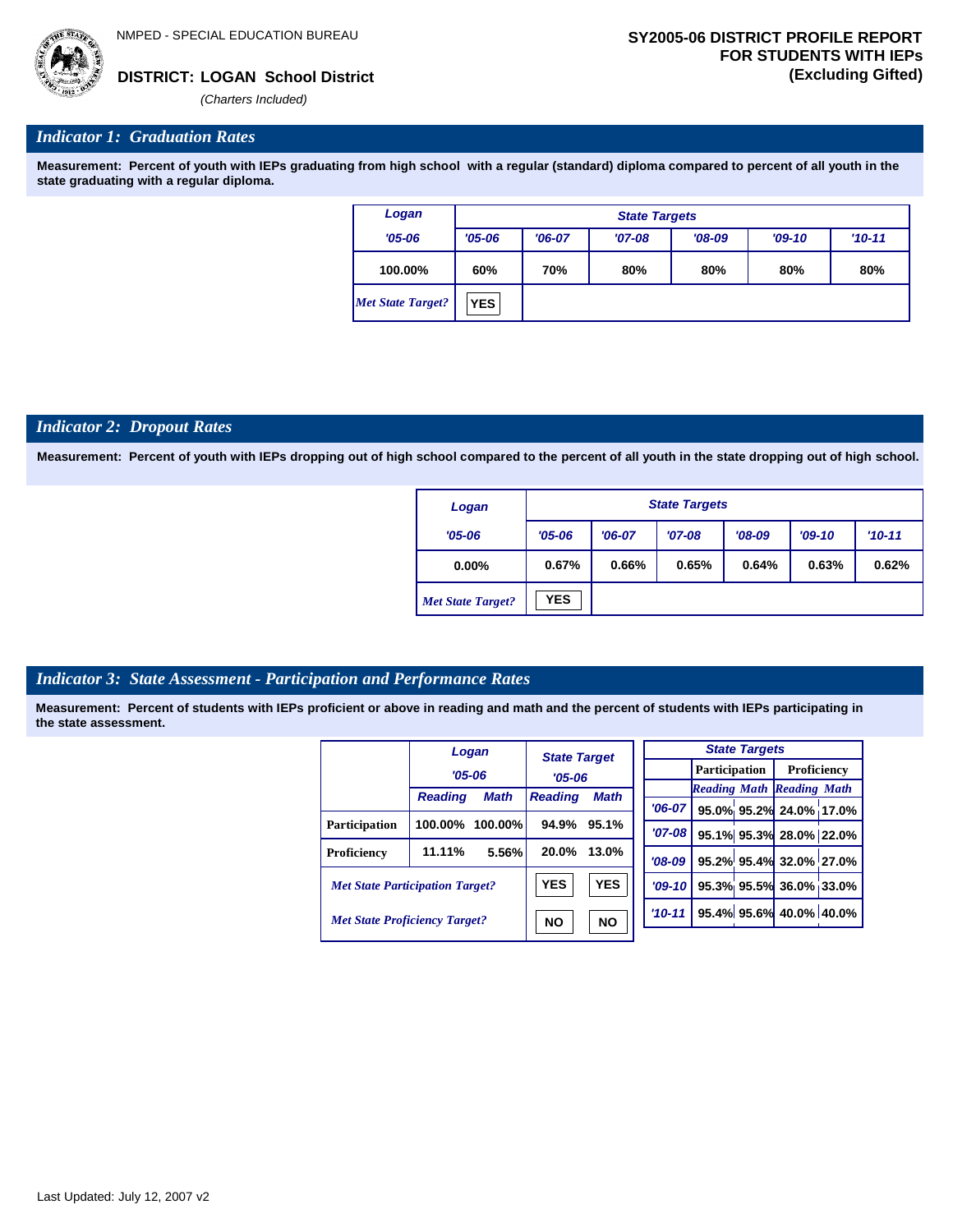

#### *Indicator 4: Suspension and Expulsion (Ages 3-21)*

**Measurement A: Percent of students with IEPs identified as having a significant discrepancy in the rates of suspensions and expulsions for greater than 10 days in a school year compared to state target.**

*Less than 10 students are not identified and is indicated by "<10". Suspensions/Expulsions of three or less are not reported.*

| <b>Logan '05-06</b>  |                         |                             |
|----------------------|-------------------------|-----------------------------|
| <b>District Rate</b> | <b>State</b><br>Average | <b>Met State</b><br>Target? |
| $0.00\%$             | 0.12%                   | <b>YES</b>                  |

*Note: New Mexico's definition of "significant discrepancy" is any LEA with a suspension rate equal to or above the state average with a positive difference in the number*  $\epsilon$ *students with IEPs suspended when compared to all students suspended.*

#### *Indicator 5: School Age Least Restrictive Environment (LRE)*

**Measurement: Percent of students with IEPs, ages 6 through 21 in three LRE settings compared to the state target.**

| Logan                    |            |          |          | <b>State Targets</b> |          |          |
|--------------------------|------------|----------|----------|----------------------|----------|----------|
| $'05 - 06$               | $'05 - 06$ | $'06-07$ | $'07-08$ | $'08-09$             | $'09-10$ | $'10-11$ |
| 53.13%                   | 50%        | 54%      | 58%      | 62%                  | 66%      | 70%      |
| <b>Met Target?</b><br>5A | <b>YES</b> |          |          |                      |          |          |
|                          |            |          |          |                      |          |          |
| 0.00%                    | 20%        | 18.5%    | 17%      | 15.5%                | 14%      | 12.5%    |
| <b>Met Target?</b><br>5B | <b>YES</b> |          |          |                      |          |          |
| $0.00\%$                 | 2.02%      | 2.01%    | 2%       | 1.99%                | 1.98%    | 1.97%    |
| 5C Met Target?           | <b>YES</b> |          |          |                      |          |          |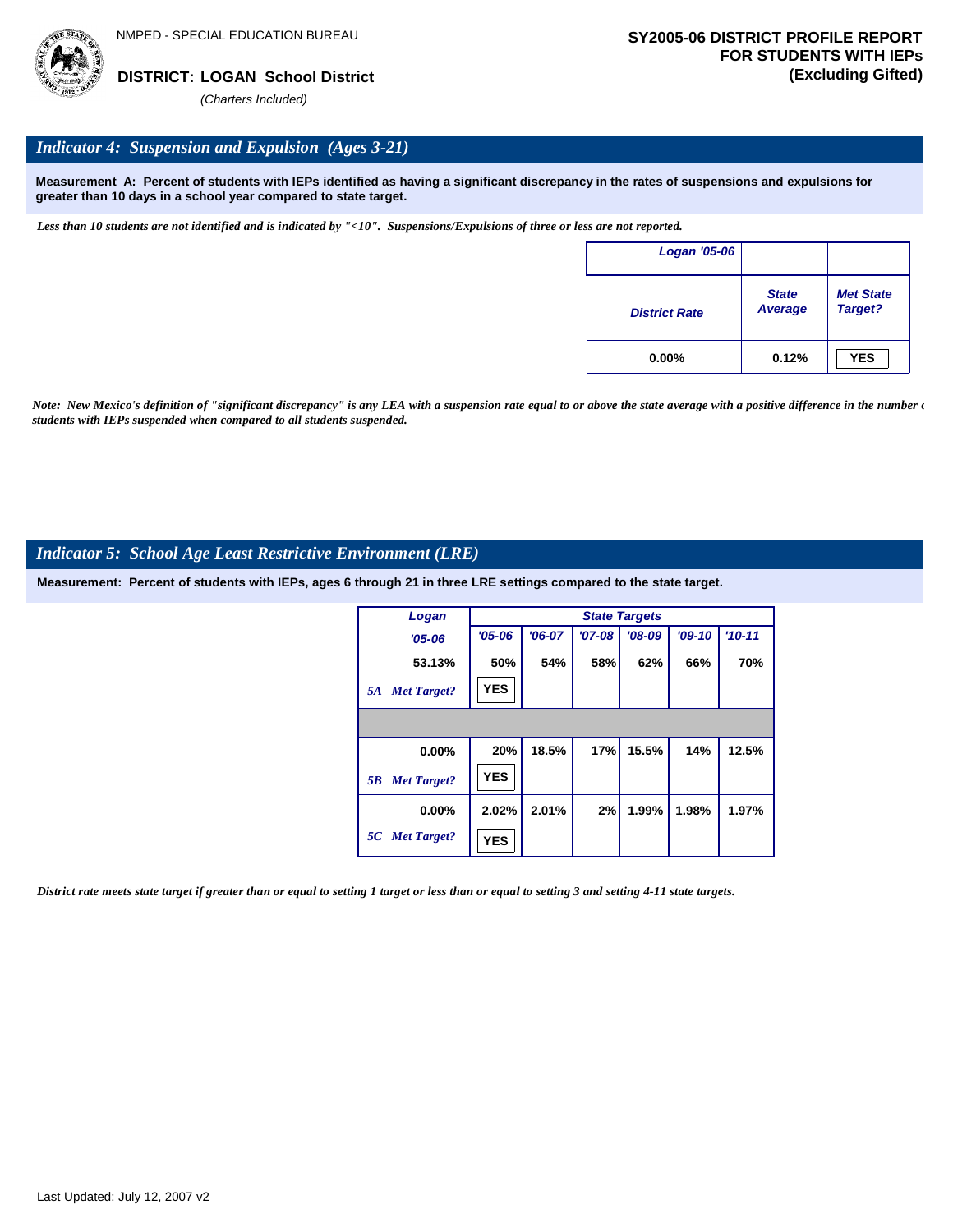

*Charters Not Included*

### *Indicator 6: Preschool Age Least Restrictive Environment (LRE)*

**Measurement: Percent of preschool students with IEPs, ages 3 through 5 who received special education and related services in settings with typically developing peers compared to the state target.**

| Logan                 | <b>State Targets</b> |          |            |          |          |            |  |  |
|-----------------------|----------------------|----------|------------|----------|----------|------------|--|--|
| $'05 - 06$            | $'05 - 06$           | $'06-07$ | $'07 - 08$ | $'08-09$ | $'09-10$ | $'10 - 11$ |  |  |
| 100.00%               | 56%                  | 58.8%    | 61.6%      | 64.4%    | 67.2%    | 70%        |  |  |
| <b>6B</b> Met Target? | <b>YES</b>           |          |            |          |          |            |  |  |

# *Indicator 12: Effective Transition (Part C to Part B)*

| Logan                    |                          | '05-06   '06-07   '07-08 '08-09   '09-10   '10-11 |  |  |  |  |
|--------------------------|--------------------------|---------------------------------------------------|--|--|--|--|
| <b>State Targets</b>     | Cannot be less than 100% |                                                   |  |  |  |  |
| <b>District Rate</b>     | 100.0%                   |                                                   |  |  |  |  |
| <b>Met State Target?</b> | <b>YES</b>               |                                                   |  |  |  |  |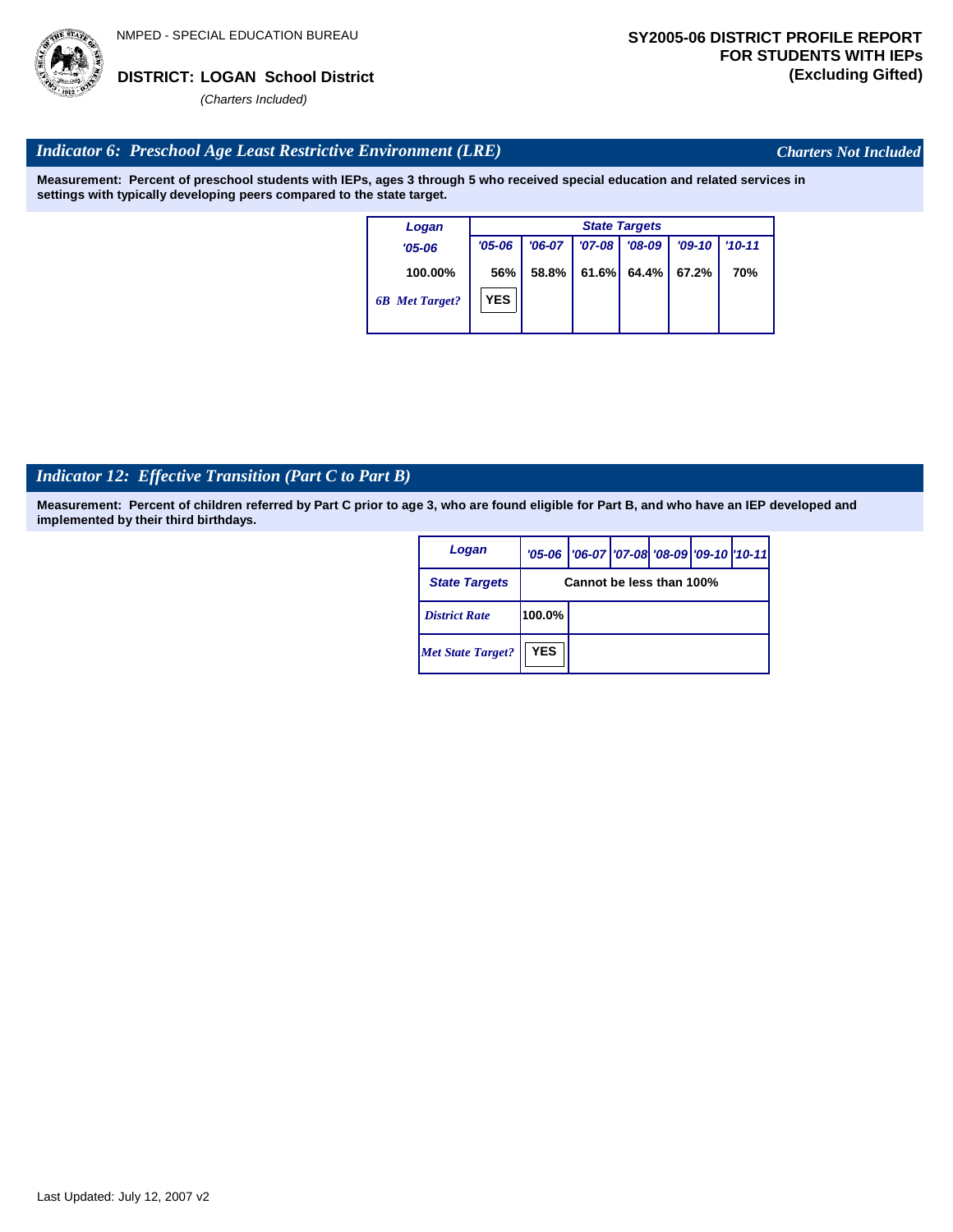## **SAN JON School District DISTRICT: (Excluding Gifted)**

*(Charters Included)*

#### *Indicator 1: Graduation Rates*

**Measurement: Percent of youth with IEPs graduating from high school with a regular (standard) diploma compared to percent of all youth in the state graduating with a regular diploma.**

| San Jon           | <b>State Targets</b> |          |          |          |          |          |  |  |
|-------------------|----------------------|----------|----------|----------|----------|----------|--|--|
| $'05 - 06$        | $'05 - 06$           | $'06-07$ | $'07-08$ | $'08-09$ | $'09-10$ | $'10-11$ |  |  |
| 100.00%           | 60%                  | 70%      | 80%      | 80%      | 80%      | 80%      |  |  |
| Met State Target? | <b>YES</b>           |          |          |          |          |          |  |  |

#### *Indicator 2: Dropout Rates*

**Measurement: Percent of youth with IEPs dropping out of high school compared to the percent of all youth in the state dropping out of high school.**

| <b>San Jon</b>           | <b>State Targets</b> |                                                          |       |       |       |       |  |
|--------------------------|----------------------|----------------------------------------------------------|-------|-------|-------|-------|--|
| $'05 - 06$               | $'05 - 06$           | $'08-09$<br>$'07-08$<br>$'10-11$<br>$'06-07$<br>$'09-10$ |       |       |       |       |  |
| $0.00\%$                 | 0.67%                | 0.66%                                                    | 0.65% | 0.64% | 0.63% | 0.62% |  |
| <b>Met State Target?</b> | <b>YES</b>           |                                                          |       |       |       |       |  |

#### *Indicator 3: State Assessment - Participation and Performance Rates*

|                                        |                | San Jon     | <b>State Target</b> |             |           |          | <b>State Targets</b> |                         |                                  |  |  |               |  |             |  |
|----------------------------------------|----------------|-------------|---------------------|-------------|-----------|----------|----------------------|-------------------------|----------------------------------|--|--|---------------|--|-------------|--|
|                                        | $'05 - 06$     |             | $'05 - 06$          |             |           |          |                      |                         |                                  |  |  | Participation |  | Proficiency |  |
|                                        |                |             |                     |             |           |          |                      |                         | <b>Reading Math Reading Math</b> |  |  |               |  |             |  |
|                                        | <b>Reading</b> | <b>Math</b> | <b>Reading</b>      | <b>Math</b> |           | '06-07 l |                      |                         | 95.0% 95.2% 24.0% 17.0%          |  |  |               |  |             |  |
| <b>Participation</b>                   | 100.00%        | $100.00\%$  | 94.9%               | 95.1%       |           |          |                      |                         |                                  |  |  |               |  |             |  |
|                                        |                |             |                     |             |           | $'07-08$ |                      |                         | 95.1% 95.3% 28.0% 22.0%          |  |  |               |  |             |  |
| Proficiency                            | 46.15%         | 15.38%      | 20.0%               | 13.0%       |           | $'08-09$ |                      |                         | 95.2% 95.4% 32.0% 27.0%          |  |  |               |  |             |  |
| <b>Met State Participation Target?</b> |                | <b>YES</b>  | <b>YES</b>          |             | $'09-10'$ |          |                      | 95.3% 95.5% 36.0% 33.0% |                                  |  |  |               |  |             |  |
| <b>Met State Proficiency Target?</b>   |                | <b>YES</b>  | <b>YES</b>          |             | $'10-11$  |          |                      | 95.4% 95.6% 40.0% 40.0% |                                  |  |  |               |  |             |  |
|                                        |                |             |                     |             |           |          |                      |                         |                                  |  |  |               |  |             |  |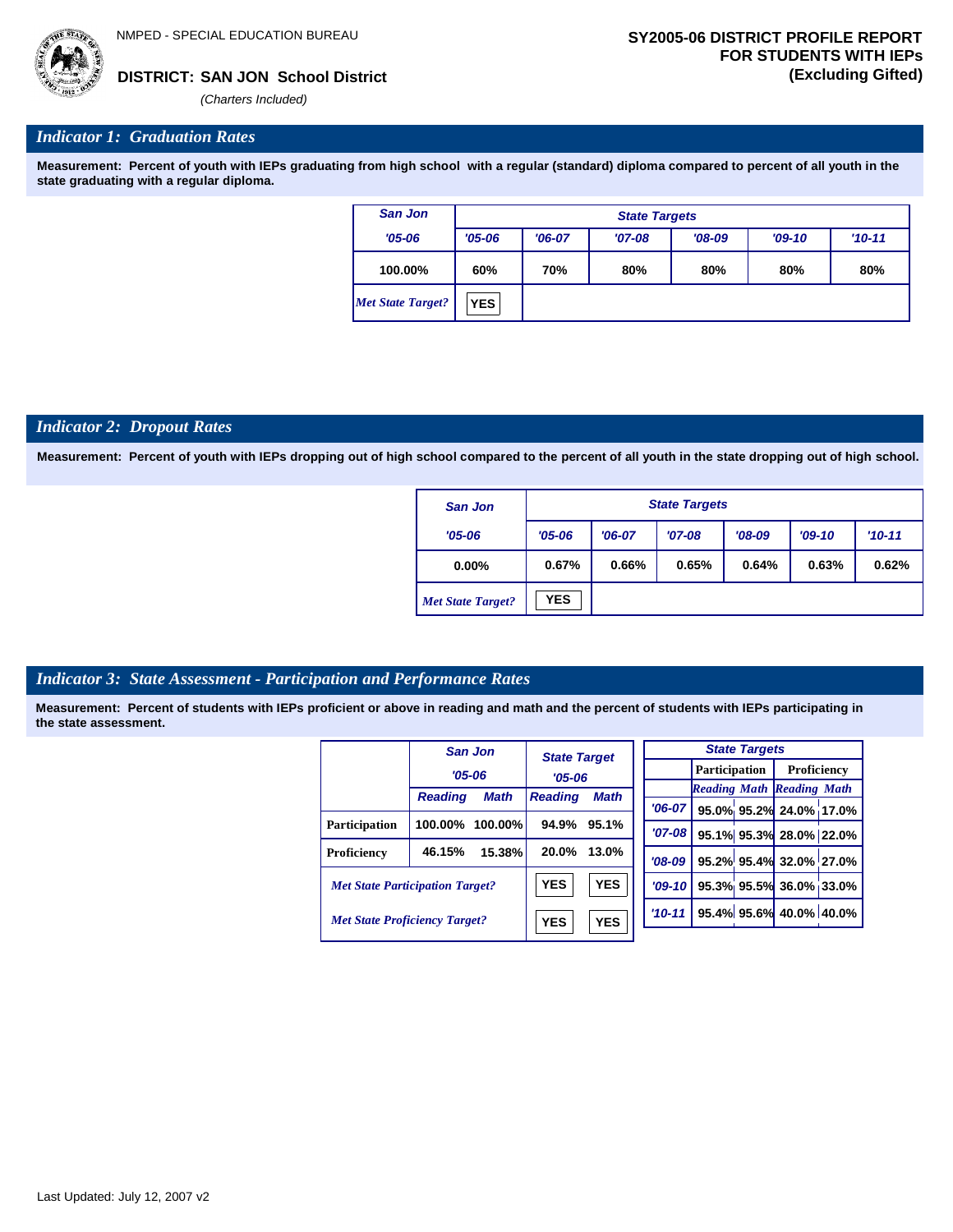

#### *Indicator 4: Suspension and Expulsion (Ages 3-21)*

**Measurement A: Percent of students with IEPs identified as having a significant discrepancy in the rates of suspensions and expulsions for greater than 10 days in a school year compared to state target.**

*Less than 10 students are not identified and is indicated by "<10". Suspensions/Expulsions of three or less are not reported.*

| <b>San Jon '05-06</b> |                         |                             |
|-----------------------|-------------------------|-----------------------------|
| <b>District Rate</b>  | <b>State</b><br>Average | <b>Met State</b><br>Target? |
| $0.00\%$              | 0.12%                   | <b>YES</b>                  |

*Note: New Mexico's definition of "significant discrepancy" is any LEA with a suspension rate equal to or above the state average with a positive difference in the number*  $\epsilon$ *students with IEPs suspended when compared to all students suspended.*

#### *Indicator 5: School Age Least Restrictive Environment (LRE)*

**Measurement: Percent of students with IEPs, ages 6 through 21 in three LRE settings compared to the state target.**

| <b>San Jon</b>           |            |          |          | <b>State Targets</b> |          |          |
|--------------------------|------------|----------|----------|----------------------|----------|----------|
| $'05 - 06$               | $'05 - 06$ | $'06-07$ | $'07-08$ | $'08-09$             | $'09-10$ | $'10-11$ |
| 95.83%                   | 50%        | 54%      | 58%      | 62%                  | 66%      | 70%      |
| <b>Met Target?</b><br>5A | <b>YES</b> |          |          |                      |          |          |
|                          |            |          |          |                      |          |          |
| 0.00%                    | 20%        | 18.5%    | 17%      | 15.5%                | 14%      | 12.5%    |
| <b>Met Target?</b><br>5B | <b>YES</b> |          |          |                      |          |          |
| $0.00\%$                 | 2.02%      | 2.01%    | 2%       | 1.99%                | 1.98%    | 1.97%    |
| 5C Met Target?           | <b>YES</b> |          |          |                      |          |          |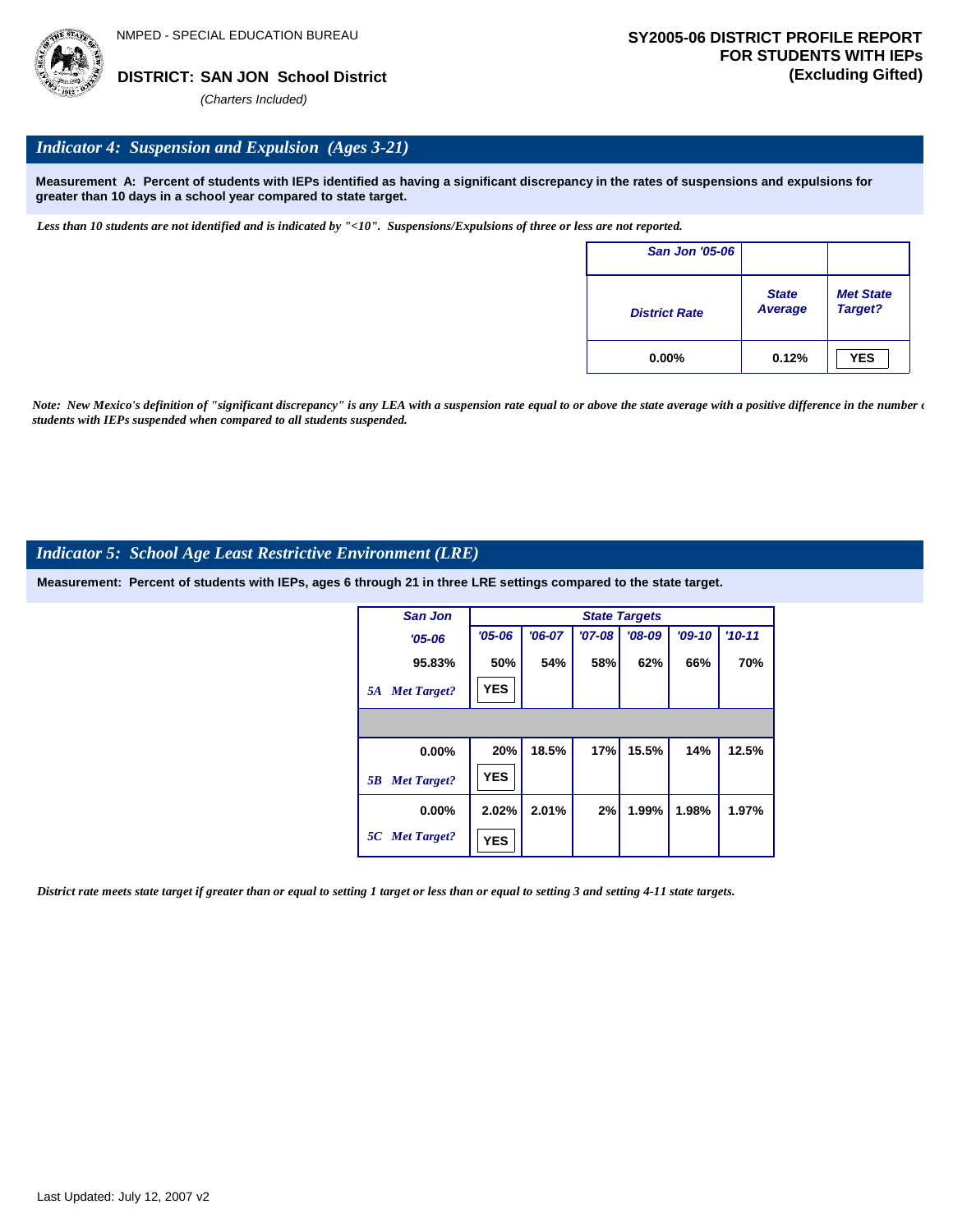

*Charters Not Included*

### *Indicator 6: Preschool Age Least Restrictive Environment (LRE)*

**Measurement: Percent of preschool students with IEPs, ages 3 through 5 who received special education and related services in settings with typically developing peers compared to the state target.**

| $'10 - 11$ |
|------------|
|            |
| 70%        |
|            |
|            |

# *Indicator 12: Effective Transition (Part C to Part B)*

| San Jon                  |                          | '05-06   '06-07   '07-08   '08-09   '09-10   '10-11 |  |  |  |  |  |
|--------------------------|--------------------------|-----------------------------------------------------|--|--|--|--|--|
| <b>State Targets</b>     | Cannot be less than 100% |                                                     |  |  |  |  |  |
| <b>District Rate</b>     | 100.0%                   |                                                     |  |  |  |  |  |
| <b>Met State Target?</b> | <b>YES</b>               |                                                     |  |  |  |  |  |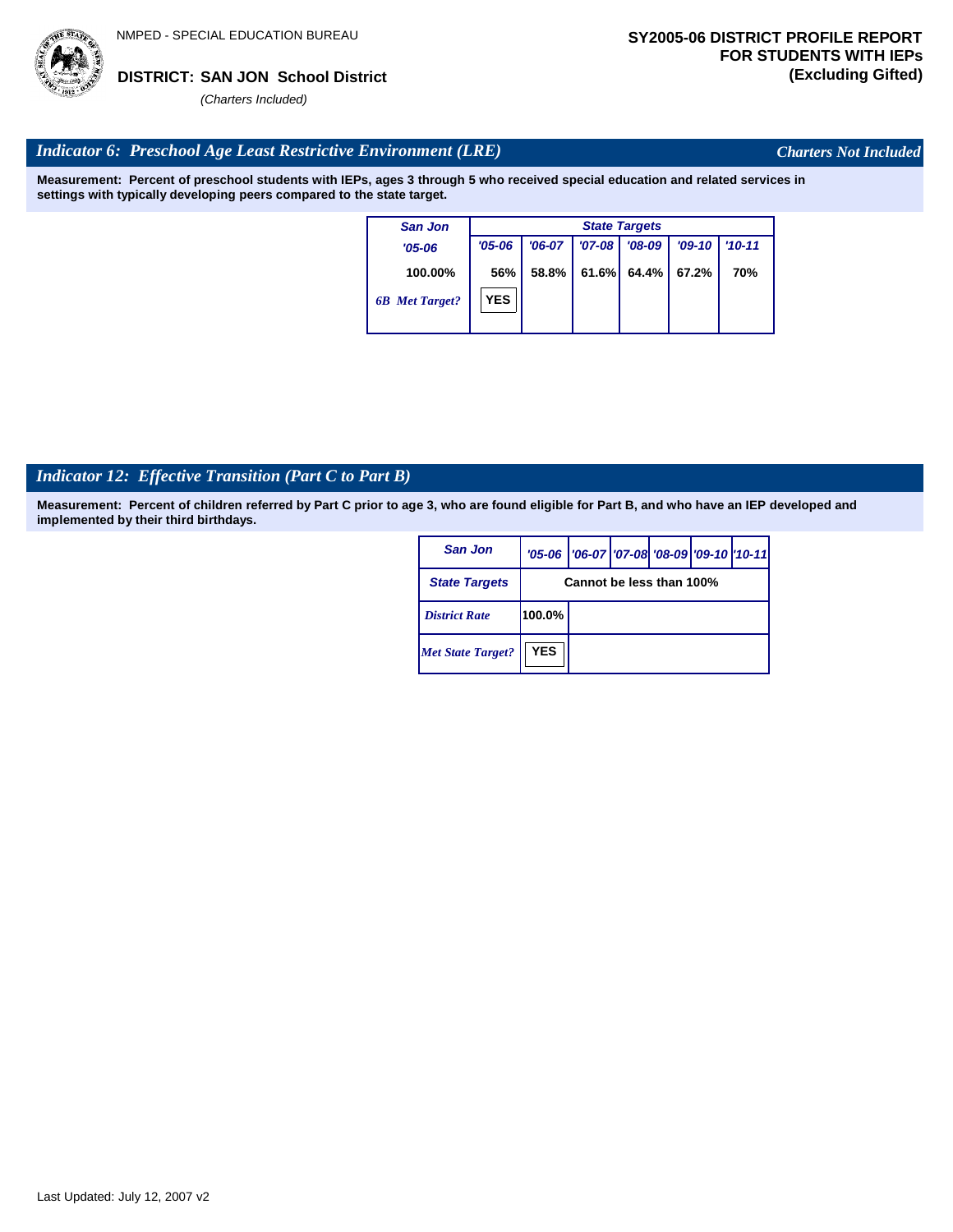

#### *Indicator 1: Graduation Rates*

**Measurement: Percent of youth with IEPs graduating from high school with a regular (standard) diploma compared to percent of all youth in the state graduating with a regular diploma.**

| <b>Chama</b>             |            | <b>State Targets</b> |          |          |          |            |  |  |  |  |  |
|--------------------------|------------|----------------------|----------|----------|----------|------------|--|--|--|--|--|
| $'05 - 06$               | $'05 - 06$ | $'06-07$             | $'07-08$ | $'08-09$ | $'09-10$ | $'10 - 11$ |  |  |  |  |  |
| 100.00%                  | 60%        | 70%                  | 80%      | 80%      | 80%      | 80%        |  |  |  |  |  |
| <b>Met State Target?</b> | <b>YES</b> |                      |          |          |          |            |  |  |  |  |  |

#### *Indicator 2: Dropout Rates*

**Measurement: Percent of youth with IEPs dropping out of high school compared to the percent of all youth in the state dropping out of high school.**

| <b>Chama</b>             |            | <b>State Targets</b> |          |          |                        |       |  |  |  |  |  |
|--------------------------|------------|----------------------|----------|----------|------------------------|-------|--|--|--|--|--|
| $'05 - 06$               | $'05 - 06$ | $'06-07$             | $'07-08$ | $'08-09$ | $'09-10$<br>$'10 - 11$ |       |  |  |  |  |  |
| 1.26%                    | 0.67%      | 0.66%                | 0.65%    | 0.64%    | 0.63%                  | 0.62% |  |  |  |  |  |
| <b>Met State Target?</b> | <b>NO</b>  |                      |          |          |                        |       |  |  |  |  |  |

#### *Indicator 3: State Assessment - Participation and Performance Rates*

|                                        |                | <b>Chama</b> | <b>State Target</b><br>$'05 - 06$ |             |            | <b>State Targets</b> |  |                         |                                  |  |                      |  |
|----------------------------------------|----------------|--------------|-----------------------------------|-------------|------------|----------------------|--|-------------------------|----------------------------------|--|----------------------|--|
|                                        | $'05 - 06$     |              |                                   |             |            |                      |  |                         |                                  |  | <b>Participation</b> |  |
|                                        | <b>Reading</b> | <b>Math</b>  | <b>Reading</b>                    | <b>Math</b> |            |                      |  |                         | <b>Reading Math Reading Math</b> |  |                      |  |
|                                        |                |              |                                   |             |            | $'06-07$             |  |                         | 95.0% 95.2% 24.0% 17.0%          |  |                      |  |
| Participation                          | 100.00%        | $100.00\%$   | 94.9%                             | 95.1%       |            | $'07-08$             |  |                         | 95.1% 95.3% 28.0% 22.0%          |  |                      |  |
| Proficiency                            | 15.94%         | 7.25%        | 20.0%                             | 13.0%       |            | $'08-09$             |  |                         | 95.2% 95.4% 32.0% 27.0%          |  |                      |  |
| <b>Met State Participation Target?</b> |                | <b>YES</b>   | <b>YES</b>                        |             | $'09-10$   |                      |  | 95.3% 95.5% 36.0% 33.0% |                                  |  |                      |  |
| <b>Met State Proficiency Target?</b>   |                | <b>NO</b>    | <b>NO</b>                         |             | $'10 - 11$ |                      |  | 95.4% 95.6% 40.0% 40.0% |                                  |  |                      |  |
|                                        |                |              |                                   |             |            |                      |  |                         |                                  |  |                      |  |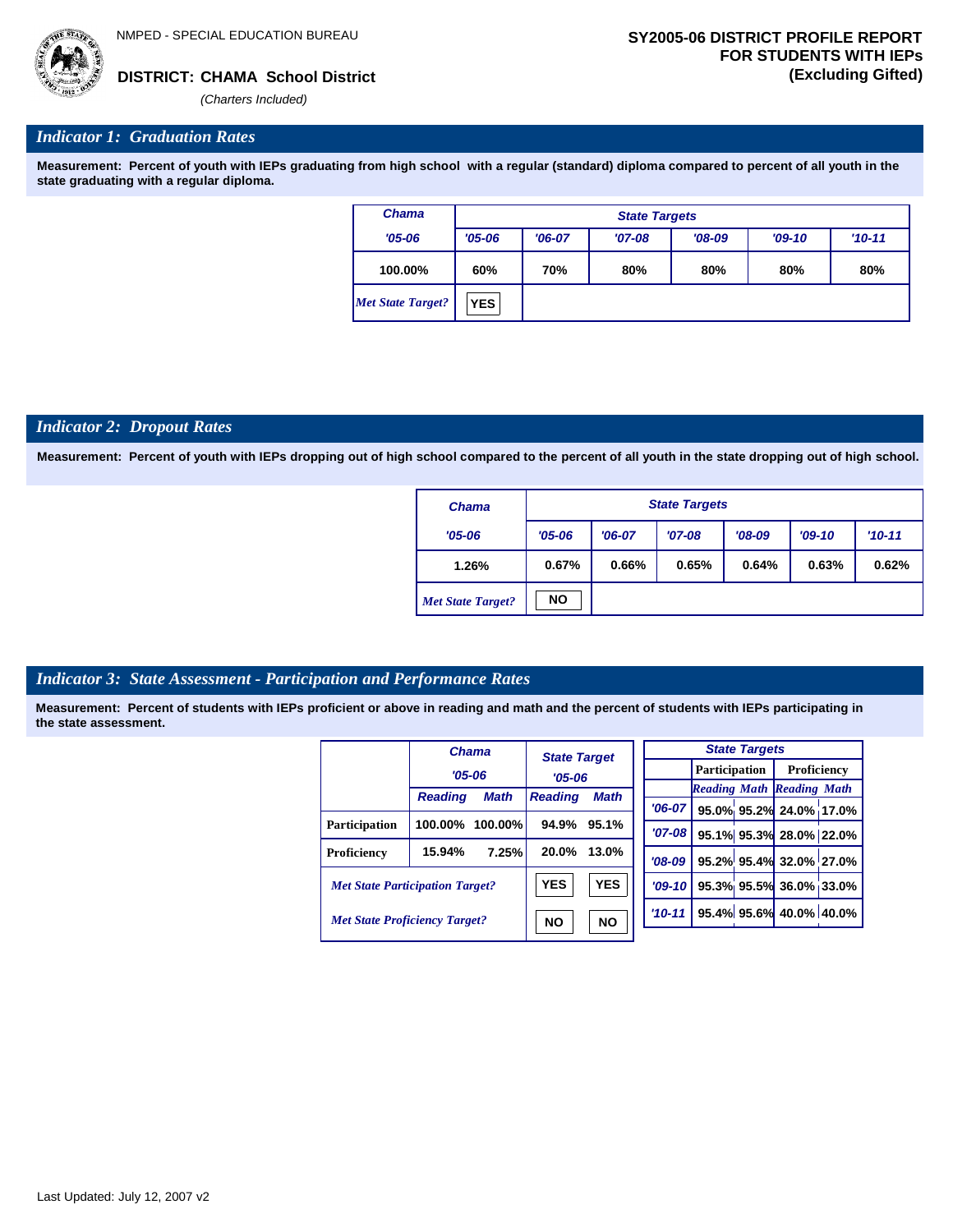

#### *Indicator 4: Suspension and Expulsion (Ages 3-21)*

**Measurement A: Percent of students with IEPs identified as having a significant discrepancy in the rates of suspensions and expulsions for greater than 10 days in a school year compared to state target.**

*Less than 10 students are not identified and is indicated by "<10". Suspensions/Expulsions of three or less are not reported.*

| Chama '05-06         |                                |                             |
|----------------------|--------------------------------|-----------------------------|
| <b>District Rate</b> | <b>State</b><br><b>Average</b> | <b>Met State</b><br>Target? |
| $0.00\%$             | 0.12%                          | <b>YES</b>                  |

*Note: New Mexico's definition of "significant discrepancy" is any LEA with a suspension rate equal to or above the state average with a positive difference in the number*  $\epsilon$ *students with IEPs suspended when compared to all students suspended.*

#### *Indicator 5: School Age Least Restrictive Environment (LRE)*

**Measurement: Percent of students with IEPs, ages 6 through 21 in three LRE settings compared to the state target.**

| <b>Chama</b>             |            |          |          | <b>State Targets</b> |          |            |
|--------------------------|------------|----------|----------|----------------------|----------|------------|
| $'05 - 06$               | $'05 - 06$ | $'06-07$ | $'07-08$ | $'08-09$             | $'09-10$ | $'10 - 11$ |
| 54.55%                   | 50%        | 54%      | 58%      | 62%                  | 66%      | 70%        |
| <b>Met Target?</b><br>5A | <b>YES</b> |          |          |                      |          |            |
|                          |            |          |          |                      |          |            |
| 5.05%                    | 20%        | 18.5%    | 17%      | 15.5%                | 14%      | 12.5%      |
| <b>Met Target?</b><br>5B | <b>YES</b> |          |          |                      |          |            |
| $0.00\%$                 | 2.02%      | 2.01%    | 2%       | 1.99%                | 1.98%    | 1.97%      |
| 5C Met Target?           | <b>YES</b> |          |          |                      |          |            |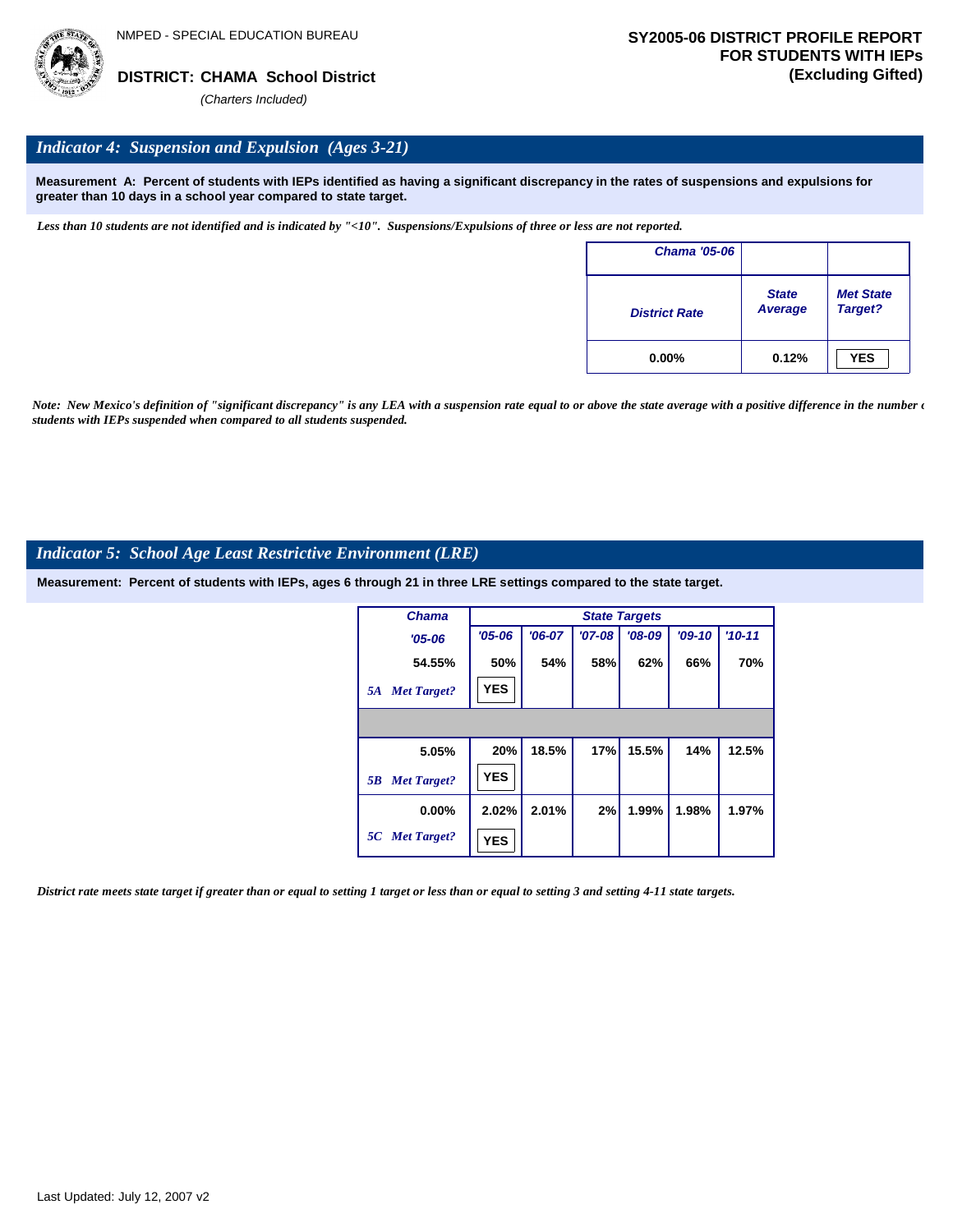

*Charters Not Included*

#### *Indicator 6: Preschool Age Least Restrictive Environment (LRE)*

**Measurement: Percent of preschool students with IEPs, ages 3 through 5 who received special education and related services in settings with typically developing peers compared to the state target.**

| <b>Chama</b>          |            | <b>State Targets</b> |            |          |          |            |  |  |  |
|-----------------------|------------|----------------------|------------|----------|----------|------------|--|--|--|
| $'05 - 06$            | $'05 - 06$ | $'06-07$             | $'07 - 08$ | $'08-09$ | $'09-10$ | $'10 - 11$ |  |  |  |
| 100.00%               | 56%        | 58.8%                | 61.6%      | 64.4%    | 67.2%    | 70%        |  |  |  |
| <b>6B</b> Met Target? | <b>YES</b> |                      |            |          |          |            |  |  |  |

# *Indicator 12: Effective Transition (Part C to Part B)*

| Chama                    |            | '05-06   '06-07   '07-08 '08-09   '09-10   '10-11 |  |  |
|--------------------------|------------|---------------------------------------------------|--|--|
| <b>State Targets</b>     |            | Cannot be less than 100%                          |  |  |
| <b>District Rate</b>     | 100.0%     |                                                   |  |  |
| <b>Met State Target?</b> | <b>YES</b> |                                                   |  |  |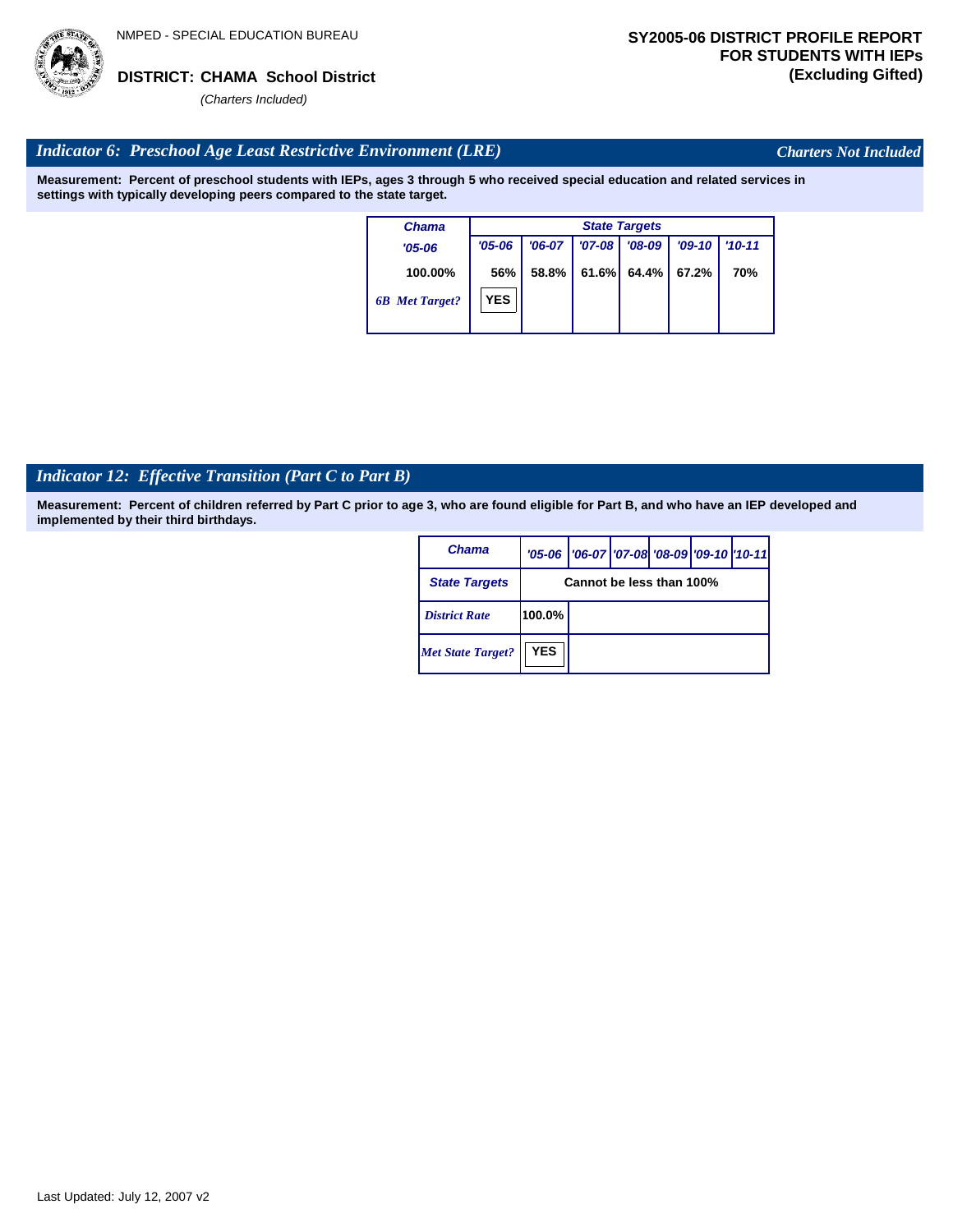

#### *Indicator 1: Graduation Rates*

**Measurement: Percent of youth with IEPs graduating from high school with a regular (standard) diploma compared to percent of all youth in the state graduating with a regular diploma.**

| <b>Dulce</b>             |            | <b>State Targets</b> |          |            |     |     |  |  |  |
|--------------------------|------------|----------------------|----------|------------|-----|-----|--|--|--|
| $'05 - 06$               | $'05 - 06$ | $'06-07$             | $'09-10$ | $'10 - 11$ |     |     |  |  |  |
| 33.33%                   | 60%        | 70%                  | 80%      | 80%        | 80% | 80% |  |  |  |
| <b>Met State Target?</b> | <b>NO</b>  |                      |          |            |     |     |  |  |  |

#### *Indicator 2: Dropout Rates*

**Measurement: Percent of youth with IEPs dropping out of high school compared to the percent of all youth in the state dropping out of high school.**

| <b>Dulce</b>             |            | <b>State Targets</b> |          |          |          |            |  |  |  |
|--------------------------|------------|----------------------|----------|----------|----------|------------|--|--|--|
| $'05 - 06$               | $'05 - 06$ | $'06-07$             | $'07-08$ | $'08-09$ | $'09-10$ | $'10 - 11$ |  |  |  |
| $0.00\%$                 | 0.67%      | 0.66%                | 0.65%    | 0.64%    | 0.63%    | 0.62%      |  |  |  |
| <b>Met State Target?</b> | <b>YES</b> |                      |          |          |          |            |  |  |  |

#### *Indicator 3: State Assessment - Participation and Performance Rates*

|                                        |                | <b>Dulce</b>           | <b>State Target</b> |             |          |          |  | <b>State Targets</b>    |                                  |  |             |  |
|----------------------------------------|----------------|------------------------|---------------------|-------------|----------|----------|--|-------------------------|----------------------------------|--|-------------|--|
|                                        | $'05 - 06$     |                        | $'05 - 06$          |             |          |          |  |                         | <b>Participation</b>             |  | Proficiency |  |
|                                        |                |                        |                     |             |          |          |  |                         | <b>Reading Math Reading Math</b> |  |             |  |
|                                        | <b>Reading</b> | <b>Math</b>            | <b>Reading</b>      | <b>Math</b> |          | $'06-07$ |  |                         | 95.0% 95.2% 24.0% 17.0%          |  |             |  |
| Participation                          | 98.48%         | $100.00\%$             | 94.9%               | 95.1%       |          | $'07-08$ |  |                         | 95.1% 95.3% 28.0% 22.0%          |  |             |  |
| Proficiency                            | 14.06%         | 9.38%                  | 20.0%               | 13.0%       | $'08-09$ |          |  |                         | 95.2% 95.4% 32.0% 27.0%          |  |             |  |
| <b>Met State Participation Target?</b> |                |                        | <b>YES</b>          | <b>YES</b>  |          | $'09-10$ |  |                         | 95.3% 95.5% 36.0% 33.0%          |  |             |  |
| <b>Met State Proficiency Target?</b>   |                | <b>NO</b><br><b>NO</b> |                     | $'10-11$    |          |          |  | 95.4% 95.6% 40.0% 40.0% |                                  |  |             |  |
|                                        |                |                        |                     |             |          |          |  |                         |                                  |  |             |  |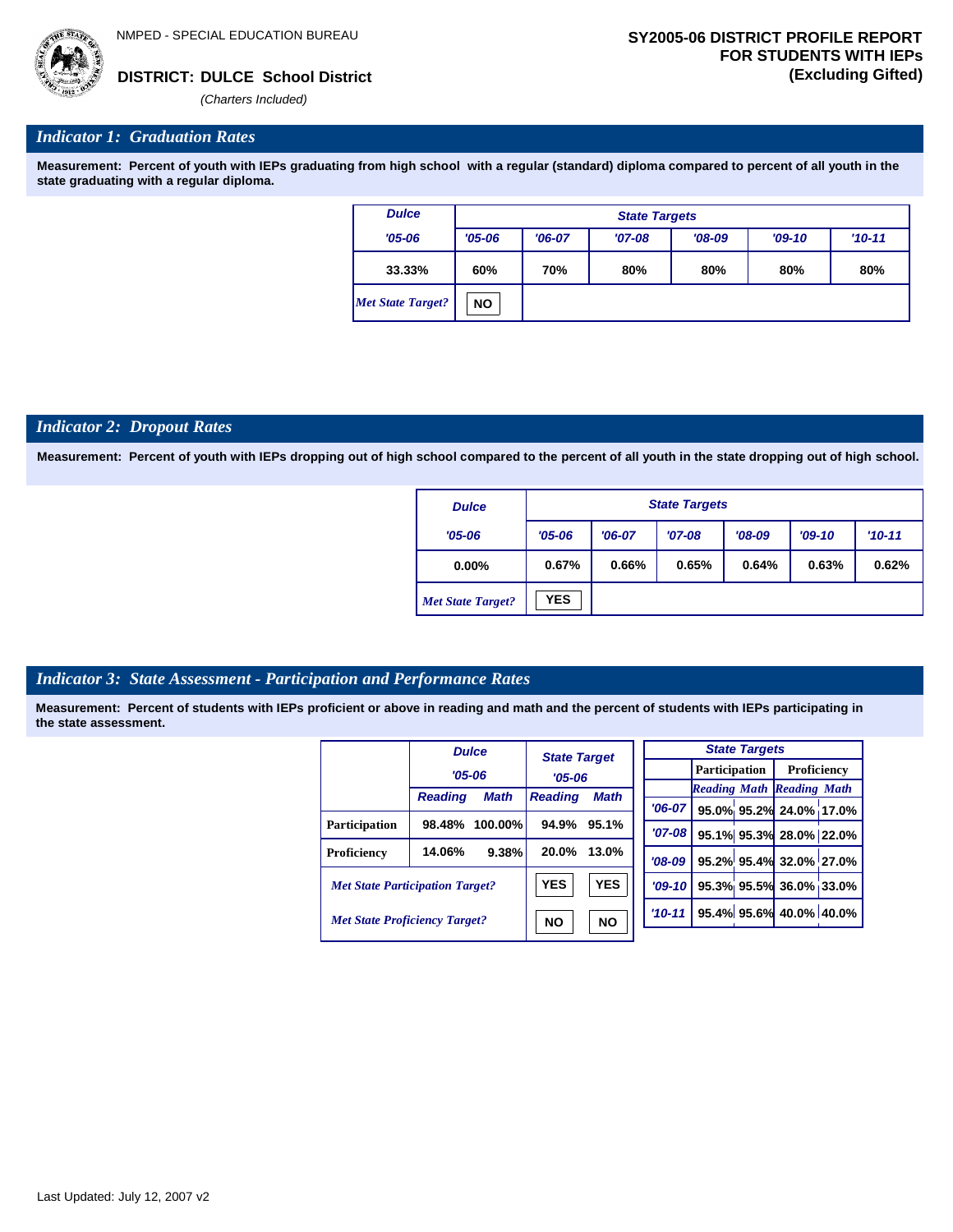

#### *Indicator 4: Suspension and Expulsion (Ages 3-21)*

**Measurement A: Percent of students with IEPs identified as having a significant discrepancy in the rates of suspensions and expulsions for greater than 10 days in a school year compared to state target.**

*Less than 10 students are not identified and is indicated by "<10". Suspensions/Expulsions of three or less are not reported.*

| <b>Dulce '05-06</b>  |                         |                             |
|----------------------|-------------------------|-----------------------------|
| <b>District Rate</b> | <b>State</b><br>Average | <b>Met State</b><br>Target? |
| $0.00\%$             | 0.12%                   | <b>YES</b>                  |

*Note: New Mexico's definition of "significant discrepancy" is any LEA with a suspension rate equal to or above the state average with a positive difference in the number*  $\epsilon$ *students with IEPs suspended when compared to all students suspended.*

#### *Indicator 5: School Age Least Restrictive Environment (LRE)*

**Measurement: Percent of students with IEPs, ages 6 through 21 in three LRE settings compared to the state target.**

| <b>Dulce</b>             |            | <b>State Targets</b> |          |          |          |          |  |  |  |  |
|--------------------------|------------|----------------------|----------|----------|----------|----------|--|--|--|--|
| $'05 - 06$               | $'05 - 06$ | $'06-07$             | $'07-08$ | $'08-09$ | $'09-10$ | $'10-11$ |  |  |  |  |
| 65.93%                   | 50%        | 54%                  | 58%      | 62%      | 66%      | 70%      |  |  |  |  |
| <b>Met Target?</b><br>5A | <b>YES</b> |                      |          |          |          |          |  |  |  |  |
|                          |            |                      |          |          |          |          |  |  |  |  |
| 1.10%                    | 20%        | 18.5%                | 17%      | 15.5%    | 14%      | 12.5%    |  |  |  |  |
| <b>Met Target?</b><br>5B | <b>YES</b> |                      |          |          |          |          |  |  |  |  |
| 5.49%                    | 2.02%      | 2.01%                | 2%       | 1.99%    | 1.98%    | 1.97%    |  |  |  |  |
| 5C Met Target?           | NO         |                      |          |          |          |          |  |  |  |  |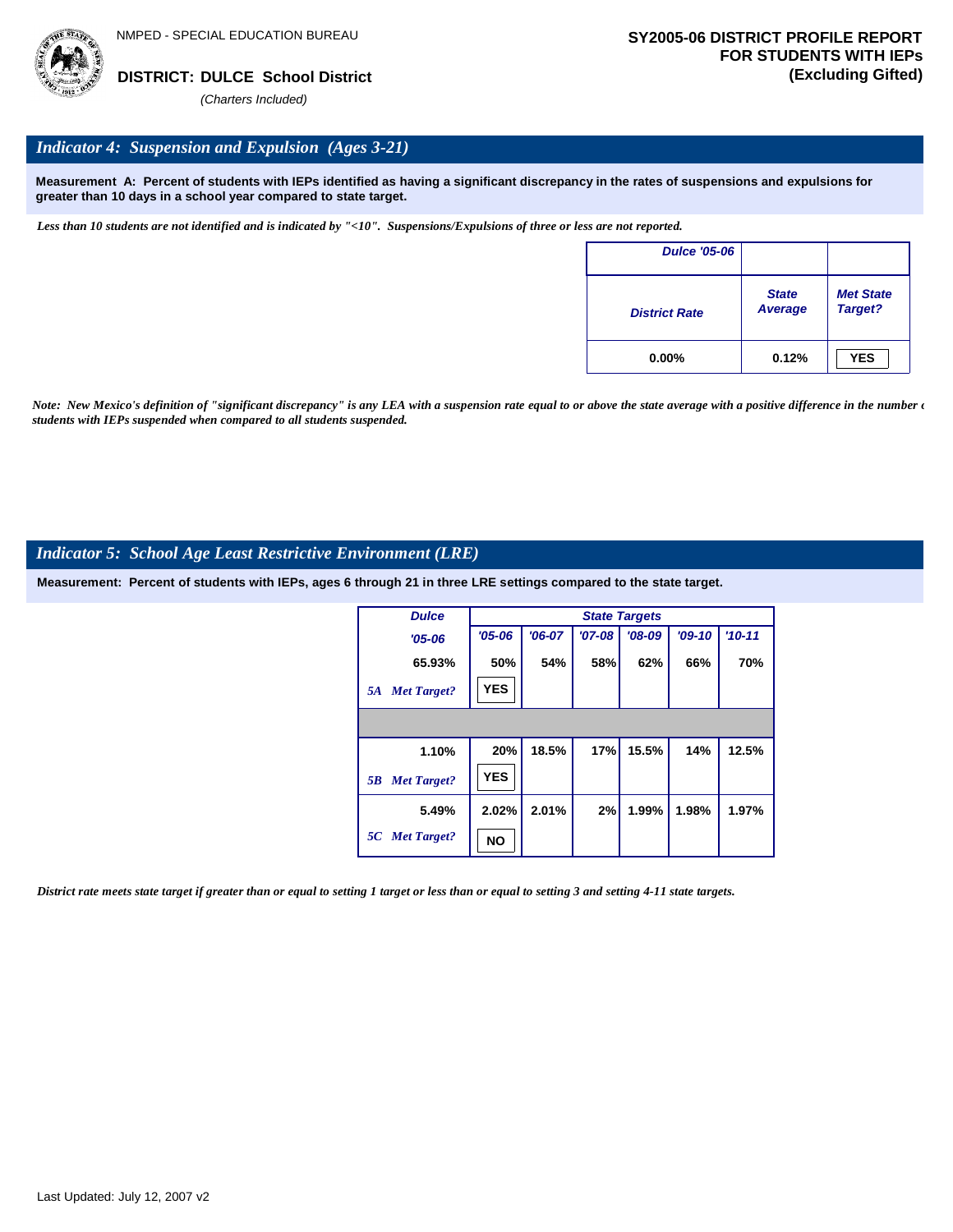

*Charters Not Included*

#### *Indicator 6: Preschool Age Least Restrictive Environment (LRE)*

**Measurement: Percent of preschool students with IEPs, ages 3 through 5 who received special education and related services in settings with typically developing peers compared to the state target.**

| <b>Dulce</b>          | <b>State Targets</b> |          |            |          |          |            |  |  |  |
|-----------------------|----------------------|----------|------------|----------|----------|------------|--|--|--|
| $'05 - 06$            | $'05 - 06$           | $'06-07$ | $'07 - 08$ | $'08-09$ | $'09-10$ | $'10 - 11$ |  |  |  |
| 100.00%               | 56%                  | 58.8%    | 61.6%      | $64.4\%$ | 67.2%    | 70%        |  |  |  |
| <b>6B</b> Met Target? | <b>YES</b>           |          |            |          |          |            |  |  |  |

# *Indicator 12: Effective Transition (Part C to Part B)*

| <b>Dulce</b>             |                          | '05-06   '06-07   '07-08   '08-09   '09-10   '10-11 |  |  |  |  |  |  |
|--------------------------|--------------------------|-----------------------------------------------------|--|--|--|--|--|--|
| <b>State Targets</b>     | Cannot be less than 100% |                                                     |  |  |  |  |  |  |
| <b>District Rate</b>     | $0.0\%$                  |                                                     |  |  |  |  |  |  |
| <b>Met State Target?</b> | <b>NO</b>                |                                                     |  |  |  |  |  |  |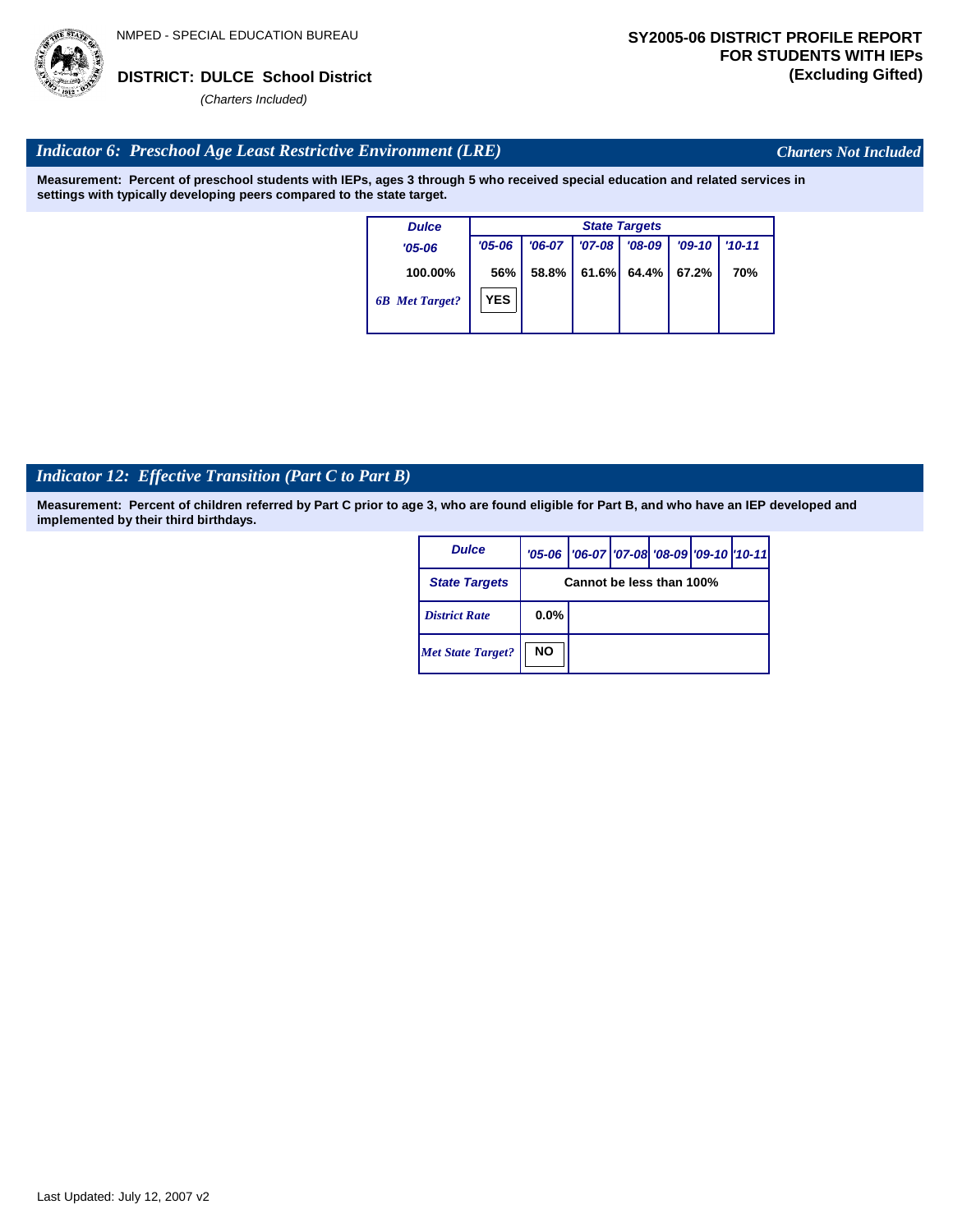*'06-07* **95.0% 95.2% 24.0% 17.0%**

**95.1% 95.3% 28.0% 22.0% 95.2% 95.4% 32.0% 27.0% 95.3% 95.5% 36.0% 33.0% 95.4% 95.6% 40.0% 40.0%**

*Reading Math Reading Math*

*(Charters Included)*

#### *Indicator 1: Graduation Rates*

**Measurement: Percent of youth with IEPs graduating from high school with a regular (standard) diploma compared to percent of all youth in the state graduating with a regular diploma.**

| <b>Espanola</b>          |            | <b>State Targets</b> |          |          |          |          |  |  |  |  |
|--------------------------|------------|----------------------|----------|----------|----------|----------|--|--|--|--|
| $'05 - 06$               | $'05 - 06$ | $'06-07$             | $'07-08$ | $'08-09$ | $'09-10$ | $'10-11$ |  |  |  |  |
| 64.52%                   | 60%        | 70%                  | 80%      | 80%      | 80%      | 80%      |  |  |  |  |
| <b>Met State Target?</b> | <b>YES</b> |                      |          |          |          |          |  |  |  |  |

#### *Indicator 2: Dropout Rates*

**Measurement: Percent of youth with IEPs dropping out of high school compared to the percent of all youth in the state dropping out of high school.**

| <b>Espanola</b>          |            | <b>State Targets</b> |          |          |          |          |  |  |  |
|--------------------------|------------|----------------------|----------|----------|----------|----------|--|--|--|
| $'05 - 06$               | $'05 - 06$ | $'06-07$             | $'07-08$ | $'08-09$ | $'09-10$ | $'10-11$ |  |  |  |
| 1.23%                    | 0.67%      | 0.66%                | 0.65%    | 0.64%    | 0.63%    | 0.62%    |  |  |  |
| <b>Met State Target?</b> | <b>NO</b>  |                      |          |          |          |          |  |  |  |

#### *Indicator 3: State Assessment - Participation and Performance Rates*

|                                        | <b>Espanola</b> |             | <b>State Target</b> |             |  |          |                      | <b>State Targets</b>    |                                  |  |
|----------------------------------------|-----------------|-------------|---------------------|-------------|--|----------|----------------------|-------------------------|----------------------------------|--|
|                                        | $'05 - 06$      |             |                     | $'05 - 06$  |  |          | <b>Participation</b> |                         | Proficiency                      |  |
|                                        |                 | <b>Math</b> |                     | <b>Math</b> |  |          |                      |                         | <b>Reading Math Reading Math</b> |  |
|                                        | <b>Reading</b>  |             | <b>Reading</b>      |             |  | $'06-07$ |                      |                         | 95.0% 95.2% 24.0% 17.0           |  |
| Participation                          | 96.86%          | 94.65%      | 94.9%               | 95.1%       |  | $'07-08$ |                      |                         | 95.1% 95.3% 28.0% 22.0           |  |
| Proficiency                            | 13.06%          | 6.53%       | 20.0%               | 13.0%       |  | $'08-09$ |                      |                         | 95.2% 95.4% 32.0% 27.0           |  |
| <b>Met State Participation Target?</b> |                 |             | <b>YES</b>          | <b>NO</b>   |  | $'09-10$ |                      |                         | 95.3% 95.5% 36.0% 33.0           |  |
| <b>Met State Proficiency Target?</b>   |                 | <b>NO</b>   | <b>NO</b>           | $'10 - 11$  |  |          |                      | 95.4% 95.6% 40.0% 40.0% |                                  |  |
|                                        |                 |             |                     |             |  |          |                      |                         |                                  |  |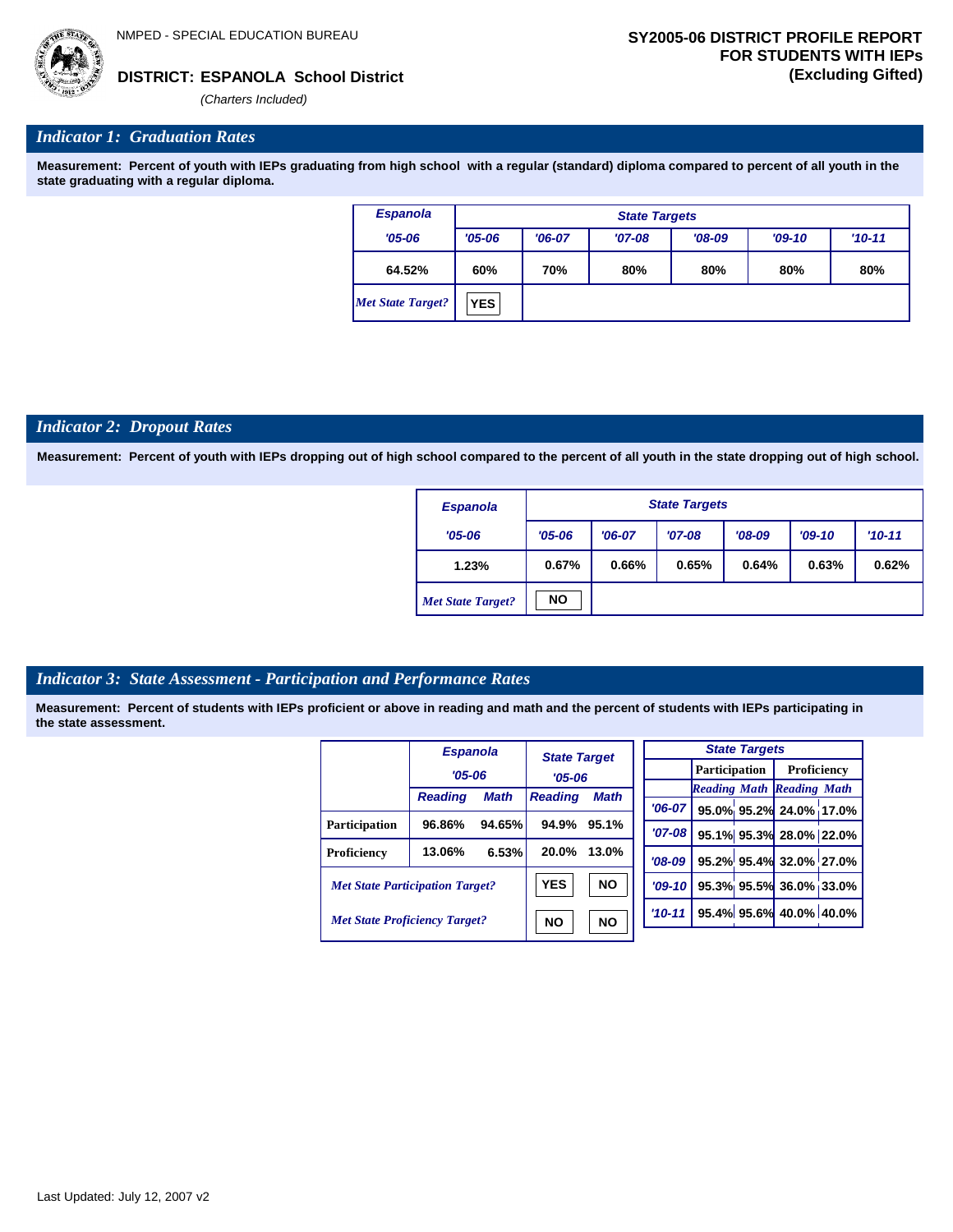

#### *Indicator 4: Suspension and Expulsion (Ages 3-21)*

**Measurement A: Percent of students with IEPs identified as having a significant discrepancy in the rates of suspensions and expulsions for greater than 10 days in a school year compared to state target.**

*Less than 10 students are not identified and is indicated by "<10". Suspensions/Expulsions of three or less are not reported.*

| Espanola '05-06      |                                |                             |
|----------------------|--------------------------------|-----------------------------|
| <b>District Rate</b> | <b>State</b><br><b>Average</b> | <b>Met State</b><br>Target? |
| $0.00\%$             | 0.12%                          | <b>YES</b>                  |

*Note: New Mexico's definition of "significant discrepancy" is any LEA with a suspension rate equal to or above the state average with a positive difference in the number*  $\epsilon$ *students with IEPs suspended when compared to all students suspended.*

#### *Indicator 5: School Age Least Restrictive Environment (LRE)*

**Measurement: Percent of students with IEPs, ages 6 through 21 in three LRE settings compared to the state target.**

| <b>Espanola</b>          |            | <b>State Targets</b> |          |          |          |            |  |  |  |  |
|--------------------------|------------|----------------------|----------|----------|----------|------------|--|--|--|--|
| $'05 - 06$               | $'05 - 06$ | $'06-07$             | $'07-08$ | $'08-09$ | $'09-10$ | $'10 - 11$ |  |  |  |  |
| 38.66%                   | 50%        | 54%                  | 58%      | 62%      | 66%      | 70%        |  |  |  |  |
| <b>Met Target?</b><br>5A | <b>NO</b>  |                      |          |          |          |            |  |  |  |  |
|                          |            |                      |          |          |          |            |  |  |  |  |
| 22.88%                   | 20%        | 18.5%                | 17%      | 15.5%    | 14%      | 12.5%      |  |  |  |  |
| <b>Met Target?</b><br>5B | <b>NO</b>  |                      |          |          |          |            |  |  |  |  |
| 4.54%                    | 2.02%      | 2.01%                | 2%       | 1.99%    | 1.98%    | 1.97%      |  |  |  |  |
| 5C Met Target?           | NO         |                      |          |          |          |            |  |  |  |  |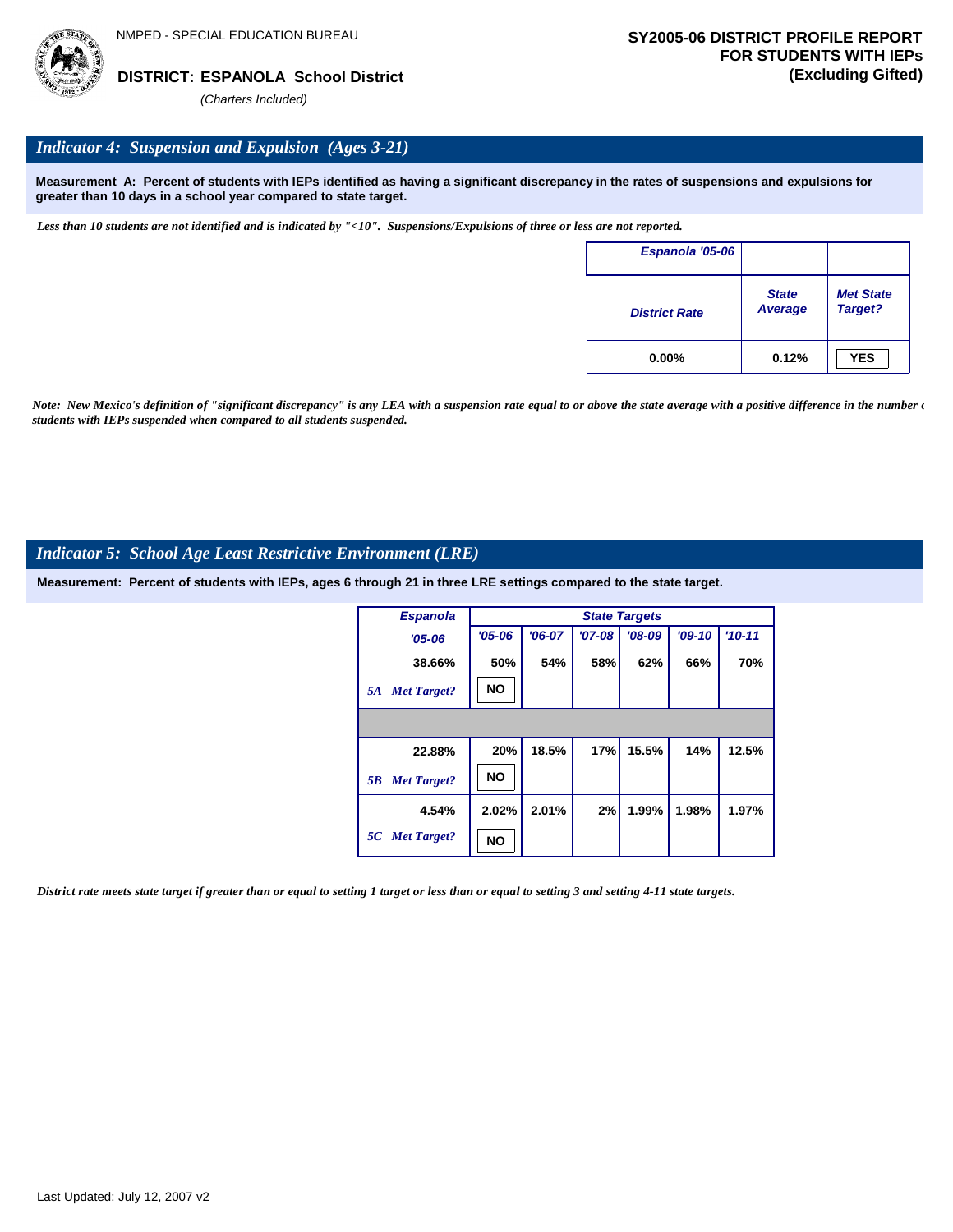

*Charters Not Included*

#### *Indicator 6: Preschool Age Least Restrictive Environment (LRE)*

**Measurement: Percent of preschool students with IEPs, ages 3 through 5 who received special education and related services in settings with typically developing peers compared to the state target.**

| <b>Espanola</b>       |            | <b>State Targets</b> |          |          |          |            |  |  |  |
|-----------------------|------------|----------------------|----------|----------|----------|------------|--|--|--|
| $'05 - 06$            | $'05 - 06$ | $'06-07$             | $'07-08$ | $'08-09$ | $'09-10$ | $'10 - 11$ |  |  |  |
| 56.04%                | 56%        | 58.8%                | 61.6%    | 64.4%    | 67.2%    | 70%        |  |  |  |
| <b>6B</b> Met Target? | <b>YES</b> |                      |          |          |          |            |  |  |  |

# *Indicator 12: Effective Transition (Part C to Part B)*

| <b>Espanola</b>          |                          | '05-06   '06-07   '07-08   '08-09   '09-10   '10-11 |  |  |  |  |
|--------------------------|--------------------------|-----------------------------------------------------|--|--|--|--|
| <b>State Targets</b>     | Cannot be less than 100% |                                                     |  |  |  |  |
| <b>District Rate</b>     | 33.3%                    |                                                     |  |  |  |  |
| <b>Met State Target?</b> | <b>NO</b>                |                                                     |  |  |  |  |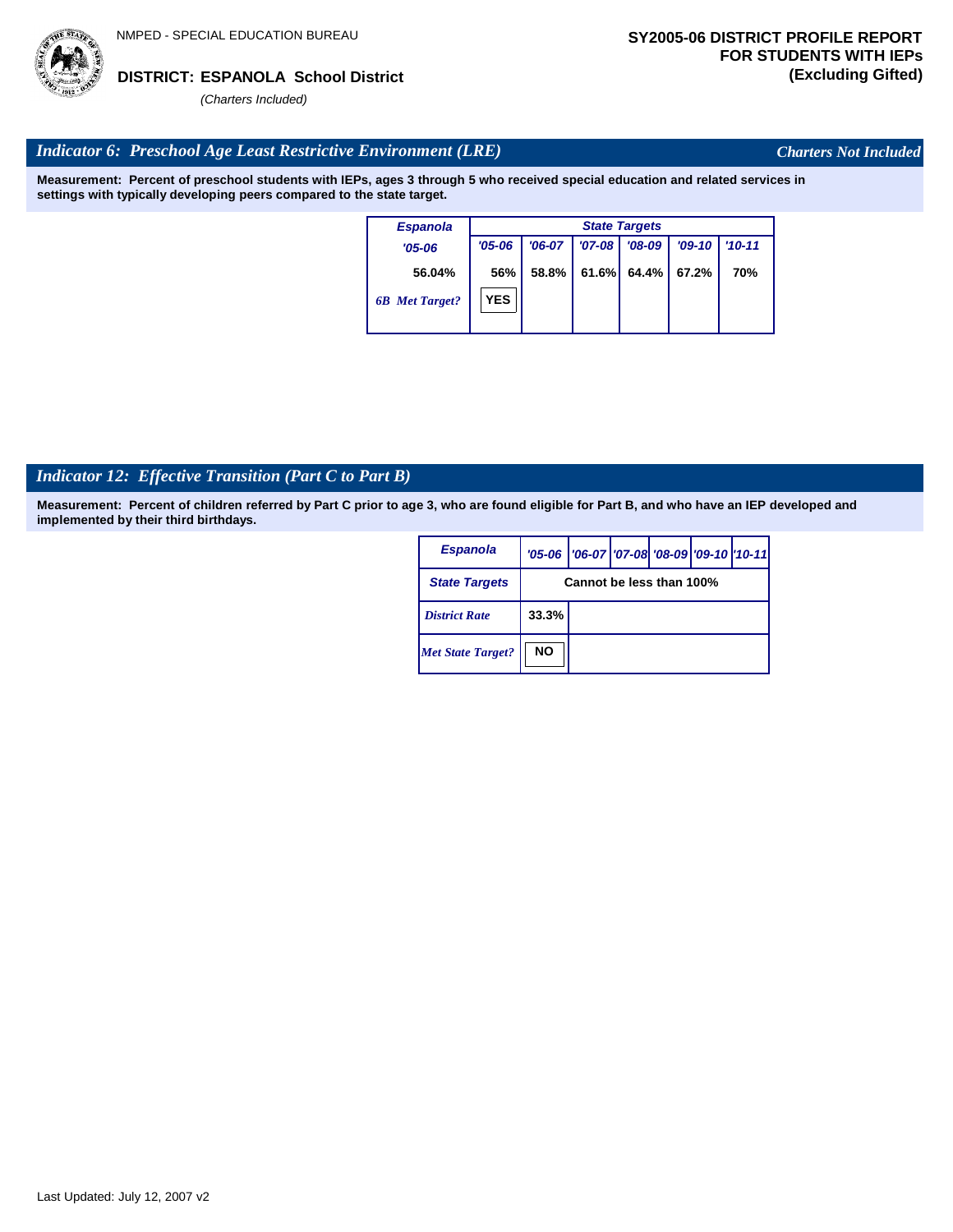

#### **JEMEZ MOUNTAIN School District DISTRICT: (Excluding Gifted)**

*(Charters Included)*

#### *Indicator 1: Graduation Rates*

**Measurement: Percent of youth with IEPs graduating from high school with a regular (standard) diploma compared to percent of all youth in the state graduating with a regular diploma.**

| <b>Jemez Mountain</b> |            | <b>State Targets</b>                                       |  |  |  |  |  |  |  |  |
|-----------------------|------------|------------------------------------------------------------|--|--|--|--|--|--|--|--|
| $'05 - 06$            | $'05 - 06$ | $'06-07$<br>$'08-09$<br>$'09-10$<br>$'07-08$<br>$'10 - 11$ |  |  |  |  |  |  |  |  |
| 100.00%               | 60%        | 70%<br>80%<br>80%<br>80%<br>80%                            |  |  |  |  |  |  |  |  |
| Met State Target?     | <b>YES</b> |                                                            |  |  |  |  |  |  |  |  |

#### *Indicator 2: Dropout Rates*

**Measurement: Percent of youth with IEPs dropping out of high school compared to the percent of all youth in the state dropping out of high school.**

| <b>Jemez Mountain</b>    |            | <b>State Targets</b>                                     |  |  |  |  |  |  |  |
|--------------------------|------------|----------------------------------------------------------|--|--|--|--|--|--|--|
| $'05 - 06$               | $'05 - 06$ | $'08-09$<br>$'09-10$<br>$'10-11$<br>$'07-08$<br>$'06-07$ |  |  |  |  |  |  |  |
| $0.00\%$                 | 0.67%      | 0.64%<br>0.63%<br>0.65%<br>0.62%<br>0.66%                |  |  |  |  |  |  |  |
| <b>Met State Target?</b> | <b>YES</b> |                                                          |  |  |  |  |  |  |  |

#### *Indicator 3: State Assessment - Participation and Performance Rates*

|                                        |                | <b>Jemez Mountain</b> | <b>State Target</b>           |           |          |                                  | <b>State Targets</b>    |                        |  |
|----------------------------------------|----------------|-----------------------|-------------------------------|-----------|----------|----------------------------------|-------------------------|------------------------|--|
|                                        | $'05 - 06$     |                       | $'05-06$                      |           |          | <b>Participation</b>             |                         | Proficiency            |  |
|                                        | <b>Reading</b> | <b>Math</b>           | <b>Reading</b><br><b>Math</b> |           |          | <b>Reading Math Reading Math</b> |                         |                        |  |
|                                        |                |                       |                               |           | $'06-07$ |                                  |                         | 95.0% 95.2% 24.0% 17.0 |  |
| <b>Participation</b>                   | 100.00%        | $100.00\%$            | 94.9%                         | 95.1%     | $'07-08$ |                                  |                         | 95.1% 95.3% 28.0% 22.0 |  |
| Proficiency                            | 8.82%          | 2.94%                 | 20.0%                         | 13.0%     | $'08-09$ |                                  |                         | 95.2% 95.4% 32.0% 27.0 |  |
| <b>Met State Participation Target?</b> |                | <b>YES</b>            | <b>YES</b>                    | $'09-10'$ |          |                                  | 95.3% 95.5% 36.0% 33.0  |                        |  |
| <b>Met State Proficiency Target?</b>   |                | <b>NO</b>             | <b>NO</b>                     | $'10-11$  |          |                                  | 95.4% 95.6% 40.0% 40.0% |                        |  |

| <b>State Targets</b> |  |  |                                  |  |  |  |  |  |
|----------------------|--|--|----------------------------------|--|--|--|--|--|
|                      |  |  | <b>Participation</b> Proficiency |  |  |  |  |  |
|                      |  |  | <b>Reading Math Reading Math</b> |  |  |  |  |  |
| $'06-07$             |  |  | 95.0% 95.2% 24.0% 17.0%          |  |  |  |  |  |
| $'07-08$             |  |  | 95.1% 95.3% 28.0% 22.0%          |  |  |  |  |  |
| $'08-09$             |  |  | 95.2% 95.4% 32.0% 27.0%          |  |  |  |  |  |
| $'09-10$             |  |  | 95.3% 95.5% 36.0% 33.0%          |  |  |  |  |  |
| $'10 - 11'$          |  |  | 95.4% 95.6% 40.0% 40.0%          |  |  |  |  |  |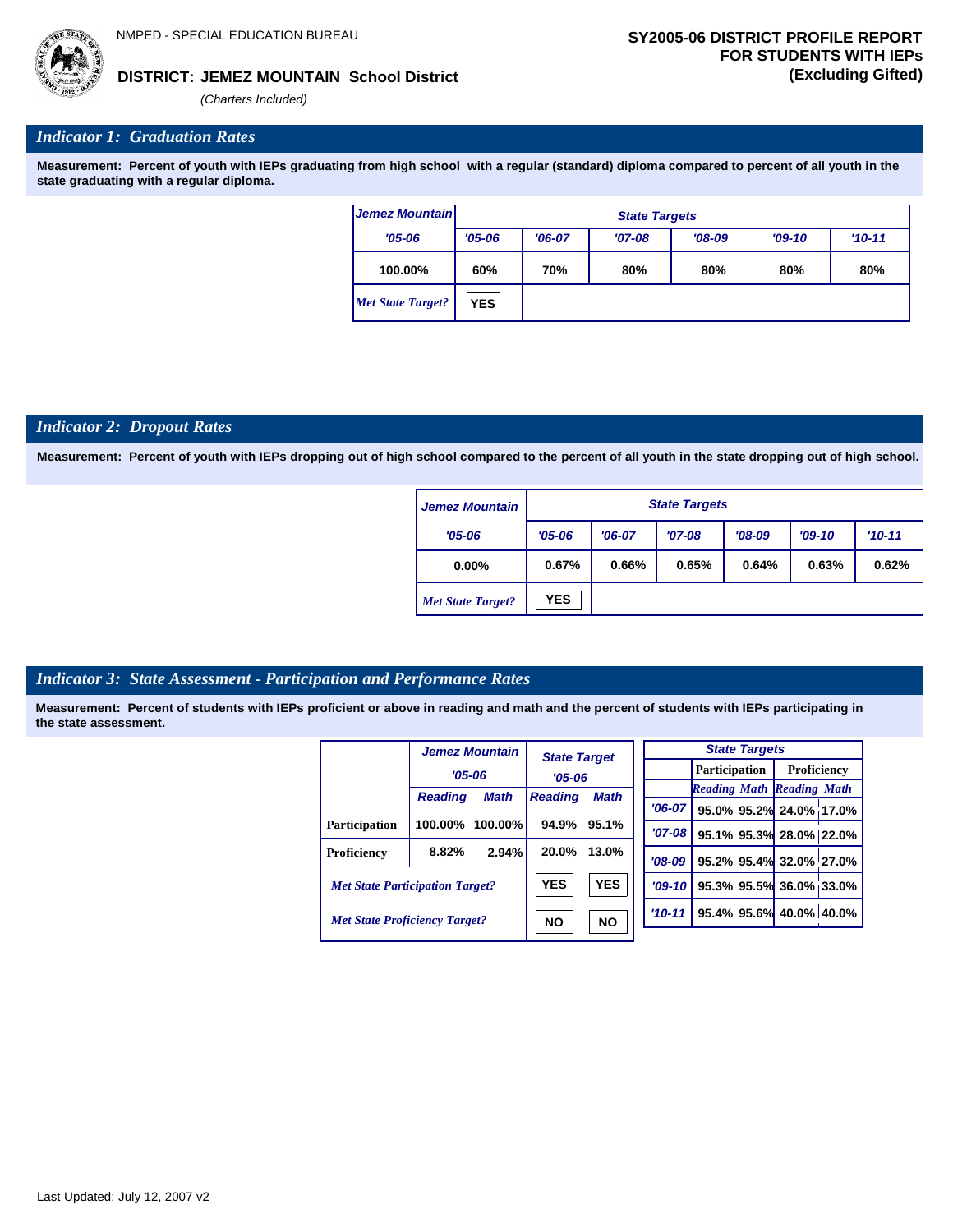

#### **JEMEZ MOUNTAIN School District DISTRICT: (Excluding Gifted)**

*(Charters Included)*

# *Indicator 4: Suspension and Expulsion (Ages 3-21)*

**Measurement A: Percent of students with IEPs identified as having a significant discrepancy in the rates of suspensions and expulsions for greater than 10 days in a school year compared to state target.**

*Less than 10 students are not identified and is indicated by "<10". Suspensions/Expulsions of three or less are not reported.*

| Jemez Mountain '05-06 |                         |                             |
|-----------------------|-------------------------|-----------------------------|
| <b>District Rate</b>  | <b>State</b><br>Average | <b>Met State</b><br>Target? |
| $0.00\%$              | 0.12%                   | <b>YES</b>                  |

*Note: New Mexico's definition of "significant discrepancy" is any LEA with a suspension rate equal to or above the state average with a positive difference in the number*  $\epsilon$ *students with IEPs suspended when compared to all students suspended.*

#### *Indicator 5: School Age Least Restrictive Environment (LRE)*

**Measurement: Percent of students with IEPs, ages 6 through 21 in three LRE settings compared to the state target.**

| <b>lemez Mountai</b>     |            |          |          | <b>State Targets</b> |          |            |
|--------------------------|------------|----------|----------|----------------------|----------|------------|
| $'05 - 06$               | $'05 - 06$ | $'06-07$ | $'07-08$ | $'08-09$             | $'09-10$ | $'10 - 11$ |
| 59.09%                   | 50%        | 54%      | 58%      | 62%                  | 66%      | 70%        |
| <b>Met Target?</b><br>5A | <b>YES</b> |          |          |                      |          |            |
|                          |            |          |          |                      |          |            |
| 4.55%                    | 20%        | 18.5%    | 17%      | 15.5%                | 14%      | 12.5%      |
| <b>Met Target?</b><br>5B | <b>YES</b> |          |          |                      |          |            |
| $0.00\%$                 | 2.02%      | 2.01%    | 2%       | 1.99%                | 1.98%    | 1.97%      |
| 5C Met Target?           | <b>YES</b> |          |          |                      |          |            |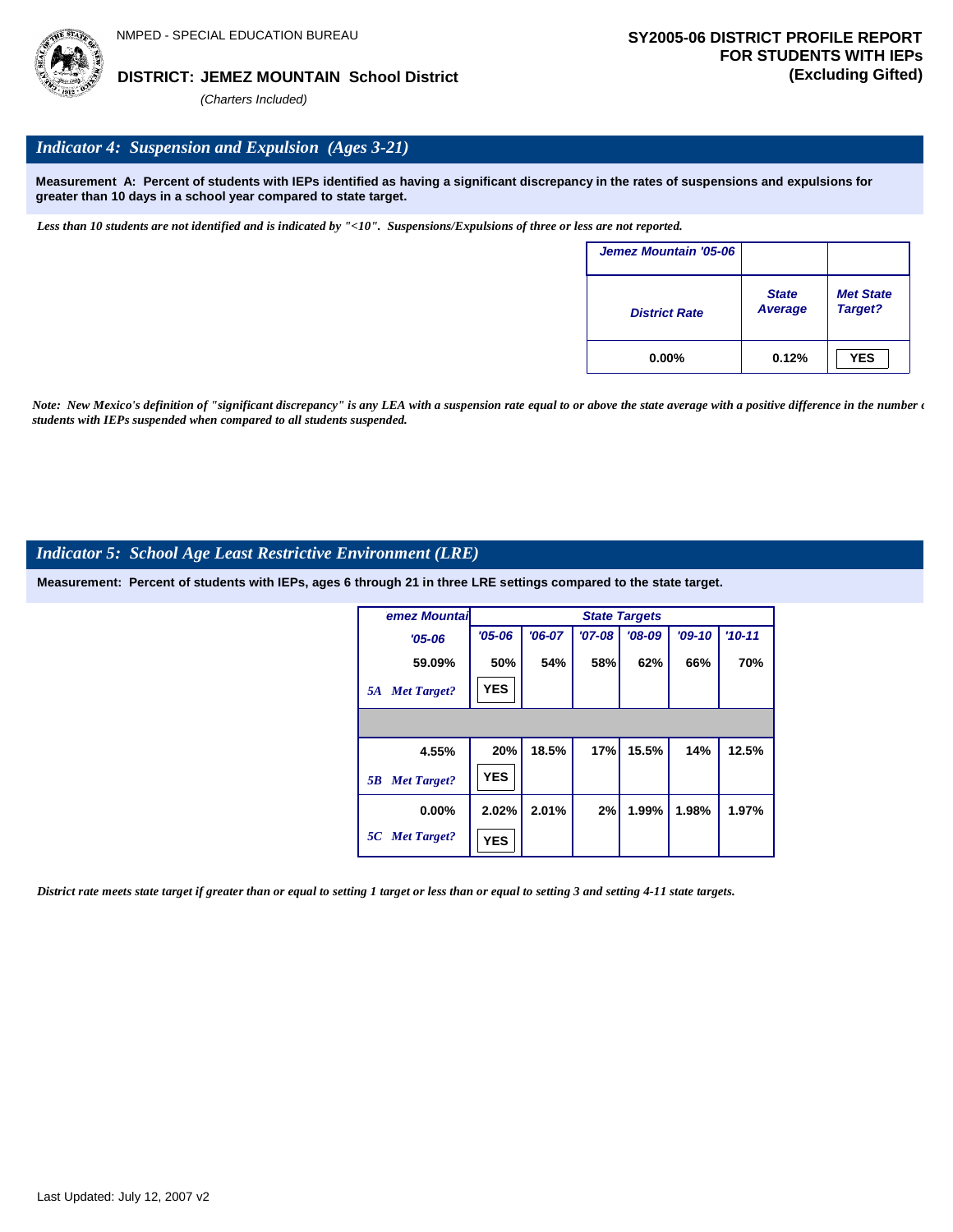# Last Updated: July 12, 2007 v2

#### **JEMEZ MOUNTAIN School District DISTRICT: (Excluding Gifted)**

*(Charters Included)*

# *Indicator 6: Preschool Age Least Restrictive Environment (LRE)*

**Measurement: Percent of preschool students with IEPs, ages 3 through 5 who received special education and related services in settings with typically developing peers compared to the state target.**

| <b>Jemez Mountair</b> |                   | <b>State Targets</b> |            |          |          |            |  |  |
|-----------------------|-------------------|----------------------|------------|----------|----------|------------|--|--|
| $'05 - 06$            | $'05 - 06$        | $'06-07$             | $'07 - 08$ | $'08-09$ | $'09-10$ | $'10 - 11$ |  |  |
| <b>6B</b> Met Target? | 56%<br><b>YES</b> | 58.8%                | $61.6\%$   | 64.4%    | 67.2%    | 70%        |  |  |

# *Indicator 12: Effective Transition (Part C to Part B)*

**Measurement: Percent of children referred by Part C prior to age 3, who are found eligible for Part B, and who have an IEP developed and implemented by their third birthdays.**

| <b>Jemez Mountair</b>    |            | '05-06   '06-07   '07-08   '08-09   '09-10   '10-11 |  |  |  |  |
|--------------------------|------------|-----------------------------------------------------|--|--|--|--|
| <b>State Targets</b>     |            | Cannot be less than 100%                            |  |  |  |  |
| <b>District Rate</b>     | 100.0%     |                                                     |  |  |  |  |
| <b>Met State Target?</b> | <b>YES</b> |                                                     |  |  |  |  |



*Charters Not Included*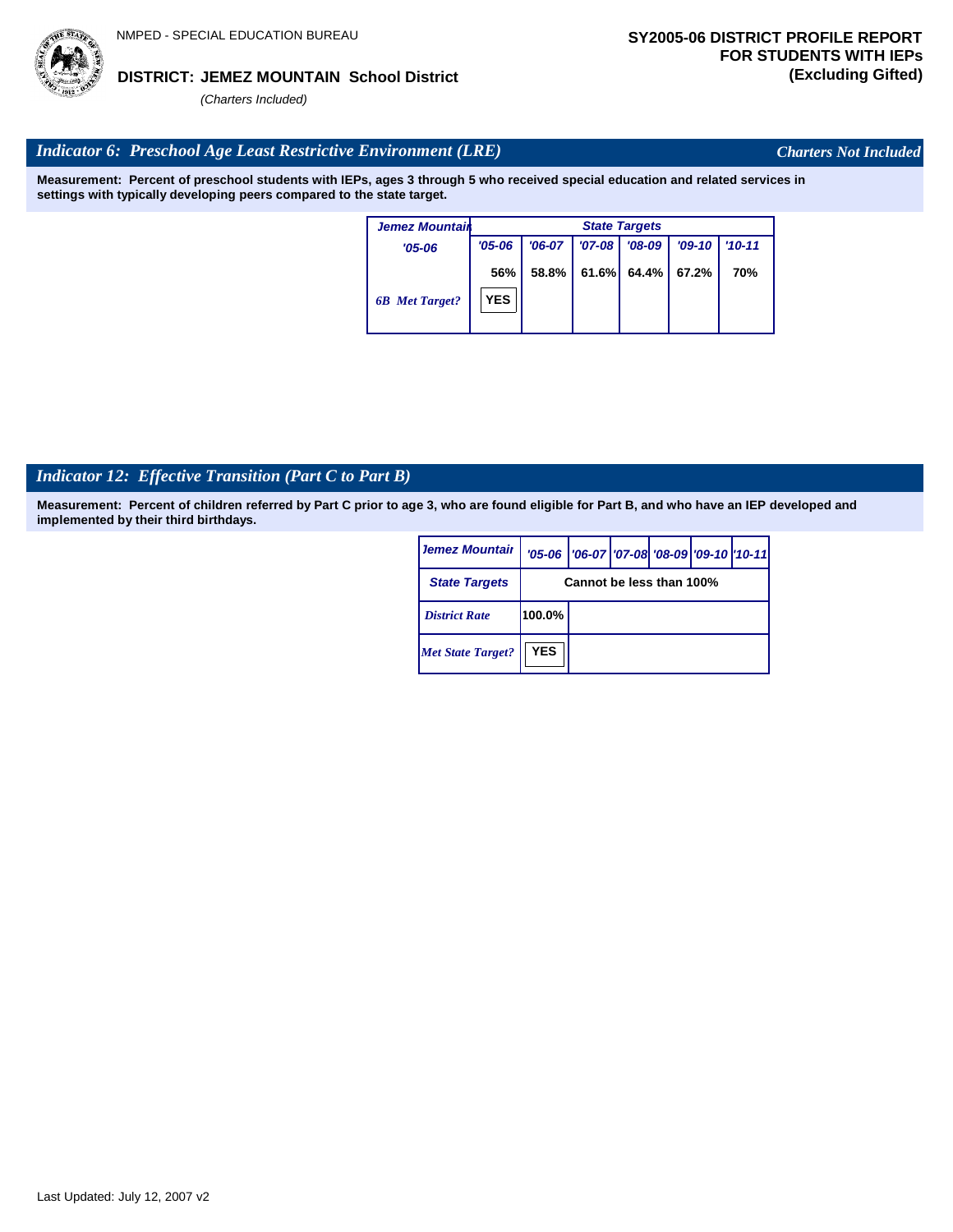

#### *Indicator 1: Graduation Rates*

**Measurement: Percent of youth with IEPs graduating from high school with a regular (standard) diploma compared to percent of all youth in the state graduating with a regular diploma.**

| <b>Portales</b>   |            | <b>State Targets</b>                         |  |  |  |  |  |  |  |
|-------------------|------------|----------------------------------------------|--|--|--|--|--|--|--|
| $'05 - 06$        | $'05 - 06$ | $'08-09$<br>$'09-10$<br>$'06-07$<br>$'07-08$ |  |  |  |  |  |  |  |
| 31.58%            | 60%        | 80%<br>70%<br>80%<br>80%<br>80%              |  |  |  |  |  |  |  |
| Met State Target? | <b>NO</b>  |                                              |  |  |  |  |  |  |  |

#### *Indicator 2: Dropout Rates*

**Measurement: Percent of youth with IEPs dropping out of high school compared to the percent of all youth in the state dropping out of high school.**

| <b>Portales</b>          |            | <b>State Targets</b>                                     |  |  |  |  |  |  |  |
|--------------------------|------------|----------------------------------------------------------|--|--|--|--|--|--|--|
| $'05 - 06$               | $'05 - 06$ | $'08-09$<br>$'07-08$<br>$'10-11$<br>$'06-07$<br>$'09-10$ |  |  |  |  |  |  |  |
| 0.53%                    | 0.67%      | 0.66%<br>0.65%<br>0.64%<br>0.63%<br>0.62%                |  |  |  |  |  |  |  |
| <b>Met State Target?</b> | <b>YES</b> |                                                          |  |  |  |  |  |  |  |

#### *Indicator 3: State Assessment - Participation and Performance Rates*

|                                        | <b>Portales</b> |             | <b>State Target</b>                       |            |           |                                  | <b>State Targets</b>   |                        |  |             |  |
|----------------------------------------|-----------------|-------------|-------------------------------------------|------------|-----------|----------------------------------|------------------------|------------------------|--|-------------|--|
|                                        | $'05 - 06$      |             | $'05-06$<br><b>Reading</b><br><b>Math</b> |            |           |                                  |                        | Participation          |  | Proficiency |  |
|                                        | <b>Reading</b>  | <b>Math</b> |                                           |            |           | <b>Reading Math Reading Math</b> |                        |                        |  |             |  |
|                                        |                 |             |                                           |            | $'06-07$  |                                  |                        | 95.0% 95.2% 24.0% 17.0 |  |             |  |
| <b>Participation</b>                   | 98.65%          | 98.21%      | 94.9%                                     | 95.1%      | $'07-08$  |                                  |                        | 95.1% 95.3% 28.0% 22.0 |  |             |  |
| Proficiency                            | 15.87%          | 12.17%      | 20.0%                                     | 13.0%      | $'08-09$  |                                  |                        | 95.2% 95.4% 32.0% 27.0 |  |             |  |
| <b>Met State Participation Target?</b> |                 |             | <b>YES</b>                                | <b>YES</b> | $'09-10'$ |                                  |                        | 95.3% 95.5% 36.0% 33.0 |  |             |  |
| <b>Met State Proficiency Target?</b>   |                 | <b>NO</b>   | <b>NO</b>                                 | $'10-11$   |           |                                  | 95.4% 95.6% 40.0% 40.0 |                        |  |             |  |

| <b>State Targets</b> |  |  |                                  |  |  |  |  |  |
|----------------------|--|--|----------------------------------|--|--|--|--|--|
|                      |  |  | Participation   Proficiency      |  |  |  |  |  |
|                      |  |  | <b>Reading Math Reading Math</b> |  |  |  |  |  |
|                      |  |  | '06-07 95.0% 95.2% 24.0% 17.0%   |  |  |  |  |  |
| $'07-08$             |  |  | 95.1% 95.3% 28.0% 22.0%          |  |  |  |  |  |
|                      |  |  | $708-09$ 95.2% 95.4% 32.0% 27.0% |  |  |  |  |  |
| $'09-10$             |  |  | 95.3% 95.5% 36.0% 33.0%          |  |  |  |  |  |
| $'10-11'$            |  |  | 95.4% 95.6% 40.0% 40.0%          |  |  |  |  |  |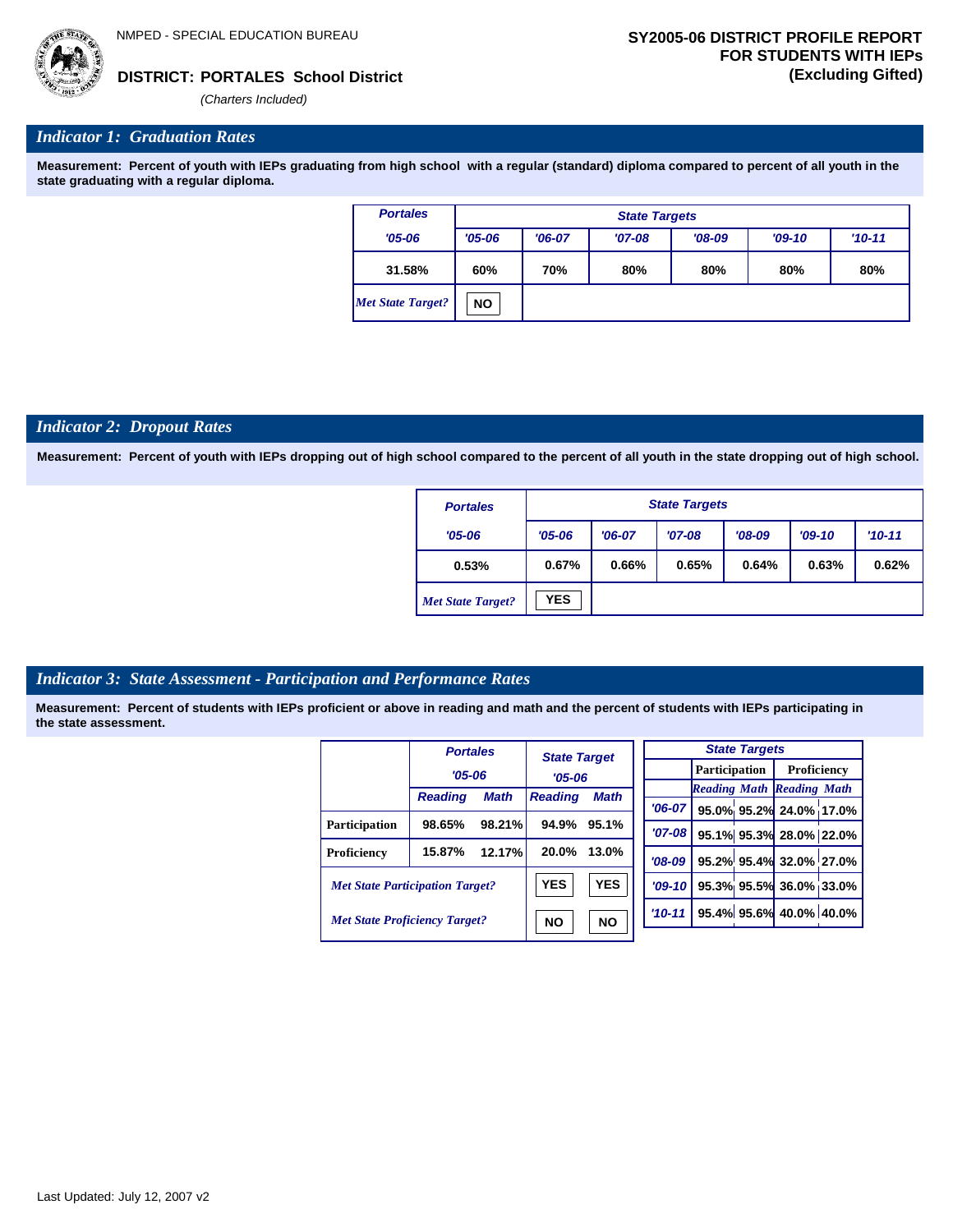

#### *Indicator 4: Suspension and Expulsion (Ages 3-21)*

**Measurement A: Percent of students with IEPs identified as having a significant discrepancy in the rates of suspensions and expulsions for greater than 10 days in a school year compared to state target.**

*Less than 10 students are not identified and is indicated by "<10". Suspensions/Expulsions of three or less are not reported.*

| Portales '05-06      |                                |                             |
|----------------------|--------------------------------|-----------------------------|
| <b>District Rate</b> | <b>State</b><br><b>Average</b> | <b>Met State</b><br>Target? |
| $0.00\%$             | 0.12%                          | <b>YES</b>                  |

*Note: New Mexico's definition of "significant discrepancy" is any LEA with a suspension rate equal to or above the state average with a positive difference in the number*  $\epsilon$ *students with IEPs suspended when compared to all students suspended.*

#### *Indicator 5: School Age Least Restrictive Environment (LRE)*

**Measurement: Percent of students with IEPs, ages 6 through 21 in three LRE settings compared to the state target.**

| <b>Portales</b>          |            | <b>State Targets</b> |            |          |          |          |  |  |  |  |
|--------------------------|------------|----------------------|------------|----------|----------|----------|--|--|--|--|
| $'05 - 06$               | $'05 - 06$ | $'06-07$             | $'07 - 08$ | $'08-09$ | $'09-10$ | $'10-11$ |  |  |  |  |
| 55.70%                   | 50%        | 54%                  | 58%        | 62%      | 66%      | 70%      |  |  |  |  |
| <b>Met Target?</b><br>5A | <b>YES</b> |                      |            |          |          |          |  |  |  |  |
|                          |            |                      |            |          |          |          |  |  |  |  |
| 17.22%                   | 20%        | 18.5%                | 17%        | 15.5%    | 14%      | 12.5%    |  |  |  |  |
| <b>Met Target?</b><br>5B | <b>YES</b> |                      |            |          |          |          |  |  |  |  |
| 0.51%                    | 2.02%      | 2.01%                | 2%         | 1.99%    | 1.98%    | 1.97%    |  |  |  |  |
| 5C Met Target?           | <b>YES</b> |                      |            |          |          |          |  |  |  |  |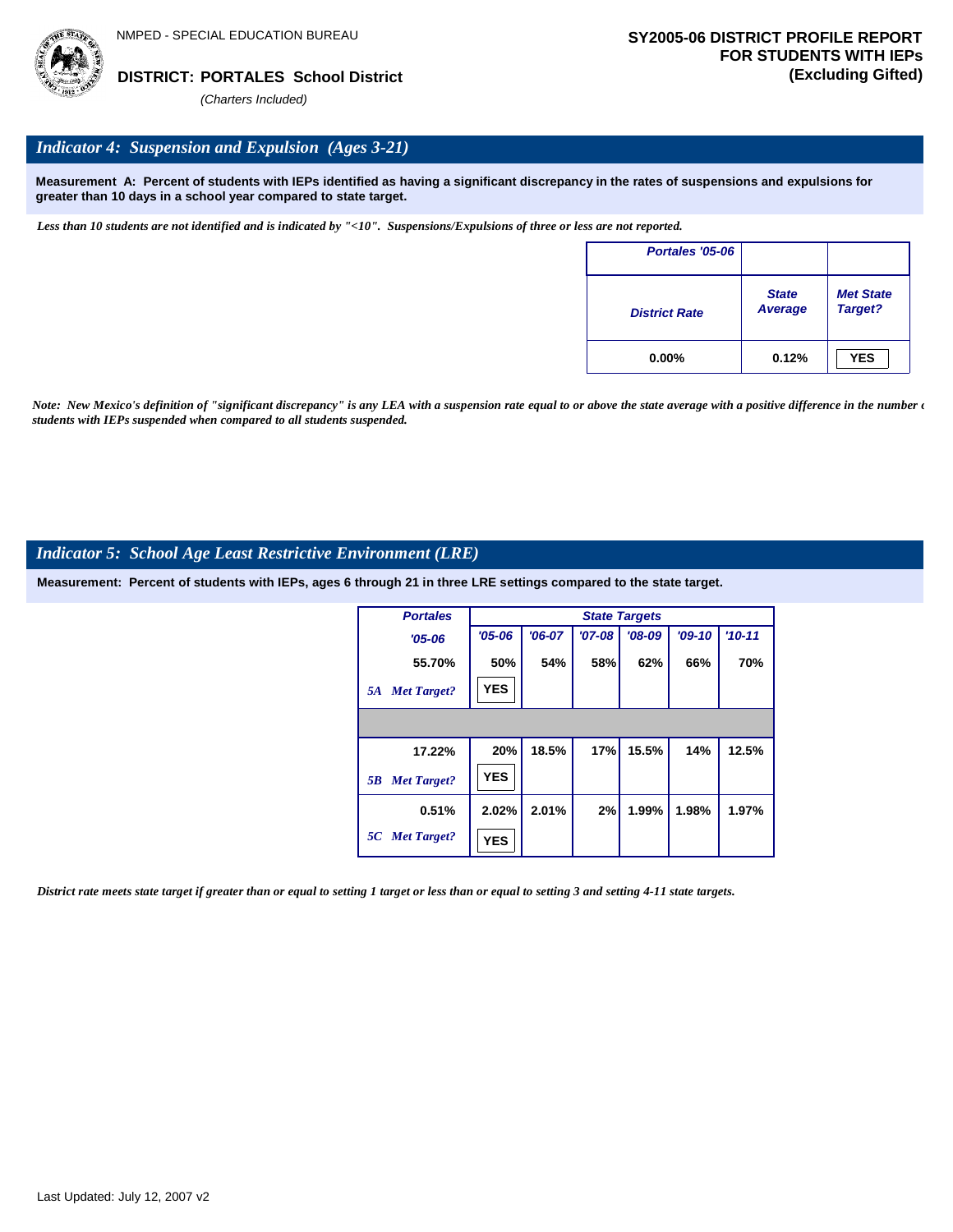

*Charters Not Included*

### *Indicator 6: Preschool Age Least Restrictive Environment (LRE)*

**Measurement: Percent of preschool students with IEPs, ages 3 through 5 who received special education and related services in settings with typically developing peers compared to the state target.**

| <b>Portales</b>       |            | <b>State Targets</b> |          |          |          |            |  |  |  |
|-----------------------|------------|----------------------|----------|----------|----------|------------|--|--|--|
| $'05 - 06$            | $'05 - 06$ | $'06-07$             | $'07-08$ | $'08-09$ | $'09-10$ | $'10 - 11$ |  |  |  |
| 91.67%                | 56%        | 58.8%                | 61.6%    | 64.4%    | 67.2%    | 70%        |  |  |  |
| <b>6B</b> Met Target? | <b>YES</b> |                      |          |          |          |            |  |  |  |

# *Indicator 12: Effective Transition (Part C to Part B)*

| <b>Portales</b>          |           | '05-06   '06-07   '07-08   '08-09   '09-10   '10-11 |  |  |
|--------------------------|-----------|-----------------------------------------------------|--|--|
| <b>State Targets</b>     |           | Cannot be less than 100%                            |  |  |
| <b>District Rate</b>     | 50.0%     |                                                     |  |  |
| <b>Met State Target?</b> | <b>NO</b> |                                                     |  |  |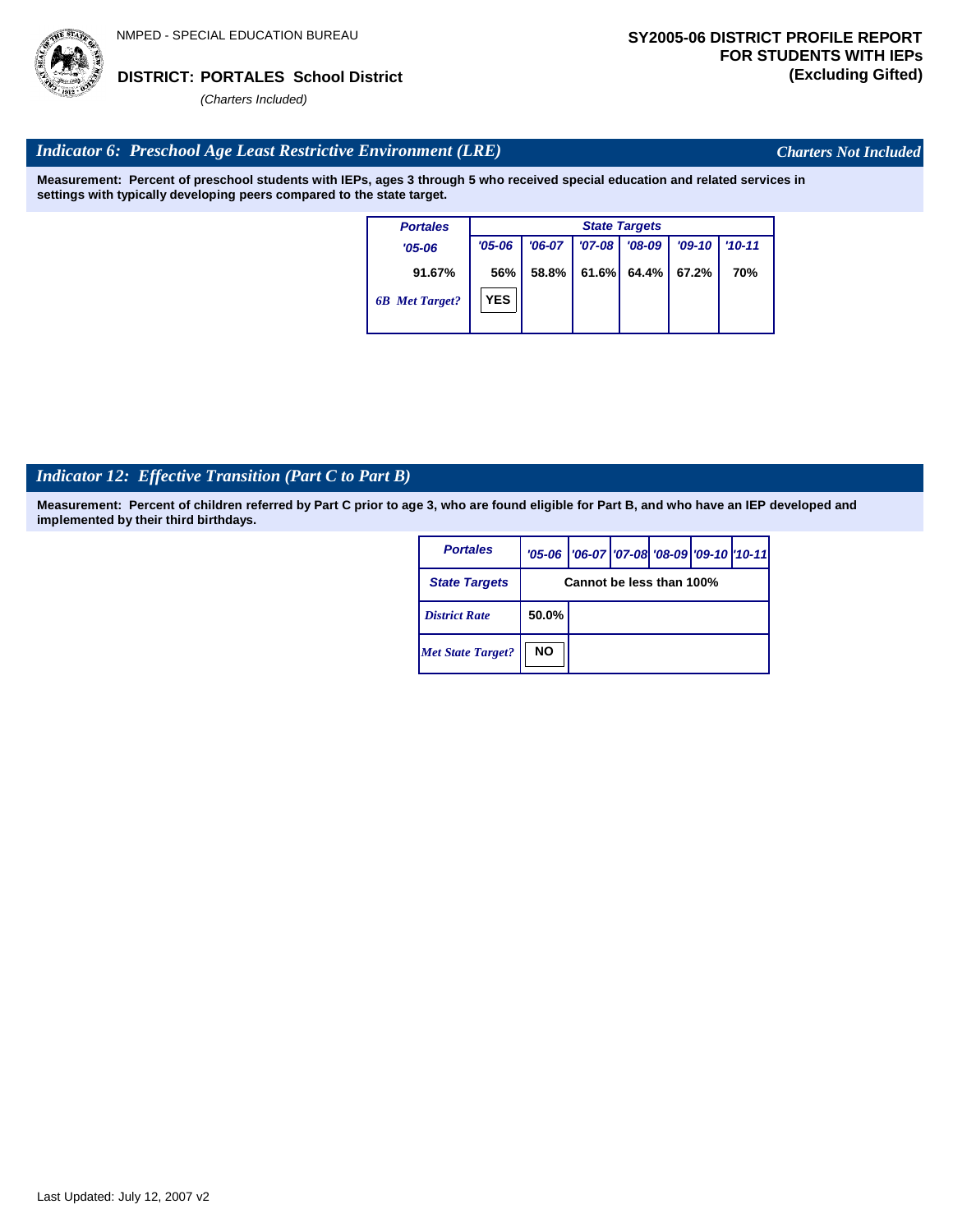

#### *Indicator 1: Graduation Rates*

**Measurement: Percent of youth with IEPs graduating from high school with a regular (standard) diploma compared to percent of all youth in the state graduating with a regular diploma.**

| <b>Elida</b>             | <b>State Targets</b> |                                 |          |          |          |            |  |  |
|--------------------------|----------------------|---------------------------------|----------|----------|----------|------------|--|--|
| $'05 - 06$               | $'05 - 06$           | $'06-07$                        | $'07-08$ | $'08-09$ | $'09-10$ | $'10 - 11$ |  |  |
| 100.00%                  | 60%                  | 80%<br>70%<br>80%<br>80%<br>80% |          |          |          |            |  |  |
| <b>Met State Target?</b> | <b>YES</b>           |                                 |          |          |          |            |  |  |

#### *Indicator 2: Dropout Rates*

**Measurement: Percent of youth with IEPs dropping out of high school compared to the percent of all youth in the state dropping out of high school.**

| <b>Elida</b>             |            | <b>State Targets</b>             |       |       |       |          |  |  |  |
|--------------------------|------------|----------------------------------|-------|-------|-------|----------|--|--|--|
| $'05 - 06$               | $'05 - 06$ | $'07-08$<br>$'06-07$<br>$'08-09$ |       |       |       | $'10-11$ |  |  |  |
| 2.08%                    | 0.67%      | 0.66%                            | 0.65% | 0.64% | 0.63% | 0.62%    |  |  |  |
| <b>Met State Target?</b> | <b>NO</b>  |                                  |       |       |       |          |  |  |  |

#### *Indicator 3: State Assessment - Participation and Performance Rates*

|                                        | <b>Elida</b>   |                        | <b>State Target</b> |             |                      |  | <b>State Targets</b>    |                                  |  |
|----------------------------------------|----------------|------------------------|---------------------|-------------|----------------------|--|-------------------------|----------------------------------|--|
|                                        | $'05 - 06$     |                        | $'05 - 06$          |             | <b>Participation</b> |  |                         | Proficiency                      |  |
|                                        |                |                        |                     |             |                      |  |                         | <b>Reading Math Reading Math</b> |  |
|                                        | <b>Reading</b> | <b>Math</b>            | <b>Reading</b>      | <b>Math</b> | $'06-07$             |  |                         | 95.0% 95.2% 24.0% 17.0           |  |
| <b>Participation</b>                   | 100.00%        | $100.00\%$             | 94.9%               | 95.1%       | $'07 - 08$           |  |                         |                                  |  |
|                                        |                |                        |                     |             |                      |  |                         | 95.1% 95.3% 28.0% 22.0           |  |
| Proficiency                            | 11.11%         | $11.11\%$              | 20.0%               | 13.0%       | $'08-09$             |  |                         | 95.2% 95.4% 32.0% 27.0           |  |
| <b>Met State Participation Target?</b> |                |                        | <b>YES</b>          | <b>YES</b>  | $'09-10$             |  |                         | 95.3% 95.5% 36.0% 33.0           |  |
| <b>Met State Proficiency Target?</b>   |                | <b>NO</b><br><b>NO</b> |                     | $'10 - 11$  |                      |  | 95.4% 95.6% 40.0% 40.0% |                                  |  |
|                                        |                |                        |                     |             |                      |  |                         |                                  |  |

|            | <b>State Targets</b>              |  |                                  |  |  |  |  |  |
|------------|-----------------------------------|--|----------------------------------|--|--|--|--|--|
|            |                                   |  | <b>Participation</b> Proficiency |  |  |  |  |  |
|            | <b>Reading Math Reading Math</b>  |  |                                  |  |  |  |  |  |
|            | $706-07$ 95.0% 95.2% 24.0% 17.0%  |  |                                  |  |  |  |  |  |
| $'07 - 08$ | 95.1% 95.3% 28.0% 22.0%           |  |                                  |  |  |  |  |  |
|            | '08-09 95.2% 95.4% 32.0% 27.0%    |  |                                  |  |  |  |  |  |
|            | $ 09-10 $ 95.3% 95.5% 36.0% 33.0% |  |                                  |  |  |  |  |  |
|            | $10-11$ 95.4% 95.6% 40.0% 40.0%   |  |                                  |  |  |  |  |  |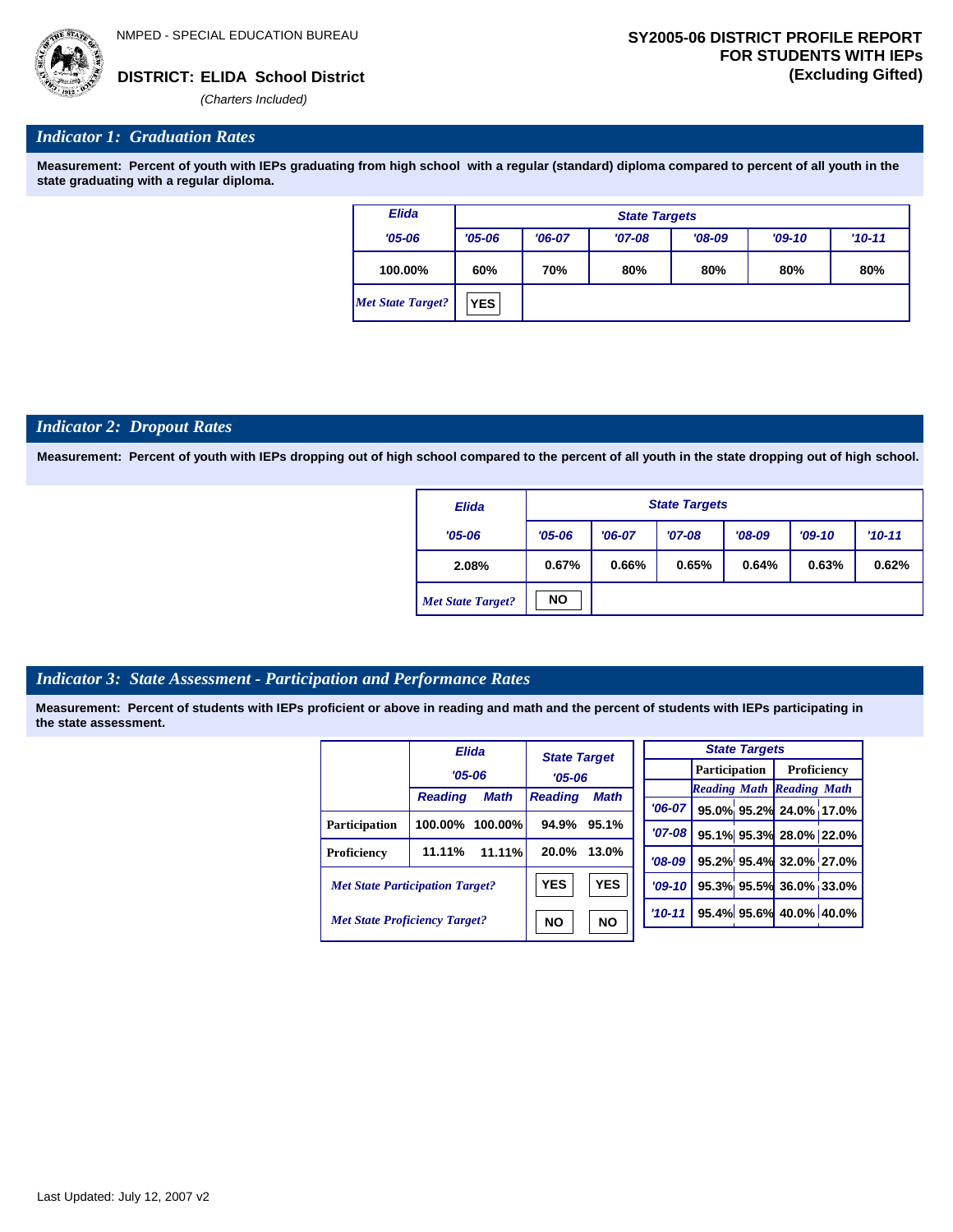

#### *Indicator 4: Suspension and Expulsion (Ages 3-21)*

**Measurement A: Percent of students with IEPs identified as having a significant discrepancy in the rates of suspensions and expulsions for greater than 10 days in a school year compared to state target.**

*Less than 10 students are not identified and is indicated by "<10". Suspensions/Expulsions of three or less are not reported.*

| <b>Elida '05-06</b>  |                         |                             |
|----------------------|-------------------------|-----------------------------|
| <b>District Rate</b> | <b>State</b><br>Average | <b>Met State</b><br>Target? |
| $0.00\%$             | 0.12%                   | <b>YES</b>                  |

*Note: New Mexico's definition of "significant discrepancy" is any LEA with a suspension rate equal to or above the state average with a positive difference in the number*  $\epsilon$ *students with IEPs suspended when compared to all students suspended.*

#### *Indicator 5: School Age Least Restrictive Environment (LRE)*

**Measurement: Percent of students with IEPs, ages 6 through 21 in three LRE settings compared to the state target.**

| <b>Elida</b>             |            |          |          | <b>State Targets</b> |          |            |
|--------------------------|------------|----------|----------|----------------------|----------|------------|
| $'05 - 06$               | $'05 - 06$ | $'06-07$ | $'07-08$ | $'08-09$             | $'09-10$ | $'10 - 11$ |
| 100.00%                  | 50%        | 54%      | 58%      | 62%                  | 66%      | 70%        |
| <b>Met Target?</b><br>5A | <b>YES</b> |          |          |                      |          |            |
|                          |            |          |          |                      |          |            |
| 0.00%                    | 20%        | 18.5%    | 17%      | 15.5%                | 14%      | 12.5%      |
| <b>Met Target?</b><br>5B | <b>YES</b> |          |          |                      |          |            |
| $0.00\%$                 | 2.02%      | 2.01%    | 2%       | 1.99%                | 1.98%    | 1.97%      |
| 5C Met Target?           | <b>YES</b> |          |          |                      |          |            |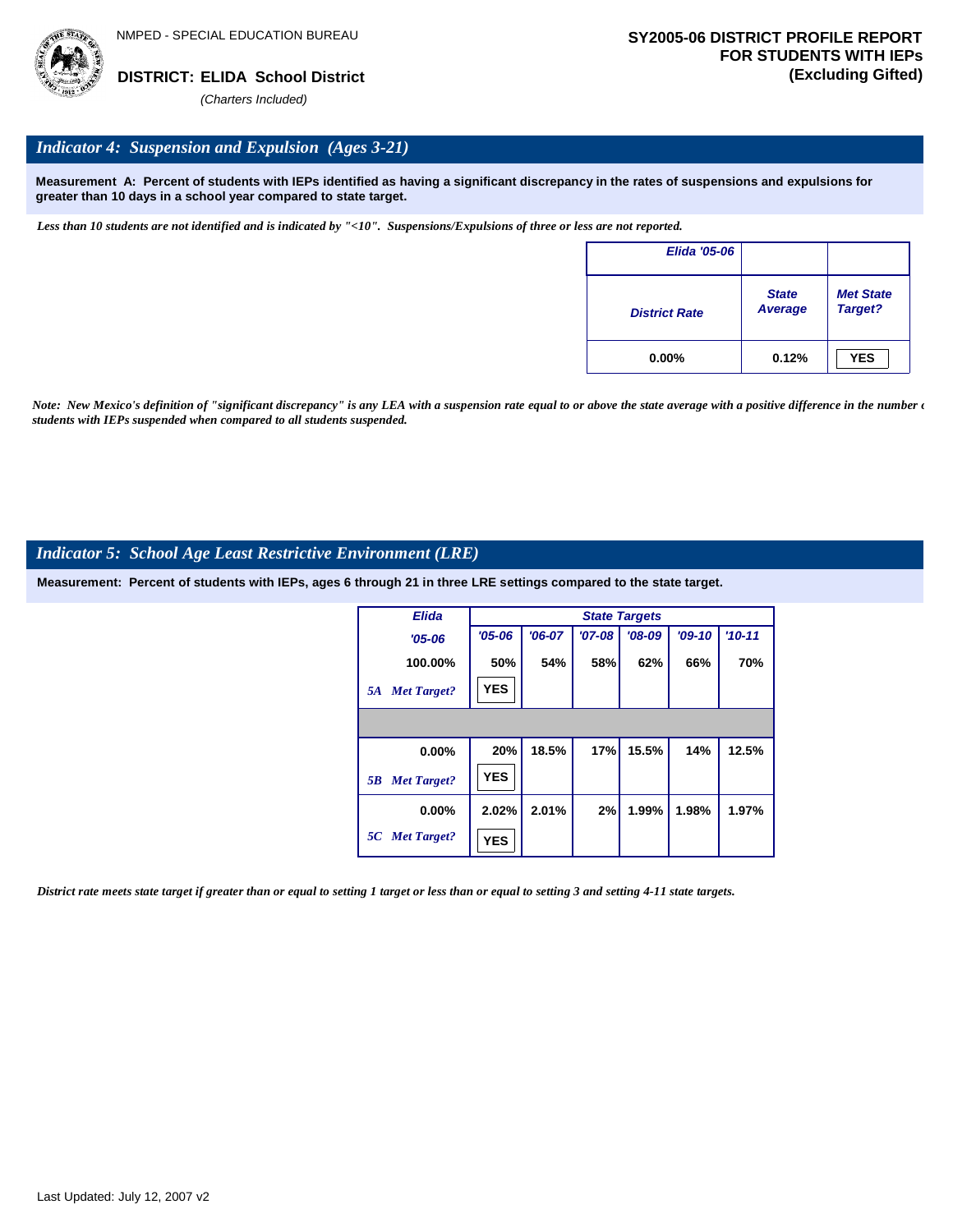

*Charters Not Included*

### *Indicator 6: Preschool Age Least Restrictive Environment (LRE)*

**Measurement: Percent of preschool students with IEPs, ages 3 through 5 who received special education and related services in settings with typically developing peers compared to the state target.**

| Elida                 |            |          |          | <b>State Targets</b> |          |            |
|-----------------------|------------|----------|----------|----------------------|----------|------------|
| $'05 - 06$            | $'05 - 06$ | $'06-07$ | $'07-08$ | $'08-09$             | $'09-10$ | $'10 - 11$ |
| 30.00%                | 56%        | 58.8%    | 61.6%    | 64.4%                | 67.2%    | 70%        |
| <b>6B</b> Met Target? | NΟ         |          |          |                      |          |            |

# *Indicator 12: Effective Transition (Part C to Part B)*

| Elida                    |                          | '05-06   '06-07   '07-08   '08-09   '09-10   '10-11 |  |  |  |  |  |  |
|--------------------------|--------------------------|-----------------------------------------------------|--|--|--|--|--|--|
| <b>State Targets</b>     | Cannot be less than 100% |                                                     |  |  |  |  |  |  |
| <b>District Rate</b>     | 100.0%                   |                                                     |  |  |  |  |  |  |
| <b>Met State Target?</b> | <b>YES</b>               |                                                     |  |  |  |  |  |  |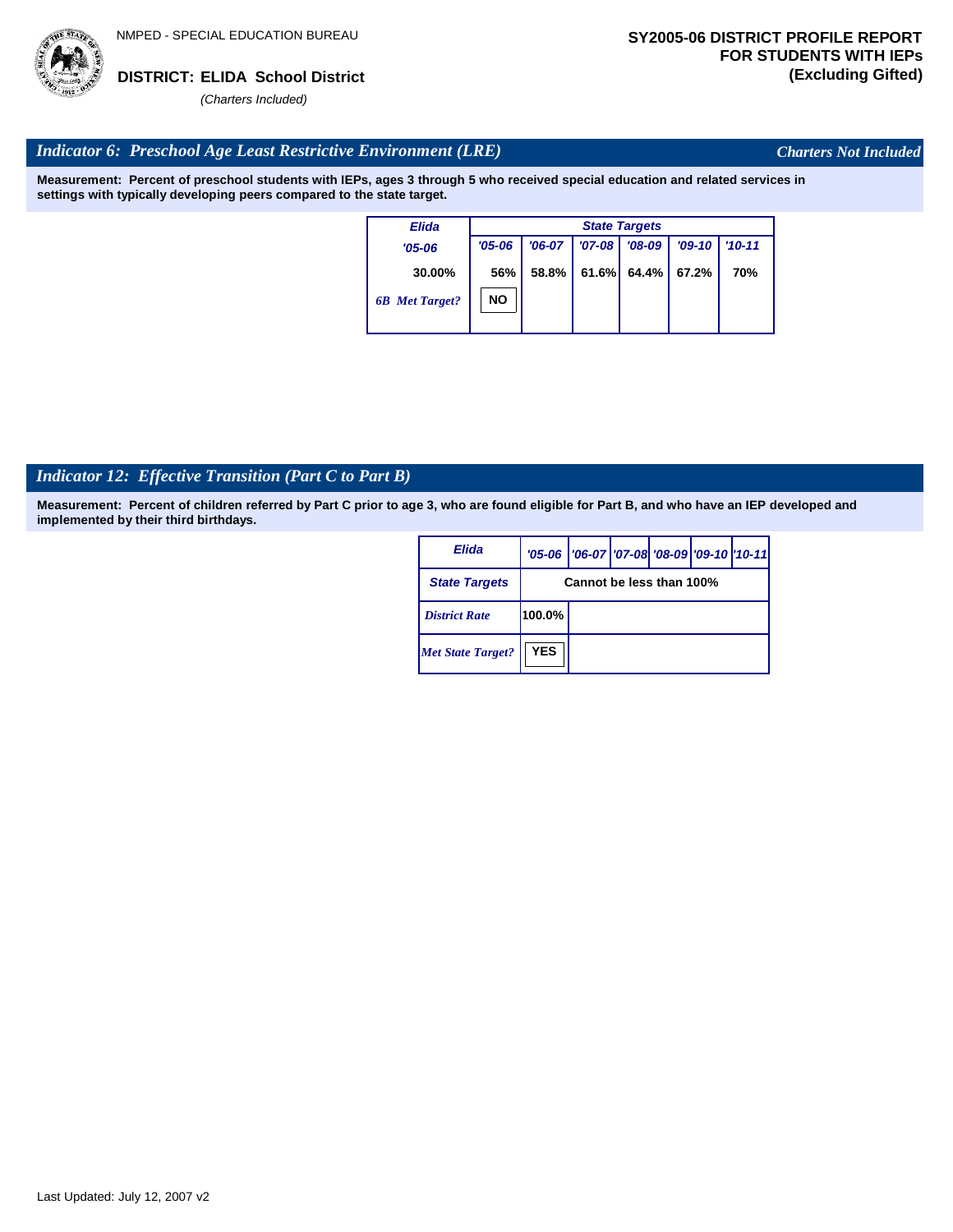

#### *Indicator 1: Graduation Rates*

**Measurement: Percent of youth with IEPs graduating from high school with a regular (standard) diploma compared to percent of all youth in the state graduating with a regular diploma.**

| <b>Floyd</b>             |            | <b>State Targets</b> |          |          |          |          |  |  |  |  |  |  |
|--------------------------|------------|----------------------|----------|----------|----------|----------|--|--|--|--|--|--|
| $'05 - 06$               | $'05 - 06$ | $'06-07$             | $'07-08$ | $'08-09$ | $'09-10$ | $'10-11$ |  |  |  |  |  |  |
| 100.00%                  | 60%        | 70%                  | 80%      | 80%      | 80%      | 80%      |  |  |  |  |  |  |
| <b>Met State Target?</b> | <b>YES</b> |                      |          |          |          |          |  |  |  |  |  |  |

#### *Indicator 2: Dropout Rates*

**Measurement: Percent of youth with IEPs dropping out of high school compared to the percent of all youth in the state dropping out of high school.**

| <b>Floyd</b>             | <b>State Targets</b>   |  |          |          |       |          |  |  |  |  |
|--------------------------|------------------------|--|----------|----------|-------|----------|--|--|--|--|
| $'05 - 06$               | $'05 - 06$<br>$'06-07$ |  | $'07-08$ | $'08-09$ |       | $'10-11$ |  |  |  |  |
| 1.35%                    | 0.67%<br>0.66%         |  | 0.65%    | 0.64%    | 0.63% | 0.62%    |  |  |  |  |
| <b>Met State Target?</b> | <b>NO</b>              |  |          |          |       |          |  |  |  |  |

#### *Indicator 3: State Assessment - Participation and Performance Rates*

|                                        |                | <b>Floyd</b> | <b>State Target</b> |            |  |          |                      | <b>State Targets</b> |                                  |  |
|----------------------------------------|----------------|--------------|---------------------|------------|--|----------|----------------------|----------------------|----------------------------------|--|
|                                        | $'05 - 06$     |              | $'05 - 06$          |            |  |          | <b>Participation</b> |                      | Proficiency                      |  |
|                                        |                |              |                     |            |  |          |                      |                      | <b>Reading Math Reading Math</b> |  |
|                                        | <b>Reading</b> | <b>Math</b>  | <b>Reading</b>      | Math       |  | $'06-07$ |                      |                      | 95.0% 95.2% 24.0% 17.0%          |  |
| Participation                          | 100.00%        | 100.00%      | 94.9%               | 95.1%      |  | '07-08 l |                      |                      | 95.1% 95.3% 28.0% 22.0%          |  |
| Proficiency                            | 16.67%         | 13.33%       | 20.0%               | 13.0%      |  | $'08-09$ |                      |                      | 95.2% 95.4% 32.0% 27.0%          |  |
| <b>Met State Participation Target?</b> |                |              | <b>YES</b>          | <b>YES</b> |  | $'09-10$ |                      |                      | 95.3% 95.5% 36.0% 33.0%          |  |
| <b>Met State Proficiency Target?</b>   |                |              | <b>NO</b>           | <b>YES</b> |  | $'10-11$ |                      |                      | 95.4% 95.6% 40.0% 40.0%          |  |
|                                        |                |              |                     |            |  |          |                      |                      |                                  |  |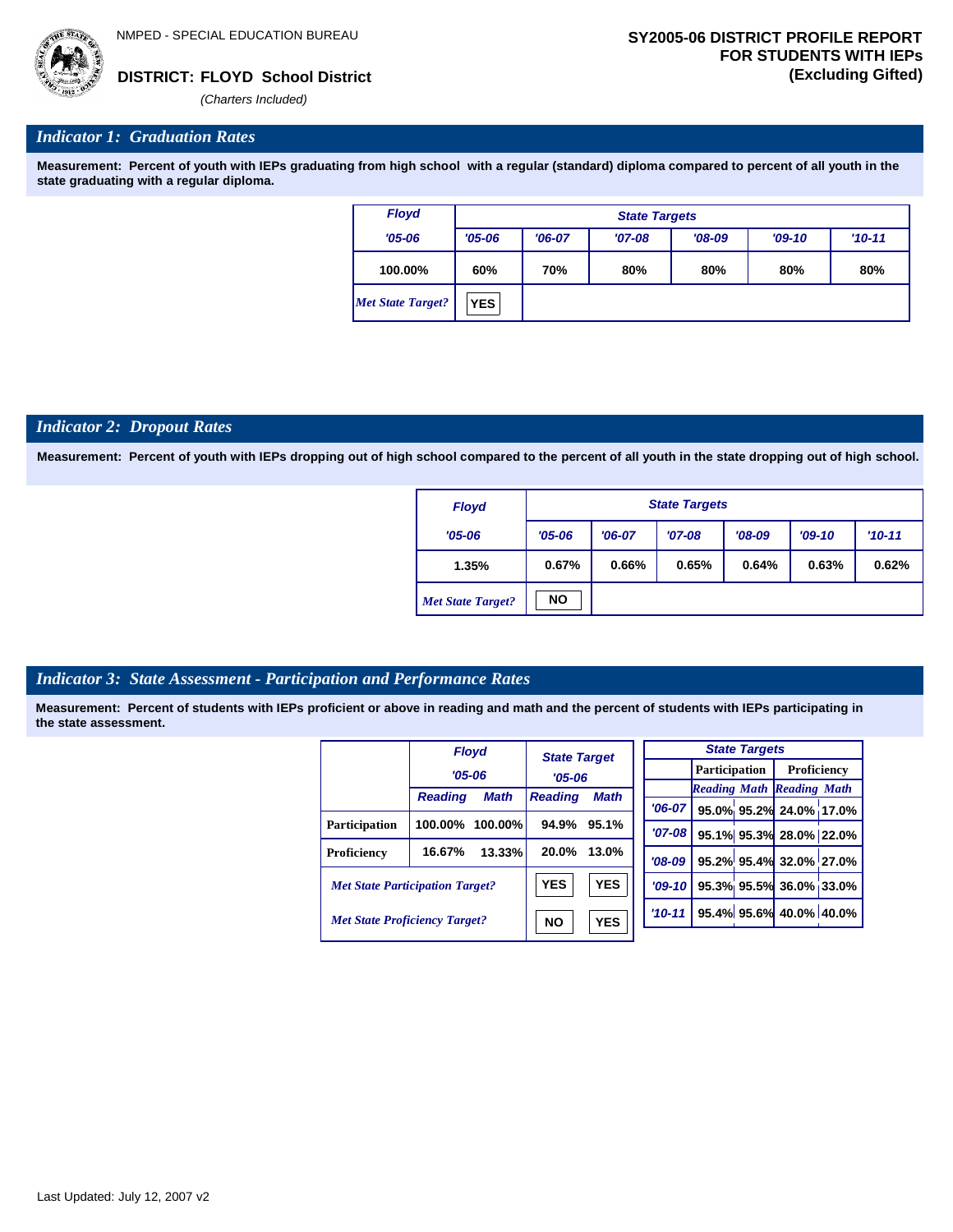

#### *Indicator 4: Suspension and Expulsion (Ages 3-21)*

**Measurement A: Percent of students with IEPs identified as having a significant discrepancy in the rates of suspensions and expulsions for greater than 10 days in a school year compared to state target.**

*Less than 10 students are not identified and is indicated by "<10". Suspensions/Expulsions of three or less are not reported.*

| <b>Floyd '05-06</b>  |                         |                             |
|----------------------|-------------------------|-----------------------------|
| <b>District Rate</b> | <b>State</b><br>Average | <b>Met State</b><br>Target? |
| $0.00\%$             | 0.12%                   | <b>YES</b>                  |

*Note: New Mexico's definition of "significant discrepancy" is any LEA with a suspension rate equal to or above the state average with a positive difference in the number*  $\epsilon$ *students with IEPs suspended when compared to all students suspended.*

#### *Indicator 5: School Age Least Restrictive Environment (LRE)*

**Measurement: Percent of students with IEPs, ages 6 through 21 in three LRE settings compared to the state target.**

| <b>Floyd</b>             |            |          |          | <b>State Targets</b> |          |            |
|--------------------------|------------|----------|----------|----------------------|----------|------------|
| $'05 - 06$               | $'05 - 06$ | $'06-07$ | $'07-08$ | $'08-09$             | $'09-10$ | $'10 - 11$ |
| 80.85%                   | 50%        | 54%      | 58%      | 62%                  | 66%      | 70%        |
| <b>Met Target?</b><br>5A | <b>YES</b> |          |          |                      |          |            |
|                          |            |          |          |                      |          |            |
| 2.13%                    | 20%        | 18.5%    | 17%      | 15.5%                | 14%      | 12.5%      |
| <b>Met Target?</b><br>5B | <b>YES</b> |          |          |                      |          |            |
| $0.00\%$                 | 2.02%      | 2.01%    | 2%       | 1.99%                | 1.98%    | 1.97%      |
| 5C Met Target?           | <b>YES</b> |          |          |                      |          |            |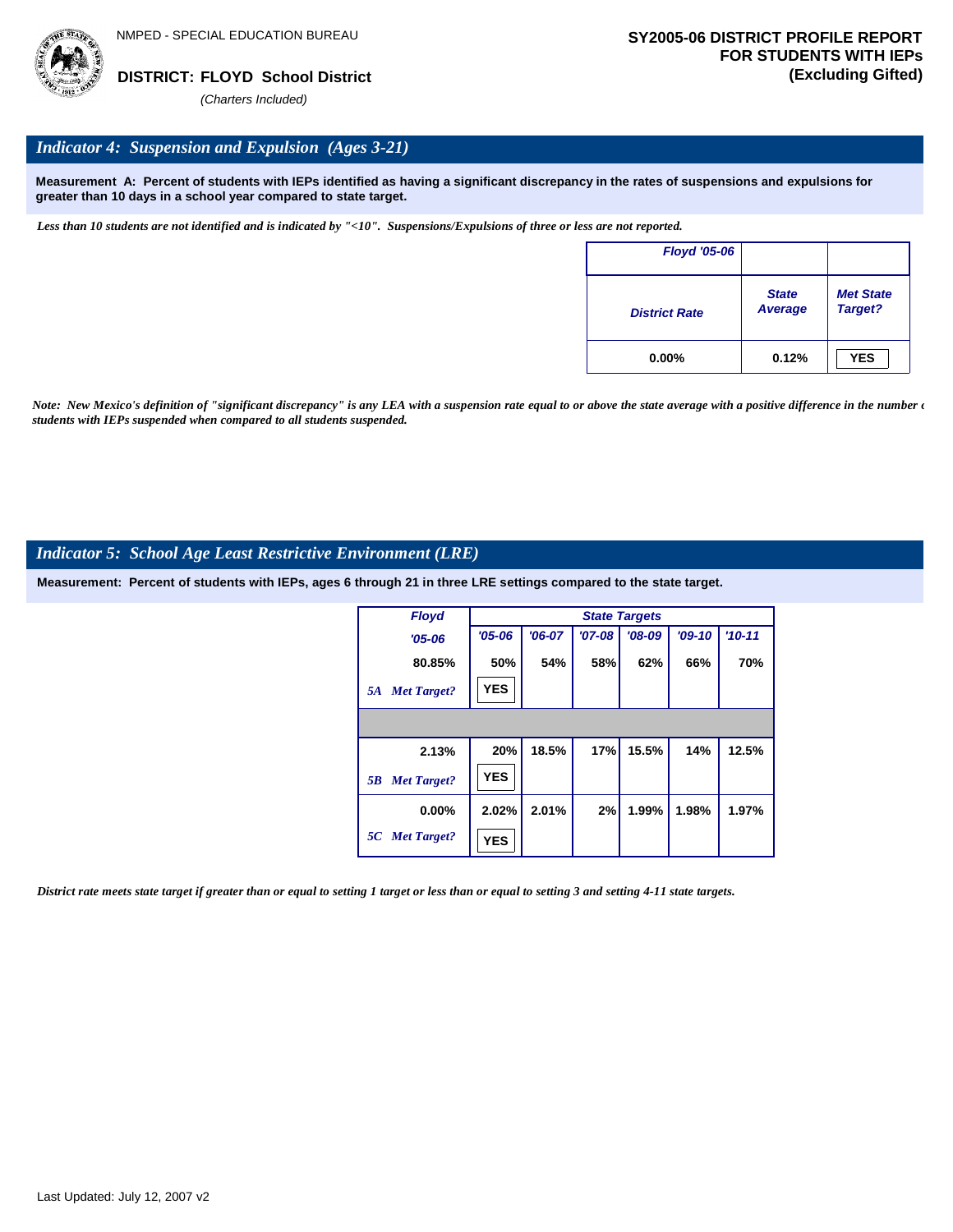

*Charters Not Included*

#### *Indicator 6: Preschool Age Least Restrictive Environment (LRE)*

**Measurement: Percent of preschool students with IEPs, ages 3 through 5 who received special education and related services in settings with typically developing peers compared to the state target.**

| <b>Floyd</b>          |            | <b>State Targets</b> |          |                |          |            |  |  |  |  |  |
|-----------------------|------------|----------------------|----------|----------------|----------|------------|--|--|--|--|--|
| $'05 - 06$            | $'05 - 06$ | $'06-07$             | $'07-08$ | $'08-09$       | $'09-10$ | $'10 - 11$ |  |  |  |  |  |
| 40.00%                | 56%        | 58.8%                |          | $61.6\%$ 64.4% | 67.2%    | 70%        |  |  |  |  |  |
| <b>6B</b> Met Target? | NΟ         |                      |          |                |          |            |  |  |  |  |  |

# *Indicator 12: Effective Transition (Part C to Part B)*

| Floyd                    |            | '05-06   '06-07   '07-08   '08-09   '09-10   '10-11 |  |  |  |  |  |  |
|--------------------------|------------|-----------------------------------------------------|--|--|--|--|--|--|
| <b>State Targets</b>     |            | Cannot be less than 100%                            |  |  |  |  |  |  |
| <b>District Rate</b>     | 100.0%     |                                                     |  |  |  |  |  |  |
| <b>Met State Target?</b> | <b>YES</b> |                                                     |  |  |  |  |  |  |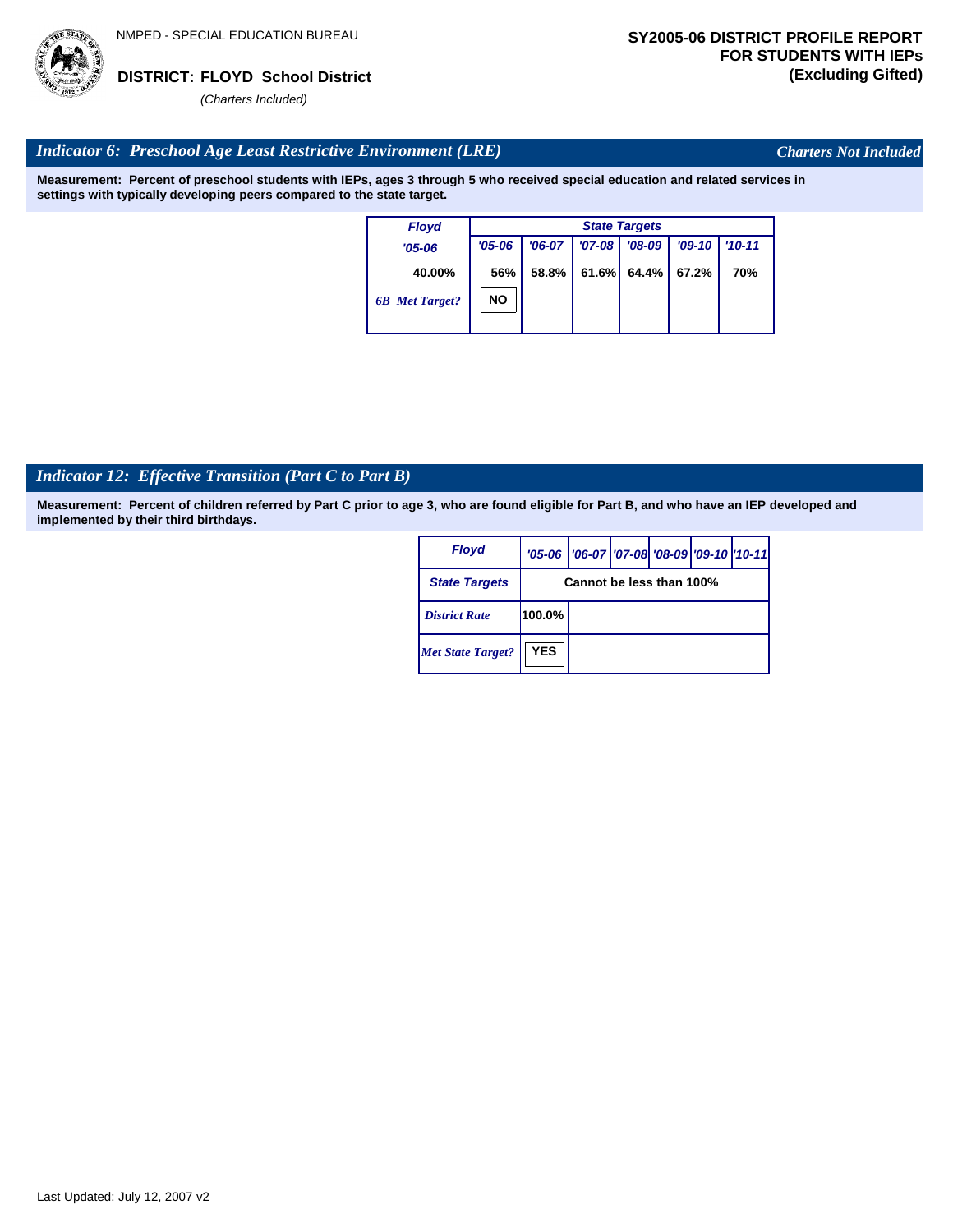

#### *Indicator 1: Graduation Rates*

**Measurement: Percent of youth with IEPs graduating from high school with a regular (standard) diploma compared to percent of all youth in the state graduating with a regular diploma.**

| <b>Dora</b>              |            | <b>State Targets</b> |          |          |          |          |  |  |  |  |  |
|--------------------------|------------|----------------------|----------|----------|----------|----------|--|--|--|--|--|
| $'05 - 06$               | $'05 - 06$ | $'06-07$             | $'07-08$ | $'08-09$ | $'09-10$ | $'10-11$ |  |  |  |  |  |
| 100.00%                  | 60%        | 70%                  | 80%      | 80%      | 80%      | 80%      |  |  |  |  |  |
| <b>Met State Target?</b> | <b>YES</b> |                      |          |          |          |          |  |  |  |  |  |

#### *Indicator 2: Dropout Rates*

**Measurement: Percent of youth with IEPs dropping out of high school compared to the percent of all youth in the state dropping out of high school.**

| <b>Dora</b>              |                        | <b>State Targets</b> |          |          |       |          |  |  |  |  |  |
|--------------------------|------------------------|----------------------|----------|----------|-------|----------|--|--|--|--|--|
| $'05 - 06$               | $'05 - 06$<br>$'06-07$ |                      | $'07-08$ | $'08-09$ |       | $'10-11$ |  |  |  |  |  |
| $0.00\%$                 | 0.67%<br>0.66%         |                      | 0.65%    | 0.64%    | 0.63% | 0.62%    |  |  |  |  |  |
| <b>Met State Target?</b> | <b>YES</b>             |                      |          |          |       |          |  |  |  |  |  |

#### *Indicator 3: State Assessment - Participation and Performance Rates*

|                                        | <b>Dora</b>    |             | <b>State Target</b> |             |          |          |                      | <b>State Targets</b>    |                                  |  |
|----------------------------------------|----------------|-------------|---------------------|-------------|----------|----------|----------------------|-------------------------|----------------------------------|--|
|                                        | $'05 - 06$     |             |                     |             |          |          | <b>Participation</b> |                         | Proficiency                      |  |
|                                        |                |             | $'05 - 06$          |             |          |          |                      |                         | <b>Reading Math Reading Math</b> |  |
|                                        | <b>Reading</b> | <b>Math</b> | <b>Reading</b>      | <b>Math</b> |          | $'06-07$ |                      |                         | 95.0% 95.2% 24.0% 17.0%          |  |
| Participation                          | 100.00%        | $100.00\%$  | 94.9%               | 95.1%       |          |          |                      |                         |                                  |  |
|                                        |                |             |                     |             |          | $'07-08$ |                      |                         | 95.1% 95.3% 28.0% 22.0%          |  |
| Proficiency                            | 30.00%         | 30.00%      | 20.0%<br>13.0%      |             | $'08-09$ |          |                      | 95.2% 95.4% 32.0% 27.0% |                                  |  |
| <b>Met State Participation Target?</b> |                |             | <b>YES</b>          | <b>YES</b>  |          | $'09-10$ |                      |                         | 95.3% 95.5% 36.0% 33.0%          |  |
| <b>Met State Proficiency Target?</b>   |                |             | <b>YES</b>          | <b>YES</b>  |          | $'10-11$ |                      |                         | 95.4% 95.6% 40.0% 40.0%          |  |
|                                        |                |             |                     |             |          |          |                      |                         |                                  |  |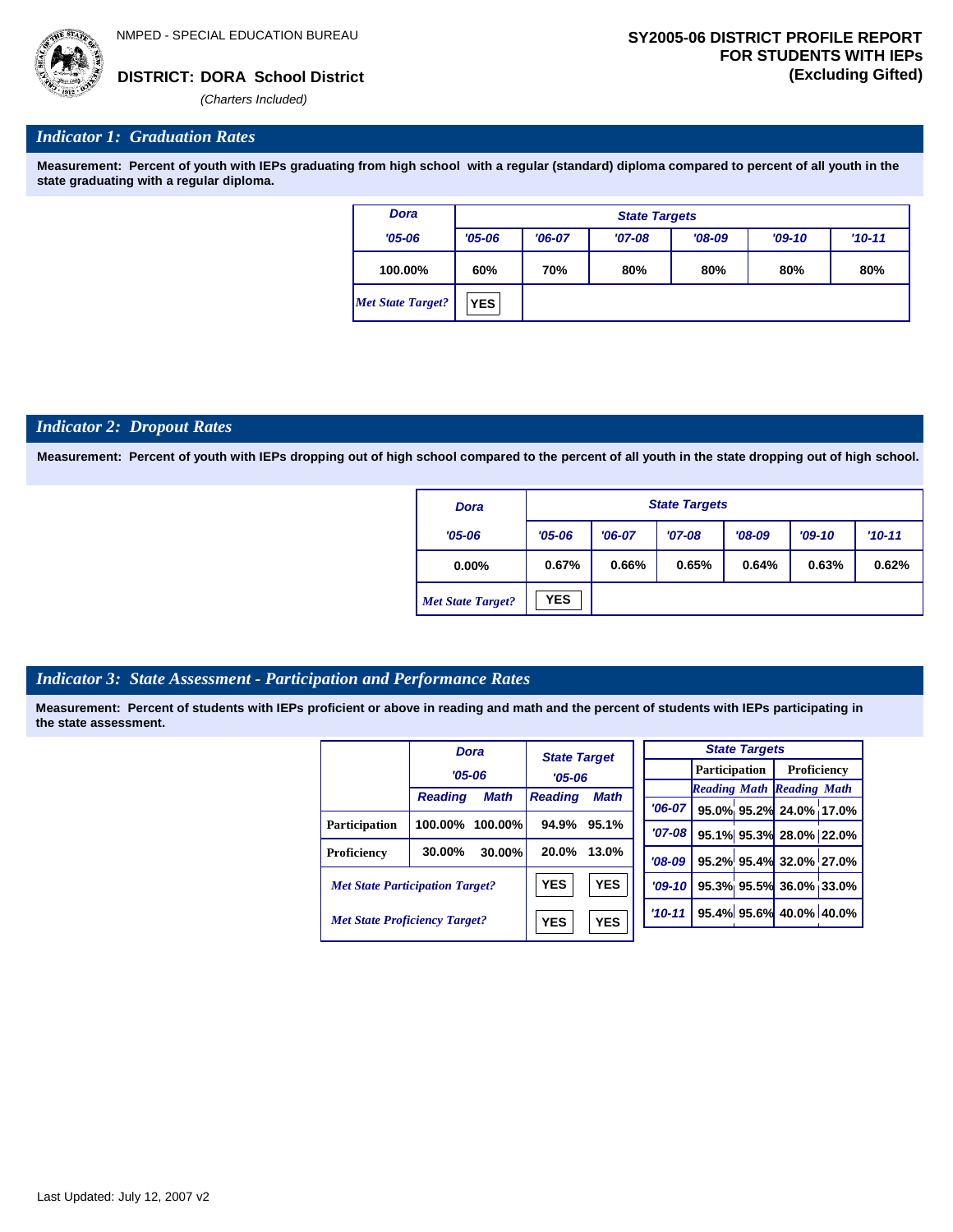

#### *Indicator 4: Suspension and Expulsion (Ages 3-21)*

**Measurement A: Percent of students with IEPs identified as having a significant discrepancy in the rates of suspensions and expulsions for greater than 10 days in a school year compared to state target.**

*Less than 10 students are not identified and is indicated by "<10". Suspensions/Expulsions of three or less are not reported.*

| Dora '05-06          |                         |                             |
|----------------------|-------------------------|-----------------------------|
| <b>District Rate</b> | <b>State</b><br>Average | <b>Met State</b><br>Target? |
| $0.00\%$             | 0.12%                   | <b>YES</b>                  |

*Note: New Mexico's definition of "significant discrepancy" is any LEA with a suspension rate equal to or above the state average with a positive difference in the number*  $\epsilon$ *students with IEPs suspended when compared to all students suspended.*

#### *Indicator 5: School Age Least Restrictive Environment (LRE)*

**Measurement: Percent of students with IEPs, ages 6 through 21 in three LRE settings compared to the state target.**

| Dora                     | <b>State Targets</b> |          |          |          |          |            |  |
|--------------------------|----------------------|----------|----------|----------|----------|------------|--|
| $'05 - 06$               | $'05 - 06$           | $'06-07$ | $'07-08$ | $'08-09$ | $'09-10$ | $'10 - 11$ |  |
| 72.00%                   | 50%                  | 54%      | 58%      | 62%      | 66%      | 70%        |  |
| <b>Met Target?</b><br>5A | <b>YES</b>           |          |          |          |          |            |  |
|                          |                      |          |          |          |          |            |  |
| 4.00%                    | 20%                  | 18.5%    | 17%      | 15.5%    | 14%      | 12.5%      |  |
| <b>Met Target?</b><br>5B | <b>YES</b>           |          |          |          |          |            |  |
| $0.00\%$                 | 2.02%                | 2.01%    | 2%       | 1.99%    | 1.98%    | 1.97%      |  |
| 5C Met Target?           | <b>YES</b>           |          |          |          |          |            |  |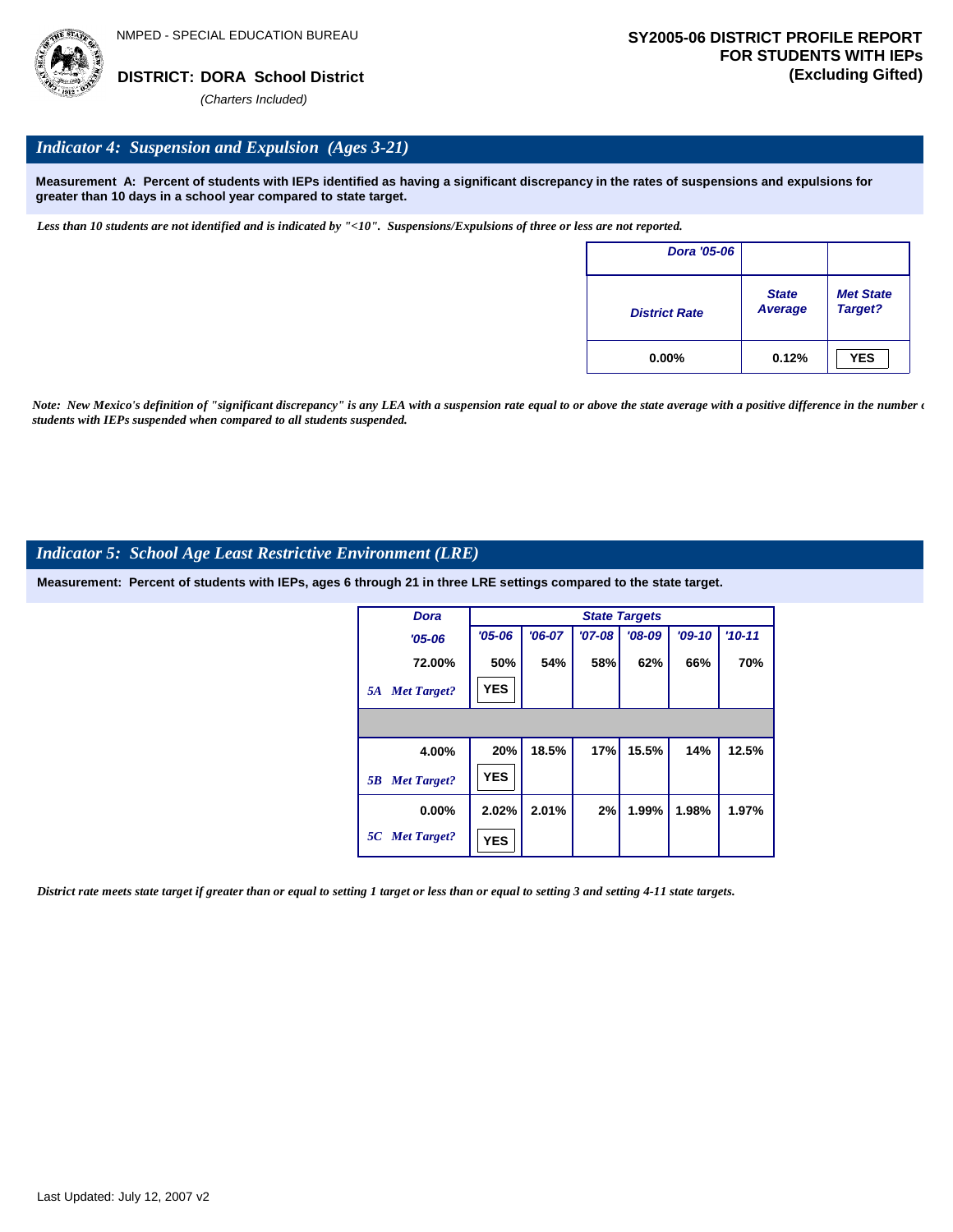

*Charters Not Included*

#### *Indicator 6: Preschool Age Least Restrictive Environment (LRE)*

**Measurement: Percent of preschool students with IEPs, ages 3 through 5 who received special education and related services in settings with typically developing peers compared to the state target.**

| <b>Dora</b>           | <b>State Targets</b> |          |            |          |          |            |
|-----------------------|----------------------|----------|------------|----------|----------|------------|
| $'05 - 06$            | $'05 - 06$           | $'06-07$ | $'07 - 08$ | $'08-09$ | $'09-10$ | $'10 - 11$ |
| 100.00%               | 56%                  | 58.8%    | 61.6%      | 64.4%    | 67.2%    | 70%        |
| <b>6B</b> Met Target? | <b>YES</b>           |          |            |          |          |            |

# *Indicator 12: Effective Transition (Part C to Part B)*

| Dora                     |                          | '05-06   '06-07   '07-08   '08-09   '09-10   '10-11 |  |  |  |  |
|--------------------------|--------------------------|-----------------------------------------------------|--|--|--|--|
| <b>State Targets</b>     | Cannot be less than 100% |                                                     |  |  |  |  |
| <b>District Rate</b>     | 100.0%                   |                                                     |  |  |  |  |
| <b>Met State Target?</b> | <b>YES</b>               |                                                     |  |  |  |  |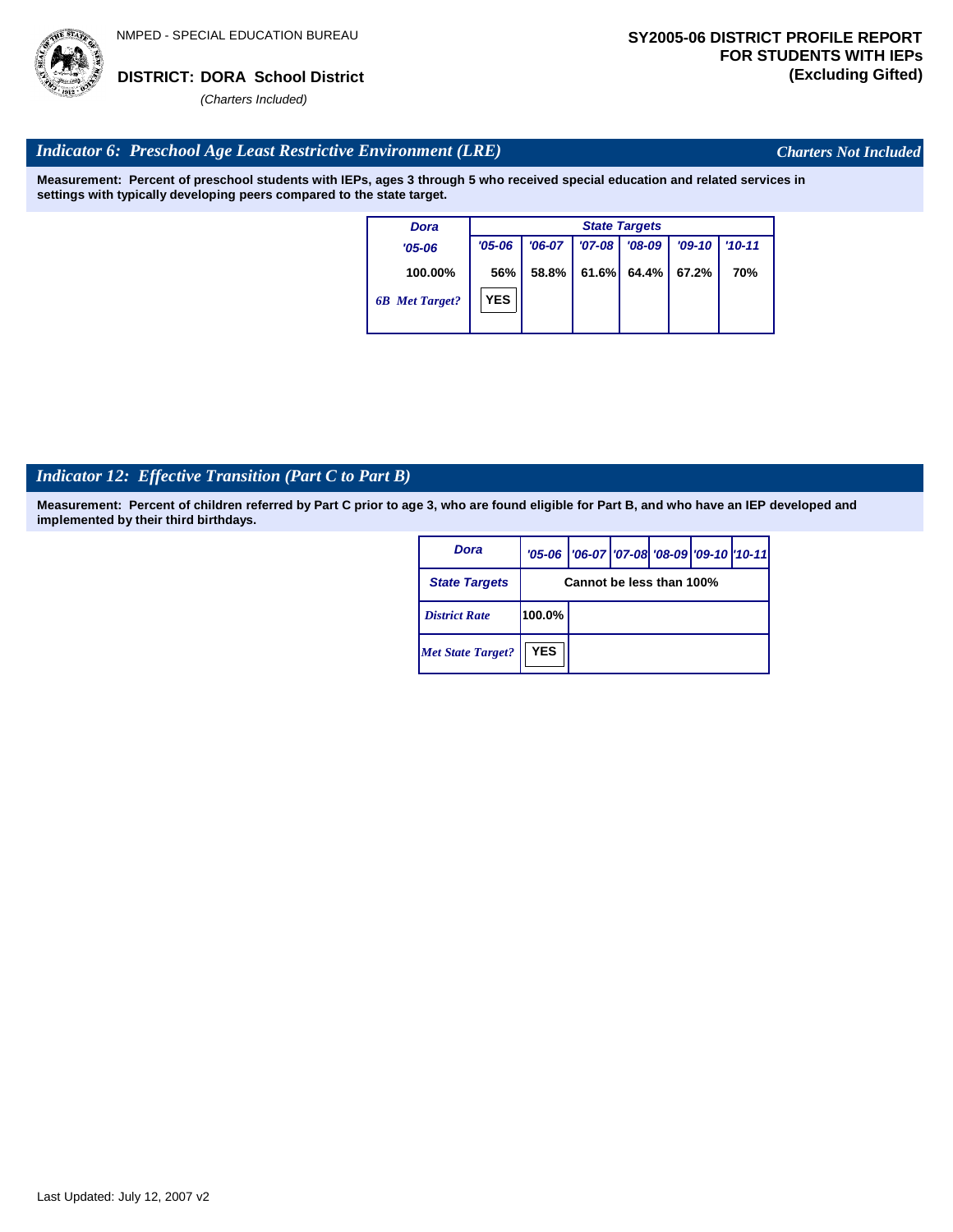*(Charters Included)*

## *Indicator 1: Graduation Rates*

**Measurement: Percent of youth with IEPs graduating from high school with a regular (standard) diploma compared to percent of all youth in the state graduating with a regular diploma.**

| <b>Bernalillo</b> |            | <b>State Targets</b> |          |          |          |          |  |  |  |  |
|-------------------|------------|----------------------|----------|----------|----------|----------|--|--|--|--|
| $'05 - 06$        | $'05 - 06$ | $'06-07$             | $'07-08$ | $'08-09$ | $'09-10$ | $'10-11$ |  |  |  |  |
| 50.00%            | 60%        | 70%                  | 80%      | 80%      | 80%      | 80%      |  |  |  |  |
| Met State Target? | <b>NO</b>  |                      |          |          |          |          |  |  |  |  |

#### *Indicator 2: Dropout Rates*

**Measurement: Percent of youth with IEPs dropping out of high school compared to the percent of all youth in the state dropping out of high school.**

| <b>Bernalillo</b>        | <b>State Targets</b> |          |          |          |          |            |  |  |
|--------------------------|----------------------|----------|----------|----------|----------|------------|--|--|
| $'05 - 06$               | $'05 - 06$           | $'06-07$ | $'07-08$ | $'08-09$ | $'09-10$ | $'10 - 11$ |  |  |
| 0.44%                    | 0.67%                | 0.66%    | 0.65%    | 0.64%    | 0.63%    | 0.62%      |  |  |
| <b>Met State Target?</b> | <b>YES</b>           |          |          |          |          |            |  |  |

## *Indicator 3: State Assessment - Participation and Performance Rates*

|                                        | <b>Bernalillo</b> |                        | <b>State Target</b> |             |            | <b>State Targets</b> |  |                         |                                  |  |
|----------------------------------------|-------------------|------------------------|---------------------|-------------|------------|----------------------|--|-------------------------|----------------------------------|--|
|                                        | $'05 - 06$        |                        |                     |             |            | <b>Participation</b> |  |                         | <b>Proficiency</b>               |  |
|                                        |                   |                        | $'05 - 06$          |             |            |                      |  |                         | <b>Reading Math Reading Math</b> |  |
|                                        | <b>Reading</b>    | <b>Math</b>            | <b>Reading</b>      | <b>Math</b> | $'06-07$   |                      |  |                         | 95.0% 95.2% 24.0% 17.0%          |  |
| <b>Participation</b>                   | 96.26%            | 98.56%                 | 94.9%               | 95.1%       | $'07 - 08$ |                      |  |                         | 95.1% 95.3% 28.0% 22.0%          |  |
| Proficiency                            | 14.51%            | 6.94%                  | 20.0%               | 13.0%       | $'08-09$   |                      |  |                         | 95.2% 95.4% 32.0% 27.0%          |  |
| <b>Met State Participation Target?</b> |                   | <b>YES</b>             | <b>YES</b>          | $'09-10'$   |            |                      |  | 95.3% 95.5% 36.0% 33.0% |                                  |  |
| <b>Met State Proficiency Target?</b>   |                   | <b>NO</b><br><b>NO</b> |                     | $'10 - 11$  |            |                      |  | 95.4% 95.6% 40.0% 40.0% |                                  |  |
|                                        |                   |                        |                     |             |            |                      |  |                         |                                  |  |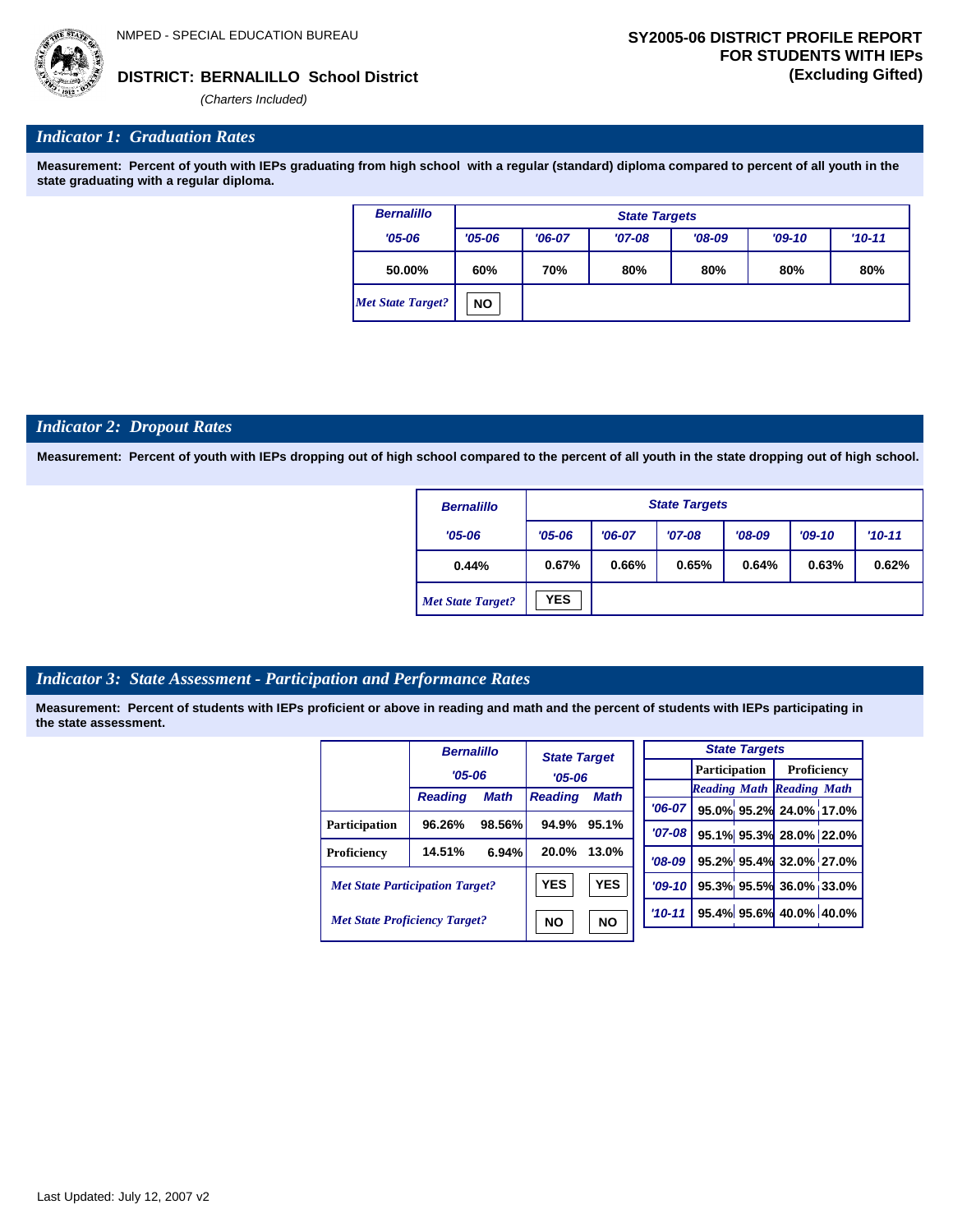

## *Indicator 4: Suspension and Expulsion (Ages 3-21)*

**Measurement A: Percent of students with IEPs identified as having a significant discrepancy in the rates of suspensions and expulsions for greater than 10 days in a school year compared to state target.**

*Less than 10 students are not identified and is indicated by "<10". Suspensions/Expulsions of three or less are not reported.*

| <b>Bernalillo '05-06</b> |                         |                             |
|--------------------------|-------------------------|-----------------------------|
| <b>District Rate</b>     | <b>State</b><br>Average | <b>Met State</b><br>Target? |
| 0.67%                    | 0.12%                   | <b>NO</b>                   |

*Note: New Mexico's definition of "significant discrepancy" is any LEA with a suspension rate equal to or above the state average with a positive difference in the number*  $\epsilon$ *students with IEPs suspended when compared to all students suspended.*

## *Indicator 5: School Age Least Restrictive Environment (LRE)*

**Measurement: Percent of students with IEPs, ages 6 through 21 in three LRE settings compared to the state target.**

| <b>Bernalillo</b>        | <b>State Targets</b> |          |          |          |          |            |  |  |  |
|--------------------------|----------------------|----------|----------|----------|----------|------------|--|--|--|
| $'05 - 06$               | $'05 - 06$           | $'06-07$ | $'07-08$ | $'08-09$ | $'09-10$ | $'10 - 11$ |  |  |  |
| 87.62%                   | 50%                  | 54%      | 58%      | 62%      | 66%      | 70%        |  |  |  |
| <b>Met Target?</b><br>5A | <b>YES</b>           |          |          |          |          |            |  |  |  |
|                          |                      |          |          |          |          |            |  |  |  |
| 4.88%                    | 20%                  | 18.5%    | 17%      | 15.5%    | 14%      | 12.5%      |  |  |  |
| <b>Met Target?</b><br>5B | <b>YES</b>           |          |          |          |          |            |  |  |  |
| 0.38%                    | 2.02%                | 2.01%    | 2%       | 1.99%    | 1.98%    | 1.97%      |  |  |  |
| 5C Met Target?           | <b>YES</b>           |          |          |          |          |            |  |  |  |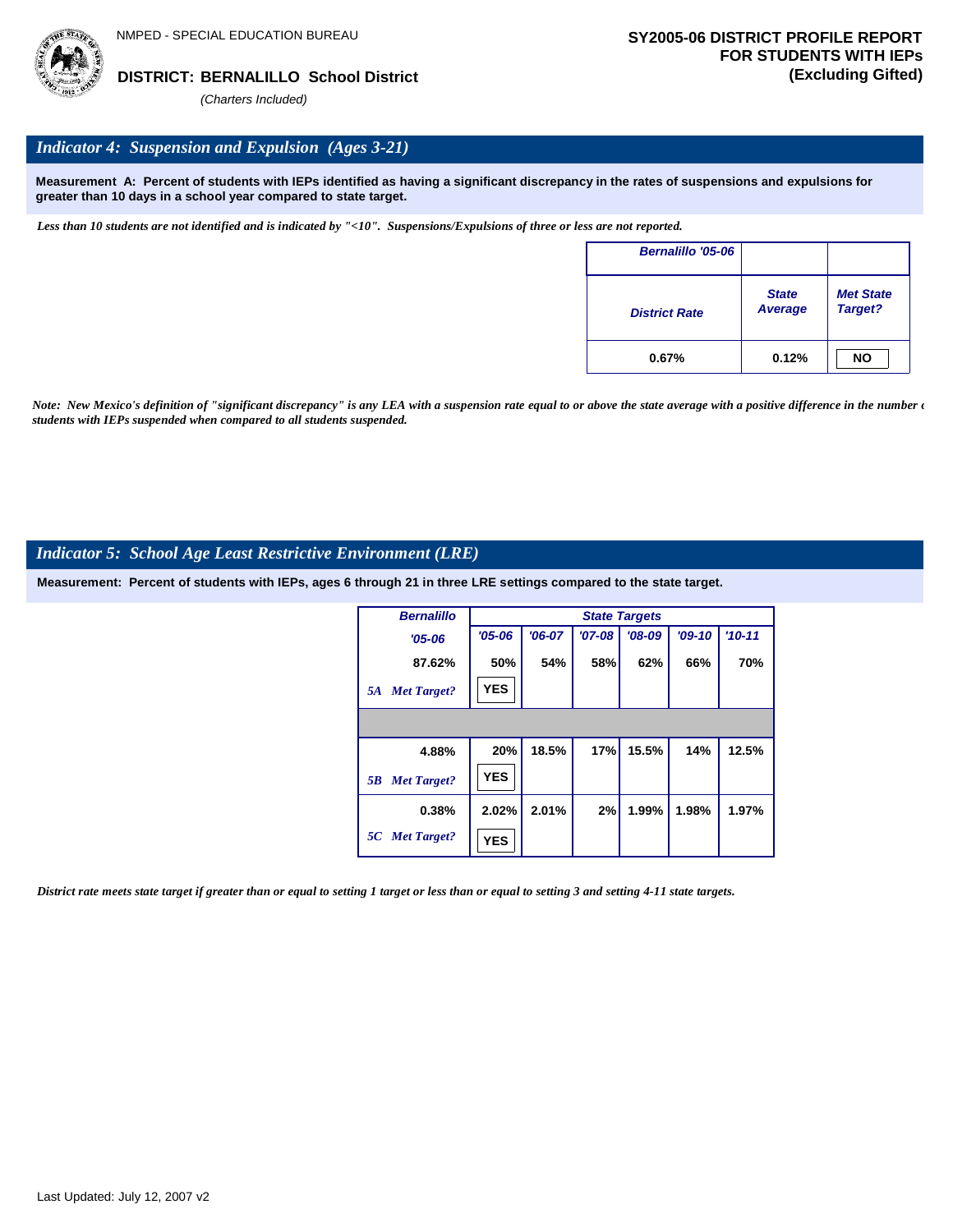## *Indicator 6: Preschool Age Least Restrictive Environment (LRE)*

**Measurement: Percent of preschool students with IEPs, ages 3 through 5 who received special education and related services in settings with typically developing peers compared to the state target.**

| <b>Bernalillo</b>     | <b>State Targets</b> |          |            |          |           |            |  |  |  |
|-----------------------|----------------------|----------|------------|----------|-----------|------------|--|--|--|
| $'05 - 06$            | $'05 - 06$           | $'06-07$ | $'07 - 08$ | $'08-09$ | $'09-10'$ | $'10 - 11$ |  |  |  |
| 58.21%                | 56%                  | 58.8%    | 61.6%      | 64.4%    | 67.2%     | 70%        |  |  |  |
| <b>6B</b> Met Target? | <b>YES</b>           |          |            |          |           |            |  |  |  |

## *Indicator 12: Effective Transition (Part C to Part B)*

**Measurement: Percent of children referred by Part C prior to age 3, who are found eligible for Part B, and who have an IEP developed and implemented by their third birthdays.**

| <b>Bernalillo</b>        |                          | '05-06   '06-07   '07-08 '08-09   '09-10   '10-11 |  |  |  |  |  |  |
|--------------------------|--------------------------|---------------------------------------------------|--|--|--|--|--|--|
| <b>State Targets</b>     | Cannot be less than 100% |                                                   |  |  |  |  |  |  |
| <b>District Rate</b>     | 100.0%                   |                                                   |  |  |  |  |  |  |
| <b>Met State Target?</b> | <b>YES</b>               |                                                   |  |  |  |  |  |  |





*Charters Not Included*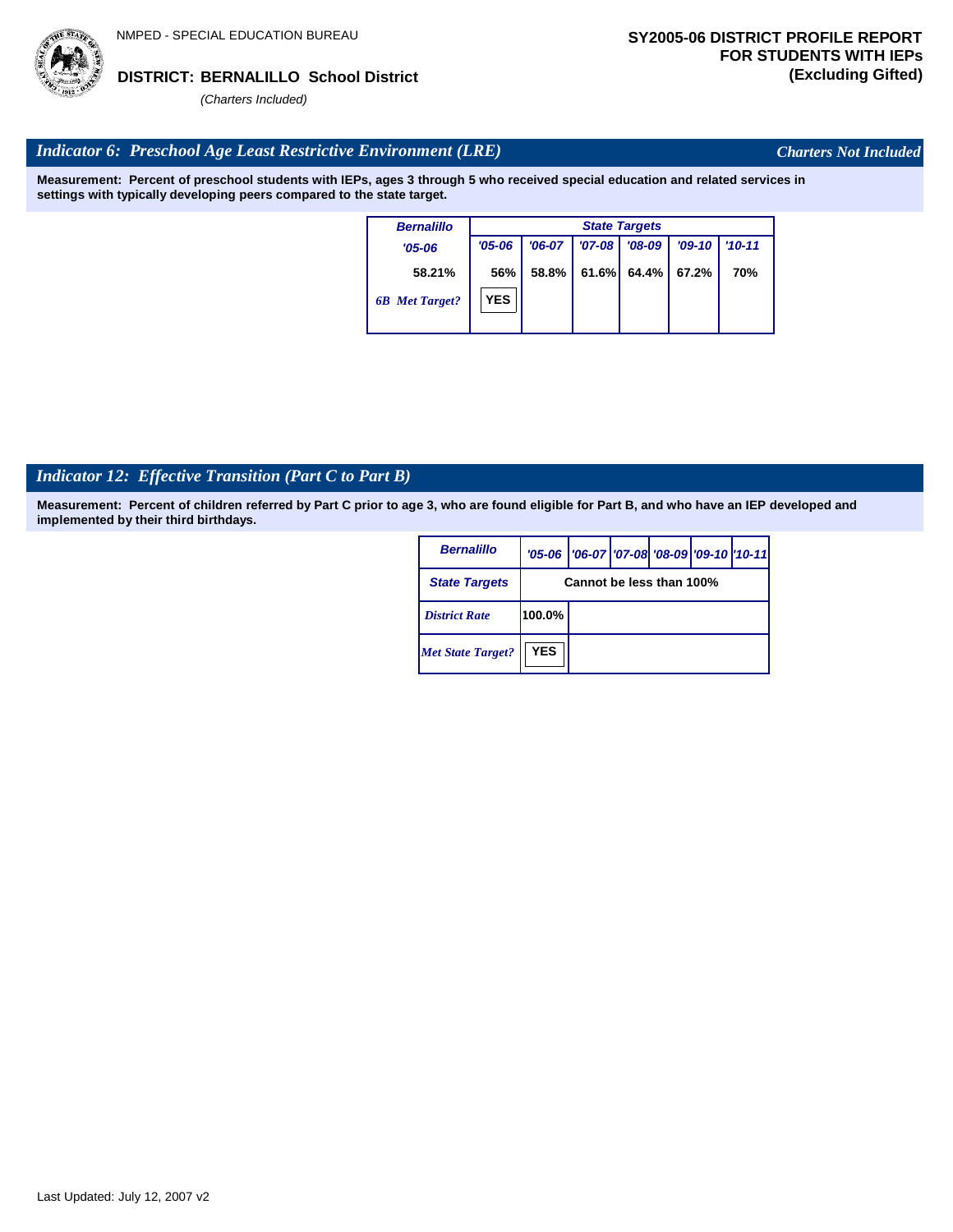

## *Indicator 1: Graduation Rates*

**Measurement: Percent of youth with IEPs graduating from high school with a regular (standard) diploma compared to percent of all youth in the state graduating with a regular diploma.**

| Cuba              |            | <b>State Targets</b> |          |          |          |          |  |  |  |  |
|-------------------|------------|----------------------|----------|----------|----------|----------|--|--|--|--|
| $'05 - 06$        | $'05 - 06$ | $'06-07$             | $'07-08$ | $'08-09$ | $'09-10$ | $'10-11$ |  |  |  |  |
| 77.78%            | 60%        | 70%                  | 80%      | 80%      | 80%      | 80%      |  |  |  |  |
| Met State Target? | <b>YES</b> |                      |          |          |          |          |  |  |  |  |

#### *Indicator 2: Dropout Rates*

**Measurement: Percent of youth with IEPs dropping out of high school compared to the percent of all youth in the state dropping out of high school.**

| Cuba                     |                | <b>State Targets</b> |          |          |          |            |  |  |  |  |
|--------------------------|----------------|----------------------|----------|----------|----------|------------|--|--|--|--|
| $'05 - 06$               | $'05 - 06$     | $'06-07$             | $'07-08$ | $'08-09$ | $'09-10$ | $'10 - 11$ |  |  |  |  |
| 0.88%                    | 0.67%<br>0.66% |                      | 0.65%    | 0.64%    | 0.63%    | 0.62%      |  |  |  |  |
| <b>Met State Target?</b> | <b>NO</b>      |                      |          |          |          |            |  |  |  |  |

## *Indicator 3: State Assessment - Participation and Performance Rates*

|                                        |                | Cuba        | <b>State Target</b><br>$'05 - 06$ |             |            |                      | <b>State Targets</b>    |                                  |  |
|----------------------------------------|----------------|-------------|-----------------------------------|-------------|------------|----------------------|-------------------------|----------------------------------|--|
|                                        | $'05 - 06$     |             |                                   |             |            | <b>Participation</b> |                         | <b>Proficiency</b>               |  |
|                                        |                |             |                                   |             |            |                      |                         | <b>Reading Math Reading Math</b> |  |
|                                        | <b>Reading</b> | <b>Math</b> | <b>Reading</b>                    | <b>Math</b> | $'06-07$   |                      |                         | 95.0% 95.2% 24.0% 17.0%          |  |
| <b>Participation</b>                   | 90.00%         | $100.00\%$  | 94.9%                             | 95.1%       | $'07 - 08$ |                      |                         | 95.1% 95.3% 28.0% 22.0%          |  |
| Proficiency                            | 28.57%         | 8.16%       | 20.0%                             | 13.0%       | $'08-09$   |                      |                         | 95.2% 95.4% 32.0% 27.0%          |  |
| <b>Met State Participation Target?</b> |                | <b>NO</b>   | <b>YES</b>                        | $'09-10'$   |            |                      | 95.3% 95.5% 36.0% 33.0% |                                  |  |
| <b>Met State Proficiency Target?</b>   |                | <b>YES</b>  | <b>NO</b>                         | $'10 - 11$  |            |                      | 95.4% 95.6% 40.0% 40.0% |                                  |  |
|                                        |                |             |                                   |             |            |                      |                         |                                  |  |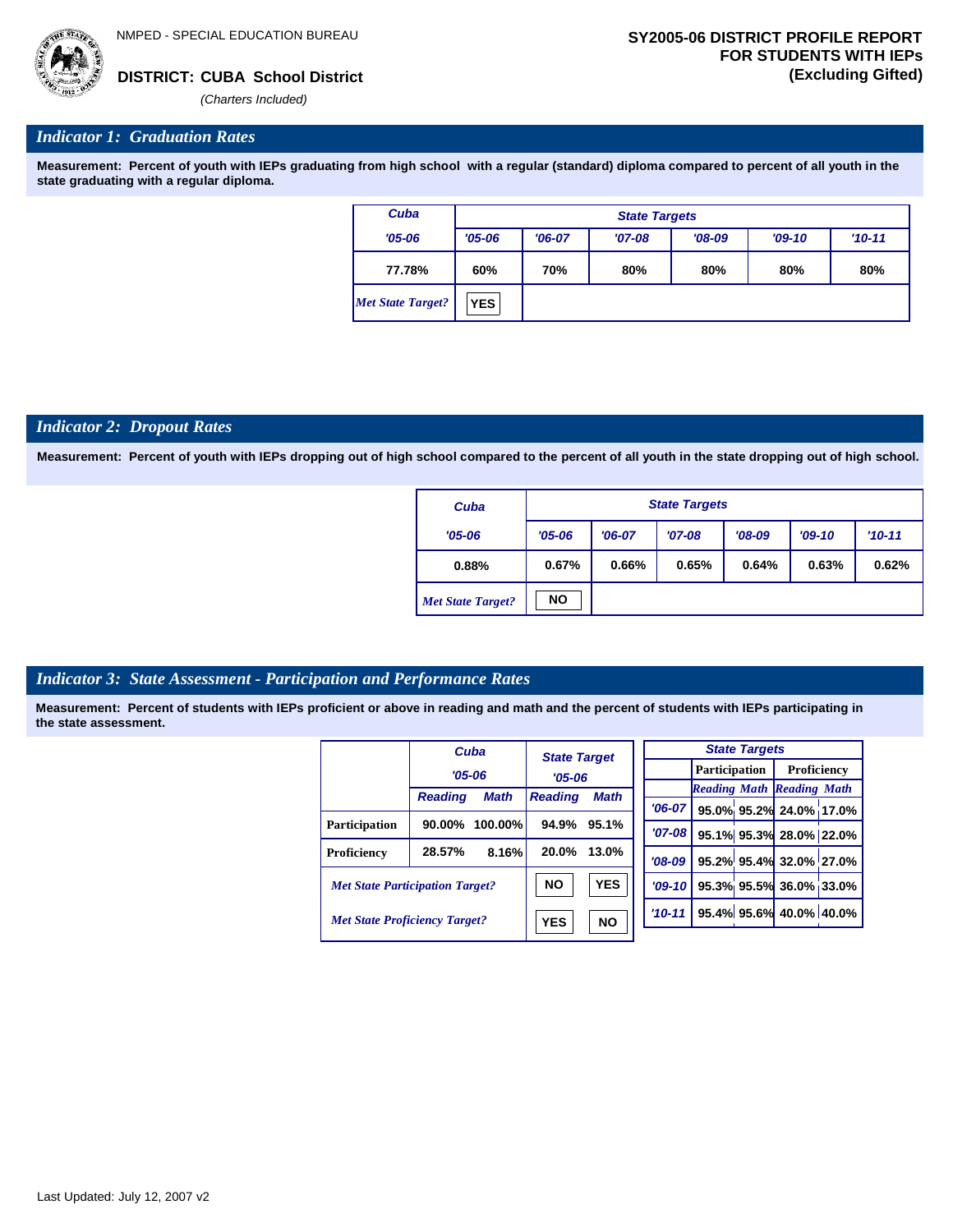

## *Indicator 4: Suspension and Expulsion (Ages 3-21)*

**Measurement A: Percent of students with IEPs identified as having a significant discrepancy in the rates of suspensions and expulsions for greater than 10 days in a school year compared to state target.**

*Less than 10 students are not identified and is indicated by "<10". Suspensions/Expulsions of three or less are not reported.*

| <b>Cuba '05-06</b>   |                         |                             |
|----------------------|-------------------------|-----------------------------|
| <b>District Rate</b> | <b>State</b><br>Average | <b>Met State</b><br>Target? |
| $0.00\%$             | 0.12%                   | <b>YES</b>                  |

*Note: New Mexico's definition of "significant discrepancy" is any LEA with a suspension rate equal to or above the state average with a positive difference in the number*  $\epsilon$ *students with IEPs suspended when compared to all students suspended.*

## *Indicator 5: School Age Least Restrictive Environment (LRE)*

**Measurement: Percent of students with IEPs, ages 6 through 21 in three LRE settings compared to the state target.**

| Cuba                     |            | <b>State Targets</b> |          |          |          |          |  |  |  |  |
|--------------------------|------------|----------------------|----------|----------|----------|----------|--|--|--|--|
| $'05 - 06$               | $'05 - 06$ | $'06-07$             | $'07-08$ | $'08-09$ | $'09-10$ | $'10-11$ |  |  |  |  |
| 83.67%                   | 50%        | 54%                  | 58%      | 62%      | 66%      | 70%      |  |  |  |  |
| <b>Met Target?</b><br>5A | <b>YES</b> |                      |          |          |          |          |  |  |  |  |
|                          |            |                      |          |          |          |          |  |  |  |  |
| 1.02%                    | 20%        | 18.5%                | 17%      | 15.5%    | 14%      | 12.5%    |  |  |  |  |
| <b>Met Target?</b><br>5B | <b>YES</b> |                      |          |          |          |          |  |  |  |  |
| $0.00\%$                 | 2.02%      | 2.01%                | 2%       | 1.99%    | 1.98%    | 1.97%    |  |  |  |  |
| 5C Met Target?           | <b>YES</b> |                      |          |          |          |          |  |  |  |  |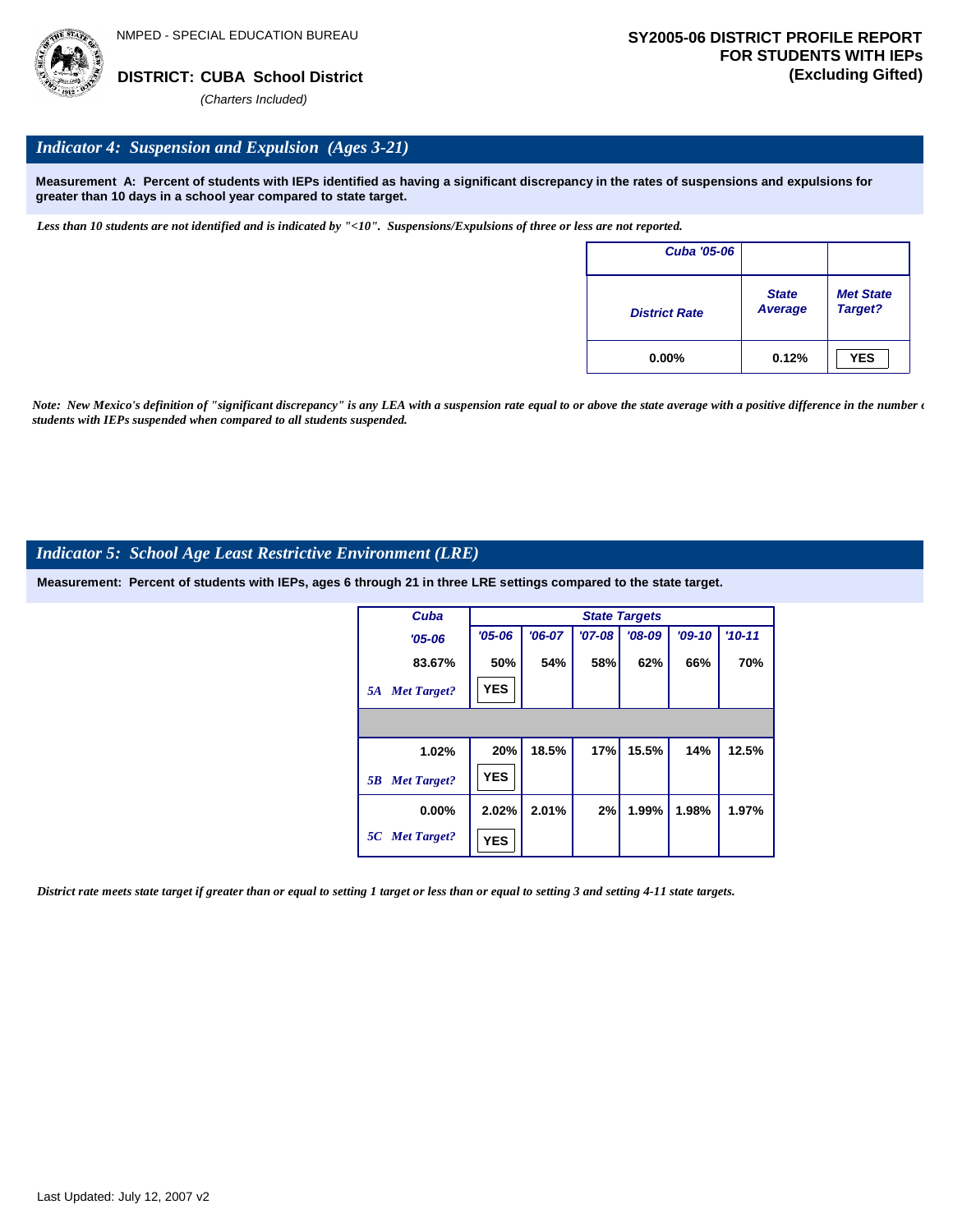

*Charters Not Included*

## *Indicator 6: Preschool Age Least Restrictive Environment (LRE)*

**Measurement: Percent of preschool students with IEPs, ages 3 through 5 who received special education and related services in settings with typically developing peers compared to the state target.**

| Cuba                  |            |          |            | <b>State Targets</b> |          |            |
|-----------------------|------------|----------|------------|----------------------|----------|------------|
| $'05 - 06$            | $'05 - 06$ | $'06-07$ | $'07 - 08$ | $'08-09$             | $'09-10$ | $'10 - 11$ |
| 100.00%               | 56%        | 58.8%    | 61.6%      | $64.4\%$             | 67.2%    | 70%        |
| <b>6B</b> Met Target? | <b>YES</b> |          |            |                      |          |            |

## *Indicator 12: Effective Transition (Part C to Part B)*

**Measurement: Percent of children referred by Part C prior to age 3, who are found eligible for Part B, and who have an IEP developed and implemented by their third birthdays.**

| Cuba                     |                          | '05-06   '06-07   '07-08   '08-09   '09-10   '10-11 |  |  |  |  |  |  |
|--------------------------|--------------------------|-----------------------------------------------------|--|--|--|--|--|--|
| <b>State Targets</b>     | Cannot be less than 100% |                                                     |  |  |  |  |  |  |
| <b>District Rate</b>     | 100.0%                   |                                                     |  |  |  |  |  |  |
| <b>Met State Target?</b> | <b>YES</b>               |                                                     |  |  |  |  |  |  |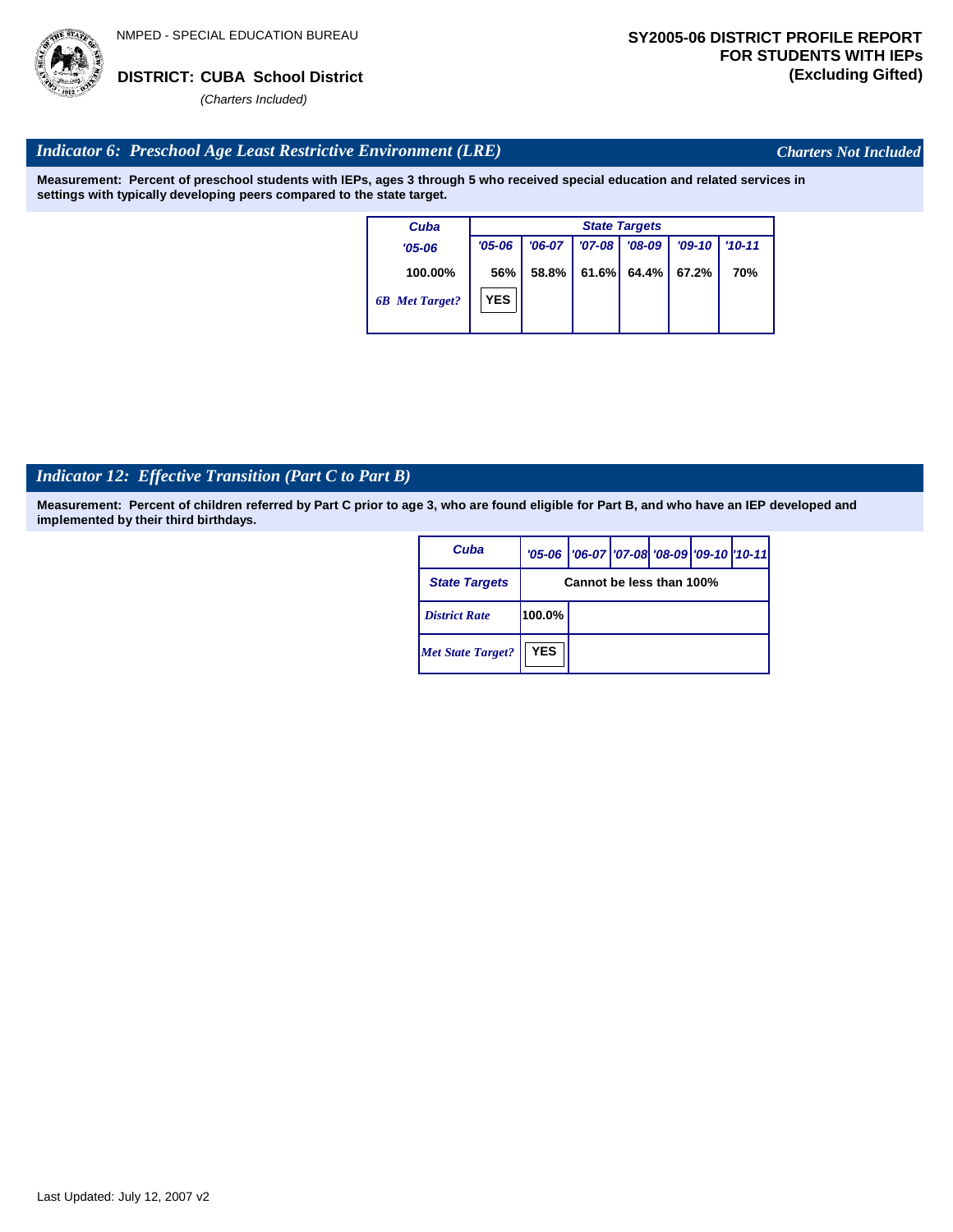**JEMEZ VALLEY School District DISTRICT: (Excluding Gifted)**

*(Charters Included)*

## *Indicator 1: Graduation Rates*

**Measurement: Percent of youth with IEPs graduating from high school with a regular (standard) diploma compared to percent of all youth in the state graduating with a regular diploma.**

| <b>Jemez Valley</b> |            | <b>State Targets</b> |          |          |          |            |  |  |  |  |  |  |
|---------------------|------------|----------------------|----------|----------|----------|------------|--|--|--|--|--|--|
| $'05 - 06$          | $'05 - 06$ | $'06-07$             | $'07-08$ | $'08-09$ | $'09-10$ | $'10 - 11$ |  |  |  |  |  |  |
| 100.00%             | 60%        | 70%                  | 80%      | 80%      | 80%      | 80%        |  |  |  |  |  |  |
| Met State Target?   | <b>YES</b> |                      |          |          |          |            |  |  |  |  |  |  |

## *Indicator 2: Dropout Rates*

**Measurement: Percent of youth with IEPs dropping out of high school compared to the percent of all youth in the state dropping out of high school.**

| <b>Jemez Valley</b>      |            | <b>State Targets</b> |          |          |          |          |  |  |  |  |  |
|--------------------------|------------|----------------------|----------|----------|----------|----------|--|--|--|--|--|
| $'05 - 06$               | $'05 - 06$ | $'06-07$             | $'07-08$ | $'08-09$ | $'09-10$ | $'10-11$ |  |  |  |  |  |
| $0.00\%$                 | 0.67%      | 0.66%                | 0.65%    | 0.64%    | 0.63%    | 0.62%    |  |  |  |  |  |
| <b>Met State Target?</b> | <b>YES</b> |                      |          |          |          |          |  |  |  |  |  |

## *Indicator 3: State Assessment - Participation and Performance Rates*

|                                        |                | <b>Jemez Valley</b> | <b>State Target</b> |             |            |                      | <b>State Targets</b> |                                  |  |
|----------------------------------------|----------------|---------------------|---------------------|-------------|------------|----------------------|----------------------|----------------------------------|--|
|                                        | $'05 - 06$     |                     | $'05 - 06$          |             |            | <b>Participation</b> |                      | Proficiency                      |  |
|                                        | <b>Reading</b> | <b>Math</b>         | <b>Reading</b>      | <b>Math</b> |            |                      |                      | <b>Reading Math Reading Math</b> |  |
|                                        |                |                     |                     |             | $'06-07$   |                      |                      | 95.0% 95.2% 24.0% 17.0%          |  |
| Participation                          | 100.00%        | $100.00\%$          | 94.9%               | 95.1%       | $'07-08$   |                      |                      | 95.1% 95.3% 28.0% 22.0%          |  |
| Proficiency                            | 4.88%          | 4.88%               | 20.0%               | 13.0%       | $'08-09$   |                      |                      | 95.2% 95.4% 32.0% 27.0%          |  |
| <b>Met State Participation Target?</b> |                |                     | <b>YES</b>          | <b>YES</b>  | $'09-10$   |                      |                      | 95.3% 95.5% 36.0% 33.0%          |  |
| <b>Met State Proficiency Target?</b>   |                |                     | <b>NO</b>           | <b>NO</b>   | $'10 - 11$ |                      |                      | 95.4% 95.6% 40.0% 40.0%          |  |
|                                        |                |                     |                     |             |            |                      |                      |                                  |  |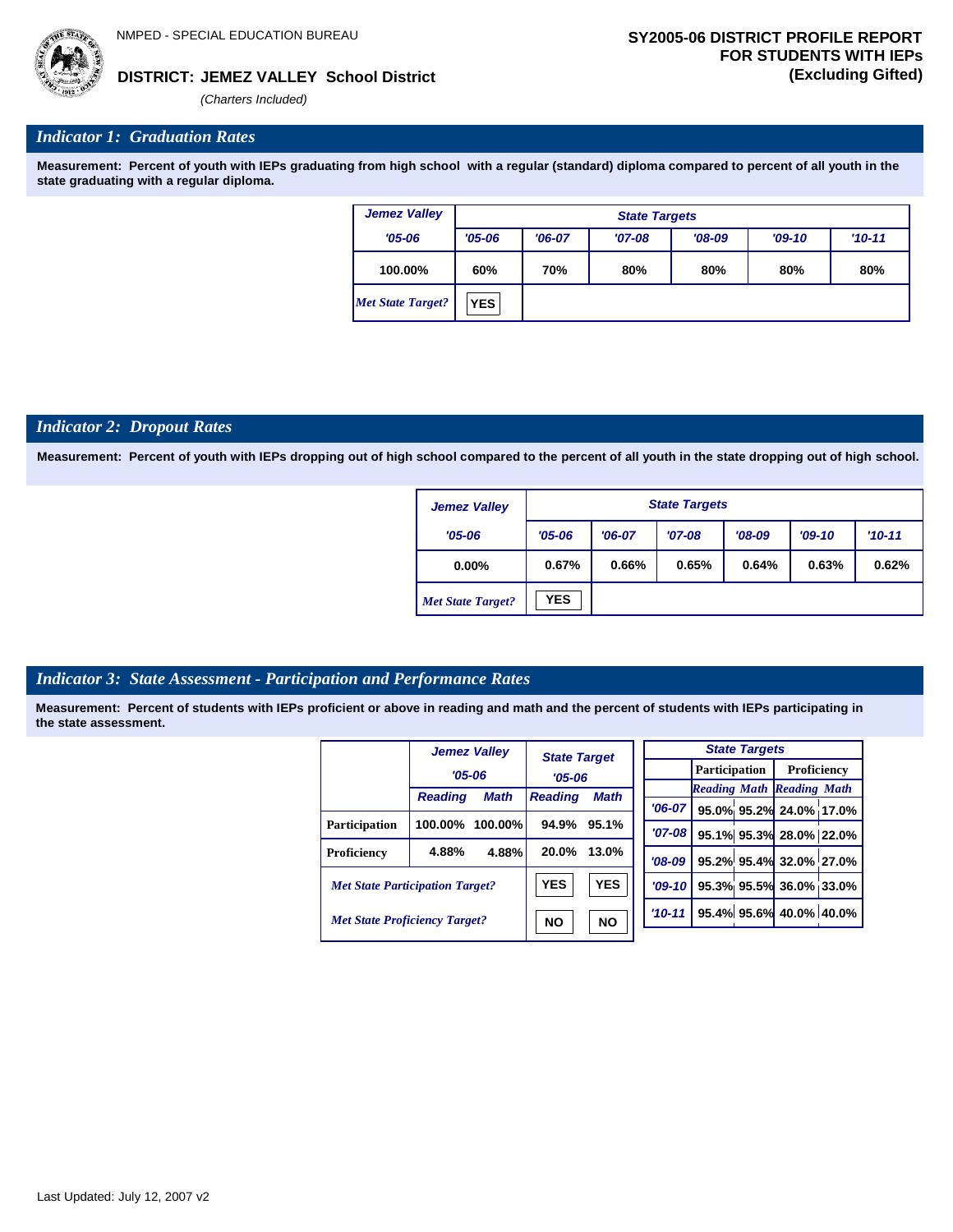

## *Indicator 4: Suspension and Expulsion (Ages 3-21)*

**Measurement A: Percent of students with IEPs identified as having a significant discrepancy in the rates of suspensions and expulsions for greater than 10 days in a school year compared to state target.**

*Less than 10 students are not identified and is indicated by "<10". Suspensions/Expulsions of three or less are not reported.*

| Jemez Valley '05-06  |                                |                             |
|----------------------|--------------------------------|-----------------------------|
| <b>District Rate</b> | <b>State</b><br><b>Average</b> | <b>Met State</b><br>Target? |
| $0.00\%$             | 0.12%                          | <b>YES</b>                  |

*Note: New Mexico's definition of "significant discrepancy" is any LEA with a suspension rate equal to or above the state average with a positive difference in the number*  $\epsilon$ *students with IEPs suspended when compared to all students suspended.*

## *Indicator 5: School Age Least Restrictive Environment (LRE)*

**Measurement: Percent of students with IEPs, ages 6 through 21 in three LRE settings compared to the state target.**

| <b>Jemez Valley</b>      |            |          |          | <b>State Targets</b> |          |            |
|--------------------------|------------|----------|----------|----------------------|----------|------------|
| $'05 - 06$               | $'05 - 06$ | $'06-07$ | $'07-08$ | $'08-09$             | $'09-10$ | $'10 - 11$ |
| 74.36%                   | 50%        | 54%      | 58%      | 62%                  | 66%      | 70%        |
| <b>Met Target?</b><br>5A | <b>YES</b> |          |          |                      |          |            |
|                          |            |          |          |                      |          |            |
| 5.13%                    | 20%        | 18.5%    | 17%      | 15.5%                | 14%      | 12.5%      |
| <b>Met Target?</b><br>5B | <b>YES</b> |          |          |                      |          |            |
| 1.28%                    | 2.02%      | 2.01%    | 2%       | 1.99%                | 1.98%    | 1.97%      |
| 5C Met Target?           | <b>YES</b> |          |          |                      |          |            |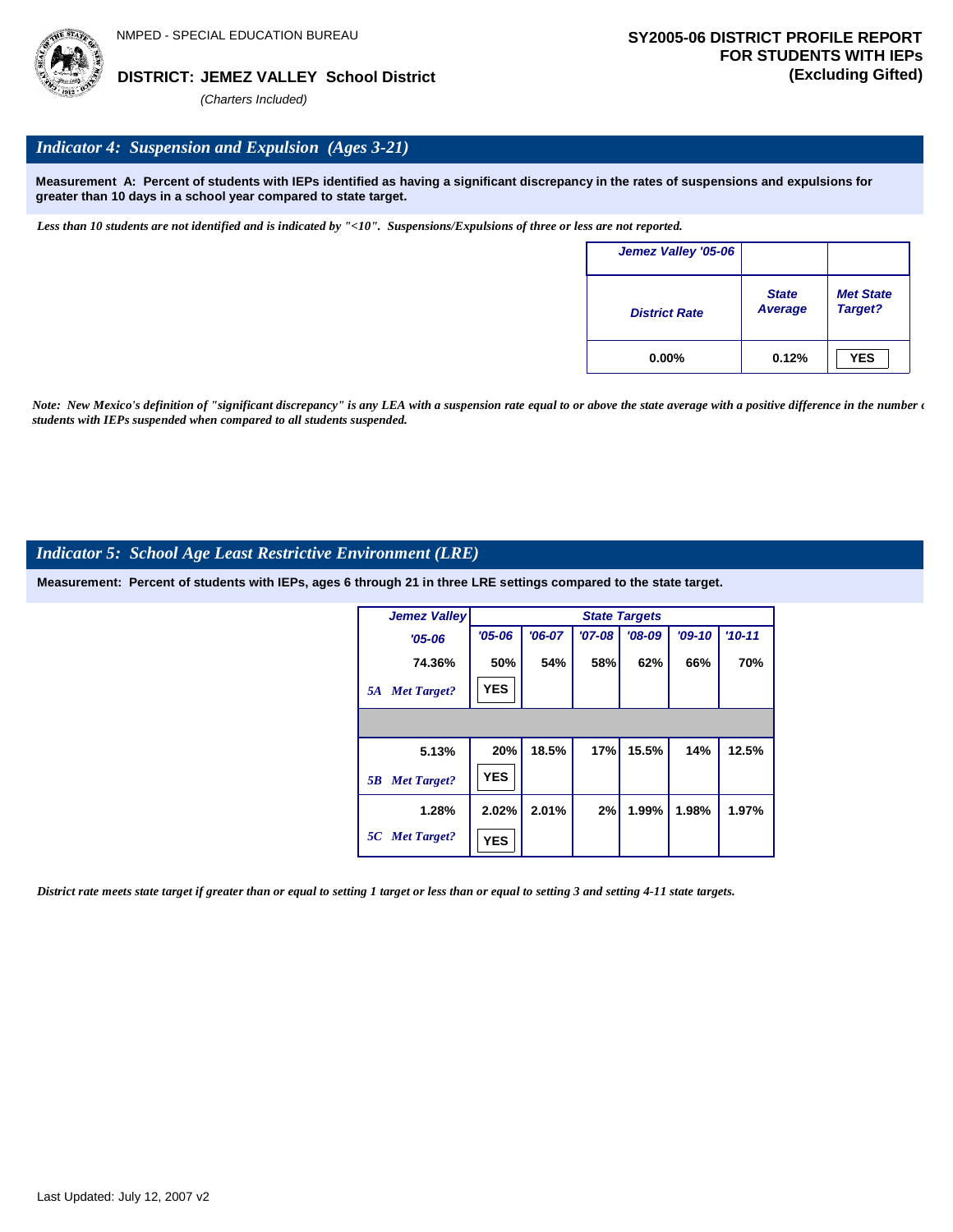## **JEMEZ VALLEY School District DISTRICT: (Excluding Gifted)**

*(Charters Included)*

## *Indicator 6: Preschool Age Least Restrictive Environment (LRE)*

**Measurement: Percent of preschool students with IEPs, ages 3 through 5 who received special education and related services in settings with typically developing peers compared to the state target.**

| <b>Jemez Valley</b>   |            |          |          | <b>State Targets</b> |          |            |
|-----------------------|------------|----------|----------|----------------------|----------|------------|
| $'05 - 06$            | $'05 - 06$ | $'06-07$ | $'07-08$ | $'08-09$             | $'09-10$ | $'10 - 11$ |
| 100.00%               | 56%        | 58.8%    | 61.6%    | 64.4%                | 67.2%    | 70%        |
| <b>6B</b> Met Target? | <b>YES</b> |          |          |                      |          |            |
|                       |            |          |          |                      |          |            |

## *Indicator 12: Effective Transition (Part C to Part B)*

**Measurement: Percent of children referred by Part C prior to age 3, who are found eligible for Part B, and who have an IEP developed and implemented by their third birthdays.**

| <b>Jemez Valley</b>      |            | '05-06   '06-07   '07-08 '08-09   '09-10   '10-11 |  |  |  |  |  |  |  |
|--------------------------|------------|---------------------------------------------------|--|--|--|--|--|--|--|
| <b>State Targets</b>     |            | Cannot be less than 100%                          |  |  |  |  |  |  |  |
| <b>District Rate</b>     | 100.0%     |                                                   |  |  |  |  |  |  |  |
| <b>Met State Target?</b> | <b>YES</b> |                                                   |  |  |  |  |  |  |  |



*Charters Not Included*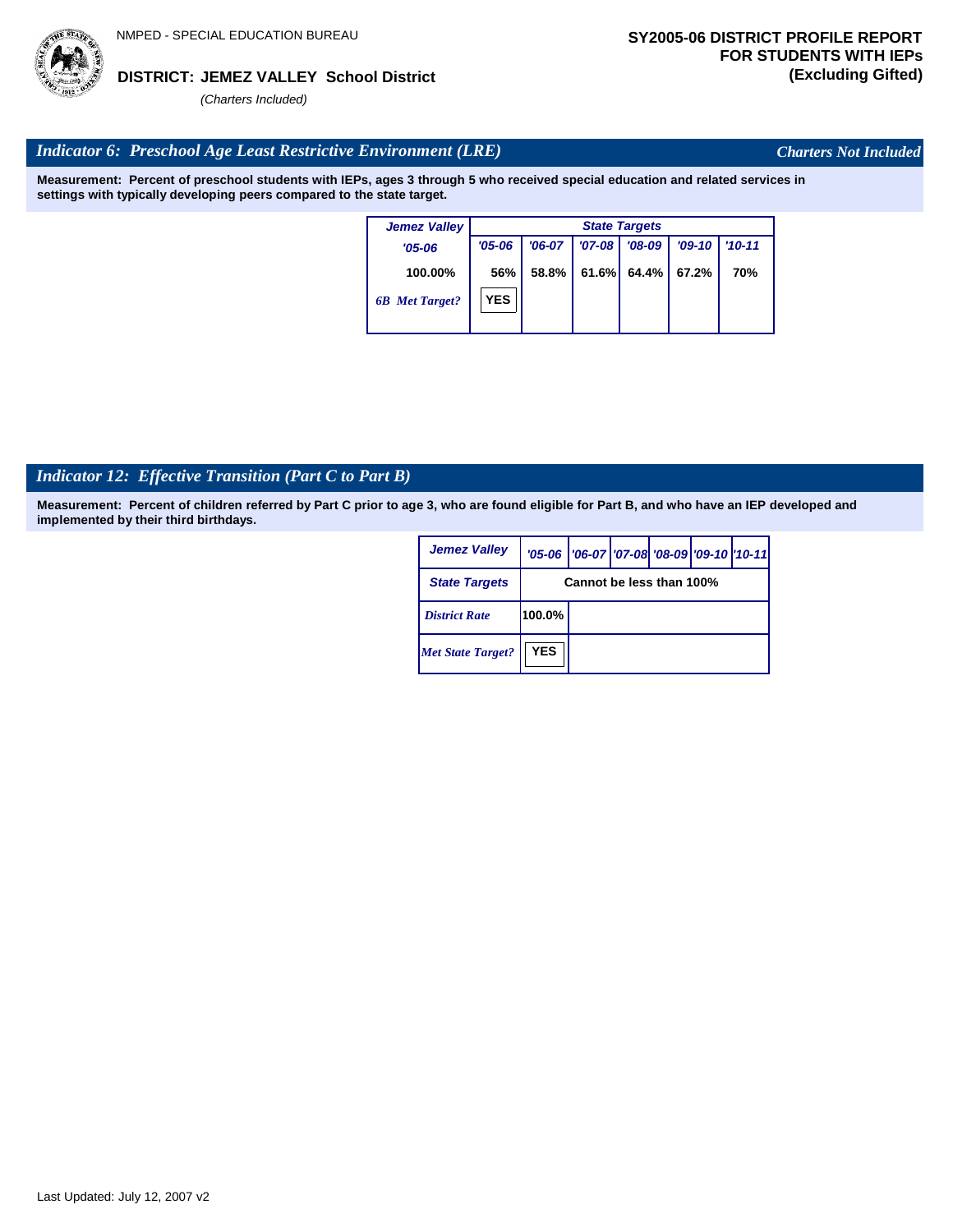

## *Indicator 1: Graduation Rates*

**Measurement: Percent of youth with IEPs graduating from high school with a regular (standard) diploma compared to percent of all youth in the state graduating with a regular diploma.**

| <b>Aztec</b>             |            | <b>State Targets</b> |          |          |            |     |  |  |  |  |  |
|--------------------------|------------|----------------------|----------|----------|------------|-----|--|--|--|--|--|
| $'05 - 06$               | $'05 - 06$ | $'06-07$             | $'07-08$ | $'08-09$ | $'10 - 11$ |     |  |  |  |  |  |
| 51.35%                   | 60%        | 70%                  | 80%      | 80%      | 80%        | 80% |  |  |  |  |  |
| <b>Met State Target?</b> | <b>NO</b>  |                      |          |          |            |     |  |  |  |  |  |

#### *Indicator 2: Dropout Rates*

**Measurement: Percent of youth with IEPs dropping out of high school compared to the percent of all youth in the state dropping out of high school.**

| <b>Aztec</b>             |                        | <b>State Targets</b> |          |          |       |            |  |  |  |  |  |
|--------------------------|------------------------|----------------------|----------|----------|-------|------------|--|--|--|--|--|
| $'05 - 06$               | $'06-07$<br>$'05 - 06$ |                      | $'07-08$ | $'08-09$ |       | $'10 - 11$ |  |  |  |  |  |
| 0.95%                    | 0.67%                  | 0.66%                | 0.65%    | 0.64%    | 0.63% | 0.62%      |  |  |  |  |  |
| <b>Met State Target?</b> | <b>NO</b>              |                      |          |          |       |            |  |  |  |  |  |

## *Indicator 3: State Assessment - Participation and Performance Rates*

|                                        | <b>Aztec</b>   |             | <b>State Target</b> |             |  |            |               | <b>State Targets</b> |                                  |  |
|----------------------------------------|----------------|-------------|---------------------|-------------|--|------------|---------------|----------------------|----------------------------------|--|
|                                        | $'05 - 06$     |             | $'05 - 06$          |             |  |            | Participation |                      | Proficiency                      |  |
|                                        |                |             |                     |             |  |            |               |                      | <b>Reading Math Reading Math</b> |  |
|                                        | <b>Reading</b> | <b>Math</b> | <b>Reading</b>      | <b>Math</b> |  | '06-07 l   |               |                      | 95.0% 95.2% 24.0% 17.0%          |  |
| <b>Participation</b>                   | 99.47%         | 99.73%      | 94.9%               | 95.1%       |  |            |               |                      |                                  |  |
|                                        |                |             |                     |             |  | $'07 - 08$ |               |                      | 95.1% 95.3% 28.0% 22.0%          |  |
| Proficiency                            | 20.00%         | 14.12%      | 20.0%               | 13.0%       |  | $'08-09$   |               |                      | 95.2% 95.4% 32.0% 27.0%          |  |
| <b>Met State Participation Target?</b> |                |             | <b>YES</b>          | <b>YES</b>  |  | $'09-10'$  |               |                      | 95.3% 95.5% 36.0% 33.0%          |  |
| <b>Met State Proficiency Target?</b>   |                |             | <b>YES</b>          | <b>YES</b>  |  | $'10 - 11$ |               |                      | 95.4% 95.6% 40.0% 40.0%          |  |
|                                        |                |             |                     |             |  |            |               |                      |                                  |  |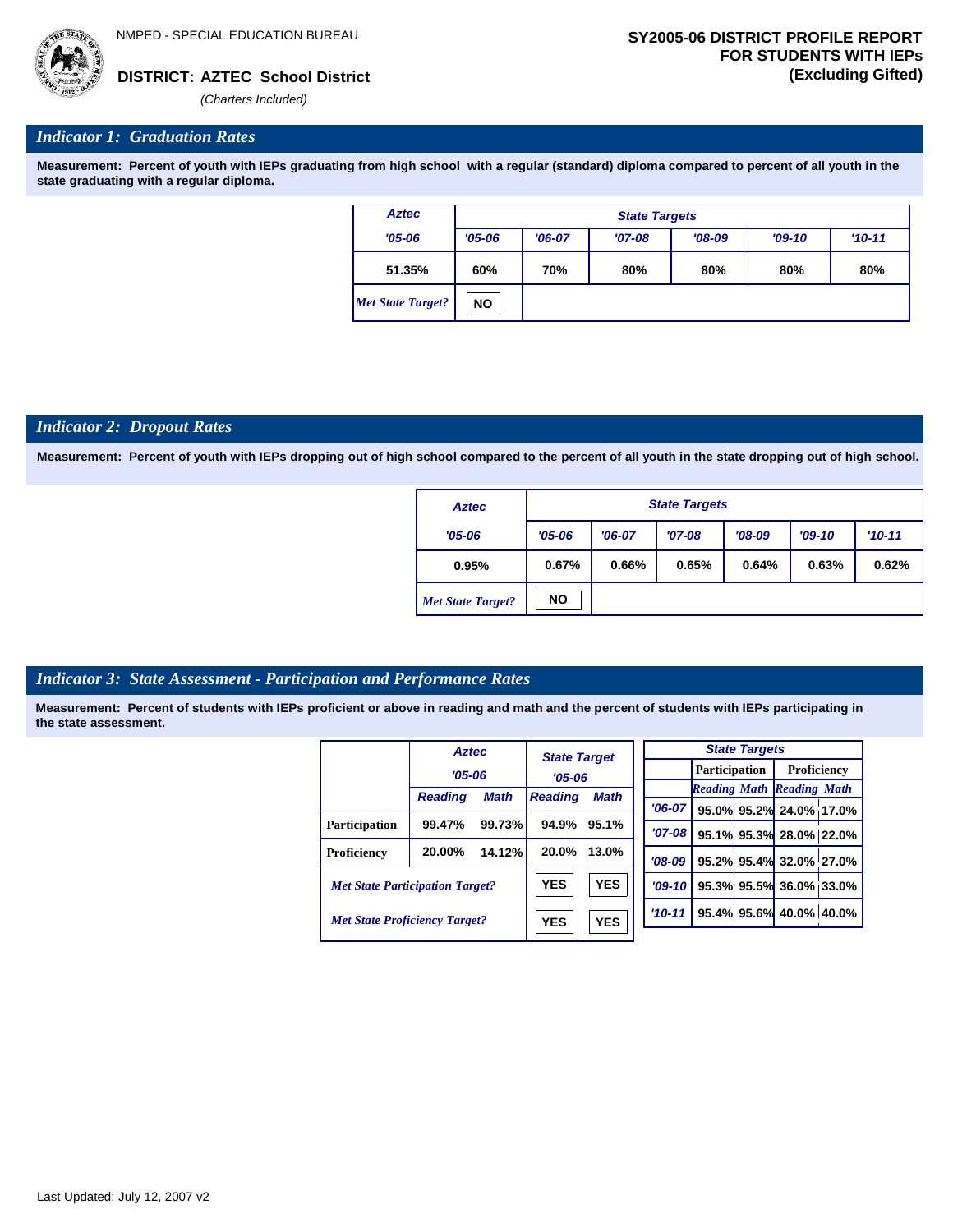

## *Indicator 4: Suspension and Expulsion (Ages 3-21)*

**Measurement A: Percent of students with IEPs identified as having a significant discrepancy in the rates of suspensions and expulsions for greater than 10 days in a school year compared to state target.**

*Less than 10 students are not identified and is indicated by "<10". Suspensions/Expulsions of three or less are not reported.*

| <b>Aztec '05-06</b>  |                         |                             |
|----------------------|-------------------------|-----------------------------|
| <b>District Rate</b> | <b>State</b><br>Average | <b>Met State</b><br>Target? |
| $0.00\%$             | 0.12%                   | <b>YES</b>                  |

*Note: New Mexico's definition of "significant discrepancy" is any LEA with a suspension rate equal to or above the state average with a positive difference in the number*  $\epsilon$ *students with IEPs suspended when compared to all students suspended.*

## *Indicator 5: School Age Least Restrictive Environment (LRE)*

**Measurement: Percent of students with IEPs, ages 6 through 21 in three LRE settings compared to the state target.**

| <b>Aztec</b>             | <b>State Targets</b> |          |          |          |          |          |  |  |
|--------------------------|----------------------|----------|----------|----------|----------|----------|--|--|
| $'05 - 06$               | $'05 - 06$           | $'06-07$ | $'07-08$ | $'08-09$ | $'09-10$ | $'10-11$ |  |  |
| 40.57%                   | 50%                  | 54%      | 58%      | 62%      | 66%      | 70%      |  |  |
| <b>Met Target?</b><br>5A | <b>NO</b>            |          |          |          |          |          |  |  |
|                          |                      |          |          |          |          |          |  |  |
| 11.21%                   | 20%                  | 18.5%    | 17%      | 15.5%    | 14%      | 12.5%    |  |  |
| <b>Met Target?</b><br>5B | <b>YES</b>           |          |          |          |          |          |  |  |
| 2.49%                    | 2.02%                | 2.01%    | 2%       | 1.99%    | 1.98%    | 1.97%    |  |  |
| 5C Met Target?           | NΟ                   |          |          |          |          |          |  |  |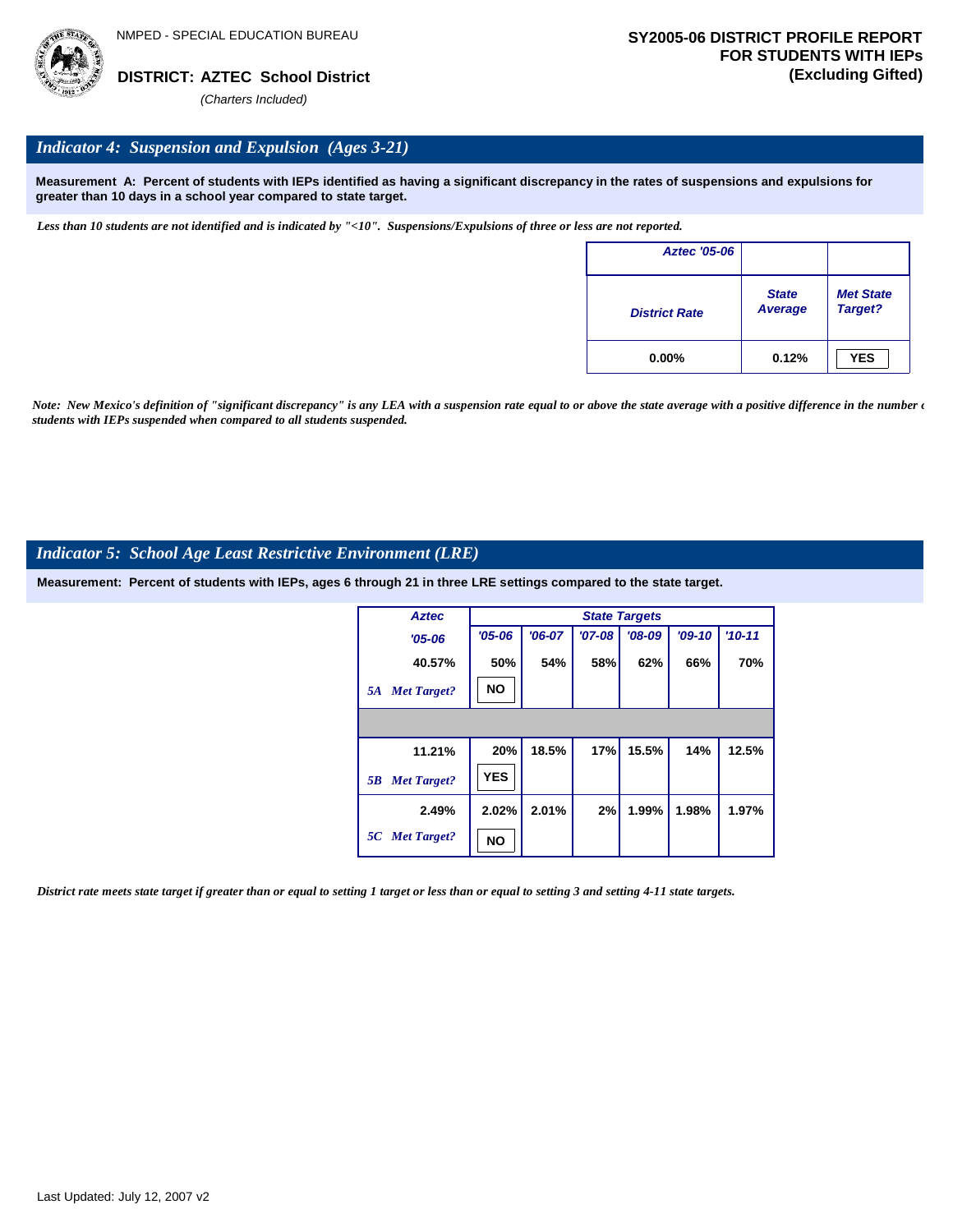

*Charters Not Included*

## *Indicator 6: Preschool Age Least Restrictive Environment (LRE)*

**Measurement: Percent of preschool students with IEPs, ages 3 through 5 who received special education and related services in settings with typically developing peers compared to the state target.**

| Aztec                 | <b>State Targets</b> |          |          |                |          |            |  |  |
|-----------------------|----------------------|----------|----------|----------------|----------|------------|--|--|
| $'05 - 06$            | $'05 - 06$           | $'06-07$ | $'07-08$ | $'08-09$       | $'09-10$ | $'10 - 11$ |  |  |
| 92.75%                | 56%                  | 58.8%    |          | $61.6\%$ 64.4% | 67.2%    | 70%        |  |  |
| <b>6B</b> Met Target? | <b>YES</b>           |          |          |                |          |            |  |  |

## *Indicator 12: Effective Transition (Part C to Part B)*

**Measurement: Percent of children referred by Part C prior to age 3, who are found eligible for Part B, and who have an IEP developed and implemented by their third birthdays.**

| <b>Aztec</b>             |                          | '05-06   '06-07   '07-08   '08-09   '09-10   '10-11 |  |  |  |  |  |
|--------------------------|--------------------------|-----------------------------------------------------|--|--|--|--|--|
| <b>State Targets</b>     | Cannot be less than 100% |                                                     |  |  |  |  |  |
| <b>District Rate</b>     | 100.0%                   |                                                     |  |  |  |  |  |
| <b>Met State Target?</b> | <b>YES</b>               |                                                     |  |  |  |  |  |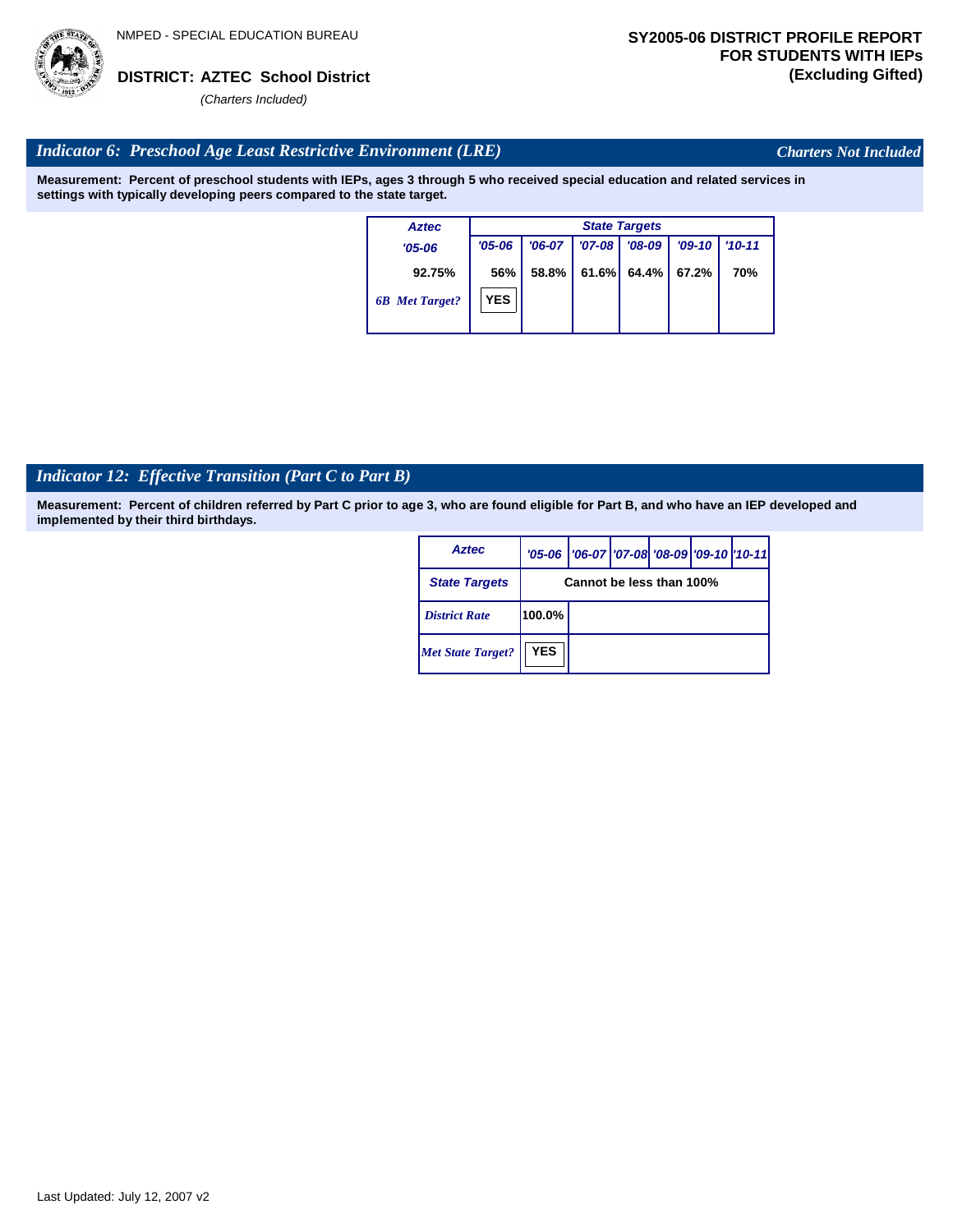## **FARMINGTON School District DISTRICT: (Excluding Gifted)**

*(Charters Included)*

## *Indicator 1: Graduation Rates*

**Measurement: Percent of youth with IEPs graduating from high school with a regular (standard) diploma compared to percent of all youth in the state graduating with a regular diploma.**

| <b>Farmington</b>        | <b>State Targets</b> |          |          |          |          |          |  |  |  |
|--------------------------|----------------------|----------|----------|----------|----------|----------|--|--|--|
| $'05 - 06$               | $'05 - 06$           | $'06-07$ | $'07-08$ | $'08-09$ | $'09-10$ | $'10-11$ |  |  |  |
| 60.34%                   | 60%                  | 70%      | 80%      | 80%      | 80%      | 80%      |  |  |  |
| <b>Met State Target?</b> | <b>YES</b>           |          |          |          |          |          |  |  |  |

## *Indicator 2: Dropout Rates*

**Measurement: Percent of youth with IEPs dropping out of high school compared to the percent of all youth in the state dropping out of high school.**

| <b>Farmington</b>        |            | <b>State Targets</b> |          |          |          |          |  |  |  |
|--------------------------|------------|----------------------|----------|----------|----------|----------|--|--|--|
| $'05 - 06$               | $'05 - 06$ | $'06-07$             | $'07-08$ | $'08-09$ | $'09-10$ | $'10-11$ |  |  |  |
| 0.73%                    | 0.67%      | 0.66%                | 0.65%    | 0.64%    | 0.63%    | 0.62%    |  |  |  |
| <b>Met State Target?</b> | <b>NO</b>  |                      |          |          |          |          |  |  |  |

## *Indicator 3: State Assessment - Participation and Performance Rates*

|                                        | <b>Farmington</b> |             | <b>State Target</b> |             |           |          |  | <b>State Targets</b>    |                                  |  |             |  |
|----------------------------------------|-------------------|-------------|---------------------|-------------|-----------|----------|--|-------------------------|----------------------------------|--|-------------|--|
|                                        | $'05 - 06$        |             |                     |             |           |          |  |                         | <b>Participation</b>             |  | Proficiency |  |
|                                        |                   |             |                     | $'05 - 06$  |           |          |  |                         | <b>Reading Math Reading Math</b> |  |             |  |
|                                        | <b>Reading</b>    | <b>Math</b> | <b>Reading</b>      | <b>Math</b> |           |          |  |                         |                                  |  |             |  |
|                                        |                   |             |                     |             |           | $'06-07$ |  |                         | 95.0% 95.2% 24.0% 17.0%          |  |             |  |
| <b>Participation</b>                   | 97.55%            | 97.81%      | 94.9%               | 95.1%       |           | $'07-08$ |  |                         | 95.1% 95.3% 28.0% 22.0%          |  |             |  |
| Proficiency                            | 16.25%            | 8.20%       | 20.0%               | 13.0%       |           | $'08-09$ |  |                         | 95.2% 95.4% 32.0% 27.0%          |  |             |  |
| <b>Met State Participation Target?</b> |                   | <b>YES</b>  | <b>YES</b>          |             | $'09-10'$ |          |  | 95.3% 95.5% 36.0% 33.0% |                                  |  |             |  |
| <b>Met State Proficiency Target?</b>   |                   | <b>NO</b>   | <b>NO</b>           |             | $'10-11$  |          |  | 95.4% 95.6% 40.0% 40.0% |                                  |  |             |  |
|                                        |                   |             |                     |             |           |          |  |                         |                                  |  |             |  |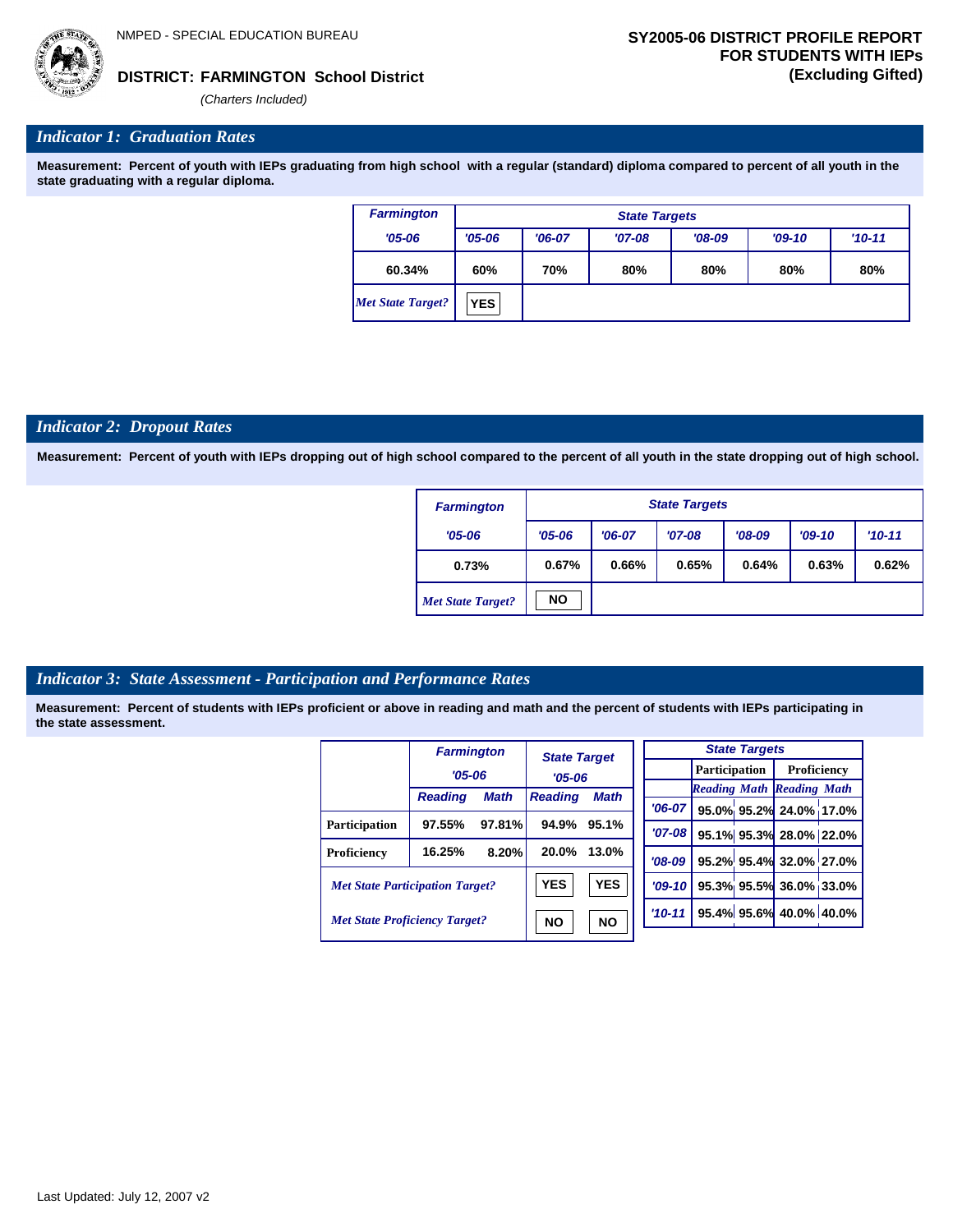

## *Indicator 4: Suspension and Expulsion (Ages 3-21)*

**Measurement A: Percent of students with IEPs identified as having a significant discrepancy in the rates of suspensions and expulsions for greater than 10 days in a school year compared to state target.**

*Less than 10 students are not identified and is indicated by "<10". Suspensions/Expulsions of three or less are not reported.*

| <b>Farmington '05-06</b> |                         |                             |
|--------------------------|-------------------------|-----------------------------|
| <b>District Rate</b>     | <b>State</b><br>Average | <b>Met State</b><br>Target? |
| 1.65%                    | 0.12%                   | <b>NO</b>                   |

*Note: New Mexico's definition of "significant discrepancy" is any LEA with a suspension rate equal to or above the state average with a positive difference in the number*  $\epsilon$ *students with IEPs suspended when compared to all students suspended.*

## *Indicator 5: School Age Least Restrictive Environment (LRE)*

**Measurement: Percent of students with IEPs, ages 6 through 21 in three LRE settings compared to the state target.**

| <b>Farmington</b>        |            |          |            | <b>State Targets</b> |          |          |
|--------------------------|------------|----------|------------|----------------------|----------|----------|
| $'05 - 06$               | $'05 - 06$ | $'06-07$ | $'07 - 08$ | $'08-09$             | $'09-10$ | $'10-11$ |
| 56.85%                   | 50%        | 54%      | 58%        | 62%                  | 66%      | 70%      |
| <b>Met Target?</b><br>5A | <b>YES</b> |          |            |                      |          |          |
|                          |            |          |            |                      |          |          |
| 18.83%                   | 20%        | 18.5%    | 17%        | 15.5%                | 14%      | 12.5%    |
| <b>Met Target?</b><br>5B | <b>YES</b> |          |            |                      |          |          |
| 1.24%                    | 2.02%      | 2.01%    | 2%         | 1.99%                | 1.98%    | 1.97%    |
| 5C Met Target?           | <b>YES</b> |          |            |                      |          |          |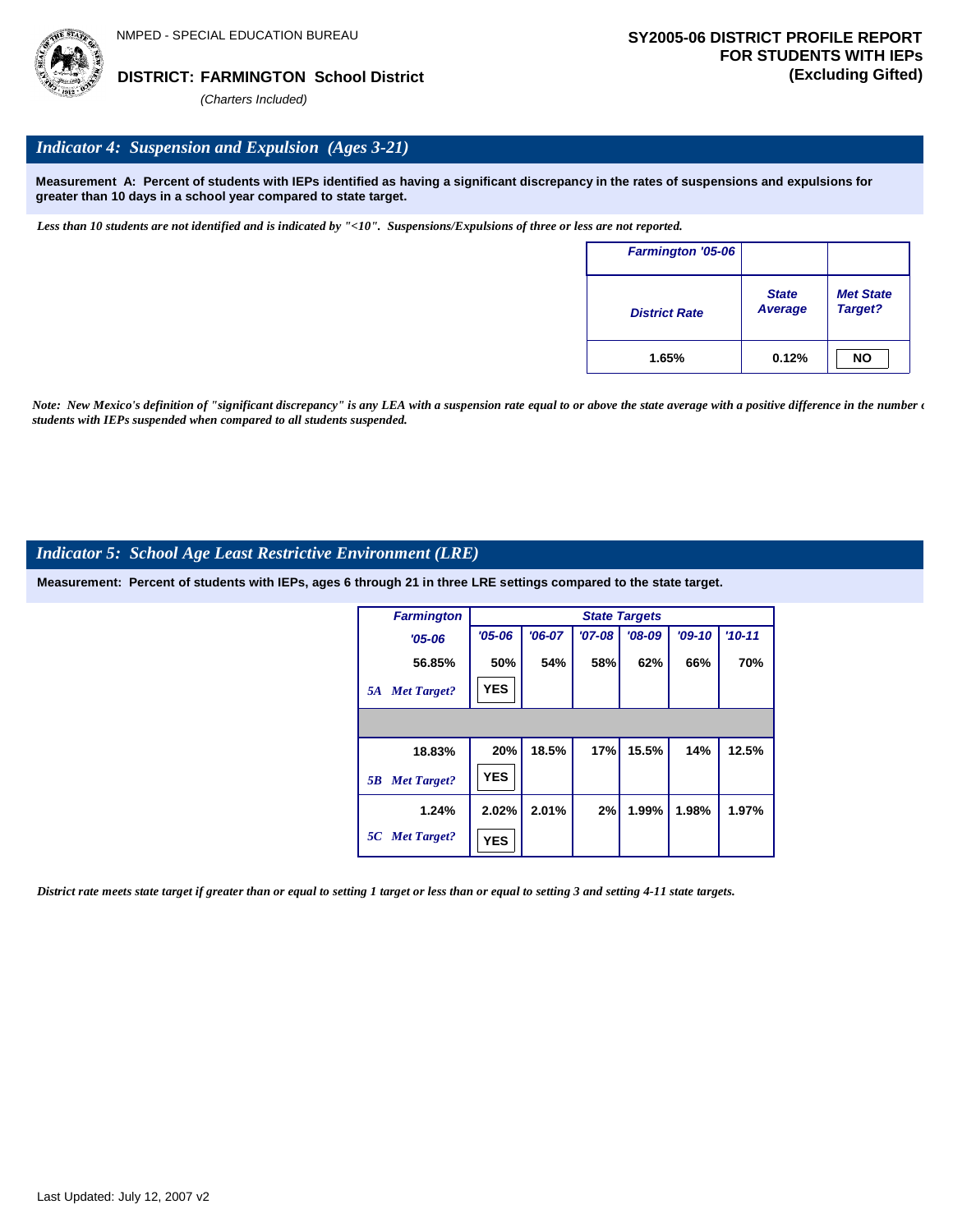## *Indicator 12: Effective Transition (Part C to Part B)*

**Measurement: Percent of children referred by Part C prior to age 3, who are found eligible for Part B, and who have an IEP developed and implemented by their third birthdays.**

| <b>Farmington</b>        |                          | '05-06   '06-07   '07-08   '08-09   '09-10   '10-11 |  |  |  |  |
|--------------------------|--------------------------|-----------------------------------------------------|--|--|--|--|
| <b>State Targets</b>     | Cannot be less than 100% |                                                     |  |  |  |  |
| <b>District Rate</b>     | $100.0\%$                |                                                     |  |  |  |  |
| <b>Met State Target?</b> | <b>YES</b>               |                                                     |  |  |  |  |

# *(Charters Included)*

## *Indicator 6: Preschool Age Least Restrictive Environment (LRE)*

**Measurement: Percent of preschool students with IEPs, ages 3 through 5 who received special education and related services in settings with typically developing peers compared to the state target.**

| <b>Farmington</b>     | <b>State Targets</b> |          |            |             |          |          |  |  |
|-----------------------|----------------------|----------|------------|-------------|----------|----------|--|--|
| $'05-06$              | $'05 - 06$           | $'06-07$ | $'07 - 08$ | $708 - 09$  | $'09-10$ | $'10-11$ |  |  |
| 96.50%                | 56%                  | 58.8%    | 61.6%      | 64.4% 67.2% |          | 70%      |  |  |
| <b>6B</b> Met Target? | <b>YES</b>           |          |            |             |          |          |  |  |



*Charters Not Included*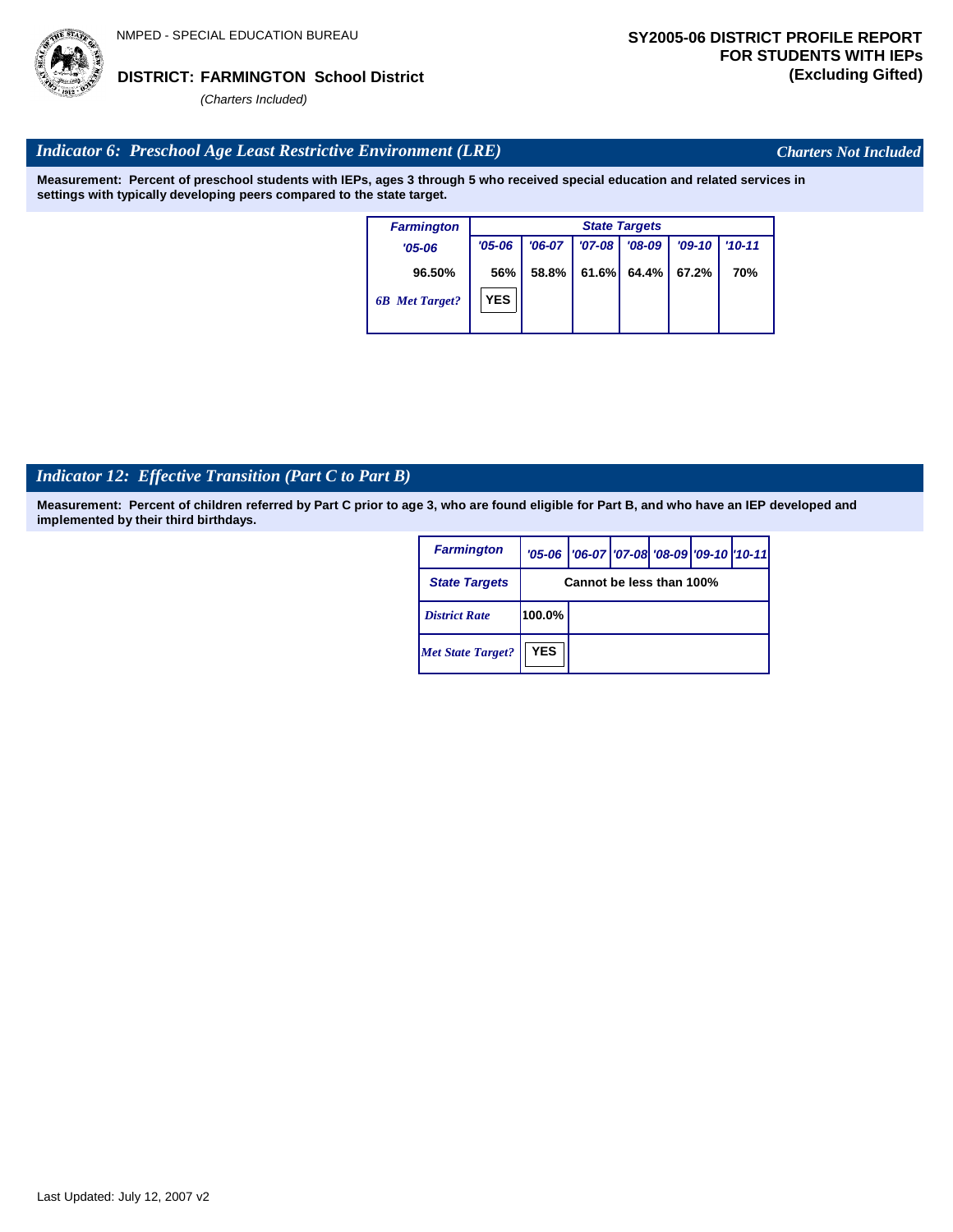**BLOOMFIELD School District DISTRICT: (Excluding Gifted)**

*(Charters Included)*

## *Indicator 1: Graduation Rates*

**Measurement: Percent of youth with IEPs graduating from high school with a regular (standard) diploma compared to percent of all youth in the state graduating with a regular diploma.**

| <b>Bloomfield</b> | <b>State Targets</b> |                                 |          |          |          |          |  |  |  |
|-------------------|----------------------|---------------------------------|----------|----------|----------|----------|--|--|--|
| $'05 - 06$        | $'05 - 06$           | $'06-07$                        | $'07-08$ | $'08-09$ | $'09-10$ | $'10-11$ |  |  |  |
| 48.00%            | 60%                  | 80%<br>70%<br>80%<br>80%<br>80% |          |          |          |          |  |  |  |
| Met State Target? | <b>NO</b>            |                                 |          |          |          |          |  |  |  |

## *Indicator 2: Dropout Rates*

**Measurement: Percent of youth with IEPs dropping out of high school compared to the percent of all youth in the state dropping out of high school.**

| <b>Bloomfield</b>        |            | <b>State Targets</b> |          |          |          |          |  |  |  |  |
|--------------------------|------------|----------------------|----------|----------|----------|----------|--|--|--|--|
| $'05 - 06$               | $'05 - 06$ | $'06-07$             | $'07-08$ | $'08-09$ | $'09-10$ | $'10-11$ |  |  |  |  |
| 0.85%                    | 0.67%      | 0.66%                | 0.65%    | 0.64%    | 0.63%    | 0.62%    |  |  |  |  |
| <b>Met State Target?</b> | <b>NO</b>  |                      |          |          |          |          |  |  |  |  |

## *Indicator 3: State Assessment - Participation and Performance Rates*

|                                        |                | <b>Bloomfield</b> | <b>State Target</b> |             |          | <b>State Targets</b> |  |                         |                                  |  |             |  |
|----------------------------------------|----------------|-------------------|---------------------|-------------|----------|----------------------|--|-------------------------|----------------------------------|--|-------------|--|
|                                        | $'05 - 06$     |                   | $'05 - 06$          |             |          |                      |  |                         | <b>Participation</b>             |  | Proficiency |  |
|                                        |                |                   |                     |             |          |                      |  |                         | <b>Reading Math Reading Math</b> |  |             |  |
|                                        | <b>Reading</b> | <b>Math</b>       | <b>Reading</b>      | <b>Math</b> |          | $'06-07$             |  |                         | 95.0% 95.2% 24.0% 17.0%          |  |             |  |
| Participation                          | 100.00%        | $100.00\%$        | 94.9%               | 95.1%       |          | $'07-08$             |  |                         | 95.1% 95.3% 28.0% 22.0%          |  |             |  |
| Proficiency                            | 21.98%         | 17.67%            | 20.0%               | 13.0%       | $'08-09$ |                      |  |                         | 95.2% 95.4% 32.0% 27.0%          |  |             |  |
| <b>Met State Participation Target?</b> |                | <b>YES</b>        | <b>YES</b>          |             | $'09-10$ |                      |  | 95.3% 95.5% 36.0% 33.0% |                                  |  |             |  |
| <b>Met State Proficiency Target?</b>   |                | <b>YES</b>        | <b>YES</b>          | $'10-11$    |          |                      |  | 95.4% 95.6% 40.0% 40.0% |                                  |  |             |  |
|                                        |                |                   |                     |             |          |                      |  |                         |                                  |  |             |  |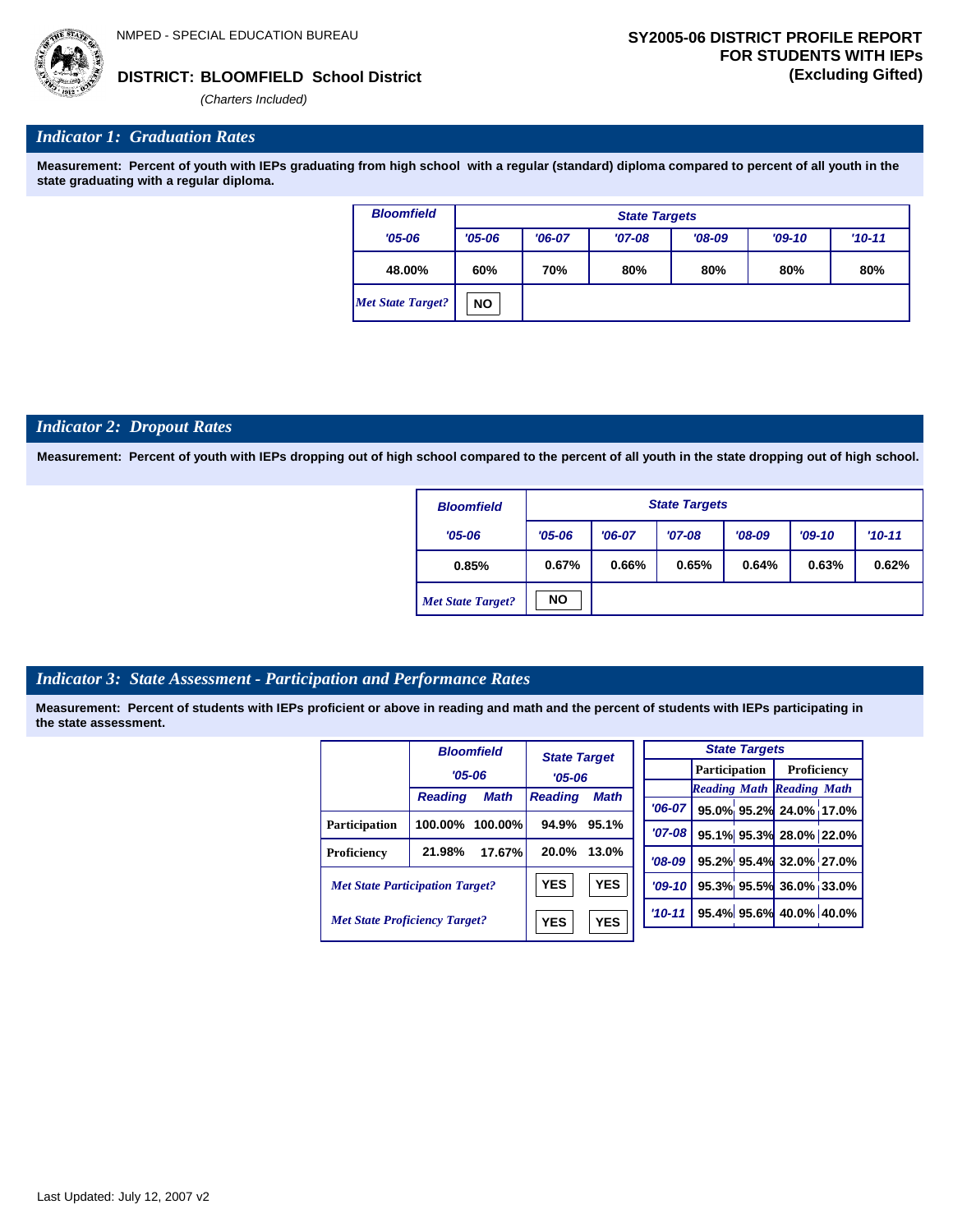## *Indicator 4: Suspension and Expulsion (Ages 3-21)*

**Measurement A: Percent of students with IEPs identified as having a significant discrepancy in the rates of suspensions and expulsions for greater than 10 days in a school year compared to state target.**

*Less than 10 students are not identified and is indicated by "<10". Suspensions/Expulsions of three or less are not reported.*

| <b>Bloomfield '05-06</b> |                         |                             |
|--------------------------|-------------------------|-----------------------------|
| <b>District Rate</b>     | <b>State</b><br>Average | <b>Met State</b><br>Target? |
| $0.00\%$                 | 0.12%                   | <b>YES</b>                  |

*Note: New Mexico's definition of "significant discrepancy" is any LEA with a suspension rate equal to or above the state average with a positive difference in the number*  $\epsilon$ *students with IEPs suspended when compared to all students suspended.*

## *Indicator 5: School Age Least Restrictive Environment (LRE)*

**Measurement: Percent of students with IEPs, ages 6 through 21 in three LRE settings compared to the state target.**

| <b>Bloomfield</b>        | <b>State Targets</b> |          |          |          |          |          |  |  |  |  |
|--------------------------|----------------------|----------|----------|----------|----------|----------|--|--|--|--|
| $'05 - 06$               | $'05 - 06$           | $'06-07$ | $'07-08$ | $'08-09$ | $'09-10$ | $'10-11$ |  |  |  |  |
| 49.13%                   | 50%                  | 54%      | 58%      | 62%      | 66%      | 70%      |  |  |  |  |
| <b>Met Target?</b><br>5A | <b>NO</b>            |          |          |          |          |          |  |  |  |  |
|                          |                      |          |          |          |          |          |  |  |  |  |
| 17.97%                   | 20%                  | 18.5%    | 17%      | 15.5%    | 14%      | 12.5%    |  |  |  |  |
| <b>Met Target?</b><br>5B | <b>YES</b>           |          |          |          |          |          |  |  |  |  |
| 0.22%                    | 2.02%                | 2.01%    | 2%       | 1.99%    | 1.98%    | 1.97%    |  |  |  |  |
| 5C Met Target?           | <b>YES</b>           |          |          |          |          |          |  |  |  |  |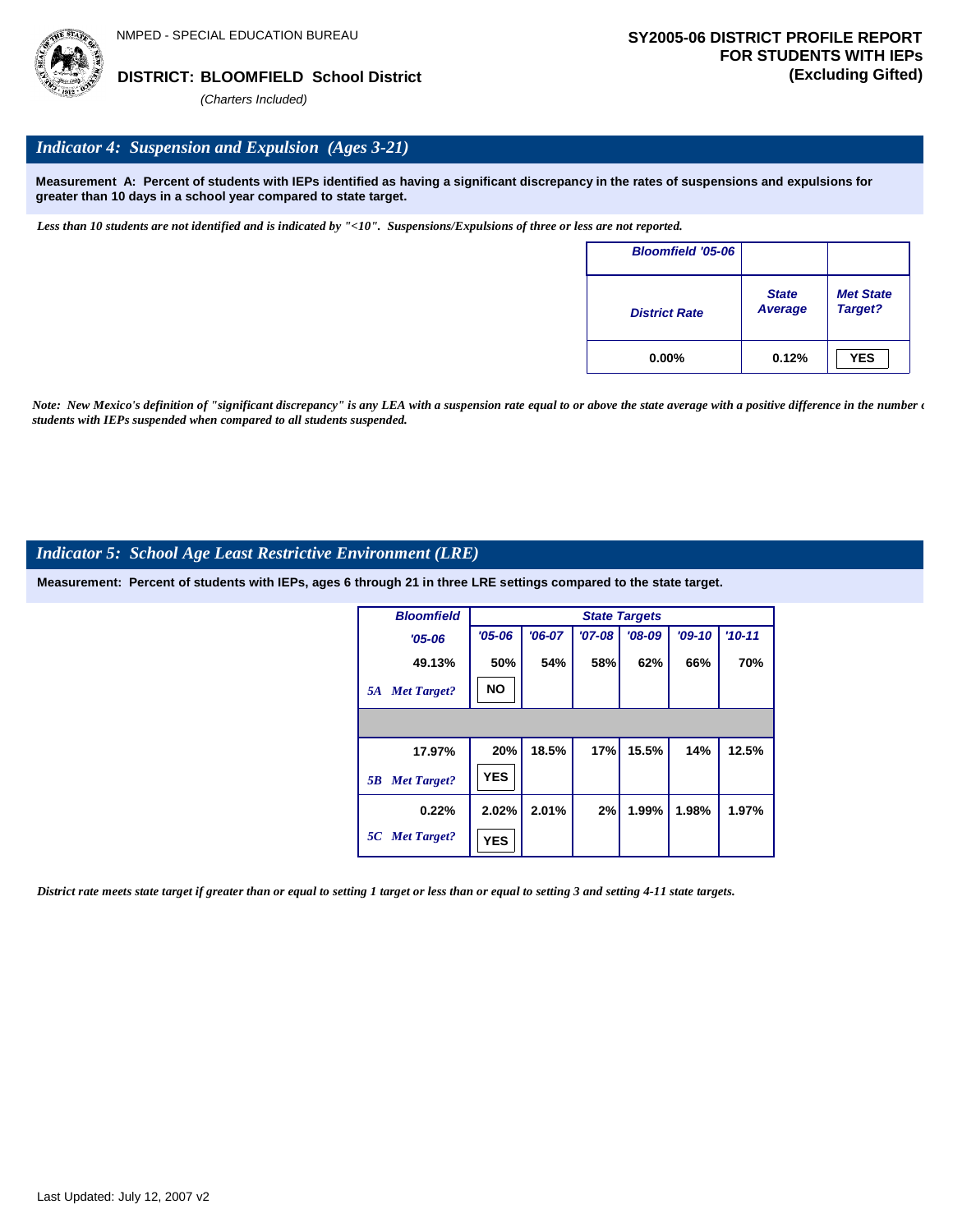# Last Updated: July 12, 2007 v2

## **BLOOMFIELD School District DISTRICT: (Excluding Gifted)**

*(Charters Included)*

## *Indicator 6: Preschool Age Least Restrictive Environment (LRE)*

**Measurement: Percent of preschool students with IEPs, ages 3 through 5 who received special education and related services in settings with typically developing peers compared to the state target.**

> **98.43%** *'05-06 6B Met Target? Bloomfield* **56%** *'06-07 '07-08 '08-09 '09-10 '10-11* **58.8% 61.6% 64.4% 67.2% 70%** *State Targets '05-06* **YES**

## *Indicator 12: Effective Transition (Part C to Part B)*

**Measurement: Percent of children referred by Part C prior to age 3, who are found eligible for Part B, and who have an IEP developed and implemented by their third birthdays.**

| <b>Bloomfield</b>        |            | '05-06   '06-07   '07-08   '08-09   '09-10   '10-11 |  |  |
|--------------------------|------------|-----------------------------------------------------|--|--|
| <b>State Targets</b>     |            | Cannot be less than 100%                            |  |  |
| <b>District Rate</b>     | 100.0%     |                                                     |  |  |
| <b>Met State Target?</b> | <b>YES</b> |                                                     |  |  |



*Charters Not Included*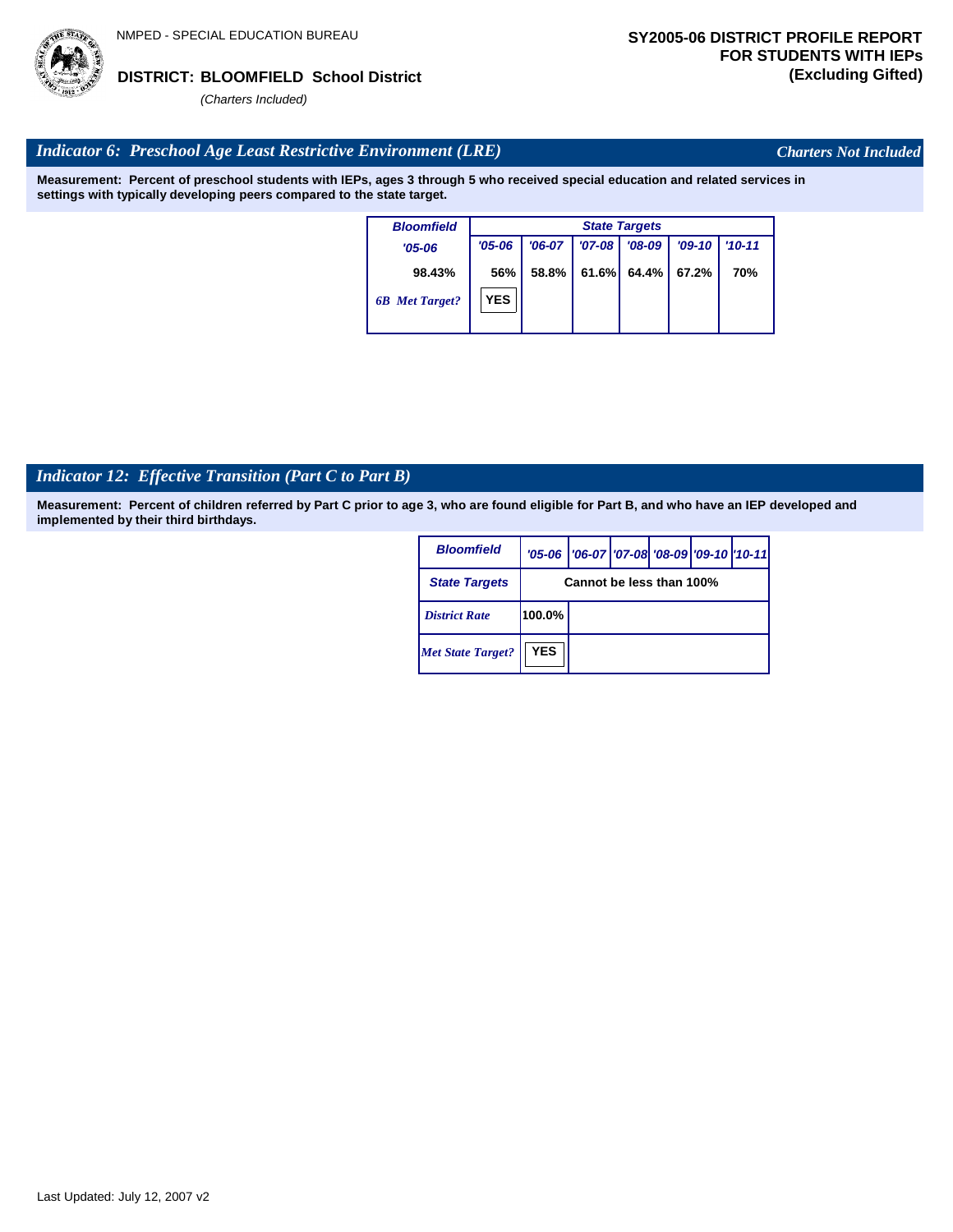

*(Charters Included)*

## *Indicator 1: Graduation Rates*

**Measurement: Percent of youth with IEPs graduating from high school with a regular (standard) diploma compared to percent of all youth in the state graduating with a regular diploma.**

| <b>Central</b>    |            | <b>State Targets</b> |          |          |     |     |  |  |  |  |  |
|-------------------|------------|----------------------|----------|----------|-----|-----|--|--|--|--|--|
| $'05 - 06$        | $'05 - 06$ | $'06-07$             | $'09-10$ | $'10-11$ |     |     |  |  |  |  |  |
| 59.26%            | 60%        | 70%                  | 80%      | 80%      | 80% | 80% |  |  |  |  |  |
| Met State Target? | <b>NO</b>  |                      |          |          |     |     |  |  |  |  |  |

### *Indicator 2: Dropout Rates*

**Measurement: Percent of youth with IEPs dropping out of high school compared to the percent of all youth in the state dropping out of high school.**

| <b>Central</b>           |            | <b>State Targets</b> |          |          |          |          |  |  |  |  |
|--------------------------|------------|----------------------|----------|----------|----------|----------|--|--|--|--|
| $'05 - 06$               | $'05 - 06$ | $'06-07$             | $'07-08$ | $'08-09$ | $'09-10$ | $'10-11$ |  |  |  |  |
| 0.53%                    | 0.67%      | 0.66%                | 0.65%    | 0.64%    | 0.63%    | 0.62%    |  |  |  |  |
| <b>Met State Target?</b> | <b>YES</b> |                      |          |          |          |          |  |  |  |  |

## *Indicator 3: State Assessment - Participation and Performance Rates*

|                                        | <b>Central</b> |             |                | <b>State Target</b> |          |            | <b>State Targets</b> |                         |                                  |  |
|----------------------------------------|----------------|-------------|----------------|---------------------|----------|------------|----------------------|-------------------------|----------------------------------|--|
|                                        | $'05 - 06$     |             |                |                     |          |            | <b>Participation</b> |                         | Proficiency                      |  |
|                                        |                |             | $'05 - 06$     |                     |          |            |                      |                         | <b>Reading Math Reading Math</b> |  |
|                                        | <b>Reading</b> | <b>Math</b> | <b>Reading</b> | <b>Math</b>         |          |            |                      |                         |                                  |  |
|                                        |                |             |                |                     |          | $'06-07$   |                      |                         | 95.0% 95.2% 24.0% 17.0%          |  |
| <b>Participation</b>                   | 98.70%         | 96.81%      | 94.9%          | 95.1%               |          | '07-08 l   |                      |                         | 95.1% 95.3% 28.0% 22.0%          |  |
| Proficiency                            | 11.99%         | 5.75%       | 20.0%          | 13.0%               |          | $'08-09$   |                      |                         | 95.2% 95.4% 32.0% 27.0%          |  |
| <b>Met State Participation Target?</b> |                | <b>YES</b>  | <b>YES</b>     |                     | $'09-10$ |            |                      | 95.3% 95.5% 36.0% 33.0% |                                  |  |
| <b>Met State Proficiency Target?</b>   |                |             | <b>NO</b>      | <b>NO</b>           |          | $'10 - 11$ |                      |                         | 95.4% 95.6% 40.0% 40.0%          |  |
|                                        |                |             |                |                     |          |            |                      |                         |                                  |  |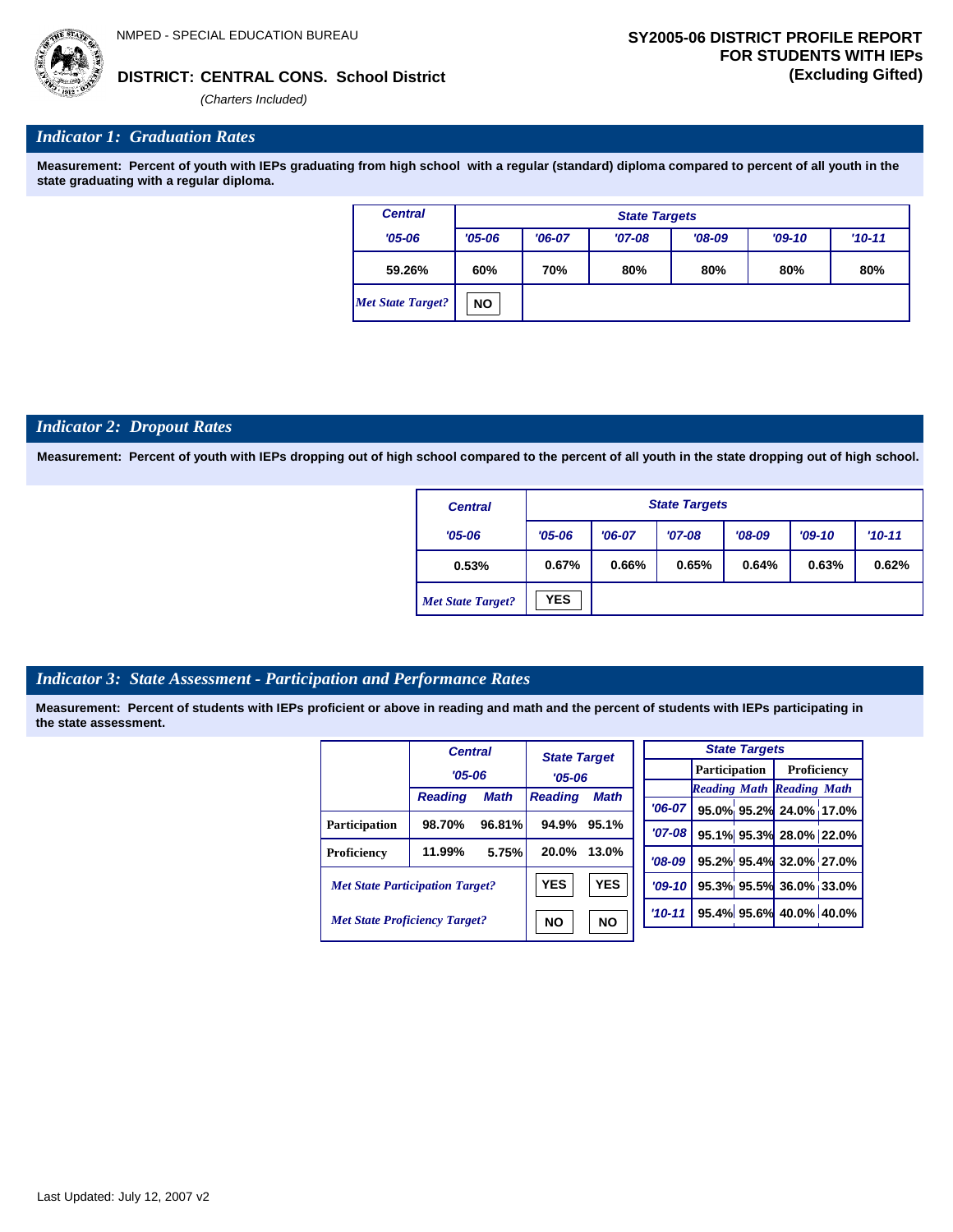

## *Indicator 4: Suspension and Expulsion (Ages 3-21)*

**Measurement A: Percent of students with IEPs identified as having a significant discrepancy in the rates of suspensions and expulsions for greater than 10 days in a school year compared to state target.**

*Less than 10 students are not identified and is indicated by "<10". Suspensions/Expulsions of three or less are not reported.*

| <b>Central '05-06</b> |                         |                             |
|-----------------------|-------------------------|-----------------------------|
| <b>District Rate</b>  | <b>State</b><br>Average | <b>Met State</b><br>Target? |
| $0.00\%$              | 0.12%                   | <b>YES</b>                  |

*Note: New Mexico's definition of "significant discrepancy" is any LEA with a suspension rate equal to or above the state average with a positive difference in the number*  $\epsilon$ *students with IEPs suspended when compared to all students suspended.*

## *Indicator 5: School Age Least Restrictive Environment (LRE)*

**Measurement: Percent of students with IEPs, ages 6 through 21 in three LRE settings compared to the state target.**

| <b>Central</b>           | <b>State Targets</b> |          |          |          |          |            |  |  |  |
|--------------------------|----------------------|----------|----------|----------|----------|------------|--|--|--|
| $'05 - 06$               | $'05 - 06$           | $'06-07$ | $'07-08$ | $'08-09$ | $'09-10$ | $'10 - 11$ |  |  |  |
| 33.37%                   | 50%                  | 54%      | 58%      | 62%      | 66%      | 70%        |  |  |  |
| <b>Met Target?</b><br>5A | <b>NO</b>            |          |          |          |          |            |  |  |  |
|                          |                      |          |          |          |          |            |  |  |  |
| 20.77%                   | 20%                  | 18.5%    | 17%      | 15.5%    | 14%      | 12.5%      |  |  |  |
| <b>Met Target?</b><br>5B | <b>NO</b>            |          |          |          |          |            |  |  |  |
| 0.10%                    | 2.02%                | 2.01%    | 2%       | 1.99%    | 1.98%    | 1.97%      |  |  |  |
| 5C Met Target?           | <b>YES</b>           |          |          |          |          |            |  |  |  |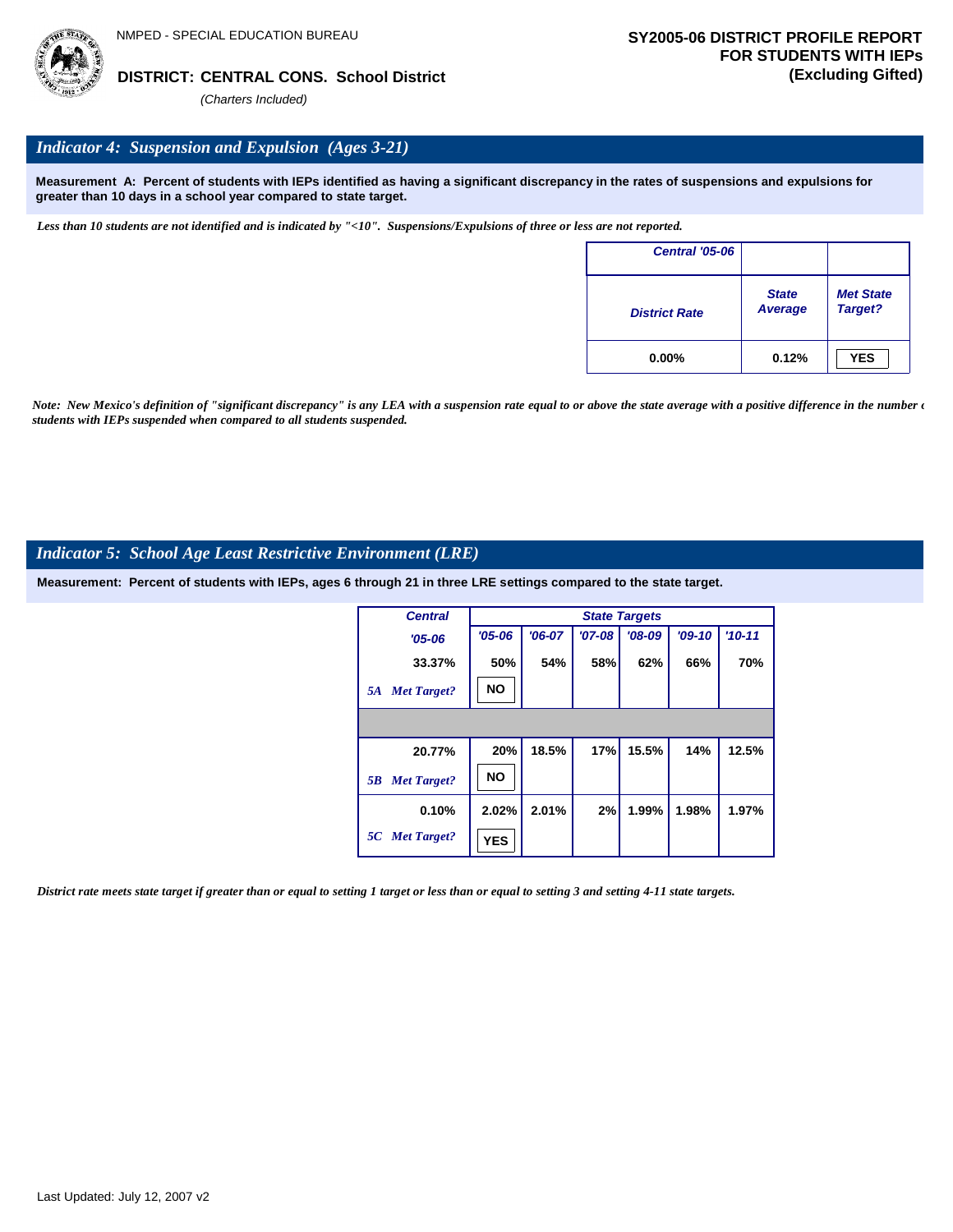## *Indicator 12: Effective Transition (Part C to Part B)*

**Measurement: Percent of children referred by Part C prior to age 3, who are found eligible for Part B, and who have an IEP developed and implemented by their third birthdays.**

**Measurement: Percent of preschool students with IEPs, ages 3 through 5 who received special education and related services in** 

*Central*

*'05-06*

**34.60%**

*6B Met Target?*

*'05-06*

**56%**

**NO**

| <b>Central</b>           |                          | '05-06   '06-07   '07-08 '08-09   '09-10   '10-11 |  |  |  |  |
|--------------------------|--------------------------|---------------------------------------------------|--|--|--|--|
| <b>State Targets</b>     | Cannot be less than 100% |                                                   |  |  |  |  |
| <b>District Rate</b>     | 100.0%                   |                                                   |  |  |  |  |
| <b>Met State Target?</b> | <b>YES</b>               |                                                   |  |  |  |  |

*'06-07 '07-08 '08-09 '09-10 '10-11* **58.8% 61.6% 64.4% 67.2% 70%**

*State Targets*

 *Indicator 6: Preschool Age Least Restrictive Environment (LRE)*

*(Charters Included)*

**settings with typically developing peers compared to the state target.**



*Charters Not Included*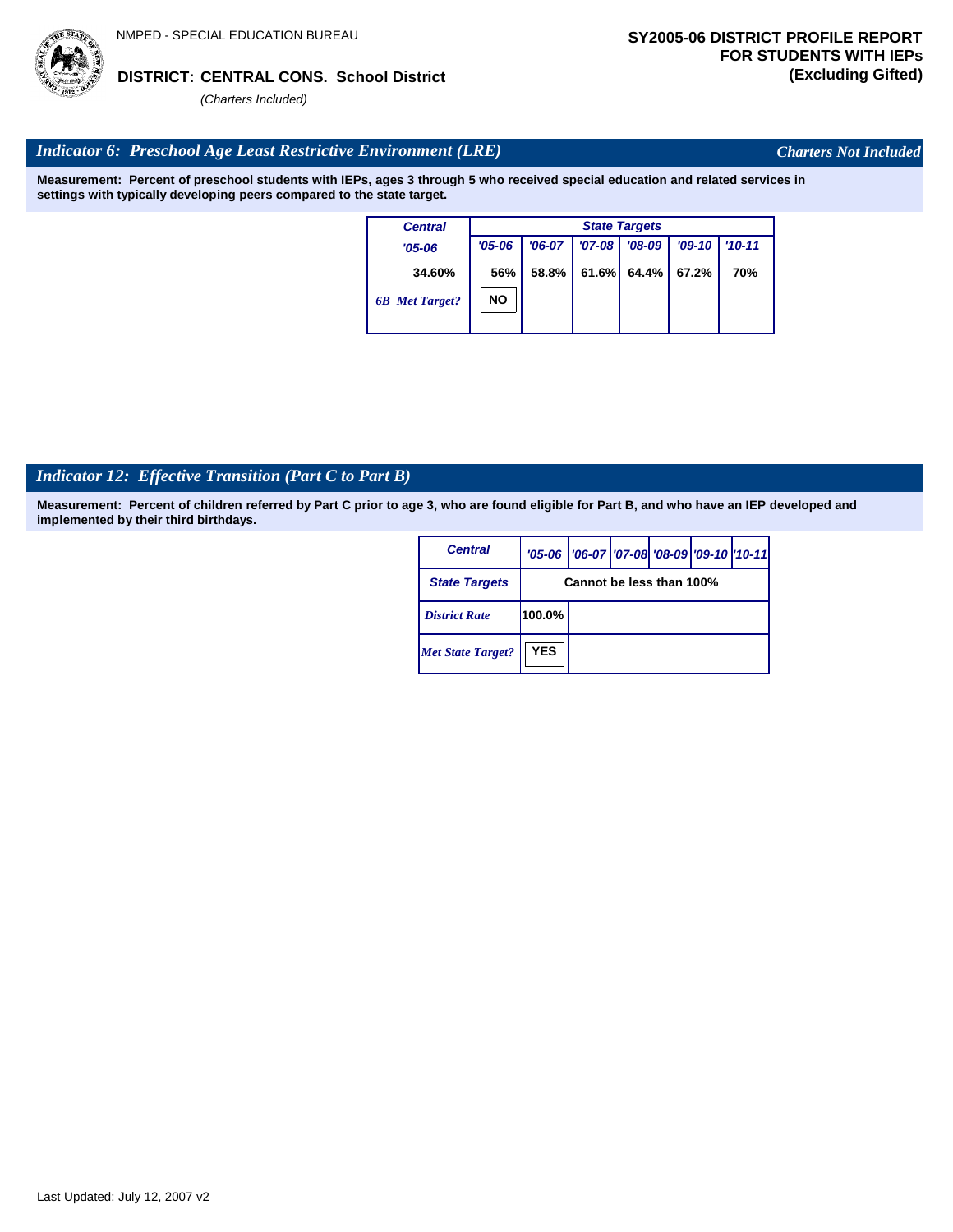

## **WEST LAS VEGAS School District DISTRICT: (Excluding Gifted)**

*(Charters Included)*

## *Indicator 1: Graduation Rates*

**Measurement: Percent of youth with IEPs graduating from high school with a regular (standard) diploma compared to percent of all youth in the state graduating with a regular diploma.**

| <b>West Las Vegas</b>    |            | <b>State Targets</b>            |          |          |          |          |  |  |  |
|--------------------------|------------|---------------------------------|----------|----------|----------|----------|--|--|--|
| $'05 - 06$               | $'05 - 06$ | $'06-07$                        | $'07-08$ | $'08-09$ | $'09-10$ | $'10-11$ |  |  |  |
| 20.00%                   | 60%        | 70%<br>80%<br>80%<br>80%<br>80% |          |          |          |          |  |  |  |
| <b>Met State Target?</b> | <b>NO</b>  |                                 |          |          |          |          |  |  |  |

### *Indicator 2: Dropout Rates*

**Measurement: Percent of youth with IEPs dropping out of high school compared to the percent of all youth in the state dropping out of high school.**

| <b>West Las Vegas</b>    |            | <b>State Targets</b>                                       |       |       |       |       |  |  |  |
|--------------------------|------------|------------------------------------------------------------|-------|-------|-------|-------|--|--|--|
| $'05 - 06$               | $'05 - 06$ | $'08-09$<br>$'09-10$<br>$'10 - 11$<br>$'07-08$<br>$'06-07$ |       |       |       |       |  |  |  |
| 0.16%                    | 0.67%      | 0.66%                                                      | 0.65% | 0.64% | 0.63% | 0.62% |  |  |  |
| <b>Met State Target?</b> | <b>YES</b> |                                                            |       |       |       |       |  |  |  |

## *Indicator 3: State Assessment - Participation and Performance Rates*

|                                        | <b>West Las Vegas</b> |             | <b>State Target</b>           |           |          |                                  | <b>State Targets</b>   |                        |  |             |  |
|----------------------------------------|-----------------------|-------------|-------------------------------|-----------|----------|----------------------------------|------------------------|------------------------|--|-------------|--|
|                                        | $'05 - 06$            |             | $'05-06$                      |           |          |                                  |                        | <b>Participation</b>   |  | Proficiency |  |
|                                        | <b>Reading</b>        | <b>Math</b> | <b>Math</b><br><b>Reading</b> |           |          | <b>Reading Math Reading Math</b> |                        |                        |  |             |  |
|                                        |                       |             |                               |           | $'06-07$ |                                  |                        | 95.0% 95.2% 24.0% 17.0 |  |             |  |
| <b>Participation</b>                   | 97.18%                | 97.18%      | 94.9%                         | 95.1%     | $'07-08$ |                                  |                        | 95.1% 95.3% 28.0% 22.0 |  |             |  |
| Proficiency                            | 15.60%                | 4.26%       | 20.0%                         | 13.0%     | $'08-09$ |                                  |                        | 95.2% 95.4% 32.0% 27.0 |  |             |  |
| <b>Met State Participation Target?</b> |                       | <b>YES</b>  | <b>YES</b>                    | $'09-10'$ |          |                                  | 95.3% 95.5% 36.0% 33.0 |                        |  |             |  |
| <b>Met State Proficiency Target?</b>   |                       | <b>NO</b>   | <b>NO</b>                     | $'10-11$  |          |                                  | 95.4% 95.6% 40.0% 40.0 |                        |  |             |  |
|                                        |                       |             |                               |           |          |                                  |                        |                        |  |             |  |

| <b>State Targets</b> |  |  |                                  |  |  |  |  |  |
|----------------------|--|--|----------------------------------|--|--|--|--|--|
|                      |  |  | <b>Participation</b> Proficiency |  |  |  |  |  |
|                      |  |  | <b>Reading Math Reading Math</b> |  |  |  |  |  |
| $'06-07$             |  |  | 95.0% 95.2% 24.0% 17.0%          |  |  |  |  |  |
| $'07-08$             |  |  | 95.1% 95.3% 28.0% 22.0%          |  |  |  |  |  |
| $'08-09$             |  |  | 95.2% 95.4% 32.0% 27.0%          |  |  |  |  |  |
| $'09-10$             |  |  | 95.3% 95.5% 36.0% 33.0%          |  |  |  |  |  |
| $10 - 11$            |  |  | 95.4% 95.6% 40.0% 40.0%          |  |  |  |  |  |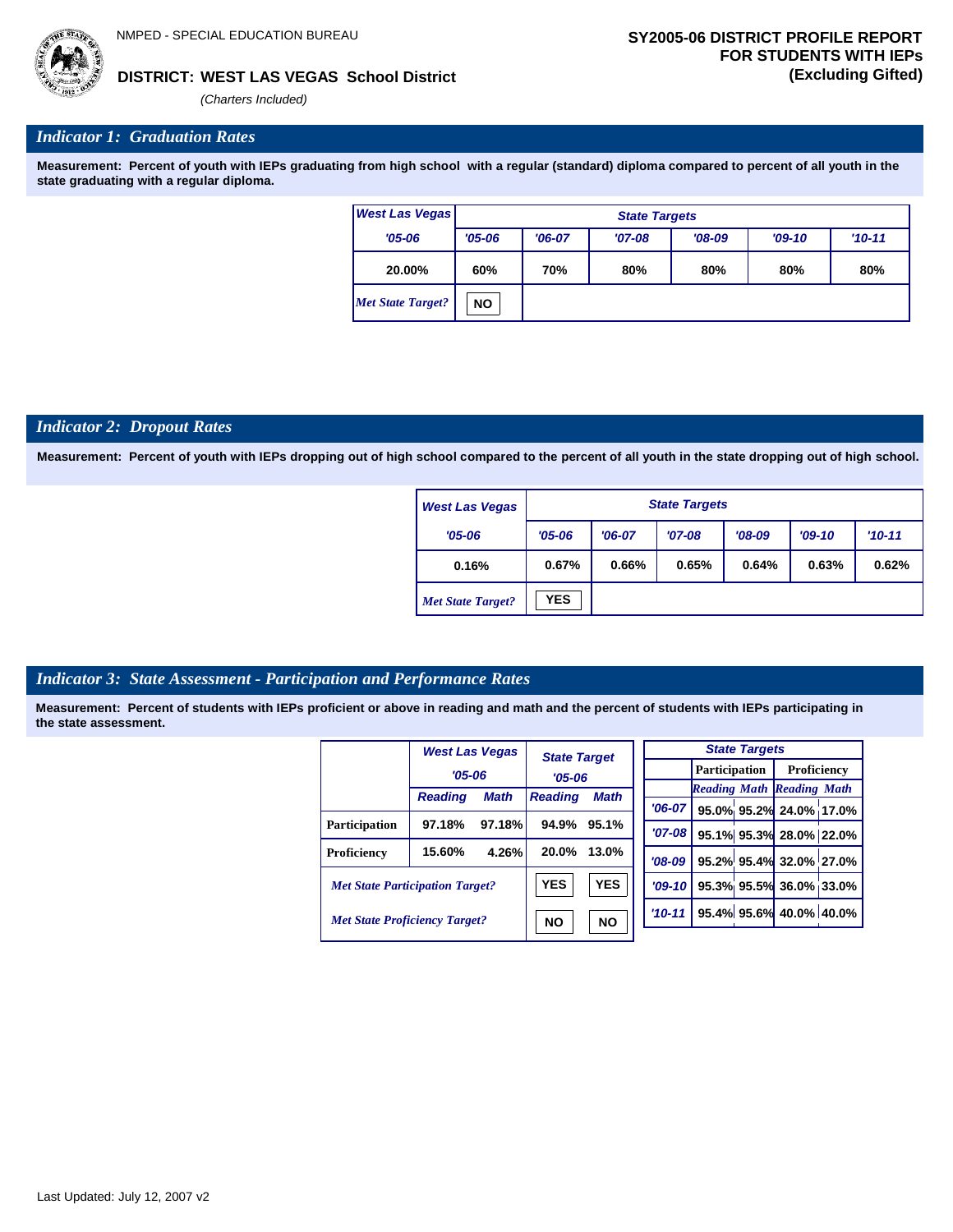

## *Indicator 4: Suspension and Expulsion (Ages 3-21)*

**Measurement A: Percent of students with IEPs identified as having a significant discrepancy in the rates of suspensions and expulsions for greater than 10 days in a school year compared to state target.**

*Less than 10 students are not identified and is indicated by "<10". Suspensions/Expulsions of three or less are not reported.*

| West Las Vegas '05-06 |                                |                             |
|-----------------------|--------------------------------|-----------------------------|
| <b>District Rate</b>  | <b>State</b><br><b>Average</b> | <b>Met State</b><br>Target? |
| $0.00\%$              | 0.12%                          | <b>YES</b>                  |

*Note: New Mexico's definition of "significant discrepancy" is any LEA with a suspension rate equal to or above the state average with a positive difference in the number*  $\epsilon$ *students with IEPs suspended when compared to all students suspended.*

## *Indicator 5: School Age Least Restrictive Environment (LRE)*

**Measurement: Percent of students with IEPs, ages 6 through 21 in three LRE settings compared to the state target.**

| <b>Vest Las Vegal</b>    |            | <b>State Targets</b> |            |          |          |            |  |  |  |  |
|--------------------------|------------|----------------------|------------|----------|----------|------------|--|--|--|--|
| $'05 - 06$               | $'05 - 06$ | $'06-07$             | $'07 - 08$ | $'08-09$ | $'09-10$ | $'10 - 11$ |  |  |  |  |
| 40.38%                   | 50%        | 54%                  | 58%        | 62%      | 66%      | 70%        |  |  |  |  |
| <b>Met Target?</b><br>5A | <b>NO</b>  |                      |            |          |          |            |  |  |  |  |
|                          |            |                      |            |          |          |            |  |  |  |  |
| 15.38%                   | 20%        | 18.5%                | 17%        | 15.5%    | 14%      | 12.5%      |  |  |  |  |
| <b>Met Target?</b><br>5B | <b>YES</b> |                      |            |          |          |            |  |  |  |  |
| 6.15%                    | 2.02%      | 2.01%                | 2%         | 1.99%    | 1.98%    | 1.97%      |  |  |  |  |
| 5C Met Target?           | <b>NO</b>  |                      |            |          |          |            |  |  |  |  |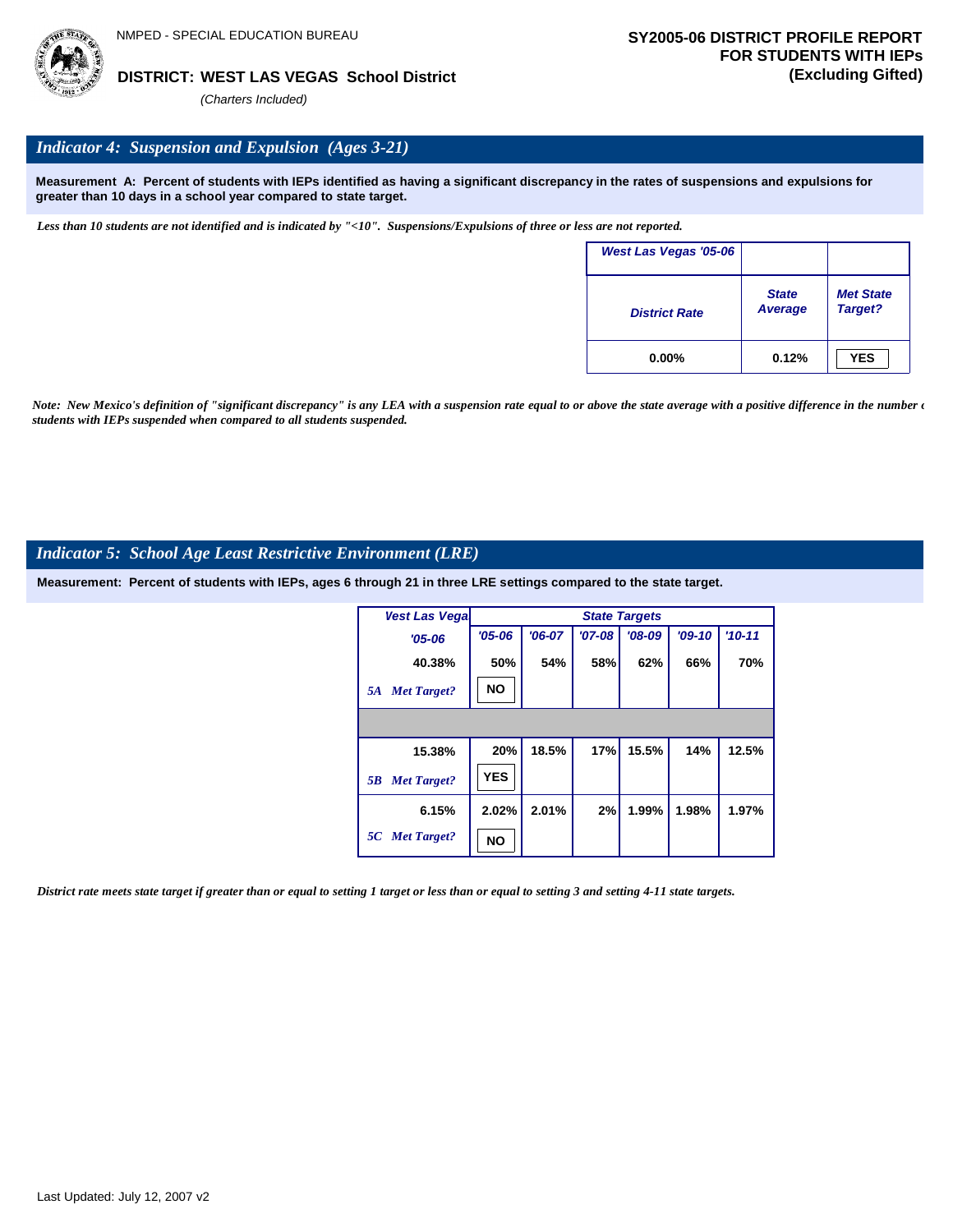# Last Updated: July 12, 2007 v2

## **WEST LAS VEGAS School District DISTRICT: (Excluding Gifted)**

*(Charters Included)*

## *Indicator 6: Preschool Age Least Restrictive Environment (LRE)*

**Measurement: Percent of preschool students with IEPs, ages 3 through 5 who received special education and related services in settings with typically developing peers compared to the state target.**

| <b>West Las Vegas</b> |            | <b>State Targets</b> |            |          |          |            |  |  |  |
|-----------------------|------------|----------------------|------------|----------|----------|------------|--|--|--|
| $'05 - 06$            | $'05 - 06$ | $'06-07$             | $'07 - 08$ | $'08-09$ | $'09-10$ | $'10-11$   |  |  |  |
| 100.00%               | 56%        | 58.8%                | 61.6%      | 64.4%    | 67.2%    | <b>70%</b> |  |  |  |
| <b>6B</b> Met Target? | <b>YES</b> |                      |            |          |          |            |  |  |  |
|                       |            |                      |            |          |          |            |  |  |  |

## *Indicator 12: Effective Transition (Part C to Part B)*

**Measurement: Percent of children referred by Part C prior to age 3, who are found eligible for Part B, and who have an IEP developed and implemented by their third birthdays.**

| <b>West Las Vegas</b>    |                          | '05-06   '06-07   '07-08   '08-09   '09-10   '10-11 |  |  |  |  |
|--------------------------|--------------------------|-----------------------------------------------------|--|--|--|--|
| <b>State Targets</b>     | Cannot be less than 100% |                                                     |  |  |  |  |
| <b>District Rate</b>     | 33.3%                    |                                                     |  |  |  |  |
| <b>Met State Target?</b> | <b>NO</b>                |                                                     |  |  |  |  |



*Charters Not Included*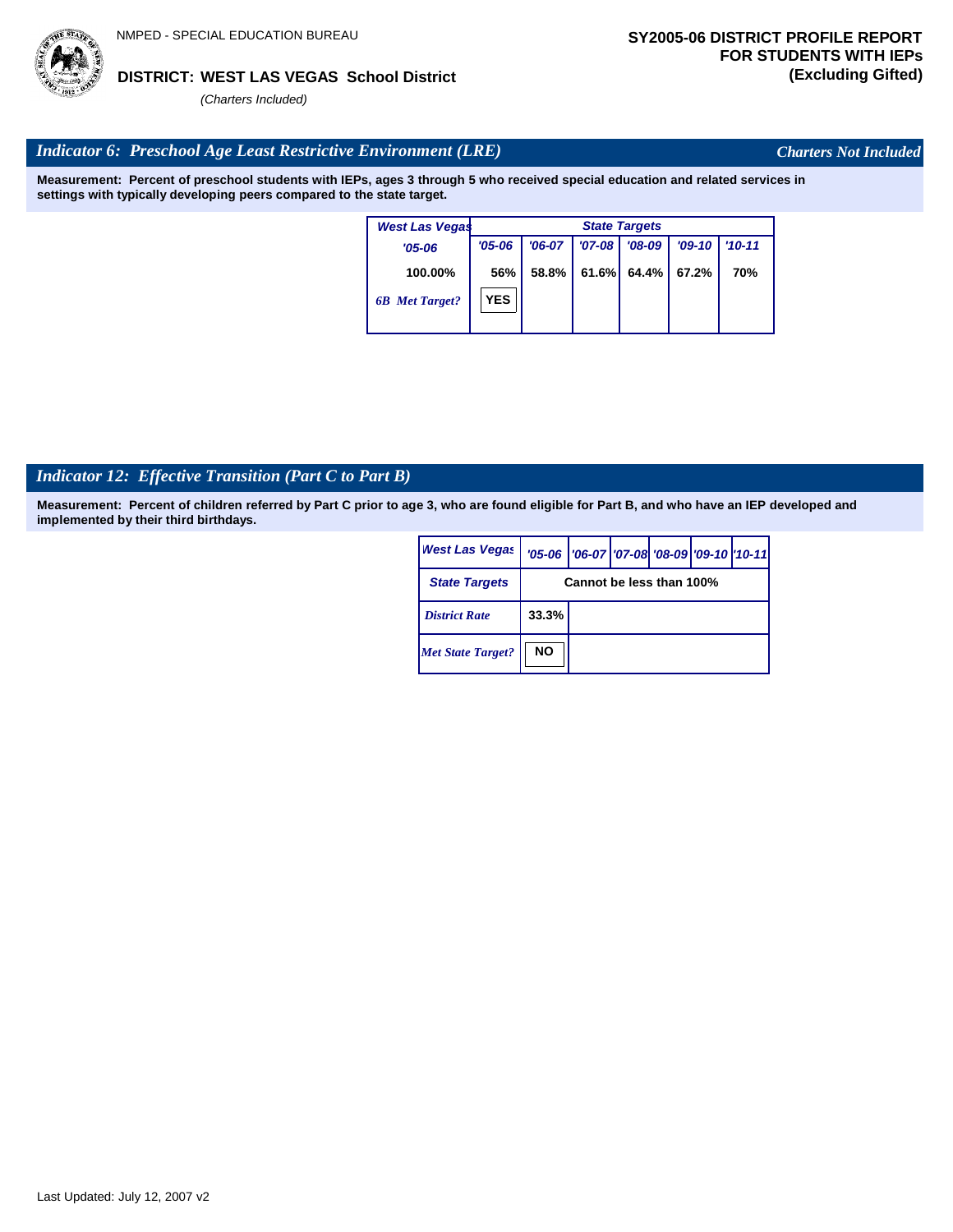

## **LAS VEGAS CITY School District DISTRICT: (Excluding Gifted)**

*(Charters Included)*

## *Indicator 1: Graduation Rates*

**Measurement: Percent of youth with IEPs graduating from high school with a regular (standard) diploma compared to percent of all youth in the state graduating with a regular diploma.**

| Las Vegas City           | <b>State Targets</b> |                                 |          |          |          |          |  |  |  |
|--------------------------|----------------------|---------------------------------|----------|----------|----------|----------|--|--|--|
| $'05 - 06$               | $'05 - 06$           | $'06-07$                        | $'07-08$ | $'08-09$ | $'09-10$ | $'10-11$ |  |  |  |
| 40.00%                   | 60%                  | 70%<br>80%<br>80%<br>80%<br>80% |          |          |          |          |  |  |  |
| <b>Met State Target?</b> | <b>NO</b>            |                                 |          |          |          |          |  |  |  |

#### *Indicator 2: Dropout Rates*

**Measurement: Percent of youth with IEPs dropping out of high school compared to the percent of all youth in the state dropping out of high school.**

| Las Vegas City           |            | <b>State Targets</b> |          |          |          |            |  |  |  |
|--------------------------|------------|----------------------|----------|----------|----------|------------|--|--|--|
| $'05 - 06$               | $'05 - 06$ | $'06-07$             | $'07-08$ | $'08-09$ | $'09-10$ | $'10 - 11$ |  |  |  |
| 0.15%                    | 0.67%      | 0.66%                | 0.65%    | 0.64%    | 0.63%    | 0.62%      |  |  |  |
| <b>Met State Target?</b> | YES        |                      |          |          |          |            |  |  |  |

## *Indicator 3: State Assessment - Participation and Performance Rates*

|                                        | Las Vegas City |             | <b>State Target</b>           |           |          |                                  | <b>State Targets</b>    |                        |  |             |  |
|----------------------------------------|----------------|-------------|-------------------------------|-----------|----------|----------------------------------|-------------------------|------------------------|--|-------------|--|
|                                        | $'05 - 06$     |             | $'05-06$                      |           |          |                                  |                         | <b>Participation</b>   |  | Proficiency |  |
|                                        | <b>Reading</b> | <b>Math</b> | <b>Math</b><br><b>Reading</b> |           |          | <b>Reading Math Reading Math</b> |                         |                        |  |             |  |
|                                        |                |             |                               |           | $'06-07$ |                                  |                         | 95.0% 95.2% 24.0% 17.0 |  |             |  |
| <b>Participation</b>                   | 99.06%         | 98.59%      | 94.9%                         | 95.1%     | $'07-08$ |                                  |                         | 95.1% 95.3% 28.0% 22.0 |  |             |  |
| Proficiency                            | 15.18%         | 2.09%       | 20.0%                         | 13.0%     | $'08-09$ |                                  |                         | 95.2% 95.4% 32.0% 27.0 |  |             |  |
| <b>Met State Participation Target?</b> |                | <b>YES</b>  | <b>YES</b>                    | $'09-10'$ |          |                                  | 95.3% 95.5% 36.0% 33.0  |                        |  |             |  |
| <b>Met State Proficiency Target?</b>   |                | <b>NO</b>   | <b>NO</b>                     | $'10-11$  |          |                                  | 95.4% 95.6% 40.0% 40.0% |                        |  |             |  |
|                                        |                |             |                               |           |          |                                  |                         |                        |  |             |  |

|             | <b>State Targets</b> |  |                                  |  |  |  |  |  |  |
|-------------|----------------------|--|----------------------------------|--|--|--|--|--|--|
|             |                      |  | <b>Participation</b> Proficiency |  |  |  |  |  |  |
|             |                      |  | <b>Reading Math Reading Math</b> |  |  |  |  |  |  |
| $06-07$     |                      |  | 95.0% 95.2% 24.0% 17.0%          |  |  |  |  |  |  |
| $'07-08$    |                      |  | 95.1% 95.3% 28.0% 22.0%          |  |  |  |  |  |  |
| $'08-09$    |                      |  | 95.2% 95.4% 32.0% 27.0%          |  |  |  |  |  |  |
| $'09-10$    |                      |  | 95.3% 95.5% 36.0% 33.0%          |  |  |  |  |  |  |
| $'10 - 11'$ |                      |  | 95.4% 95.6% 40.0% 40.0%          |  |  |  |  |  |  |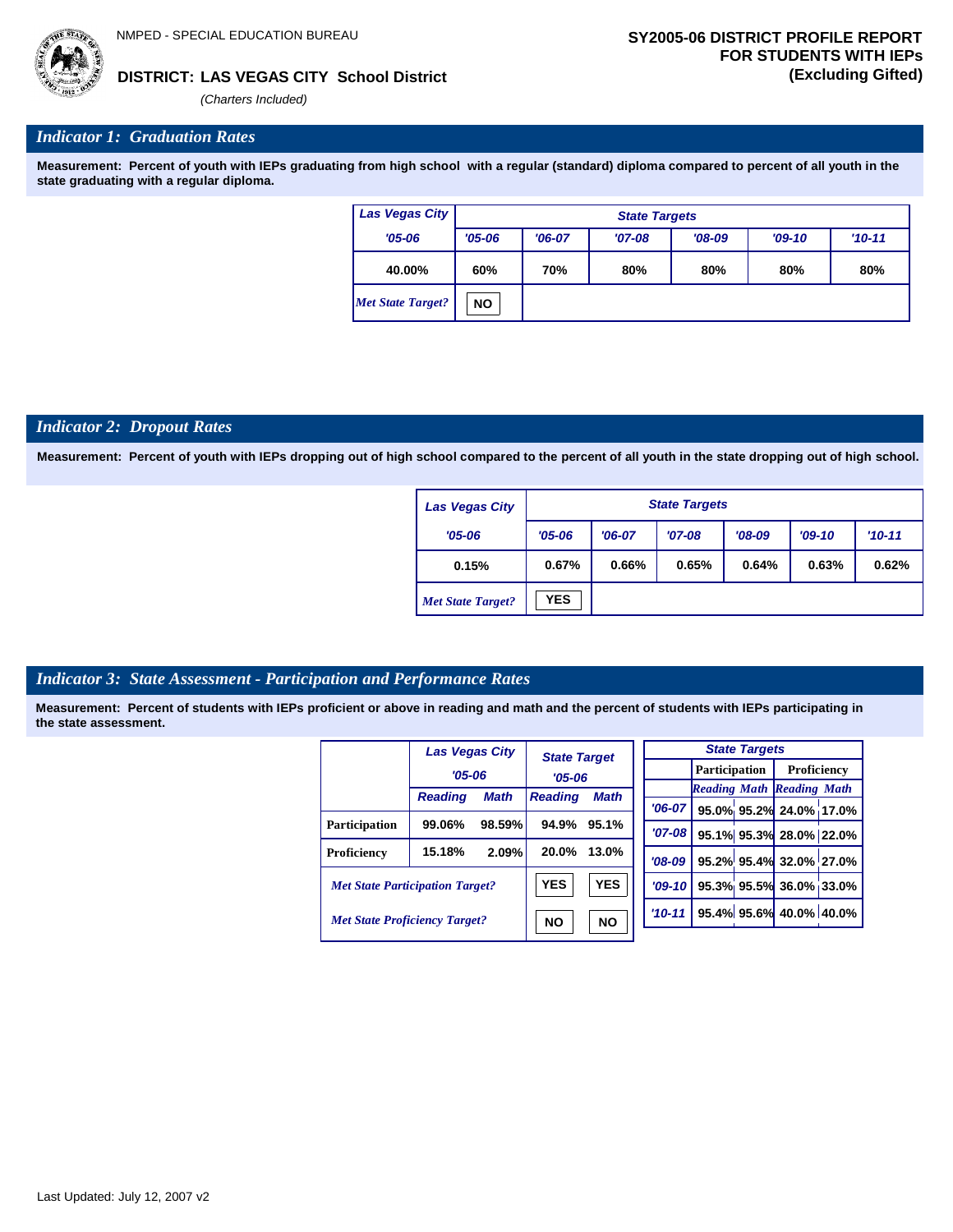

**LAS VEGAS CITY School District DISTRICT: (Excluding Gifted)**

*(Charters Included)*

## *Indicator 4: Suspension and Expulsion (Ages 3-21)*

**Measurement A: Percent of students with IEPs identified as having a significant discrepancy in the rates of suspensions and expulsions for greater than 10 days in a school year compared to state target.**

*Less than 10 students are not identified and is indicated by "<10". Suspensions/Expulsions of three or less are not reported.*

| Las Vegas City '05-06 |                                |                             |
|-----------------------|--------------------------------|-----------------------------|
| <b>District Rate</b>  | <b>State</b><br><b>Average</b> | <b>Met State</b><br>Target? |
| $0.00\%$              | 0.12%                          | <b>YES</b>                  |

*Note: New Mexico's definition of "significant discrepancy" is any LEA with a suspension rate equal to or above the state average with a positive difference in the number*  $\epsilon$ *students with IEPs suspended when compared to all students suspended.*

## *Indicator 5: School Age Least Restrictive Environment (LRE)*

**Measurement: Percent of students with IEPs, ages 6 through 21 in three LRE settings compared to the state target.**

| Las Vegas City           |            |          |          | <b>State Targets</b> |          |            |
|--------------------------|------------|----------|----------|----------------------|----------|------------|
| $'05 - 06$               | $'05 - 06$ | $'06-07$ | $'07-08$ | $'08-09$             | $'09-10$ | $'10 - 11$ |
| 40.25%                   | 50%        | 54%      | 58%      | 62%                  | 66%      | 70%        |
| <b>Met Target?</b><br>5A | <b>NO</b>  |          |          |                      |          |            |
|                          |            |          |          |                      |          |            |
| 21.70%                   | 20%        | 18.5%    | 17%      | 15.5%                | 14%      | 12.5%      |
| <b>Met Target?</b><br>5B | <b>NO</b>  |          |          |                      |          |            |
| 0.31%                    | 2.02%      | 2.01%    | 2%       | 1.99%                | 1.98%    | 1.97%      |
| 5C Met Target?           | <b>YES</b> |          |          |                      |          |            |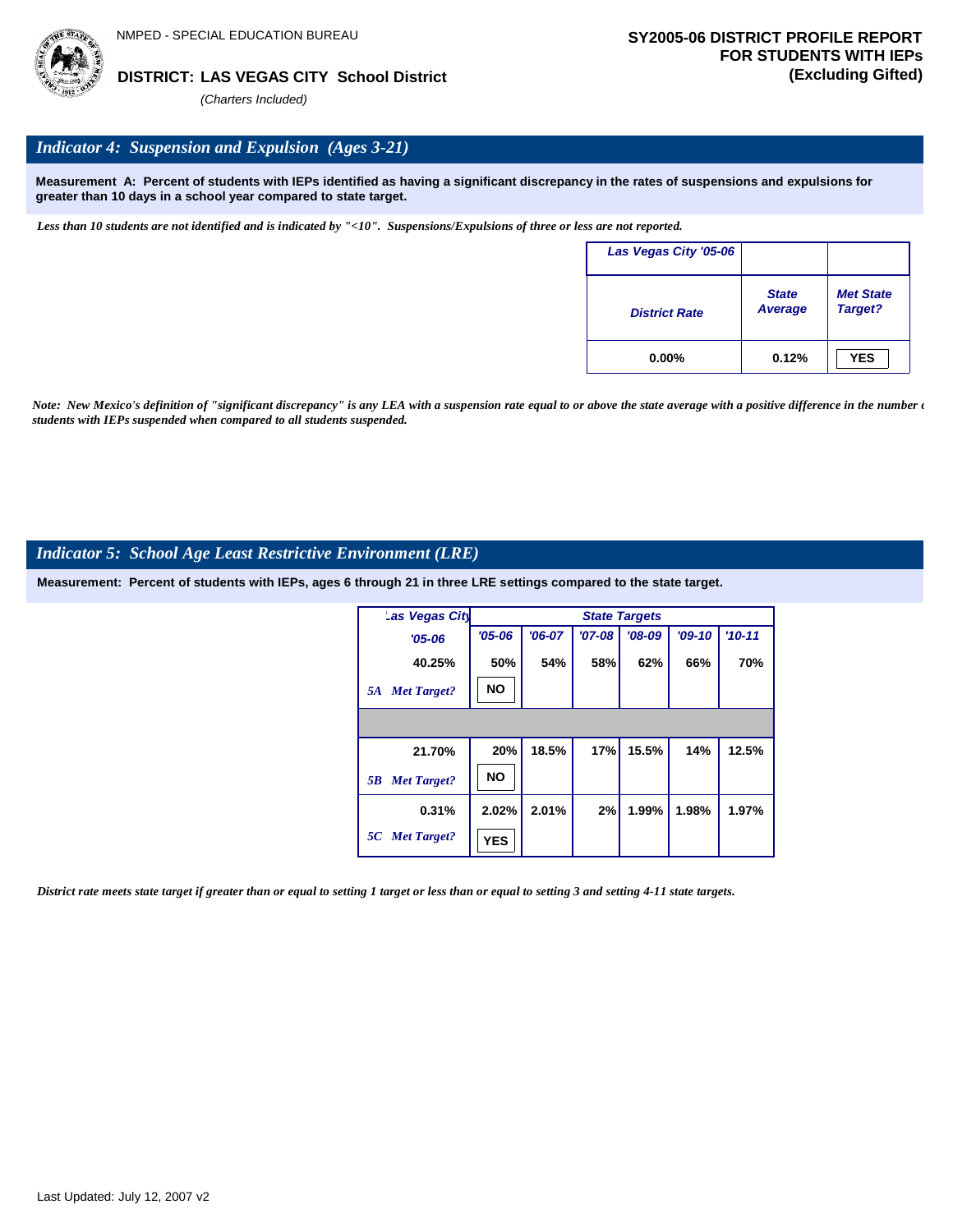# Last Updated: July 12, 2007 v2

## **LAS VEGAS CITY School District DISTRICT: (Excluding Gifted)**

*(Charters Included)*

## *Indicator 6: Preschool Age Least Restrictive Environment (LRE)*

**Measurement: Percent of preschool students with IEPs, ages 3 through 5 who received special education and related services in settings with typically developing peers compared to the state target.**

| <b>Las Vegas City</b> |            | <b>State Targets</b> |            |          |          |            |  |  |  |
|-----------------------|------------|----------------------|------------|----------|----------|------------|--|--|--|
| $'05 - 06$            | $'05 - 06$ | $'06-07$             | $'07 - 08$ | $'08-09$ | $'09-10$ | $'10 - 11$ |  |  |  |
| 31.25%                | 56%        | 58.8%                | 61.6%      | 64.4%    | 67.2%    | 70%        |  |  |  |
| <b>6B</b> Met Target? | <b>NO</b>  |                      |            |          |          |            |  |  |  |
|                       |            |                      |            |          |          |            |  |  |  |

## *Indicator 12: Effective Transition (Part C to Part B)*

**Measurement: Percent of children referred by Part C prior to age 3, who are found eligible for Part B, and who have an IEP developed and implemented by their third birthdays.**

| Las Vegas City           |            | '05-06   '06-07   '07-08 '08-09   '09-10   '10-11 |  |  |
|--------------------------|------------|---------------------------------------------------|--|--|
| <b>State Targets</b>     |            | Cannot be less than 100%                          |  |  |
| <b>District Rate</b>     | 100.0%     |                                                   |  |  |
| <b>Met State Target?</b> | <b>YES</b> |                                                   |  |  |



*Charters Not Included*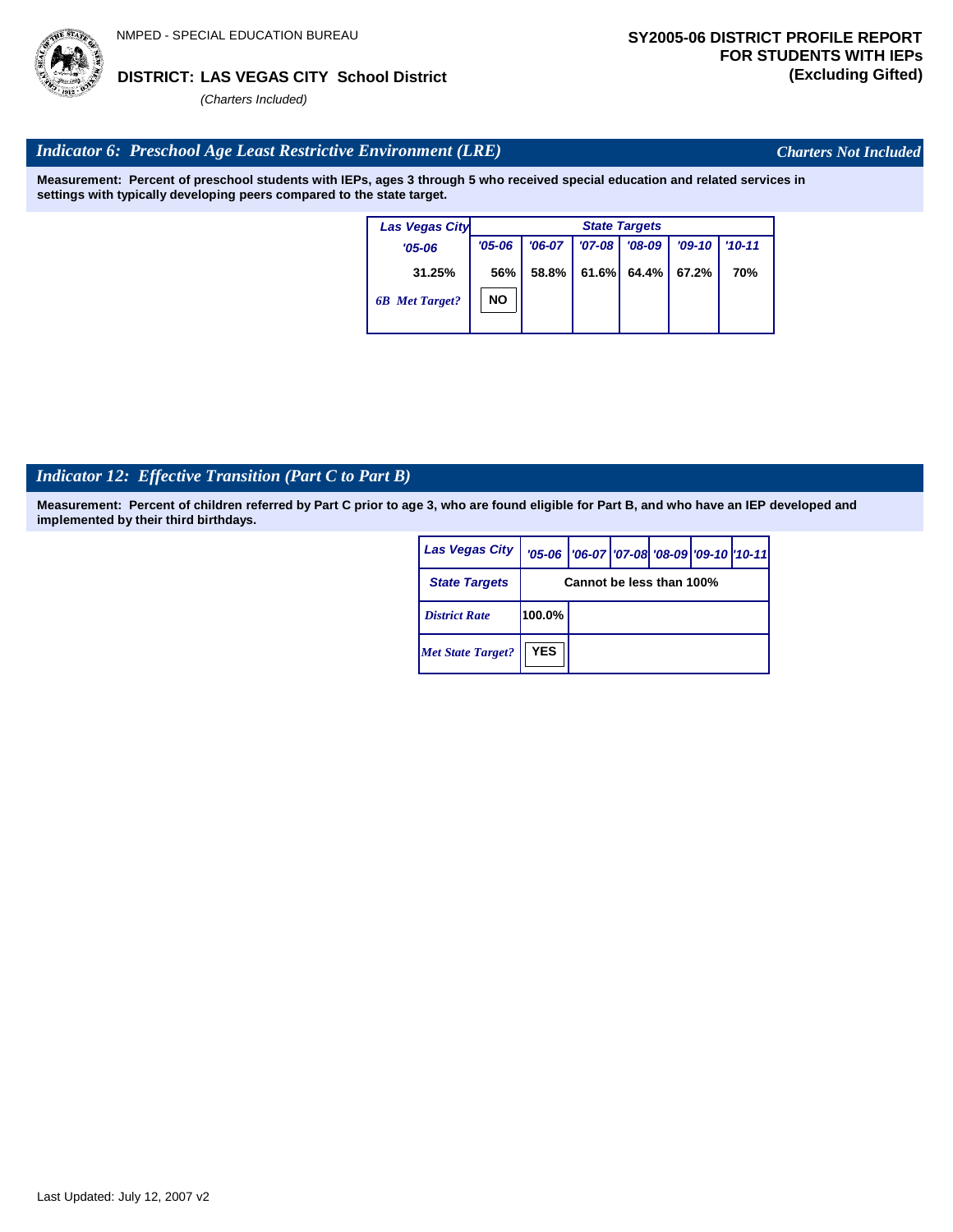

## *Indicator 1: Graduation Rates*

**Measurement: Percent of youth with IEPs graduating from high school with a regular (standard) diploma compared to percent of all youth in the state graduating with a regular diploma.**

| <b>Pecos</b>             |            | <b>State Targets</b> |          |          |          |            |  |  |  |  |  |
|--------------------------|------------|----------------------|----------|----------|----------|------------|--|--|--|--|--|
| $'05 - 06$               | $'05 - 06$ | $'06-07$             | $'07-08$ | $'08-09$ | $'09-10$ | $'10 - 11$ |  |  |  |  |  |
| 14.29%                   | 60%        | 70%                  | 80%      | 80%      | 80%      | 80%        |  |  |  |  |  |
| <b>Met State Target?</b> | <b>NO</b>  |                      |          |          |          |            |  |  |  |  |  |

#### *Indicator 2: Dropout Rates*

**Measurement: Percent of youth with IEPs dropping out of high school compared to the percent of all youth in the state dropping out of high school.**

| <b>Pecos</b>             |            | <b>State Targets</b> |          |          |          |            |  |  |  |  |
|--------------------------|------------|----------------------|----------|----------|----------|------------|--|--|--|--|
| $'05 - 06$               | $'05 - 06$ | $'06-07$             | $'07-08$ | $'08-09$ | $'09-10$ | $'10 - 11$ |  |  |  |  |
| 0.96%                    | 0.67%      | 0.66%                | 0.65%    | 0.64%    | 0.63%    | 0.62%      |  |  |  |  |
| <b>Met State Target?</b> | <b>NO</b>  |                      |          |          |          |            |  |  |  |  |

## *Indicator 3: State Assessment - Participation and Performance Rates*

|                                        | <b>Pecos</b>   |             | <b>State Target</b> |             |            |          |  | <b>State Targets</b>    |                                  |  |                      |  |             |  |
|----------------------------------------|----------------|-------------|---------------------|-------------|------------|----------|--|-------------------------|----------------------------------|--|----------------------|--|-------------|--|
|                                        |                | $'05 - 06$  |                     | $'05 - 06$  |            |          |  |                         |                                  |  | <b>Participation</b> |  | Proficiency |  |
|                                        |                | <b>Math</b> |                     |             |            |          |  |                         | <b>Reading Math Reading Math</b> |  |                      |  |             |  |
|                                        | <b>Reading</b> |             | <b>Reading</b>      | <b>Math</b> |            | $'06-07$ |  |                         | 95.0% 95.2% 24.0% 17.0           |  |                      |  |             |  |
| Participation                          | 100.00%        | 97.40%      | 94.9%               | 95.1%       |            |          |  |                         |                                  |  |                      |  |             |  |
|                                        |                |             |                     |             |            | $'07-08$ |  |                         | 95.1% 95.3% 28.0% 22.0           |  |                      |  |             |  |
| Proficiency                            | 12.12%         | 10.61%      | 20.0%               | 13.0%       |            | $'08-09$ |  |                         | 95.2% 95.4% 32.0% 27.0           |  |                      |  |             |  |
| <b>Met State Participation Target?</b> |                | <b>YES</b>  | <b>YES</b>          |             | $'09-10'$  |          |  | 95.3% 95.5% 36.0% 33.0  |                                  |  |                      |  |             |  |
| <b>Met State Proficiency Target?</b>   |                | <b>NO</b>   | <b>NO</b>           |             | $'10 - 11$ |          |  | 95.4% 95.6% 40.0% 40.0% |                                  |  |                      |  |             |  |
|                                        |                |             |                     |             |            |          |  |                         |                                  |  |                      |  |             |  |

| <b>State Targets</b> |                                  |                                |  |  |  |  |  |  |
|----------------------|----------------------------------|--------------------------------|--|--|--|--|--|--|
|                      | <b>Participation</b> Proficiency |                                |  |  |  |  |  |  |
|                      | <b>Reading Math Reading Math</b> |                                |  |  |  |  |  |  |
|                      |                                  | '06-07 95.0% 95.2% 24.0% 17.0% |  |  |  |  |  |  |
| $'07-08$             |                                  | 95.1% 95.3% 28.0% 22.0%        |  |  |  |  |  |  |
|                      |                                  | '08-09 95.2% 95.4% 32.0% 27.0% |  |  |  |  |  |  |
| $09-10$              |                                  | 95.3% 95.5% 36.0% 33.0%        |  |  |  |  |  |  |
|                      |                                  | 10-11 95.4% 95.6% 40.0% 40.0%  |  |  |  |  |  |  |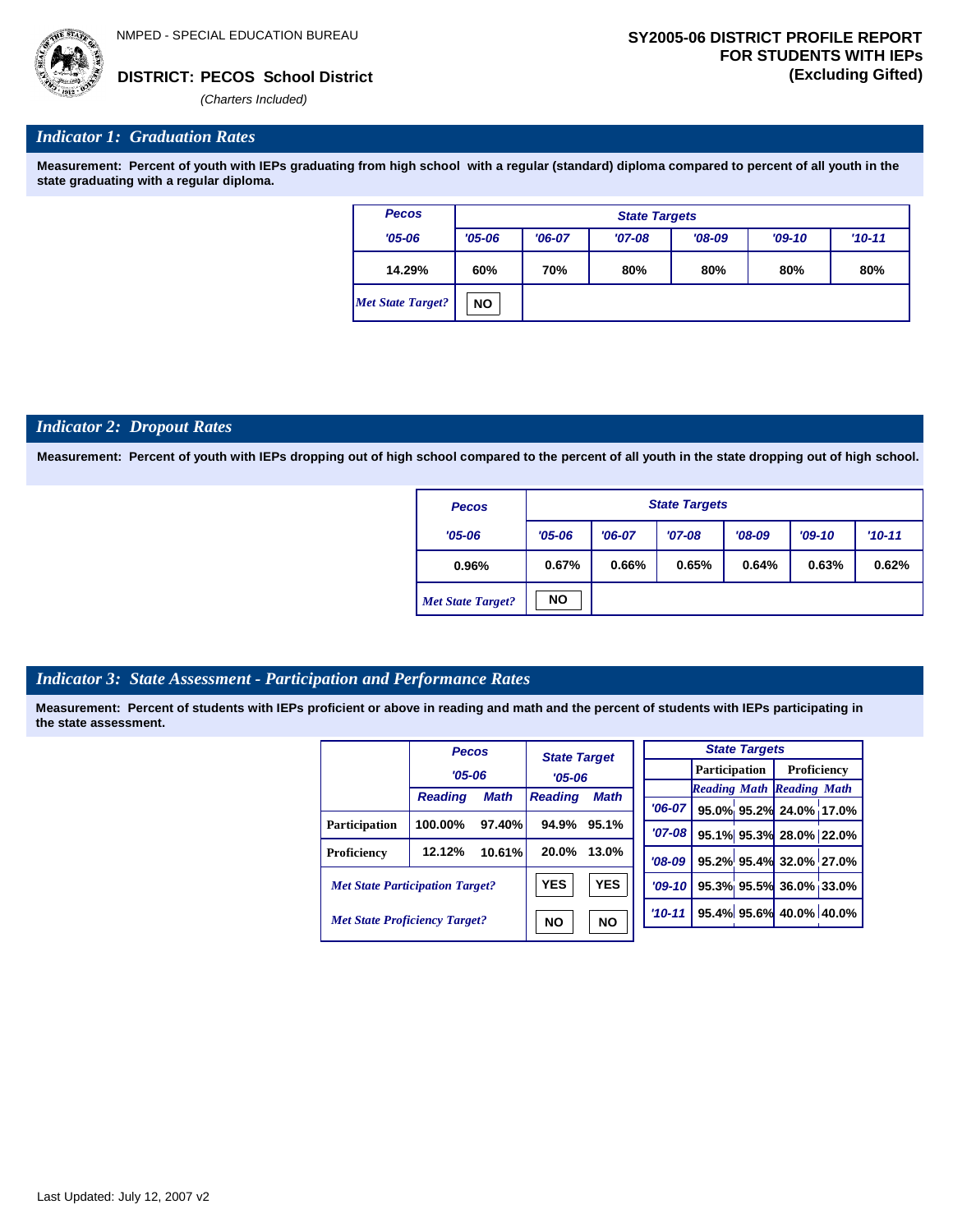

## *Indicator 4: Suspension and Expulsion (Ages 3-21)*

**Measurement A: Percent of students with IEPs identified as having a significant discrepancy in the rates of suspensions and expulsions for greater than 10 days in a school year compared to state target.**

*Less than 10 students are not identified and is indicated by "<10". Suspensions/Expulsions of three or less are not reported.*

| Pecos '05-06         |                         |                             |
|----------------------|-------------------------|-----------------------------|
| <b>District Rate</b> | <b>State</b><br>Average | <b>Met State</b><br>Target? |
| $0.00\%$             | 0.12%                   | <b>YES</b>                  |

*Note: New Mexico's definition of "significant discrepancy" is any LEA with a suspension rate equal to or above the state average with a positive difference in the number*  $\epsilon$ *students with IEPs suspended when compared to all students suspended.*

## *Indicator 5: School Age Least Restrictive Environment (LRE)*

**Measurement: Percent of students with IEPs, ages 6 through 21 in three LRE settings compared to the state target.**

| <b>Pecos</b>             |            |          |          | <b>State Targets</b> |          |            |
|--------------------------|------------|----------|----------|----------------------|----------|------------|
| $'05 - 06$               | $'05 - 06$ | $'06-07$ | $'07-08$ | $'08-09$             | $'09-10$ | $'10 - 11$ |
| 64.18%                   | 50%        | 54%      | 58%      | 62%                  | 66%      | 70%        |
| <b>Met Target?</b><br>5A | <b>YES</b> |          |          |                      |          |            |
|                          |            |          |          |                      |          |            |
| 2.24%                    | 20%        | 18.5%    | 17%      | 15.5%                | 14%      | 12.5%      |
| <b>Met Target?</b><br>5B | <b>YES</b> |          |          |                      |          |            |
| 0.75%                    | 2.02%      | 2.01%    | 2%       | 1.99%                | 1.98%    | 1.97%      |
| 5C Met Target?           | <b>YES</b> |          |          |                      |          |            |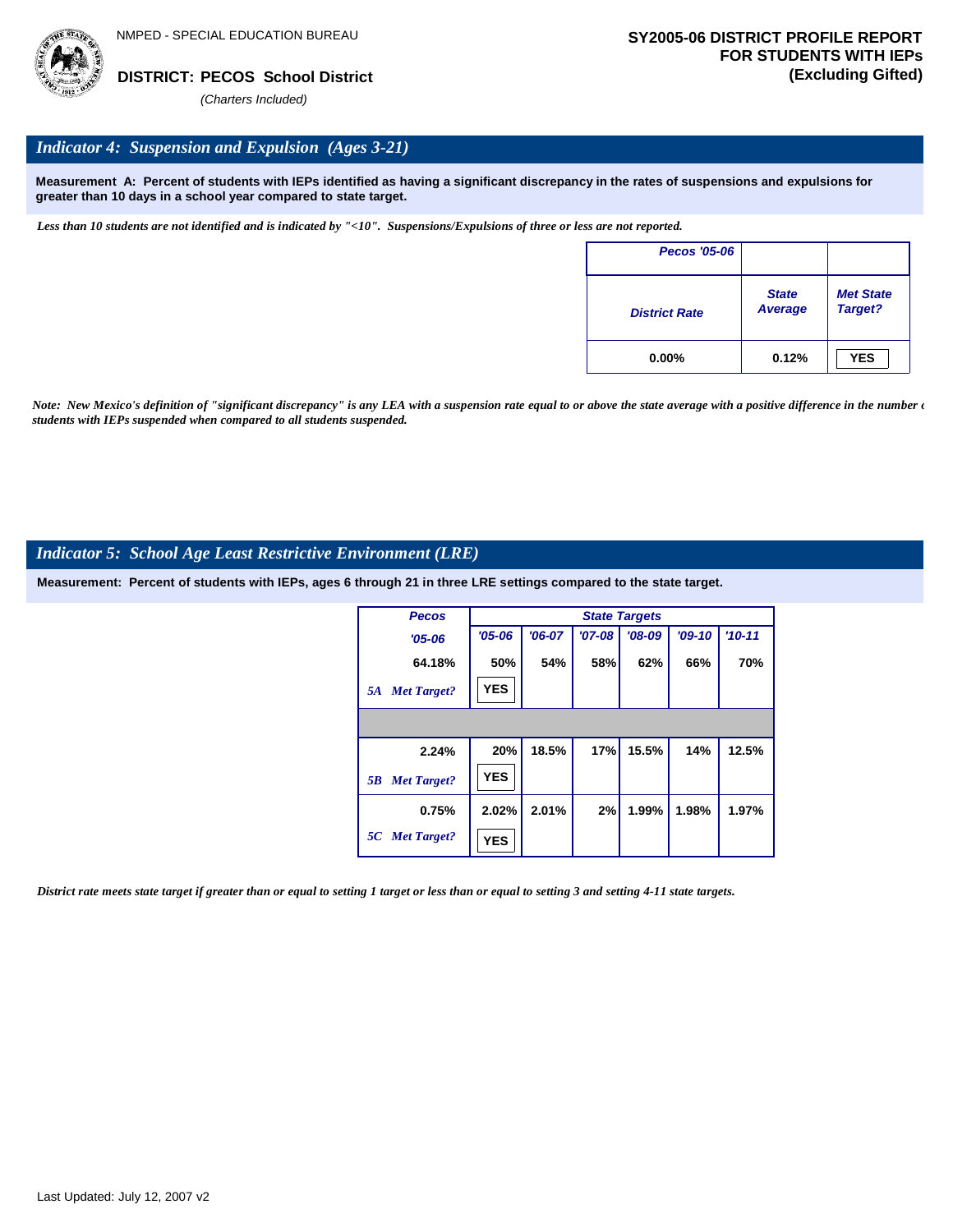

*Charters Not Included*

## *Indicator 6: Preschool Age Least Restrictive Environment (LRE)*

**Measurement: Percent of preschool students with IEPs, ages 3 through 5 who received special education and related services in settings with typically developing peers compared to the state target.**

| <b>Pecos</b>          | <b>State Targets</b> |          |          |          |          |            |  |  |  |
|-----------------------|----------------------|----------|----------|----------|----------|------------|--|--|--|
| $'05 - 06$            | $'05 - 06$           | $'06-07$ | $'07-08$ | $'08-09$ | $'09-10$ | $'10 - 11$ |  |  |  |
| 28.21%                | 56%                  | 58.8%    | 61.6%    | $64.4\%$ | 67.2%    | 70%        |  |  |  |
| <b>6B</b> Met Target? | <b>NO</b>            |          |          |          |          |            |  |  |  |

## *Indicator 12: Effective Transition (Part C to Part B)*

**Measurement: Percent of children referred by Part C prior to age 3, who are found eligible for Part B, and who have an IEP developed and implemented by their third birthdays.**

| <b>Pecos</b>             |           | '05-06   '06-07   '07-08   '08-09   '09-10   '10-11 |  |  |
|--------------------------|-----------|-----------------------------------------------------|--|--|
| <b>State Targets</b>     |           | Cannot be less than 100%                            |  |  |
| <b>District Rate</b>     | $0.0\%$   |                                                     |  |  |
| <b>Met State Target?</b> | <b>NO</b> |                                                     |  |  |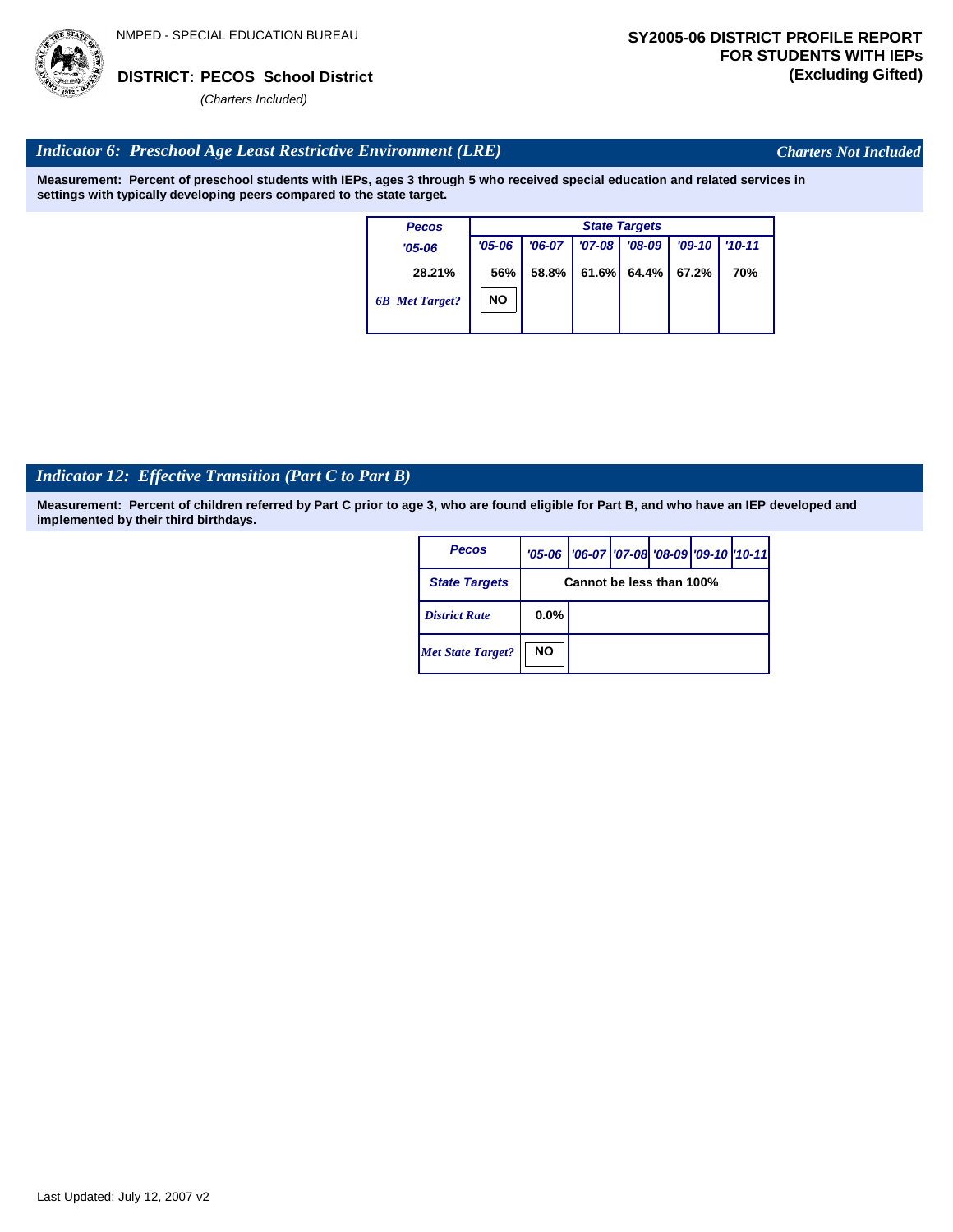

*(Charters Included)*

## *Indicator 1: Graduation Rates*

**Measurement: Percent of youth with IEPs graduating from high school with a regular (standard) diploma compared to percent of all youth in the state graduating with a regular diploma.**

| <b>Santa Fe</b>          | <b>State Targets</b> |                                 |          |          |          |          |  |  |
|--------------------------|----------------------|---------------------------------|----------|----------|----------|----------|--|--|
| $'05 - 06$               | $'05 - 06$           | $'06-07$                        | $'07-08$ | $'08-09$ | $'09-10$ | $'10-11$ |  |  |
| 58.49%                   | 60%                  | 70%<br>80%<br>80%<br>80%<br>80% |          |          |          |          |  |  |
| <b>Met State Target?</b> | <b>NO</b>            |                                 |          |          |          |          |  |  |

#### *Indicator 2: Dropout Rates*

**Measurement: Percent of youth with IEPs dropping out of high school compared to the percent of all youth in the state dropping out of high school.**

| <b>Santa Fe</b>          | <b>State Targets</b> |          |          |          |          |          |  |  |
|--------------------------|----------------------|----------|----------|----------|----------|----------|--|--|
| $'05 - 06$               | $'05 - 06$           | $'06-07$ | $'07-08$ | $'08-09$ | $'09-10$ | $'10-11$ |  |  |
| 1.02%                    | 0.67%                | 0.66%    | 0.65%    | 0.64%    | 0.63%    | 0.62%    |  |  |
| <b>Met State Target?</b> | <b>NO</b>            |          |          |          |          |          |  |  |

## *Indicator 3: State Assessment - Participation and Performance Rates*

|                                        | Santa Fe       |             |                | <b>State Target</b> |  |          |  | <b>State Targets</b> |                                  |  |             |  |
|----------------------------------------|----------------|-------------|----------------|---------------------|--|----------|--|----------------------|----------------------------------|--|-------------|--|
|                                        | $'05 - 06$     |             | $'05 - 06$     |                     |  |          |  | <b>Participation</b> |                                  |  | Proficiency |  |
|                                        | <b>Reading</b> | <b>Math</b> | <b>Reading</b> | <b>Math</b>         |  |          |  |                      | <b>Reading Math Reading Math</b> |  |             |  |
|                                        |                |             |                |                     |  | $'06-07$ |  |                      | 95.0% 95.2% 24.0% 17.0%          |  |             |  |
| Participation                          | 97.16%         | 95.95%      | 94.9%          | 95.1%               |  | '07-08 l |  |                      | 95.1% 95.3% 28.0% 22.0%          |  |             |  |
| <b>Proficiency</b>                     | 18.72%         | 10.37%      | 20.0%          | 13.0%               |  | $'08-09$ |  |                      | 95.2% 95.4% 32.0% 27.0%          |  |             |  |
| <b>Met State Participation Target?</b> |                |             | <b>YES</b>     | <b>YES</b>          |  | $'09-10$ |  |                      | 95.3% 95.5% 36.0% 33.0%          |  |             |  |
| <b>Met State Proficiency Target?</b>   |                |             | <b>NO</b>      | <b>NO</b>           |  | $'10-11$ |  |                      | 95.4% 95.6% 40.0% 40.0%          |  |             |  |
|                                        |                |             |                |                     |  |          |  |                      |                                  |  |             |  |

|  | Last Updated: July 12, 2007 v2 |  |  |  |  |
|--|--------------------------------|--|--|--|--|
|--|--------------------------------|--|--|--|--|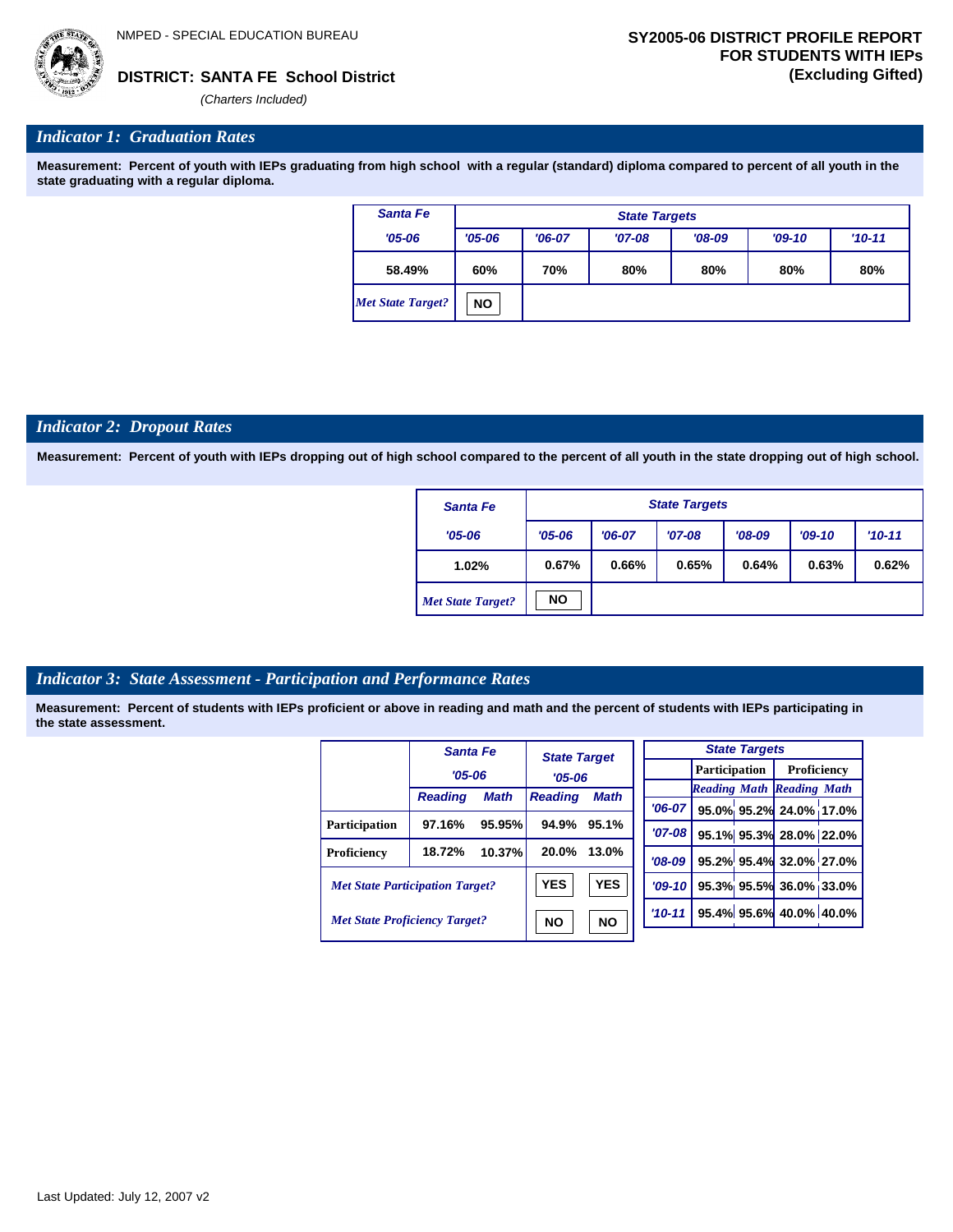

## *Indicator 4: Suspension and Expulsion (Ages 3-21)*

**Measurement A: Percent of students with IEPs identified as having a significant discrepancy in the rates of suspensions and expulsions for greater than 10 days in a school year compared to state target.**

*Less than 10 students are not identified and is indicated by "<10". Suspensions/Expulsions of three or less are not reported.*

| <b>Santa Fe '05-06</b> |                         |                             |
|------------------------|-------------------------|-----------------------------|
| <b>District Rate</b>   | <b>State</b><br>Average | <b>Met State</b><br>Target? |
| $0.00\%$               | 0.12%                   | <b>YES</b>                  |

Note: New Mexico's definition of "significant discrepancy" is any LEA with a suspension rate equal to or above the state average with a positive difference in the number  $\epsilon$ *students with IEPs suspended when compared to all students suspended.*

## *Indicator 5: School Age Least Restrictive Environment (LRE)*

**Measurement: Percent of students with IEPs, ages 6 through 21 in three LRE settings compared to the state target.**

| Santa Fe                 | <b>State Targets</b> |          |          |          |          |            |  |  |
|--------------------------|----------------------|----------|----------|----------|----------|------------|--|--|
| $'05 - 06$               | $'05 - 06$           | $'06-07$ | $'07-08$ | $'08-09$ | $'09-10$ | $'10 - 11$ |  |  |
| 53.16%                   | 50%                  | 54%      | 58%      | 62%      | 66%      | 70%        |  |  |
| <b>Met Target?</b><br>5A | <b>YES</b>           |          |          |          |          |            |  |  |
|                          |                      |          |          |          |          |            |  |  |
| 15.75%                   | 20%                  | 18.5%    | 17%      | 15.5%    | 14%      | 12.5%      |  |  |
| <b>Met Target?</b><br>5B | <b>YES</b>           |          |          |          |          |            |  |  |
| 2.27%                    | 2.02%                | 2.01%    | 2%       | 1.99%    | 1.98%    | 1.97%      |  |  |
| 5C Met Target?           | <b>YES</b>           |          |          |          |          |            |  |  |

#### *District rate meets state target if greater than or equal to setting 1 target or less than or equal to setting 3 and setting 4-11 state targets.*

Santa Fe has met indicator five. The high number of students in the most restrictive setting is due to a residential treatment center located in the *district's educational jurisdiction.*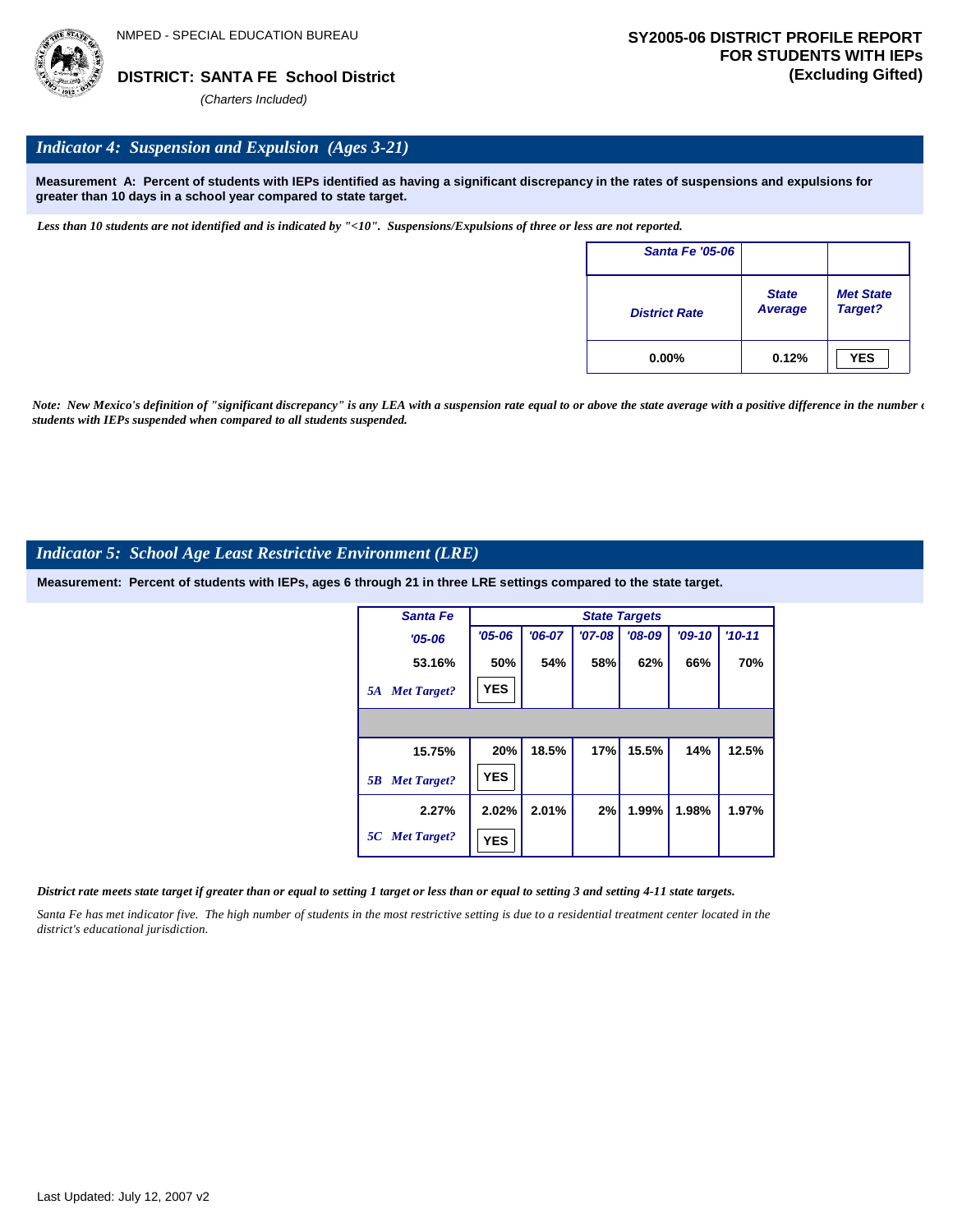

*Charters Not Included*

## *Indicator 6: Preschool Age Least Restrictive Environment (LRE)*

**Measurement: Percent of preschool students with IEPs, ages 3 through 5 who received special education and related services in settings with typically developing peers compared to the state target.**

| <b>Santa Fe</b>       |            | <b>State Targets</b> |            |          |          |            |  |  |  |
|-----------------------|------------|----------------------|------------|----------|----------|------------|--|--|--|
| $'05 - 06$            | $'05 - 06$ | $'06-07$             | $'07 - 08$ | $'08-09$ | $'09-10$ | $'10 - 11$ |  |  |  |
| 50.59%                | 56%        | 58.8%                | 61.6%      | 64.4%    | 67.2%    | <b>70%</b> |  |  |  |
| <b>6B</b> Met Target? | NΟ         |                      |            |          |          |            |  |  |  |

## *Indicator 12: Effective Transition (Part C to Part B)*

**Measurement: Percent of children referred by Part C prior to age 3, who are found eligible for Part B, and who have an IEP developed and implemented by their third birthdays.**

| Santa Fe                 |                          | '05-06   '06-07   '07-08   '08-09   '09-10   '10-11 |  |  |  |  |  |
|--------------------------|--------------------------|-----------------------------------------------------|--|--|--|--|--|
| <b>State Targets</b>     | Cannot be less than 100% |                                                     |  |  |  |  |  |
| <b>District Rate</b>     | 77.3%                    |                                                     |  |  |  |  |  |
| <b>Met State Target?</b> | <b>NO</b>                |                                                     |  |  |  |  |  |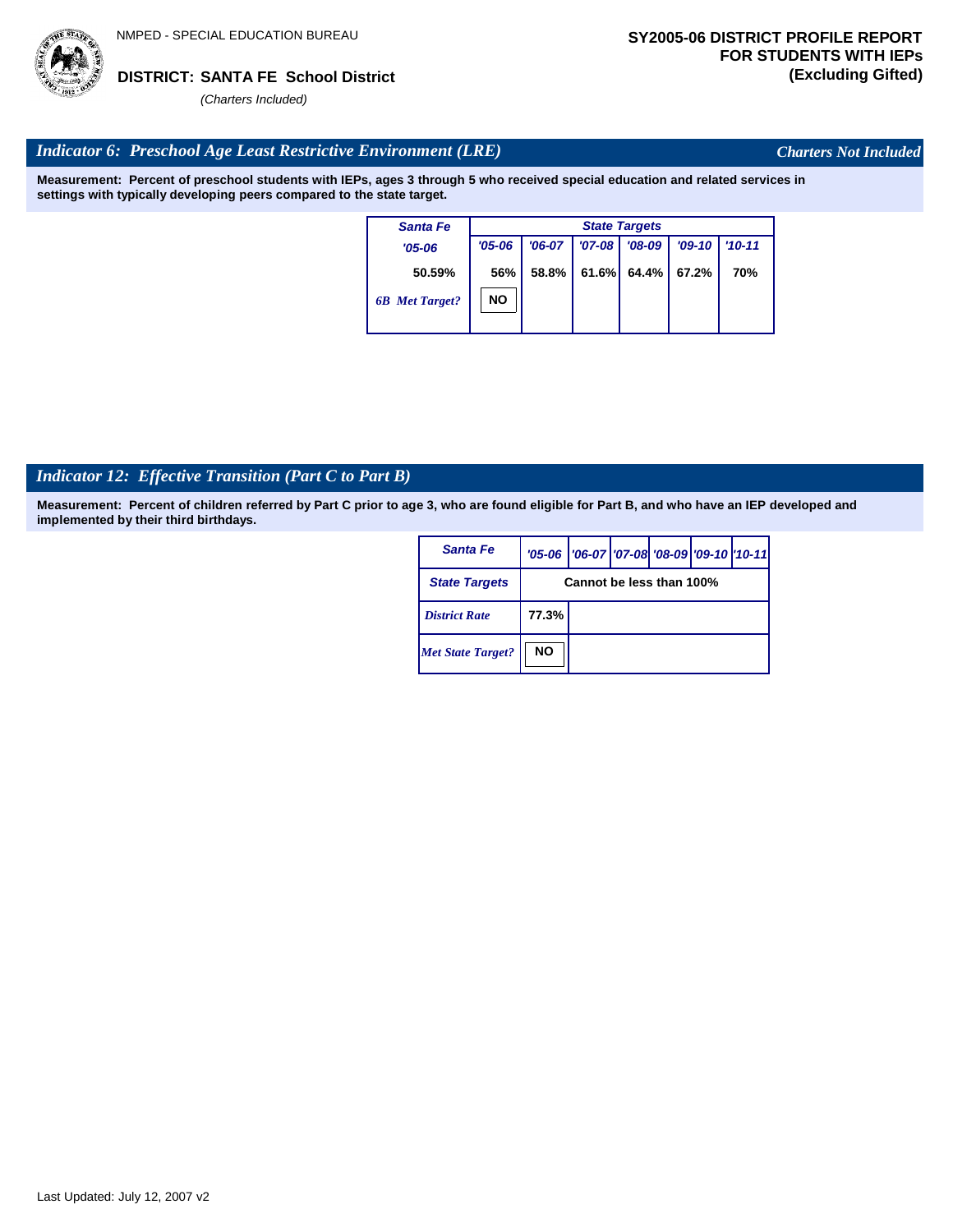*(Charters Included)*

## *Indicator 1: Graduation Rates*

**Measurement: Percent of youth with IEPs graduating from high school with a regular (standard) diploma compared to percent of all youth in the state graduating with a regular diploma.**

| Pojoaque                 |            | <b>State Targets</b>            |          |          |  |  |  |  |  |
|--------------------------|------------|---------------------------------|----------|----------|--|--|--|--|--|
| $'05 - 06$               | $'05 - 06$ | $'06-07$                        | $'09-10$ | $'10-11$ |  |  |  |  |  |
| 65.00%                   | 60%        | 80%<br>70%<br>80%<br>80%<br>80% |          |          |  |  |  |  |  |
| <b>Met State Target?</b> | <b>YES</b> |                                 |          |          |  |  |  |  |  |

## *Indicator 2: Dropout Rates*

**Measurement: Percent of youth with IEPs dropping out of high school compared to the percent of all youth in the state dropping out of high school.**

| Pojoaque                 | <b>State Targets</b> |          |          |          |          |          |  |  |
|--------------------------|----------------------|----------|----------|----------|----------|----------|--|--|
| $'05 - 06$               | $'05 - 06$           | $'06-07$ | $'07-08$ | $'08-09$ | $'09-10$ | $'10-11$ |  |  |
| 0.45%                    | 0.67%                | 0.66%    | 0.65%    | 0.64%    | 0.63%    | 0.62%    |  |  |
| <b>Met State Target?</b> | <b>YES</b>           |          |          |          |          |          |  |  |

## *Indicator 3: State Assessment - Participation and Performance Rates*

|                                        | Pojoaque       |        |                | <b>State Target</b> |  |             |               | <b>State Targets</b> |                                  |  |
|----------------------------------------|----------------|--------|----------------|---------------------|--|-------------|---------------|----------------------|----------------------------------|--|
|                                        | $'05 - 06$     |        | $'05 - 06$     |                     |  |             | Participation |                      | Proficiency                      |  |
|                                        |                |        |                |                     |  |             |               |                      | <b>Reading Math Reading Math</b> |  |
|                                        | <b>Reading</b> | Math   | <b>Reading</b> | <b>Math</b>         |  | $'06-07$    |               |                      | 95.0% 95.2% 24.0% 17.0%          |  |
| <b>Participation</b>                   | 97.75%         | 97.75% | 94.9%          | 95.1%               |  |             |               |                      |                                  |  |
|                                        |                |        |                |                     |  | $'07 - 08$  |               |                      | 95.1% 95.3% 28.0% 22.0%          |  |
| Proficiency                            | 20.38%         | 7.58%  | 20.0%          | 13.0%               |  | $'08-09$    |               |                      | 95.2% 95.4% 32.0% 27.0%          |  |
| <b>Met State Participation Target?</b> |                |        | <b>YES</b>     | <b>YES</b>          |  | $'09 - 10'$ |               |                      | 95.3% 95.5% 36.0% 33.0%          |  |
| <b>Met State Proficiency Target?</b>   |                |        | <b>YES</b>     | <b>NO</b>           |  | $'10-11$    |               |                      | 95.4% 95.6% 40.0% 40.0%          |  |
|                                        |                |        |                |                     |  |             |               |                      |                                  |  |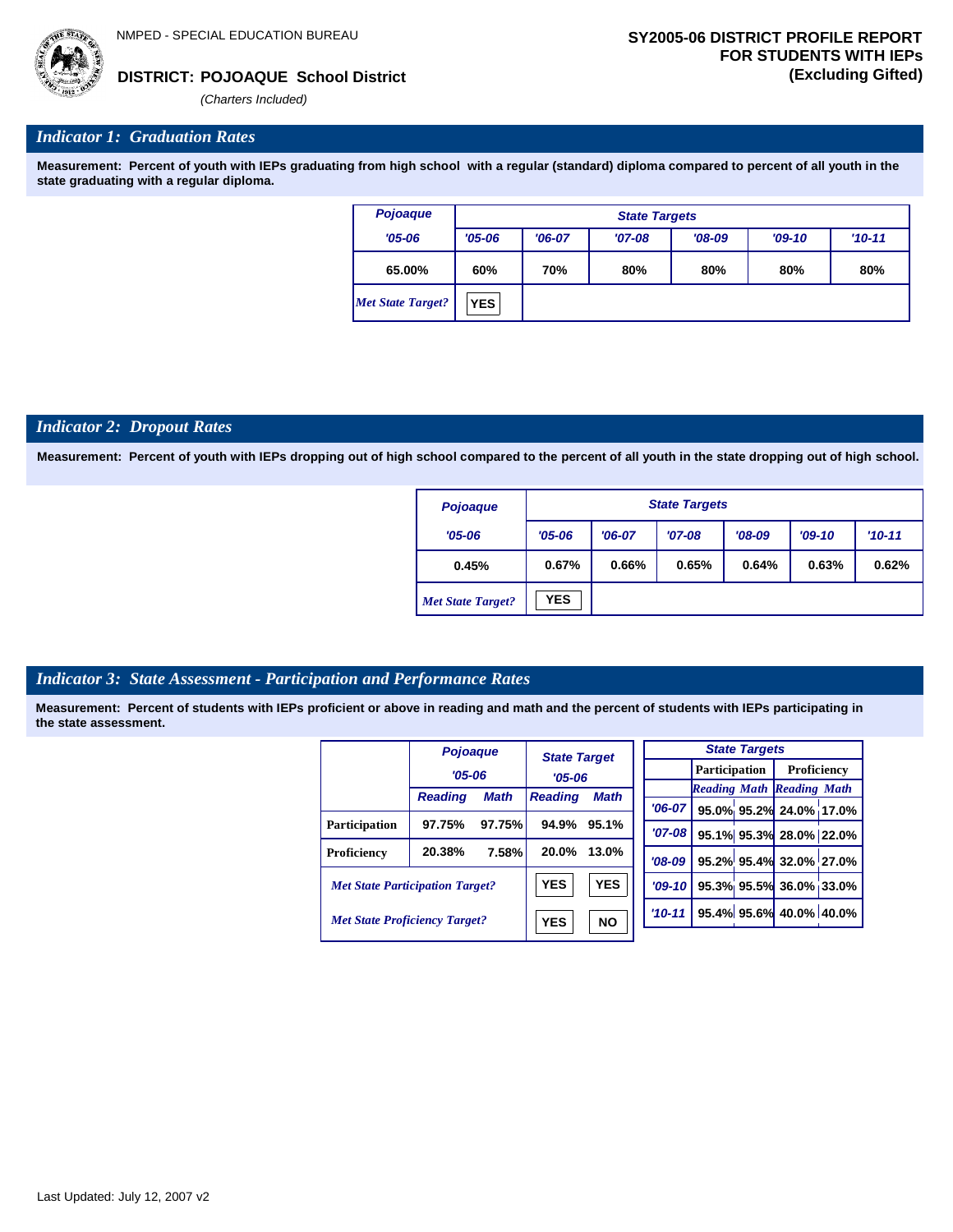

## *Indicator 4: Suspension and Expulsion (Ages 3-21)*

**Measurement A: Percent of students with IEPs identified as having a significant discrepancy in the rates of suspensions and expulsions for greater than 10 days in a school year compared to state target.**

*Less than 10 students are not identified and is indicated by "<10". Suspensions/Expulsions of three or less are not reported.*

| Pojoaque '05-06      |                                |                             |
|----------------------|--------------------------------|-----------------------------|
| <b>District Rate</b> | <b>State</b><br><b>Average</b> | <b>Met State</b><br>Target? |
| $0.00\%$             | 0.12%                          | <b>YES</b>                  |

*Note: New Mexico's definition of "significant discrepancy" is any LEA with a suspension rate equal to or above the state average with a positive difference in the number*  $\epsilon$ *students with IEPs suspended when compared to all students suspended.*

## *Indicator 5: School Age Least Restrictive Environment (LRE)*

**Measurement: Percent of students with IEPs, ages 6 through 21 in three LRE settings compared to the state target.**

| Pojoaque                 | <b>State Targets</b> |          |          |          |          |            |  |
|--------------------------|----------------------|----------|----------|----------|----------|------------|--|
| $'05 - 06$               | $'05 - 06$           | $'06-07$ | $'07-08$ | $'08-09$ | $'09-10$ | $'10 - 11$ |  |
| 85.49%                   | 50%                  | 54%      | 58%      | 62%      | 66%      | 70%        |  |
| <b>Met Target?</b><br>5A | <b>YES</b>           |          |          |          |          |            |  |
|                          |                      |          |          |          |          |            |  |
| 1.85%                    | 20%                  | 18.5%    | 17%      | 15.5%    | 14%      | 12.5%      |  |
| <b>Met Target?</b><br>5B | <b>YES</b>           |          |          |          |          |            |  |
| 0.31%                    | 2.02%                | 2.01%    | 2%       | 1.99%    | 1.98%    | 1.97%      |  |
| 5C Met Target?           | <b>YES</b>           |          |          |          |          |            |  |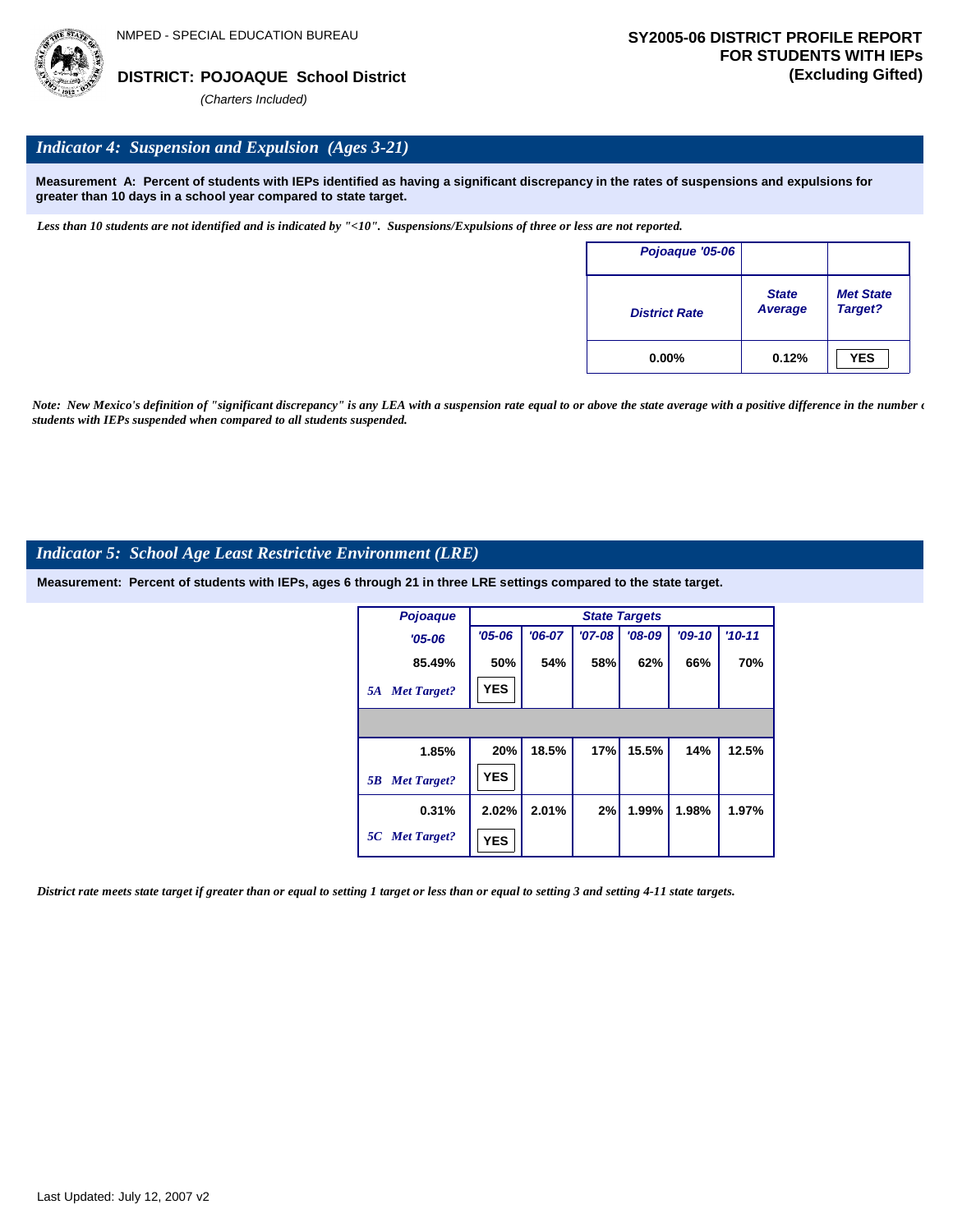

*Charters Not Included*

## *Indicator 6: Preschool Age Least Restrictive Environment (LRE)*

**Measurement: Percent of preschool students with IEPs, ages 3 through 5 who received special education and related services in settings with typically developing peers compared to the state target.**

| <b>Pojoaque</b>       | <b>State Targets</b> |          |            |          |          |            |  |
|-----------------------|----------------------|----------|------------|----------|----------|------------|--|
| $'05 - 06$            | $'05 - 06$           | $'06-07$ | $'07 - 08$ | $'08-09$ | $'09-10$ | $'10 - 11$ |  |
| 100.00%               | 56%                  | 58.8%    | 61.6%      | 64.4%    | 67.2%    | 70%        |  |
| <b>6B</b> Met Target? | <b>YES</b>           |          |            |          |          |            |  |

## *Indicator 12: Effective Transition (Part C to Part B)*

**Measurement: Percent of children referred by Part C prior to age 3, who are found eligible for Part B, and who have an IEP developed and implemented by their third birthdays.**

| Pojoaque                 |                          | '05-06   '06-07   '07-08   '08-09   '09-10   '10-11 |  |  |  |  |  |
|--------------------------|--------------------------|-----------------------------------------------------|--|--|--|--|--|
| <b>State Targets</b>     | Cannot be less than 100% |                                                     |  |  |  |  |  |
| <b>District Rate</b>     | $100.0\%$                |                                                     |  |  |  |  |  |
| <b>Met State Target?</b> | <b>YES</b>               |                                                     |  |  |  |  |  |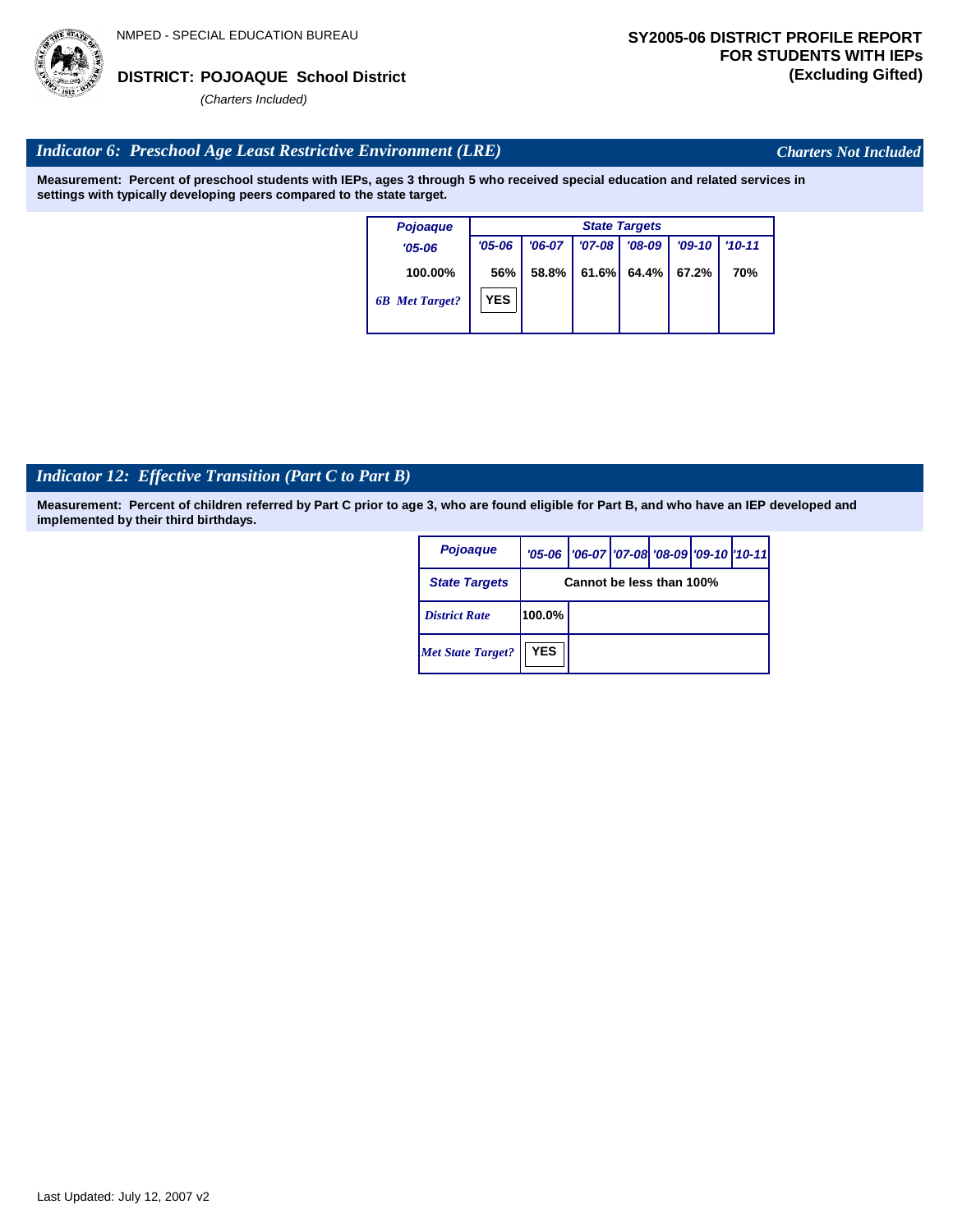

### **TRUTH OR CONS. School District DISTRICT: (Excluding Gifted)**

*(Charters Included)*

### *Indicator 1: Graduation Rates*

**Measurement: Percent of youth with IEPs graduating from high school with a regular (standard) diploma compared to percent of all youth in the state graduating with a regular diploma.**

| <b>Truth or Cons.</b>    | <b>State Targets</b> |                                 |          |          |          |          |  |
|--------------------------|----------------------|---------------------------------|----------|----------|----------|----------|--|
| $'05 - 06$               | $'05 - 06$           | $'06-07$                        | $'07-08$ | $'08-09$ | $'09-10$ | $'10-11$ |  |
| 33.33%                   | 60%                  | 70%<br>80%<br>80%<br>80%<br>80% |          |          |          |          |  |
| <b>Met State Target?</b> | <b>NO</b>            |                                 |          |          |          |          |  |

#### *Indicator 2: Dropout Rates*

**Measurement: Percent of youth with IEPs dropping out of high school compared to the percent of all youth in the state dropping out of high school.**

| <b>Truth or Cons.</b>    | <b>State Targets</b> |                                                          |  |  |  |  |  |  |
|--------------------------|----------------------|----------------------------------------------------------|--|--|--|--|--|--|
| $'05 - 06$               | $'05 - 06$           | $'08-09$<br>$'07-08$<br>$'09-10$<br>$'10-11$<br>$'06-07$ |  |  |  |  |  |  |
| 0.22%                    | 0.67%                | 0.66%<br>0.65%<br>0.64%<br>0.63%<br>0.62%                |  |  |  |  |  |  |
| <b>Met State Target?</b> | <b>YES</b>           |                                                          |  |  |  |  |  |  |

# *Indicator 3: State Assessment - Participation and Performance Rates*

|                                        | <b>Truth or Cons.</b> |             | <b>State Target</b>           |            |            |  | <b>State Targets</b> |                                  |  |             |  |
|----------------------------------------|-----------------------|-------------|-------------------------------|------------|------------|--|----------------------|----------------------------------|--|-------------|--|
|                                        | $'05 - 06$            |             | $'05 - 06$                    |            |            |  |                      | <b>Participation</b>             |  | Proficiency |  |
|                                        | <b>Reading</b>        | <b>Math</b> | <b>Math</b><br><b>Reading</b> |            |            |  |                      | <b>Reading Math Reading Math</b> |  |             |  |
|                                        |                       |             |                               |            | $'06-07$   |  |                      | 95.0% 95.2% 24.0% 17.0           |  |             |  |
| Participation                          | 100.00%               | 99.35%      | 94.9%                         | 95.1%      | $'07 - 08$ |  |                      | 95.1% 95.3% 28.0% 22.0           |  |             |  |
| Proficiency                            | 9.02%                 | 9.02%       | 20.0%                         | 13.0%      | $'08-09$   |  |                      | 95.2% 95.4% 32.0% 27.0           |  |             |  |
| <b>Met State Participation Target?</b> |                       |             | <b>YES</b>                    | <b>YES</b> | $'09-10'$  |  |                      | 95.3% 95.5% 36.0% 33.0           |  |             |  |
| <b>Met State Proficiency Target?</b>   |                       |             | <b>NO</b>                     | <b>NO</b>  | $'10 - 11$ |  |                      | 95.4% 95.6% 40.0% 40.0%          |  |             |  |

| <b>State Targets</b> |                                    |                                   |  |  |  |  |  |
|----------------------|------------------------------------|-----------------------------------|--|--|--|--|--|
|                      | <b>Participation</b>   Proficiency |                                   |  |  |  |  |  |
|                      | <b>Reading Math Reading Math</b>   |                                   |  |  |  |  |  |
|                      |                                    | '06-07 95.0% 95.2% 24.0% 17.0%    |  |  |  |  |  |
| $'07 - 08$           |                                    | 95.1% 95.3% 28.0% 22.0%           |  |  |  |  |  |
|                      |                                    | '08-09   95.2% 95.4% 32.0% 27.0%  |  |  |  |  |  |
|                      |                                    | $ 09-10 $ 95.3% 95.5% 36.0% 33.0% |  |  |  |  |  |
|                      |                                    | $10-11$ 95.4% 95.6% 40.0% 40.0%   |  |  |  |  |  |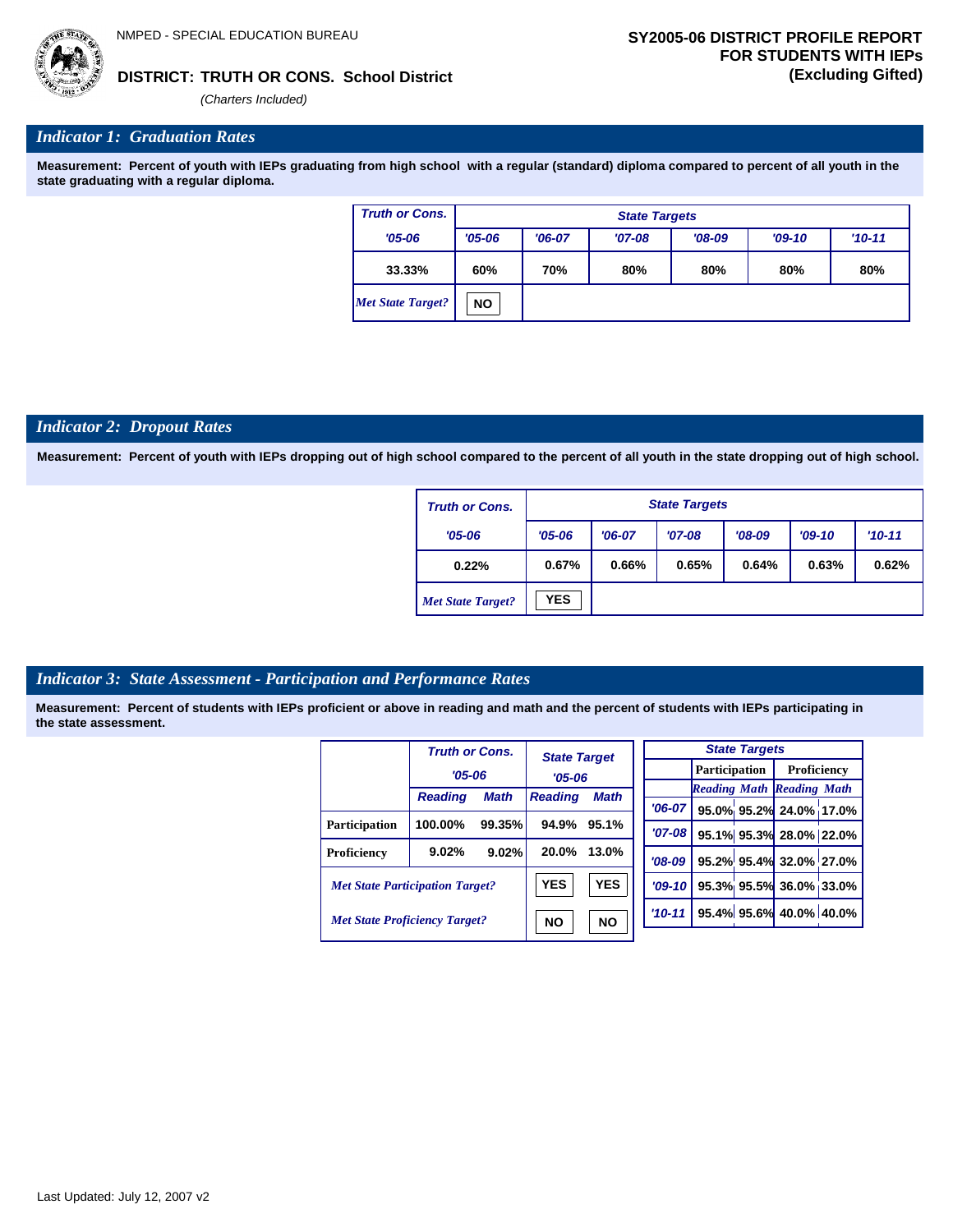

# *Indicator 4: Suspension and Expulsion (Ages 3-21)*

**Measurement A: Percent of students with IEPs identified as having a significant discrepancy in the rates of suspensions and expulsions for greater than 10 days in a school year compared to state target.**

*Less than 10 students are not identified and is indicated by "<10". Suspensions/Expulsions of three or less are not reported.*

| Truth or Cons. '05-06 |                                |                             |
|-----------------------|--------------------------------|-----------------------------|
| <b>District Rate</b>  | <b>State</b><br><b>Average</b> | <b>Met State</b><br>Target? |
| $0.00\%$              | 0.12%                          | <b>YES</b>                  |

*Note: New Mexico's definition of "significant discrepancy" is any LEA with a suspension rate equal to or above the state average with a positive difference in the number*  $\epsilon$ *students with IEPs suspended when compared to all students suspended.*

#### *Indicator 5: School Age Least Restrictive Environment (LRE)*

**Measurement: Percent of students with IEPs, ages 6 through 21 in three LRE settings compared to the state target.**

| <b>Truth or Cons.</b>    |            |          |          | <b>State Targets</b> |          |            |
|--------------------------|------------|----------|----------|----------------------|----------|------------|
| $'05 - 06$               | $'05 - 06$ | $'06-07$ | $'07-08$ | $'08-09$             | $'09-10$ | $'10 - 11$ |
| 88.28%                   | 50%        | 54%      | 58%      | 62%                  | 66%      | 70%        |
| <b>Met Target?</b><br>5A | <b>YES</b> |          |          |                      |          |            |
|                          |            |          |          |                      |          |            |
| 4.60%                    | 20%        | 18.5%    | 17%      | 15.5%                | 14%      | 12.5%      |
| <b>Met Target?</b><br>5B | <b>YES</b> |          |          |                      |          |            |
| $0.00\%$                 | 2.02%      | 2.01%    | 2%       | 1.99%                | 1.98%    | 1.97%      |
| 5C Met Target?           | <b>YES</b> |          |          |                      |          |            |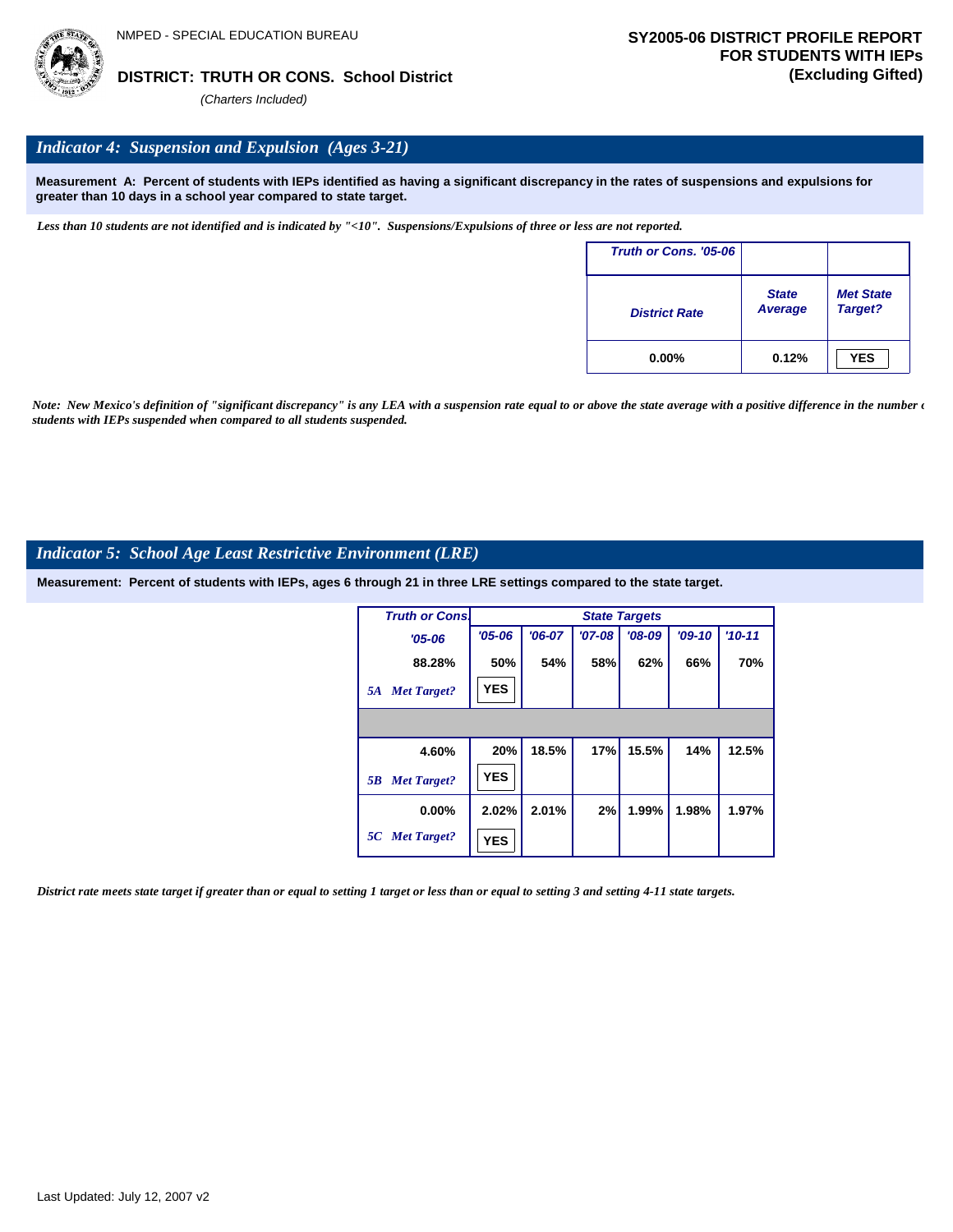# **TRUTH OR CONS. School District DISTRICT: (Excluding Gifted)**

*(Charters Included)*

# *Indicator 6: Preschool Age Least Restrictive Environment (LRE)*

**Measurement: Percent of preschool students with IEPs, ages 3 through 5 who received special education and related services in settings with typically developing peers compared to the state target.**

| <b>Truth or Cons.</b> |            | <b>State Targets</b> |            |          |          |          |  |  |  |
|-----------------------|------------|----------------------|------------|----------|----------|----------|--|--|--|
| $'05 - 06$            | $'05 - 06$ | $'06-07$             | $'07 - 08$ | $'08-09$ | $'09-10$ | $'10-11$ |  |  |  |
| 45.16%                | 56%        | 58.8%                | 61.6%      | 64.4%    | 67.2%    | 70%      |  |  |  |
| <b>6B</b> Met Target? | <b>NO</b>  |                      |            |          |          |          |  |  |  |
|                       |            |                      |            |          |          |          |  |  |  |

# *Indicator 12: Effective Transition (Part C to Part B)*

**Measurement: Percent of children referred by Part C prior to age 3, who are found eligible for Part B, and who have an IEP developed and implemented by their third birthdays.**

| <b>Truth or Cons.</b>    |                          | '05-06   '06-07   '07-08 '08-09   '09-10   '10-11 |  |  |  |  |
|--------------------------|--------------------------|---------------------------------------------------|--|--|--|--|
| <b>State Targets</b>     | Cannot be less than 100% |                                                   |  |  |  |  |
| <b>District Rate</b>     | 100.0%                   |                                                   |  |  |  |  |
| <b>Met State Target?</b> | <b>YES</b>               |                                                   |  |  |  |  |



*Charters Not Included*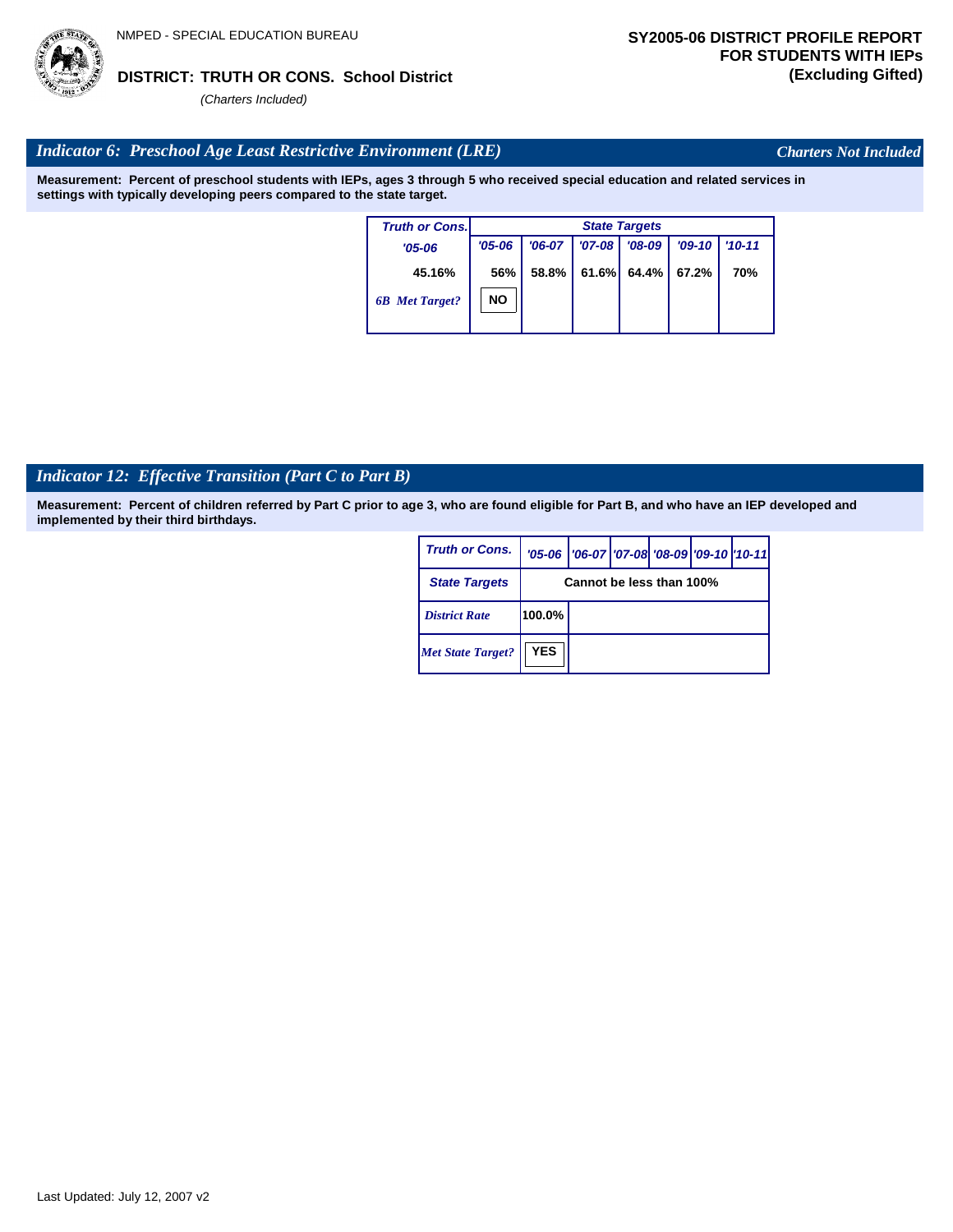*'06-07* **95.0% 95.2% 24.0% 17.0%**

**95.1% 95.3% 28.0% 22.0% 95.2% 95.4% 32.0% 27.0% 95.3% 95.5% 36.0% 33.0% 95.4% 95.6% 40.0% 40.0%**

*Reading Math Reading Math*



*(Charters Included)*

# *Indicator 1: Graduation Rates*

**Measurement: Percent of youth with IEPs graduating from high school with a regular (standard) diploma compared to percent of all youth in the state graduating with a regular diploma.**

| <b>Socorro</b>    | <b>State Targets</b> |                                 |          |          |          |          |  |
|-------------------|----------------------|---------------------------------|----------|----------|----------|----------|--|
| $'05 - 06$        | $'05 - 06$           | $'06-07$                        | $'07-08$ | $'08-09$ | $'09-10$ | $'10-11$ |  |
| 75.00%            | 60%                  | 80%<br>70%<br>80%<br>80%<br>80% |          |          |          |          |  |
| Met State Target? | <b>YES</b>           |                                 |          |          |          |          |  |

#### *Indicator 2: Dropout Rates*

**Measurement: Percent of youth with IEPs dropping out of high school compared to the percent of all youth in the state dropping out of high school.**

| <b>Socorro</b>           | <b>State Targets</b> |                                                          |  |  |  |  |  |  |
|--------------------------|----------------------|----------------------------------------------------------|--|--|--|--|--|--|
| $'05 - 06$               | $'05 - 06$           | $'08-09$<br>$'07-08$<br>$'10-11$<br>$'06-07$<br>$'09-10$ |  |  |  |  |  |  |
| 0.64%                    | 0.67%                | 0.66%<br>0.65%<br>0.64%<br>0.63%<br>0.62%                |  |  |  |  |  |  |
| <b>Met State Target?</b> | <b>YES</b>           |                                                          |  |  |  |  |  |  |

#### *Indicator 3: State Assessment - Participation and Performance Rates*

|                                        | <b>Socorro</b> |             | <b>State Target</b>           |            |           | <b>State Targets</b> |                        |                                  |  |
|----------------------------------------|----------------|-------------|-------------------------------|------------|-----------|----------------------|------------------------|----------------------------------|--|
|                                        | $'05 - 06$     |             | $'05 - 06$                    |            |           | <b>Participation</b> |                        | Proficiency                      |  |
|                                        |                | <b>Math</b> | <b>Math</b><br><b>Reading</b> |            |           |                      |                        | <b>Reading Math Reading Math</b> |  |
|                                        | <b>Reading</b> |             |                               |            | $'06-07$  |                      |                        | 95.0% 95.2% 24.0% 17.0           |  |
| Participation                          | 96.53%         | 96.04%      | 94.9%                         | 95.1%      | $'07-08'$ |                      |                        | 95.1% 95.3% 28.0% 22.0           |  |
| Proficiency                            | 8.52%          | 13.64%      | 20.0%                         | 13.0%      | $'08-09$  |                      |                        | 95.2% 95.4% 32.0% 27.0           |  |
| <b>Met State Participation Target?</b> |                |             | <b>YES</b>                    | <b>YES</b> | $'09-10'$ |                      |                        | 95.3% 95.5% 36.0% 33.0           |  |
| <b>Met State Proficiency Target?</b>   |                | <b>NO</b>   | <b>YES</b>                    | $'10 - 11$ |           |                      | 95.4% 95.6% 40.0% 40.0 |                                  |  |
|                                        |                |             |                               |            |           |                      |                        |                                  |  |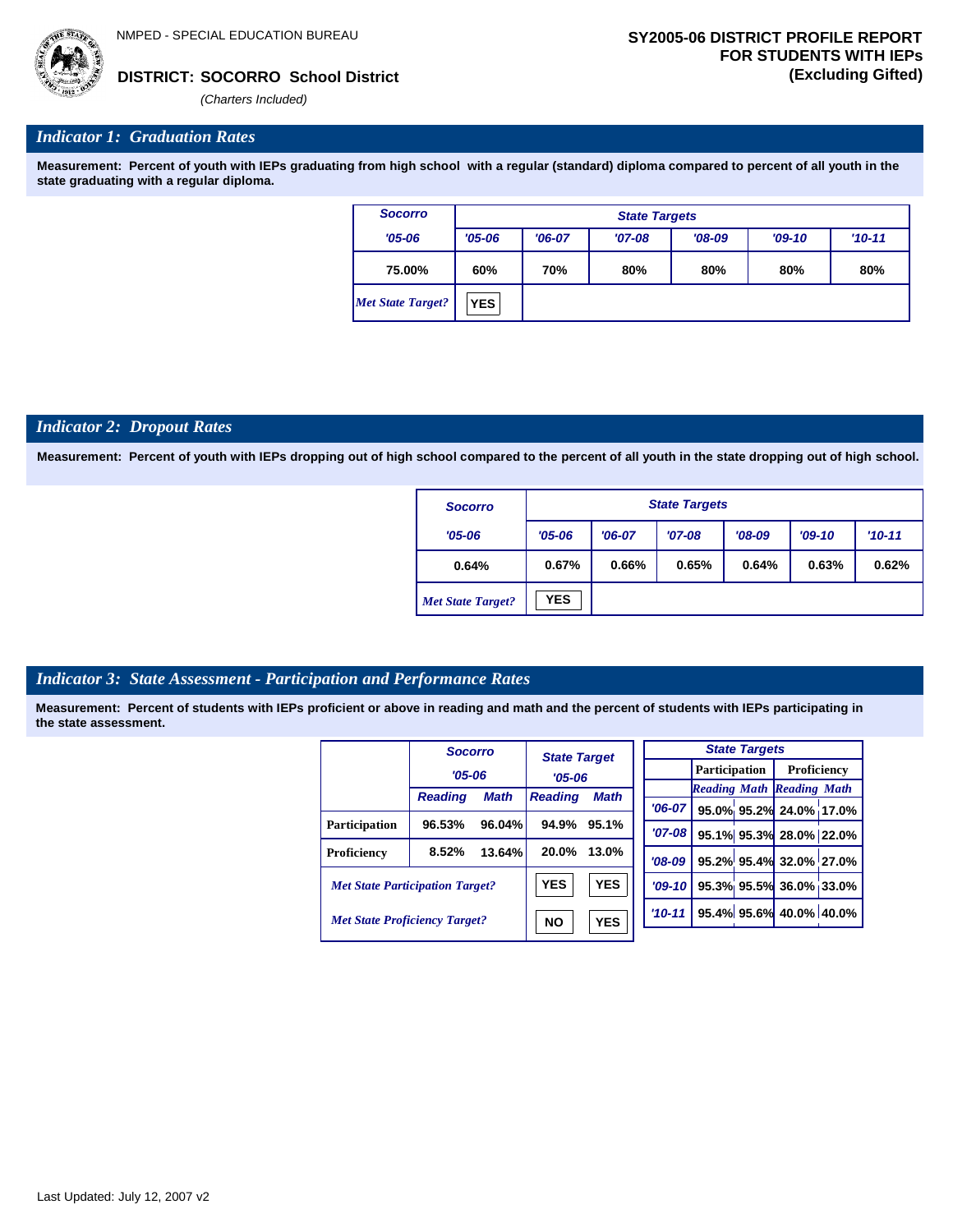

### *Indicator 4: Suspension and Expulsion (Ages 3-21)*

**Measurement A: Percent of students with IEPs identified as having a significant discrepancy in the rates of suspensions and expulsions for greater than 10 days in a school year compared to state target.**

*Less than 10 students are not identified and is indicated by "<10". Suspensions/Expulsions of three or less are not reported.*

| <b>Socorro '05-06</b> |                                |                             |
|-----------------------|--------------------------------|-----------------------------|
| <b>District Rate</b>  | <b>State</b><br><b>Average</b> | <b>Met State</b><br>Target? |
| $0.00\%$              | 0.12%                          | <b>YES</b>                  |

*Note: New Mexico's definition of "significant discrepancy" is any LEA with a suspension rate equal to or above the state average with a positive difference in the number*  $\epsilon$ *students with IEPs suspended when compared to all students suspended.*

#### *Indicator 5: School Age Least Restrictive Environment (LRE)*

**Measurement: Percent of students with IEPs, ages 6 through 21 in three LRE settings compared to the state target.**

| <b>Socorro</b>           |            |          |          | <b>State Targets</b> |          |            |
|--------------------------|------------|----------|----------|----------------------|----------|------------|
| $'05 - 06$               | $'05 - 06$ | $'06-07$ | $'07-08$ | $'08-09$             | $'09-10$ | $'10 - 11$ |
| 67.10%                   | 50%        | 54%      | 58%      | 62%                  | 66%      | 70%        |
| <b>Met Target?</b><br>5A | <b>YES</b> |          |          |                      |          |            |
|                          |            |          |          |                      |          |            |
| 13.55%                   | 20%        | 18.5%    | 17%      | 15.5%                | 14%      | 12.5%      |
| <b>Met Target?</b><br>5B | <b>YES</b> |          |          |                      |          |            |
| 1.61%                    | 2.02%      | 2.01%    | 2%       | 1.99%                | 1.98%    | 1.97%      |
| 5C Met Target?           | <b>YES</b> |          |          |                      |          |            |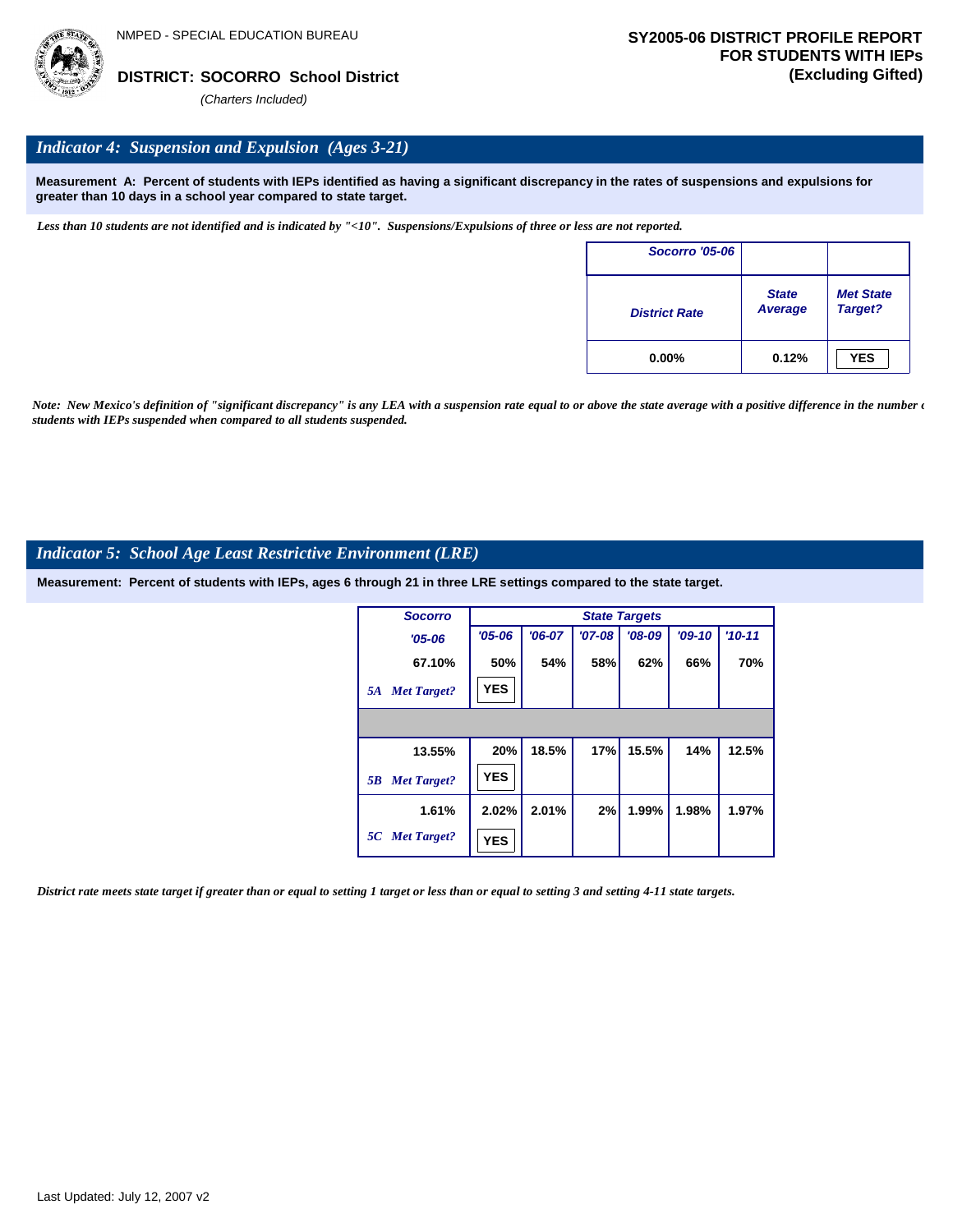

*Charters Not Included*

# *Indicator 6: Preschool Age Least Restrictive Environment (LRE)*

**Measurement: Percent of preschool students with IEPs, ages 3 through 5 who received special education and related services in settings with typically developing peers compared to the state target.**

| <b>Socorro</b>        |            | <b>State Targets</b> |          |          |          |            |  |  |  |  |  |
|-----------------------|------------|----------------------|----------|----------|----------|------------|--|--|--|--|--|
| $'05 - 06$            | $'05 - 06$ | $'06-07$             | $'07-08$ | $'08-09$ | $'09-10$ | $'10 - 11$ |  |  |  |  |  |
| 100.00%               | 56%        | 58.8%                | 61.6%    | 64.4%    | 67.2%    | 70%        |  |  |  |  |  |
| <b>6B</b> Met Target? | <b>YES</b> |                      |          |          |          |            |  |  |  |  |  |

# *Indicator 12: Effective Transition (Part C to Part B)*

| Socorro                  |                          | '05-06   '06-07   '07-08 '08-09   '09-10   '10-11 |  |  |  |  |  |  |
|--------------------------|--------------------------|---------------------------------------------------|--|--|--|--|--|--|
| <b>State Targets</b>     | Cannot be less than 100% |                                                   |  |  |  |  |  |  |
| <b>District Rate</b>     | 100.0%                   |                                                   |  |  |  |  |  |  |
| <b>Met State Target?</b> | <b>YES</b>               |                                                   |  |  |  |  |  |  |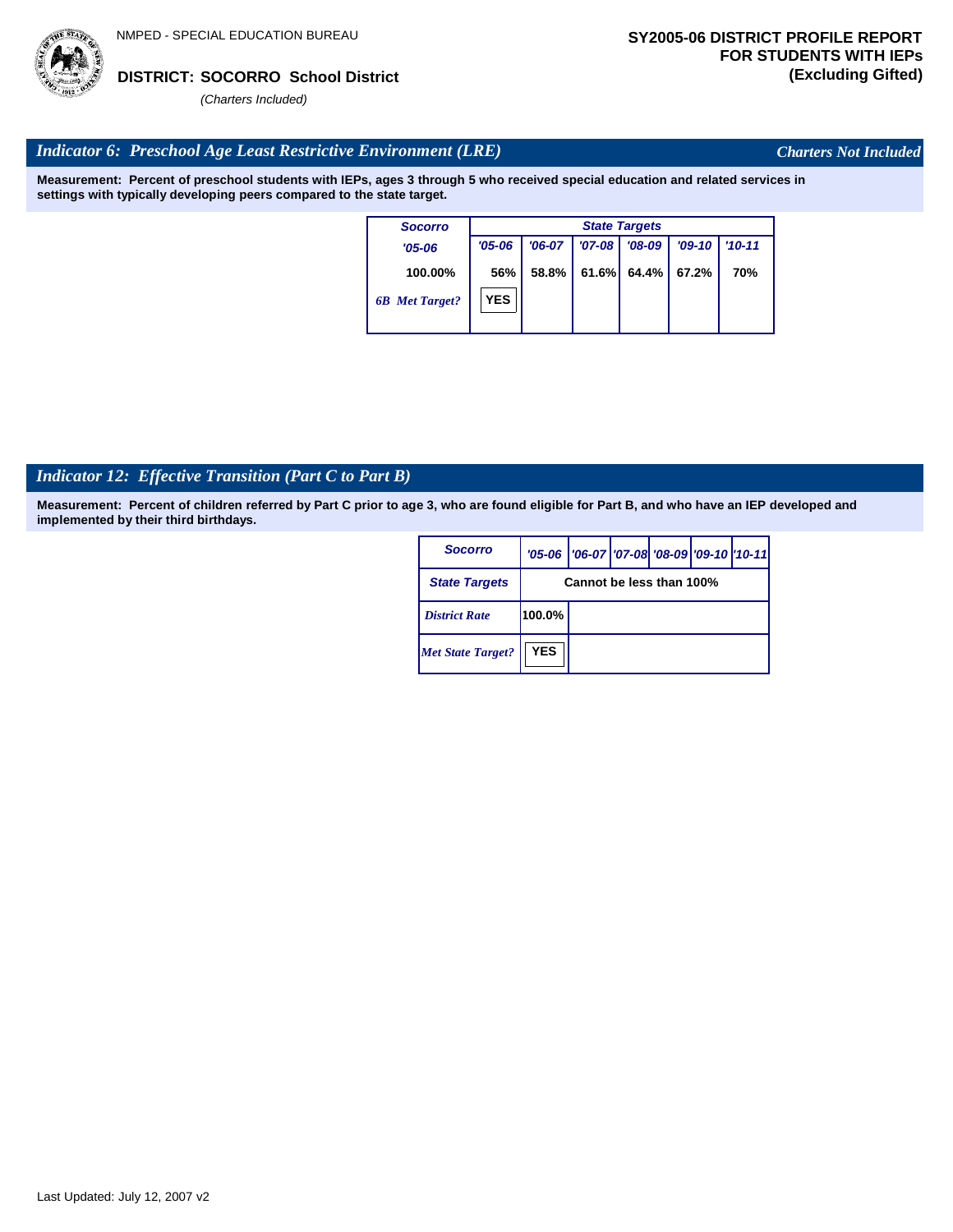**MAGDALENA School District DISTRICT: (Excluding Gifted)**

*(Charters Included)*

### *Indicator 1: Graduation Rates*

**Measurement: Percent of youth with IEPs graduating from high school with a regular (standard) diploma compared to percent of all youth in the state graduating with a regular diploma.**

| <b>Magdalena</b>         |            | <b>State Targets</b> |          |          |          |            |  |  |  |  |
|--------------------------|------------|----------------------|----------|----------|----------|------------|--|--|--|--|
| $'05 - 06$               | $'05 - 06$ | $'06-07$             | $'07-08$ | $'08-09$ | $'09-10$ | $'10 - 11$ |  |  |  |  |
| $0.00\%$                 | 60%        | 70%                  | 80%      | 80%      | 80%      | 80%        |  |  |  |  |
| <b>Met State Target?</b> | <b>NO</b>  |                      |          |          |          |            |  |  |  |  |

### *Indicator 2: Dropout Rates*

**Measurement: Percent of youth with IEPs dropping out of high school compared to the percent of all youth in the state dropping out of high school.**

| <b>Magdalena</b>         |            | <b>State Targets</b> |          |          |          |          |  |  |  |  |
|--------------------------|------------|----------------------|----------|----------|----------|----------|--|--|--|--|
| $'05 - 06$               | $'05 - 06$ | $'06-07$             | $'07-08$ | $'08-09$ | $'09-10$ | $'10-11$ |  |  |  |  |
| $0.00\%$                 | 0.67%      | 0.66%                | 0.65%    | 0.64%    | 0.63%    | 0.62%    |  |  |  |  |
| <b>Met State Target?</b> | <b>YES</b> |                      |          |          |          |          |  |  |  |  |

# *Indicator 3: State Assessment - Participation and Performance Rates*

|                                        | <b>Magdalena</b> |             |                                   |             |            |                      | <b>State Targets</b> |                                  |  |
|----------------------------------------|------------------|-------------|-----------------------------------|-------------|------------|----------------------|----------------------|----------------------------------|--|
|                                        | $'05 - 06$       |             | <b>State Target</b><br>$'05 - 06$ |             |            | <b>Participation</b> |                      | <b>Proficiency</b>               |  |
|                                        | <b>Reading</b>   | <b>Math</b> | <b>Reading</b>                    | <b>Math</b> |            |                      |                      | <b>Reading Math Reading Math</b> |  |
|                                        |                  |             |                                   |             | $'06-07$   |                      |                      | 95.0% 95.2% 24.0% 17.0%          |  |
| <b>Participation</b>                   | 96.08%           | 96.08%      | 94.9%                             | 95.1%       | $'07 - 08$ |                      |                      | 95.1% 95.3% 28.0% 22.0%          |  |
| Proficiency                            | 10.64%           | 8.51%       | 20.0%                             | 13.0%       | $'08-09$   |                      |                      | 95.2% 95.4% 32.0% 27.0%          |  |
| <b>Met State Participation Target?</b> |                  |             | <b>YES</b>                        | <b>YES</b>  | $'09-10'$  |                      |                      | 95.3% 95.5% 36.0% 33.0%          |  |
| <b>Met State Proficiency Target?</b>   |                  |             | <b>NO</b><br><b>NO</b>            |             | $'10-11$   |                      |                      | 95.4% 95.6% 40.0% 40.0%          |  |
|                                        |                  |             |                                   |             |            |                      |                      |                                  |  |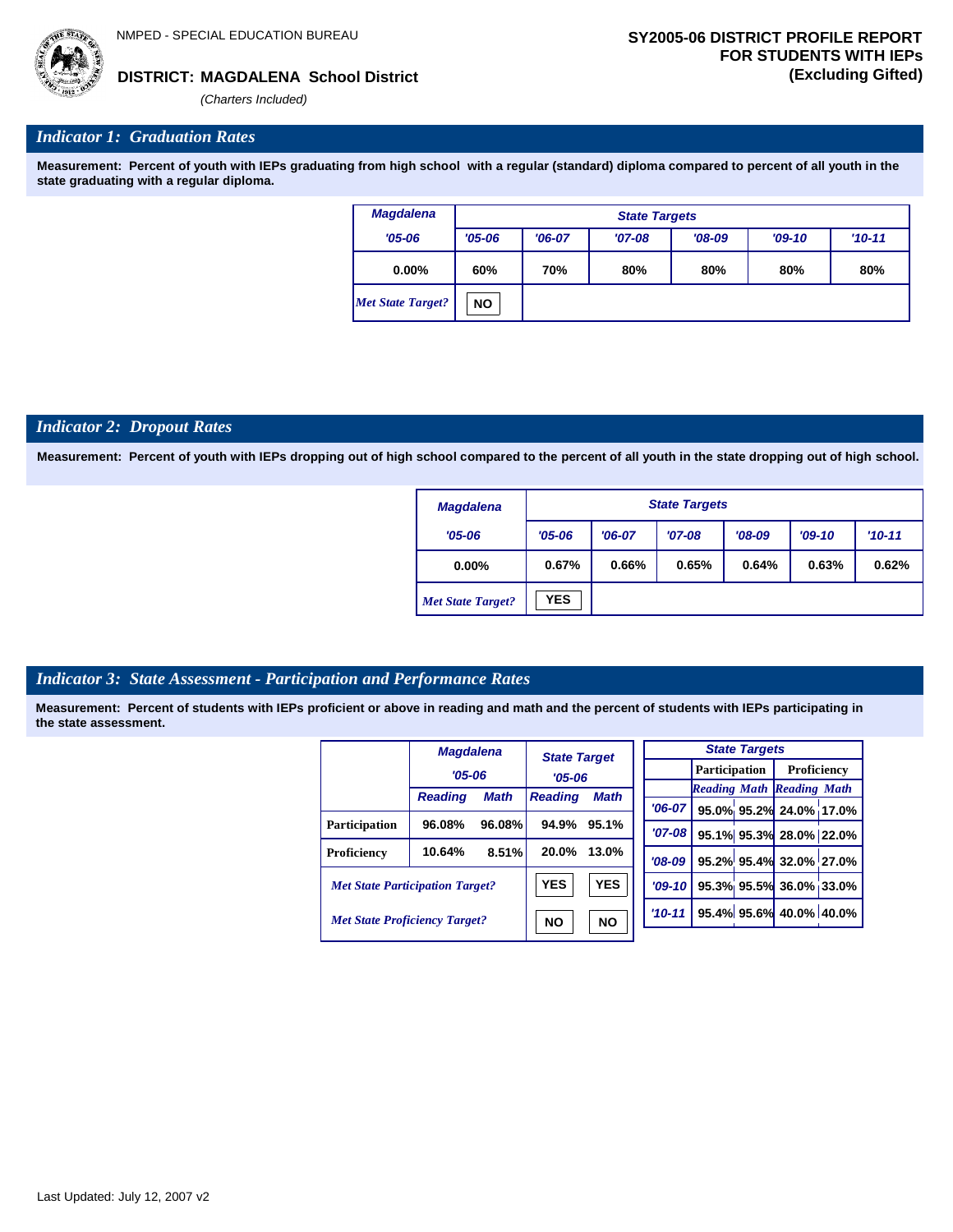

# *Indicator 4: Suspension and Expulsion (Ages 3-21)*

**Measurement A: Percent of students with IEPs identified as having a significant discrepancy in the rates of suspensions and expulsions for greater than 10 days in a school year compared to state target.**

*Less than 10 students are not identified and is indicated by "<10". Suspensions/Expulsions of three or less are not reported.*

| Magdalena '05-06     |                         |                             |
|----------------------|-------------------------|-----------------------------|
| <b>District Rate</b> | <b>State</b><br>Average | <b>Met State</b><br>Target? |
| $0.00\%$             | 0.12%                   | <b>YES</b>                  |

*Note: New Mexico's definition of "significant discrepancy" is any LEA with a suspension rate equal to or above the state average with a positive difference in the number*  $\epsilon$ *students with IEPs suspended when compared to all students suspended.*

# *Indicator 5: School Age Least Restrictive Environment (LRE)*

**Measurement: Percent of students with IEPs, ages 6 through 21 in three LRE settings compared to the state target.**

| <b>Magdalena</b>         |            |          |          | <b>State Targets</b> |          |            |
|--------------------------|------------|----------|----------|----------------------|----------|------------|
| $'05 - 06$               | $'05 - 06$ | $'06-07$ | $'07-08$ | $'08-09$             | $'09-10$ | $'10 - 11$ |
| 81.18%                   | 50%        | 54%      | 58%      | 62%                  | 66%      | 70%        |
| <b>Met Target?</b><br>5A | <b>YES</b> |          |          |                      |          |            |
|                          |            |          |          |                      |          |            |
| $0.00\%$                 | 20%        | 18.5%    | 17%      | 15.5%                | 14%      | 12.5%      |
| <b>Met Target?</b><br>5B | <b>YES</b> |          |          |                      |          |            |
| $0.00\%$                 | 2.02%      | 2.01%    | 2%       | 1.99%                | 1.98%    | 1.97%      |
| 5C Met Target?           | <b>YES</b> |          |          |                      |          |            |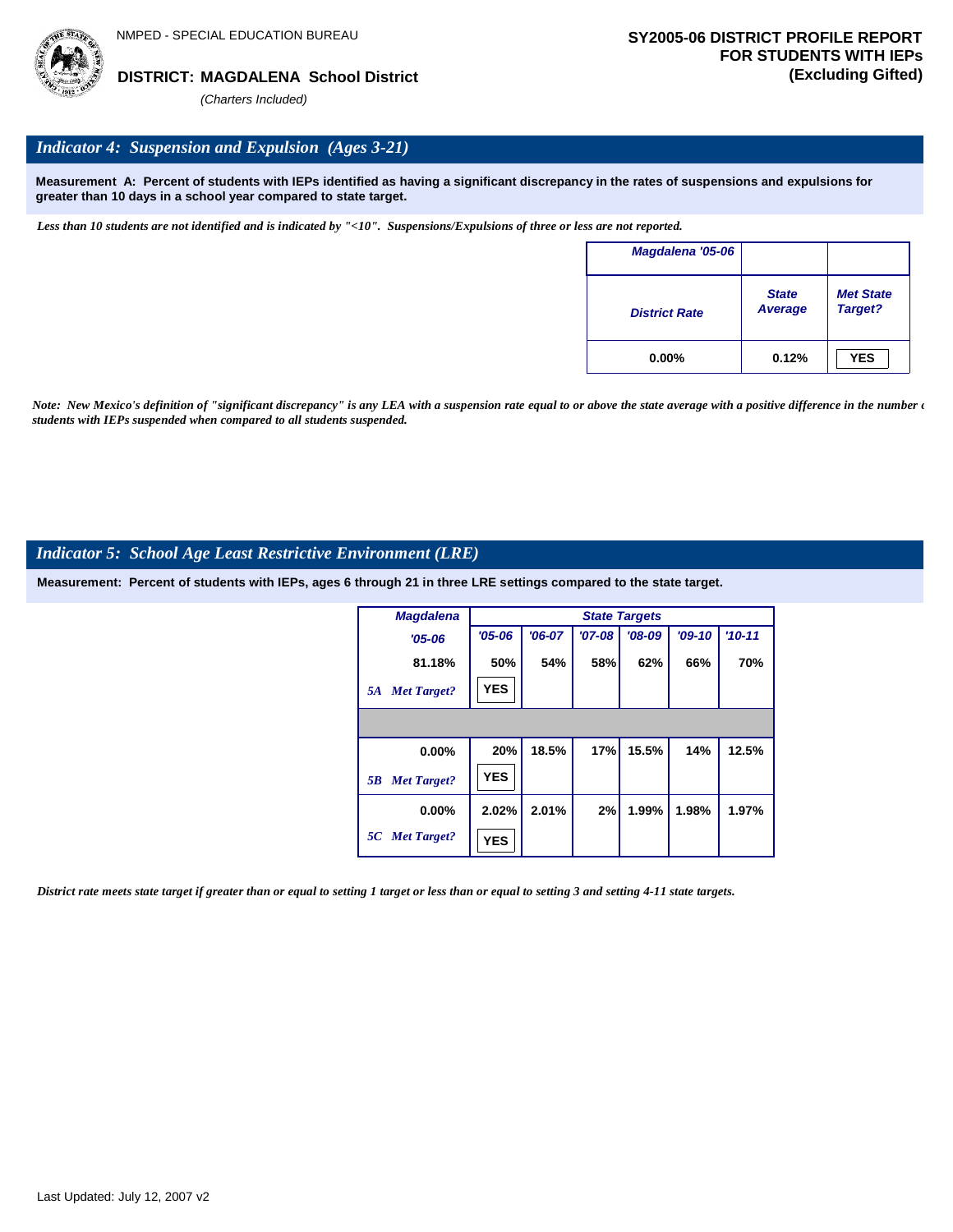# *Indicator 6: Preschool Age Least Restrictive Environment (LRE)*

**Measurement: Percent of preschool students with IEPs, ages 3 through 5 who received special education and related services in settings with typically developing peers compared to the state target.**

> **100.00%** *'05-06 6B Met Target? Magdalena* **56%** *'06-07 '07-08 '08-09 '09-10 '10-11* **58.8% 61.6% 64.4% 67.2% 70%** *State Targets '05-06* **YES**

# *Indicator 12: Effective Transition (Part C to Part B)*

**Measurement: Percent of children referred by Part C prior to age 3, who are found eligible for Part B, and who have an IEP developed and implemented by their third birthdays.**

| <b>Magdalena</b>         |            | '05-06   '06-07   '07-08 '08-09   '09-10   '10-11 |  |  |  |  |  |  |  |
|--------------------------|------------|---------------------------------------------------|--|--|--|--|--|--|--|
| <b>State Targets</b>     |            | Cannot be less than 100%                          |  |  |  |  |  |  |  |
| <b>District Rate</b>     | $100.0\%$  |                                                   |  |  |  |  |  |  |  |
| <b>Met State Target?</b> | <b>YES</b> |                                                   |  |  |  |  |  |  |  |



*Charters Not Included*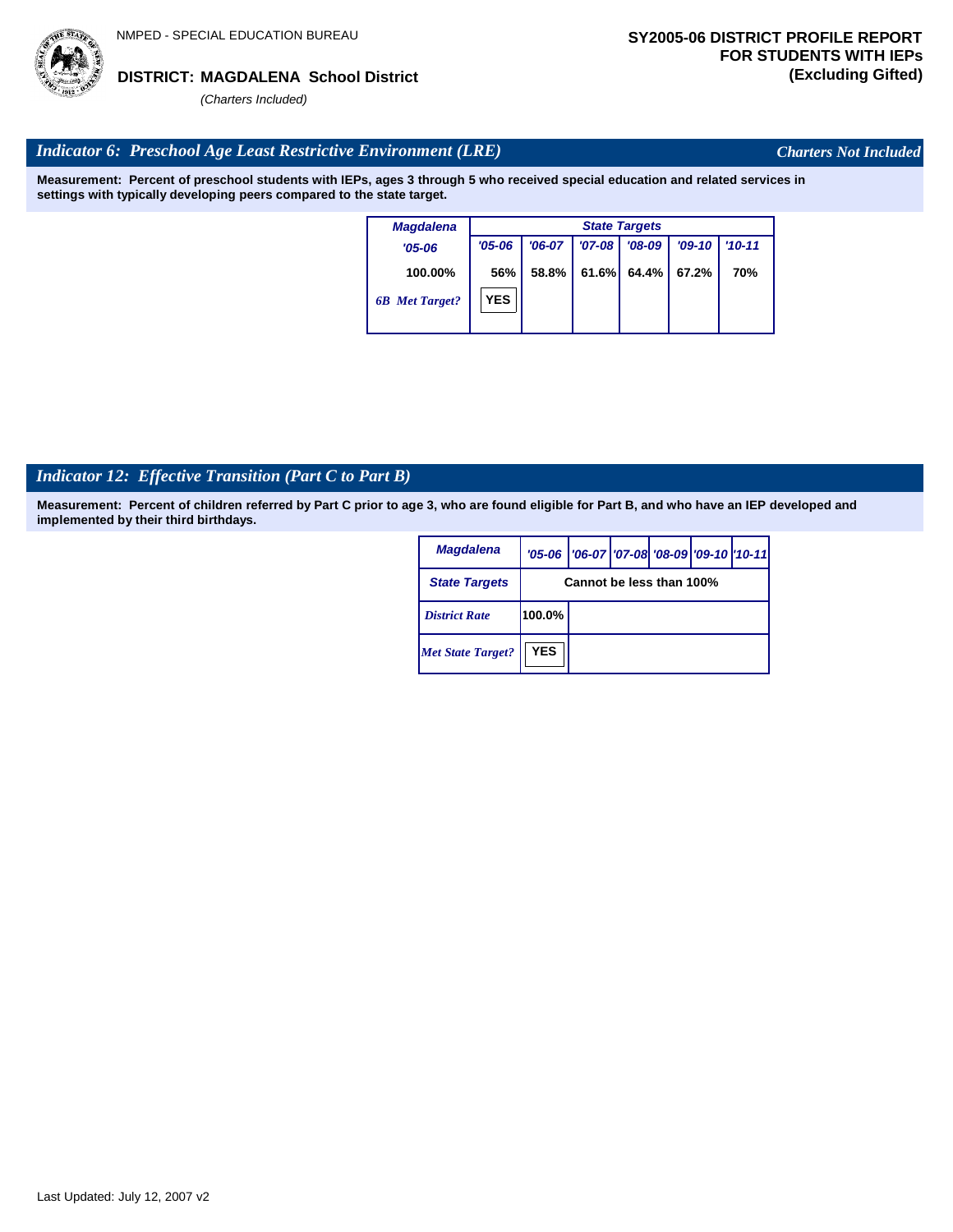

*'06-07* **95.0% 95.2% 24.0% 17.0%**

**95.1% 95.3% 28.0% 22.0% 95.2% 95.4% 32.0% 27.0% 95.3% 95.5% 36.0% 33.0% 95.4% 95.6% 40.0% 40.0%**

*Reading Math Reading Math*

#### *Indicator 1: Graduation Rates*

**Measurement: Percent of youth with IEPs graduating from high school with a regular (standard) diploma compared to percent of all youth in the state graduating with a regular diploma.**

| Taos                     |            | <b>State Targets</b> |          |          |          |            |  |  |  |  |
|--------------------------|------------|----------------------|----------|----------|----------|------------|--|--|--|--|
| $'05 - 06$               | $'05 - 06$ | $'06-07$             | $'07-08$ | $'08-09$ | $'09-10$ | $'10 - 11$ |  |  |  |  |
| 60.00%                   | 60%        | 70%                  | 80%      | 80%      | 80%      | 80%        |  |  |  |  |
| <b>Met State Target?</b> | <b>YES</b> |                      |          |          |          |            |  |  |  |  |

#### *Indicator 2: Dropout Rates*

**Measurement: Percent of youth with IEPs dropping out of high school compared to the percent of all youth in the state dropping out of high school.**

| Taos                     |            | <b>State Targets</b> |          |          |          |          |  |  |  |  |
|--------------------------|------------|----------------------|----------|----------|----------|----------|--|--|--|--|
| $'05 - 06$               | $'05 - 06$ | $'06-07$             | $'07-08$ | $'08-09$ | $'09-10$ | $'10-11$ |  |  |  |  |
| 0.29%                    | 0.67%      | 0.66%                | 0.65%    | 0.64%    | 0.63%    | 0.62%    |  |  |  |  |
| <b>Met State Target?</b> | <b>YES</b> |                      |          |          |          |          |  |  |  |  |

#### *Indicator 3: State Assessment - Participation and Performance Rates*

|                                        | <b>Taos</b>    |             | <b>State Target</b> |            |             |  |                      | <b>State Targets</b> |                                  |  |
|----------------------------------------|----------------|-------------|---------------------|------------|-------------|--|----------------------|----------------------|----------------------------------|--|
|                                        | $'05 - 06$     |             | $'05 - 06$          |            |             |  | <b>Participation</b> |                      | Proficiency                      |  |
|                                        |                |             |                     |            |             |  |                      |                      | <b>Reading Math Reading Math</b> |  |
|                                        | <b>Reading</b> | <b>Math</b> | <b>Reading</b>      | Math       | $'06-07$    |  |                      |                      | 95.0% 95.2% 24.0% 17.0           |  |
| <b>Participation</b>                   | 98.98%         | 98.98%      | 94.9%               | 95.1%      |             |  |                      |                      |                                  |  |
|                                        |                |             |                     |            | $'07 - 08$  |  |                      |                      | 95.1% 95.3% 28.0% 22.0           |  |
| Proficiency                            | 18.56%         | 8.33%       | 20.0%               | 13.0%      | $'08-09$    |  |                      |                      | 95.2% 95.4% 32.0% 27.0           |  |
| <b>Met State Participation Target?</b> |                |             | <b>YES</b>          | <b>YES</b> | $'09 - 10'$ |  |                      |                      | 95.3% 95.5% 36.0% 33.0           |  |
| <b>Met State Proficiency Target?</b>   |                |             | ΝO                  | <b>NO</b>  | $'10 - 11$  |  |                      |                      | 95.4% 95.6% 40.0% 40.0%          |  |
|                                        |                |             |                     |            |             |  |                      |                      |                                  |  |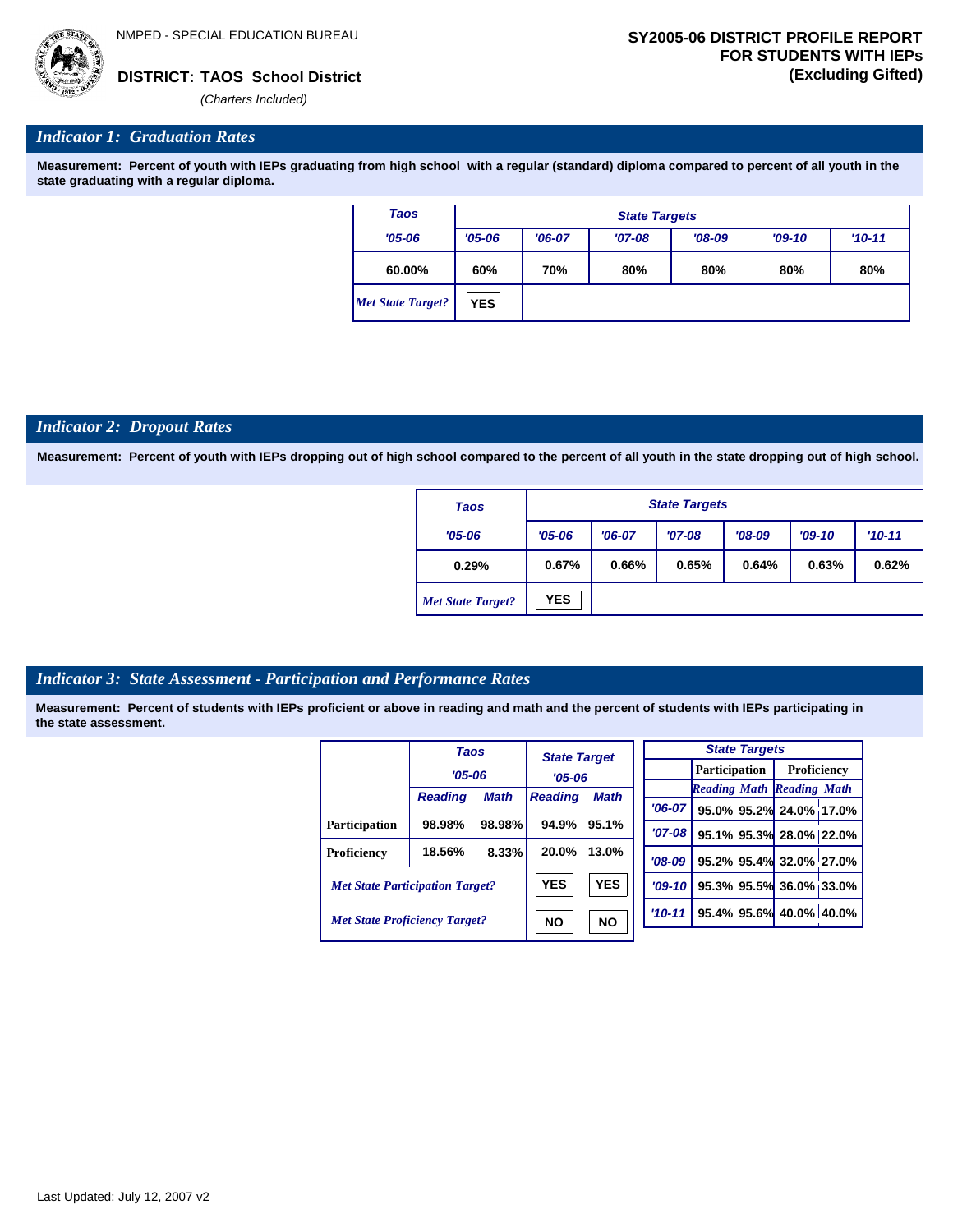

### *Indicator 4: Suspension and Expulsion (Ages 3-21)*

**Measurement A: Percent of students with IEPs identified as having a significant discrepancy in the rates of suspensions and expulsions for greater than 10 days in a school year compared to state target.**

*Less than 10 students are not identified and is indicated by "<10". Suspensions/Expulsions of three or less are not reported.*

| <b>Taos '05-06</b>   |                         |                             |
|----------------------|-------------------------|-----------------------------|
| <b>District Rate</b> | <b>State</b><br>Average | <b>Met State</b><br>Target? |
| $0.00\%$             | 0.12%                   | <b>YES</b>                  |

*Note: New Mexico's definition of "significant discrepancy" is any LEA with a suspension rate equal to or above the state average with a positive difference in the number*  $\epsilon$ *students with IEPs suspended when compared to all students suspended.*

#### *Indicator 5: School Age Least Restrictive Environment (LRE)*

**Measurement: Percent of students with IEPs, ages 6 through 21 in three LRE settings compared to the state target.**

| <b>Taos</b>              | <b>State Targets</b> |          |          |          |          |            |  |  |
|--------------------------|----------------------|----------|----------|----------|----------|------------|--|--|
| $'05 - 06$               | $'05 - 06$           | $'06-07$ | $'07-08$ | $'08-09$ | $'09-10$ | $'10 - 11$ |  |  |
| 39.03%                   | 50%                  | 54%      | 58%      | 62%      | 66%      | 70%        |  |  |
| <b>Met Target?</b><br>5A | <b>NO</b>            |          |          |          |          |            |  |  |
|                          |                      |          |          |          |          |            |  |  |
| 23.42%                   | 20%                  | 18.5%    | 17%      | 15.5%    | 14%      | 12.5%      |  |  |
| <b>Met Target?</b><br>5B | <b>NO</b>            |          |          |          |          |            |  |  |
| 4.85%                    | 2.02%                | 2.01%    | 2%       | 1.99%    | 1.98%    | 1.97%      |  |  |
| 5C Met Target?           | NO                   |          |          |          |          |            |  |  |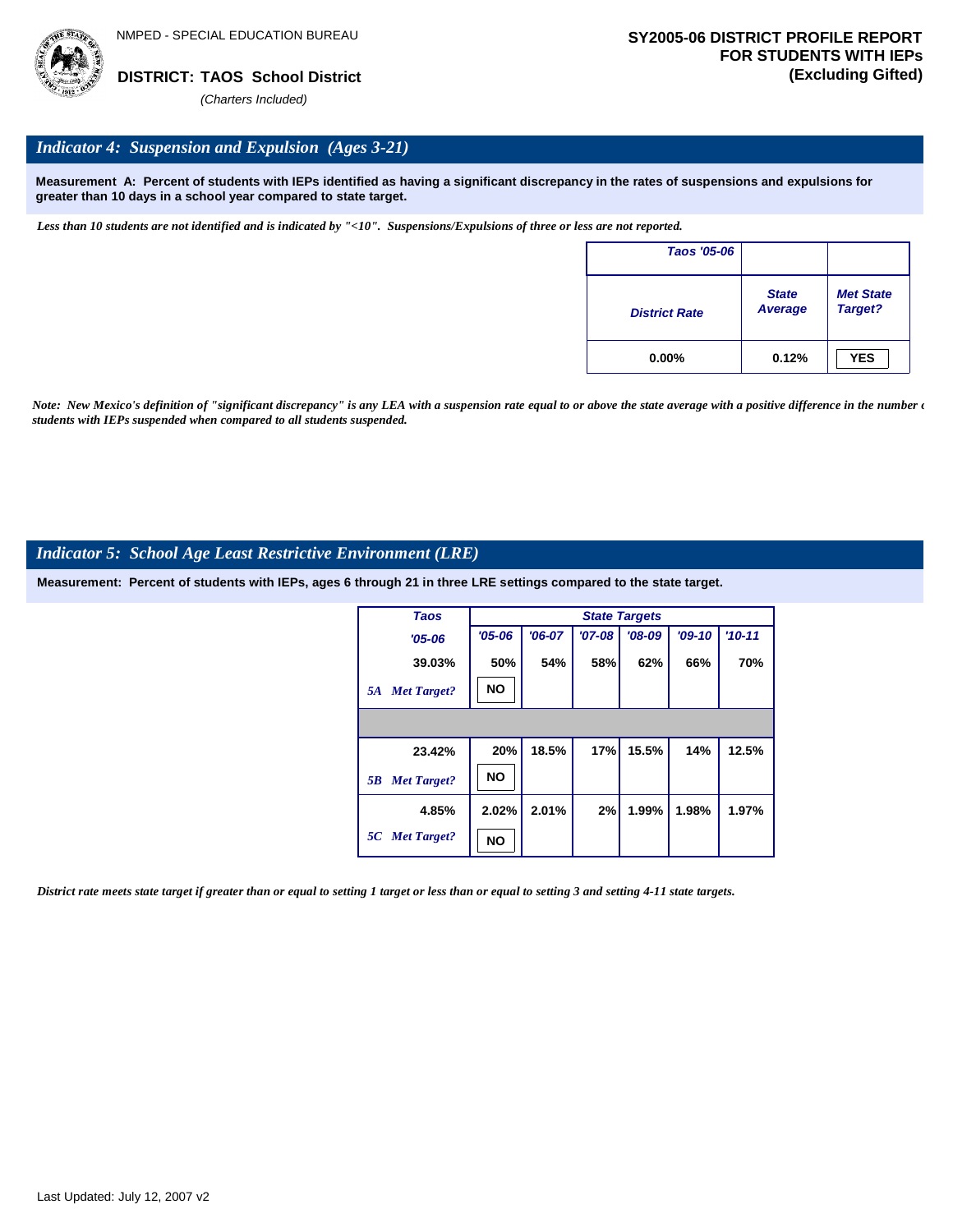

*Charters Not Included*

# *Indicator 6: Preschool Age Least Restrictive Environment (LRE)*

**Measurement: Percent of preschool students with IEPs, ages 3 through 5 who received special education and related services in settings with typically developing peers compared to the state target.**

| Taos                  | <b>State Targets</b> |          |          |          |          |            |  |  |
|-----------------------|----------------------|----------|----------|----------|----------|------------|--|--|
| $'05 - 06$            | $'05 - 06$           | $'06-07$ | $'07-08$ | $'08-09$ | $'09-10$ | $'10 - 11$ |  |  |
| 18.42%                | 56%                  | 58.8%    | 61.6%    | 64.4%    | 67.2%    | 70%        |  |  |
| <b>6B</b> Met Target? | NO                   |          |          |          |          |            |  |  |

# *Indicator 12: Effective Transition (Part C to Part B)*

| Taos                     |                          | '05-06   '06-07   '07-08   '08-09   '09-10   '10-11 |  |  |  |  |
|--------------------------|--------------------------|-----------------------------------------------------|--|--|--|--|
| <b>State Targets</b>     | Cannot be less than 100% |                                                     |  |  |  |  |
| <b>District Rate</b>     | $80.0\%$                 |                                                     |  |  |  |  |
| <b>Met State Target?</b> | <b>NO</b>                |                                                     |  |  |  |  |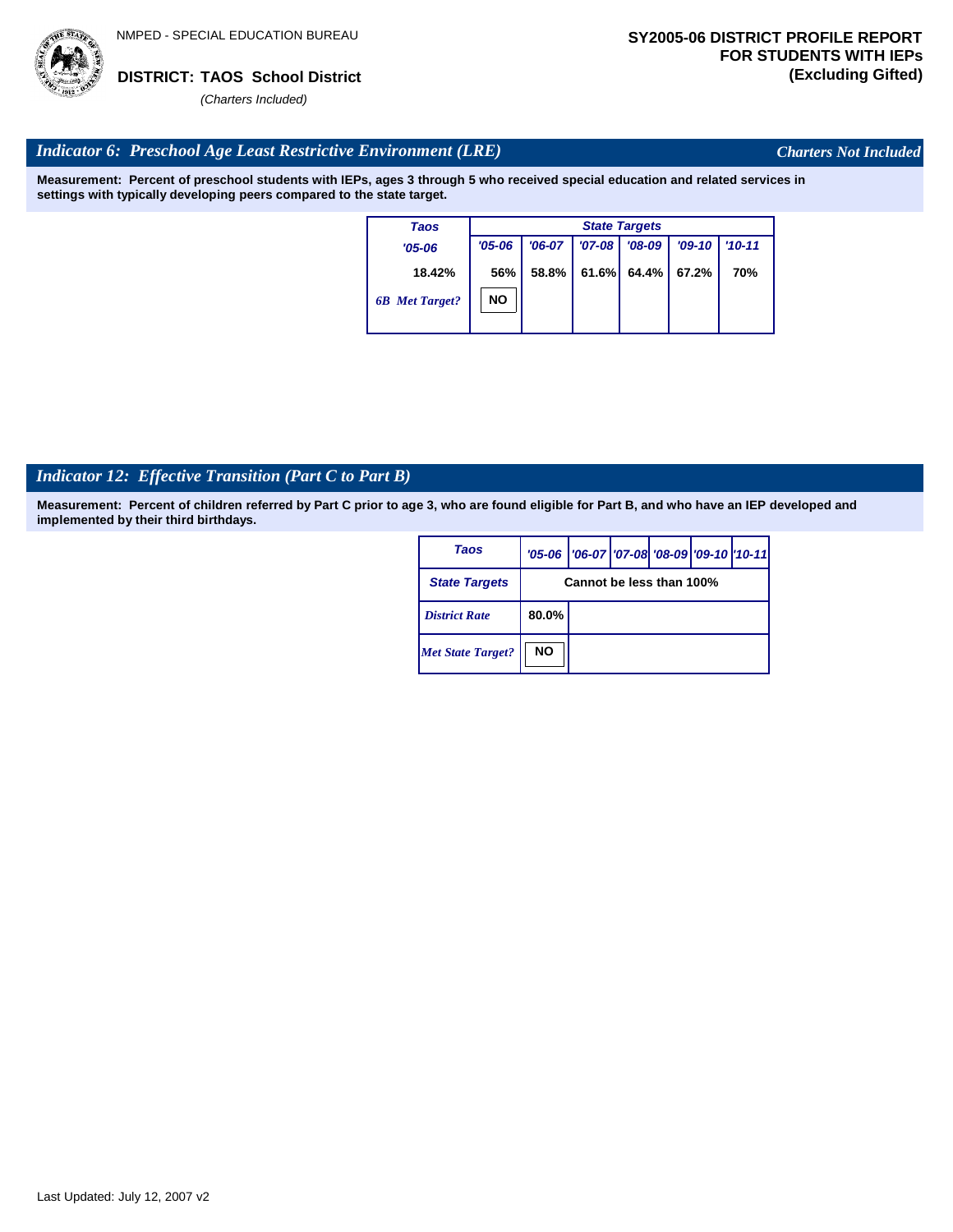# *Indicator 1: Graduation Rates*

**Measurement: Percent of youth with IEPs graduating from high school with a regular (standard) diploma compared to percent of all youth in the state graduating with a regular diploma.**

| <b>Penasco</b>           | <b>State Targets</b> |          |          |          |          |            |  |  |
|--------------------------|----------------------|----------|----------|----------|----------|------------|--|--|
| $'05 - 06$               | $'05 - 06$           | $'06-07$ | $'07-08$ | $'08-09$ | $'09-10$ | $'10 - 11$ |  |  |
| $0.00\%$                 | 60%                  | 70%      | 80%      | 80%      | 80%      | 80%        |  |  |
| <b>Met State Target?</b> | <b>NO</b>            |          |          |          |          |            |  |  |

#### *Indicator 2: Dropout Rates*

**Measurement: Percent of youth with IEPs dropping out of high school compared to the percent of all youth in the state dropping out of high school.**

| Penasco                  |            | <b>State Targets</b> |          |          |          |          |  |  |  |
|--------------------------|------------|----------------------|----------|----------|----------|----------|--|--|--|
| $'05 - 06$               | $'05 - 06$ | $'06-07$             | $'07-08$ | $'08-09$ | $'09-10$ | $'10-11$ |  |  |  |
| 1.46%                    | 0.67%      | 0.66%                | 0.65%    | 0.64%    | 0.63%    | 0.62%    |  |  |  |
| <b>Met State Target?</b> | <b>NO</b>  |                      |          |          |          |          |  |  |  |

# *Indicator 3: State Assessment - Participation and Performance Rates*

| Proficiency                      |
|----------------------------------|
| <b>Reading Math Reading Math</b> |
| 95.0% 95.2% 24.0% 17.0           |
| 95.1% 95.3% 28.0% 22.0           |
| 95.2% 95.4% 32.0% 27.0           |
| 95.3% 95.5% 36.0% 33.0           |
| 95.4% 95.6% 40.0% 40.0%          |
|                                  |

| <b>State Targets</b> |                                    |                                   |  |  |  |  |  |
|----------------------|------------------------------------|-----------------------------------|--|--|--|--|--|
|                      | <b>Participation</b>   Proficiency |                                   |  |  |  |  |  |
|                      | <b>Reading Math Reading Math</b>   |                                   |  |  |  |  |  |
|                      |                                    | '06-07 95.0% 95.2% 24.0% 17.0%    |  |  |  |  |  |
| $'07 - 08$           |                                    | 95.1% 95.3% 28.0% 22.0%           |  |  |  |  |  |
|                      |                                    | '08-09   95.2% 95.4% 32.0% 27.0%  |  |  |  |  |  |
|                      |                                    | $ 09-10 $ 95.3% 95.5% 36.0% 33.0% |  |  |  |  |  |
|                      |                                    | $10-11$ 95.4% 95.6% 40.0% 40.0%   |  |  |  |  |  |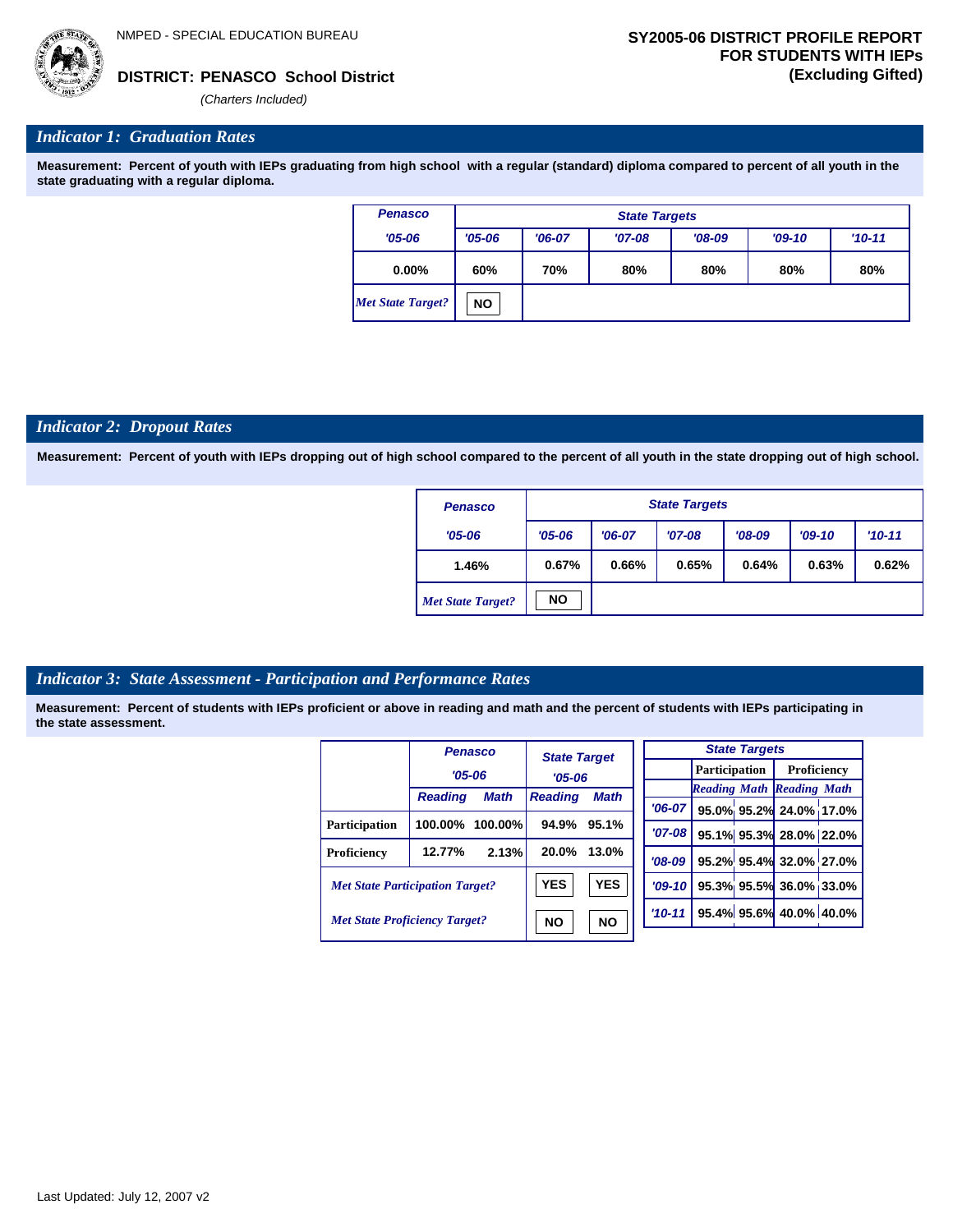

### *Indicator 4: Suspension and Expulsion (Ages 3-21)*

**Measurement A: Percent of students with IEPs identified as having a significant discrepancy in the rates of suspensions and expulsions for greater than 10 days in a school year compared to state target.**

*Less than 10 students are not identified and is indicated by "<10". Suspensions/Expulsions of three or less are not reported.*

| Penasco '05-06       |                         |                             |
|----------------------|-------------------------|-----------------------------|
| <b>District Rate</b> | <b>State</b><br>Average | <b>Met State</b><br>Target? |
| $0.00\%$             | 0.12%                   | <b>YES</b>                  |

*Note: New Mexico's definition of "significant discrepancy" is any LEA with a suspension rate equal to or above the state average with a positive difference in the number*  $\epsilon$ *students with IEPs suspended when compared to all students suspended.*

#### *Indicator 5: School Age Least Restrictive Environment (LRE)*

**Measurement: Percent of students with IEPs, ages 6 through 21 in three LRE settings compared to the state target.**

| <b>Penasco</b>           | <b>State Targets</b> |          |          |          |          |            |  |  |
|--------------------------|----------------------|----------|----------|----------|----------|------------|--|--|
| $'05 - 06$               | $'05 - 06$           | $'06-07$ | $'07-08$ | $'08-09$ | $'09-10$ | $'10 - 11$ |  |  |
| 58.11%                   | 50%                  | 54%      | 58%      | 62%      | 66%      | 70%        |  |  |
| <b>Met Target?</b><br>5A | <b>YES</b>           |          |          |          |          |            |  |  |
|                          |                      |          |          |          |          |            |  |  |
| 5.41%                    | 20%                  | 18.5%    | 17%      | 15.5%    | 14%      | 12.5%      |  |  |
| <b>Met Target?</b><br>5B | <b>YES</b>           |          |          |          |          |            |  |  |
| $0.00\%$                 | 2.02%                | 2.01%    | 2%       | 1.99%    | 1.98%    | 1.97%      |  |  |
| 5C Met Target?           | <b>YES</b>           |          |          |          |          |            |  |  |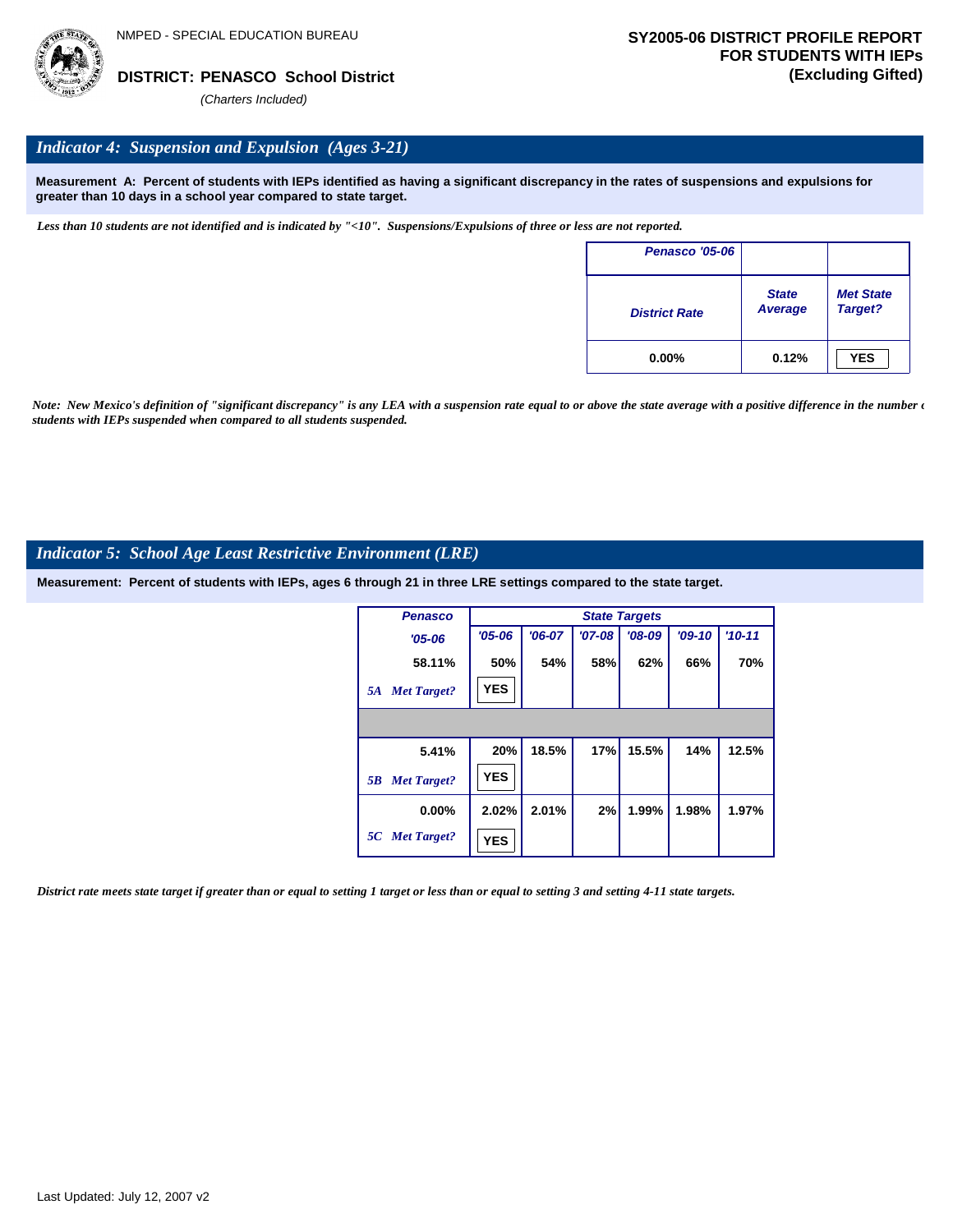

*Charters Not Included*

# *Indicator 6: Preschool Age Least Restrictive Environment (LRE)*

**Measurement: Percent of preschool students with IEPs, ages 3 through 5 who received special education and related services in settings with typically developing peers compared to the state target.**

| <b>State Targets</b> |          |  |          |                     |            |  |
|----------------------|----------|--|----------|---------------------|------------|--|
| $'05 - 06$           | $'06-07$ |  | $'08-09$ | $'09-10$            | $'10 - 11$ |  |
| 56%                  | 58.8%    |  |          | 67.2%               | 70%        |  |
| <b>NO</b>            |          |  |          |                     |            |  |
|                      |          |  |          | $'07 - 08$<br>61.6% | $64.4\%$   |  |

# *Indicator 12: Effective Transition (Part C to Part B)*

| Penasco                  |                          | '05-06   '06-07   '07-08 '08-09   '09-10   '10-11 |  |  |  |  |
|--------------------------|--------------------------|---------------------------------------------------|--|--|--|--|
| <b>State Targets</b>     | Cannot be less than 100% |                                                   |  |  |  |  |
| <b>District Rate</b>     | $100.0\%$                |                                                   |  |  |  |  |
| <b>Met State Target?</b> | <b>YES</b>               |                                                   |  |  |  |  |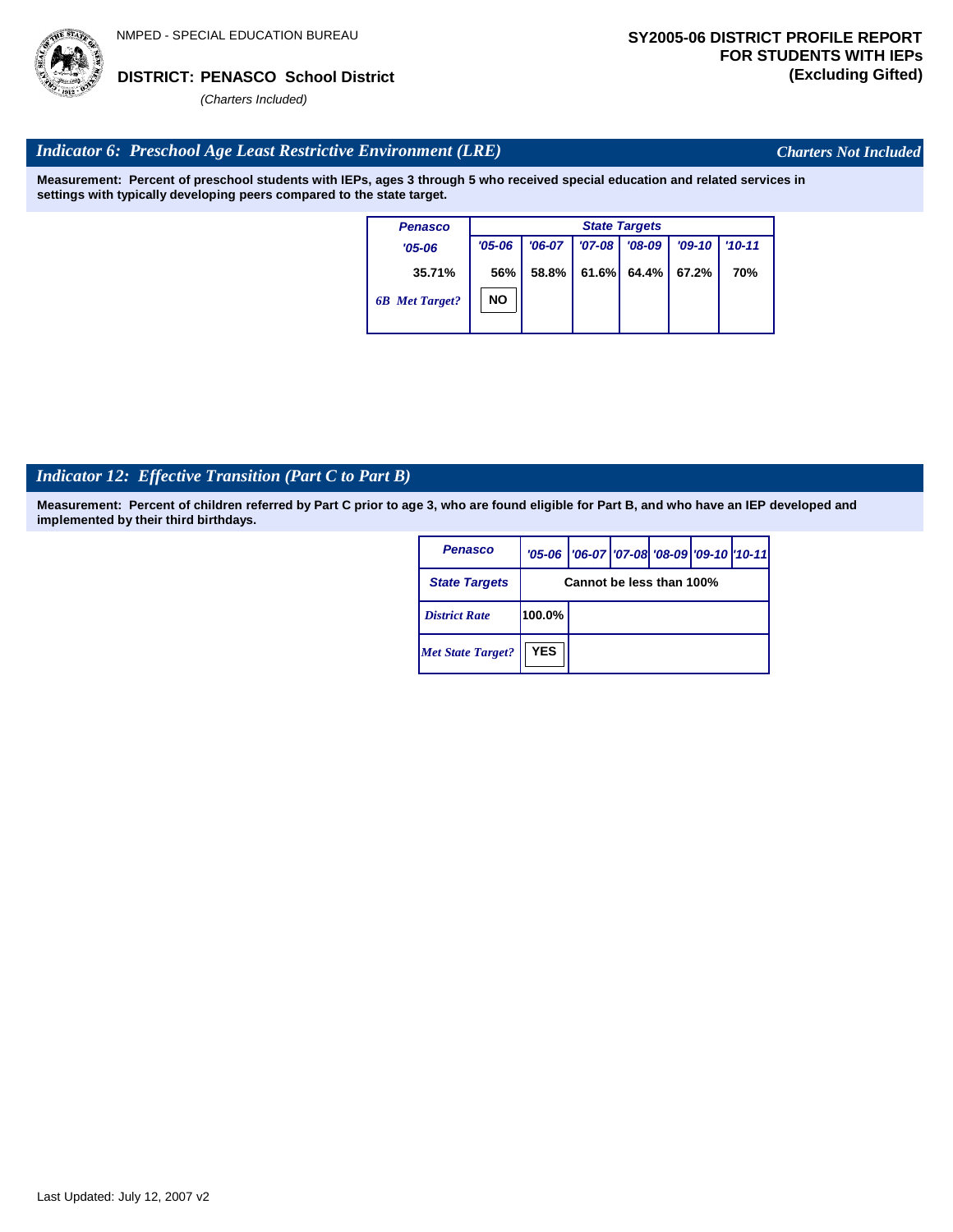*(Charters Included)*

## *Indicator 1: Graduation Rates*

**Measurement: Percent of youth with IEPs graduating from high school with a regular (standard) diploma compared to percent of all youth in the state graduating with a regular diploma.**

| <b>Mesa Vista</b>        | <b>State Targets</b> |          |          |          |          |          |  |  |  |
|--------------------------|----------------------|----------|----------|----------|----------|----------|--|--|--|
| $'05 - 06$               | $'05 - 06$           | $'06-07$ | $'07-08$ | $'08-09$ | $'09-10$ | $'10-11$ |  |  |  |
| 77.78%                   | 60%                  | 70%      | 80%      | 80%      | 80%      | 80%      |  |  |  |
| <b>Met State Target?</b> | <b>YES</b>           |          |          |          |          |          |  |  |  |

#### *Indicator 2: Dropout Rates*

**Measurement: Percent of youth with IEPs dropping out of high school compared to the percent of all youth in the state dropping out of high school.**

| <b>Mesa Vista</b>        | <b>State Targets</b> |          |          |          |          |          |  |  |
|--------------------------|----------------------|----------|----------|----------|----------|----------|--|--|
| $'05 - 06$               | $'05 - 06$           | $'06-07$ | $'07-08$ | $'08-09$ | $'09-10$ | $'10-11$ |  |  |
| 1.20%                    | 0.67%                | 0.66%    | 0.65%    | 0.64%    | 0.63%    | 0.62%    |  |  |
| <b>Met State Target?</b> | <b>NO</b>            |          |          |          |          |          |  |  |

#### *Indicator 3: State Assessment - Participation and Performance Rates*

|                                        |                | <b>Mesa Vista</b>      | <b>State Target</b><br>$'05 - 06$ |             |          |  |  | <b>State Targets</b>    |                                  |  |
|----------------------------------------|----------------|------------------------|-----------------------------------|-------------|----------|--|--|-------------------------|----------------------------------|--|
|                                        | $'05 - 06$     |                        |                                   |             |          |  |  | <b>Participation</b>    | Proficiency                      |  |
|                                        |                |                        |                                   |             |          |  |  |                         | <b>Reading Math Reading Math</b> |  |
|                                        | <b>Reading</b> | <b>Math</b>            | <b>Reading</b>                    | <b>Math</b> | $'06-07$ |  |  |                         | 95.0% 95.2% 24.0% 17.0%          |  |
| Participation                          | 100.00%        | $100.00\%$             | 94.9%                             | 95.1%       | $'07-08$ |  |  |                         | 95.1% 95.3% 28.0% 22.0%          |  |
| Proficiency                            | 11.11%         | 2.78%                  | 20.0%                             | 13.0%       | $'08-09$ |  |  |                         | 95.2% 95.4% 32.0% 27.0%          |  |
| <b>Met State Participation Target?</b> |                | <b>YES</b>             | <b>YES</b>                        | $'09-10$    |          |  |  | 95.3% 95.5% 36.0% 33.0% |                                  |  |
| <b>Met State Proficiency Target?</b>   |                | <b>NO</b><br><b>NO</b> |                                   | $'10-11$    |          |  |  | 95.4% 95.6% 40.0% 40.0% |                                  |  |
|                                        |                |                        |                                   |             |          |  |  |                         |                                  |  |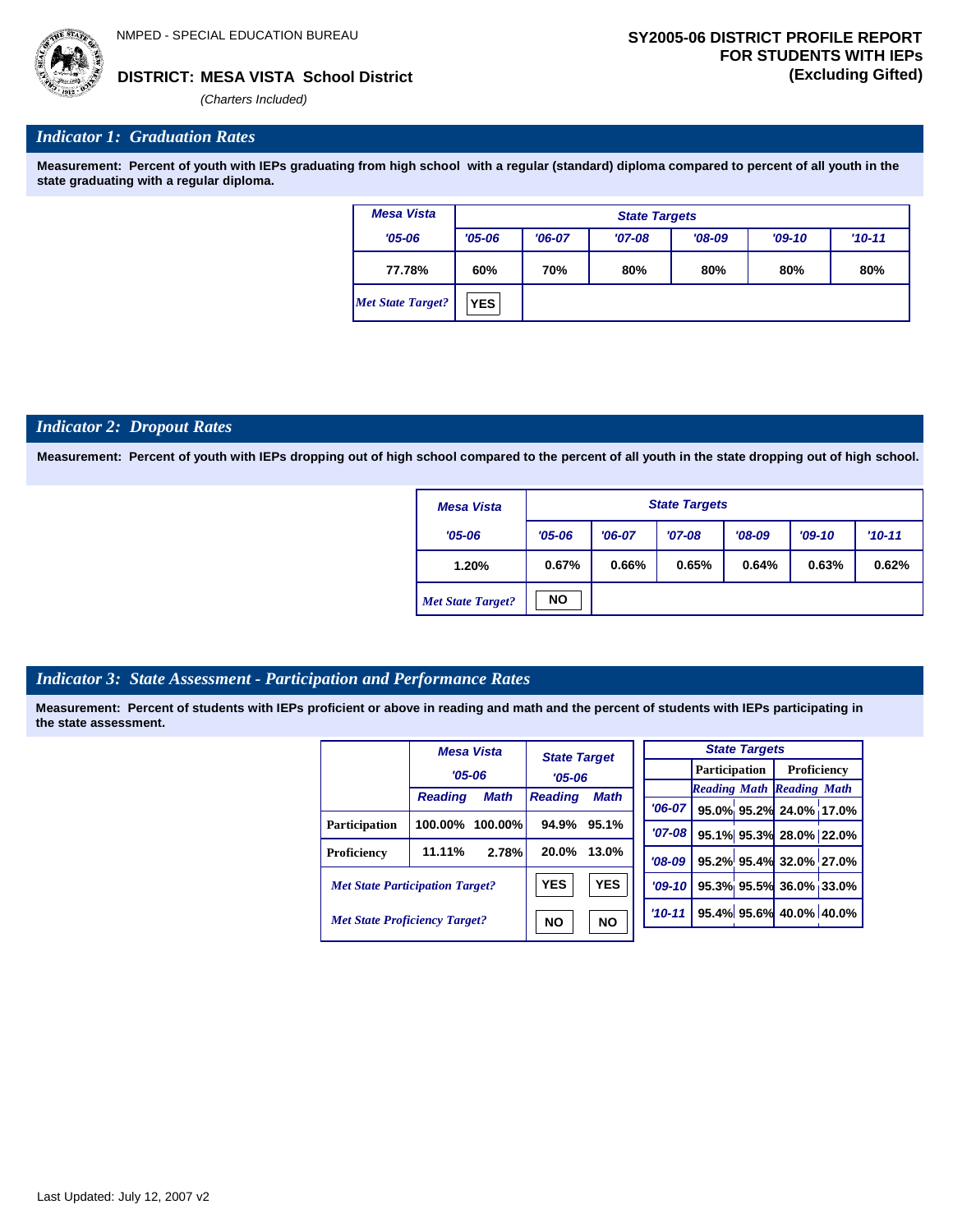

# *Indicator 4: Suspension and Expulsion (Ages 3-21)*

**Measurement A: Percent of students with IEPs identified as having a significant discrepancy in the rates of suspensions and expulsions for greater than 10 days in a school year compared to state target.**

*Less than 10 students are not identified and is indicated by "<10". Suspensions/Expulsions of three or less are not reported.*

| Mesa Vista '05-06    |                                |                             |
|----------------------|--------------------------------|-----------------------------|
| <b>District Rate</b> | <b>State</b><br><b>Average</b> | <b>Met State</b><br>Target? |
| $0.00\%$             | 0.12%                          | <b>YES</b>                  |

*Note: New Mexico's definition of "significant discrepancy" is any LEA with a suspension rate equal to or above the state average with a positive difference in the number*  $\epsilon$ *students with IEPs suspended when compared to all students suspended.*

### *Indicator 5: School Age Least Restrictive Environment (LRE)*

**Measurement: Percent of students with IEPs, ages 6 through 21 in three LRE settings compared to the state target.**

| <b>Mesa Vista</b>        |            | <b>State Targets</b> |            |          |          |          |  |  |  |  |
|--------------------------|------------|----------------------|------------|----------|----------|----------|--|--|--|--|
| $'05 - 06$               | $'05 - 06$ | $'06-07$             | $'07 - 08$ | $'08-09$ | $'09-10$ | $'10-11$ |  |  |  |  |
| 42.86%                   | 50%        | 54%                  | 58%        | 62%      | 66%      | 70%      |  |  |  |  |
| <b>Met Target?</b><br>5A | <b>NO</b>  |                      |            |          |          |          |  |  |  |  |
|                          |            |                      |            |          |          |          |  |  |  |  |
| 17.46%                   | 20%        | 18.5%                | 17%        | 15.5%    | 14%      | 12.5%    |  |  |  |  |
| <b>Met Target?</b><br>5B | <b>YES</b> |                      |            |          |          |          |  |  |  |  |
| 1.59%                    | 2.02%      | 2.01%                | 2%         | 1.99%    | 1.98%    | 1.97%    |  |  |  |  |
| 5C Met Target?           | <b>YES</b> |                      |            |          |          |          |  |  |  |  |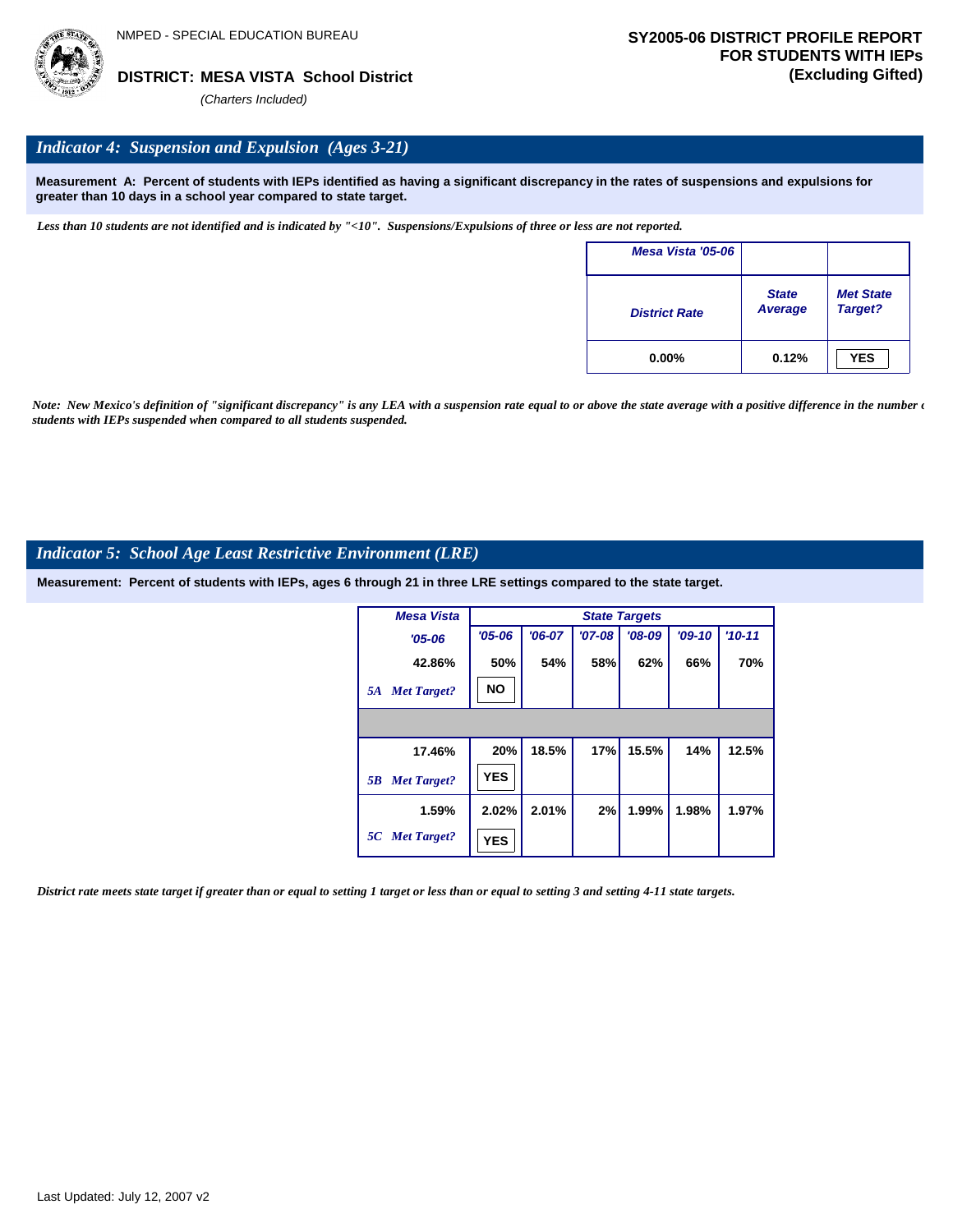

*Charters Not Included*

### *Indicator 6: Preschool Age Least Restrictive Environment (LRE)*

**Measurement: Percent of preschool students with IEPs, ages 3 through 5 who received special education and related services in settings with typically developing peers compared to the state target.**

| <b>Mesa Vista</b>     | <b>State Targets</b> |          |          |        |          |          |  |  |
|-----------------------|----------------------|----------|----------|--------|----------|----------|--|--|
| $'05 - 06$            | $'05 - 06$           | $'06-07$ | $'07-08$ | '08-09 | $'09-10$ | $'10-11$ |  |  |
|                       | 56%                  | 58.8%    | 61.6%    | 64.4%  | 67.2%    | 70%      |  |  |
| <b>6B</b> Met Target? | <b>YES</b>           |          |          |        |          |          |  |  |

# *Indicator 12: Effective Transition (Part C to Part B)*

| Mesa Vista               |                          | '05-06   '06-07   '07-08 '08-09   '09-10   '10-11 |  |  |  |  |  |  |
|--------------------------|--------------------------|---------------------------------------------------|--|--|--|--|--|--|
| <b>State Targets</b>     | Cannot be less than 100% |                                                   |  |  |  |  |  |  |
| <b>District Rate</b>     | 100.0%                   |                                                   |  |  |  |  |  |  |
| <b>Met State Target?</b> | <b>YES</b>               |                                                   |  |  |  |  |  |  |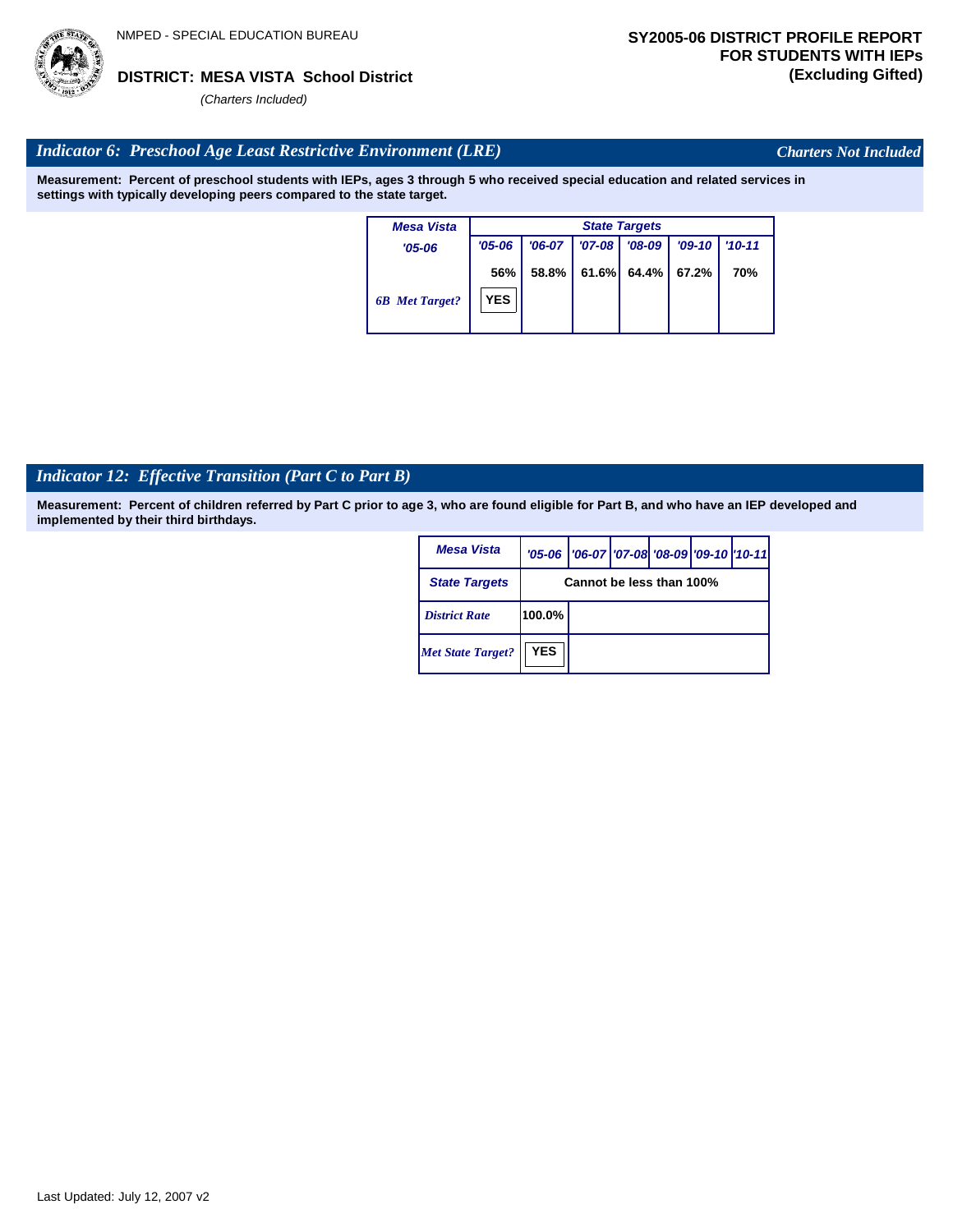## *Indicator 1: Graduation Rates*

**Measurement: Percent of youth with IEPs graduating from high school with a regular (standard) diploma compared to percent of all youth in the state graduating with a regular diploma.**

| Questa                   |            | <b>State Targets</b> |          |          |          |          |  |  |  |  |
|--------------------------|------------|----------------------|----------|----------|----------|----------|--|--|--|--|
| $'05 - 06$               | $'05 - 06$ | $'06-07$             | $'07-08$ | $'08-09$ | $'09-10$ | $'10-11$ |  |  |  |  |
| 40.00%                   | 60%        | 70%                  | 80%      | 80%      | 80%      | 80%      |  |  |  |  |
| <b>Met State Target?</b> | <b>NO</b>  |                      |          |          |          |          |  |  |  |  |

#### *Indicator 2: Dropout Rates*

**Measurement: Percent of youth with IEPs dropping out of high school compared to the percent of all youth in the state dropping out of high school.**

| Questa                   | <b>State Targets</b> |          |          |          |          |            |  |  |
|--------------------------|----------------------|----------|----------|----------|----------|------------|--|--|
| $'05 - 06$               | $'05 - 06$           | $'06-07$ | $'07-08$ | $'08-09$ | $'09-10$ | $'10 - 11$ |  |  |
| $0.00\%$                 | 0.67%                | 0.66%    | 0.65%    | 0.64%    | 0.63%    | 0.62%      |  |  |
| <b>Met State Target?</b> | <b>YES</b>           |          |          |          |          |            |  |  |

#### *Indicator 3: State Assessment - Participation and Performance Rates*

|                                        | Questa         |                        | <b>State Target</b> |             |          |          |                      | <b>State Targets</b>    |                                  |  |
|----------------------------------------|----------------|------------------------|---------------------|-------------|----------|----------|----------------------|-------------------------|----------------------------------|--|
|                                        | $'05 - 06$     |                        |                     |             |          |          | <b>Participation</b> |                         | <b>Proficiency</b>               |  |
|                                        |                |                        | $'05 - 06$          |             |          |          |                      |                         | <b>Reading Math Reading Math</b> |  |
|                                        | <b>Reading</b> | <b>Math</b>            | <b>Reading</b>      | <b>Math</b> |          | $'06-07$ |                      |                         | 95.0% 95.2% 24.0% 17.0%          |  |
| <b>Participation</b>                   | 96.92%         | 90.77%                 | 94.9%               | 95.1%       |          | $'07-08$ |                      |                         | 95.1% 95.3% 28.0% 22.0%          |  |
| Proficiency                            | 17.54%         | 5.26%                  | 20.0%               | 13.0%       |          |          |                      |                         | 95.2% 95.4% 32.0% 27.0%          |  |
|                                        |                |                        |                     |             |          | $'08-09$ |                      |                         |                                  |  |
| <b>Met State Participation Target?</b> |                |                        | <b>YES</b>          | <b>NO</b>   |          | $'09-10$ |                      |                         | 95.3% 95.5% 36.0% 33.0%          |  |
| <b>Met State Proficiency Target?</b>   |                | <b>NO</b><br><b>NO</b> |                     |             | $'10-11$ |          |                      | 95.4% 95.6% 40.0% 40.0% |                                  |  |
|                                        |                |                        |                     |             |          |          |                      |                         |                                  |  |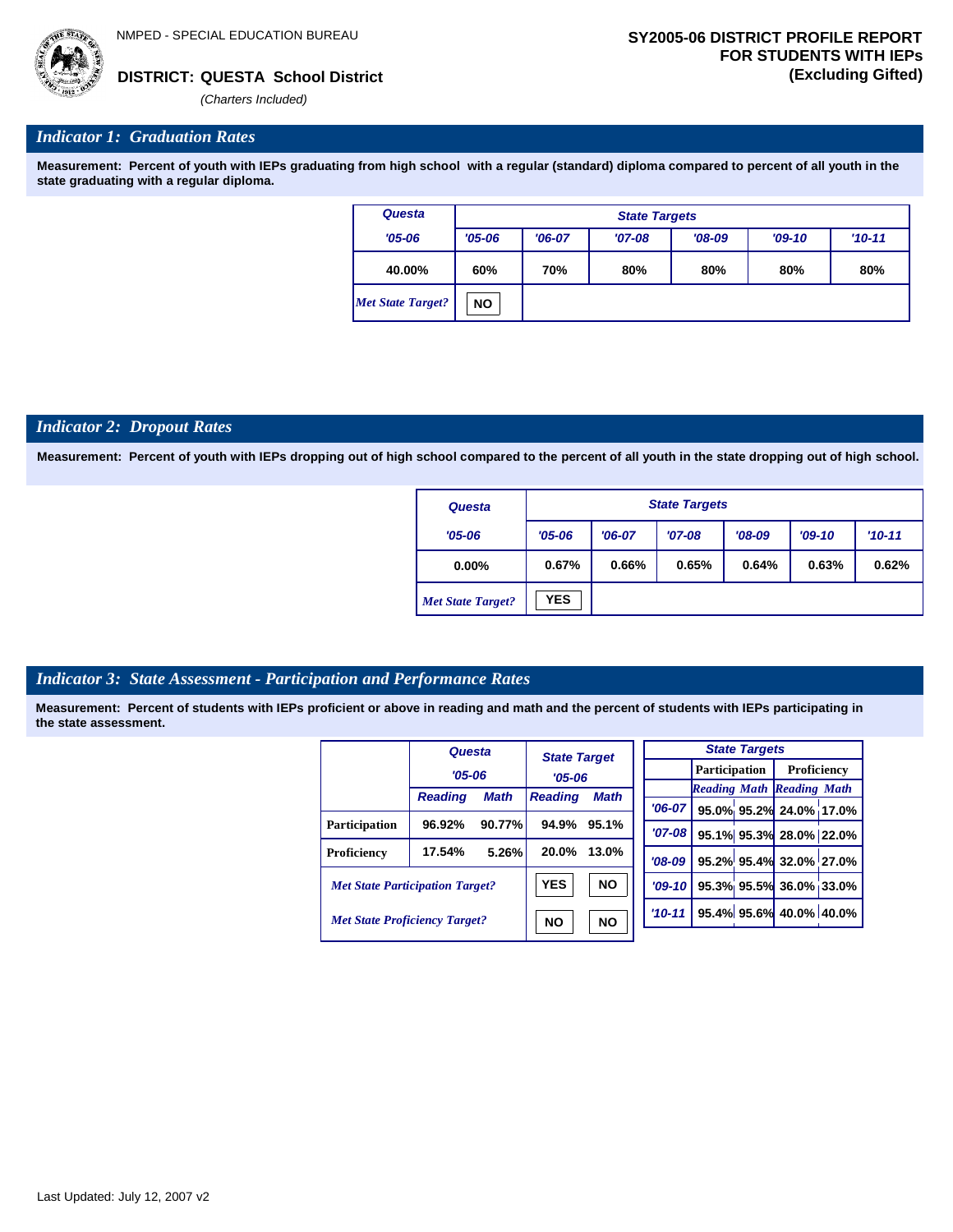

### *Indicator 4: Suspension and Expulsion (Ages 3-21)*

**Measurement A: Percent of students with IEPs identified as having a significant discrepancy in the rates of suspensions and expulsions for greater than 10 days in a school year compared to state target.**

*Less than 10 students are not identified and is indicated by "<10". Suspensions/Expulsions of three or less are not reported.*

| <b>Questa '05-06</b> |                         |                             |
|----------------------|-------------------------|-----------------------------|
| <b>District Rate</b> | <b>State</b><br>Average | <b>Met State</b><br>Target? |
| $0.00\%$             | 0.12%                   | <b>YES</b>                  |

*Note: New Mexico's definition of "significant discrepancy" is any LEA with a suspension rate equal to or above the state average with a positive difference in the number*  $\epsilon$ *students with IEPs suspended when compared to all students suspended.*

#### *Indicator 5: School Age Least Restrictive Environment (LRE)*

**Measurement: Percent of students with IEPs, ages 6 through 21 in three LRE settings compared to the state target.**

| Questa                   |            | <b>State Targets</b> |          |          |          |          |  |  |  |  |
|--------------------------|------------|----------------------|----------|----------|----------|----------|--|--|--|--|
| $'05 - 06$               | $'05 - 06$ | $'06-07$             | $'07-08$ | $'08-09$ | $'09-10$ | $'10-11$ |  |  |  |  |
| 93.02%                   | 50%        | 54%                  | 58%      | 62%      | 66%      | 70%      |  |  |  |  |
| <b>Met Target?</b><br>5A | <b>YES</b> |                      |          |          |          |          |  |  |  |  |
|                          |            |                      |          |          |          |          |  |  |  |  |
| 0.00%                    | 20%        | 18.5%                | 17%      | 15.5%    | 14%      | 12.5%    |  |  |  |  |
| <b>Met Target?</b><br>5B | <b>YES</b> |                      |          |          |          |          |  |  |  |  |
| $0.00\%$                 | 2.02%      | 2.01%                | 2%       | 1.99%    | 1.98%    | 1.97%    |  |  |  |  |
| 5C Met Target?           | <b>YES</b> |                      |          |          |          |          |  |  |  |  |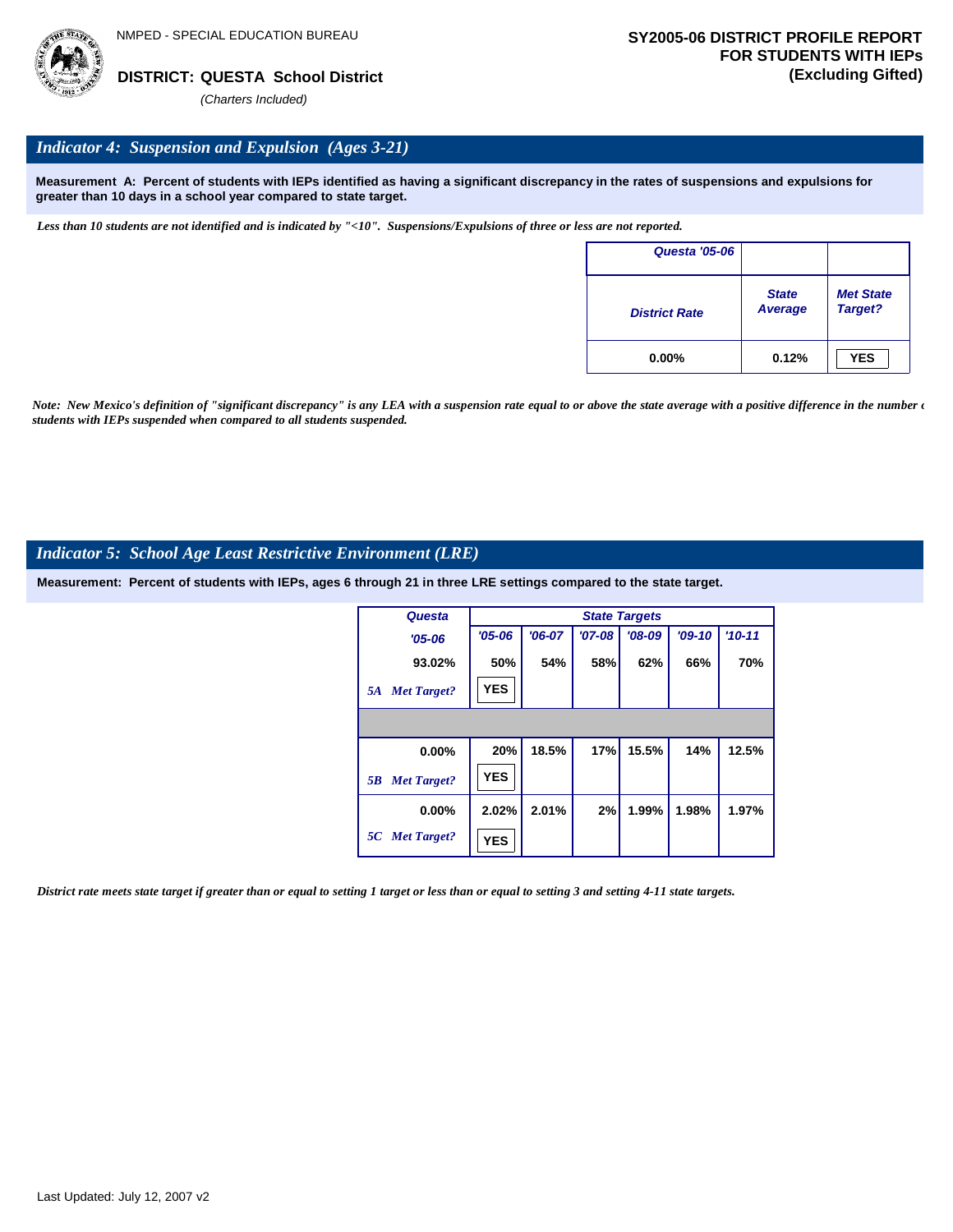

*Charters Not Included*

# *Indicator 6: Preschool Age Least Restrictive Environment (LRE)*

**Measurement: Percent of preschool students with IEPs, ages 3 through 5 who received special education and related services in settings with typically developing peers compared to the state target.**

| Questa                | <b>State Targets</b> |          |            |          |          |            |  |  |
|-----------------------|----------------------|----------|------------|----------|----------|------------|--|--|
| $'05 - 06$            | $'05 - 06$           | $'06-07$ | $'07 - 08$ | $'08-09$ | $'09-10$ | $'10 - 11$ |  |  |
| 100.00%               | 56%                  | 58.8%    | 61.6%      | 64.4%    | 67.2%    | 70%        |  |  |
| <b>6B</b> Met Target? | <b>YES</b>           |          |            |          |          |            |  |  |

# *Indicator 12: Effective Transition (Part C to Part B)*

| Questa                   |            | '05-06   '06-07   '07-08 '08-09   '09-10   '10-11 |  |  |  |  |  |
|--------------------------|------------|---------------------------------------------------|--|--|--|--|--|
| <b>State Targets</b>     |            | Cannot be less than 100%                          |  |  |  |  |  |
| <b>District Rate</b>     | 100.0%     |                                                   |  |  |  |  |  |
| <b>Met State Target?</b> | <b>YES</b> |                                                   |  |  |  |  |  |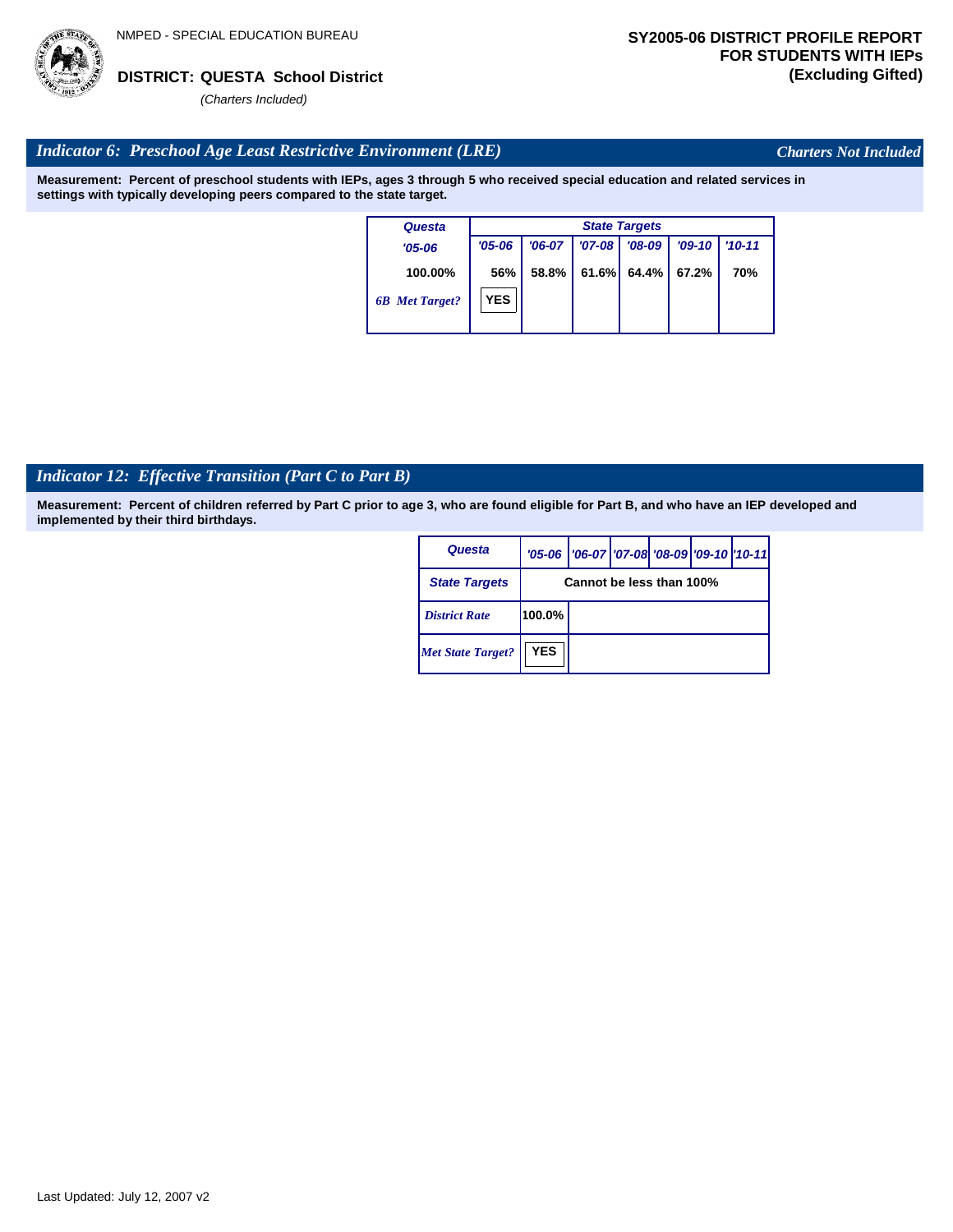

# *Indicator 1: Graduation Rates*

**Measurement: Percent of youth with IEPs graduating from high school with a regular (standard) diploma compared to percent of all youth in the state graduating with a regular diploma.**

| <b>Estancia</b>   |            | <b>State Targets</b> |          |          |          |          |  |  |  |
|-------------------|------------|----------------------|----------|----------|----------|----------|--|--|--|
| $'05 - 06$        | $'05 - 06$ | $'06-07$             | $'07-08$ | $'08-09$ | $'09-10$ | $'10-11$ |  |  |  |
| 20.00%            | 60%        | 70%                  | 80%      | 80%      | 80%      | 80%      |  |  |  |
| Met State Target? | <b>NO</b>  |                      |          |          |          |          |  |  |  |

#### *Indicator 2: Dropout Rates*

**Measurement: Percent of youth with IEPs dropping out of high school compared to the percent of all youth in the state dropping out of high school.**

| <b>Estancia</b>          |            | <b>State Targets</b>                                     |       |       |       |       |  |  |
|--------------------------|------------|----------------------------------------------------------|-------|-------|-------|-------|--|--|
| $'05 - 06$               | $'05 - 06$ | $'08-09$<br>$'07-08$<br>$'10-11$<br>$'06-07$<br>$'09-10$ |       |       |       |       |  |  |
| 0.94%                    | 0.67%      | 0.66%                                                    | 0.65% | 0.64% | 0.63% | 0.62% |  |  |
| <b>Met State Target?</b> | <b>NO</b>  |                                                          |       |       |       |       |  |  |

# *Indicator 3: State Assessment - Participation and Performance Rates*

|                                        |                | <b>Estancia</b>        | <b>State Target</b>           |            |          |          |                      | <b>State Targets</b>    |                                  |  |
|----------------------------------------|----------------|------------------------|-------------------------------|------------|----------|----------|----------------------|-------------------------|----------------------------------|--|
|                                        | $'05 - 06$     |                        | $'05 - 06$                    |            |          |          | <b>Participation</b> |                         | Proficiency                      |  |
|                                        |                |                        | <b>Math</b><br><b>Reading</b> |            |          |          |                      |                         | <b>Reading Math Reading Math</b> |  |
|                                        | <b>Reading</b> | <b>Math</b>            |                               |            | $'06-07$ |          |                      |                         | 95.0% 95.2% 24.0% 17.0           |  |
| Participation                          | 100.00%        | $100.00\%$             | 94.9%                         | 95.1%      |          |          |                      |                         |                                  |  |
|                                        |                |                        |                               |            |          | $'07-08$ |                      |                         | 95.1% 95.3% 28.0% 22.0           |  |
| Proficiency                            | 18.67%         | 12.00%                 | 20.0%                         | 13.0%      | $'08-09$ |          |                      |                         | 95.2% 95.4% 32.0% 27.0           |  |
| <b>Met State Participation Target?</b> |                | <b>YES</b>             | <b>YES</b>                    | $'09-10'$  |          |          |                      | 95.3% 95.5% 36.0% 33.0  |                                  |  |
| <b>Met State Proficiency Target?</b>   |                | <b>NO</b><br><b>NO</b> |                               | $'10 - 11$ |          |          |                      | 95.4% 95.6% 40.0% 40.0% |                                  |  |
|                                        |                |                        |                               |            |          |          |                      |                         |                                  |  |

|           | <b>State Targets</b>             |                                  |  |  |  |  |  |  |  |
|-----------|----------------------------------|----------------------------------|--|--|--|--|--|--|--|
|           | <b>Participation</b> Proficiency |                                  |  |  |  |  |  |  |  |
|           | <b>Reading Math Reading Math</b> |                                  |  |  |  |  |  |  |  |
| $'06-07$  |                                  | 95.0% 95.2% 24.0% 17.0%          |  |  |  |  |  |  |  |
| $'07-08$  |                                  | 95.1% 95.3% 28.0% 22.0%          |  |  |  |  |  |  |  |
|           |                                  | $708-09$ 95.2% 95.4% 32.0% 27.0% |  |  |  |  |  |  |  |
|           |                                  | '09-10 95.3% 95.5% 36.0% 33.0%   |  |  |  |  |  |  |  |
| $10 - 11$ |                                  | 95.4% 95.6% 40.0% 40.0%          |  |  |  |  |  |  |  |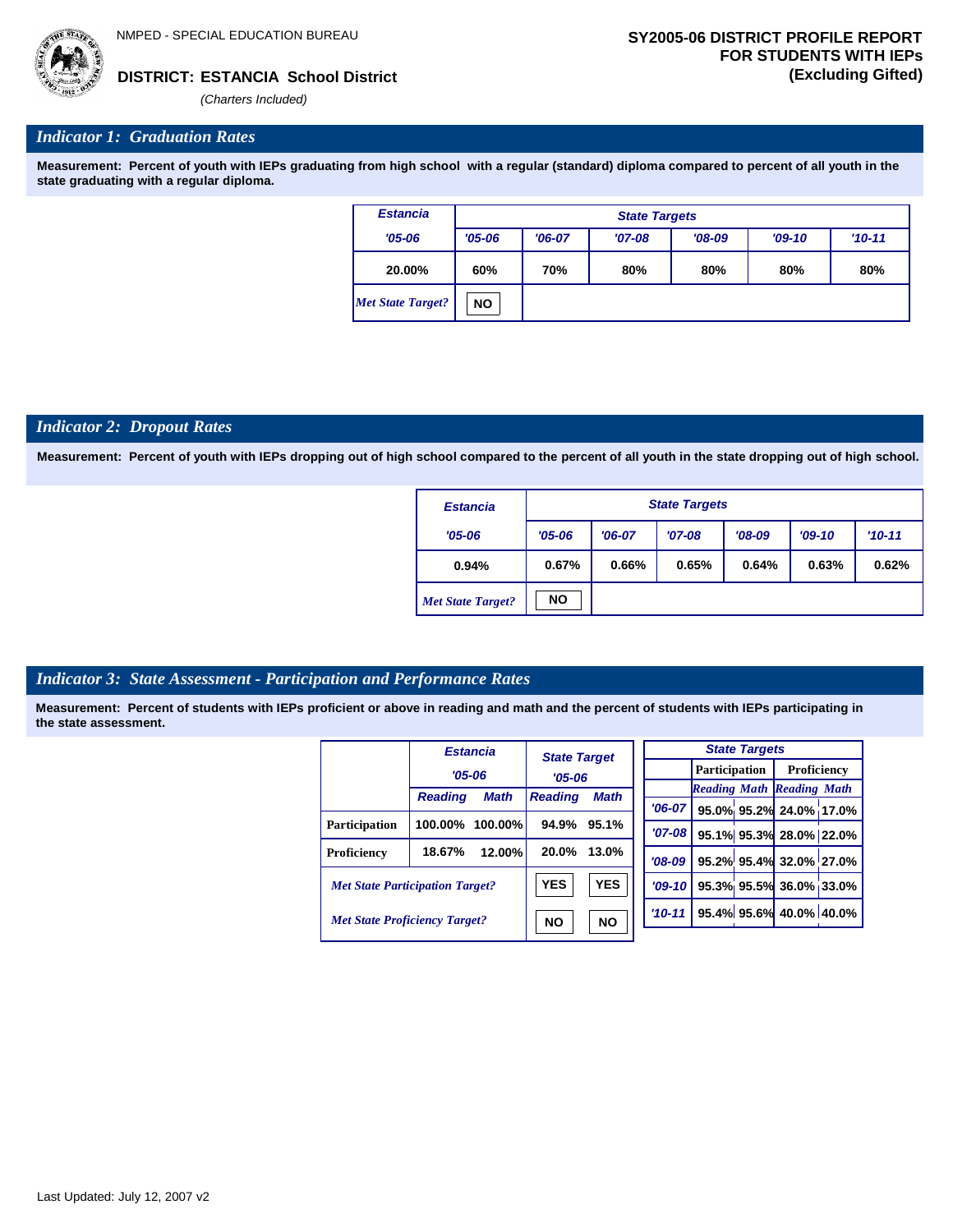

## *Indicator 4: Suspension and Expulsion (Ages 3-21)*

**Measurement A: Percent of students with IEPs identified as having a significant discrepancy in the rates of suspensions and expulsions for greater than 10 days in a school year compared to state target.**

*Less than 10 students are not identified and is indicated by "<10". Suspensions/Expulsions of three or less are not reported.*

| Estancia '05-06      |                         |                             |
|----------------------|-------------------------|-----------------------------|
| <b>District Rate</b> | <b>State</b><br>Average | <b>Met State</b><br>Target? |
| $0.00\%$             | 0.12%                   | <b>YES</b>                  |

*Note: New Mexico's definition of "significant discrepancy" is any LEA with a suspension rate equal to or above the state average with a positive difference in the number*  $\epsilon$ *students with IEPs suspended when compared to all students suspended.*

#### *Indicator 5: School Age Least Restrictive Environment (LRE)*

**Measurement: Percent of students with IEPs, ages 6 through 21 in three LRE settings compared to the state target.**

| <b>Estancia</b>          |            | <b>State Targets</b> |            |          |          |          |  |  |  |  |  |
|--------------------------|------------|----------------------|------------|----------|----------|----------|--|--|--|--|--|
| $'05 - 06$               | $'05 - 06$ | $'06-07$             | $'07 - 08$ | $'08-09$ | $'09-10$ | $'10-11$ |  |  |  |  |  |
| 70.07%                   | 50%        | 54%                  | 58%        | 62%      | 66%      | 70%      |  |  |  |  |  |
| <b>Met Target?</b><br>5A | <b>YES</b> |                      |            |          |          |          |  |  |  |  |  |
|                          |            |                      |            |          |          |          |  |  |  |  |  |
| 4.38%                    | 20%        | 18.5%                | 17%        | 15.5%    | 14%      | 12.5%    |  |  |  |  |  |
| <b>Met Target?</b><br>5B | <b>YES</b> |                      |            |          |          |          |  |  |  |  |  |
| $0.00\%$                 | 2.02%      | 2.01%                | 2%         | 1.99%    | 1.98%    | 1.97%    |  |  |  |  |  |
| 5C Met Target?           | <b>YES</b> |                      |            |          |          |          |  |  |  |  |  |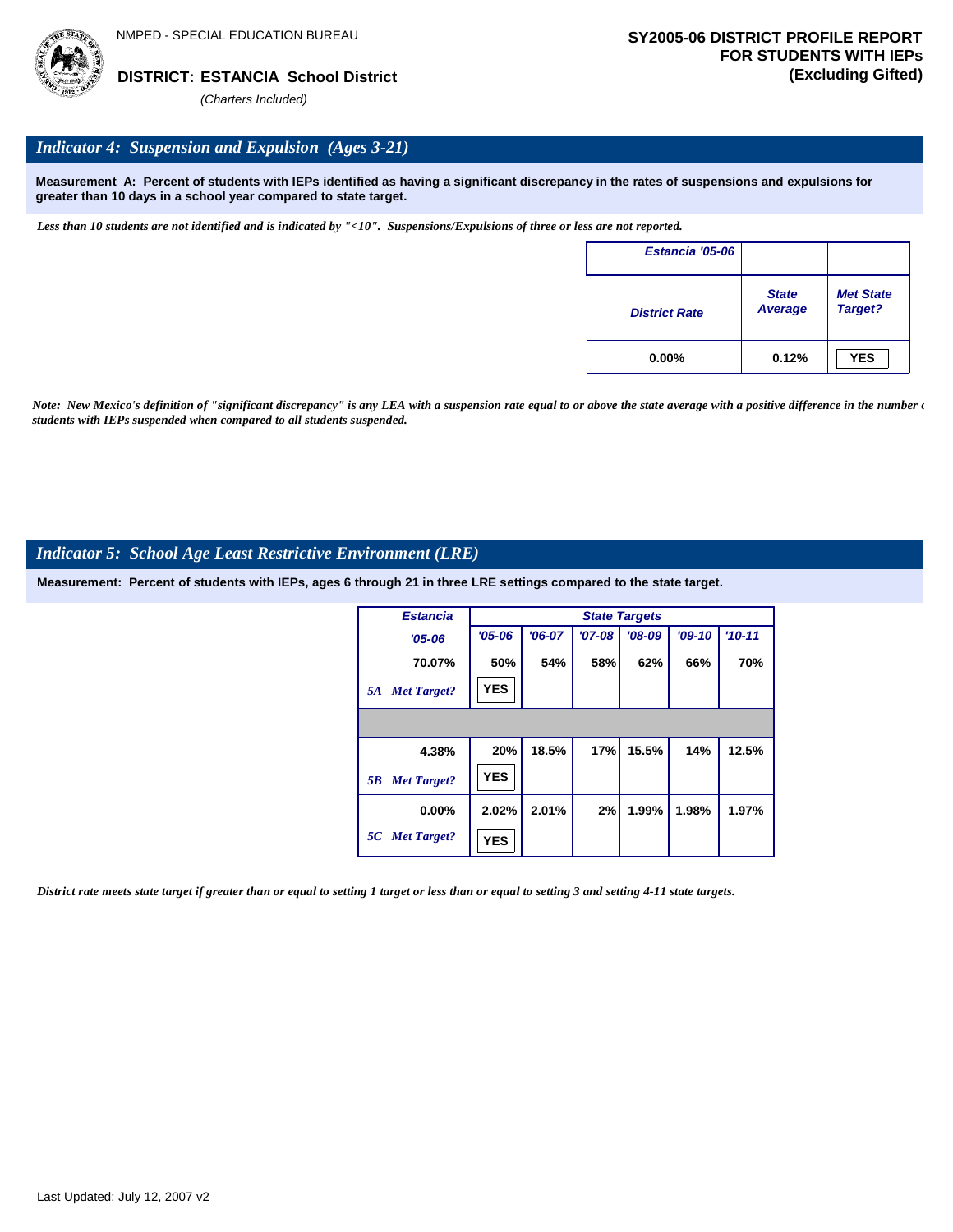

*Charters Not Included*

# *Indicator 6: Preschool Age Least Restrictive Environment (LRE)*

**Measurement: Percent of preschool students with IEPs, ages 3 through 5 who received special education and related services in settings with typically developing peers compared to the state target.**

| Estancia              |            | <b>State Targets</b> |          |          |          |            |  |  |  |
|-----------------------|------------|----------------------|----------|----------|----------|------------|--|--|--|
| $'05 - 06$            | $'05 - 06$ | $'06-07$             | $'07-08$ | $'08-09$ | $'09-10$ | $'10 - 11$ |  |  |  |
| 40.00%                | 56%        | 58.8%                | 61.6%    | 64.4%    | 67.2%    | 70%        |  |  |  |
| <b>6B</b> Met Target? | NO         |                      |          |          |          |            |  |  |  |

# *Indicator 12: Effective Transition (Part C to Part B)*

| Estancia                 |            | '05-06   '06-07   '07-08 '08-09   '09-10   '10-11 |  |  |  |  |  |
|--------------------------|------------|---------------------------------------------------|--|--|--|--|--|
| <b>State Targets</b>     |            | Cannot be less than 100%                          |  |  |  |  |  |
| <b>District Rate</b>     | 100.0%     |                                                   |  |  |  |  |  |
| <b>Met State Target?</b> | <b>YES</b> |                                                   |  |  |  |  |  |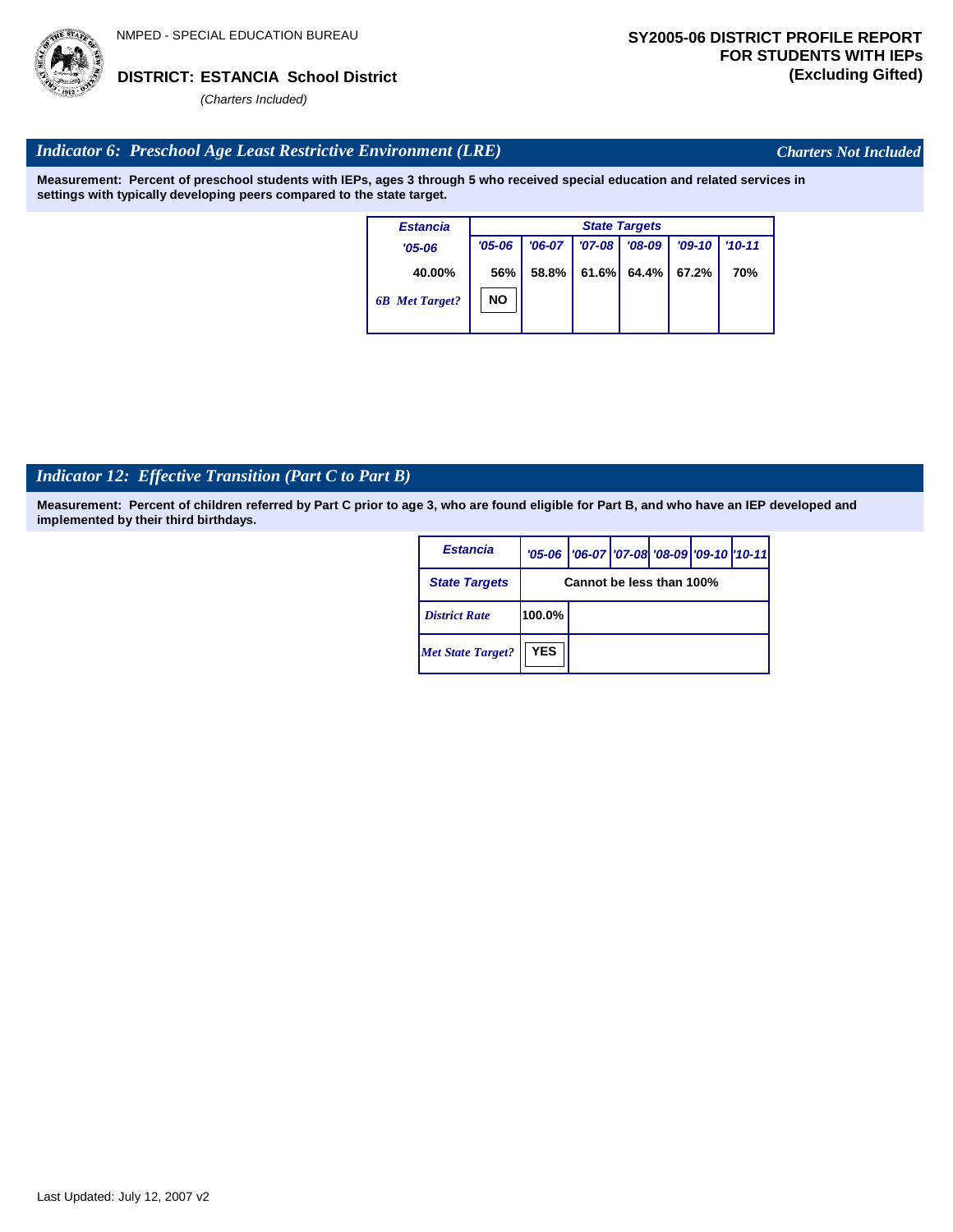*(Charters Included)*

# *Indicator 1: Graduation Rates*

**Measurement: Percent of youth with IEPs graduating from high school with a regular (standard) diploma compared to percent of all youth in the state graduating with a regular diploma.**

| <b>Moriarty</b>          |            | <b>State Targets</b> |          |          |          |          |  |  |  |
|--------------------------|------------|----------------------|----------|----------|----------|----------|--|--|--|
| $'05 - 06$               | $'05 - 06$ | $'06-07$             | $'07-08$ | $'08-09$ | $'09-10$ | $'10-11$ |  |  |  |
| 15.38%                   | 60%        | 70%                  | 80%      | 80%      | 80%      | 80%      |  |  |  |
| <b>Met State Target?</b> | <b>NO</b>  |                      |          |          |          |          |  |  |  |

#### *Indicator 2: Dropout Rates*

**Measurement: Percent of youth with IEPs dropping out of high school compared to the percent of all youth in the state dropping out of high school.**

| <b>Moriarty</b>          |            | <b>State Targets</b>                                       |       |       |       |       |  |  |  |
|--------------------------|------------|------------------------------------------------------------|-------|-------|-------|-------|--|--|--|
| $'05 - 06$               | $'05 - 06$ | $'07-08$<br>$'08-09$<br>$'09-10$<br>$'10 - 11$<br>$'06-07$ |       |       |       |       |  |  |  |
| 0.16%                    | 0.67%      | 0.66%                                                      | 0.65% | 0.64% | 0.63% | 0.62% |  |  |  |
| <b>Met State Target?</b> | <b>YES</b> |                                                            |       |       |       |       |  |  |  |

# *Indicator 3: State Assessment - Participation and Performance Rates*

|                                        | <b>Moriarty</b> |             | <b>State Target</b> |             |            |  |  | <b>State Targets</b> |                                  |  |                    |  |
|----------------------------------------|-----------------|-------------|---------------------|-------------|------------|--|--|----------------------|----------------------------------|--|--------------------|--|
|                                        | $'05 - 06$      |             | $'05 - 06$          |             |            |  |  |                      | <b>Participation</b>             |  | <b>Proficiency</b> |  |
|                                        |                 |             |                     |             |            |  |  |                      | <b>Reading Math Reading Math</b> |  |                    |  |
|                                        | <b>Reading</b>  | <b>Math</b> | <b>Reading</b>      | <b>Math</b> |            |  |  |                      |                                  |  |                    |  |
|                                        |                 |             |                     |             | $'06-07$   |  |  |                      | 95.0% 95.2% 24.0% 17.0%          |  |                    |  |
| Participation                          | 99.20%          | 98.13%      | 94.9%               | 95.1%       | $'07 - 08$ |  |  |                      | 95.1% 95.3% 28.0% 22.0%          |  |                    |  |
| Proficiency                            | 15.92%          | 4.78%       | 20.0%               | 13.0%       | $'08-09$   |  |  |                      | 95.2% 95.4% 32.0% 27.0%          |  |                    |  |
| <b>Met State Participation Target?</b> |                 |             | <b>YES</b>          | <b>YES</b>  | $'09-10'$  |  |  |                      | 95.3% 95.5% 36.0% 33.0%          |  |                    |  |
| <b>Met State Proficiency Target?</b>   |                 |             | <b>NO</b>           | <b>NO</b>   | $'10 - 11$ |  |  |                      | 95.4% 95.6% 40.0% 40.0%          |  |                    |  |
|                                        |                 |             |                     |             |            |  |  |                      |                                  |  |                    |  |

|  | Last Updated: July 12, 2007 v2 |  |  |  |  |
|--|--------------------------------|--|--|--|--|
|--|--------------------------------|--|--|--|--|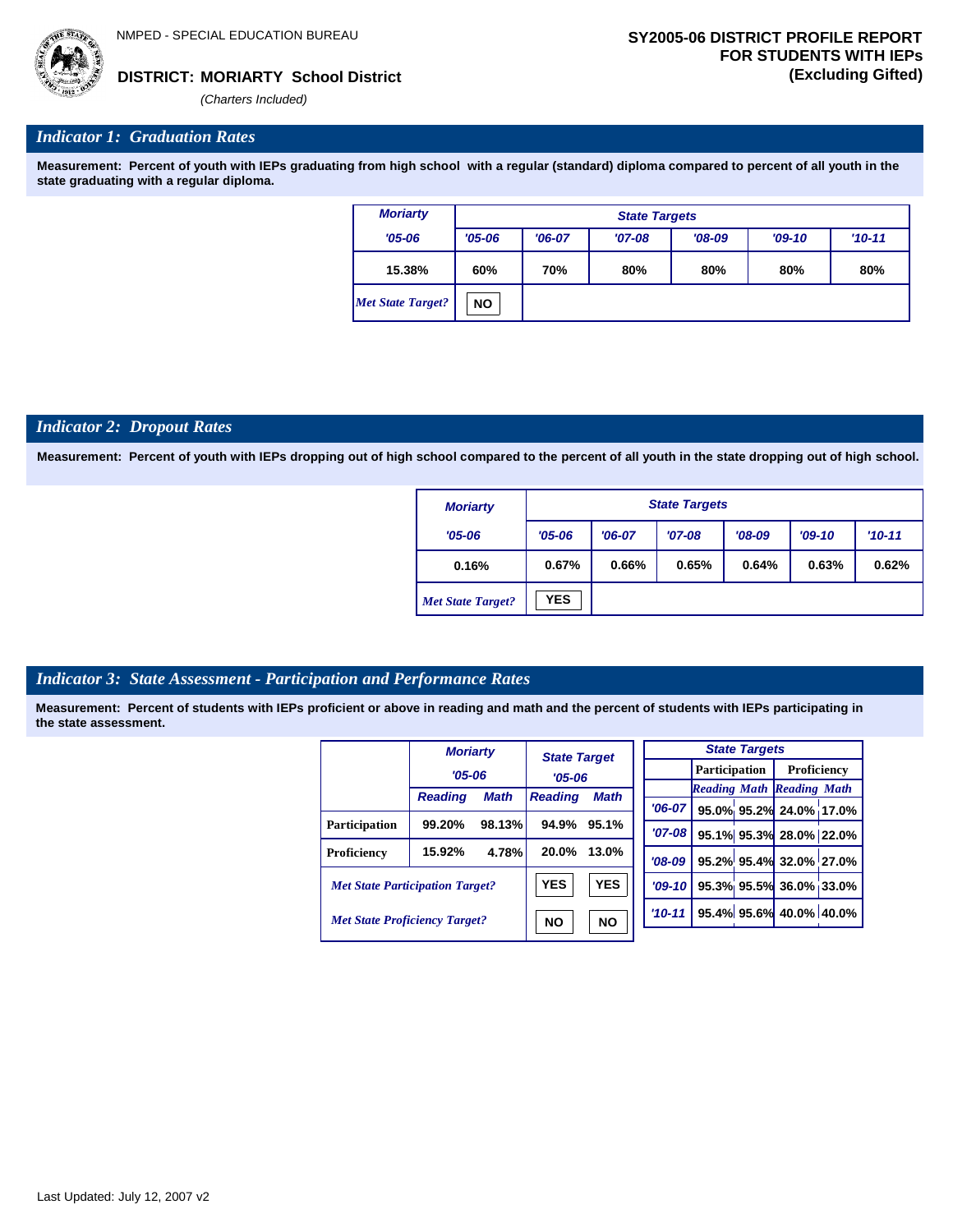

## *Indicator 4: Suspension and Expulsion (Ages 3-21)*

**Measurement A: Percent of students with IEPs identified as having a significant discrepancy in the rates of suspensions and expulsions for greater than 10 days in a school year compared to state target.**

*Less than 10 students are not identified and is indicated by "<10". Suspensions/Expulsions of three or less are not reported.*

| Moriarty '05-06      |                         |                             |
|----------------------|-------------------------|-----------------------------|
| <b>District Rate</b> | <b>State</b><br>Average | <b>Met State</b><br>Target? |
| $0.00\%$             | 0.12%                   | <b>YES</b>                  |

*Note: New Mexico's definition of "significant discrepancy" is any LEA with a suspension rate equal to or above the state average with a positive difference in the number*  $\epsilon$ *students with IEPs suspended when compared to all students suspended.*

#### *Indicator 5: School Age Least Restrictive Environment (LRE)*

**Measurement: Percent of students with IEPs, ages 6 through 21 in three LRE settings compared to the state target.**

| <b>Moriarty</b>          |            |          |          | <b>State Targets</b> |          |          |
|--------------------------|------------|----------|----------|----------------------|----------|----------|
| $'05 - 06$               | $'05 - 06$ | $'06-07$ | $'07-08$ | $'08-09$             | $'09-10$ | $'10-11$ |
| 46.67%                   | 50%        | 54%      | 58%      | 62%                  | 66%      | 70%      |
| <b>Met Target?</b><br>5A | <b>NO</b>  |          |          |                      |          |          |
|                          |            |          |          |                      |          |          |
| 18.67%                   | 20%        | 18.5%    | 17%      | 15.5%                | 14%      | 12.5%    |
| <b>Met Target?</b><br>5B | <b>YES</b> |          |          |                      |          |          |
| 1.14%                    | 2.02%      | 2.01%    | 2%       | 1.99%                | 1.98%    | 1.97%    |
| 5C Met Target?           | <b>YES</b> |          |          |                      |          |          |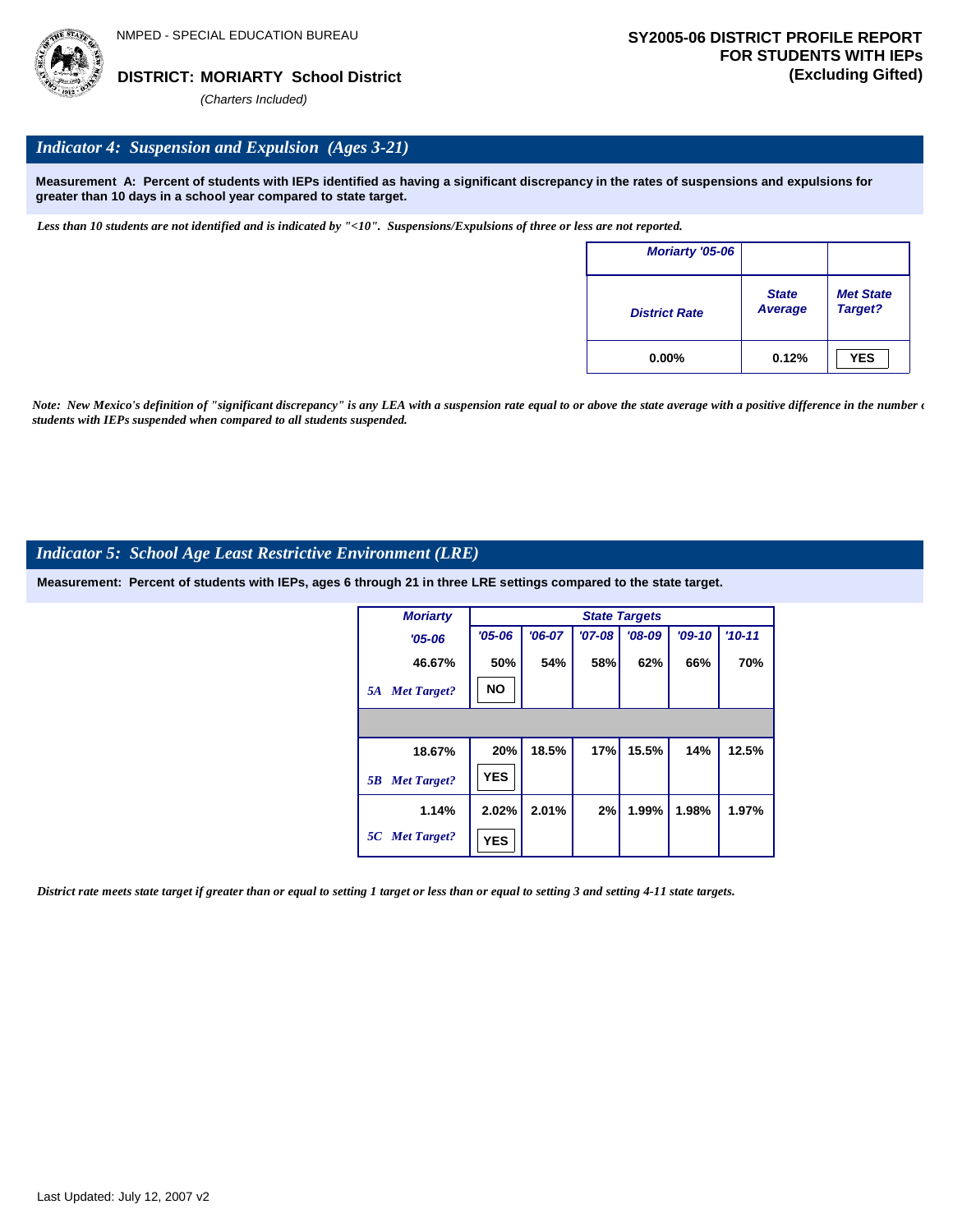

*Charters Not Included*

# *Indicator 6: Preschool Age Least Restrictive Environment (LRE)*

**Measurement: Percent of preschool students with IEPs, ages 3 through 5 who received special education and related services in settings with typically developing peers compared to the state target.**

| <b>Moriarty</b>       |            | <b>State Targets</b> |          |          |          |            |  |  |  |  |
|-----------------------|------------|----------------------|----------|----------|----------|------------|--|--|--|--|
| $'05 - 06$            | $'05 - 06$ | $'06-07$             | $'07-08$ | $'08-09$ | $'09-10$ | $'10 - 11$ |  |  |  |  |
| 75.86%                | 56%        | 58.8%                | 61.6%    | 64.4%    | 67.2%    | 70%        |  |  |  |  |
| <b>6B</b> Met Target? | <b>YES</b> |                      |          |          |          |            |  |  |  |  |

# *Indicator 12: Effective Transition (Part C to Part B)*

| <b>Moriarty</b>          |            | '05-06   '06-07   '07-08 '08-09   '09-10   '10-11 |  |  |
|--------------------------|------------|---------------------------------------------------|--|--|
| <b>State Targets</b>     |            | Cannot be less than 100%                          |  |  |
| <b>District Rate</b>     | 100.0%     |                                                   |  |  |
| <b>Met State Target?</b> | <b>YES</b> |                                                   |  |  |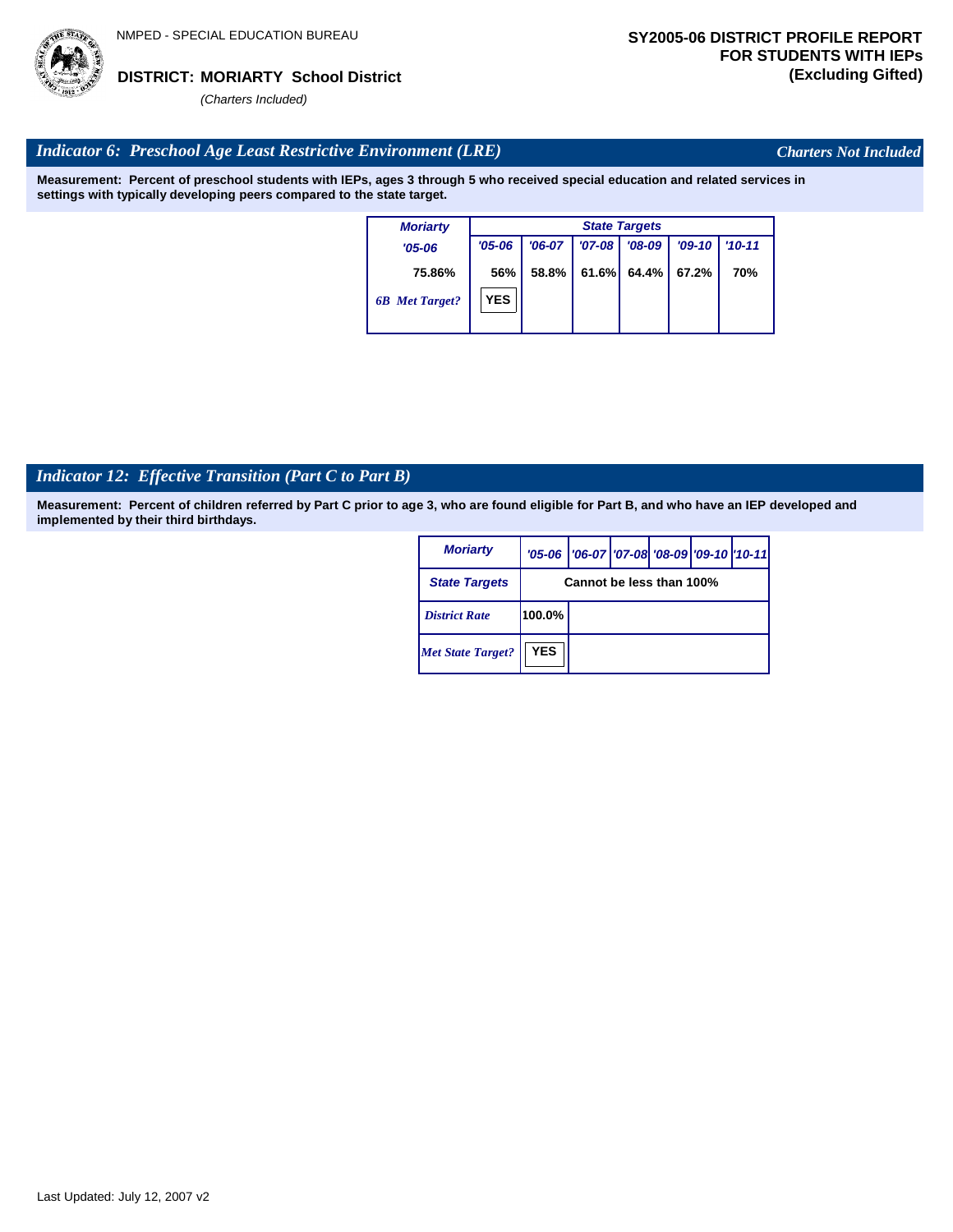

### **MOUNTAINAIR School District DISTRICT: (Excluding Gifted)**

*(Charters Included)*

# *Indicator 1: Graduation Rates*

**Measurement: Percent of youth with IEPs graduating from high school with a regular (standard) diploma compared to percent of all youth in the state graduating with a regular diploma.**

| <b>Mountainair</b>       |            | <b>State Targets</b>            |          |          |          |          |  |  |  |  |
|--------------------------|------------|---------------------------------|----------|----------|----------|----------|--|--|--|--|
| $'05 - 06$               | $'05 - 06$ | $'06-07$                        | $'07-08$ | $'08-09$ | $'09-10$ | $'10-11$ |  |  |  |  |
| $0.00\%$                 | 60%        | 70%<br>80%<br>80%<br>80%<br>80% |          |          |          |          |  |  |  |  |
| <b>Met State Target?</b> | <b>NO</b>  |                                 |          |          |          |          |  |  |  |  |

#### *Indicator 2: Dropout Rates*

**Measurement: Percent of youth with IEPs dropping out of high school compared to the percent of all youth in the state dropping out of high school.**

| <b>Mountainair</b>       |            | <b>State Targets</b> |          |          |          |          |  |  |  |
|--------------------------|------------|----------------------|----------|----------|----------|----------|--|--|--|
| $'05 - 06$               | $'05 - 06$ | $'06-07$             | $'07-08$ | $'08-09$ | $'09-10$ | $'10-11$ |  |  |  |
| $0.00\%$                 | 0.67%      | 0.66%                | 0.65%    | 0.64%    | 0.63%    | 0.62%    |  |  |  |
| <b>Met State Target?</b> | <b>YES</b> |                      |          |          |          |          |  |  |  |

# *Indicator 3: State Assessment - Participation and Performance Rates*

|                                        | <b>Mountainair</b> |                        | <b>State Target</b>           |            |           | <b>State Targets</b> |                                  |                        |                        |  |             |  |
|----------------------------------------|--------------------|------------------------|-------------------------------|------------|-----------|----------------------|----------------------------------|------------------------|------------------------|--|-------------|--|
|                                        |                    | $'05 - 06$             |                               | $'05-06$   |           |                      |                                  |                        | <b>Participation</b>   |  | Proficiency |  |
|                                        |                    |                        | <b>Math</b><br><b>Reading</b> |            |           |                      | <b>Reading Math Reading Math</b> |                        |                        |  |             |  |
|                                        | <b>Reading</b>     | <b>Math</b>            |                               |            | $'06-07$  |                      |                                  |                        | 95.0% 95.2% 24.0% 17.0 |  |             |  |
| <b>Participation</b>                   | 100.00%            | 97.50%                 | 94.9%                         | 95.1%      |           |                      |                                  |                        |                        |  |             |  |
|                                        |                    |                        |                               |            | $'07-08$  |                      |                                  |                        | 95.1% 95.3% 28.0% 22.0 |  |             |  |
| <b>Proficiency</b>                     | 5.41%              | 2.70%                  | 20.0%                         | 13.0%      | $'08-09$  |                      |                                  |                        | 95.2% 95.4% 32.0% 27.0 |  |             |  |
| <b>Met State Participation Target?</b> |                    |                        | <b>YES</b>                    | <b>YES</b> | $'09-10'$ |                      |                                  |                        | 95.3% 95.5% 36.0% 33.0 |  |             |  |
| <b>Met State Proficiency Target?</b>   |                    | <b>NO</b><br><b>NO</b> |                               | $'10-11$   |           |                      |                                  | 95.4% 95.6% 40.0% 40.0 |                        |  |             |  |
|                                        |                    |                        |                               |            |           |                      |                                  |                        |                        |  |             |  |

| <b>State Targets</b> |                                  |  |                                  |  |  |  |  |  |
|----------------------|----------------------------------|--|----------------------------------|--|--|--|--|--|
|                      |                                  |  | <b>Participation</b> Proficiency |  |  |  |  |  |
|                      | <b>Reading Math Reading Math</b> |  |                                  |  |  |  |  |  |
|                      | '06-07 95.0% 95.2% 24.0% 17.0%   |  |                                  |  |  |  |  |  |
| $'07 - 08$           | 95.1% 95.3% 28.0% 22.0%          |  |                                  |  |  |  |  |  |
|                      | $708-09$ 95.2% 95.4% 32.0% 27.0% |  |                                  |  |  |  |  |  |
|                      | '09-10 95.3% 95.5% 36.0% 33.0%   |  |                                  |  |  |  |  |  |
|                      | 10-11 95.4% 95.6% 40.0% 40.0%    |  |                                  |  |  |  |  |  |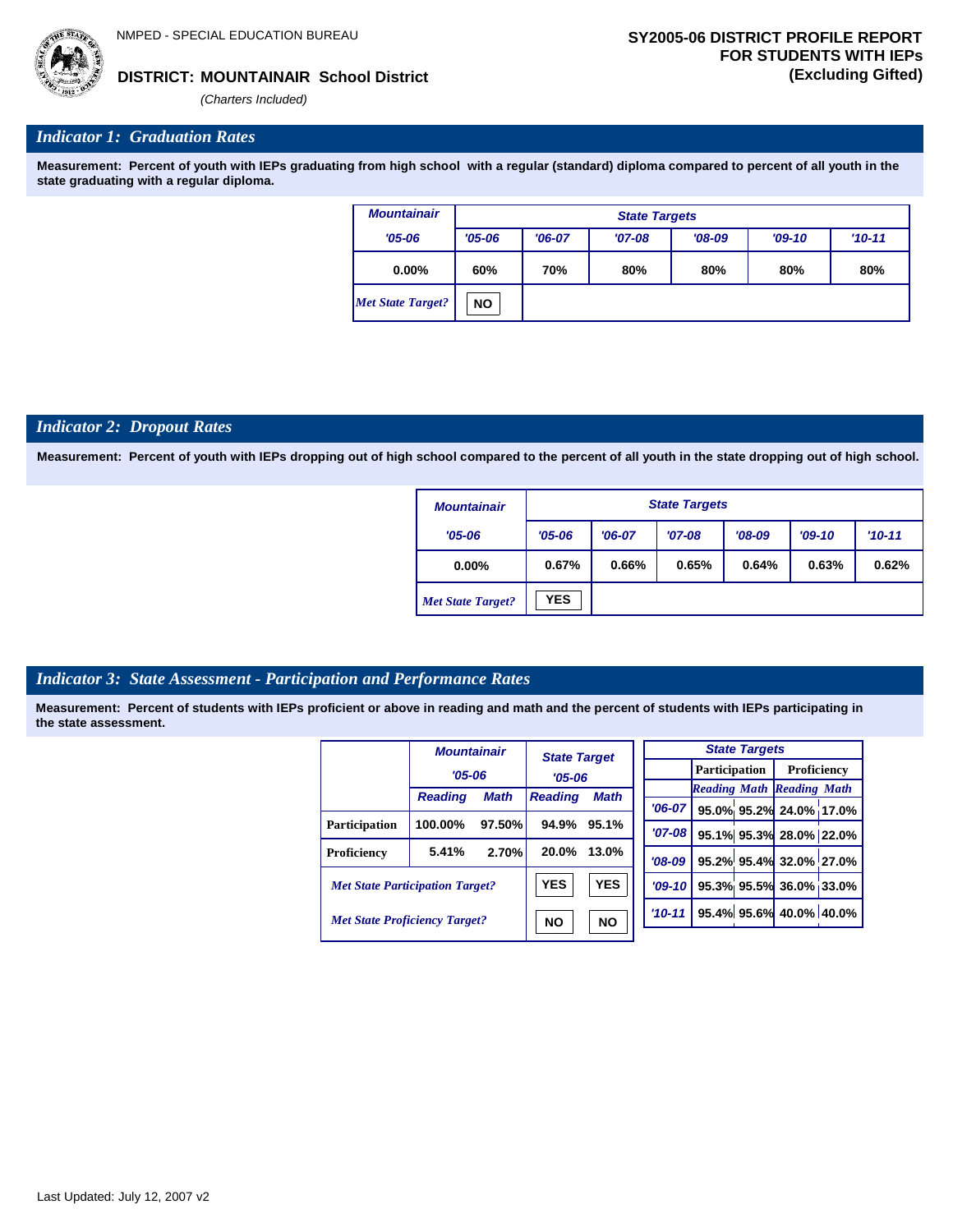

# *Indicator 4: Suspension and Expulsion (Ages 3-21)*

**Measurement A: Percent of students with IEPs identified as having a significant discrepancy in the rates of suspensions and expulsions for greater than 10 days in a school year compared to state target.**

*Less than 10 students are not identified and is indicated by "<10". Suspensions/Expulsions of three or less are not reported.*

| <b>Mountainair '05-06</b> |                                |                             |
|---------------------------|--------------------------------|-----------------------------|
| <b>District Rate</b>      | <b>State</b><br><b>Average</b> | <b>Met State</b><br>Target? |
| $0.00\%$                  | 0.12%                          | <b>YES</b>                  |

*Note: New Mexico's definition of "significant discrepancy" is any LEA with a suspension rate equal to or above the state average with a positive difference in the number*  $\epsilon$ *students with IEPs suspended when compared to all students suspended.*

### *Indicator 5: School Age Least Restrictive Environment (LRE)*

**Measurement: Percent of students with IEPs, ages 6 through 21 in three LRE settings compared to the state target.**

| <b>Mountainair</b>       |            |          |            | <b>State Targets</b> |          |          |
|--------------------------|------------|----------|------------|----------------------|----------|----------|
| $'05 - 06$               | $'05 - 06$ | $'06-07$ | $'07 - 08$ | $'08-09$             | $'09-10$ | $'10-11$ |
| 76.47%                   | 50%        | 54%      | 58%        | 62%                  | 66%      | 70%      |
| <b>Met Target?</b><br>5A | <b>YES</b> |          |            |                      |          |          |
|                          |            |          |            |                      |          |          |
| 8.82%                    | 20%        | 18.5%    | 17%        | 15.5%                | 14%      | 12.5%    |
| <b>Met Target?</b><br>5B | <b>YES</b> |          |            |                      |          |          |
| $0.00\%$                 | 2.02%      | 2.01%    | 2%         | 1.99%                | 1.98%    | 1.97%    |
| 5C Met Target?           | <b>YES</b> |          |            |                      |          |          |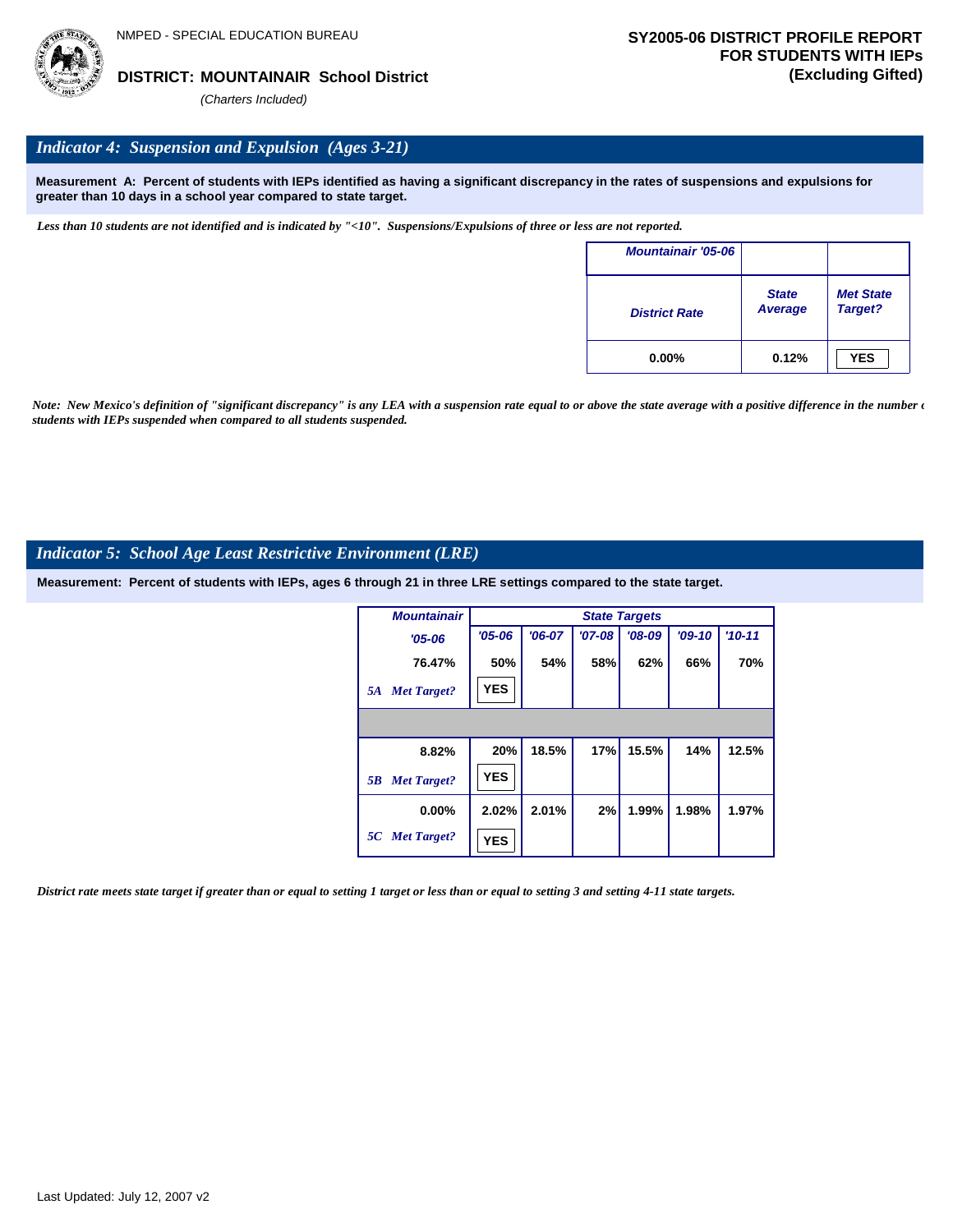# *Indicator 6: Preschool Age Least Restrictive Environment (LRE)*

**Measurement: Percent of preschool students with IEPs, ages 3 through 5 who received special education and related services in settings with typically developing peers compared to the state target.**

| <b>Mountainair</b>    |            | <b>State Targets</b> |          |          |          |          |  |  |  |  |  |
|-----------------------|------------|----------------------|----------|----------|----------|----------|--|--|--|--|--|
| $'05 - 06$            | $'05 - 06$ | $'06-07$             | $'07-08$ | $'08-09$ | $'09-10$ | $'10-11$ |  |  |  |  |  |
| 25.00%                | 56%        | 58.8%                | 61.6%    | 64.4%    | 67.2%    | 70%      |  |  |  |  |  |
| <b>6B</b> Met Target? | <b>NO</b>  |                      |          |          |          |          |  |  |  |  |  |
|                       |            |                      |          |          |          |          |  |  |  |  |  |

# *Indicator 12: Effective Transition (Part C to Part B)*

| <i><b>Mountainair</b></i> | $'05 - 06$ | '06-07   '07-08 '08-09 '09-10   '10-11 |  |  |  |  |  |  |  |
|---------------------------|------------|----------------------------------------|--|--|--|--|--|--|--|
| <b>State Targets</b>      |            | Cannot be less than 100%               |  |  |  |  |  |  |  |
| <b>District Rate</b>      | 100.0%     |                                        |  |  |  |  |  |  |  |
| <b>Met State Target?</b>  | <b>YES</b> |                                        |  |  |  |  |  |  |  |

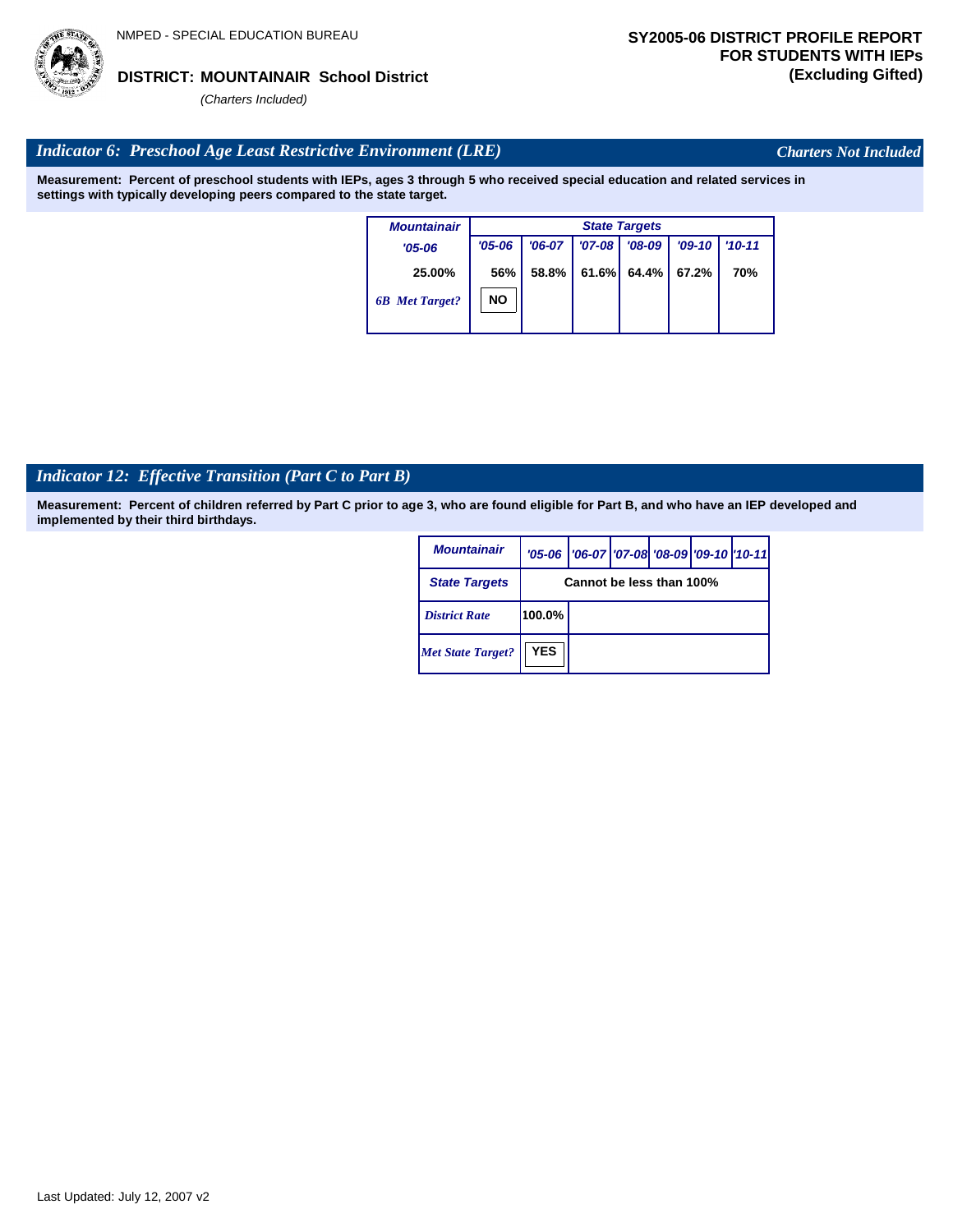*'06-07* **95.0% 95.2% 24.0% 17.0%**

**95.1% 95.3% 28.0% 22.0% 95.2% 95.4% 32.0% 27.0% 95.3% 95.5% 36.0% 33.0% 95.4% 95.6% 40.0% 40.0%**

*Reading Math Reading Math*

**RIO RANCHO School District DISTRICT: (Excluding Gifted)**

*(Charters Included)*

### *Indicator 1: Graduation Rates*

**Measurement: Percent of youth with IEPs graduating from high school with a regular (standard) diploma compared to percent of all youth in the state graduating with a regular diploma.**

| <b>Rio Rancho</b>        |            | <b>State Targets</b> |          |          |          |          |  |  |  |  |
|--------------------------|------------|----------------------|----------|----------|----------|----------|--|--|--|--|
| $'05 - 06$               | $'05 - 06$ | $'06-07$             | $'07-08$ | $'08-09$ | $'09-10$ | $'10-11$ |  |  |  |  |
| 63.04%                   | 60%        | 70%                  | 80%      | 80%      | 80%      | 80%      |  |  |  |  |
| <b>Met State Target?</b> | <b>YES</b> |                      |          |          |          |          |  |  |  |  |

#### *Indicator 2: Dropout Rates*

**Measurement: Percent of youth with IEPs dropping out of high school compared to the percent of all youth in the state dropping out of high school.**

| <b>Rio Rancho</b>        |            | <b>State Targets</b> |          |          |          |          |  |  |  |
|--------------------------|------------|----------------------|----------|----------|----------|----------|--|--|--|
| $'05 - 06$               | $'05 - 06$ | $'06-07$             | $'07-08$ | $'08-09$ | $'09-10$ | $'10-11$ |  |  |  |
| 0.17%                    | 0.67%      | 0.66%                | 0.65%    | 0.64%    | 0.63%    | 0.62%    |  |  |  |
| <b>Met State Target?</b> | <b>YES</b> |                      |          |          |          |          |  |  |  |

#### *Indicator 3: State Assessment - Participation and Performance Rates*

|                                        | <b>Rio Rancho</b> |             | <b>State Target</b> |             |  |                      |  | <b>State Targets</b> |                                  |  |
|----------------------------------------|-------------------|-------------|---------------------|-------------|--|----------------------|--|----------------------|----------------------------------|--|
|                                        | $'05 - 06$        |             | $'05 - 06$          |             |  | <b>Participation</b> |  | Proficiency          |                                  |  |
|                                        |                   |             |                     |             |  |                      |  |                      | <b>Reading Math Reading Math</b> |  |
|                                        | <b>Reading</b>    | <b>Math</b> | <b>Reading</b>      | <b>Math</b> |  | $'06-07$             |  |                      | 95.0% 95.2% 24.0% 17.0           |  |
| <b>Participation</b>                   | 99.02%            | 99.29%      | 94.9%               | 95.1%       |  |                      |  |                      |                                  |  |
|                                        |                   |             |                     |             |  | $'07-08'$            |  |                      | 95.1% 95.3% 28.0% 22.0           |  |
| Proficiency                            | 29.18%            | 21.75%      | 20.0%               | 13.0%       |  | $'08-09$             |  |                      | 95.2% 95.4% 32.0% 27.0           |  |
| <b>Met State Participation Target?</b> |                   |             | <b>YES</b>          | <b>YES</b>  |  | $'09-10'$            |  |                      | 95.3% 95.5% 36.0% 33.0           |  |
| <b>Met State Proficiency Target?</b>   |                   |             | <b>YES</b>          | <b>YES</b>  |  | $'10 - 11$           |  |                      | 95.4% 95.6% 40.0% 40.0           |  |
|                                        |                   |             |                     |             |  |                      |  |                      |                                  |  |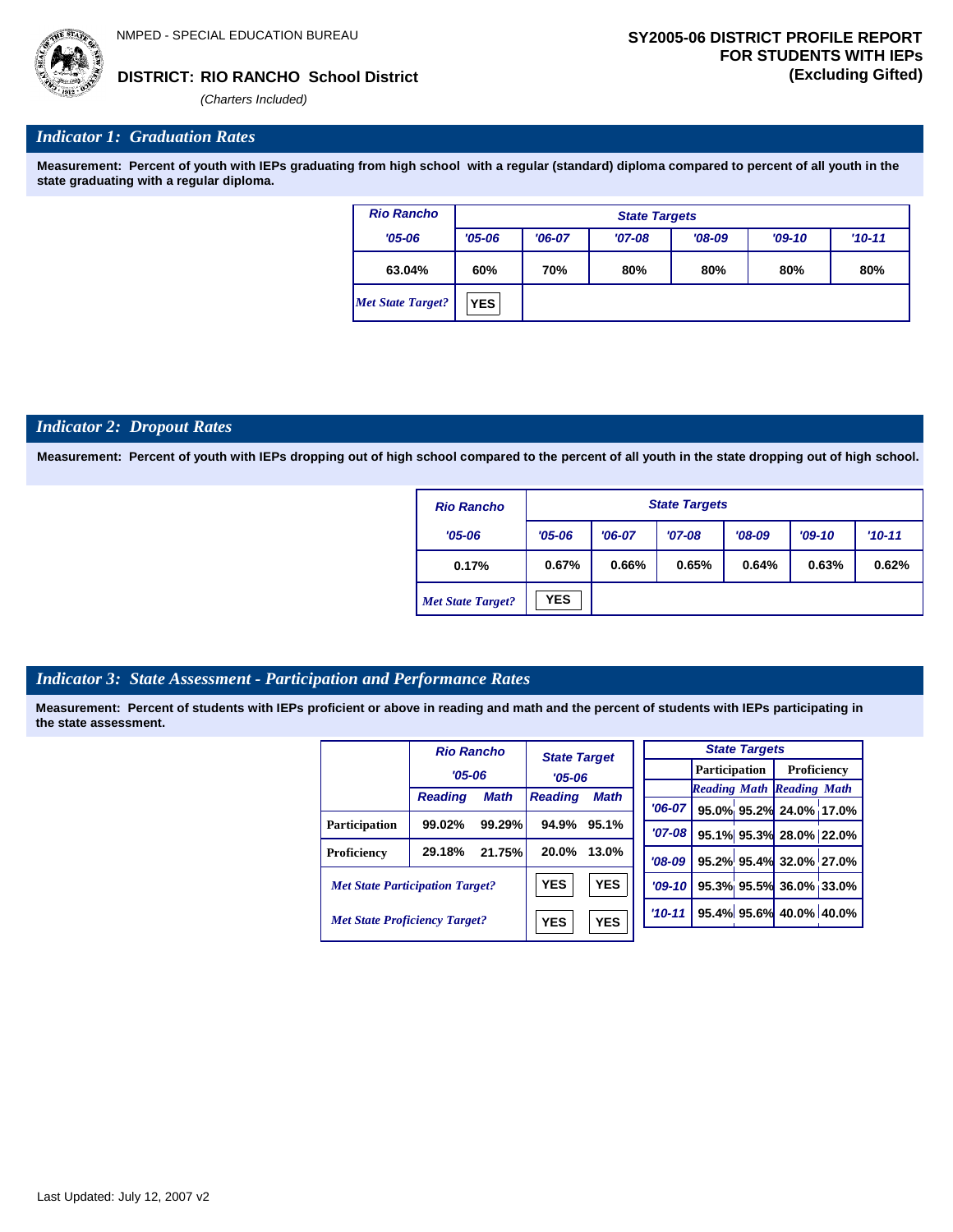

# *Indicator 4: Suspension and Expulsion (Ages 3-21)*

**Measurement A: Percent of students with IEPs identified as having a significant discrepancy in the rates of suspensions and expulsions for greater than 10 days in a school year compared to state target.**

*Less than 10 students are not identified and is indicated by "<10". Suspensions/Expulsions of three or less are not reported.*

| <b>Rio Rancho '05-06</b> |                                |                             |
|--------------------------|--------------------------------|-----------------------------|
| <b>District Rate</b>     | <b>State</b><br><b>Average</b> | <b>Met State</b><br>Target? |
| $0.00\%$                 | 0.12%                          | <b>YES</b>                  |

*Note: New Mexico's definition of "significant discrepancy" is any LEA with a suspension rate equal to or above the state average with a positive difference in the number*  $\epsilon$ *students with IEPs suspended when compared to all students suspended.*

### *Indicator 5: School Age Least Restrictive Environment (LRE)*

**Measurement: Percent of students with IEPs, ages 6 through 21 in three LRE settings compared to the state target.**

| <b>Rio Rancho</b>        |            |          |            | <b>State Targets</b> |          |          |
|--------------------------|------------|----------|------------|----------------------|----------|----------|
| $'05 - 06$               | $'05 - 06$ | $'06-07$ | $'07 - 08$ | $'08-09$             | $'09-10$ | $'10-11$ |
| 52.87%                   | 50%        | 54%      | 58%        | 62%                  | 66%      | 70%      |
| <b>Met Target?</b><br>5A | <b>YES</b> |          |            |                      |          |          |
|                          |            |          |            |                      |          |          |
| 30.99%                   | 20%        | 18.5%    | 17%        | 15.5%                | 14%      | 12.5%    |
| <b>Met Target?</b><br>5B | <b>NO</b>  |          |            |                      |          |          |
| 0.41%                    | 2.02%      | 2.01%    | 2%         | 1.99%                | 1.98%    | 1.97%    |
| 5C Met Target?           | <b>YES</b> |          |            |                      |          |          |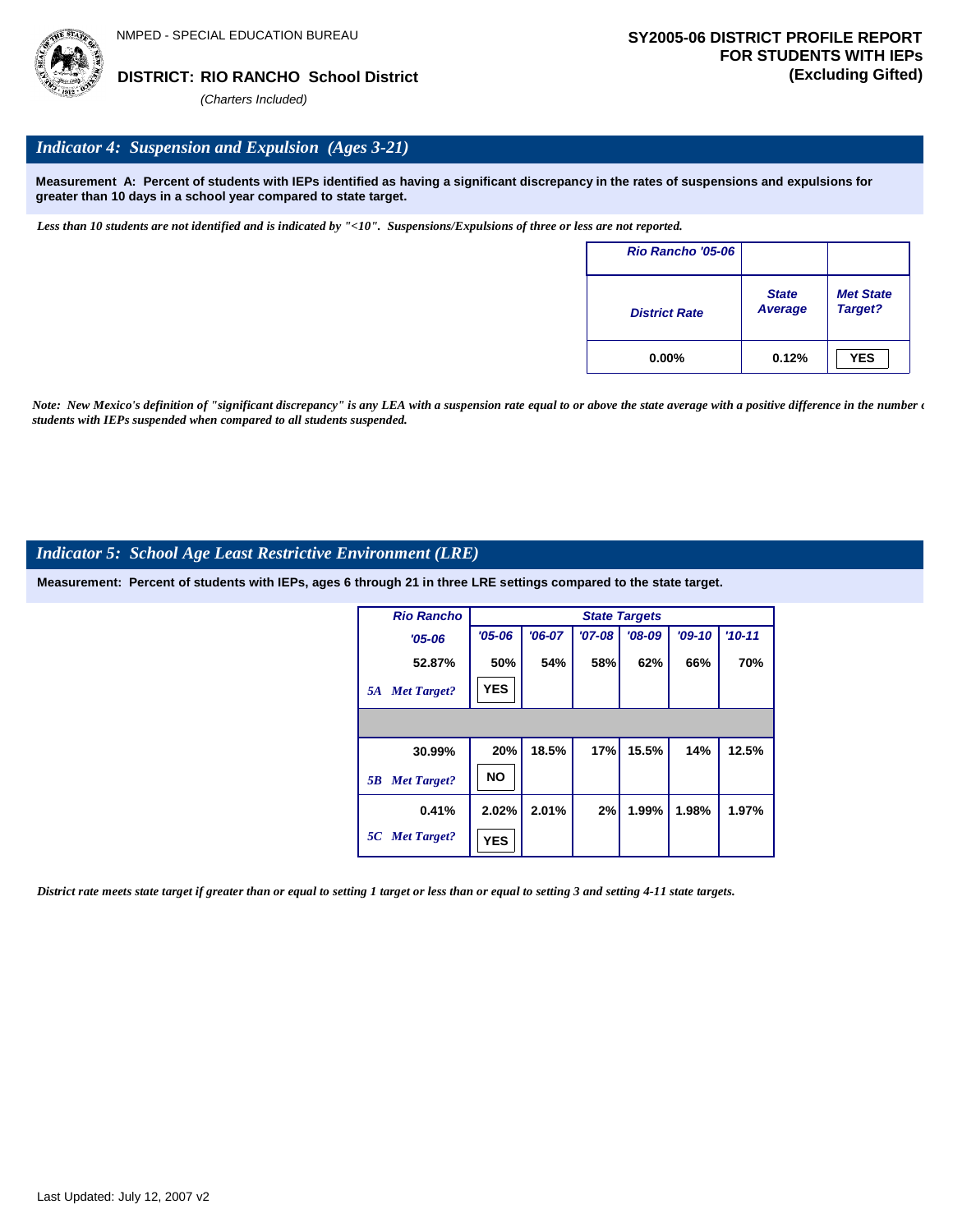# *Indicator 6: Preschool Age Least Restrictive Environment (LRE)*

**Measurement: Percent of preschool students with IEPs, ages 3 through 5 who received special education and related services in settings with typically developing peers compared to the state target.**

| $'09-10$<br>$'10 - 11$ |
|------------------------|
|                        |
| 70%                    |
|                        |
| 67.2%                  |

# *Indicator 12: Effective Transition (Part C to Part B)*

**Measurement: Percent of children referred by Part C prior to age 3, who are found eligible for Part B, and who have an IEP developed and implemented by their third birthdays.**

| <b>Rio Rancho</b>        |           | '05-06   '06-07   '07-08 '08-09   '09-10   '10-11 |  |  |  |  |  |  |  |
|--------------------------|-----------|---------------------------------------------------|--|--|--|--|--|--|--|
| <b>State Targets</b>     |           | Cannot be less than 100%                          |  |  |  |  |  |  |  |
| <b>District Rate</b>     | 94.1%     |                                                   |  |  |  |  |  |  |  |
| <b>Met State Target?</b> | <b>NO</b> |                                                   |  |  |  |  |  |  |  |



*Charters Not Included*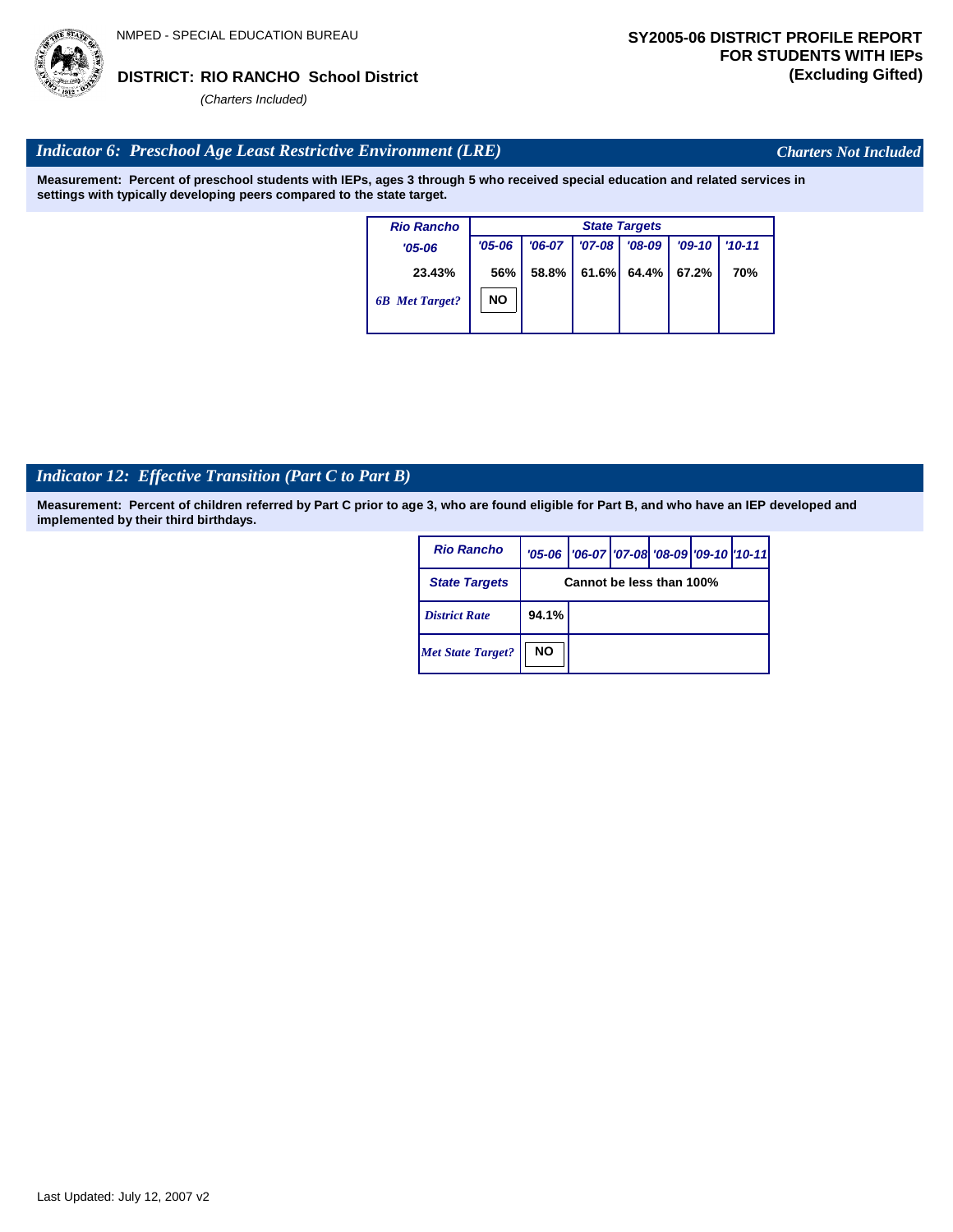*Indicator 1: Graduation Rates* 

**Measurement: Percent of youth with IEPs graduating from high school with a regular (standard) diploma compared to percent of all youth in the state graduating with a regular diploma.**

| <b>Clayton</b>           |            | <b>State Targets</b> |          |          |          |            |  |  |  |  |
|--------------------------|------------|----------------------|----------|----------|----------|------------|--|--|--|--|
| $'05 - 06$               | $'05 - 06$ | $'06-07$             | $'07-08$ | $'08-09$ | $'09-10$ | $'10 - 11$ |  |  |  |  |
| 50.00%                   | 60%        | 70%                  | 80%      | 80%      | 80%      | 80%        |  |  |  |  |
| <b>Met State Target?</b> | NO.        |                      |          |          |          |            |  |  |  |  |

#### *Indicator 2: Dropout Rates*

**Measurement: Percent of youth with IEPs dropping out of high school compared to the percent of all youth in the state dropping out of high school.**

| <b>Clayton</b>           |            | <b>State Targets</b> |          |          |          |          |  |  |  |
|--------------------------|------------|----------------------|----------|----------|----------|----------|--|--|--|
| $'05 - 06$               | $'05 - 06$ | $'06-07$             | $'07-08$ | $'08-09$ | $'09-10$ | $'10-11$ |  |  |  |
| 0.64%                    | 0.67%      | 0.66%                | 0.65%    | 0.64%    | 0.63%    | 0.62%    |  |  |  |
| <b>Met State Target?</b> | <b>YES</b> |                      |          |          |          |          |  |  |  |

#### *Indicator 3: State Assessment - Participation and Performance Rates*

|                                        |                | <b>Clayton</b> | <b>State Target</b>      |            |            |          | <b>State Targets</b>             |  |                         |  |  |             |
|----------------------------------------|----------------|----------------|--------------------------|------------|------------|----------|----------------------------------|--|-------------------------|--|--|-------------|
|                                        | $'05 - 06$     |                |                          |            | $'05 - 06$ |          |                                  |  | <b>Participation</b>    |  |  | Proficiency |
|                                        |                |                |                          |            |            |          | <b>Reading Math Reading Math</b> |  |                         |  |  |             |
|                                        | <b>Reading</b> | <b>Math</b>    | <b>Reading</b>           | Math       |            | $'06-07$ |                                  |  | 95.0% 95.2% 24.0% 17.0% |  |  |             |
| Participation                          | 100.00%        | 100.00%        | 94.9%                    | 95.1%      |            | '07-08 l |                                  |  | 95.1% 95.3% 28.0% 22.0% |  |  |             |
| Proficiency                            | 27.78%         | 25.00%         | 20.0%                    | 13.0%      |            | $'08-09$ |                                  |  | 95.2% 95.4% 32.0% 27.0% |  |  |             |
| <b>Met State Participation Target?</b> |                |                | <b>YES</b>               | <b>YES</b> |            | $'09-10$ |                                  |  | 95.3% 95.5% 36.0% 33.0% |  |  |             |
| <b>Met State Proficiency Target?</b>   |                |                | <b>YES</b><br><b>YES</b> |            |            | $'10-11$ |                                  |  | 95.4% 95.6% 40.0% 40.0% |  |  |             |
|                                        |                |                |                          |            |            |          |                                  |  |                         |  |  |             |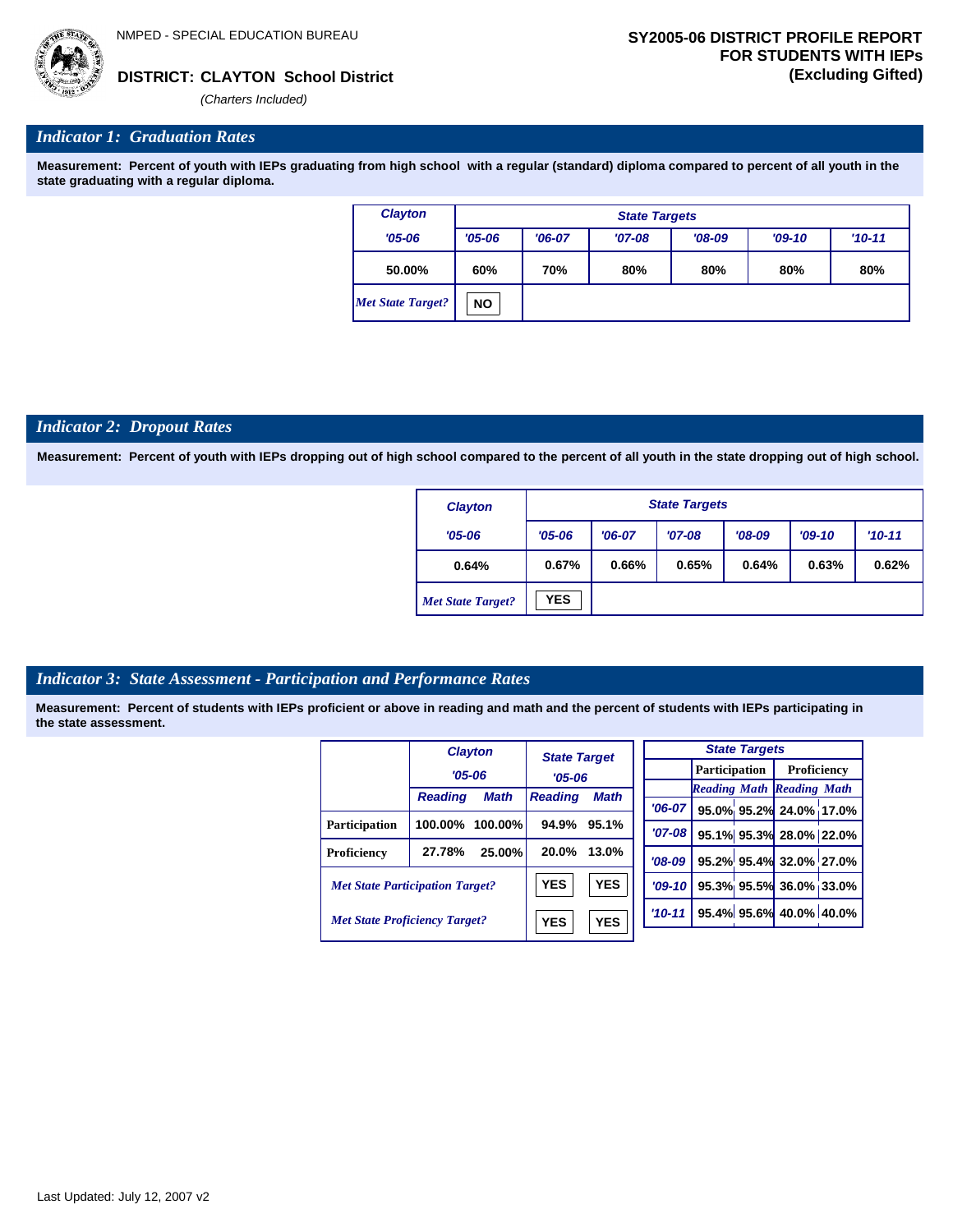

### *Indicator 4: Suspension and Expulsion (Ages 3-21)*

**Measurement A: Percent of students with IEPs identified as having a significant discrepancy in the rates of suspensions and expulsions for greater than 10 days in a school year compared to state target.**

*Less than 10 students are not identified and is indicated by "<10". Suspensions/Expulsions of three or less are not reported.*

| Clayton '05-06       |                                |                             |
|----------------------|--------------------------------|-----------------------------|
| <b>District Rate</b> | <b>State</b><br><b>Average</b> | <b>Met State</b><br>Target? |
| $0.00\%$             | 0.12%                          | <b>YES</b>                  |

*Note: New Mexico's definition of "significant discrepancy" is any LEA with a suspension rate equal to or above the state average with a positive difference in the number*  $\epsilon$ *students with IEPs suspended when compared to all students suspended.*

#### *Indicator 5: School Age Least Restrictive Environment (LRE)*

**Measurement: Percent of students with IEPs, ages 6 through 21 in three LRE settings compared to the state target.**

| <b>Clayton</b>           | <b>State Targets</b> |          |          |          |          |            |
|--------------------------|----------------------|----------|----------|----------|----------|------------|
| $'05 - 06$               | $'05 - 06$           | $'06-07$ | $'07-08$ | $'08-09$ | $'09-10$ | $'10 - 11$ |
| 66.67%                   | 50%                  | 54%      | 58%      | 62%      | 66%      | 70%        |
| <b>Met Target?</b><br>5A | <b>YES</b>           |          |          |          |          |            |
|                          |                      |          |          |          |          |            |
| 1.59%                    | 20%                  | 18.5%    | 17%      | 15.5%    | 14%      | 12.5%      |
| <b>Met Target?</b><br>5B | <b>YES</b>           |          |          |          |          |            |
| $0.00\%$                 | 2.02%                | 2.01%    | 2%       | 1.99%    | 1.98%    | 1.97%      |
| 5C Met Target?           | <b>YES</b>           |          |          |          |          |            |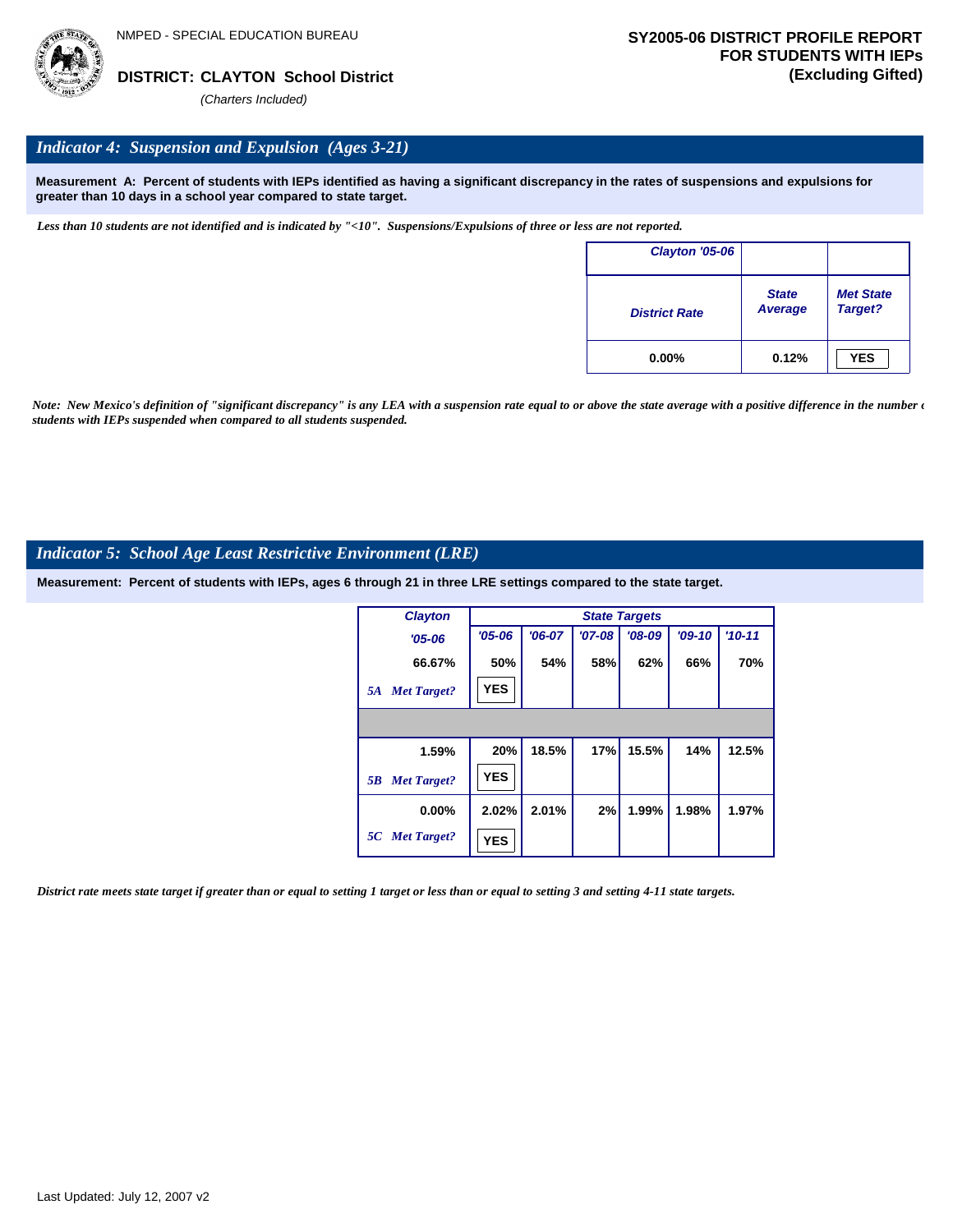

*Charters Not Included*

# *Indicator 6: Preschool Age Least Restrictive Environment (LRE)*

**Measurement: Percent of preschool students with IEPs, ages 3 through 5 who received special education and related services in settings with typically developing peers compared to the state target.**

| <b>Clayton</b>        | <b>State Targets</b> |          |          |          |          |            |
|-----------------------|----------------------|----------|----------|----------|----------|------------|
| $'05-06$              | $'05 - 06$           | $'06-07$ | $'07-08$ | $'08-09$ | $'09-10$ | $'10 - 11$ |
| 94.44%                | 56%                  | 58.8%    | 61.6%    | 64.4%    | 67.2%    | 70%        |
| <b>6B</b> Met Target? | <b>YES</b>           |          |          |          |          |            |

# *Indicator 12: Effective Transition (Part C to Part B)*

| <b>Clayton</b>           |                          | '05-06   '06-07   '07-08 '08-09   '09-10   '10-11 |  |  |  |  |
|--------------------------|--------------------------|---------------------------------------------------|--|--|--|--|
| <b>State Targets</b>     | Cannot be less than 100% |                                                   |  |  |  |  |
| <b>District Rate</b>     | 100.0%                   |                                                   |  |  |  |  |
| <b>Met State Target?</b> | <b>YES</b>               |                                                   |  |  |  |  |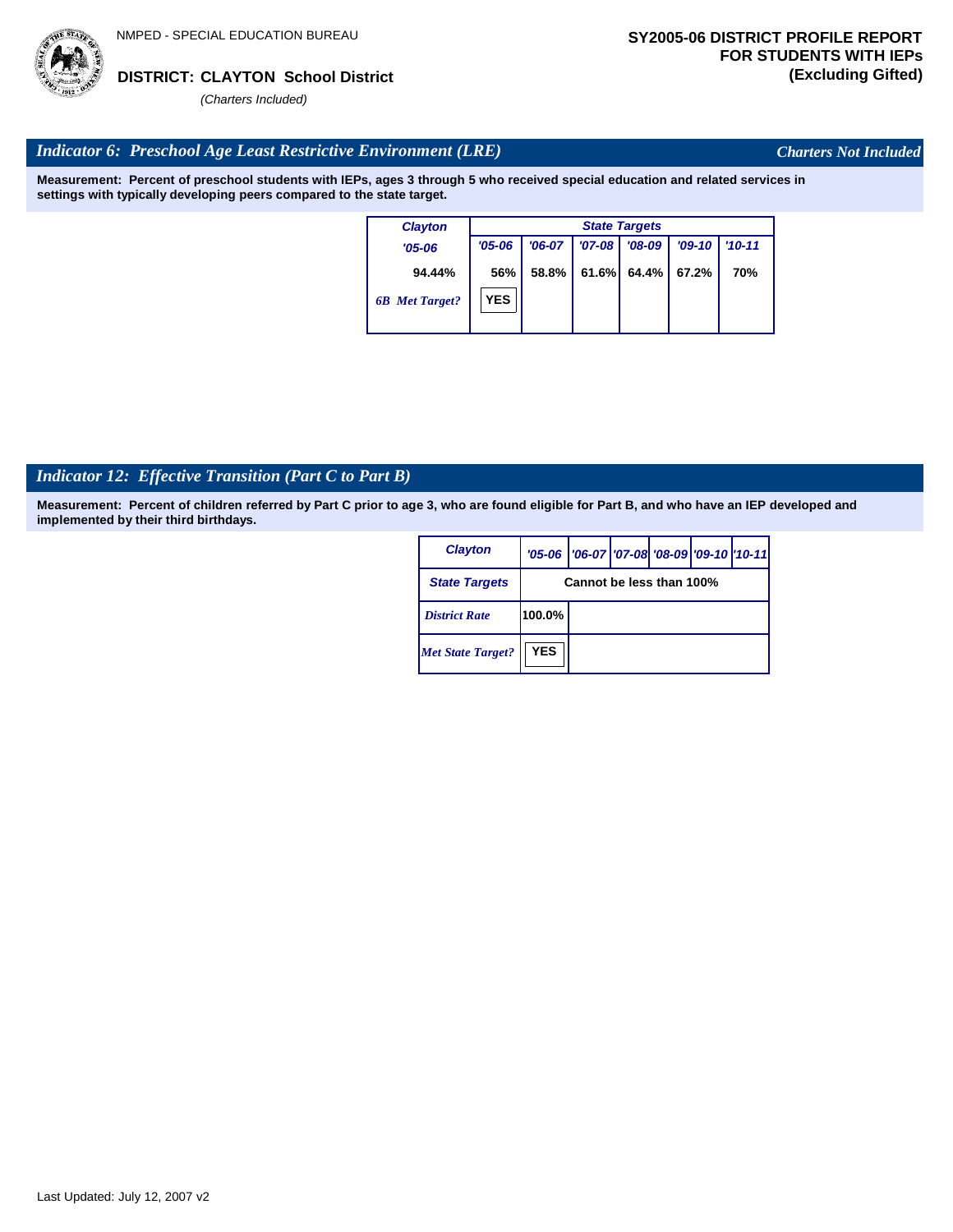*(Charters Included)*

# *Indicator 1: Graduation Rates*

**Measurement: Percent of youth with IEPs graduating from high school with a regular (standard) diploma compared to percent of all youth in the state graduating with a regular diploma.**

| <b>Des Moines</b>        |            |          | <b>State Targets</b> |          |          |          |
|--------------------------|------------|----------|----------------------|----------|----------|----------|
| $'05 - 06$               | $'05 - 06$ | $'06-07$ | $'07-08$             | $'08-09$ | $'09-10$ | $'10-11$ |
| 100.00%                  | 60%        | 70%      | 80%                  | 80%      | 80%      | 80%      |
| <b>Met State Target?</b> | <b>YES</b> |          |                      |          |          |          |

### *Indicator 2: Dropout Rates*

**Measurement: Percent of youth with IEPs dropping out of high school compared to the percent of all youth in the state dropping out of high school.**

| <b>Des Moines</b>        |            |          | <b>State Targets</b> |          |          |          |
|--------------------------|------------|----------|----------------------|----------|----------|----------|
| $'05 - 06$               | $'05 - 06$ | $'06-07$ | $'07-08$             | $'08-09$ | $'09-10$ | $'10-11$ |
| $0.00\%$                 | 0.67%      | 0.66%    | 0.65%                | 0.64%    | 0.63%    | 0.62%    |
| <b>Met State Target?</b> | <b>YES</b> |          |                      |          |          |          |

# *Indicator 3: State Assessment - Participation and Performance Rates*

|                                        |                | <b>Des Moines</b> | <b>State Target</b> |             |            |                                  |  | <b>State Targets</b>    |  |  |  |
|----------------------------------------|----------------|-------------------|---------------------|-------------|------------|----------------------------------|--|-------------------------|--|--|--|
|                                        | $'05 - 06$     |                   |                     |             |            | <b>Participation</b>             |  | Proficiency             |  |  |  |
|                                        |                |                   | $'05 - 06$          |             |            | <b>Reading Math Reading Math</b> |  |                         |  |  |  |
|                                        | <b>Reading</b> | <b>Math</b>       | <b>Reading</b>      | <b>Math</b> |            |                                  |  |                         |  |  |  |
|                                        |                |                   |                     |             | $'06-07$   |                                  |  | 95.0% 95.2% 24.0% 17.0% |  |  |  |
| <b>Participation</b>                   | 100.00%        | $100.00\%$        | 94.9%               | 95.1%       | $'07 - 08$ |                                  |  | 95.1% 95.3% 28.0% 22.0% |  |  |  |
| <b>Proficiency</b>                     | 14.29%         | 0.00%             | 20.0%               | 13.0%       | $'08-09$   |                                  |  | 95.2% 95.4% 32.0% 27.0% |  |  |  |
| <b>Met State Participation Target?</b> |                |                   | <b>YES</b>          | <b>YES</b>  | $'09-10'$  |                                  |  | 95.3% 95.5% 36.0% 33.0% |  |  |  |
| <b>Met State Proficiency Target?</b>   |                |                   | <b>NO</b>           | <b>NO</b>   | $'10 - 11$ |                                  |  | 95.4% 95.6% 40.0% 40.0% |  |  |  |
|                                        |                |                   |                     |             |            |                                  |  |                         |  |  |  |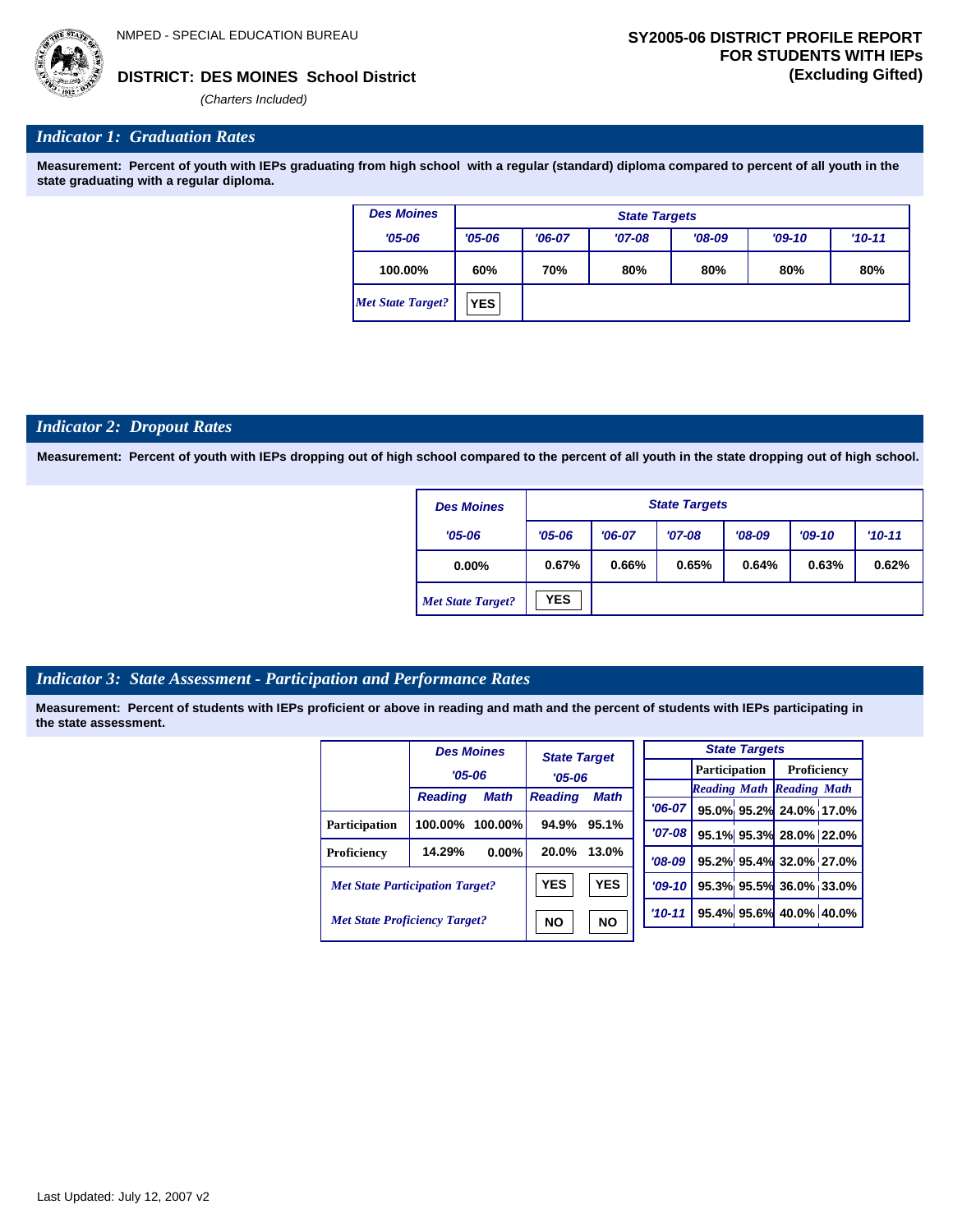

# *Indicator 4: Suspension and Expulsion (Ages 3-21)*

**Measurement A: Percent of students with IEPs identified as having a significant discrepancy in the rates of suspensions and expulsions for greater than 10 days in a school year compared to state target.**

*Less than 10 students are not identified and is indicated by "<10". Suspensions/Expulsions of three or less are not reported.*

| Des Moines '05-06    |                                |                             |
|----------------------|--------------------------------|-----------------------------|
| <b>District Rate</b> | <b>State</b><br><b>Average</b> | <b>Met State</b><br>Target? |
| $0.00\%$             | 0.12%                          | <b>YES</b>                  |

*Note: New Mexico's definition of "significant discrepancy" is any LEA with a suspension rate equal to or above the state average with a positive difference in the number*  $\epsilon$ *students with IEPs suspended when compared to all students suspended.*

## *Indicator 5: School Age Least Restrictive Environment (LRE)*

**Measurement: Percent of students with IEPs, ages 6 through 21 in three LRE settings compared to the state target.**

| <b>Des Moines</b>        |            |          |            | <b>State Targets</b> |          |          |
|--------------------------|------------|----------|------------|----------------------|----------|----------|
| $'05 - 06$               | $'05 - 06$ | $'06-07$ | $'07 - 08$ | $'08-09$             | $'09-10$ | $'10-11$ |
| 43.75%                   | 50%        | 54%      | 58%        | 62%                  | 66%      | 70%      |
| <b>Met Target?</b><br>5A | <b>NO</b>  |          |            |                      |          |          |
|                          |            |          |            |                      |          |          |
| 6.25%                    | 20%        | 18.5%    | 17%        | 15.5%                | 14%      | 12.5%    |
| <b>Met Target?</b><br>5B | <b>YES</b> |          |            |                      |          |          |
| 6.25%                    | 2.02%      | 2.01%    | 2%         | 1.99%                | 1.98%    | 1.97%    |
| 5C Met Target?           | NΟ         |          |            |                      |          |          |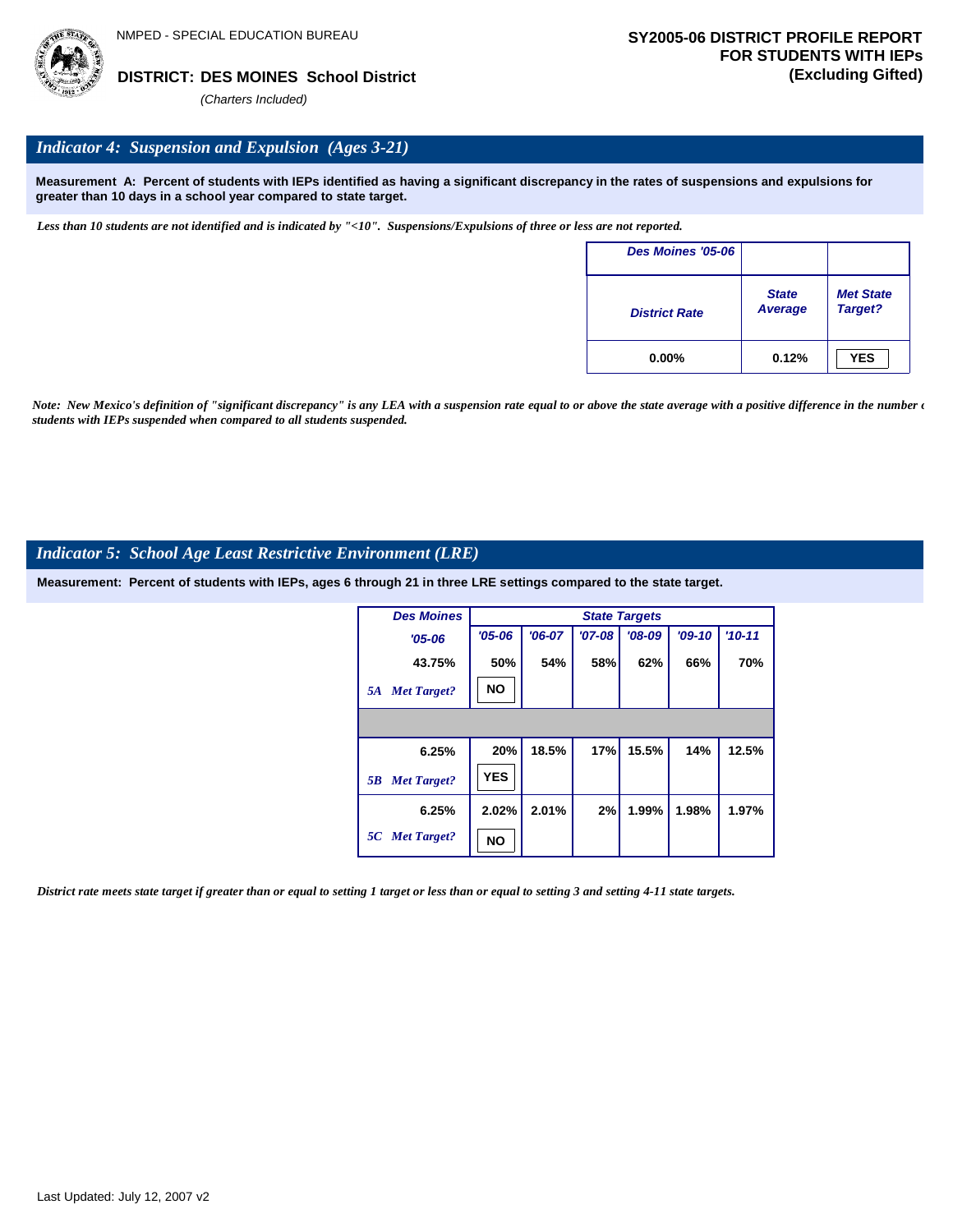

*Charters Not Included*

# *Indicator 6: Preschool Age Least Restrictive Environment (LRE)*

**Measurement: Percent of preschool students with IEPs, ages 3 through 5 who received special education and related services in settings with typically developing peers compared to the state target.**

| <b>Des Moines</b>     |            |          |            | <b>State Targets</b> |          |        |
|-----------------------|------------|----------|------------|----------------------|----------|--------|
| $'05 - 06$            | $'05 - 06$ | $'06-07$ | $'07 - 08$ | '08-09               | $'09-10$ | '10-11 |
|                       | 56%        | 58.8%    | 61.6%      | 64.4% I              | 67.2%    | 70%    |
| <b>6B</b> Met Target? | <b>YES</b> |          |            |                      |          |        |

# *Indicator 12: Effective Transition (Part C to Part B)*

| <b>Des Moines</b>        |            | '05-06   '06-07   '07-08   '08-09   '09-10   '10-11 |  |  |
|--------------------------|------------|-----------------------------------------------------|--|--|
| <b>State Targets</b>     |            | Cannot be less than 100%                            |  |  |
| <b>District Rate</b>     | 100.0%     |                                                     |  |  |
| <b>Met State Target?</b> | <b>YES</b> |                                                     |  |  |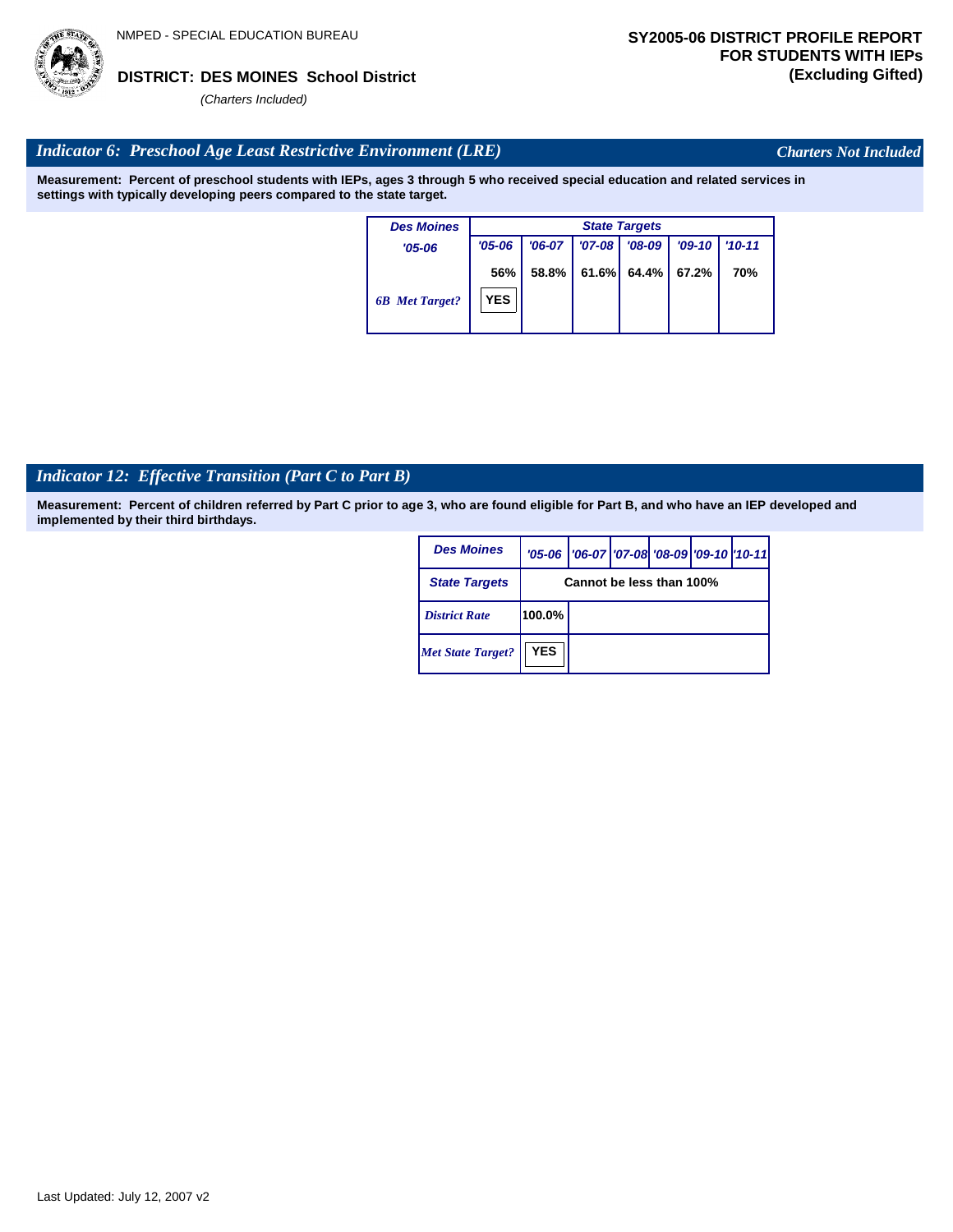**95.1% 95.3% 28.0% 22.0% 95.2% 95.4% 32.0% 27.0% 95.3% 95.5% 36.0% 33.0% 95.4% 95.6% 40.0% 40.0%**

*(Charters Included)*

# *Indicator 1: Graduation Rates*

**Measurement: Percent of youth with IEPs graduating from high school with a regular (standard) diploma compared to percent of all youth in the state graduating with a regular diploma.**

| <b>Los Lunas</b>  |            |          | <b>State Targets</b> |          |          |          |
|-------------------|------------|----------|----------------------|----------|----------|----------|
| $'05 - 06$        | $'05 - 06$ | $'06-07$ | $'07-08$             | $'08-09$ | $'09-10$ | $'10-11$ |
| 48.98%            | 60%        | 70%      | 80%                  | 80%      | 80%      | 80%      |
| Met State Target? | <b>NO</b>  |          |                      |          |          |          |

#### *Indicator 2: Dropout Rates*

**Measurement: Percent of youth with IEPs dropping out of high school compared to the percent of all youth in the state dropping out of high school.**

| <b>Los Lunas</b>         |            |          | <b>State Targets</b> |          |          |          |
|--------------------------|------------|----------|----------------------|----------|----------|----------|
| $'05 - 06$               | $'05 - 06$ | $'06-07$ | $'07-08$             | $'08-09$ | $'09-10$ | $'10-11$ |
| 0.58%                    | 0.67%      | 0.66%    | 0.65%                | 0.64%    | 0.63%    | 0.62%    |
| <b>Met State Target?</b> | <b>YES</b> |          |                      |          |          |          |

# *Indicator 3: State Assessment - Participation and Performance Rates*

|                                        | <b>Los Lunas</b> |             | <b>State Target</b> |             |          |  | <b>State Targets</b> |                                  |  |  |             |
|----------------------------------------|------------------|-------------|---------------------|-------------|----------|--|----------------------|----------------------------------|--|--|-------------|
|                                        | $'05 - 06$       |             | $'05 - 06$          |             |          |  |                      | <b>Participation</b>             |  |  | Proficiency |
|                                        | <b>Reading</b>   | <b>Math</b> | <b>Reading</b>      | <b>Math</b> |          |  |                      | <b>Reading Math Reading Math</b> |  |  |             |
|                                        |                  |             |                     |             | $'06-07$ |  |                      | 95.0% 95.2% 24.0% 17.0%          |  |  |             |
| <b>Participation</b>                   | 98.56%           | $97.90\%$   | 94.9%               | 95.1%       | $'07-08$ |  |                      | 95.1% 95.3% 28.0% 22.09          |  |  |             |
| Proficiency                            | 17.57%           | 7.46%       | 20.0%               | 13.0%       | $'08-09$ |  |                      | 95.2% 95.4% 32.0% 27.0%          |  |  |             |
| <b>Met State Participation Target?</b> |                  |             | <b>YES</b>          | <b>YES</b>  | $'09-10$ |  |                      | 95.3% 95.5% 36.0% 33.0%          |  |  |             |
| <b>Met State Proficiency Target?</b>   |                  |             | <b>NO</b>           | <b>NO</b>   | $'10-11$ |  |                      | 95.4% 95.6% 40.0% 40.0%          |  |  |             |
|                                        |                  |             |                     |             |          |  |                      |                                  |  |  |             |

| Last Updated: July 12, 2007 v2 |
|--------------------------------|
|--------------------------------|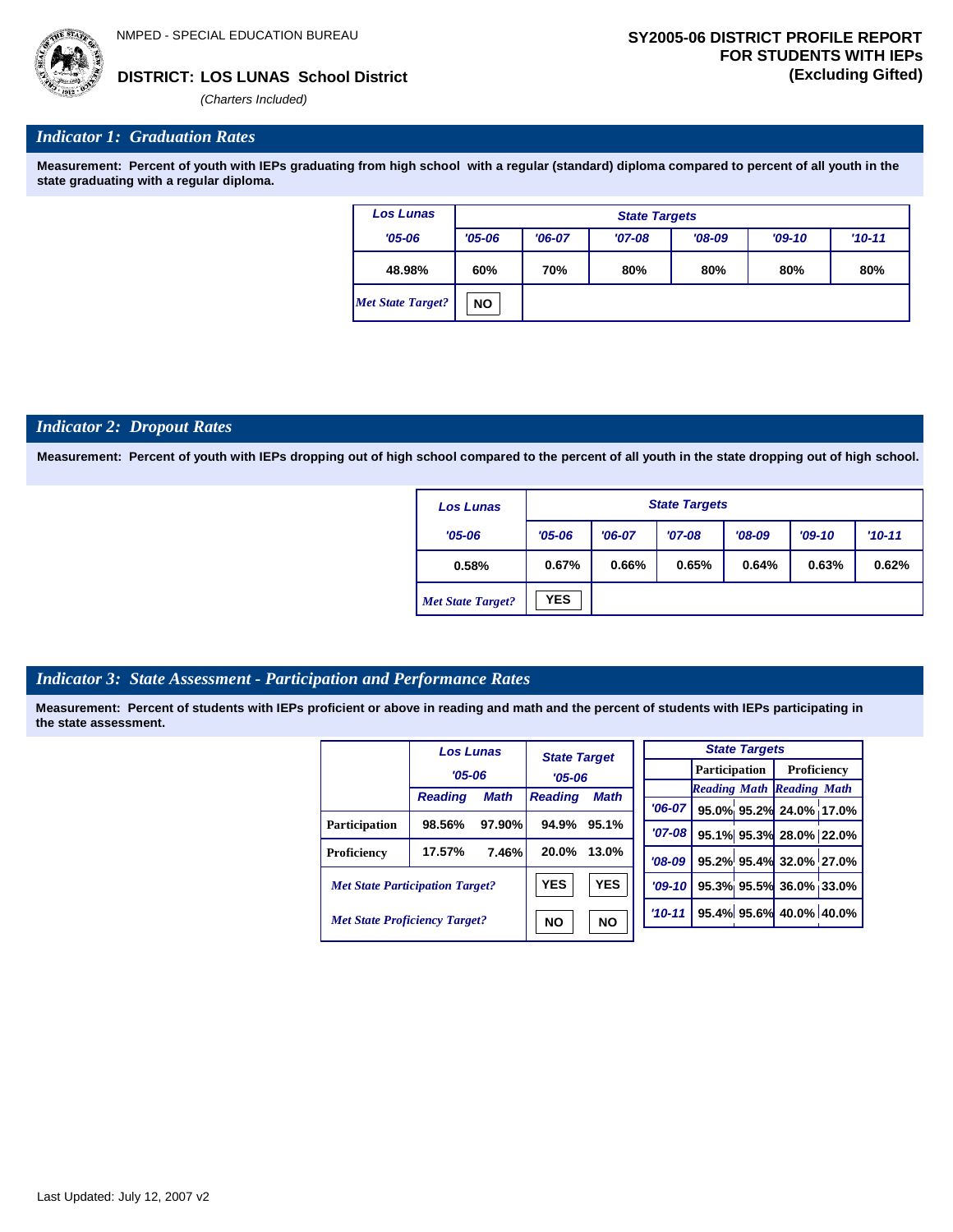# *Indicator 4: Suspension and Expulsion (Ages 3-21)*

**Measurement A: Percent of students with IEPs identified as having a significant discrepancy in the rates of suspensions and expulsions for greater than 10 days in a school year compared to state target.**

*Less than 10 students are not identified and is indicated by "<10". Suspensions/Expulsions of three or less are not reported.*

| Los Lunas '05-06     |                         |                             |
|----------------------|-------------------------|-----------------------------|
| <b>District Rate</b> | <b>State</b><br>Average | <b>Met State</b><br>Target? |
| 0.25%                | 0.12%                   | <b>NO</b>                   |

*Note: New Mexico's definition of "significant discrepancy" is any LEA with a suspension rate equal to or above the state average with a positive difference in the number*  $\epsilon$ *students with IEPs suspended when compared to all students suspended.*

## *Indicator 5: School Age Least Restrictive Environment (LRE)*

**Measurement: Percent of students with IEPs, ages 6 through 21 in three LRE settings compared to the state target.**

| <b>Los Lunas</b>         |            | <b>State Targets</b> |          |          |          |          |  |  |  |  |
|--------------------------|------------|----------------------|----------|----------|----------|----------|--|--|--|--|
| $'05 - 06$               | $'05 - 06$ | $'06-07$             | $'07-08$ | $'08-09$ | $'09-10$ | $'10-11$ |  |  |  |  |
| 47.98%                   | 50%        | 54%                  | 58%      | 62%      | 66%      | 70%      |  |  |  |  |
| <b>Met Target?</b><br>5A | <b>NO</b>  |                      |          |          |          |          |  |  |  |  |
|                          |            |                      |          |          |          |          |  |  |  |  |
| 20.21%                   | 20%        | 18.5%                | 17%      | 15.5%    | 14%      | 12.5%    |  |  |  |  |
| <b>Met Target?</b><br>5B | <b>NO</b>  |                      |          |          |          |          |  |  |  |  |
| 3.01%                    | 2.02%      | 2.01%                | 2%       | 1.99%    | 1.98%    | 1.97%    |  |  |  |  |
| 5C Met Target?           | NΟ         |                      |          |          |          |          |  |  |  |  |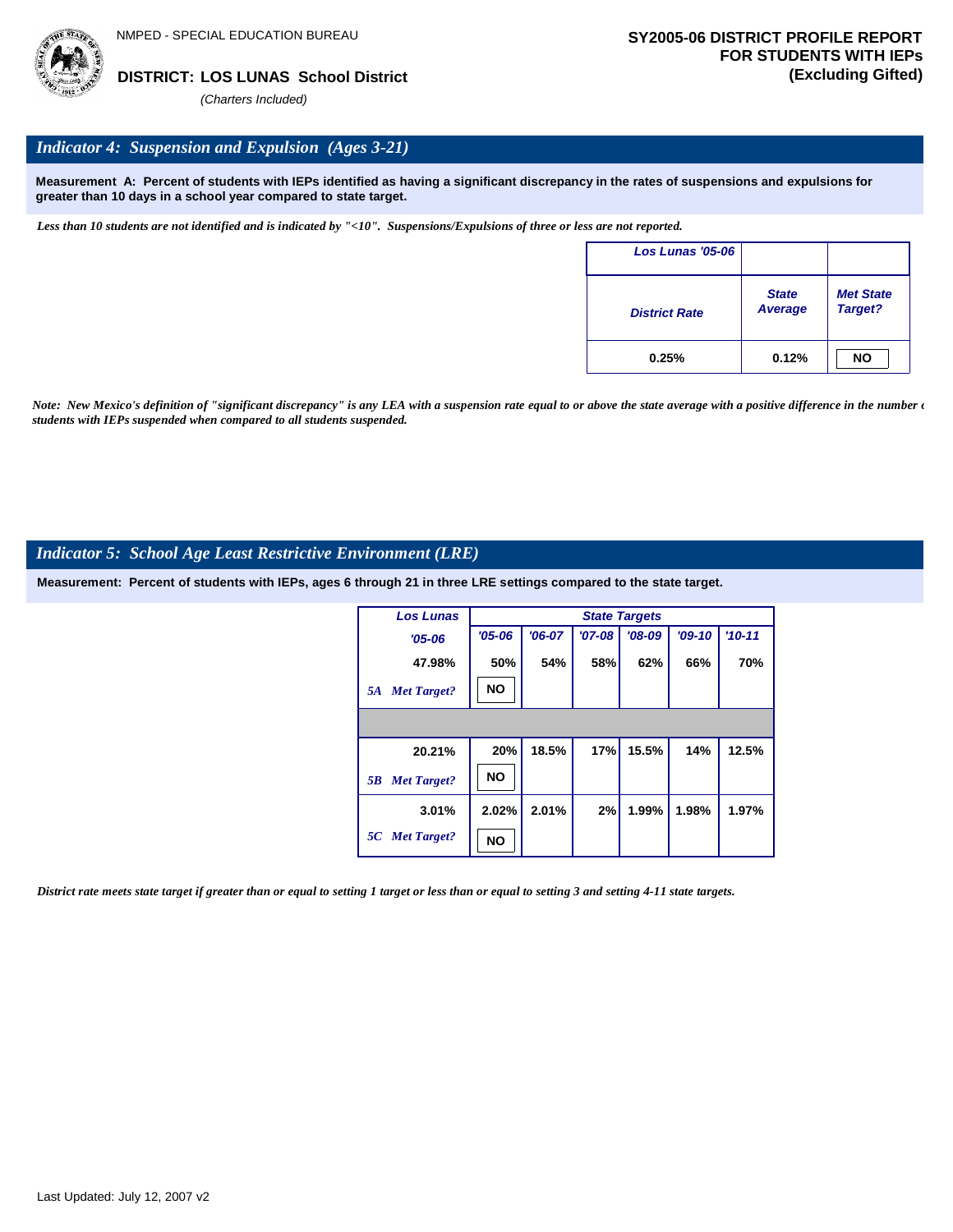

*Charters Not Included*

# *Indicator 6: Preschool Age Least Restrictive Environment (LRE)*

**Measurement: Percent of preschool students with IEPs, ages 3 through 5 who received special education and related services in settings with typically developing peers compared to the state target.**

| <b>Los Lunas</b>      |            | <b>State Targets</b> |            |          |          |            |  |  |
|-----------------------|------------|----------------------|------------|----------|----------|------------|--|--|
| $'05 - 06$            | $'05 - 06$ | $'06-07$             | $'07 - 08$ | $'08-09$ | $'09-10$ | $'10 - 11$ |  |  |
| 39.73%                | 56%        | 58.8%                | 61.6%      | 64.4%    | 67.2%    | 70%        |  |  |
| <b>6B</b> Met Target? | <b>NO</b>  |                      |            |          |          |            |  |  |

# *Indicator 12: Effective Transition (Part C to Part B)*

| <b>Los Lunas</b>         |                          | '05-06   '06-07   '07-08   '08-09   '09-10   '10-11 |  |  |  |  |  |
|--------------------------|--------------------------|-----------------------------------------------------|--|--|--|--|--|
| <b>State Targets</b>     | Cannot be less than 100% |                                                     |  |  |  |  |  |
| <b>District Rate</b>     | $100.0\%$                |                                                     |  |  |  |  |  |
| <b>Met State Target?</b> | <b>YES</b>               |                                                     |  |  |  |  |  |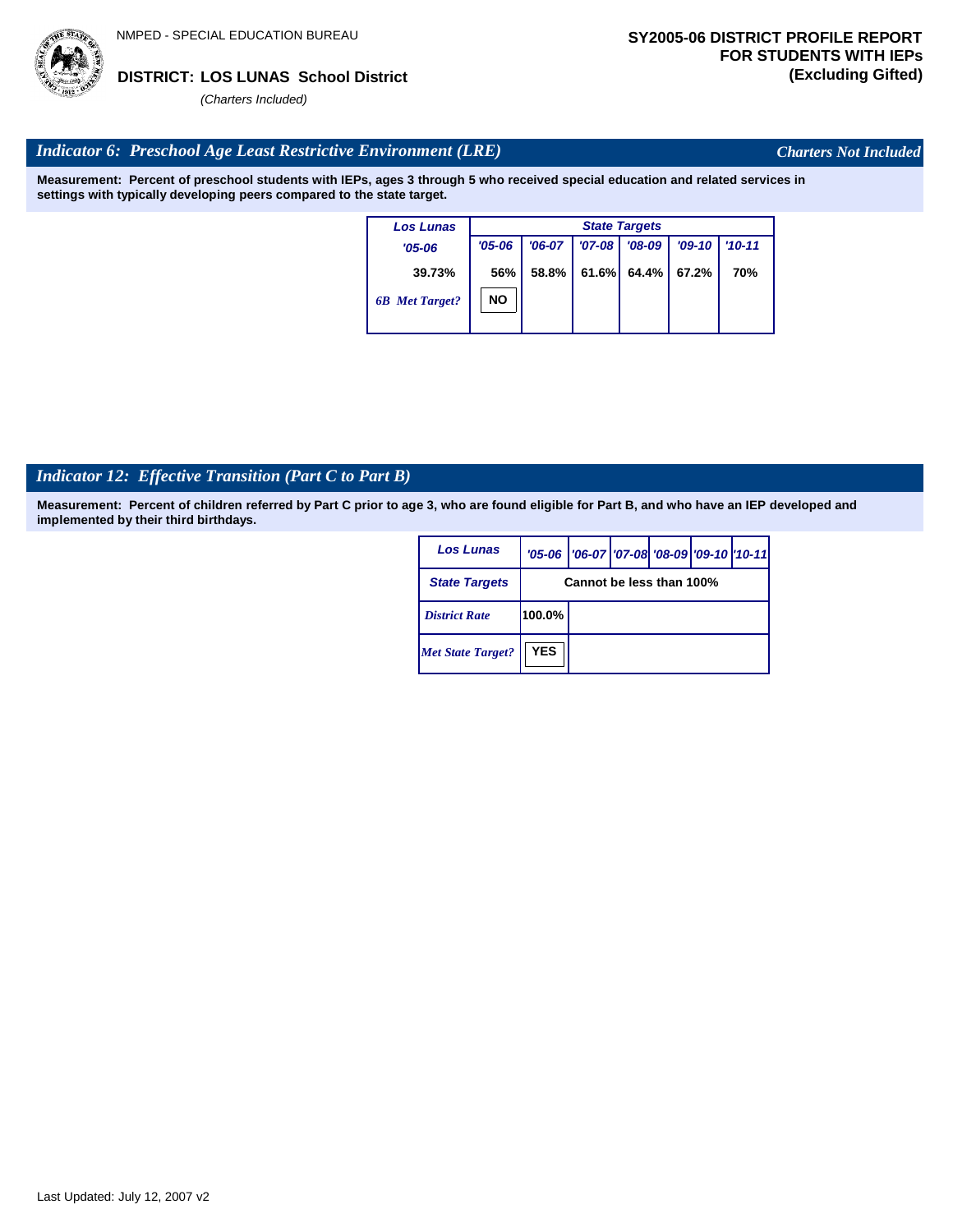

### *Indicator 1: Graduation Rates*

**Measurement: Percent of youth with IEPs graduating from high school with a regular (standard) diploma compared to percent of all youth in the state graduating with a regular diploma.**

| <b>Belen</b>             | <b>State Targets</b> |          |          |          |          |            |  |  |  |
|--------------------------|----------------------|----------|----------|----------|----------|------------|--|--|--|
| $'05 - 06$               | $'05 - 06$           | $'06-07$ | $'07-08$ | $'08-09$ | $'09-10$ | $'10 - 11$ |  |  |  |
| 61.40%                   | 60%                  | 70%      | 80%      | 80%      | 80%      | 80%        |  |  |  |
| <b>Met State Target?</b> | <b>YES</b>           |          |          |          |          |            |  |  |  |

#### *Indicator 2: Dropout Rates*

**Measurement: Percent of youth with IEPs dropping out of high school compared to the percent of all youth in the state dropping out of high school.**

| <b>Belen</b>             |            | <b>State Targets</b> |          |          |          |          |  |  |  |
|--------------------------|------------|----------------------|----------|----------|----------|----------|--|--|--|
| $'05 - 06$               | $'05 - 06$ | $'06-07$             | $'07-08$ | $'08-09$ | $'09-10$ | $'10-11$ |  |  |  |
| 1.73%                    | 0.67%      | 0.66%                | 0.65%    | 0.64%    | 0.63%    | 0.62%    |  |  |  |
| <b>Met State Target?</b> | <b>NO</b>  |                      |          |          |          |          |  |  |  |

### *Indicator 3: State Assessment - Participation and Performance Rates*

|                                        | <b>Belen</b>   |                        | <b>State Target</b> |             |          |           |  | <b>State Targets</b>    |                                  |  |             |  |
|----------------------------------------|----------------|------------------------|---------------------|-------------|----------|-----------|--|-------------------------|----------------------------------|--|-------------|--|
|                                        | $'05 - 06$     |                        | $'05 - 06$          |             |          |           |  |                         | <b>Participation</b>             |  | Proficiency |  |
|                                        |                |                        |                     |             |          |           |  |                         | <b>Reading Math Reading Math</b> |  |             |  |
|                                        | <b>Reading</b> | <b>Math</b>            | <b>Reading</b>      | <b>Math</b> |          | $'06-07$  |  |                         | 95.0% 95.2% 24.0% 17.0%          |  |             |  |
| <b>Participation</b>                   | 98.44%         | 98.44%                 | 94.9%               | 95.1%       |          | $'07-08$  |  |                         |                                  |  |             |  |
|                                        |                |                        |                     |             |          |           |  |                         | 95.1% 95.3% 28.0% 22.0%          |  |             |  |
| Proficiency                            | 16.06%         | 9.03%                  | 20.0%               | 13.0%       |          | $'08-09$  |  |                         | 95.2% 95.4% 32.0% 27.0%          |  |             |  |
| <b>Met State Participation Target?</b> |                |                        | <b>YES</b>          | <b>YES</b>  |          | $'09-10'$ |  |                         | 95.3% 95.5% 36.0% 33.0%          |  |             |  |
| <b>Met State Proficiency Target?</b>   |                | <b>NO</b><br><b>NO</b> |                     |             | $'10-11$ |           |  | 95.4% 95.6% 40.0% 40.0% |                                  |  |             |  |
|                                        |                |                        |                     |             |          |           |  |                         |                                  |  |             |  |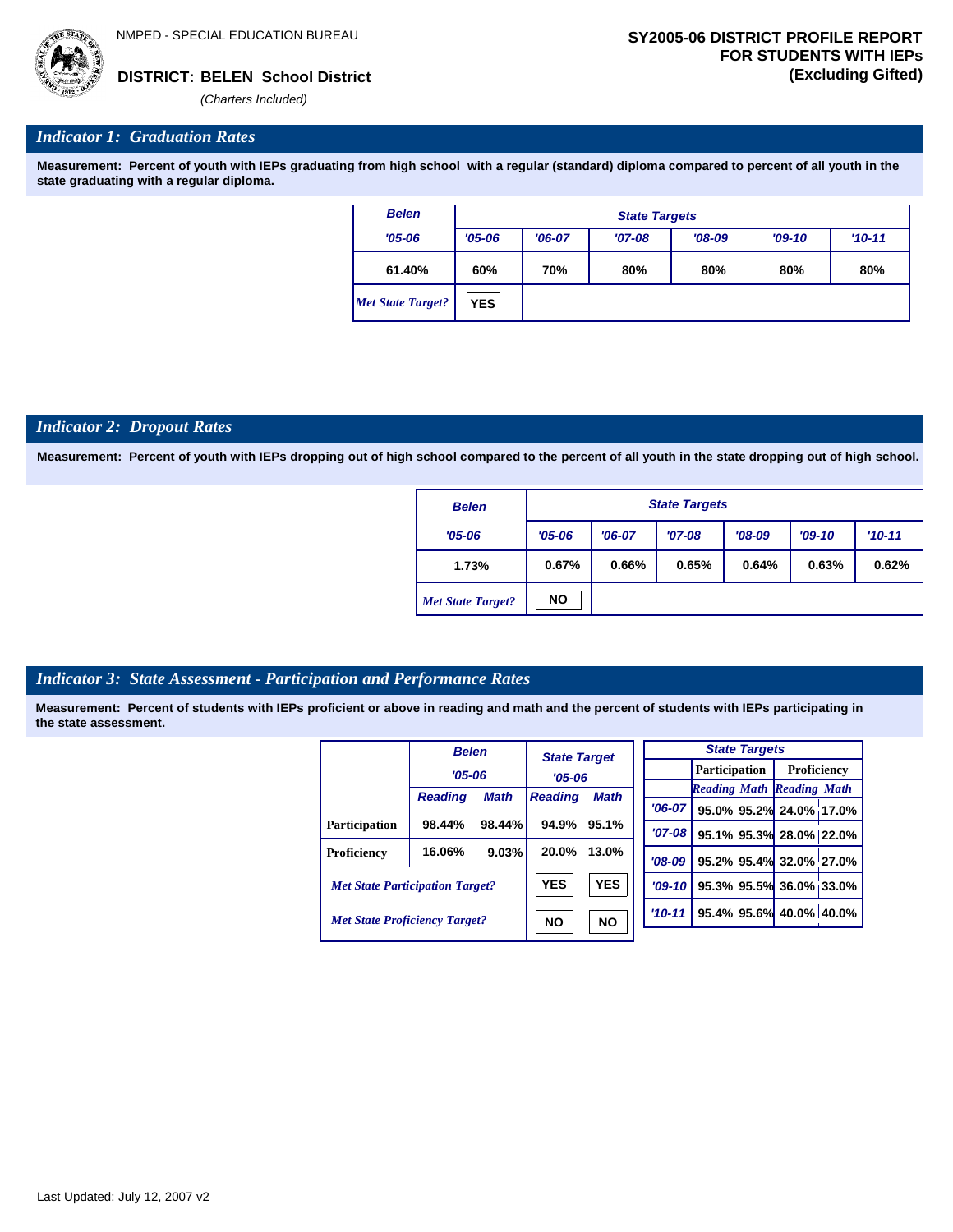

# *Indicator 4: Suspension and Expulsion (Ages 3-21)*

**Measurement A: Percent of students with IEPs identified as having a significant discrepancy in the rates of suspensions and expulsions for greater than 10 days in a school year compared to state target.**

*Less than 10 students are not identified and is indicated by "<10". Suspensions/Expulsions of three or less are not reported.*

| <b>Belen '05-06</b>  |                         |                             |
|----------------------|-------------------------|-----------------------------|
| <b>District Rate</b> | <b>State</b><br>Average | <b>Met State</b><br>Target? |
| $0.00\%$             | 0.12%                   | <b>YES</b>                  |

*Note: New Mexico's definition of "significant discrepancy" is any LEA with a suspension rate equal to or above the state average with a positive difference in the number*  $\epsilon$ *students with IEPs suspended when compared to all students suspended.*

### *Indicator 5: School Age Least Restrictive Environment (LRE)*

**Measurement: Percent of students with IEPs, ages 6 through 21 in three LRE settings compared to the state target.**

| <b>Belen</b>             | <b>State Targets</b> |          |          |          |          |            |  |  |  |
|--------------------------|----------------------|----------|----------|----------|----------|------------|--|--|--|
| $'05 - 06$               | $'05 - 06$           | $'06-07$ | $'07-08$ | $'08-09$ | $'09-10$ | $'10 - 11$ |  |  |  |
| 59.01%                   | 50%                  | 54%      | 58%      | 62%      | 66%      | 70%        |  |  |  |
| <b>Met Target?</b><br>5A | <b>YES</b>           |          |          |          |          |            |  |  |  |
|                          |                      |          |          |          |          |            |  |  |  |
| 16.61%                   | 20%                  | 18.5%    | 17%      | 15.5%    | 14%      | 12.5%      |  |  |  |
| <b>Met Target?</b><br>5B | <b>YES</b>           |          |          |          |          |            |  |  |  |
| $0.00\%$                 | 2.02%                | 2.01%    | 2%       | 1.99%    | 1.98%    | 1.97%      |  |  |  |
| 5C Met Target?           | <b>YES</b>           |          |          |          |          |            |  |  |  |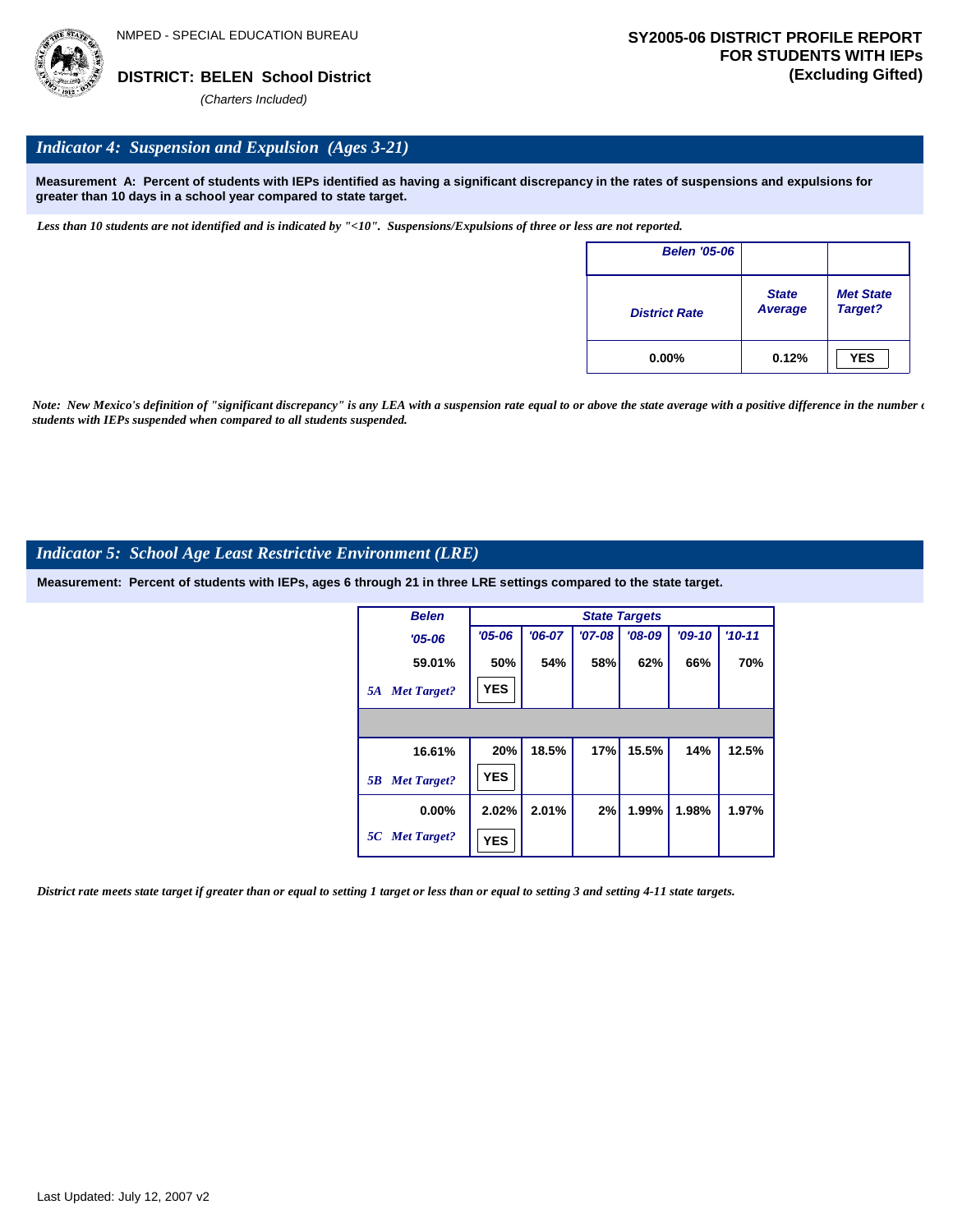

*Charters Not Included*

# *Indicator 6: Preschool Age Least Restrictive Environment (LRE)*

**Measurement: Percent of preschool students with IEPs, ages 3 through 5 who received special education and related services in settings with typically developing peers compared to the state target.**

| <b>Belen</b>          | <b>State Targets</b> |          |          |          |          |            |  |  |
|-----------------------|----------------------|----------|----------|----------|----------|------------|--|--|
| $'05 - 06$            | $'05 - 06$           | $'06-07$ | $'07-08$ | $'08-09$ | $'09-10$ | $'10 - 11$ |  |  |
| 30.00%                | 56%                  | 58.8%    | 61.6%    | 64.4% I  | 67.2%    | 70%        |  |  |
| <b>6B</b> Met Target? | NΟ                   |          |          |          |          |            |  |  |

# *Indicator 12: Effective Transition (Part C to Part B)*

| <b>Belen</b>             |                          | '05-06   '06-07   '07-08 '08-09   '09-10   '10-11 |  |  |  |  |  |
|--------------------------|--------------------------|---------------------------------------------------|--|--|--|--|--|
| <b>State Targets</b>     | Cannot be less than 100% |                                                   |  |  |  |  |  |
| <b>District Rate</b>     | 100.0%                   |                                                   |  |  |  |  |  |
| <b>Met State Target?</b> | <b>YES</b>               |                                                   |  |  |  |  |  |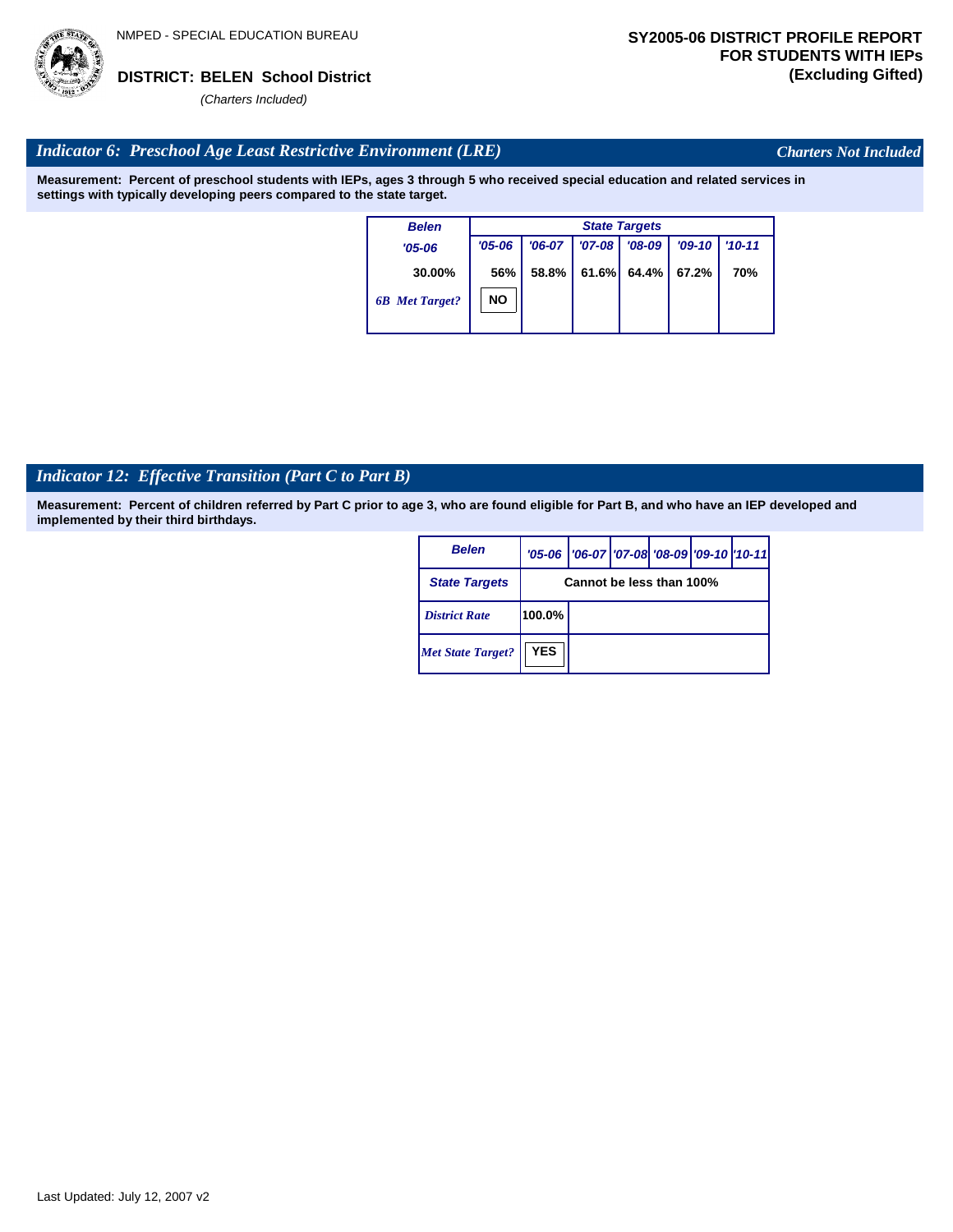# *Indicator 1: Graduation Rates*

**Measurement: Percent of youth with IEPs graduating from high school with a regular (standard) diploma compared to percent of all youth in the state graduating with a regular diploma.**

| <b>Grants</b>     |            | <b>State Targets</b> |          |          |          |          |  |  |  |  |
|-------------------|------------|----------------------|----------|----------|----------|----------|--|--|--|--|
| $'05 - 06$        | $'05 - 06$ | $'06-07$             | $'07-08$ | $'08-09$ | $'09-10$ | $'10-11$ |  |  |  |  |
| 38.46%            | 60%        | 70%                  | 80%      | 80%      | 80%      | 80%      |  |  |  |  |
| Met State Target? | <b>NO</b>  |                      |          |          |          |          |  |  |  |  |

#### *Indicator 2: Dropout Rates*

**Measurement: Percent of youth with IEPs dropping out of high school compared to the percent of all youth in the state dropping out of high school.**

| <b>Grants</b>            |            | <b>State Targets</b> |          |          |          |          |  |  |  |
|--------------------------|------------|----------------------|----------|----------|----------|----------|--|--|--|
| $'05 - 06$               | $'05 - 06$ | $'06-07$             | $'07-08$ | $'08-09$ | $'09-10$ | $'10-11$ |  |  |  |
| 0.63%                    | 0.67%      | 0.66%                | 0.65%    | 0.64%    | 0.63%    | 0.62%    |  |  |  |
| <b>Met State Target?</b> | <b>YES</b> |                      |          |          |          |          |  |  |  |

# *Indicator 3: State Assessment - Participation and Performance Rates*

|                                        | <b>Grants</b>  |             | <b>State Target</b> |             |           |           | <b>State Targets</b>   |                                  |                                     |  |  |
|----------------------------------------|----------------|-------------|---------------------|-------------|-----------|-----------|------------------------|----------------------------------|-------------------------------------|--|--|
|                                        | $'05 - 06$     |             | $'05 - 06$          |             |           |           |                        |                                  | <b>Participation</b><br>Proficiency |  |  |
|                                        |                |             |                     |             |           |           |                        | <b>Reading Math Reading Math</b> |                                     |  |  |
|                                        | <b>Reading</b> | <b>Math</b> | <b>Reading</b>      | <b>Math</b> |           | $'06-07$  |                        | 95.0% 95.2% 24.0% 17.0           |                                     |  |  |
| <b>Participation</b>                   | 96.25%         | 96.25%      | 94.9%               | 95.1%       |           |           |                        |                                  |                                     |  |  |
|                                        |                |             |                     |             |           | $'07-08'$ |                        | 95.1% 95.3% 28.0% 22.0           |                                     |  |  |
| Proficiency                            | 10.31%         | 6.11%       | 20.0%               | 13.0%       |           | $'08-09$  |                        | 95.2% 95.4% 32.0% 27.0           |                                     |  |  |
| <b>Met State Participation Target?</b> |                | <b>YES</b>  | <b>YES</b>          |             | $'09-10'$ |           | 95.3% 95.5% 36.0% 33.0 |                                  |                                     |  |  |
| <b>Met State Proficiency Target?</b>   |                | <b>NO</b>   | <b>NO</b>           |             | $'10-11$  |           | 95.4% 95.6% 40.0% 40.0 |                                  |                                     |  |  |
|                                        |                |             |                     |             |           |           |                        |                                  |                                     |  |  |

| <b>State Targets</b> |                                  |                                   |  |  |  |  |  |  |
|----------------------|----------------------------------|-----------------------------------|--|--|--|--|--|--|
|                      | <b>Participation</b> Proficiency |                                   |  |  |  |  |  |  |
|                      | <b>Reading Math Reading Math</b> |                                   |  |  |  |  |  |  |
|                      |                                  | $706-07$ 95.0% 95.2% 24.0% 17.0%  |  |  |  |  |  |  |
| $'07-08$             |                                  | 95.1% 95.3% 28.0% 22.0%           |  |  |  |  |  |  |
|                      |                                  | $708-09$ 95.2% 95.4% 32.0% 27.0%  |  |  |  |  |  |  |
|                      |                                  | $ 09-10 $ 95.3% 95.5% 36.0% 33.0% |  |  |  |  |  |  |
| $'10 - 11'$          |                                  | 95.4% 95.6% 40.0% 40.0%           |  |  |  |  |  |  |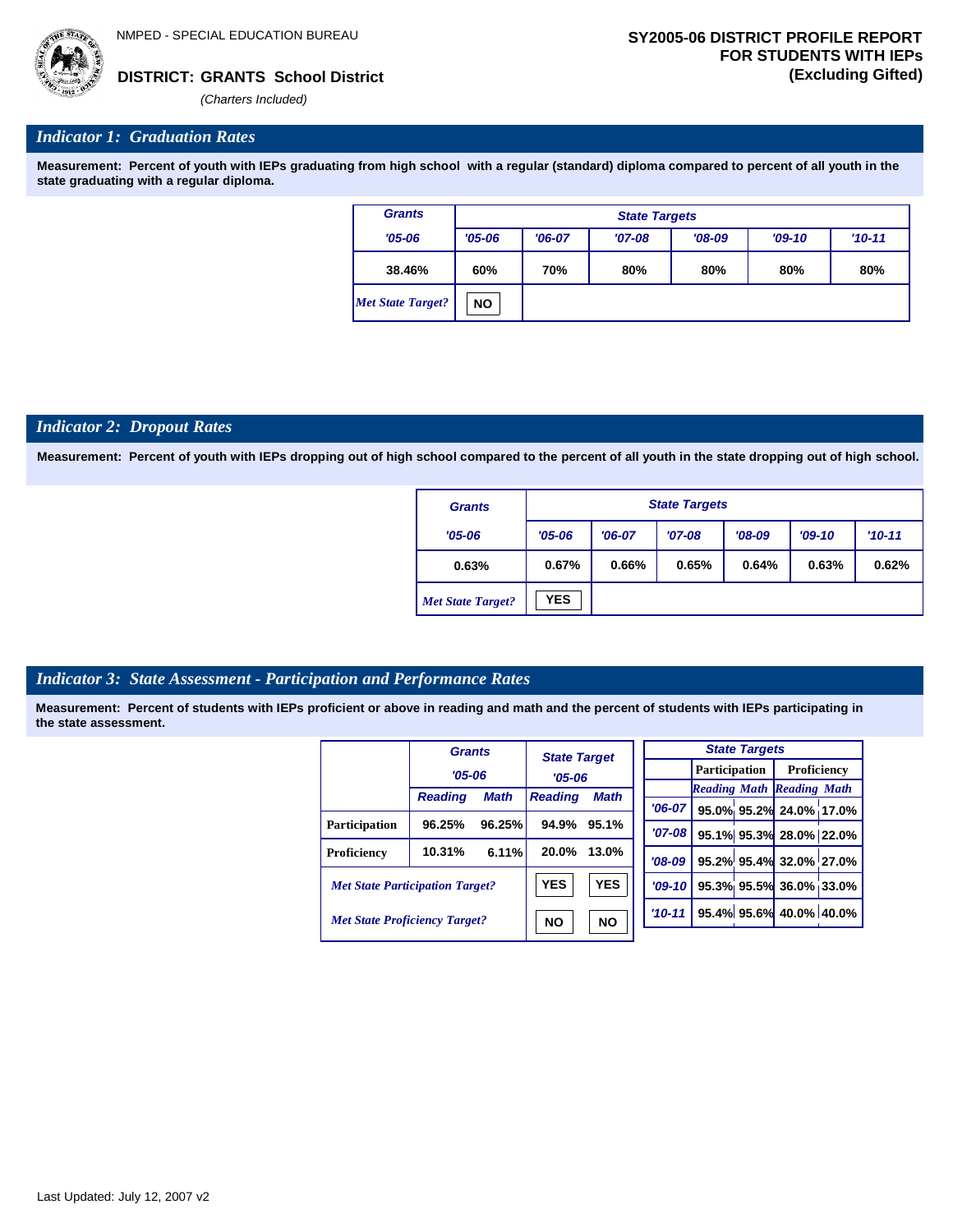

# *Indicator 4: Suspension and Expulsion (Ages 3-21)*

**Measurement A: Percent of students with IEPs identified as having a significant discrepancy in the rates of suspensions and expulsions for greater than 10 days in a school year compared to state target.**

*Less than 10 students are not identified and is indicated by "<10". Suspensions/Expulsions of three or less are not reported.*

| <b>Grants '05-06</b> |                                |                             |
|----------------------|--------------------------------|-----------------------------|
| <b>District Rate</b> | <b>State</b><br><b>Average</b> | <b>Met State</b><br>Target? |
| 0.72%                | 0.12%                          | <b>NO</b>                   |

*Note: New Mexico's definition of "significant discrepancy" is any LEA with a suspension rate equal to or above the state average with a positive difference in the number*  $\epsilon$ *students with IEPs suspended when compared to all students suspended.*

### *Indicator 5: School Age Least Restrictive Environment (LRE)*

**Measurement: Percent of students with IEPs, ages 6 through 21 in three LRE settings compared to the state target.**

| <b>Grants</b>            |            |          |          | <b>State Targets</b> |          |            |
|--------------------------|------------|----------|----------|----------------------|----------|------------|
| $'05 - 06$               | $'05 - 06$ | $'06-07$ | $'07-08$ | $'08-09$             | $'09-10$ | $'10 - 11$ |
| 35.80%                   | 50%        | 54%      | 58%      | 62%                  | 66%      | 70%        |
| <b>Met Target?</b><br>5A | <b>NO</b>  |          |          |                      |          |            |
|                          |            |          |          |                      |          |            |
| 27.57%                   | 20%        | 18.5%    | 17%      | 15.5%                | 14%      | 12.5%      |
| <b>Met Target?</b><br>5B | <b>NO</b>  |          |          |                      |          |            |
| 1.03%                    | 2.02%      | 2.01%    | 2%       | 1.99%                | 1.98%    | 1.97%      |
| 5C Met Target?           | <b>YES</b> |          |          |                      |          |            |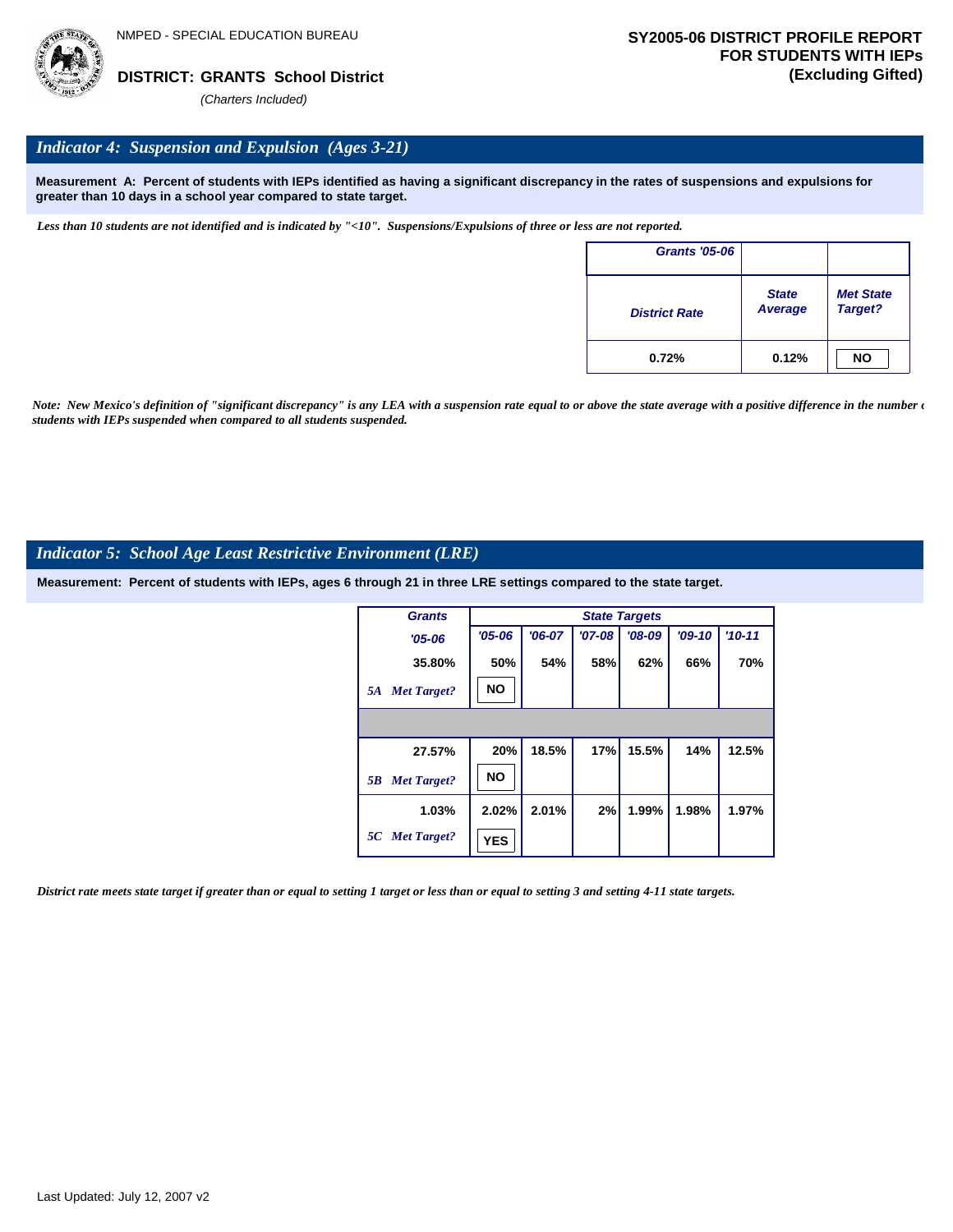

*Charters Not Included*

# *Indicator 6: Preschool Age Least Restrictive Environment (LRE)*

**Measurement: Percent of preschool students with IEPs, ages 3 through 5 who received special education and related services in settings with typically developing peers compared to the state target.**

| <b>Grants</b>         |            | <b>State Targets</b> |          |                |          |            |  |  |  |  |
|-----------------------|------------|----------------------|----------|----------------|----------|------------|--|--|--|--|
| $'05 - 06$            | $'05 - 06$ | $'06-07$             | $'07-08$ | $'08-09$       | $'09-10$ | $'10 - 11$ |  |  |  |  |
| 65.71%                | 56%        | $58.8\%$             |          | $61.6\%$ 64.4% | 67.2%    | 70%        |  |  |  |  |
| <b>6B</b> Met Target? | <b>YES</b> |                      |          |                |          |            |  |  |  |  |

# *Indicator 12: Effective Transition (Part C to Part B)*

| <b>Grants</b>            |           | '05-06   '06-07   '07-08   '08-09   '09-10   '10-11 |  |  |
|--------------------------|-----------|-----------------------------------------------------|--|--|
| <b>State Targets</b>     |           | Cannot be less than 100%                            |  |  |
| <b>District Rate</b>     | 50.0%     |                                                     |  |  |
| <b>Met State Target?</b> | <b>NO</b> |                                                     |  |  |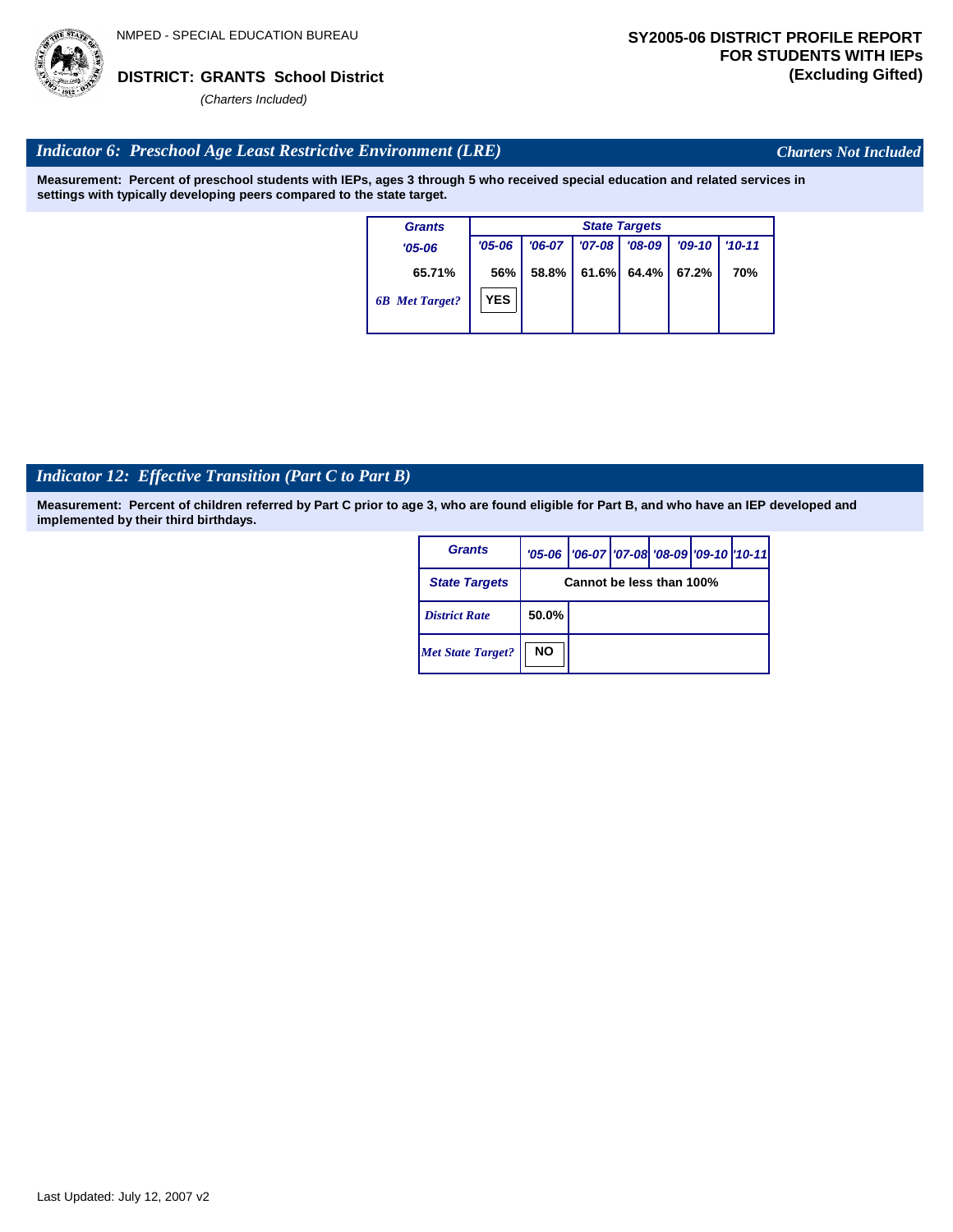

### *Indicator 1: Graduation Rates*

**Measurement: Percent of youth with IEPs graduating from high school with a regular (standard) diploma compared to percent of all youth in the state graduating with a regular diploma.**

| <b>Zuni</b>       |            | <b>State Targets</b> |          |          |  |  |  |  |  |  |  |
|-------------------|------------|----------------------|----------|----------|--|--|--|--|--|--|--|
| $'05 - 06$        | $'05 - 06$ | $'06-07$             | $'09-10$ | $'10-11$ |  |  |  |  |  |  |  |
| 66.67%            | 60%        | 70%                  | 80%      | 80%      |  |  |  |  |  |  |  |
| Met State Target? | <b>YES</b> |                      |          |          |  |  |  |  |  |  |  |

#### *Indicator 2: Dropout Rates*

**Measurement: Percent of youth with IEPs dropping out of high school compared to the percent of all youth in the state dropping out of high school.**

| <b>Zuni</b>              |            | <b>State Targets</b> |          |          |          |          |  |  |  |  |
|--------------------------|------------|----------------------|----------|----------|----------|----------|--|--|--|--|
| $'05 - 06$               | $'05 - 06$ | $'06-07$             | $'07-08$ | $'08-09$ | $'09-10$ | $'10-11$ |  |  |  |  |
| 0.97%                    | 0.67%      | 0.66%                | 0.65%    | 0.64%    | 0.63%    | 0.62%    |  |  |  |  |
| <b>Met State Target?</b> | <b>NO</b>  |                      |          |          |          |          |  |  |  |  |

### *Indicator 3: State Assessment - Participation and Performance Rates*

|                                        | <b>Zuni</b>    |             | <b>State Target</b> |             |            |          |                         | <b>State Targets</b>    |                                  |  |
|----------------------------------------|----------------|-------------|---------------------|-------------|------------|----------|-------------------------|-------------------------|----------------------------------|--|
|                                        | $'05 - 06$     |             |                     | $'05 - 06$  |            |          | <b>Participation</b>    |                         | Proficiency                      |  |
|                                        |                |             |                     |             |            |          |                         |                         | <b>Reading Math Reading Math</b> |  |
|                                        | <b>Reading</b> | <b>Math</b> | <b>Reading</b>      | <b>Math</b> |            |          |                         |                         |                                  |  |
|                                        |                |             |                     |             |            | $'06-07$ |                         |                         | 95.0% 95.2% 24.0% 17.0%          |  |
| <b>Participation</b>                   | 98.80%         | 96.99%      | 94.9%<br>95.1%      | $'07 - 08$  |            |          | 95.1% 95.3% 28.0% 22.0% |                         |                                  |  |
| Proficiency                            | 16.56%         | 15.92%      | 20.0%               | 13.0%       |            | $'08-09$ |                         |                         | 95.2% 95.4% 32.0% 27.0%          |  |
| <b>Met State Participation Target?</b> |                | <b>YES</b>  | <b>YES</b>          |             | $'09-10'$  |          |                         | 95.3% 95.5% 36.0% 33.0% |                                  |  |
| <b>Met State Proficiency Target?</b>   |                | <b>NO</b>   | <b>YES</b>          |             | $'10 - 11$ |          |                         | 95.4% 95.6% 40.0% 40.0% |                                  |  |
|                                        |                |             |                     |             |            |          |                         |                         |                                  |  |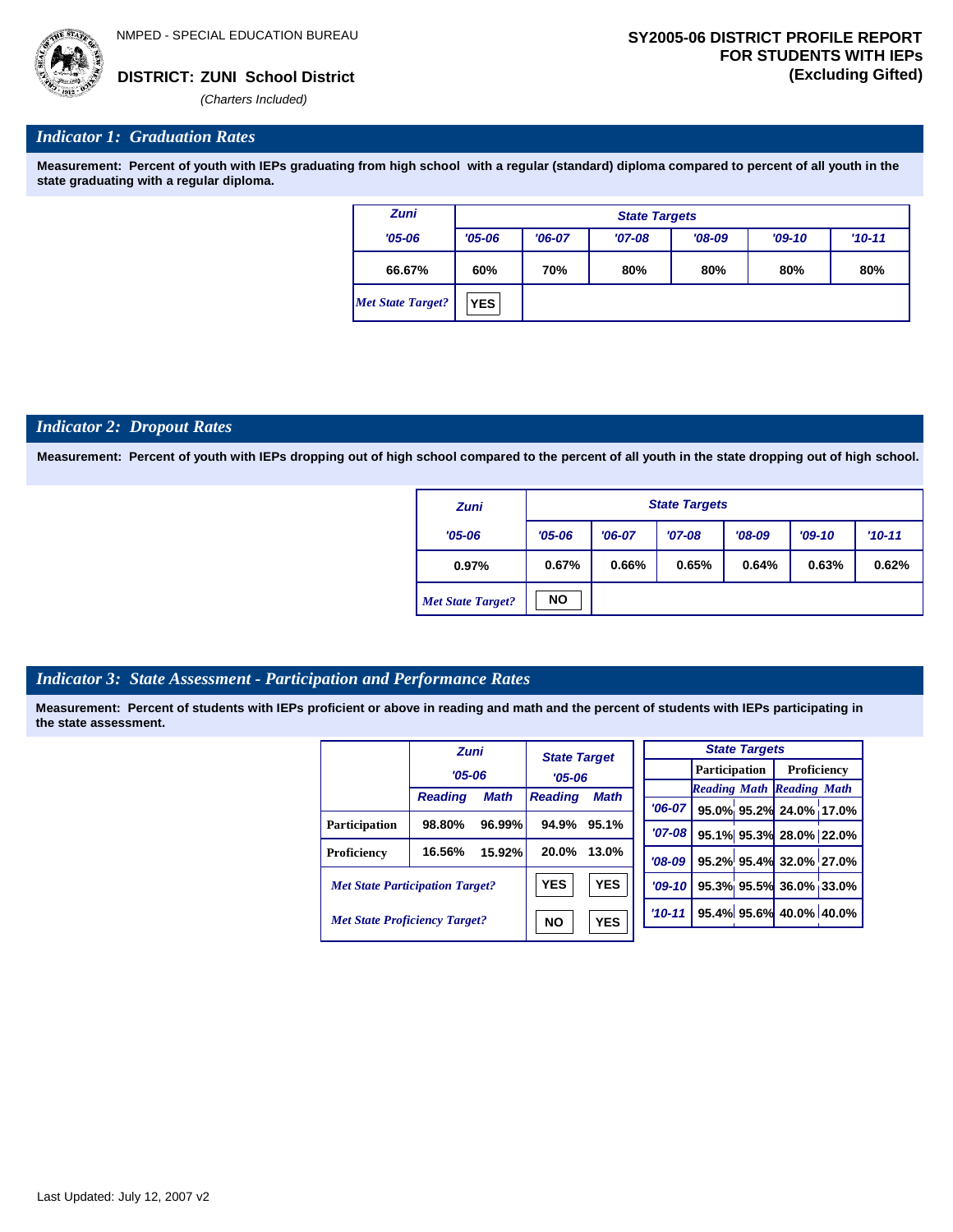

# *Indicator 4: Suspension and Expulsion (Ages 3-21)*

**Measurement A: Percent of students with IEPs identified as having a significant discrepancy in the rates of suspensions and expulsions for greater than 10 days in a school year compared to state target.**

*Less than 10 students are not identified and is indicated by "<10". Suspensions/Expulsions of three or less are not reported.*

| <b>Zuni '05-06</b>   |                         |                             |
|----------------------|-------------------------|-----------------------------|
| <b>District Rate</b> | <b>State</b><br>Average | <b>Met State</b><br>Target? |
| $0.00\%$             | 0.12%                   | <b>YES</b>                  |

*Note: New Mexico's definition of "significant discrepancy" is any LEA with a suspension rate equal to or above the state average with a positive difference in the number*  $\epsilon$ *students with IEPs suspended when compared to all students suspended.*

### *Indicator 5: School Age Least Restrictive Environment (LRE)*

**Measurement: Percent of students with IEPs, ages 6 through 21 in three LRE settings compared to the state target.**

| <b>Zuni</b>              |            | <b>State Targets</b> |          |          |          |          |  |  |  |  |
|--------------------------|------------|----------------------|----------|----------|----------|----------|--|--|--|--|
| $'05 - 06$               | $'05 - 06$ | $'06-07$             | $'07-08$ | $'08-09$ | $'09-10$ | $'10-11$ |  |  |  |  |
| 54.36%                   | 50%        | 54%                  | 58%      | 62%      | 66%      | 70%      |  |  |  |  |
| <b>Met Target?</b><br>5A | <b>YES</b> |                      |          |          |          |          |  |  |  |  |
|                          |            |                      |          |          |          |          |  |  |  |  |
| 7.88%                    | 20%        | 18.5%                | 17%      | 15.5%    | 14%      | 12.5%    |  |  |  |  |
| <b>Met Target?</b><br>5B | <b>YES</b> |                      |          |          |          |          |  |  |  |  |
| $0.00\%$                 | 2.02%      | 2.01%                | 2%       | 1.99%    | 1.98%    | 1.97%    |  |  |  |  |
| 5C Met Target?           | <b>YES</b> |                      |          |          |          |          |  |  |  |  |